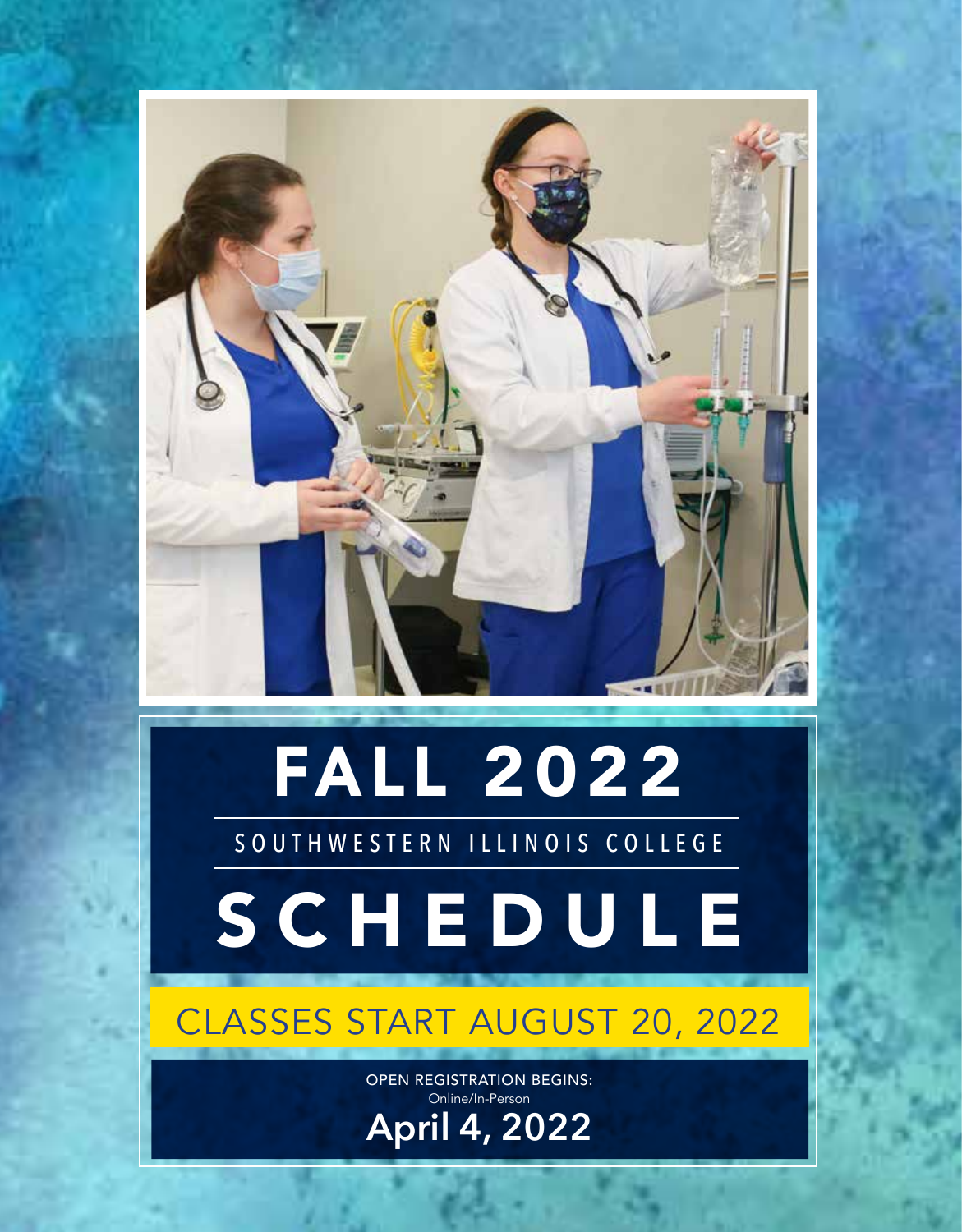# **Steps for Enrolling at SWIC**

### **1.** Get a Student ID Number

Submit the New Student Information Form if you are a first time student. Returning students click here to retrieve your Student ID number.

### **2.** Submit Documentation and Meet with an Advisor

Meet with an Academic Advisor to discuss degree or certificate requirements, course placement, and class selection. Prepare for your visit by setting up your eSTORM and SWIC email accounts.

Show proof of residency at Enrollment Services. Send official high school and/or college transcripts to Enrollment Services, 2500 Carlyle Ave., Belleville, IL 62221 or electronically through Parchment, eSCRIP-SAFE or Joint Services Transcripts.

### **3.** Make Payment Arrangements

Apply for financial aid, military benefits, SWIC scholarships,or make payment arrangements.



### **For Additional Enrollment Information:**

To drop a course, visit swic.edu/course-info, or for the Refund Policy, visit swic.edu/refund-policy.

Also, visit swic.edu for information about:

- Payment plans
- Disability services
- Career services
- Tutoring
- Campus activities
- Athletics
- Libraries
- Inclement weather policy
- Noncredit classes
- Campus security
- Veterans services
- and much more.

### **Helpful Hint:**

Get Your Student ID, Parking Sticker and Metro Pass through Public Safety.

Get Started **For details, visit swic.edu/enrollment-steps.** 

**Be Aware:** Enrollment information and course listings in this schedule are subject to change. For the most current information, view the class schedule at estorm.swic.edu or check with a SWIC academic advisor.

View course descriptions at **estorm.swic.edu.**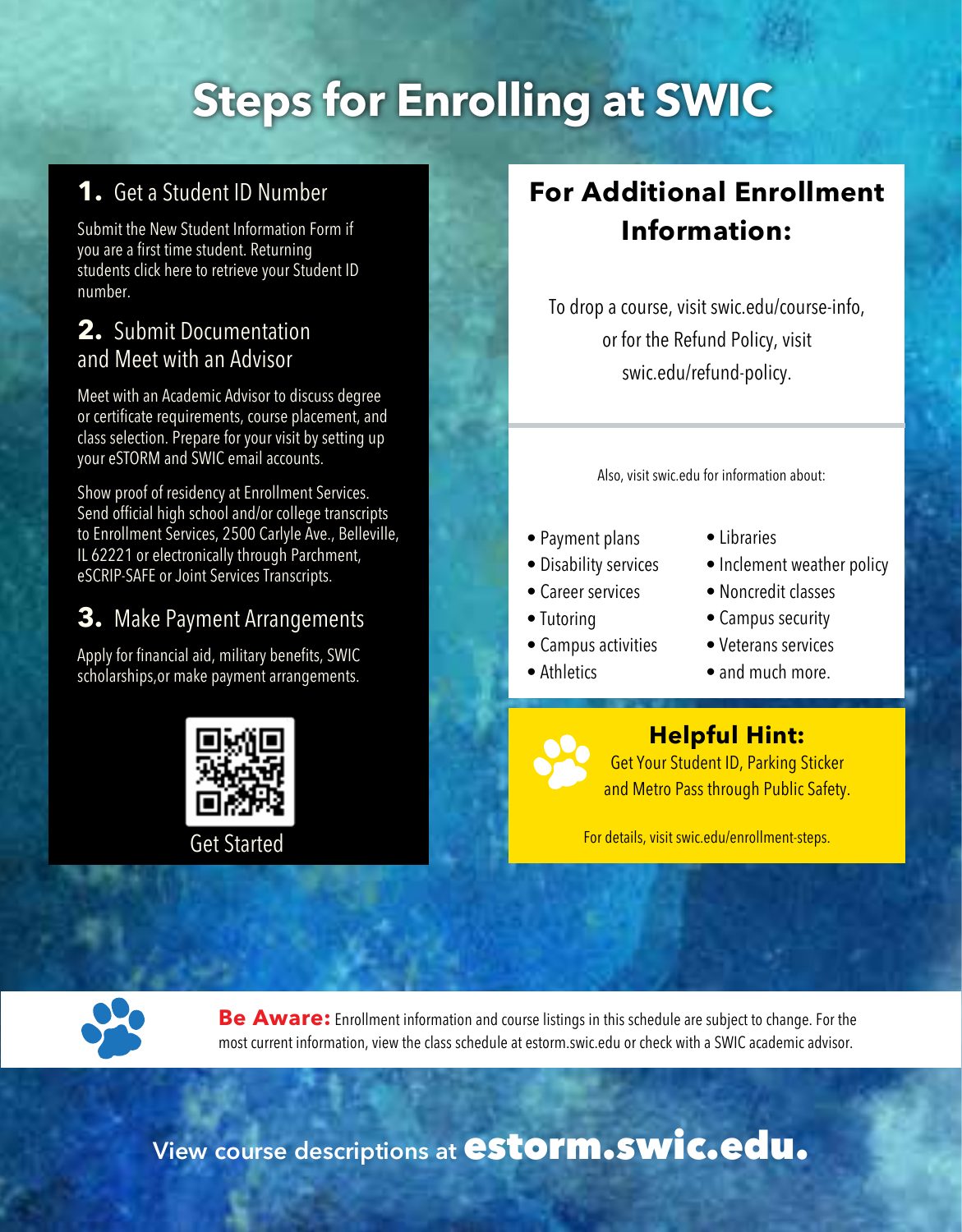### **How to Use This Class Schedule**

The Comprehensive Course Listing section lists course information in the following sequence:

- **Alphabetically** by academic field of study from Accounting to Welding.
- Within each academic field of study, courses are listed in **numeric order**.
- **Location Identifiers** designate where courses meet (Campus, Off-Campus Site or Distance Learning courses). See **Abbreviations and Symbols Used in This Class Schedule** for Location Identifiers.
- **Symbols** next to the Location Identifiers indicate key features of the course such as Evening, Saturday or Distance Learning courses.
- **Course Sections** (including optional meeting times, days, and/or locations) are grouped together and listed alphabetically by Location Identifier.

All sections of a specific **Video Conference** course, labeled with the symbol **VC**, are listed together and sequenced with other courses in alphanumeric order.

The Course Listing also indicates the **semester credits/units, time, day(s)** of the week, **room number**, beginning and ending **dates** of the course, **instructor**, **fee** and **deadline** to drop the course. Example:

- *BIOL 105 001 1894 4.0 09:00am 11:15am MT BC MC1183 08/22 - 12/12 Staff 50.00*
- *BIOL* is the course prefix signifying Biology.
- *105* is the course number.
- *001* is the section number.
- *1894* is the class number.
- 4.0 is the number of semester credits.
- *09:00am 11:15am* is the time the course is offered.
- *MW* indicates the course is offered on Monday and Wednesday.
- *BC* means the location is the Belleville Campus.
- *MC1183* means the building and room number is Main Complex Room 1183.
- *08/22 12/12* means the course begins Aug. 22 and ends Dec. 12.
- *Staff* means an instructor has not yet been assigned to the class.
- *50.00* means there is a \$50 fee for the course.



#### **Take Care of Business Online With eSTORM**

In eSTORM students can search and register for classes, check their financial-aid status, access account statements and payment deadlines, make a payment, view grades, print class schedules, see their final exam schedule, apply for graduation, request transcripts, share their student record information with others and more. To activate your eSTORM account, visit estorm.swic.edu and click New User. Activation requires your SWIC student ID number, Social Security number and date of birth.

Southwestern Total Online Records Management

#### **Statement on Equal Opportunity and Affirmative Action**

SWIC is committed to equal educational and employment opportunity and affirmative action. SWIC administers its programs, services, and employment opportunities without regard to race, color, religion, sex (including pregnancy, gender identity and sexual orientation), national origin, age (40 or older), disability or genetic information, or veteran status. Affirmative action is taken as appropriate. In addition, it is the policy of SWIC to make every reasonable effort to accommodate individuals with disabilities. The college complies with federal and state legislation which includes but is not limited to, Titles VI and VII of the Civil Rights Act of 1964, Executive Order 11246, the Equal Pay Act of 1963, the Age Discrimination in Employment Act of 1967, Title IX of the Education Amendments Act of 1972, Sections 503 and 504 of the Rehabilitation Act of 1973, the Vietnam Era Veterans' Readjustment Assistance Act of 1974, Titles VII and VIII of the Public Health Service Act, the Illinois Human Rights Act, the Americans with Disabilities Act, the University Religious Observances Act, and related state laws.

Inquiries regarding equal opportunity and affirmative action, as well as, employment issues for faculty and staff for all campuses and instructional sites within the college community district are handled by our Human Resources Office. Human Resources Office is located in the main building on the Belleville campus. An email can be sent to HumanResources@swic.edu or you can call the Human Resources Office at 618- 235-2700, ext. 5195.

Inquiries regarding equal opportunity and affirmative action in student services, academic affairs, and or Title IX Coordinator Danielle Chambers at 618-235-2700, ext. 5566, Southwestern Illinois College, Belleville Campus, Information Sciences Building, Room 1145, 2500 Carlyle Ave., Belleville, IL 62221.

#### **Notice of Nondiscrimination**

SWIC ensures that equal educational opportunities are offered to students regardless of race, color, religion, sex (including pregnancy, gender identity and sexual orientation), national origin, age (40 or older), disability or genetic information, or veteran status. Questions in reference to equal educational opportunities may be directed to the Human Resources office, Southwestern Illinois College, Belleville Campus, Information Sciences Building, Room 2080, 2500 Carlyle Ave., Belleville, IL 62221, 618-235-2700, ext. 5534.

#### **Campus Security and Fire Safety Report:**

Pursuant to the Jeanne Clery Disclosure of Campus Security Policy and Campus Crime Statistics Act, previously known as the Federal Student Rightto-Know and Campus Security Act of 1990 and Higher Education Opportunity Act of 2008, the Department of Public Safety publishes and distributes an annual Campus Security Report and Fire Safety Report by October of each year.

The CSR/FSR lists the campus crime statistics, on campus and surrounding public property, and noncampus facilities, for the previous three years. The CSR/FSR also outlines the Public Safety department's authority; security policies; procedures for reporting crime; procedures for reporting sexual assaults/sex offenses and follow-up services; counseling and treatment services; crime prevention programs; accessibility of campus facilities; Substance Abuse Policy; 2008 revisions of the Higher Education Opportunity Act with specific additions to hate crime reporting, emergency response and evacuation procedures; missing student notification; and fire safety issues for institutions that maintain an on-campus student housing facility; and the Violence Against Women Reauthorization Act of 2013 amendments to the Clery Act, specifically addressing domestic violence, dating violence, sexual assault and stalking.

The annual CSR/FSR can be accessed via the Southwestern Illinois College website at swic.edu/publicsafety/csr/, or a copy of the CSR/FSR can be obtained by contacting the Public Safety department at 618-235-2700, ext. 5221, or writing the director of Public Safety, 2500 Carlyle Ave., Main Complex Room 1240, Belleville, IL 62221.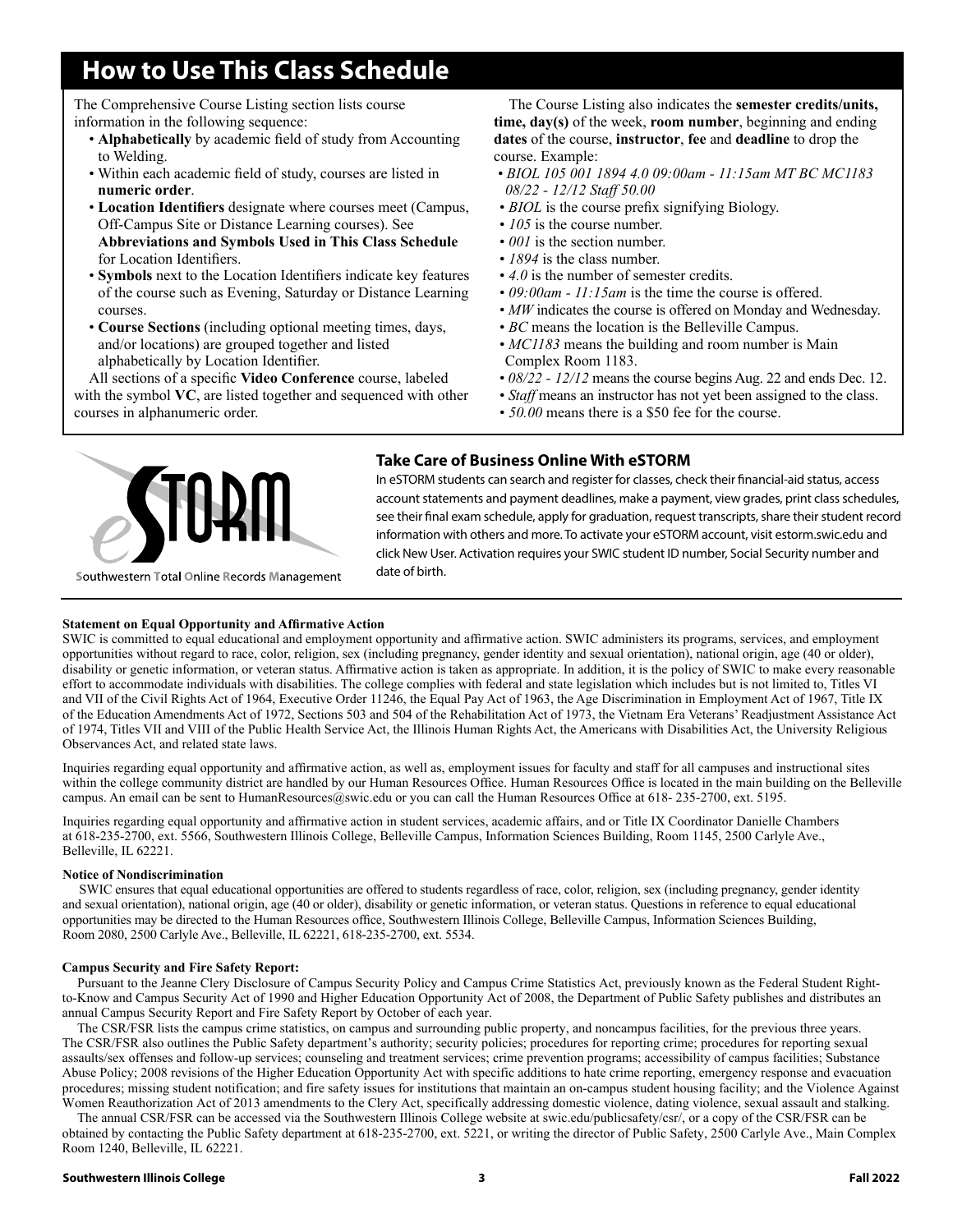### **Abbreviations Used in This Class Schedule**

|             | <b>Abbreviations for Academic Programs/Courses</b> | <b>FILM</b> | Film                                   | <b>MATH</b> | Mathematics                          |
|-------------|----------------------------------------------------|-------------|----------------------------------------|-------------|--------------------------------------|
| <b>ACCT</b> | Accounting                                         | <b>FREN</b> | French                                 | <b>MCOM</b> | <b>Mass Communication</b>            |
| <b>AGRI</b> | Agriculture                                        | <b>FS</b>   | Fire Science                           | <b>MGMT</b> | Management                           |
| <b>ANTH</b> | Anthropology                                       | <b>GEOG</b> | Geography                              | <b>MKT</b>  | Marketing                            |
| <b>AOJ</b>  | Administration of Justice                          | <b>GERM</b> | German                                 | <b>MLT</b>  | Medical Laboratory Technology        |
| <b>ART</b>  | Art                                                | <b>GSBS</b> | General Studies; Developmental/        | <b>MSC</b>  | Military Science (Army ROTC)         |
| AS          | Aerospace Studies                                  |             | <b>Preparatory Studies</b>             | <b>MT</b>   | Massage Therapy                      |
| <b>ATY</b>  | Astronomy                                          | <b>GSHM</b> | General Studies; Homemaking            | <b>MUS</b>  | Music                                |
| <b>AVE</b>  | Avionics                                           | <b>GSIC</b> | General Studies; Intellectual &        | NE          | Nursing Education                    |
| <b>AVIA</b> | <b>Aviation Pilot Training/Aviation</b>            |             | <b>Cultural Development</b>            | <b>NETW</b> | Network Design and Administration    |
|             | Management/Aircraft Dispatcher                     | <b>GSPD</b> | General Studies; Personal              | <b>OAT</b>  | Office Administration and Technology |
| <b>AVMT</b> | <b>Aviation Maintenance Technology</b>             |             | Development                            | <b>ORIE</b> | Orientation                          |
| <b>BIOL</b> | <b>Biology</b>                                     | <b>GSVR</b> | General Studies; Development/Review    | PARL        | Paralegal Studies                    |
| <b>BLA</b>  | <b>Construction Bricklayer</b>                     |             | of Vocational Skills                   | <b>PDA</b>  | Construction Painting and Decorating |
| <b>BRW</b>  | <b>Brewing Sciences</b>                            | <b>GT</b>   | General Technology                     | PHIL        | Philosophy                           |
| <b>BUS</b>  | <b>Business</b>                                    | <b>HES</b>  | Health & Exercise Science              | <b>PHYS</b> | Physics                              |
| CAD         | Computer Aided Design                              | <b>HSE</b>  | High School Equivalency                | <b>PLBR</b> | Plumbing (Construction Management    |
| CAN         | Cannabis                                           | <b>HIST</b> | <b>History</b>                         |             | Technology electives)                |
| <b>CCA</b>  | <b>Construction Carpentry</b>                      | <b>HIT</b>  | <b>Health Information Technology</b>   | <b>PMT</b>  | Precision Machining Technology       |
| <b>CHEM</b> | Chemistry                                          | <b>HMS</b>  | Human Services Technology              | <b>PN</b>   | <b>Practical Nursing</b>             |
| <b>CHIN</b> | Chinese                                            | <b>HORT</b> | Horticulture                           | <b>POLS</b> | <b>Political Science</b>             |
| <b>CIS</b>  | <b>Computer Information Systems</b>                | <b>HRO</b>  | <b>Health Related Occupations</b>      | <b>PRCP</b> | Psychiatric Rehabilitation           |
| <b>CISC</b> | Cisco Networking Academy                           | <b>HS</b>   | <b>Homeland Security</b>               | <b>PSYC</b> | Psychology                           |
| <b>CMA</b>  | <b>Construction Cement Mason</b>                   | <b>HVAR</b> | Heating, Ventilation,                  | <b>PTA</b>  | <b>Physical Therapist Assistant</b>  |
| <b>CMT</b>  | <b>Construction Management Technology</b>          |             | Air Conditioning and Refrigeration     | <b>RT</b>   | Radiologic Technology                |
| <b>COMM</b> | Communications                                     | <b>IDP</b>  | <b>Industrial Pipefitting</b>          | RC          | <b>Respiratory Care</b>              |
| <b>CSA</b>  | <b>Community Service Activities</b>                | <b>IEW</b>  | <b>Construction Electrical Program</b> | <b>RUSS</b> | Russian                              |
| <b>CUL</b>  | Culinary Arts and Food Management                  | <b>IML</b>  | <b>Industrial Mechanics</b>            | <b>SLS</b>  | Sign Language Studies                |
| <b>ECE</b>  | Early Childhood Education                          | <b>IND</b>  | <b>Independent Study</b>               | <b>SMA</b>  | <b>Construction Sheetmetal</b>       |
| <b>ECON</b> | Economics                                          | <b>INET</b> | Online Classes (internet)              | <b>SOC</b>  | Sociology                            |
| ED          | Education                                          | <b>IWA</b>  | <b>Construction Ironworker</b>         | <b>SPAN</b> | Spanish                              |
| <b>EET</b>  | Electrical/Electronic Technology                   | <b>JOUR</b> | Journalism                             | <b>SPCH</b> | Speech                               |
| <b>EMS</b>  | <b>Emergency Medical Services</b>                  | <b>LABR</b> | Labor (Construction Management         | <b>SRV</b>  | Service Learning                     |
| <b>ENG</b>  | English                                            |             | Technology electives)                  | <b>THEA</b> | Theatre                              |
| <b>ENGR</b> | Engineering                                        | <b>LIT</b>  | Literature                             | <b>WLDT</b> | <b>Welding Technology</b>            |
| <b>ES</b>   | Earth Science                                      | <b>MA</b>   | <b>Medical Assistant</b>               | <b>WRH</b>  | Warehousing                          |
| <b>ESL</b>  | English as a Second Language                       |             |                                        |             |                                      |

#### **SOUTHWESTERN ILLINOIS COLLEGE LOCATIONS**

| ВC             | Belleville Campus                                      |
|----------------|--------------------------------------------------------|
| <b>BC-AN</b>   | <b>Belleville Campus Annex</b>                         |
| BC-GH          | Belleville Campus Greenhouse                           |
| $BC-IG$        | Belleville Campus Intramural Gym                       |
| BC-IS          | <b>Belleville Campus Information Sciences Building</b> |
| <b>BC-LA</b>   | Belleville Campus Liberal Arts Building                |
| <b>BC-MB</b>   | Belleville Campus Modular Building                     |
| BC-MC          | Belleville Campus Main Complex                         |
| <b>BC-SAC</b>  | Belleville Campus Schmidt Art Center                   |
| <b>BC-CRTS</b> | Belleville Campus Tennis Courts                        |
| <b>RBC</b>     | Red Bud Campus                                         |
| <b>SWGCC</b>   | Sam Wolf Granite City Campus                           |
|                | SWGCCSOFD Sam Wolf Granite City Campus Soccer Field    |
|                | SWGCCHIST Sam Wolf Granite City Campus History Room    |

#### **OFF-CAMPUS SITES**

| <b>BCOCLIN</b>  | Belleville Off-Campus Clinics                          |
|-----------------|--------------------------------------------------------|
| <b>BTCMAIN</b>  | Body Therapy Center - Main Area                        |
| <b>CLINMISC</b> | Clinic Sites                                           |
| <b>ESLC</b>     | East St. Louis Higher Education Center                 |
| <b>FSTC</b>     | Fire Science Training Center                           |
| <b>HOSPMISC</b> | <b>Hospital Sites</b>                                  |
| <b>INET</b>     | Internet                                               |
| <b>MEMHAUD</b>  | Memorial Hospital Auditorium                           |
| <b>MSTEAMS</b>  | Classes held via Microsoft Teams                       |
| <b>NAHLCPTR</b> | St. Louis Downtown Airport - North American Helicopter |
| <b>SAFB</b>     | Scott Air Force Base                                   |
|                 |                                                        |

#### **Tuition and fees are subject to change at any time.**

#### **Tuition**

For the current tuition rate, visit swic.edu/tuition-fees or call 618-235-2700, ext. 5367.

#### **Fees**

Fees are subject to change at any time by action of the SWIC Board of Trustees.

Course fees are charged to cover the cost of supplies or equipment usage in a classroom. Fees may be found in this class schedule or online through eSTORM.

By registering for classes, students accept full financial responsibility for tuition and fee charges.

Students are responsible for dropping any class they do not plan to attend. Students who are dropped from a class for nonpayment will be responsible for payment of drop fees as stated in the refund policy. For current drop deadline dates, review the Academic Calendar Deadlines on your eSTORM student account. The Refund Policy is located at swic.edu/refund-policy.

Payment due date information is available online at swic.edu/billing-due-dates.

#### **Southwestern Illinois College 4 Fall 2022**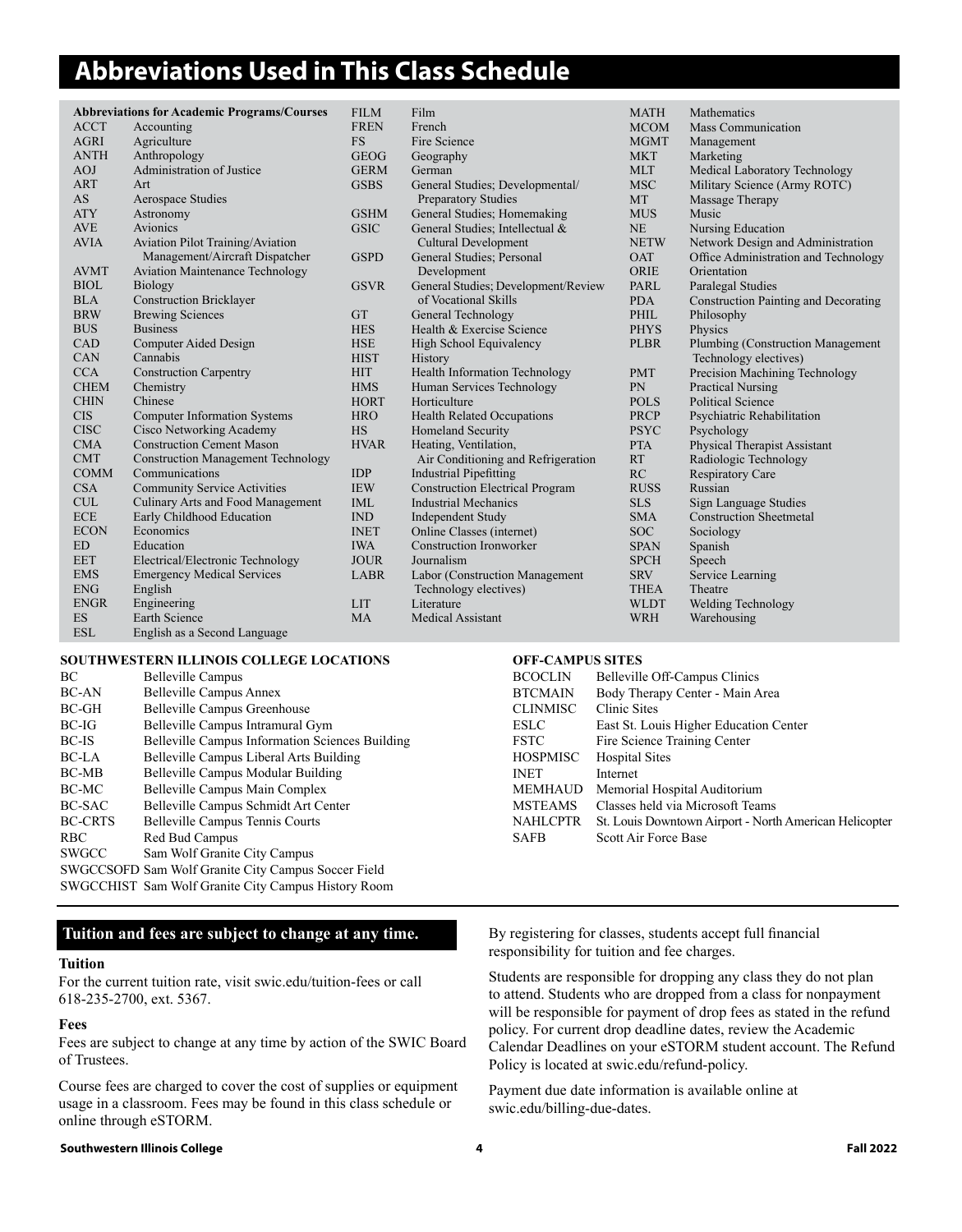### **How to Find Your Final Exam Schedule**

The final exam schedule will be listed in the eSTORM class details two weeks prior to the beginning of the semester. Students encountering conflicts with their final exams should contact their instructors for alternative exam options.

**• Classes that do not have a final exam or the final exam is not yet scheduled will have a note in the class details section of the Class Search.**

#### **View from Class Search**

| ACCT 105 - 001 Basic Accounting Procedures<br>Southwestern Illinois College   2022 Spring   Lecture |                                                                                           |                                                                                              |                                                                                                                                                 |
|-----------------------------------------------------------------------------------------------------|-------------------------------------------------------------------------------------------|----------------------------------------------------------------------------------------------|-------------------------------------------------------------------------------------------------------------------------------------------------|
| Closs Details                                                                                       |                                                                                           |                                                                                              |                                                                                                                                                 |
| Status.<br>Class Number<br>Session<br>timits.<br>Instruction Mode<br>Class Components               | Open<br>2303<br>21 Calendar days to Full Term<br>3 under<br>In Person<br>Lecture Required | Career<br>Dates.<br>Mid Point<br>Last Drop/Wdrw 84/26/2022<br>Grading<br>Location<br>Cirmous | <b>Linderpraduate</b><br>1/18/3022 - 5/12/2022<br>03/16/2022<br>Regular Grading Scale for UGRD<br><b>Balleville Campus</b><br>Delieville Campus |
| Meeting Information                                                                                 |                                                                                           |                                                                                              |                                                                                                                                                 |
| Days & Timins                                                                                       | <b>Milledwick</b>                                                                         | <b>Instituctor</b>                                                                           | Monting Dates                                                                                                                                   |
| TuTh 0:30AM - 10:45AM                                                                               | Belovile ID Bldg - Rm 2140                                                                | Talksun, Jeosica B.                                                                          | 01/18/2022 - 05/15/2022                                                                                                                         |
| Final Exam Information                                                                              |                                                                                           |                                                                                              |                                                                                                                                                 |
| <b>TAKE DIES</b>                                                                                    | Start Time                                                                                | Emil Time                                                                                    | <b>Hoods</b>                                                                                                                                    |
| IM/13/2022                                                                                          | <b>9.30AM</b>                                                                             | 11:20/MA                                                                                     | Belleville IS Bidg - Rm 2140                                                                                                                    |
| Course Class Fees                                                                                   |                                                                                           |                                                                                              |                                                                                                                                                 |
| Additional Course / Class Fee Total                                                                 | \$78.75                                                                                   |                                                                                              |                                                                                                                                                 |
| Enrolment Information                                                                               |                                                                                           |                                                                                              |                                                                                                                                                 |
|                                                                                                     | Add Consent<br>Department Consent Required                                                |                                                                                              |                                                                                                                                                 |

#### **Student Center**

-------

When a student is logged into their Student Center, in the drop down menu select Final Exam Schedule, click the Go button. Final exams then display.

| 2022 Spring   Southwestern Illinois College |                                                                                                              | Change Term |            |                       |                                   |
|---------------------------------------------|--------------------------------------------------------------------------------------------------------------|-------------|------------|-----------------------|-----------------------------------|
| Class                                       | NOTE: For classes not listed, final exam dates and times will be provided by the instructor.<br>Description. | Exam Type   | Exam Date  | Schedule              | Room                              |
| ACCT 105-001<br>(2303)                      | Basic Accounting<br>Procedures<br>(Leclure)                                                                  | Final       | 05/12/2022 | $9:30AM -$<br>11:20AM | Belleville 1S Bldg<br>$-$ Rm 2140 |

------------------------

. . .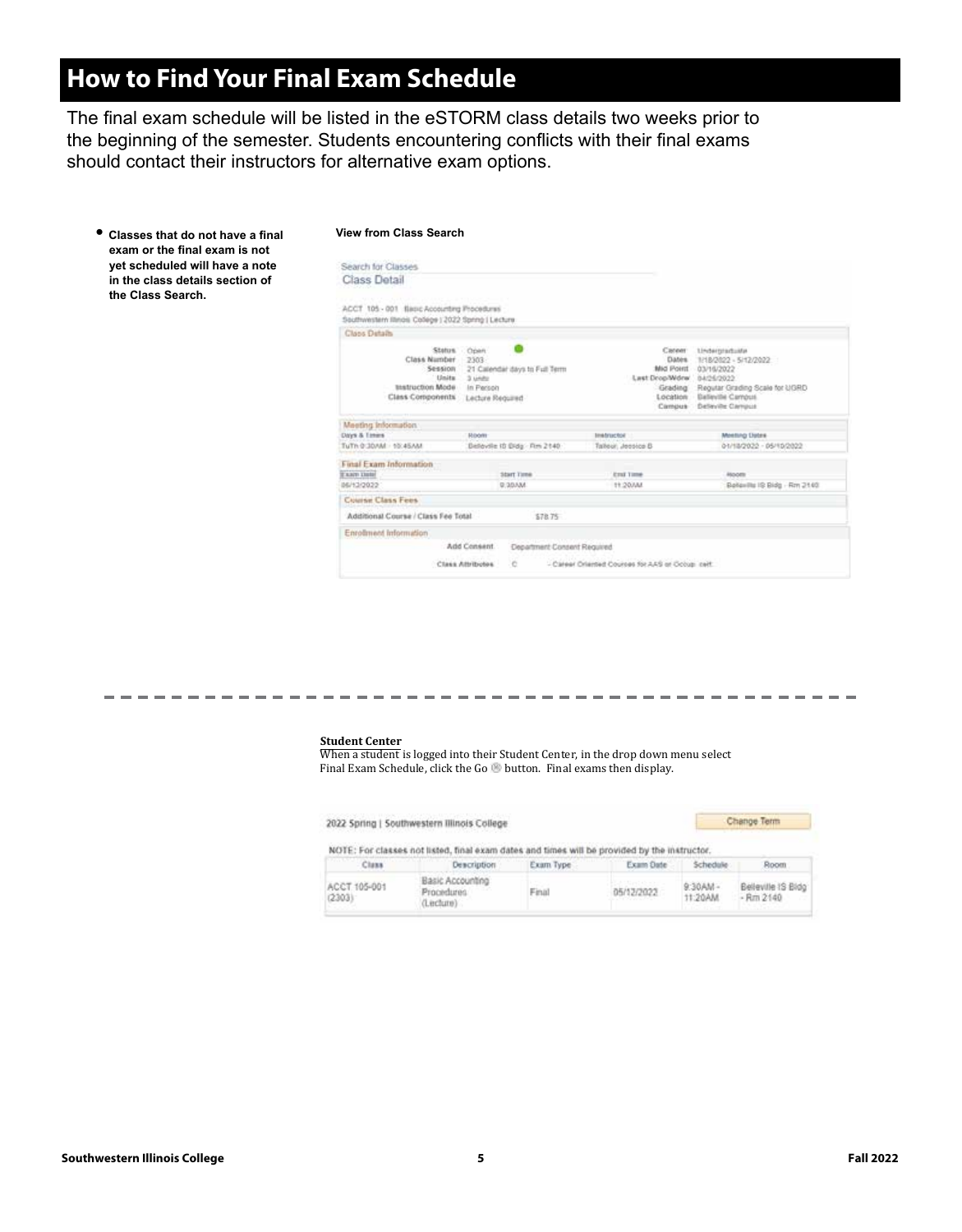|                                 |                    |              | Course Title (+IAI Code) <sup>1</sup> |                                                     |                                                                                |               |                                                                                                                                           |                                                                                                                                                |                     |                 |
|---------------------------------|--------------------|--------------|---------------------------------------|-----------------------------------------------------|--------------------------------------------------------------------------------|---------------|-------------------------------------------------------------------------------------------------------------------------------------------|------------------------------------------------------------------------------------------------------------------------------------------------|---------------------|-----------------|
|                                 |                    |              | <b>Course Section Class # Units</b>   |                                                     | Times                                                                          |               | Day(s) Location/Room                                                                                                                      | <b>Dates</b>                                                                                                                                   | Instructor          | Fe <sup>2</sup> |
|                                 |                    |              |                                       |                                                     |                                                                                |               |                                                                                                                                           |                                                                                                                                                |                     |                 |
| ACCOUNTING                      |                    |              |                                       |                                                     |                                                                                |               |                                                                                                                                           |                                                                                                                                                |                     |                 |
| АССТ                            |                    |              |                                       | 105 Basic Accounting Procedures                     | ΒN                                                                             |               |                                                                                                                                           |                                                                                                                                                |                     |                 |
| ACCT<br>ACCT                    | 105<br>105         | 001<br>002   | 1466<br>1467                          | 3.0<br>3.0 <sub>E</sub>                             | 09:30am - 10:45am<br>$06:00$ pm - $08:50$ pm                                   | TTh<br>W      | <b>BCIS2140</b><br><b>BCIS2155</b>                                                                                                        | $08/23 - 12/15$<br>08/24 - 12/14                                                                                                               | Talleur, J<br>Staff | 78.75<br>78.75  |
| АССТ                            |                    |              |                                       | 106 Introduction to QuickBooks                      |                                                                                |               |                                                                                                                                           |                                                                                                                                                |                     |                 |
|                                 |                    |              |                                       |                                                     |                                                                                |               |                                                                                                                                           | (The online section of this course requires access to a reliable Internet connection. Students must be competent computer and Internet users.) |                     |                 |
| ACCT                            | 106 IN1            |              | 1468                                  | 3.0 OI                                              | (ACCT 105, ACCT 110, or accounting experience strongly encouraged.)            |               | <b>INETN/R</b>                                                                                                                            | $08/22 - 12/15$                                                                                                                                | Talleur, J          | 35.00           |
| АССТ                            |                    |              | 110 Financial Accounting              |                                                     | (BUS 903) BN                                                                   |               |                                                                                                                                           |                                                                                                                                                |                     |                 |
| Requisite: Eligible for MATH 94 |                    |              |                                       |                                                     |                                                                                |               |                                                                                                                                           |                                                                                                                                                |                     |                 |
| (ACCT 105 is encouraged.)       |                    |              |                                       |                                                     |                                                                                |               |                                                                                                                                           | (The online section of this course requires access to a reliable Internet connection. Students must be competent computer and Internet users.) |                     |                 |
| ACCT                            | 110                | 001          | 1469                                  | 4.0                                                 | $11:00am - 12:50pm$                                                            | MW            | <b>BCIS2155</b>                                                                                                                           | $08/22 - 12/14$                                                                                                                                | Peters,D            | 107.50          |
| ACCT                            | 110                | 003          | 1470                                  | 4.0                                                 | 09:00am - 10:50am                                                              | TTh           | <b>BCIS2155</b>                                                                                                                           | $08/23 - 12/15$                                                                                                                                | Peters,D            | 107.50          |
| ACCT                            | 110                | IN 1         | 1585                                  | 4.0 OI                                              |                                                                                |               | <b>INETN/R</b>                                                                                                                            | 08/22 - 12/15                                                                                                                                  | Talleur, J          | 132.50          |
| ACCT                            |                    |              |                                       | Requisite: ACCT 110 with a grade of "C" or better   | 111 Managerial Accounting (BUS 904) BN                                         |               |                                                                                                                                           |                                                                                                                                                |                     |                 |
|                                 |                    |              |                                       |                                                     |                                                                                |               |                                                                                                                                           | (The online section of this course requires access to a reliable Internet connection. Students must be competent computer and Internet users.) |                     |                 |
| ACCT                            | 111                | 001          | 1472                                  | 4.0                                                 | 09:00am - 10:50am                                                              | MW            | <b>BCIS2155</b>                                                                                                                           | $08/22 - 12/14$                                                                                                                                | Peters,D            | 107.50          |
| ACCT<br>АССТ                    | 111                | IN1          | 1610                                  | 4.0 OI<br>206 Individual/Business Income Tax        |                                                                                |               | <b>INETN/R</b>                                                                                                                            | $08/22 - 12/15$                                                                                                                                | Talleur, J          | 132.50          |
| Requisite: ACCT 105 or ACCT 110 |                    |              |                                       |                                                     |                                                                                |               |                                                                                                                                           |                                                                                                                                                |                     |                 |
|                                 |                    |              |                                       |                                                     |                                                                                |               |                                                                                                                                           | (The online section of this course requires access to a reliable Internet connection. Students must be competent computer and Internet users.) |                     |                 |
| ACCT                            | 206 IN1            |              | 1638                                  | 3.0 OI                                              |                                                                                |               | <b>INETN/R</b>                                                                                                                            | $08/22 - 12/15$                                                                                                                                | Talleur, J          | 35.00           |
| <b>ACCT</b> 210 Cost Accounting |                    |              |                                       | Requisite: ACCT 111 with a grade of "C" or better   |                                                                                |               |                                                                                                                                           |                                                                                                                                                |                     |                 |
|                                 |                    |              |                                       |                                                     |                                                                                |               |                                                                                                                                           | (The online section of this course requires access to a reliable Internet connection. Students must be competent computer and Internet users.) |                     |                 |
|                                 |                    |              |                                       | (This course is offered in the Fall semester only.) |                                                                                |               |                                                                                                                                           |                                                                                                                                                |                     |                 |
| ACCT                            | 210 IN1            |              | 1473                                  | 3.0 OI                                              |                                                                                |               | <b>INETN/R</b>                                                                                                                            | $08/22 - 12/15$                                                                                                                                | Peters,D            | 35.00           |
| АССТ                            |                    |              |                                       | 269 Accounting AAS Internship                       |                                                                                |               | Requisite: Sophomore standing; ACCT 110, ACCT 111; minimum GPA of 3.0 in ACCT coursework.                                                 |                                                                                                                                                |                     |                 |
| ACCT                            | 269 001            |              | 1513                                  | 3.0                                                 |                                                                                |               | <b>BCIS2120</b>                                                                                                                           | $08/22 - 12/15$                                                                                                                                | Staff               | 5.00            |
|                                 |                    |              |                                       |                                                     |                                                                                |               |                                                                                                                                           |                                                                                                                                                |                     |                 |
| <b>AOJ</b>                      |                    |              |                                       | <b>ADMINISTRATION OF JUSTICE</b>                    | 100 Intro to Administration of Justice (CRJ 901)                               |               |                                                                                                                                           |                                                                                                                                                |                     |                 |
| AOJ                             | 100 001            |              | 1193                                  | 3.0                                                 | $11:00am - 01:50pm$                                                            | M             | <b>BCMC1512</b>                                                                                                                           | $08/22 - 12/12$                                                                                                                                | Staff               | 7.00            |
|                                 |                    |              |                                       |                                                     |                                                                                |               | This course requires access to a reliable internet connection. Students must be competent computer and internet users.                    |                                                                                                                                                |                     |                 |
| AOJ                             | 100 IN1            |              | 1333                                  | 3.0 OI                                              |                                                                                |               | <b>INETN/R</b>                                                                                                                            | $08/22 - 12/15$                                                                                                                                | Staff               | 32.00           |
| LOA<br>AOJ                      | 102                | 001          | 1376                                  | 102 Public Safety Telecommunications<br>5.0         |                                                                                | <b>MTWThF</b> | <b>SCCSMAIN</b>                                                                                                                           | 08/08 - 08/19                                                                                                                                  | Staff               | 30.00           |
| AOJ                             | 103                |              |                                       | <b>Introduction to Corrections</b>                  |                                                                                | (CRJ 911)     |                                                                                                                                           |                                                                                                                                                |                     |                 |
| AOJ                             | 103                | 001          | 1196                                  | 3.0                                                 | 08:00am - 10:50am                                                              | M             | <b>BCMC1512</b>                                                                                                                           | 08/22 - 12/12                                                                                                                                  | Staff               | 5.00            |
| AOJ<br>AOJ                      | 103                | IN1          | 1433<br>105 Police Administration     | 3.0 OI                                              |                                                                                |               | <b>INETN/R</b>                                                                                                                            | 08/22 - 12/15                                                                                                                                  | Staff               | 30.00           |
|                                 |                    |              |                                       |                                                     |                                                                                |               | This course requires access to a reliable internet connection. Students must be competent computer and internet users.                    |                                                                                                                                                |                     |                 |
| AOJ                             | 105 IN1            |              | 1413                                  | 3.0 OI                                              |                                                                                |               | <b>INETN/R</b>                                                                                                                            | $08/22 - 12/15$                                                                                                                                | Staff               | 32.00           |
| AOJ                             |                    |              |                                       | 144 Security Officer Certification                  |                                                                                |               |                                                                                                                                           |                                                                                                                                                |                     |                 |
| AOJ<br>AOJ                      | 144                | 001          | 1199                                  | 2.0<br>145 Introduction to Firearms                 | 11:00am - 01:50pm                                                              | W             | <b>BCMC1512</b>                                                                                                                           | 08/24 - 10/26                                                                                                                                  | Staff               | 35.00           |
|                                 |                    |              |                                       |                                                     | Department consent required. Valid firearm owner's identification card (FOID). |               |                                                                                                                                           |                                                                                                                                                |                     |                 |
| AOJ                             | 145                | 001          | 1200                                  | 1.0                                                 | $09:00$ am - $05:00$ pm                                                        | SSu           | <b>BCMC1512</b>                                                                                                                           | $11/12 - 11/13$                                                                                                                                | Staff               | 60.00           |
| AOJ<br>AOJ                      | 151<br>151         | 001          | 1202                                  | <b>Policing: Methods and Ethics</b><br>3.0          | $11:00am - 01:50pm$                                                            | T             | <b>BCMC1512</b>                                                                                                                           | $08/23 - 12/13$                                                                                                                                | Staff               | 6.00            |
|                                 |                    |              |                                       |                                                     |                                                                                |               | This course requires access to a reliable internet connection. Students must be competent computer and internet users.                    |                                                                                                                                                |                     |                 |
| AOJ                             |                    | 151 IN1 1418 |                                       | 3.0 OI                                              |                                                                                |               | <b>INETN/R</b>                                                                                                                            | $08/20 - 12/15$                                                                                                                                | Staff               | 31.00           |
| AOJ                             |                    |              |                                       | 153 Juvenile Delinquency                            | (CRJ 914)                                                                      |               |                                                                                                                                           |                                                                                                                                                |                     |                 |
| AOJ                             | 153 IN1            |              | 1422                                  | 3.0 OI                                              |                                                                                |               | This course requires access to a reliable internet connection. Students must be competent computer and internet users.<br><b>INETN/R</b>  | $08/20 - 12/15$                                                                                                                                | Staff               | 31.00           |
| <b>AOJ</b>                      |                    |              | 155 Community Policing                |                                                     |                                                                                |               |                                                                                                                                           |                                                                                                                                                |                     |                 |
|                                 |                    |              |                                       |                                                     |                                                                                |               | This course requires access to a reliable internet connection. Students must be competent computer and internet users.                    |                                                                                                                                                |                     |                 |
| AOJ                             | 155 001            |              | 1206                                  | 3.0                                                 | $11:00$ am - $01:50$ pm                                                        | - W           | <b>BCMC1512</b><br>This course requires access to a reliable internet connection. Students must be competent computer and internet users. | $08/24 - 12/14$                                                                                                                                | Staff               | 5.00            |
| AOJ                             | 155 IN1            |              | 1417                                  | 3.0 OI                                              |                                                                                |               | <b>INETN/R</b>                                                                                                                            | $08/20 - 12/15$                                                                                                                                | Staff               | 30.00           |
| AOJ                             |                    |              |                                       | 160 Criminology (CRJ 912)                           |                                                                                |               |                                                                                                                                           |                                                                                                                                                |                     |                 |
|                                 |                    |              |                                       |                                                     | Requisite: Completion of ENG 101 with a grade of "C" or better                 |               |                                                                                                                                           |                                                                                                                                                |                     |                 |
| AOJ                             | 160 001            |              | 1337                                  | 3.0                                                 | 08:00am - 10:50am                                                              | F             | <b>BCMC1512</b><br>This course requires access to a reliable internet connection. Students must be competent computer and internet users. | $08/26 - 12/09$                                                                                                                                | Staff               | 6.00            |
| AOJ                             | 160 IN1            |              | 1419                                  | 3.0 OI                                              |                                                                                |               | <b>INETN/R</b>                                                                                                                            | $08/20 - 12/15$                                                                                                                                | Staff               | 31.00           |
| LOA                             |                    |              |                                       | 203 Criminal Law & Admin of Justice                 |                                                                                |               |                                                                                                                                           |                                                                                                                                                |                     |                 |
|                                 |                    |              |                                       |                                                     | Requisite: Completion of ENG 101 with a grade of "C" or better                 |               |                                                                                                                                           |                                                                                                                                                |                     |                 |
| AOJ<br>AOJ                      | 203 001<br>203 IN1 |              | 1209<br>1434                          | 3.0<br>3.0 OI                                       | $11:00am - 01:50pm$                                                            | Th            | <b>BCMC1512</b><br><b>INETN/R</b>                                                                                                         | $08/25 - 12/15$<br>$08/22 - 12/15$                                                                                                             | Staff<br>Staff      | 5.00<br>30.00   |
|                                 |                    |              |                                       |                                                     |                                                                                |               |                                                                                                                                           |                                                                                                                                                |                     |                 |
|                                 |                    |              |                                       |                                                     |                                                                                |               |                                                                                                                                           |                                                                                                                                                |                     |                 |

| <sup>1</sup> IAI Code: Illinois Articulation Initiative transfer credit |     |               | Online Instruction SL Synchronous Learning |
|-------------------------------------------------------------------------|-----|---------------|--------------------------------------------|
| identification code, refer to the catalog for details.                  | HY. | Hvbrid course | <b>BN</b> Barnes & Noble First Dav         |
| <sup>2</sup> Fee amounts are in addition to normal tuition.             |     | Evening       | @ Saturday/Weekend Class                   |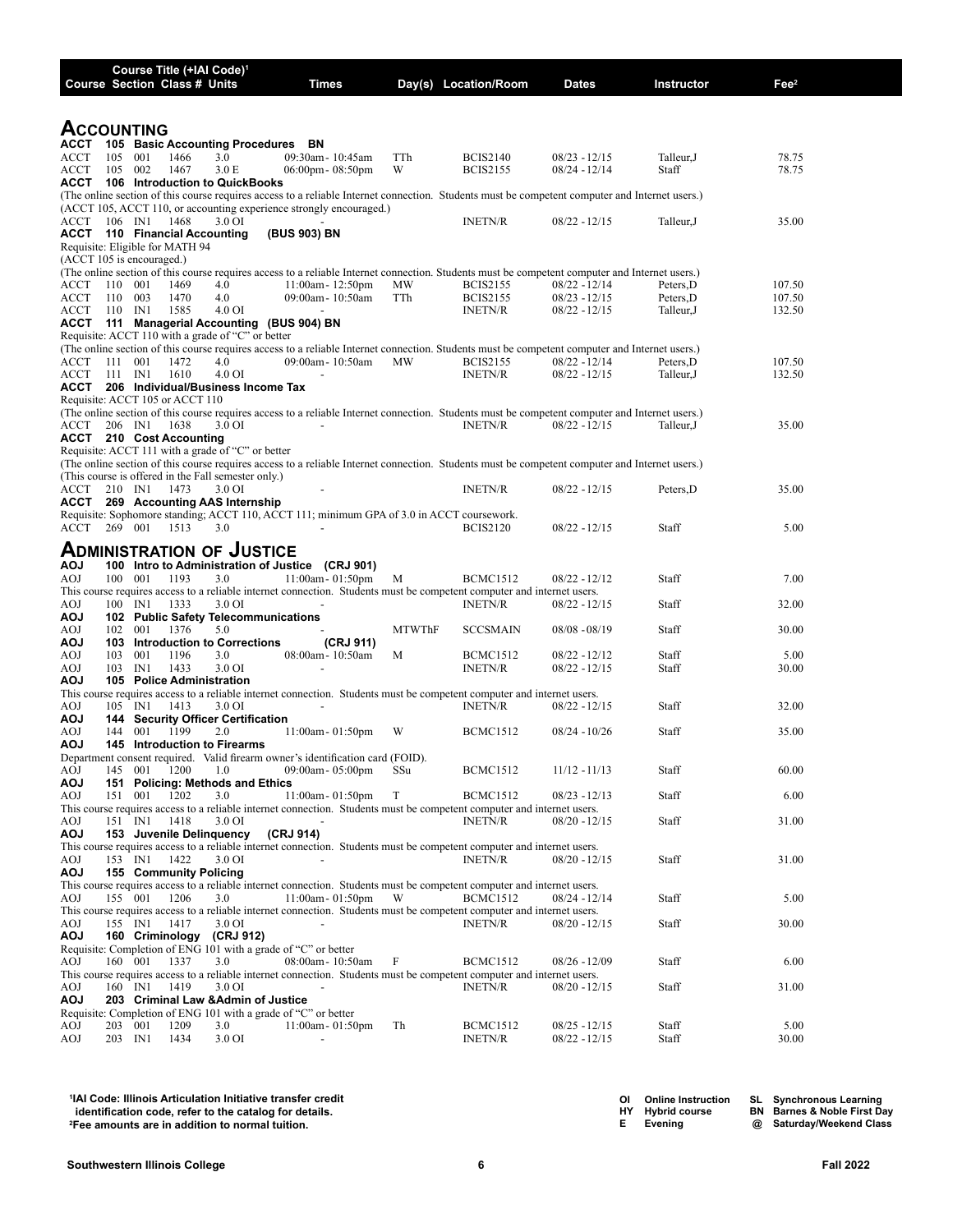|                                                 |                    |            | Course Title (+IAI Code) <sup>1</sup><br><b>Course Section Class # Units</b> |                                         | <b>Times</b>                                                                                           |            | Day(s) Location/Room                                                                                                      | <b>Dates</b>                       | Instructor     | Fee <sup>2</sup>                                                                                                                                                              |  |
|-------------------------------------------------|--------------------|------------|------------------------------------------------------------------------------|-----------------------------------------|--------------------------------------------------------------------------------------------------------|------------|---------------------------------------------------------------------------------------------------------------------------|------------------------------------|----------------|-------------------------------------------------------------------------------------------------------------------------------------------------------------------------------|--|
|                                                 |                    |            |                                                                              |                                         |                                                                                                        |            |                                                                                                                           |                                    |                |                                                                                                                                                                               |  |
| AOJ                                             |                    |            |                                                                              | 251 Rules of Criminal Evidence          | Requisite: Completion of ENG 101 with a grade of "C" or better                                         |            |                                                                                                                           |                                    |                |                                                                                                                                                                               |  |
| AOJ                                             | 251 001            |            | 1212                                                                         | 3.0                                     | 08:00am - 10:50am                                                                                      | Th         | <b>BCMC1512</b>                                                                                                           | $08/25 - 12/15$                    | Staff          | 5.00                                                                                                                                                                          |  |
|                                                 |                    |            |                                                                              |                                         |                                                                                                        |            | This course requires access to a reliable internet connection. Students must be competent computer and internet users.    |                                    |                |                                                                                                                                                                               |  |
| AOJ<br>AOJ                                      | 251 IN1            |            | 1420                                                                         | 3.0 OI                                  | 255 Criminal Investigation - Case Prep.                                                                |            | <b>INETN/R</b>                                                                                                            | $08/20 - 12/15$                    | Staff          | 30.00                                                                                                                                                                         |  |
|                                                 |                    |            |                                                                              |                                         |                                                                                                        |            | Requisite: ENG 101 with a grade of "C" or better, concurrent enrollment in or completion of AOJ 203                       |                                    |                |                                                                                                                                                                               |  |
| AOJ                                             | 255 001            |            | 1214                                                                         | 3.0 E                                   | 06:00pm - 08:50pm                                                                                      | W          | <b>BCMC1512</b>                                                                                                           | 08/24 - 12/14                      | Staff          | 5.00                                                                                                                                                                          |  |
| AOJ                                             | 255 IN1            |            | 1421                                                                         | 3.0 OI                                  |                                                                                                        |            | <b>INETN/R</b>                                                                                                            | $08/20 - 12/15$                    | Staff          | 30.00                                                                                                                                                                         |  |
| AOJ                                             |                    |            |                                                                              |                                         | 258 Computer Forensics & Cyber Crime<br>Requisite: Completion of ENG 101 with a grade of "C" or better |            |                                                                                                                           |                                    |                |                                                                                                                                                                               |  |
|                                                 |                    |            |                                                                              |                                         |                                                                                                        |            | This course requires access to a reliable internet connection. Students must be competent computer and internet users.    |                                    |                |                                                                                                                                                                               |  |
| AOJ                                             | 258 IN1            |            | 1385                                                                         | 3.0 OI                                  |                                                                                                        |            | <b>INETN/R</b>                                                                                                            | $08/22 - 12/15$                    | Staff          | 25.00                                                                                                                                                                         |  |
| LOA                                             |                    |            | 290 Police Report Writing                                                    |                                         | Requisite: Completion of ENG 101 with a grade of "C" or better                                         |            |                                                                                                                           |                                    |                |                                                                                                                                                                               |  |
| AOJ                                             | 290 001            |            | 1215                                                                         | 3.0                                     | 08:00am-10:50am                                                                                        | T          | <b>BCMC1512</b>                                                                                                           | $08/23 - 12/06$                    | Staff          | 10.00                                                                                                                                                                         |  |
| AOJ                                             | 290 IN1            |            | 1435                                                                         | 3.0 OI                                  |                                                                                                        |            | <b>INETN/R</b>                                                                                                            | $08/22 - 12/15$                    | Staff          | 35.00                                                                                                                                                                         |  |
|                                                 |                    |            | <b>AEROSPACE STUDIES</b>                                                     |                                         |                                                                                                        |            |                                                                                                                           |                                    |                |                                                                                                                                                                               |  |
| AS                                              |                    |            |                                                                              | 101 Foundations of USAF I               |                                                                                                        |            |                                                                                                                           |                                    |                |                                                                                                                                                                               |  |
|                                                 |                    |            |                                                                              |                                         |                                                                                                        |            |                                                                                                                           |                                    |                | AFROTC Leadership Lab (applies to all Aerospace Studies Air Force ROTC courses) No university credit, but required for ROTC program participation. Wednesdays, 3:00-3:50 p.m. |  |
|                                                 |                    |            | Tegeler Hall Main Auditorium, SLU.                                           |                                         |                                                                                                        |            |                                                                                                                           |                                    |                |                                                                                                                                                                               |  |
| AS                                              | 101 001            |            | 2060                                                                         | 2.0                                     | $02:00$ pm - $03:00$ pm<br>$03:30$ pm - $05:30$ pm                                                     | W<br>W     | STLUNIVRM<br><b>STLUNIVRM</b>                                                                                             | $08/24 - 12/14$                    | Staff          | 0.00                                                                                                                                                                          |  |
| AS                                              |                    |            |                                                                              |                                         | 201 Evolution of USAF Air & Space Power 1                                                              |            |                                                                                                                           |                                    |                |                                                                                                                                                                               |  |
|                                                 |                    |            |                                                                              |                                         |                                                                                                        |            |                                                                                                                           |                                    |                | AFROTC Leadership Lab (applies to all Aerospace Studies Air Force ROTC courses) No university credit, but required for ROTC program participation. Wednesdays, 3:00-3:50 p.m. |  |
|                                                 | 201 001            |            | Tegeler Hall Main Auditorium, SLU.                                           |                                         |                                                                                                        | W          | <b>STLUNIVRM</b>                                                                                                          |                                    | Staff          | 0.00                                                                                                                                                                          |  |
| AS                                              |                    |            | 2355                                                                         | 2.0                                     | $01:00$ pm - $02:00$ pm<br>$03:30$ pm - $05:30$ pm                                                     | W          | <b>STLUNIVRM</b>                                                                                                          | $08/24 - 12/14$                    |                |                                                                                                                                                                               |  |
|                                                 |                    |            |                                                                              |                                         |                                                                                                        |            |                                                                                                                           |                                    |                |                                                                                                                                                                               |  |
| <b>AGRICULTURE</b>                              |                    |            |                                                                              |                                         |                                                                                                        |            |                                                                                                                           |                                    |                |                                                                                                                                                                               |  |
| AGRI<br>AGRI                                    | 111 001            |            | 111 Animal Science<br>3154                                                   | 4.0                                     | (AG 902)<br>09:00am - 11:15am                                                                          | MW         | <b>BCMC1517</b>                                                                                                           | $08/22 - 12/15$                    | Staff          | 60.00                                                                                                                                                                         |  |
|                                                 |                    |            |                                                                              |                                         |                                                                                                        |            |                                                                                                                           |                                    |                |                                                                                                                                                                               |  |
| <b>ANTHROPOLOGY</b>                             |                    |            |                                                                              |                                         |                                                                                                        |            |                                                                                                                           |                                    |                |                                                                                                                                                                               |  |
| ANTH                                            |                    |            | 150 Cultural Anthropology                                                    |                                         | (S1 901N)                                                                                              |            |                                                                                                                           |                                    |                |                                                                                                                                                                               |  |
| Requisite: Eligible for ENG 101<br>ANTH         | 150                | - 001      | 2373                                                                         | 3.0                                     | 09:00am - 09:50am                                                                                      | <b>MWF</b> | <b>BCLA1106</b>                                                                                                           | $08/22 - 12/14$                    | Staff          | 5.00                                                                                                                                                                          |  |
| ANTH                                            | 150 002            |            | 2035                                                                         | 3.0                                     | $01:00$ pm - $01:50$ pm                                                                                | <b>MWF</b> | <b>BCLA1106</b>                                                                                                           | $08/22 - 12/14$                    | Staff          | 5.00                                                                                                                                                                          |  |
| ANTH                                            | 150                | 003        | 2036                                                                         | 3.0                                     | $12:30$ pm - 01:45pm                                                                                   | TTh        | <b>BCLA1106</b>                                                                                                           | $08/23 - 12/15$                    | Staff          | 5.00                                                                                                                                                                          |  |
| ANTH<br>ANTH                                    | 150 004<br>150 IN1 |            | 2037<br>2484                                                                 | 3.0<br>3.0 OI                           | 11:00am - 12:15pm                                                                                      | TTh        | <b>BCLA1106</b><br><b>INETN/R</b>                                                                                         | $08/23 - 12/15$<br>$08/20 - 12/15$ | Staff<br>Staff | 5.00<br>30.00                                                                                                                                                                 |  |
|                                                 |                    |            |                                                                              |                                         |                                                                                                        |            | This course is an asynchronous, online course that does not meet at a specific time or day of the week.                   |                                    |                |                                                                                                                                                                               |  |
| ANTH 150 IN2                                    |                    |            | 2568                                                                         | 3.0 OI                                  |                                                                                                        |            | <b>INETN/R</b>                                                                                                            | $09/17 - 12/15$                    | Staff          | 30.00                                                                                                                                                                         |  |
|                                                 |                    |            |                                                                              |                                         |                                                                                                        |            | This course is an asynchronous, online course that does not meet at a specific time or day of the week.                   |                                    |                |                                                                                                                                                                               |  |
| Requisite: Eligible for ENG 101                 |                    |            |                                                                              | ANTH 160 Physical Anthropology (S1 902) |                                                                                                        |            |                                                                                                                           |                                    |                |                                                                                                                                                                               |  |
| ANTH                                            | 160 IN1            |            | 3209                                                                         | 3.0                                     |                                                                                                        |            | <b>INETN/R</b>                                                                                                            | $08/20 - 12/15$                    | Staff          | 30.00                                                                                                                                                                         |  |
| ANTH                                            |                    |            |                                                                              | 210 Native American Cultures            |                                                                                                        |            |                                                                                                                           |                                    |                |                                                                                                                                                                               |  |
| Requisite: Eligible for ENG 101<br>ANTH 210 001 |                    |            | 2038                                                                         | 3.0                                     | 11:00am - 11:50am                                                                                      | <b>MWF</b> | <b>BCLA1106</b>                                                                                                           | $08/22 - 12/14$                    | Staff          | 5.00                                                                                                                                                                          |  |
|                                                 |                    |            |                                                                              |                                         |                                                                                                        |            |                                                                                                                           |                                    |                |                                                                                                                                                                               |  |
| ART                                             |                    |            |                                                                              |                                         |                                                                                                        |            |                                                                                                                           |                                    |                |                                                                                                                                                                               |  |
| ART                                             |                    |            | 101 Art Appreciation                                                         |                                         | (F2 900)                                                                                               |            |                                                                                                                           |                                    |                |                                                                                                                                                                               |  |
| ART<br>ART                                      | 101<br>101         | 001<br>002 | 2039<br>2040                                                                 | 3.0<br>3.0                              | 09:00am - 09:50am<br>10:00am - 10:50am                                                                 | MWF<br>MWF | <b>BCMC1220</b><br>BCMC1220                                                                                               | $08/22 - 12/14$<br>08/22 - 12/14   | Staff<br>Staff | 20.00<br>20.00                                                                                                                                                                |  |
| ART                                             | 101                | 003        | 2041                                                                         | 3.0                                     | 11:00am - 11:50am                                                                                      | <b>MWF</b> | <b>BCMC1220</b>                                                                                                           | 08/22 - 12/14                      | Staff          | 20.00                                                                                                                                                                         |  |
| ART                                             | 101                | 004        | 2042                                                                         | 3.0                                     | 08:00am - 09:15am                                                                                      | TTh        | BCMC1220                                                                                                                  | 08/23 - 12/15                      | Staff          | 20.00                                                                                                                                                                         |  |
| ART                                             | 101                | 005<br>006 | 2043<br>2044                                                                 | 3.0                                     | 09:30am - 10:45am<br>11:00am - 12:15pm                                                                 | TTh<br>TTh | <b>BCMC1220</b>                                                                                                           | $08/23 - 12/15$                    | Staff          | 20.00                                                                                                                                                                         |  |
| ART<br>ART                                      | 101<br>101         | 007        | 2045                                                                         | 3.0<br>3.0                              | 02:00pm - 03:15pm                                                                                      | TTh        | BCMC1220<br><b>BCMC1220</b>                                                                                               | 08/23 - 12/15<br>08/23 - 12/15     | Staff<br>Staff | 20.00<br>20.00                                                                                                                                                                |  |
| ART                                             | 101                | 008        | 2569                                                                         | 3.0                                     | $01:00$ pm - $01:50$ pm                                                                                | MWF        | <b>BCMC1220</b>                                                                                                           | 08/22 - 12/14                      | Staff          | 20.00                                                                                                                                                                         |  |
| ART                                             | 101                | 080        | 2605                                                                         | 3.0                                     | 09:30am - 10:45am                                                                                      | TTh        | RBC229                                                                                                                    | $08/23 - 12/15$                    | Staff          | 20.00                                                                                                                                                                         |  |
| ART                                             | 101                | HY1S 2639  |                                                                              | 3.0 HY                                  |                                                                                                        | T          | <b>INETN/R</b>                                                                                                            | $08/23 - 10/13$                    | Staff          | 45.00                                                                                                                                                                         |  |
| ART                                             | 101 IN1            |            | 2449                                                                         | 3.0 OI                                  | 05:00pm - 07:50pm                                                                                      |            | SAFB91<br><b>INETN/R</b>                                                                                                  | $08/20 - 12/15$                    | Staff          | 45.00                                                                                                                                                                         |  |
|                                                 |                    |            |                                                                              |                                         |                                                                                                        |            | This course is an asynchronous, online course that does not meet at a specific time or day of the week.                   |                                    |                |                                                                                                                                                                               |  |
| ART                                             | 101 IN2            |            | 2454                                                                         | 3.0 OI                                  |                                                                                                        |            | <b>INETN/R</b>                                                                                                            | $08/20 - 12/15$                    | Staff          | 45.00                                                                                                                                                                         |  |
| ART                                             | 101 IN3            |            | 2470                                                                         | 3.0 OI                                  |                                                                                                        |            | This course is an asynchronous, online course that does not meet at a specific time or day of the week.<br><b>INETN/R</b> | $08/20 - 12/15$                    | Staff          | 45.00                                                                                                                                                                         |  |
|                                                 |                    |            |                                                                              |                                         |                                                                                                        |            | This course is an asynchronous, online course that does not meet at a specific time or day of the week.                   |                                    |                |                                                                                                                                                                               |  |
| ART                                             | 101 IN4            |            | 2477                                                                         | 3.0 OI                                  |                                                                                                        |            | <b>INETN/R</b>                                                                                                            | $10/15 - 12/15$                    | Staff          | 45.00                                                                                                                                                                         |  |
|                                                 |                    |            |                                                                              |                                         |                                                                                                        |            | This course is an asynchronous, online course that does not meet at a specific time or day of the week.                   |                                    |                |                                                                                                                                                                               |  |
| ART                                             | 101 IN5            |            | 2529                                                                         | 3.0 OI                                  |                                                                                                        |            | <b>INETN/R</b><br>This course is an asynchronous, online course that does not meet at a specific time or day of the week. | $10/15 - 12/15$                    | Staff          | 45.00                                                                                                                                                                         |  |
| ART                                             | 101 IN6            |            | 2046                                                                         | 3.0 OI                                  |                                                                                                        |            | <b>INETN/R</b>                                                                                                            | $08/20 - 12/15$                    | Staff          | 45.00                                                                                                                                                                         |  |
|                                                 |                    |            |                                                                              |                                         |                                                                                                        |            | This course is an asynchronous, online course that does not meet at a specific time or day of the week.                   |                                    |                |                                                                                                                                                                               |  |

#### **Southwestern Illinois College 7 Fall 2022**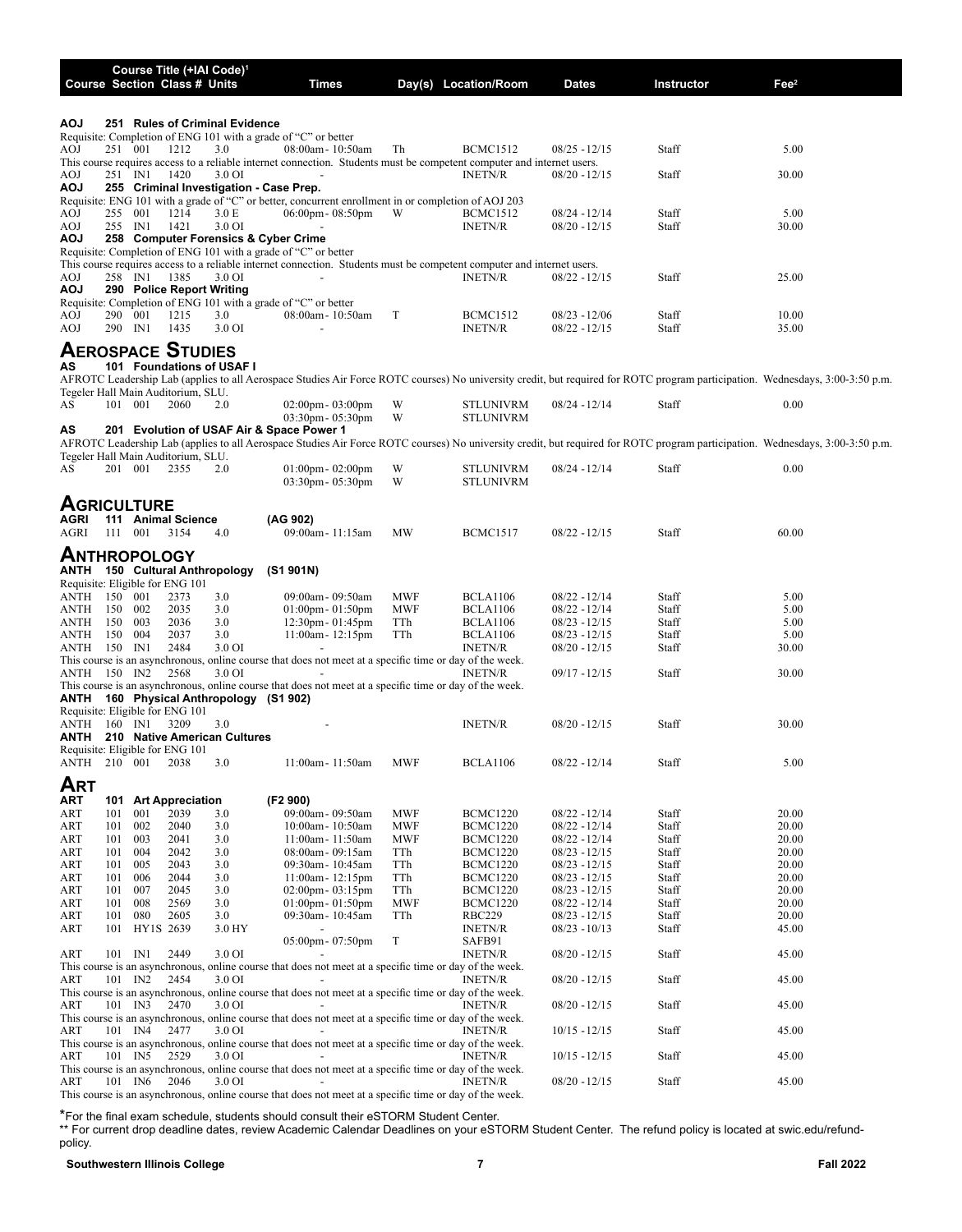|                           |            |                    | Course Title (+IAI Code) <sup>1</sup><br><b>Course Section Class # Units</b> |                                               |                                                                                                                                 |            | Day(s) Location/Room               | <b>Dates</b>                       |                | Fee <sup>2</sup> |
|---------------------------|------------|--------------------|------------------------------------------------------------------------------|-----------------------------------------------|---------------------------------------------------------------------------------------------------------------------------------|------------|------------------------------------|------------------------------------|----------------|------------------|
|                           |            |                    |                                                                              |                                               | Times                                                                                                                           |            |                                    |                                    | Instructor     |                  |
| ART                       |            | 101 IN7            | 2047                                                                         | 3.0 OI                                        |                                                                                                                                 |            | <b>INETN/R</b>                     | $08/20 - 12/15$                    | Staff          | 45.00            |
|                           |            |                    |                                                                              |                                               | This course is an asynchronous, online course that does not meet at a specific time or day of the week.                         |            |                                    |                                    |                |                  |
| ART                       |            | 101 IN8            | 2521                                                                         | 3.0 OI                                        |                                                                                                                                 |            | <b>INETN/R</b>                     | $08/20 - 12/15$                    | Staff          | 45.00            |
| ART                       |            | 101 IN9            | 2642                                                                         | 3.0 OI                                        | This course is an asynchronous, online course that does not meet at a specific time or day of the week.                         |            | <b>INETN/R</b>                     | $09/17 - 12/15$                    | Staff          | 45.00            |
|                           |            |                    |                                                                              |                                               | This course is an asynchronous, online course that does not meet at a specific time or day of the week.                         |            |                                    |                                    |                |                  |
| ART<br>ART                | 103        | 060                | 2553                                                                         | 103 Survey of Non-Western Art(F2 903N)<br>3.0 | 10:00am - 10:50am                                                                                                               | <b>MWF</b> | SWGCC520                           | $08/22 - 12/14$                    | Staff          | 20.00            |
| ART                       | 103        | IN1                | 2461                                                                         | 3.0 OI                                        |                                                                                                                                 |            | <b>INETN/R</b>                     | $08/20 - 12/15$                    | Staff          | 45.00            |
|                           |            |                    |                                                                              |                                               | This course is an asynchronous, online course that does not meet at a specific time or day of the week.                         |            |                                    |                                    |                |                  |
| ART                       |            | 103 IN2            | 2444                                                                         | 3.0 OI                                        | This course is an asynchronous, online course that does not meet at a specific time or day of the week.                         |            | <b>INETN/R</b>                     | $08/20 - 12/15$                    | Staff          | 45.00            |
| ART                       |            | 103 IN3            | 2656                                                                         | 3.0 OI                                        |                                                                                                                                 |            | <b>INETN/R</b>                     | $09/17 - 12/15$                    | Staff          | 45.00            |
| ART                       | 104        |                    |                                                                              | Art History I: Prehistoric-Gothic             | This course is an asynchronous, online course that does not meet at a specific time or day of the week.<br>(F <sub>2</sub> 901) |            |                                    |                                    |                |                  |
| ART                       | 104        | 001                | 2048                                                                         | 3.0                                           | $12:30$ pm - 01:45pm                                                                                                            | TTh        | <b>BCMC1220</b>                    | $08/23 - 12/15$                    | Staff          | 20.00            |
| ART                       | 105        | IN1                | 2456                                                                         |                                               | 105 Art History II: Renaissance-Modern (F2 902)                                                                                 |            | <b>INETN/R</b>                     |                                    |                |                  |
| ART                       |            |                    |                                                                              | 3.0 OI                                        | This course is an asynchronous, online course that does not meet at a specific time or day of the week.                         |            |                                    | $08/20 - 12/15$                    | Staff          | 45.00            |
| ART                       | 106        |                    |                                                                              | History of Photography (F2 904)               |                                                                                                                                 |            |                                    |                                    |                |                  |
| ART<br>ART                | 106<br>107 | 001                | 2417<br><b>Graphic Design I</b>                                              | 3.0                                           | $12:00 \text{pm} - 01:15 \text{pm}$                                                                                             | MW         | <b>BCMC1362</b>                    | $08/22 - 12/14$                    | Staff          | 20.00            |
| ART                       | 107        | 001                | 2631                                                                         | 3.0                                           | 09:30am - 12:20pm                                                                                                               | TTh        | <b>BCLA1200</b>                    | $08/23 - 12/15$                    | Staff          | 25.00            |
| ART<br>ART                | 108<br>108 | 001                | Printmaking I<br>2632                                                        | 3.0                                           | $10:00$ am - 12:50pm                                                                                                            | MW         | <b>BCMC1080</b>                    | $08/22 - 12/14$                    | Staff          | 25.00            |
| ART                       | 110        |                    |                                                                              | Art & Gender (F2 907D)                        |                                                                                                                                 |            |                                    |                                    |                |                  |
| ART                       | 110        | 001                | 2606                                                                         | 3.0                                           | 08:00am - 08:50am                                                                                                               | <b>MWF</b> | <b>BCMC1220</b>                    | $08/22 - 12/14$                    | Staff          | 20.00            |
| ART                       | 110        | IN1                | 2464                                                                         | 3.0 OI                                        | This course is an asynchronous, online course that does not meet at a specific time or day of the week.                         |            | <b>INETN/R</b>                     | $08/20 - 12/15$                    | Staff          | 45.00            |
| <b>ART</b>                |            | 110 IN2            | 2462                                                                         | 3.0                                           |                                                                                                                                 |            | <b>INETN/R</b>                     | $08/20 - 12/15$                    | Staff          | 45.00            |
| ART                       | 111        |                    | <b>Basic Design I</b>                                                        |                                               | This course is an asynchronous, online course that does not meet at a specific time or day of the week.<br>(ART 907)            |            |                                    |                                    |                |                  |
| ART                       | 111        | 001                | 2581                                                                         | 3.0                                           | $01:00$ pm - $03:50$ pm                                                                                                         | MW         | <b>BCMC1000</b>                    | $08/22 - 12/14$                    | Staff          | 40.00            |
| ART                       | 111        | 002                | 2049                                                                         | 3.0                                           | 09:00am - 11:50am                                                                                                               | MW         | BCMC1000                           | $08/22 - 12/14$                    | Staff          | 40.00            |
| ART<br>Requisite: ART 111 |            |                    | 112 Basic Design II                                                          |                                               | (ART 908)                                                                                                                       |            |                                    |                                    |                |                  |
| ART                       | 112        | 001                | 3122                                                                         | 3.0                                           | 10:00am - 12:50pm                                                                                                               | MW         | <b>BCMC1023</b>                    | $08/22 - 12/14$                    | Staff          | 40.00            |
| ART<br>ART                | 113        | 001                | 113 Ceramics I<br>2050                                                       | 3.0                                           | 09:30am - 12:20pm                                                                                                               | TTh        | <b>BCMC1023</b>                    | $08/23 - 12/15$                    | Staff          | 60.00            |
| ART                       | 113        | 002                | 2051                                                                         | 3.0                                           | $12:30 \text{pm} - 03:20 \text{pm}$                                                                                             | TTh        | <b>BCMC1023</b>                    | $08/23 - 12/15$                    | Staff          | 60.00            |
| ART                       | 113        | 003                | 2607                                                                         | 3.0 E                                         | $06:00 \text{pm} - 08:50 \text{pm}$                                                                                             | MW         | BCMC1023                           | $08/22 - 12/14$                    | Staff          | 60.00            |
| ART<br>Requisite: ART 113 |            |                    | 114 Ceramics II                                                              |                                               |                                                                                                                                 |            |                                    |                                    |                |                  |
| ART                       | 114        | 001                | 2052                                                                         | 3.0                                           | 09:30am - 12:20pm                                                                                                               | TTh        | <b>BCMC1023</b>                    | $08/23 - 12/15$                    | Staff          | 60.00            |
| ART<br>ART                | 114<br>114 | 002<br>003         | 2053<br>2608                                                                 | 3.0<br>3.0 E                                  | $12:30$ pm - 03:20pm<br>06:00pm - 08:50pm                                                                                       | TTh<br>MW  | <b>BCMC1023</b><br><b>BCMC1023</b> | $08/23 - 12/15$<br>$08/22 - 12/14$ | Staff<br>Staff | 60.00<br>60.00   |
| ART                       | 116        |                    | Photography I                                                                |                                               |                                                                                                                                 |            |                                    |                                    |                |                  |
| ART                       | 116        | 001                | 2054                                                                         | 3.0                                           | 09:30am - 12:20pm                                                                                                               | TTh        | <b>BCMC1080</b>                    | $08/23 - 12/15$                    | Staff          | 45.00            |
| ART<br>ART                | 116<br>120 | 002                | 2611                                                                         | 3.0<br><b>Introduction to Computer Art</b>    | $01:00$ pm - $03:50$ pm                                                                                                         | MW         | <b>BCMC1080</b>                    | $08/22 - 12/14$                    | Staff          | 45.00            |
| ART                       | 120        | 001                | 2582                                                                         | 3.0                                           | $12:30$ pm - $03:20$ pm                                                                                                         | TTh        | <b>BCLA1200</b>                    | $08/23 - 12/15$                    | Staff          | 35.00            |
| ART<br>ART                | 150<br>150 | 001                | Drawing I<br>2575                                                            | (ART 904)<br>3.0                              | $10:00$ am - 12:50pm                                                                                                            | MW         | <b>BCMC1020</b>                    | $08/22 - 12/14$                    | Staff          | 35.00            |
| ART                       | 150        | 002                | 2576                                                                         | 3.0                                           | $01:00$ pm - $03:50$ pm                                                                                                         | МW         | BCMC1020                           | $08/22 - 12/14$                    | Staff          | 35.00            |
| ART                       |            |                    | 150 003 2577                                                                 | 3.0 E<br>200 Art Presentation and Portfolio   | $06:00 \text{pm} - 08:50 \text{pm}$                                                                                             | TTh        | <b>BCMC1020</b>                    | $08/23 - 12/15$                    | Staff          | 35.00            |
| ART                       |            |                    | Requisite: One studio art class                                              |                                               |                                                                                                                                 |            |                                    |                                    |                |                  |
| ART                       |            | 200 001            | 2615                                                                         | 3.0                                           | 10:00am - 03:50pm                                                                                                               | F          | <b>BCSACSTUDI</b>                  | $08/26 - 12/09$                    | Staff          | 30.00            |
| ART<br>Requisite: ART 107 |            |                    | 207 Graphic Design II                                                        |                                               |                                                                                                                                 |            |                                    |                                    |                |                  |
| ART                       |            | 207 001            | 2633                                                                         | 3.0                                           | 09:30am-12:20pm                                                                                                                 | TTh        | <b>BCLA1200</b>                    | $08/23 - 12/15$                    | Staff          | 25.00            |
| ART                       |            |                    | 208 Printmaking II                                                           |                                               |                                                                                                                                 |            |                                    |                                    |                |                  |
| Requisite: ART 108<br>ART | 208        | - 001              | 2634                                                                         | 3.0                                           | 10:00am - 12:50pm                                                                                                               | MW         | <b>BCMC1080</b>                    | $08/22 - 12/14$                    | Staff          | 25.00            |
| ART                       |            | 211 Painting I     |                                                                              |                                               |                                                                                                                                 |            |                                    |                                    |                |                  |
| ART                       |            | 211 001            | Requisite: ART 111 or ART 150<br>2478                                        | 3.0                                           | $01:00$ pm - $03:50$ pm                                                                                                         | TTh        | <b>BCMC1020</b>                    | $08/23 - 12/15$                    | Staff          | 45.00            |
| ART                       |            | 212 Painting II    |                                                                              |                                               |                                                                                                                                 |            |                                    |                                    |                |                  |
| Requisite: ART 211        |            |                    |                                                                              |                                               |                                                                                                                                 |            |                                    |                                    |                |                  |
| ART<br>ART                |            | 212 001            | 2479<br>217 Photography II                                                   | 3.0                                           | $01:00$ pm - $03:50$ pm                                                                                                         | TTh        | <b>BCMC1020</b>                    | $08/23 - 12/15$                    | Staff          | 45.00            |
| Requisite: ART 116        |            |                    |                                                                              |                                               |                                                                                                                                 |            |                                    |                                    |                |                  |
| ART<br>ART                |            | 217 001<br>217 002 | 2055<br>2612                                                                 | 3.0<br>3.0                                    | 09:30am-12:20pm<br>$01:00$ pm - $03:50$ pm                                                                                      | TTh<br>MW  | <b>BCMC1080</b><br><b>BCMC1080</b> | $08/23 - 12/15$<br>$08/22 - 12/14$ | Staff<br>Staff | 45.00<br>45.00   |
|                           |            |                    |                                                                              |                                               |                                                                                                                                 |            |                                    |                                    |                |                  |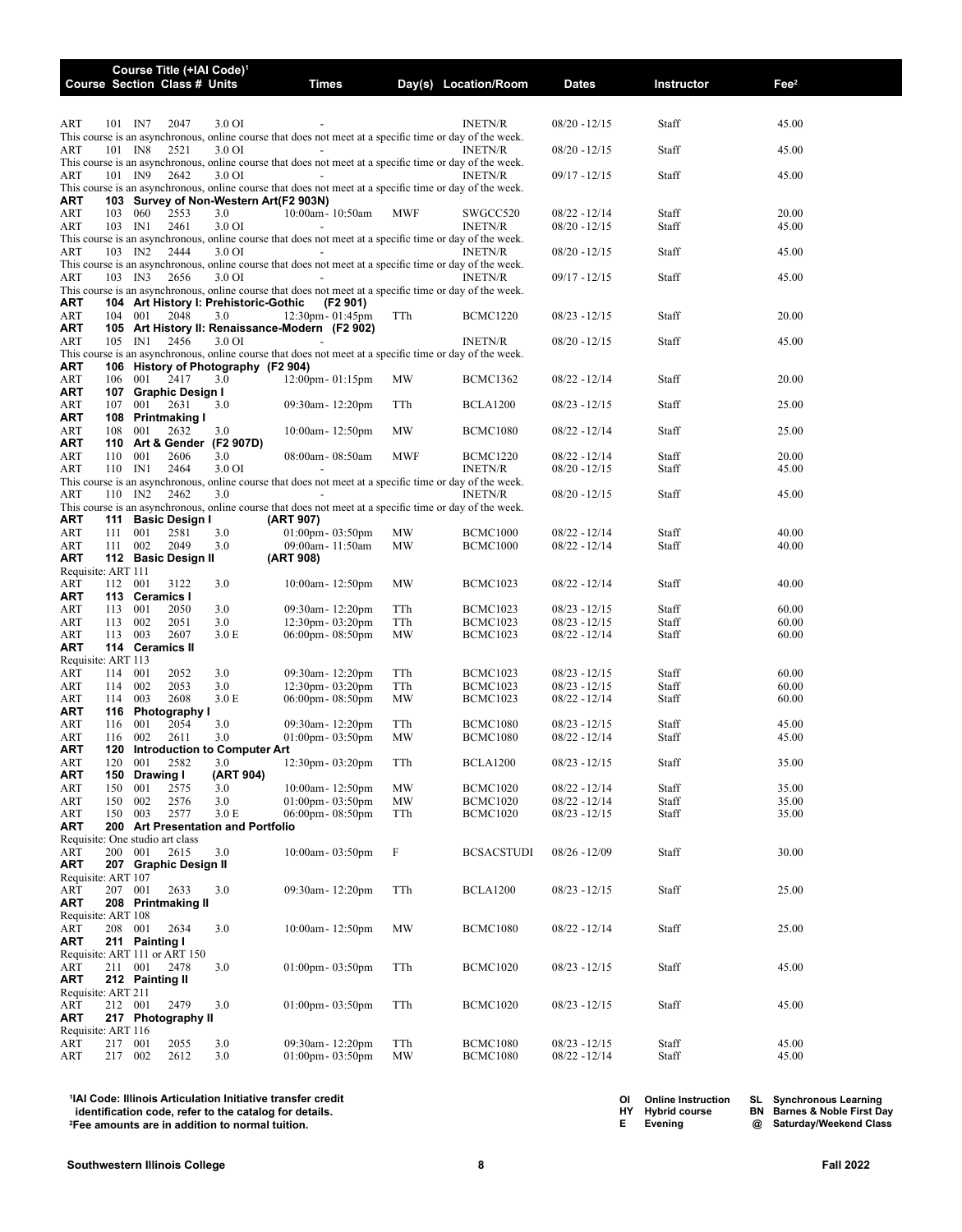| Course Title (+IAI Code) <sup>1</sup><br><b>Course Section Class # Units</b>                                 | <b>Times</b>                                                   |               | Day(s) Location/Room               | Dates                              | Instructor     | Fee <sup>2</sup> |
|--------------------------------------------------------------------------------------------------------------|----------------------------------------------------------------|---------------|------------------------------------|------------------------------------|----------------|------------------|
|                                                                                                              |                                                                |               |                                    |                                    |                |                  |
|                                                                                                              |                                                                |               |                                    |                                    |                |                  |
| ART<br>218 Introduction to Sculpture<br>2586<br>ART<br>218<br>001<br>3.0                                     | $01:00$ pm - $03:50$ pm                                        | MW            | <b>BCMC1023</b>                    | $08/22 - 12/14$                    | Staff          | 40.00            |
| ART<br>219 Sculpture II<br>Requisite: ART 218                                                                |                                                                |               |                                    |                                    |                |                  |
| 219<br>001<br>3.0<br>ART<br>2587                                                                             | $01:00$ pm - $03:50$ pm                                        | MW            | <b>BCMC1023</b>                    | $08/22 - 12/14$                    | Staff          | 40.00            |
| ART<br>250 Drawing II<br>(ART 905)                                                                           |                                                                |               |                                    |                                    |                |                  |
| Requisite: ART 150<br>250<br>001<br>3.0<br>ART<br>2583                                                       | $10:00$ am - 12:50pm                                           | MW            | <b>BCMC1020</b>                    | $08/22 - 12/14$                    | Staff          | 35.00            |
| 002<br>2584<br>ART<br>250<br>3.0                                                                             | $01:00$ pm - $03:50$ pm                                        | MW            | <b>BCMC1020</b>                    | $08/22 - 12/14$                    | Staff          | 35.00            |
| 003<br>2585<br>ART<br>250<br>3.0 E<br>ART<br>252 Life Drawing                                                | $06:00$ pm - $08:50$ pm                                        | TTh           | <b>BCMC1020</b>                    | $08/23 - 12/15$                    | Staff          | 35.00            |
| Requisite: ART 111, ART 150                                                                                  |                                                                |               |                                    |                                    |                |                  |
| 252<br>001<br>ART<br>2056<br>3.0<br>ART<br>253 Life Drawing II                                               | 09:30am - 12:20pm                                              | TTh           | <b>BCMC1020</b>                    | $08/23 - 12/15$                    | Staff          | 55.00            |
| Requisite: ART 252                                                                                           |                                                                |               |                                    |                                    |                |                  |
| 253<br>001<br>2403<br>ART<br>3.0<br>ART<br><b>Studio in Ceramics</b><br>291                                  | 09:30am - 12:20pm                                              | TTh           | <b>BCMC1020</b>                    | $08/23 - 12/15$                    | Staff          | 55.00            |
| Requisite: ART 114                                                                                           |                                                                |               |                                    |                                    |                |                  |
| 001<br>3.0<br>ART<br>291<br>2057<br>002<br>2058<br>3.0<br>ART<br>291                                         | 09:30am - 12:20pm<br>$12:30$ pm - 03:20pm                      | TTh<br>TTh    | <b>BCMC1023</b><br><b>BCMC1023</b> | $08/23 - 12/15$<br>$08/23 - 12/15$ | Staff<br>Staff | 60.00<br>60.00   |
| 003<br>291<br>2609<br>3.0 <sub>E</sub><br>ART                                                                | $06:00$ pm - $08:50$ pm                                        | MW            | <b>BCMC1023</b>                    | $08/22 - 12/14$                    | Staff          | 60.00            |
| ART<br>292 Studio in Drawing<br>Requisite: ART 250                                                           |                                                                |               |                                    |                                    |                |                  |
| 292<br>001<br>2578<br>3.0<br>ART                                                                             | $10:00$ am - 12:50pm                                           | MW            | <b>BCMC1020</b>                    | $08/22 - 12/14$                    | Staff          | 35.00            |
| 292<br>002<br>2579<br>3.0<br>ART                                                                             | $01:00$ pm - $03:50$ pm                                        | MW            | <b>BCMC1020</b>                    | $08/22 - 12/14$                    | Staff          | 35.00            |
| 003<br>2580<br>3.0 <sub>E</sub><br>ART<br>292<br>294 Studio in Painting<br>ART                               | $06:00 \text{pm} - 08:50 \text{pm}$                            | TTh           | <b>BCMC1020</b>                    | $08/23 - 12/15$                    | Staff          | 35.00            |
| Requisite: ART 212                                                                                           |                                                                |               |                                    |                                    |                |                  |
| 001<br>2480<br>ART<br>294<br>3.0<br>297 Studio in Life Drawing<br>ART                                        | $01:00$ pm - $03:50$ pm                                        | TTh           | <b>BCMC1020</b>                    | $08/23 - 12/15$                    | Staff          | 45.00            |
| Requisite: ART 253                                                                                           |                                                                |               |                                    |                                    |                |                  |
| 297<br>001<br>2410<br>ART<br>3.0<br>ART<br>298 Studio in Photography                                         | 09:30am - 12:20pm                                              | TTh           | <b>BCMC1020</b>                    | $08/23 - 12/15$                    | Staff          | 55.00            |
| Requisite: ART 217                                                                                           |                                                                |               |                                    |                                    |                |                  |
| 298<br>001<br>2059<br>3.0<br>ART<br>298<br>002<br>2613<br>3.0                                                | 09:30am - 12:20pm                                              | TTh           | <b>BCMC1080</b>                    | $08/23 - 12/15$                    | Staff          | 40.00<br>40.00   |
| ART                                                                                                          | $01:00$ pm - $03:50$ pm                                        | MW            | <b>BCMC1080</b>                    | $08/22 - 12/14$                    | Staff          |                  |
| <b>ASTRONOMY</b><br>ATY<br>101 Astronomy<br>(P1 906L)                                                        |                                                                |               |                                    |                                    |                |                  |
| Requisite: Eligible for MATH 97, MATH 107, MATH 111 or higher; Eligible for ENG 97                           |                                                                |               |                                    |                                    |                |                  |
| 001<br>1752<br>ATY<br>101<br>4.0                                                                             | $12:00 \text{pm} - 01:15 \text{pm}$                            | МF            | <b>BCMC2103</b>                    | $08/22 - 12/14$                    | Staff          | 35.00            |
| <b>ATY</b><br>101<br>002<br>1856<br>4.0 E                                                                    | $12:00 \text{pm} - 01:40 \text{pm}$<br>$07:00$ pm - $08:15$ pm | W<br>MW       | <b>BCMC2103</b><br><b>BCMC2103</b> | $08/22 - 12/14$                    | Staff          | 35.00            |
|                                                                                                              | $08:30$ pm - $09:20$ pm                                        | MW            | <b>BCMC2103</b>                    |                                    |                |                  |
| <b>AVIATION MAINTENANCE TECHNOLOGY</b>                                                                       |                                                                |               |                                    |                                    |                |                  |
| AVMT<br>121 Instruments and Navigation Systems                                                               |                                                                |               |                                    |                                    |                |                  |
| Requisite: Eligible for ENG 97 or concurrent enrollment in ENG 94<br>AVMT<br>121<br>060<br>2725<br>3.0       | 09:00am - 10:50am                                              | <b>MTWThF</b> | SWGCC526                           | $08/25 - 10/31$                    | Harter, M      | 110.00           |
| 122 Fuel Systems, Inspection & Aircraft Rigging<br>AVMT                                                      |                                                                |               |                                    |                                    |                |                  |
| 122<br>060<br>2726<br>3.0<br>AVMT<br>126 Aircraft Non-Metallic Structures<br>AVMT                            | 09:00am - 10:50am                                              | MTWThF        | SWGCC526                           | $11/01 - 01/23$                    | Connelly, K    | 120.00           |
| Requisite: Eligible for ENG 97 or concurrent enrollment in ENG 94                                            |                                                                |               |                                    |                                    |                |                  |
| 3.0<br>AVMT<br>126 060<br>2727<br>AVMT<br>127 Aircraft Metallic Structures                                   | $11:30$ am - 01:20pm                                           | <b>MTWThF</b> | SWGCC526                           | $08/25 - 10/31$                    | Harter, M      | 135.00           |
| 2728<br>060<br>3.0<br>AVMT<br>127                                                                            | 11:30am - 01:20pm                                              | <b>MTWThF</b> | SWGCC526                           | $11/01 - 01/23$                    | Harter, M      | 150.00           |
| AVMT<br>131 Aircraft Electrical Systems<br>Requisite: Eligible for ENG 97 or concurrent enrollment in ENG 94 |                                                                |               |                                    |                                    |                |                  |
| <b>AVMT</b><br>131 060<br>2729<br>3.0                                                                        | 07:00am - 08:50am                                              | <b>MTWThF</b> | SWGCC526                           | $08/25 - 10/31$                    | Harter, M      | 135.00           |
| AVMT<br>132 Charging Systems & Environmental Systems                                                         |                                                                |               |                                    |                                    |                |                  |
| Requisite: Eligible for ENG 97 or concurrent enrollment in ENG 94<br>132 060<br>AVMT<br>2730<br>3.0          | 07:00am - 08:50am                                              | MTWThF        | SWGCC526                           | $11/01 - 01/23$                    | Connelly, K    | 135.00           |
| 136 Aircraft Fluid Power Systems<br>AVMT                                                                     |                                                                |               |                                    |                                    |                |                  |
| Requisite: Eligible for ENG 97 or concurrent enrollment in ENG 94<br>136 060<br>2731<br>3.0<br>AVMT          | $01:30$ pm - $03:20$ pm                                        | MTWThF        | SWGCC526                           | $08/25 - 10/31$                    | Dealy,M        | 110.00           |
| AVMT<br>137 Landing Gear Systems                                                                             |                                                                |               |                                    |                                    |                |                  |
| Requisite: Eligible for ENG 97 or concurrent enrollment in ENG 94<br>AVMT<br>137 060<br>2732<br>3.0          | $01:30$ pm - $03:20$ pm                                        | <b>MTWThF</b> | SWGCC526                           | $11/01 - 01/23$                    | Dealy,M        | 135.00           |
| <b>AVMT</b> 157 Turbine Engines                                                                              |                                                                |               |                                    |                                    |                |                  |
| Requisite: Eligible for ENG 97 or concurrent enrollment in ENG 94<br>AVMT<br>157 060<br>2733<br>3.0          | 11:30am - 01:20pm                                              | MTWThF        | SWGCC516                           | $08/25 - 10/31$                    | Harter, M      | 135.00           |
| AVMT<br>158 Ignition and Starting Systems                                                                    |                                                                |               |                                    |                                    |                |                  |
| Requisite: Eligible for ENG 97 or concurrent enrollment in ENG 94                                            |                                                                |               |                                    |                                    |                |                  |
| AVMT 158 060<br>2734<br>3.0                                                                                  | 11:30am - 01:20pm                                              | MTWThF        | SWGCC516                           | $11/01 - 01/23$                    | Dealy,M        | 150.00           |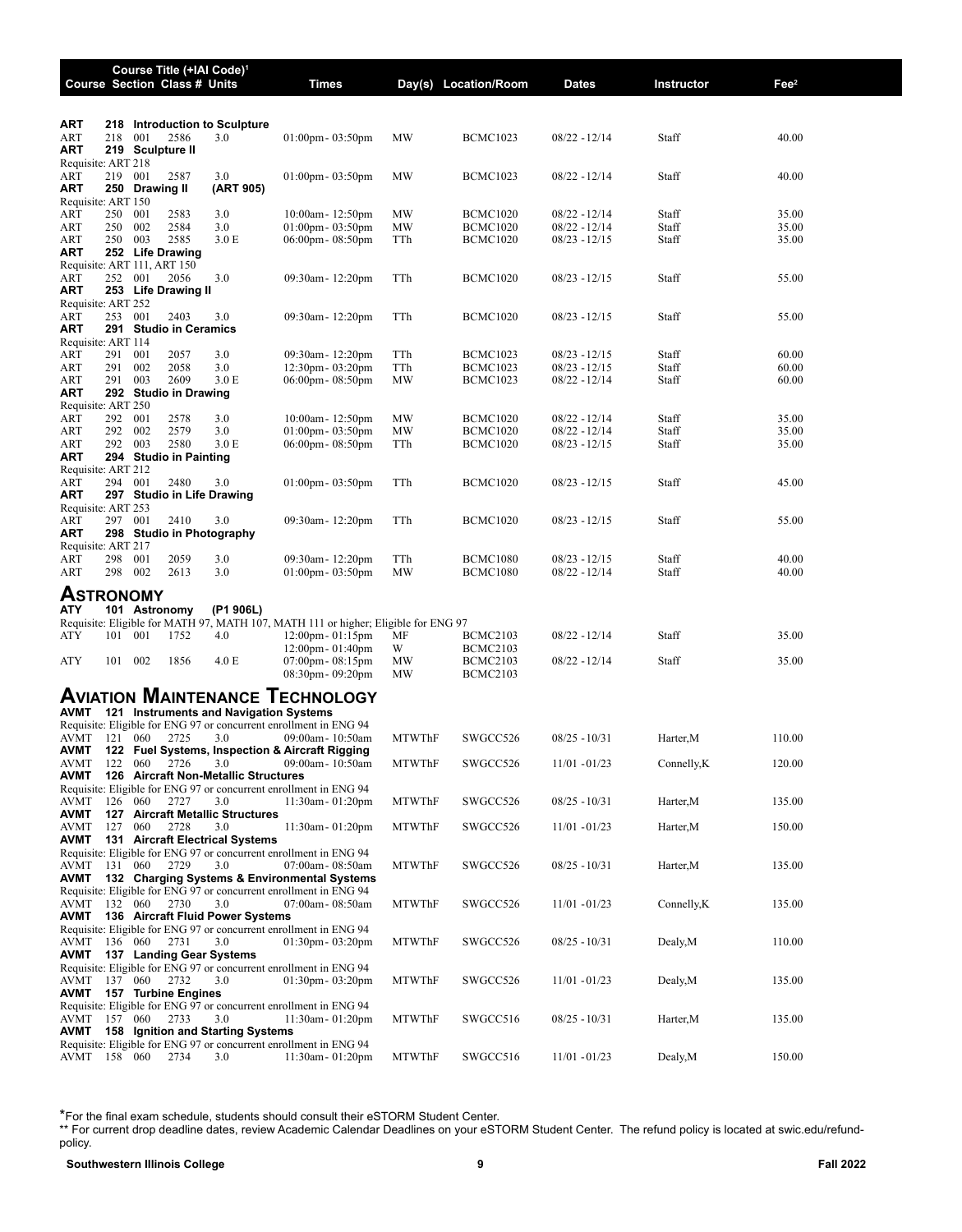|                             |                | Course Title (+IAI Code) <sup>1</sup> |                                                                      |                                                                                        |               |                      |                 |                                                                                                                                                                         |                  |  |
|-----------------------------|----------------|---------------------------------------|----------------------------------------------------------------------|----------------------------------------------------------------------------------------|---------------|----------------------|-----------------|-------------------------------------------------------------------------------------------------------------------------------------------------------------------------|------------------|--|
|                             |                | <b>Course Section Class # Units</b>   |                                                                      | <b>Times</b>                                                                           |               | Day(s) Location/Room | <b>Dates</b>    | Instructor                                                                                                                                                              | Fee <sup>2</sup> |  |
|                             |                |                                       |                                                                      |                                                                                        |               |                      |                 |                                                                                                                                                                         |                  |  |
| AVMT                        |                |                                       |                                                                      | 171 Aircraft Powerplant Systems & Components                                           |               |                      |                 |                                                                                                                                                                         |                  |  |
| AVMT                        | 171 060        | 2735                                  | 3.0                                                                  | Requisite: Eligible for ENG 97 or concurrent enrollment in ENG 94<br>09:00am - 10:50am | <b>MTWThF</b> | SWGCC516             | $08/25 - 10/31$ | Dealy, M                                                                                                                                                                | 90.00            |  |
| AVMT                        |                |                                       | 172 Aircraft Fuel Metering Systems                                   |                                                                                        |               |                      |                 |                                                                                                                                                                         |                  |  |
|                             |                |                                       |                                                                      | Requisite: Eligible for ENG 97 or concurrent enrollment in ENG 94<br>09:00am - 10:50am |               |                      |                 |                                                                                                                                                                         | 135.00           |  |
| AVMT<br>AVMT                | 172 060        | 2736<br>176 Aircraft Propellers       | 3.0                                                                  |                                                                                        | <b>MTWThF</b> | SWGCC516             | $11/01 - 01/23$ | Dealy,M                                                                                                                                                                 |                  |  |
|                             |                |                                       |                                                                      | Requisite: Eligible for ENG 97 or concurrent enrollment in ENG 94                      |               |                      |                 |                                                                                                                                                                         |                  |  |
| AVMT<br>AVMT                | 176 060        | 2737                                  | 3.0<br>177 Aircraft Powerplant Systems                               | $01:30$ pm - $03:20$ pm                                                                | <b>MTWThF</b> | SWGCC516             | $08/25 - 10/31$ | Harter, M                                                                                                                                                               | 135.00           |  |
|                             |                |                                       |                                                                      | Requisite: Eligible for ENG 97 or concurrent enrollment in ENG 94                      |               |                      |                 |                                                                                                                                                                         |                  |  |
| AVMT                        | 177 060        | 2738                                  | 3.0                                                                  | $01:30$ pm - $03:20$ pm                                                                | <b>MTWThF</b> | SWGCC516             | $11/01 - 01/23$ | Connelly, K                                                                                                                                                             | 135.00           |  |
| AVMT                        |                |                                       | 186 Reciprocating Engine Overhaul                                    | Requisite: Eligible for ENG 97 or concurrent enrollment in ENG 94                      |               |                      |                 |                                                                                                                                                                         |                  |  |
| AVMT                        | 186 060        | 2739                                  | 3.0                                                                  | 07:00am - 08:50am                                                                      | <b>MTWThF</b> | SWGCC516             | $08/25 - 10/31$ | Dealy,M                                                                                                                                                                 | 150.00           |  |
| AVMT                        |                |                                       | 187 Reciprocating Engine Maintenance                                 |                                                                                        |               |                      |                 |                                                                                                                                                                         |                  |  |
| AVMT 187 060                |                | 2740                                  | 3.0                                                                  | Requisite: Eligible for ENG 97 or concurrent enrollment in ENG 94<br>07:00am - 08:50am | <b>MTWThF</b> | SWGCC516             | $11/01 - 01/23$ | Harter, M                                                                                                                                                               | 120.00           |  |
|                             |                |                                       |                                                                      |                                                                                        |               |                      |                 |                                                                                                                                                                         |                  |  |
|                             |                |                                       | 101 Private Pilot Flight Theory                                      | AVIATION PILOT TRAINING/AVIATION MANAGEMENT                                            |               |                      |                 |                                                                                                                                                                         |                  |  |
| AVIA<br>AVIA                | 101            | 001<br>2896                           | 4.0                                                                  | $02:00$ pm - $03:50$ pm                                                                | MW            | <b>BCLA1204</b>      | 08/22 - 12/14   | Pavlisin, J                                                                                                                                                             | 10.00            |  |
| AVIA                        | 101            | 002<br>2713                           | 4.0 E                                                                | 06:00pm - 09:50pm                                                                      | T             | <b>BCLA1204</b>      | $08/23 - 12/13$ | Stake, E                                                                                                                                                                | 10.00            |  |
| AVIA                        |                |                                       | 102 Flight Training Private Part I                                   | Requisite: Concurrent enrollment in or completion of AVIA 101, AVIA 103                |               |                      |                 |                                                                                                                                                                         |                  |  |
| AVIA                        | 102 001        | 3072                                  | 2.0                                                                  |                                                                                        |               | <b>IDEAL1</b>        | 08/20 - 12/15   | Moseley, J                                                                                                                                                              | 0.00             |  |
| AVIA                        |                | 103 Simulator Private                 |                                                                      |                                                                                        |               |                      |                 |                                                                                                                                                                         |                  |  |
| AVIA                        | 103            | 001<br>2714                           | 1.0                                                                  |                                                                                        |               | <b>BCMC2160</b>      | $08/20 - 12/15$ | Mueller, K<br>All students enrolled in Flight Simulator course will be contacted during the first week of the semester to coordinate their simulator training schedule. | 425.00           |  |
| AVIA                        |                |                                       | 104 Flight Training Private Part II                                  |                                                                                        |               |                      |                 |                                                                                                                                                                         |                  |  |
| Requisite: AVIA 102         |                |                                       |                                                                      |                                                                                        |               |                      |                 |                                                                                                                                                                         |                  |  |
| AVIA<br>AVIA                | 104            | 001<br>3073                           | 3.0<br>105 Introduction to Civil Aviation                            |                                                                                        |               | <b>IDEAL1</b>        | $08/20 - 12/15$ | Moseley, J                                                                                                                                                              | 0.00             |  |
| AVIA                        | 105            | 001<br>2913                           | 3.0 E                                                                | 05:30pm - 06:45pm                                                                      | TTh           | <b>BCLA1216</b>      | $08/23 - 12/15$ | Richardson, M                                                                                                                                                           | 10.00            |  |
| AVIA                        | 108            | <b>Aviation History</b>               |                                                                      |                                                                                        |               |                      |                 |                                                                                                                                                                         |                  |  |
| AVIA<br>AVIA                | 108<br>111     | 001<br>2943                           | 3.0 E<br><b>Private Pilot Flight Theory Helicopter</b>               | $05:00$ pm - $06:15$ pm                                                                | MW            | <b>BCLA1216</b>      | 08/22 - 12/14   | Scheuchner, G                                                                                                                                                           | 10.00            |  |
| AVIA                        | 111            | 001<br>2989                           | 3.0                                                                  |                                                                                        |               | <b>IDEAL1</b>        | $08/20 - 12/15$ | Anderson, J                                                                                                                                                             | 2315.00          |  |
| AVIA                        |                |                                       | 112 Flight Training Private Helicopter Part I                        |                                                                                        |               |                      |                 |                                                                                                                                                                         |                  |  |
| AVIA                        | 112            | 001<br>2960                           | Requisite: Concurrent enrollment in or completion of AVIA 111<br>2.0 |                                                                                        |               | <b>IDEAL1</b>        | $08/20 - 12/15$ | Anderson, J                                                                                                                                                             | **** **          |  |
| AVIA                        | 113            |                                       | <b>Simulator Private Helicopter</b>                                  |                                                                                        |               |                      |                 |                                                                                                                                                                         |                  |  |
| AVIA<br>AVIA                | 113            | 001<br>2961                           | 1.0<br>114 Flight Training Private Helicopter Part II                |                                                                                        |               | <b>IDEAL1</b>        | $08/20 - 12/15$ | Anderson, J                                                                                                                                                             | 2119.50          |  |
|                             |                |                                       |                                                                      | Requisite: Concurrent enrollment in or completion of AVIA 111 and AVIA 112             |               |                      |                 |                                                                                                                                                                         |                  |  |
| AVIA                        | 114            | 001<br>2962                           | 2.0                                                                  |                                                                                        |               | <b>IDEAL1</b>        | $08/20 - 12/15$ | Anderson, J                                                                                                                                                             | **** **          |  |
| AVIA<br>AVIA                | 122            | 001<br>2715                           | 122 Aircraft Systems and Components<br>2.0 E                         | $07:00 \text{pm} - 08:50 \text{pm}$                                                    | Th            | <b>BCLA1204</b>      | $08/25 - 12/15$ | Stake, E                                                                                                                                                                | 10.00            |  |
| AVIA                        | 122            | 002<br>2946                           | 2.0 E                                                                | 05:00pm - 06:50pm                                                                      | Th            | <b>BCLA1204</b>      | $08/25 - 12/15$ | Stake, E                                                                                                                                                                | 10.00            |  |
| AVIA                        | 126            | <b>UAS Pilot Certification</b>        |                                                                      |                                                                                        |               |                      |                 |                                                                                                                                                                         |                  |  |
| AVIA<br>AVIA                | 126<br>131     | 001<br>3006                           | 1.0<br><b>Air Traffic Control Systems</b>                            | 08:00am - 04:30pm                                                                      | S             | <b>BCLA1216</b>      | $09/24 - 10/01$ | Staff                                                                                                                                                                   | 100.00           |  |
| AVIA                        | 131            | 001<br>2935                           | 3.0 E                                                                | $07:00$ pm - $09:50$ pm                                                                | М             | <b>BCLA1216</b>      | $08/22 - 12/12$ | Winston, R                                                                                                                                                              | 10.00            |  |
| AVIA                        |                |                                       | 133 Human Factors in Aviation                                        |                                                                                        |               |                      |                 |                                                                                                                                                                         |                  |  |
| AVIA<br>AVIA                | 133 001<br>141 | 2742                                  | 3.0 E<br><b>Federal Aviation Regulations</b>                         | 07:00pm - 09:50pm                                                                      | Th            | <b>BCLA1106</b>      | $08/25 - 12/15$ | Winston, R                                                                                                                                                              | 10.00            |  |
| Requisite: AVIA 101         |                |                                       |                                                                      |                                                                                        |               |                      |                 |                                                                                                                                                                         |                  |  |
| AVIA                        | 141            | 2927<br>001                           | 3.0 E<br>151 Commercial Pilot Flight Theory                          | $07:00$ pm - $09:50$ pm                                                                | W             | <b>BCLA1200</b>      | $08/24 - 12/14$ | Scheuchner, G                                                                                                                                                           | 10.00            |  |
| AVIA<br>Requisite: AVIA 101 |                |                                       |                                                                      |                                                                                        |               |                      |                 |                                                                                                                                                                         |                  |  |
| AVIA                        | 151            | 3005<br>001                           | 3.0 E                                                                | $07:00$ pm - $09:50$ pm                                                                | М             | <b>BCLA1204</b>      | $08/22 - 12/12$ | Pavlisin, J                                                                                                                                                             | 10.00            |  |
| AVIA<br>Requisite: AVIA 103 |                | 153 Simulator Intermediate            |                                                                      |                                                                                        |               |                      |                 |                                                                                                                                                                         |                  |  |
| AVIA                        | 153            | 001<br>2716                           | 1.0                                                                  |                                                                                        |               | <b>BCMC2160</b>      | $08/20 - 12/15$ | Mueller, K                                                                                                                                                              | 425.00           |  |
| AVIA                        | 154            |                                       | <b>Flight Training, Commercial I</b>                                 |                                                                                        |               |                      |                 |                                                                                                                                                                         |                  |  |
| AVIA<br>AVIA                | 154            | 001<br>3074                           | 3.0<br>155 Flight Training, Commercial II                            |                                                                                        |               | <b>IDEAL1</b>        | $08/20 - 12/15$ | Moseley, J                                                                                                                                                              | 420.00           |  |
| AVIA                        | 155            | 001<br>3075                           | 2.0                                                                  |                                                                                        |               | <b>IDEAL1</b>        | $08/20 - 12/15$ | Moseley, J                                                                                                                                                              | 315.00           |  |
| AVIA                        | 160            | <b>Aviation Management I</b>          |                                                                      |                                                                                        |               |                      |                 |                                                                                                                                                                         |                  |  |
| AVIA<br>AVIA                | 160<br>161     | 001<br>2942                           | 3.0                                                                  | 04:00pm - 05:15pm<br><b>Commercial Pilot Flight Theory Helicopter</b>                  | TTh           | <b>BCMC1003</b>      | $08/23 - 12/15$ | Stamm, J                                                                                                                                                                | 10.00            |  |
|                             |                |                                       |                                                                      | Requisite: AVIA 111, AVIA 112, AVIA 114, AVIA 211 and AVIA 212                         |               |                      |                 |                                                                                                                                                                         |                  |  |
| AVIA                        | 161 001        | 2991                                  | 3.0                                                                  |                                                                                        |               | <b>IDEAL1</b>        | $08/20 - 12/15$ | Anderson, J                                                                                                                                                             | 2315.00          |  |
|                             |                |                                       |                                                                      |                                                                                        |               |                      |                 |                                                                                                                                                                         |                  |  |

| Southwestern Illinois College | 10 | <b>Fall 2022</b> |
|-------------------------------|----|------------------|
|-------------------------------|----|------------------|

| <b>Online Instruction</b> | SL Synchronous Learning            |
|---------------------------|------------------------------------|
| HY Hybrid course          | <b>BN</b> Barnes & Noble First Day |
| Evening                   | @ Saturday/Weekend Class           |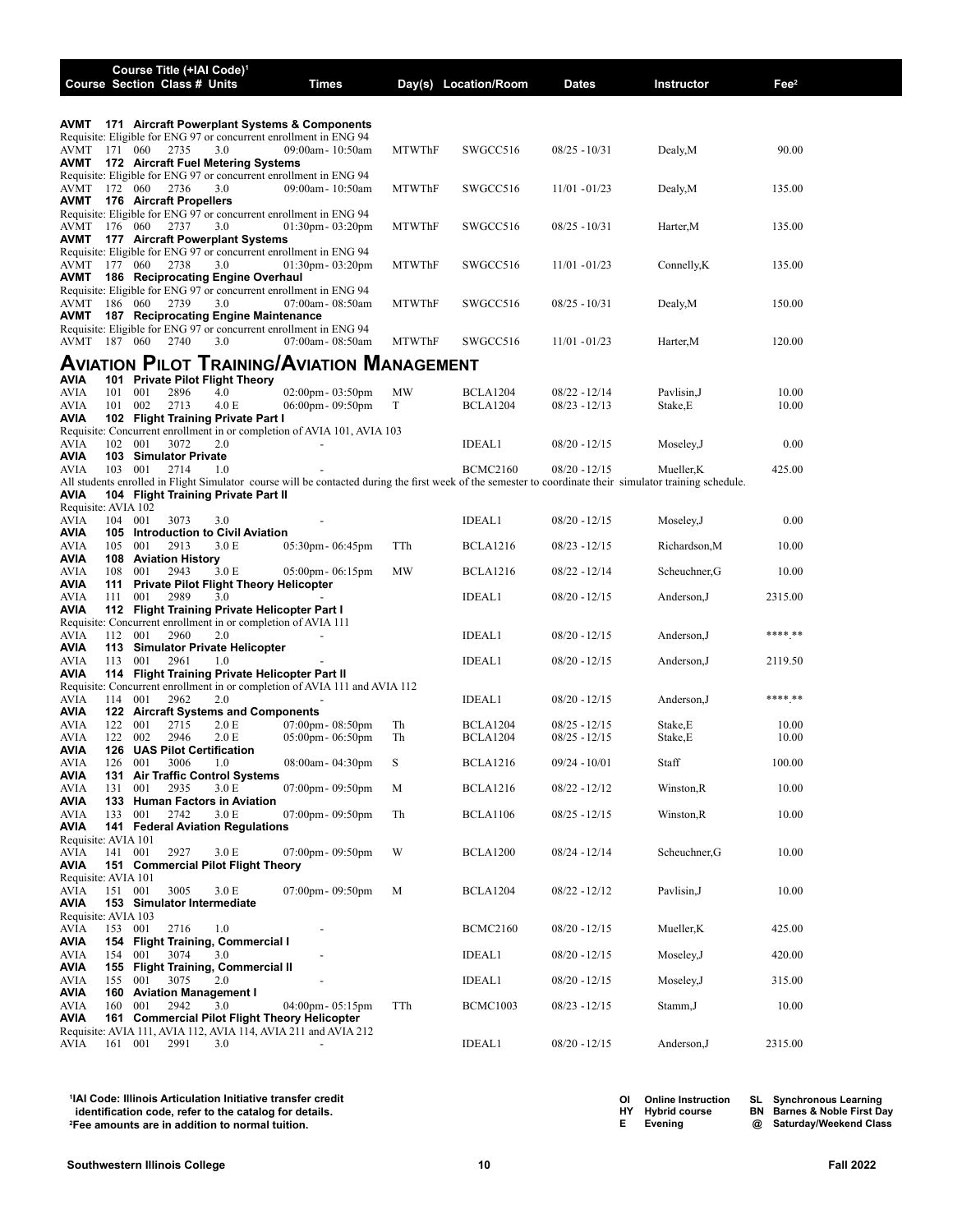| <b>Course Section Class # Units</b>   |                |     | Course Title (+IAI Code) <sup>1</sup> |                                                | <b>Times</b>                                                                                                                         |     | Day(s) Location/Room | <b>Dates</b>    | Instructor                                                                                                                                            | Fee <sup>2</sup> |  |
|---------------------------------------|----------------|-----|---------------------------------------|------------------------------------------------|--------------------------------------------------------------------------------------------------------------------------------------|-----|----------------------|-----------------|-------------------------------------------------------------------------------------------------------------------------------------------------------|------------------|--|
|                                       |                |     |                                       |                                                |                                                                                                                                      |     |                      |                 |                                                                                                                                                       |                  |  |
| AVIA                                  |                |     |                                       | 163 Simulator Intermediate Helicopter          |                                                                                                                                      |     |                      |                 |                                                                                                                                                       |                  |  |
| AVIA                                  | 163 001        |     | 2963                                  | 1.0                                            | Requisite: AVIA 113 or hold a Private Pilot Rotary Wing Pilot Certificate                                                            |     | <b>IDEAL1</b>        | $08/20 - 12/15$ | Anderson, J                                                                                                                                           | 2237.00          |  |
| AVIA                                  |                |     |                                       | 201 Instrument Flight Theory                   |                                                                                                                                      |     |                      |                 |                                                                                                                                                       |                  |  |
| Requisite: AVIA 101<br>AVIA           | 201 001        |     | 2717                                  | 3.0 E                                          | $07:00 \text{pm} - 09:50 \text{pm}$                                                                                                  | T   | <b>BCLA1216</b>      | $08/23 - 12/13$ | Richardson, M                                                                                                                                         | 10.00            |  |
| AVIA                                  |                |     |                                       | 202 Flight Training Instrument                 |                                                                                                                                      |     |                      |                 |                                                                                                                                                       |                  |  |
| Requisite: AVIA 201, AVIA 203<br>AVIA | 202 001        |     | 3076                                  | 3.0                                            |                                                                                                                                      |     | <b>IDEAL1</b>        | 08/20 - 12/15   | Moseley, J                                                                                                                                            | 525.00           |  |
| AVIA                                  |                |     | 203 Simulator Instrument              |                                                |                                                                                                                                      |     |                      |                 |                                                                                                                                                       |                  |  |
| Requisite: AVIA 103, AVIA 153<br>AVIA | 203            | 001 | 2718                                  | 1.0                                            |                                                                                                                                      |     | <b>BCMC2160</b>      | 08/20 - 12/15   | Mueller, K                                                                                                                                            | 425.00           |  |
| AVIA<br>AVIA                          | 205            | 001 | 2741                                  | 205 Garmin GNS 430 VFR Operations              |                                                                                                                                      |     | <b>BCMC2160</b>      | 08/20 - 12/15   | Mueller, K                                                                                                                                            | 305.00           |  |
| AVIA                                  |                |     |                                       | 0.5<br>207 Garmin G 1000 System Training       |                                                                                                                                      |     |                      |                 |                                                                                                                                                       |                  |  |
| AVIA<br>AVIA                          | 207            | 001 | 2908                                  | 0.5<br>208 Simulator-Garmin GNS 1000 VFR       |                                                                                                                                      |     | <b>BCMC2160</b>      | 08/20 - 12/15   | Mueller, K                                                                                                                                            | 305.00           |  |
| Requisite: AVIA 207                   |                |     |                                       |                                                |                                                                                                                                      |     |                      |                 |                                                                                                                                                       |                  |  |
| AVIA<br>AVIA                          | 208            | 001 | 2909                                  | 0.5<br>209 Simulator-Garmin GNS 1000 IFR       |                                                                                                                                      |     | <b>BCMC2160</b>      | 08/20 - 12/15   | Mueller, K                                                                                                                                            | 345.00           |  |
| Requisite: AVIA 208                   |                |     |                                       |                                                |                                                                                                                                      |     |                      |                 |                                                                                                                                                       |                  |  |
| AVIA<br>AVIA                          | 209            | 001 | 2910                                  | 0.5<br>211 Instrument Flight Theory Helicopter |                                                                                                                                      |     | <b>BCMC2160</b>      | 08/20 - 12/15   | Mueller, K                                                                                                                                            | 345.00           |  |
| AVIA                                  | 211 001        |     | 2990                                  | 3.0                                            | Requisite: AVIA 111, AVIA 112, AVIA 114 or hold a Private Pilot Rotary Wing Pilot Certificate.                                       |     | IDEAL1               | 08/20 - 12/15   | Anderson, J                                                                                                                                           | 2315.00          |  |
| AVIA                                  |                |     |                                       | 212 Flight Training Instrument Helicopter      |                                                                                                                                      |     |                      |                 |                                                                                                                                                       |                  |  |
| AVIA                                  | 212 001        |     | 2964                                  | 3.0                                            | Requisite: AVIA 211 and hold a Private Pilot Rotary Wing Pilot certificate                                                           |     | <b>IDEAL1</b>        | 08/20 - 12/15   | Anderson, J                                                                                                                                           | **** **          |  |
| AVIA                                  |                |     |                                       | 213 Instrument Training - Part I               |                                                                                                                                      |     |                      |                 |                                                                                                                                                       |                  |  |
| AVIA                                  | 213            | 001 | 2719                                  | 1.5                                            | FAA Private Pilot Certificate required. Please see Program Coordinator.                                                              |     | <b>BCMC2160</b>      | 08/20 - 12/15   | Mueller, K                                                                                                                                            | 1440.00          |  |
| AVIA                                  |                |     |                                       | 216 Advanced Instrument Approaches             |                                                                                                                                      |     |                      |                 |                                                                                                                                                       |                  |  |
| AVIA                                  | 216 001        |     | 2720                                  | 1.0                                            | FAA Instrument Rating required. Please see Program Coordinator.                                                                      |     | <b>BCMC2160</b>      | 08/20 - 12/15   | Mueller, K                                                                                                                                            | 765.00           |  |
| AVIA                                  |                |     |                                       | 217 Instrument Departures and Arrivals         | AVIA 216 and FAA Instrument rating. Please see Program Coordinator.                                                                  |     |                      |                 |                                                                                                                                                       |                  |  |
| AVIA                                  | 217 001        |     | 2721                                  | 1.0                                            |                                                                                                                                      |     | <b>BCMC2160</b>      | 08/20 - 12/15   | Mueller, K                                                                                                                                            | 765.00           |  |
| AVIA                                  |                |     |                                       | 220 Instrument Currency and Review             | FAA Private Pilot Certificate required. Please see Program Coordinator.                                                              |     |                      |                 |                                                                                                                                                       |                  |  |
| AVIA                                  | 220            | 001 | 2722                                  | 0.5                                            |                                                                                                                                      |     | <b>BCMC2160</b>      | 08/20 - 12/15   | Mueller, K                                                                                                                                            | 350.00           |  |
| AVIA<br>AVIA                          | 222            | 001 | 2926                                  | 222 Transport Aircraft Systems<br>3.0 E        | $07:00$ pm - $09:50$ pm                                                                                                              | M   |                      | $08/22 - 12/12$ | Staff                                                                                                                                                 | 215.00           |  |
| AVIA<br>AVIA                          | 226<br>226     | 001 | 3039                                  | 4.0                                            | <b>Advanced UAS Professional Pilot Certification</b><br>$04:50$ pm - $08:40$ pm                                                      | T   | <b>BCLA1220</b>      | $08/23 - 12/13$ | Staff                                                                                                                                                 | 100.00           |  |
| AVIA                                  |                |     |                                       | 233 Intro to Aviation Labor Law                |                                                                                                                                      |     |                      |                 |                                                                                                                                                       |                  |  |
| AVIA<br>AVIA                          | 233<br>237     | 001 | 3018                                  | 3.0<br><b>Human Resources in Aviation</b>      | 03:45pm - 06:35pm                                                                                                                    | W   | <b>BCLA1220</b>      | $08/23 - 12/13$ | Lanham, T                                                                                                                                             | 10.00            |  |
| AVIA                                  | 237            | 001 | 3019                                  | 3.0                                            | 03:45pm - 06:45pm                                                                                                                    | М   | <b>BCLA1220</b>      | 08/22 - 12/12   | Stamm, J                                                                                                                                              | 10.00            |  |
| AVIA                                  |                |     |                                       | 240 Aircraft Dispatcher Practical I            | Requisite: AVIA 101, AVIA 131, AVIA 141, AVIA 201, AVIA 260 or equivalent transfer credit in each; concurrent enrollment in AVIA 241 |     |                      |                 |                                                                                                                                                       |                  |  |
| AVIA                                  | 240            | 001 | 2945                                  | 3.0 E                                          | 06:45pm - 09:35pm                                                                                                                    | MW  | <b>BCMC1361</b>      | 08/22 - 10/12   | Stake, E                                                                                                                                              | 40.00            |  |
| AVIA                                  |                |     |                                       | 241 Aircraft Dispatcher Practical II           |                                                                                                                                      |     |                      |                 | Requisite: AVIA 101, AVIA 131, AVIA 141, AVIA 201, AVIA 260 or equivalent transfer credit in each; completion of or concurrent enrollment in AVIA 240 |                  |  |
| AVIA<br>AVIA                          | 241 001<br>260 |     | 2944<br><b>Aviation Meteorology</b>   | 3.0 E                                          | 06:45pm - 09:35pm                                                                                                                    | MW  | <b>BCMC1361</b>      | $10/17 - 12/14$ | Stake, E                                                                                                                                              | 380.00           |  |
| AVIA                                  | 260            | 001 | 2982                                  | 3.0                                            | $04:00$ pm - $06:50$ pm                                                                                                              | Th  | <b>BCLA1106</b>      | $08/25 - 12/15$ | Korich, R                                                                                                                                             | 10.00            |  |
| AVIA<br>AVIA                          | 260            | 002 | 2723                                  | 3.0 E<br>261 Aviation Management II            | $06:00$ pm - $08:50$ pm                                                                                                              | M   | <b>BCLA1106</b>      | 08/22 - 12/12   | Korich, R                                                                                                                                             | 10.00            |  |
| Requisite: AVIA 160                   |                |     |                                       |                                                |                                                                                                                                      |     |                      |                 |                                                                                                                                                       |                  |  |
| AVIA<br>AVIA                          | 261            | 001 | 2744                                  | 3.0 E                                          | 05:30pm - 06:45pm<br>263 Flight Training Commercial Helicopter Part I                                                                | TTh | <b>BCMC1003</b>      | $08/23 - 12/15$ | Stamm, J                                                                                                                                              | 10.00            |  |
|                                       |                |     |                                       | 2.0                                            | Requisite: AVIA 161 and AVIA 212 or consent of the coordinator                                                                       |     |                      |                 | Anderson, J                                                                                                                                           | **** **          |  |
| AVIA<br>AVIA                          | 263            | 001 | 2965                                  | 264 Mgmt of Aircraft Maintenance               |                                                                                                                                      |     | <b>IDEAL1</b>        | $08/20 - 12/15$ |                                                                                                                                                       |                  |  |
| AVIA<br>AVIA                          | 264            | 001 | 2907                                  | 3.0 E                                          | $07:00$ pm - $09:50$ pm<br>265 Flight Training Commercial Helicopter Part II                                                         | Th  | <b>BCMC1003</b>      | $08/25 - 12/15$ | Scheuchner, G                                                                                                                                         | 10.00            |  |
| Requisite: AVIA 263                   |                |     |                                       |                                                |                                                                                                                                      |     |                      |                 |                                                                                                                                                       |                  |  |
| AVIA<br>AVIA                          | 265            | 001 | 2966                                  | 2.0<br>266 Airport Planning and Management     |                                                                                                                                      |     | <b>IDEAL1</b>        | $08/20 - 12/15$ | Anderson, J                                                                                                                                           | **** **          |  |
| Requisite: AVIA 101                   |                |     |                                       |                                                |                                                                                                                                      |     |                      |                 |                                                                                                                                                       |                  |  |
| AVIA<br>AVIA                          | 266 001        |     | 2743                                  | 3.0 E<br>269 Multi-Engine Flight Theory        | $07:00$ pm - $09:50$ pm                                                                                                              | T   | <b>BCMC2180</b>      | 08/23 - 12/13   | Stamm, J                                                                                                                                              | 10.00            |  |
|                                       |                |     |                                       | Requisite: AVIA 101, AVIA 151, AVIA 201        |                                                                                                                                      |     |                      |                 |                                                                                                                                                       |                  |  |
| AVIA                                  | 269 001        |     | 2992                                  | $1.5 \; \omega$                                | 09:00am - 01:00pm                                                                                                                    | S   | <b>BCLA1216</b>      | $08/20 - 09/10$ | Richardson, M                                                                                                                                         | 10.00            |  |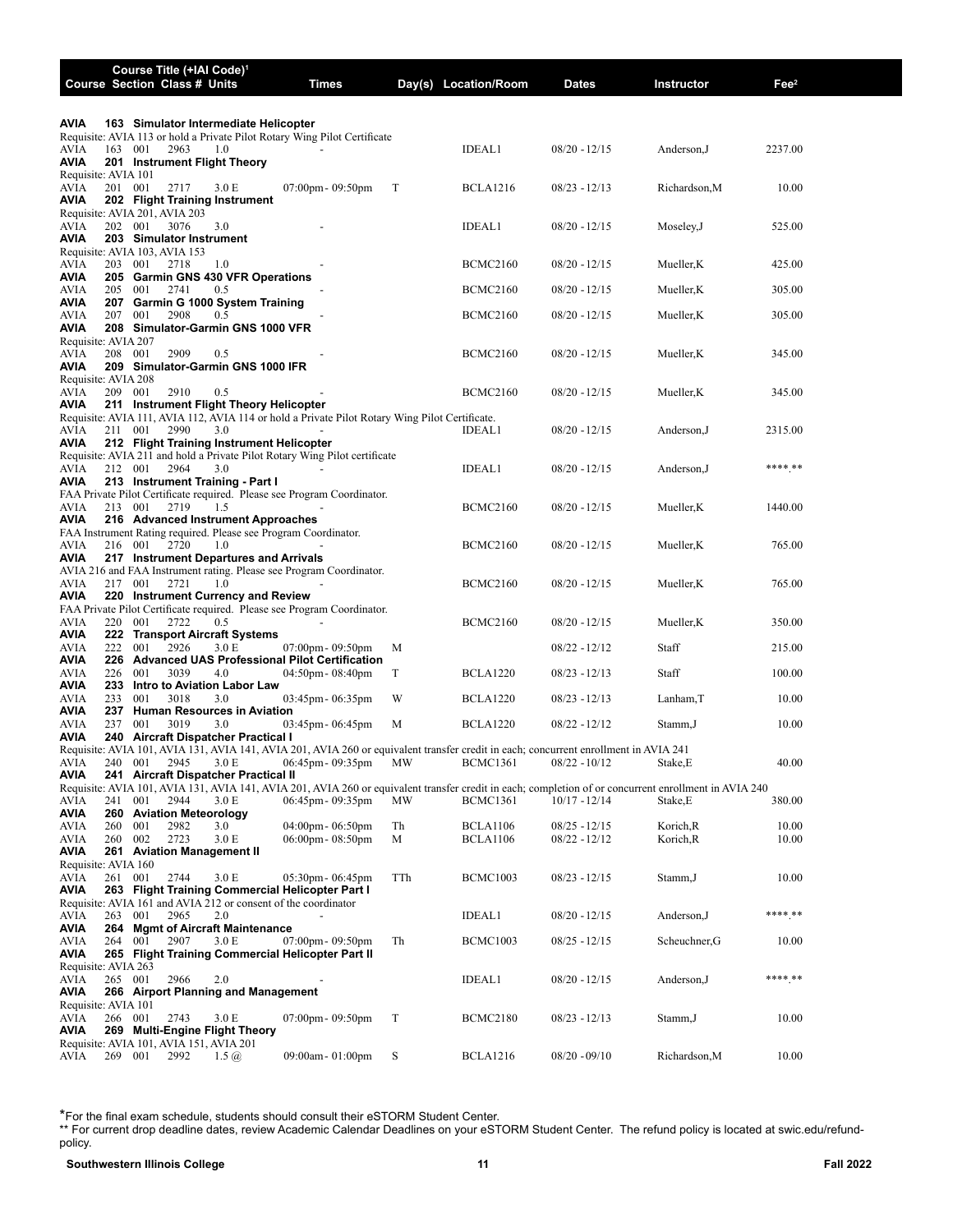|                     |            |                | Course Title (+IAI Code) <sup>1</sup> |                                                   |                                                                                                                                                           |                  |                                    |                 |                |                 |
|---------------------|------------|----------------|---------------------------------------|---------------------------------------------------|-----------------------------------------------------------------------------------------------------------------------------------------------------------|------------------|------------------------------------|-----------------|----------------|-----------------|
|                     |            |                | <b>Course Section Class # Units</b>   |                                                   | <b>Times</b>                                                                                                                                              |                  | Day(s) Location/Room               | <b>Dates</b>    | Instructor     | Fe <sup>2</sup> |
|                     |            |                |                                       |                                                   |                                                                                                                                                           |                  |                                    |                 |                |                 |
| AVIA<br>AVIA        | 271<br>271 | 001            | 2967                                  | <b>Flight Instructor Helicopter Theory</b><br>3.0 |                                                                                                                                                           |                  | <b>IDEAL1</b>                      | $08/24 - 12/15$ | Anderson, J    | 2765.00         |
| AVIA                |            |                |                                       | 272 Flight Training Helicopter Instructor         |                                                                                                                                                           |                  |                                    |                 |                |                 |
|                     |            |                |                                       |                                                   | Requisite: Concurrent enrollment in or completion of AVIA 271                                                                                             |                  |                                    |                 |                |                 |
| AVIA<br>AVIA        | 272 001    |                | 2968                                  | 2.0                                               | 273 Flight Instructor Helicopter Instrument Theory                                                                                                        |                  | <b>IDEAL1</b>                      | $08/20 - 12/15$ | Anderson, J    | **** **         |
|                     |            |                |                                       | Requisite: AVIA 272 or coordinator approval       |                                                                                                                                                           |                  |                                    |                 |                |                 |
| AVIA                | 273 001    |                | 2969                                  | 2.0                                               |                                                                                                                                                           |                  | <b>IDEAL1</b>                      | $08/25 - 12/14$ | Anderson, J    | 2024.00         |
| AVIA                |            |                |                                       |                                                   | 274 Flight Training Helicopter Instrument Instructor<br>Requisite: Concurrent enrollment in or completion of AVIA 273                                     |                  |                                    |                 |                |                 |
| AVIA                | 274        | 001            | 2970                                  | 1.0                                               |                                                                                                                                                           |                  | <b>IDEAL1</b>                      | $08/20 - 12/15$ | Anderson, J    | **** **         |
| AVIA                |            | 280 Internship | Coordinator Permission Required.      |                                                   |                                                                                                                                                           |                  |                                    |                 |                |                 |
| AVIA                | 280 001    |                | 2724                                  | 3.0                                               |                                                                                                                                                           | <b>MTWThF</b>    | <b>BCMC2160</b>                    | $08/20 - 12/15$ | Mueller, K     | 0.00            |
| <b>BIOLOGY</b>      |            |                |                                       |                                                   |                                                                                                                                                           |                  |                                    |                 |                |                 |
| BIOL                |            |                |                                       |                                                   | 100 General Biology: Ecology, Evolution, & Genetics                                                                                                       |                  | (L1 900L)                          |                 |                |                 |
|                     |            |                |                                       |                                                   | Requisite: Eligible for MATH 97, MATH 107, MATH 111 or higher or concurrent enrollment with MATH 94 or MATH 95; Eligible for ENG 97 or higher             |                  |                                    |                 |                |                 |
| BIOL                | 100 001    |                | 1887                                  | 4.0                                               | 08:00am - 10:15am                                                                                                                                         | М<br>W           | <b>BCMC1100</b>                    | $08/22 - 12/14$ | Staff          | 50.00           |
| BIOL                | 100        | 002            | 1870                                  | 4.0                                               | 08:00am - 10:15am<br>08:00am - 10:15am                                                                                                                    | $\mathbf T$      | <b>BCMC2180</b><br>BCMC1100        | $08/23 - 12/15$ | Staff          | 50.00           |
|                     |            |                |                                       |                                                   | 08:00am - 10:15am                                                                                                                                         | Th               | <b>BCMC2180</b>                    |                 |                |                 |
| BIOL                | 100        | 003            | 1872                                  | 4.0                                               | 10:30am - 12:45pm                                                                                                                                         | М<br>W           | BCMC1100                           | $08/22 - 12/14$ | Staff          | 50.00           |
| BIOL                | 100        | 004            | 1873                                  | 4.0                                               | 10:30am - 12:45pm<br>10:30am - 12:45pm                                                                                                                    | T                | <b>BCMC2180</b><br><b>BCMC1100</b> | $08/23 - 12/15$ | Staff          | 50.00           |
|                     |            |                |                                       |                                                   | 10:30am - 12:45pm                                                                                                                                         | Th               | <b>BCMC2180</b>                    |                 |                |                 |
| <b>BIOL</b>         | 100        | 005            | 1874                                  | 4.0                                               | $01:00$ pm - $03:15$ pm                                                                                                                                   | М<br>W           | <b>BCMC1100</b>                    | $08/22 - 12/14$ | Staff          | 50.00           |
| BIOL                | 100        | 006            | 1888                                  | 4.0                                               | $01:00$ pm - $03:15$ pm<br>$01:00$ pm - $03:15$ pm                                                                                                        | T                | <b>BCMC2180</b><br><b>BCMC1100</b> | $08/23 - 12/13$ | Staff          | 50.00           |
|                     |            |                |                                       |                                                   | $01:00$ pm - $03:15$ pm                                                                                                                                   | Th               | <b>BCMC2180</b>                    |                 |                |                 |
| <b>BIOL</b>         | 100        | 007            | 1876                                  | 4.0                                               | $04:00 \text{pm} - 06:15 \text{pm}$                                                                                                                       | М<br>W           | <b>BCMC1100</b>                    | $08/22 - 12/12$ | Staff          | 50.00           |
| <b>BIOL</b>         | 100        | 008            | 1890                                  | 4.0                                               | $04:00$ pm - $06:15$ pm<br>$04:00 \text{pm} - 06:15 \text{pm}$                                                                                            | T                | <b>BCMC2180</b><br><b>BCMC1100</b> | $08/23 - 12/13$ | Staff          | 50.00           |
|                     |            |                |                                       |                                                   | $04:00 \text{pm} - 06:15 \text{pm}$                                                                                                                       | Th               | <b>BCMC2180</b>                    |                 |                |                 |
| <b>BIOL</b>         | 100        | 009            | 1877                                  | 4.0 E                                             | 06:30pm - 08:45pm                                                                                                                                         | М<br>W           | <b>BCMC1100</b>                    | $08/22 - 12/14$ | Staff          | 50.00           |
| <b>BIOL</b>         | 100        | 060            | 1878                                  | 4.0                                               | 06:30pm - 08:45pm<br>10:30am - 11:45am                                                                                                                    | MW               | <b>BCMC2180</b><br>SWGCC316        | $08/22 - 12/14$ | Staff          | 50.00           |
|                     |            |                |                                       |                                                   | 10:45am - 12:25pm                                                                                                                                         | F                | SWGCC315                           |                 |                |                 |
| <b>BIOL</b><br>BIOL | 100<br>100 | 080<br>HY1     | 1879<br>1992                          | 4.0<br>4.0 HY                                     | 11:30am - 01:45pm                                                                                                                                         | MW               | <b>RBC220</b>                      | $08/22 - 12/14$ | Staff<br>Staff | 50.00           |
|                     |            |                |                                       |                                                   | The lab portion of this course will be face to face, the lecture will be online.                                                                          |                  | <b>INETN/R</b>                     | $08/20 - 12/15$ |                | 75.00           |
|                     |            |                |                                       |                                                   | 08:00am - 09:40am                                                                                                                                         | W                | <b>BCMC1100</b>                    |                 |                |                 |
| BIOL                |            | 100 HY2 1993   |                                       | 4.0 HY                                            | The lab portion of this course will be face to face, the lecture will be online.                                                                          |                  | <b>INETN/R</b>                     | $08/20 - 12/15$ | Staff          | 75.00           |
|                     |            |                |                                       |                                                   | 10:00am - 11:40am                                                                                                                                         | W                | <b>BCMC1100</b>                    |                 |                |                 |
| BIOL                |            | 100 HY3 1994   |                                       | 4.0 HY                                            |                                                                                                                                                           |                  | <b>INETN/R</b>                     | $08/20 - 12/15$ | Staff          | 75.00           |
|                     |            |                |                                       |                                                   | The lab portion of this course will be face to face, the lecture will be online.<br>12:00pm - 01:40pm                                                     | W                | <b>BCMC1100</b>                    |                 |                |                 |
| <b>BIOL</b>         |            | 100 HY4 2027   |                                       | 4.0 HY E                                          |                                                                                                                                                           |                  | <b>INETN/R</b>                     | $08/20 - 12/15$ | Staff          | 75.00           |
|                     |            |                |                                       |                                                   | 07:00pm - 08:40pm                                                                                                                                         | Th               | SWGCC315                           |                 |                |                 |
| BIOL                | 100 IN1    |                | 1871                                  | 4.0 OI                                            | The lab portion of this course will be face to face, the lecture will be online.                                                                          |                  | <b>INETN/R</b>                     | $08/20 - 12/15$ | Staff          | 75.00           |
|                     |            |                |                                       |                                                   | This course is an asynchronous, online course that does not meet at a specific time or day of the week.                                                   |                  |                                    |                 |                |                 |
| BIOL                |            | 100 IN2        | 1875                                  | 4.0 OI                                            | ٠                                                                                                                                                         |                  | <b>INETN/R</b>                     | $08/20 - 12/15$ | Staff          | 75.00           |
| <b>BIOL</b>         |            |                |                                       |                                                   | This course is an asynchronous, online course that does not meet at a specific time or day of the week.<br>101 Principles of Biology   (L1 910L, BIO 910) |                  |                                    |                 |                |                 |
|                     |            |                |                                       | Requisite: Eligible for MATH 112 and ENG 97       |                                                                                                                                                           |                  |                                    |                 |                |                 |
| BIOL                | 101 001    |                | 1881                                  | 4.0                                               | 08:00am - 09:15am                                                                                                                                         | MW               | <b>BCLA2118</b>                    | $08/22 - 12/12$ | Staff          | 50.00           |
| BIOL                | 101        | 002            | 1880                                  | 4.0                                               | 08:00am - 09:40am<br>08:00am - 10:15am                                                                                                                    | F<br>$\mathbf T$ | <b>BCMC1100</b><br><b>BCMC2180</b> | $08/23 - 12/13$ | Staff          | 50.00           |
|                     |            |                |                                       |                                                   | 08:00am-10:15am                                                                                                                                           | Th               | <b>BCMC1100</b>                    |                 |                |                 |
| <b>BIOL</b>         | 101        | 003            | 1883                                  | 4.0                                               | 10:00am - 11:15am                                                                                                                                         | MW               | <b>BCLA1216</b>                    | $08/22 - 12/12$ | Staff          | 50.00           |
| <b>BIOL</b>         | 101        | 004            | 1882                                  | 4.0                                               | 10:00am - 11:40am<br>10:30am - 12:45pm                                                                                                                    | F<br>T           | <b>BCMC1100</b><br><b>BCMC2180</b> | $08/23 - 12/13$ | Staff          | 50.00           |
|                     |            |                |                                       |                                                   | 10:30am - 12:45pm                                                                                                                                         | Th               | <b>BCMC1100</b>                    |                 |                |                 |
| BIOL                | 101        | 005            | 1892                                  | 4.0                                               | $12:00$ pm - $01:15$ pm                                                                                                                                   | MW               | <b>BCLA2118</b>                    | $08/22 - 12/12$ | Staff          | 50.00           |
| BIOL                | 101        | 006            | 1884                                  | 4.0                                               | $12:00$ pm - 01:40pm<br>$01:00$ pm - $03:15$ pm                                                                                                           | F<br>T           | <b>BCMC1100</b><br><b>BCMC2180</b> | $08/23 - 12/13$ | Staff          | 50.00           |
|                     |            |                |                                       |                                                   | $01:00$ pm - $03:15$ pm                                                                                                                                   | Th               | <b>BCMC1100</b>                    |                 |                |                 |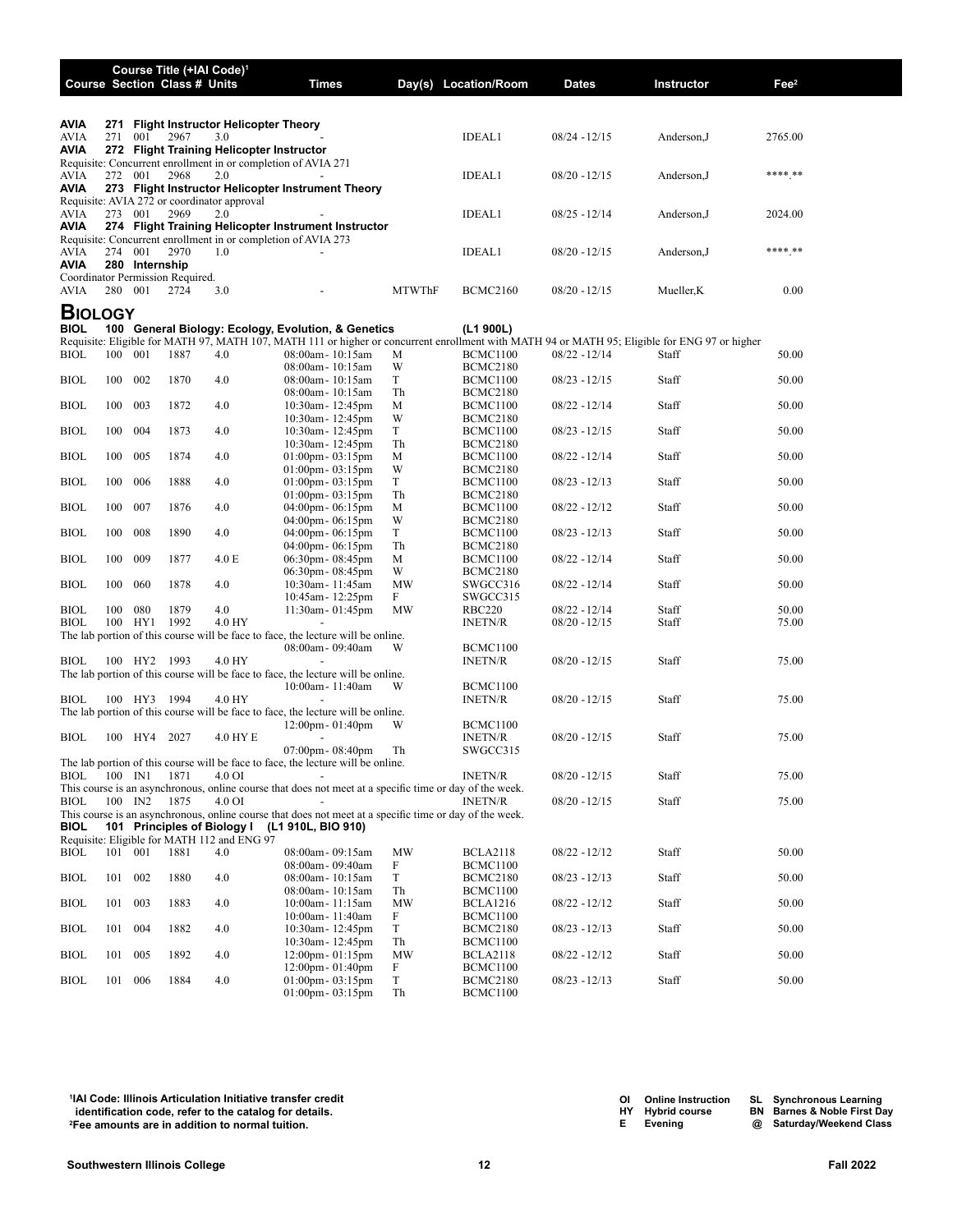|                |            |              | Course Title (+IAI Code) <sup>1</sup><br><b>Course Section Class # Units</b> |                                                                                        | <b>Times</b>                                                                                                                                  |            | Day(s) Location/Room               | <b>Dates</b>                       | Instructor     | Fee <sup>2</sup> |
|----------------|------------|--------------|------------------------------------------------------------------------------|----------------------------------------------------------------------------------------|-----------------------------------------------------------------------------------------------------------------------------------------------|------------|------------------------------------|------------------------------------|----------------|------------------|
|                |            |              |                                                                              |                                                                                        |                                                                                                                                               |            |                                    |                                    |                |                  |
| BIOL           | 101        | 007          | 1891                                                                         | 4.0                                                                                    | $02:00$ pm - $03:15$ pm<br>$02:00$ pm - $03:40$ pm                                                                                            | MW<br>F    | <b>BCLA2118</b><br><b>BCMC1100</b> | $08/22 - 12/14$                    | Staff          | 50.00            |
| BIOL           | 101        | 008          | 1885                                                                         | 4.0                                                                                    | 04:00pm - 06:15pm<br>$04:00$ pm - $06:15$ pm                                                                                                  | T<br>Th    | <b>BCMC2180</b>                    | $08/23 - 12/15$                    | Staff          | 50.00            |
| BIOL           | 101        | 009          | 3131                                                                         | 4.0 E                                                                                  | 06:30pm - 08:45pm                                                                                                                             | T          | <b>BCMC1100</b><br><b>BCLA2118</b> | $08/23 - 12/15$                    | Staff          | 50.00            |
| <b>BIOL</b>    | 101        | 060          | 1886                                                                         | 4.0                                                                                    | 06:30pm - 08:45pm<br>09:00am - 10:15am                                                                                                        | Th<br>MW   | <b>BCMC1100</b><br>SWGCC316        | $08/22 - 12/12$                    | Staff          | 50.00            |
| <b>BIOL</b>    |            |              |                                                                              |                                                                                        | 09:00am - 10:40am<br>102 Principles of Biology II (L1 910L, BIO 910)                                                                          | F          | SWGCC315                           |                                    |                |                  |
|                |            |              |                                                                              | Requisite: BIOL 101 with a grade of "C" or better                                      |                                                                                                                                               |            |                                    |                                    |                |                  |
| BIOL           | 102        | 001          | 1889                                                                         | 4.0                                                                                    | 08:00am - 09:15am<br>08:00am - 09:40am                                                                                                        | MW<br>F    | <b>BCMC1103</b><br><b>BCMC1103</b> | $08/22 - 12/12$                    | Staff          | 50.00            |
| BIOL           | 102 002    |              | 1995                                                                         | 4.0                                                                                    | 10:00am - 11:15am<br>10:00am - 11:40am                                                                                                        | MW<br>F    | <b>BCMC1103</b><br><b>BCMC1103</b> | $08/22 - 12/14$                    | Staff          | 50.00            |
| <b>BIOL</b>    |            |              | 105 Human Biology                                                            |                                                                                        |                                                                                                                                               |            |                                    |                                    |                |                  |
|                |            |              |                                                                              |                                                                                        | Requisite: Eligible for MATH 97, MATH 107, MATH 111 or higher or concurrent enrollment with MATH 94 or MATH 95; Eligible for ENG 97 or higher |            |                                    |                                    |                |                  |
| BIOL           | 105        | 001          | 1894                                                                         | 4.0                                                                                    | 09:00am - 11:15am                                                                                                                             | МW         | <b>BCMC1183</b>                    | $08/22 - 12/12$                    | Staff          | 50.00            |
| BIOL           | 105        | 002          | 1753                                                                         | 4.0                                                                                    | 08:00am - 10:15am                                                                                                                             | TTh        | <b>BCMC1183</b>                    | $08/23 - 12/15$                    | Staff          | 50.00            |
| BIOL           | 105        | 003          | 1756                                                                         | 4.0                                                                                    | 12:00pm - 02:15pm                                                                                                                             | MW         | <b>BCMC1183</b>                    | $08/22 - 12/14$                    | Staff          | 50.00            |
| BIOL<br>BIOL   | 105<br>105 | 004<br>060   | 1754<br>1757                                                                 | 4.0<br>4.0                                                                             | 10:30am - 12:45pm<br>08:45am - 11:00am                                                                                                        | TTh<br>TTh | <b>BCMC1183</b><br>SWGCC315        | $08/23 - 12/15$<br>$08/23 - 12/15$ | Staff<br>Staff | 50.00<br>50.00   |
| BIOL           |            | 105 HY1      | 1755                                                                         | 4.0 HY E                                                                               | 06:00pm - 08:15pm                                                                                                                             | W          | <b>BCMC1183</b>                    | 08/20 - 12/15                      | Staff          | 75.00            |
|                |            |              |                                                                              |                                                                                        | The lab portion of this course will be face to face, the lecture will be online.                                                              |            |                                    |                                    |                |                  |
| BIOL           |            |              |                                                                              | 106 Environmental Science (L1 905)                                                     |                                                                                                                                               |            |                                    |                                    |                |                  |
|                |            |              |                                                                              |                                                                                        | Requisite: Eligible for MATH 97, MATH 107, MATH 111 or higher or concurrent enrollment with MATH 94 or MATH 95; Eligible for ENG 97 or higher |            |                                    |                                    |                |                  |
| BIOL           | 106 IN1    |              | 1893                                                                         | 3.0 OI                                                                                 |                                                                                                                                               |            | <b>INETN/R</b>                     | $08/20 - 12/15$                    | Staff          | 75.00            |
|                |            |              |                                                                              |                                                                                        | Exams must be taken through the SWIC Testing Center. Other proctoring arrangements may be approved by the instructor.                         |            |                                    |                                    |                |                  |
|                |            |              |                                                                              |                                                                                        | This course is an asynchronous, online course that does not meet at a specific time or day of the week.                                       |            |                                    |                                    |                |                  |
| BIOL           |            |              | 108 General Ecology                                                          |                                                                                        | (L1 905L)                                                                                                                                     |            |                                    |                                    |                |                  |
|                |            |              |                                                                              |                                                                                        | Requisite: Eligible for MATH 97, MATH 107, MATH 111 or higher or concurrent enrollment with MATH 94 or MATH 95; Eligible for ENG 97 or higher |            |                                    |                                    |                |                  |
|                |            |              |                                                                              |                                                                                        | Note: Field trips to natural areas, some of which are physically taxing, are an integral part of the course.                                  |            |                                    |                                    |                |                  |
| BIOL           |            | 108 HY1 1758 |                                                                              | 4.0 HY                                                                                 | $12:30 \text{pm} - 05:00 \text{pm}$                                                                                                           | W          | <b>BCMC1361</b>                    | $08/20 - 10/14$                    | Staff          | 75.00            |
|                |            |              |                                                                              |                                                                                        | The lab portion of this course will be face to face, the lecture will be online.                                                              |            |                                    |                                    |                |                  |
| BIOL           |            |              | 151 Fundamental Botany                                                       |                                                                                        | Requisite: Eligible for MATH 97, MATH 107, MATH 111 or higher or concurrent enrollment with MATH 94 or MATH 95; Eligible for ENG 97 or higher |            |                                    |                                    |                |                  |
| BIOL           | 151        | 001          | 1759                                                                         | 4.0                                                                                    | $01:00$ pm - $03:15$ pm                                                                                                                       | TTh        | <b>BCMC1103</b>                    | $08/23 - 12/13$                    | Staff          | 50.00            |
| BIOL           |            |              |                                                                              | 157 Human Anatomy & Physiology I                                                       |                                                                                                                                               |            |                                    |                                    |                |                  |
|                |            |              |                                                                              |                                                                                        | Requisite: Eligible for MATH 97, MATH 107, MATH 111 or higher or concurrent enrollment with MATH 94 or MATH 95; Eligible for ENG 97 or higher |            |                                    |                                    |                |                  |
| BIOL           | 157        | 001          | 1857                                                                         | 5.0                                                                                    | 08:00am - 10:50am                                                                                                                             | MW         | <b>BCMC1160</b>                    | $08/22 - 12/14$                    | Staff          | 50.00            |
| BIOL           | 157        | 002          | 1858                                                                         | 5.0                                                                                    | 08:00am - 10:50am                                                                                                                             | TTh        | <b>BCMC1160</b>                    | $08/23 - 12/15$                    | Staff          | 50.00            |
| <b>BIOL</b>    | 157        | 003          | 1859                                                                         | 5.0                                                                                    | $11:00$ am - $11:50$ am                                                                                                                       | MW         | <b>BCMC1160</b>                    | $08/22 - 12/15$                    | Staff          | 50.00            |
|                |            |              |                                                                              |                                                                                        | $11:00$ am - $12:50$ pm                                                                                                                       | TTh        | <b>BCMC1160</b>                    |                                    |                |                  |
| BIOL           | 157        | 004          | 1860                                                                         | 5.0                                                                                    | $12:00$ pm - $02:50$ pm                                                                                                                       | MW         | <b>BCMC1160</b>                    | $08/22 - 12/14$                    | Staff          | 50.00            |
| BIOL           | 157        | 005          | 1862                                                                         | 5.0                                                                                    | $01:00$ pm - $03:50$ pm                                                                                                                       | TTh        | <b>BCMC1160</b>                    | $08/23 - 12/15$                    | Staff          | 50.00            |
| BIOL           | 157        | 006          | 1861                                                                         | 5.0                                                                                    | 04:00pm - 06:50pm                                                                                                                             | MW         | <b>BCMC1160</b>                    | 08/22 - 12/14                      | Staff          | 50.00            |
| BIOL           | 157        | 007          | 1863                                                                         | 5.0 E                                                                                  | $07:00$ pm - $09:50$ pm                                                                                                                       | МW         | <b>BCMC1160</b>                    | $08/22 - 12/14$                    | Staff          | 50.00            |
| BIOL           | 157        | 008          | 1864                                                                         | 5.0                                                                                    | 04:00pm - 06:50pm                                                                                                                             | TTh        | <b>BCMC1160</b>                    | $08/23 - 12/15$                    | Staff          | 50.00            |
| BIOL           | 157        | 009          | 3132                                                                         | 5.0 E                                                                                  | 07:00pm - 09:50pm                                                                                                                             | TTh        | <b>BCMC1160</b>                    | $08/23 - 12/15$                    | Staff          | 50.00            |
| BIOL           | 157        | 060          | 1865                                                                         | 5.0                                                                                    | 12:00pm - 02:50pm                                                                                                                             | TTh        | SWGCC315                           | $08/23 - 12/15$                    | Staff          | 50.00            |
| <b>BIOL</b>    | 157        | 061          | 1866                                                                         | 5.0 E                                                                                  | 06:00pm - 08:50pm                                                                                                                             | MW         | SWGCC315                           | $08/22 - 12/14$                    | Staff          | 50.00            |
| BIOL           | 157        | 080          | 1867                                                                         | 5.0                                                                                    | 08:00am - 10:50am                                                                                                                             | MW         | <b>RBC220</b>                      | $08/22 - 12/14$                    | Staff          | 50.00            |
| BIOL           |            |              |                                                                              | 158 Human Anatomy & Physiology II<br>Requisite: BIOL 157 with a grade of "C" or better |                                                                                                                                               |            |                                    |                                    |                |                  |
| BIOL.          |            |              |                                                                              | 158 001 1868 5.0                                                                       | $08:00am - 10:50am$                                                                                                                           | MW         | <b>BCMC1163</b>                    | $08/22 - 12/14$                    | Staff          | 50.00            |
| BIOL           | 158        | 002          | 1869                                                                         | 5.0                                                                                    | 01:00pm - 03:50pm                                                                                                                             | TTh        | <b>BCMC1163</b>                    | $08/23 - 12/15$                    | Staff          | 50.00            |
| <b>BIOL</b>    | 158        | 003          | 1897                                                                         | 5.0                                                                                    | 12:00pm - 02:50pm                                                                                                                             | MW         | <b>BCMC1163</b>                    | $08/22 - 12/12$                    | Staff          | 50.00            |
| <b>BIOL</b>    | 158        | 004          | 1895                                                                         | 5.0                                                                                    | $04:00$ pm - $06:50$ pm                                                                                                                       | TTh        | <b>BCMC1163</b>                    | $08/23 - 12/13$                    | Staff          | 50.00            |
| <b>BIOL</b>    | 158        | 005          | 1898                                                                         | 5.0 E                                                                                  | 06:30pm - 09:20pm                                                                                                                             | MW         | <b>BCMC1163</b>                    | $08/22 - 12/14$                    | Staff          | 50.00            |
| <b>BIOL</b>    | 158        | 060          | 1896                                                                         | 5.0                                                                                    | 01:00pm - 03:50pm                                                                                                                             | MW         | SWGCC315                           | $08/22 - 12/12$                    | Staff          | 50.00            |
| <b>BIOL</b>    | 250        |              | Microbiology                                                                 |                                                                                        |                                                                                                                                               |            |                                    |                                    |                |                  |
|                |            |              |                                                                              |                                                                                        | Requisite: BIOL 101 or BIOL 157 each with a grade of "C" or better                                                                            |            |                                    |                                    |                |                  |
| BIOL           | 250        | 001          | 1760                                                                         | 4.0                                                                                    | 10:30am - 12:45pm                                                                                                                             | TTh        | <b>BCMC1103</b>                    | $08/23 - 12/14$                    | Staff          | 55.00            |
| <b>BIOL</b>    | 250        | 002          | 1899                                                                         | 4.0 E                                                                                  | 06:30pm - 08:45pm                                                                                                                             | TTh        | <b>BCMC1103</b>                    | $08/23 - 12/15$                    | Staff          | 55.00            |
| <b>BIOL</b>    |            | 250 HY1      | 3133                                                                         | 4.0 HY                                                                                 | 08:00am - 10:15am                                                                                                                             | T          | <b>BCMC1103</b>                    | $08/20 - 12/15$                    | Staff          | 80.00            |
|                |            |              |                                                                              |                                                                                        | The lab portion of this course will be face to face, the lecture will be online.                                                              |            |                                    |                                    |                |                  |
| <b>BIOL</b>    |            | 270 Genetics |                                                                              |                                                                                        |                                                                                                                                               |            |                                    |                                    |                |                  |
|                |            |              |                                                                              |                                                                                        | Requisite: MATH placement above MATH 112 or MATH 112 with a grade of "C" or better; BIOL 101 with a grade of "C" or better                    |            |                                    |                                    |                |                  |
| BIOL           | 270 001    |              | 1900                                                                         | 4.0                                                                                    | $01:00$ pm - $03:15$ pm                                                                                                                       | MW         | <b>BCMC1103</b>                    | $08/22 - 12/12$                    | Staff          | 45.00            |
| <b>BREWING</b> |            |              |                                                                              |                                                                                        |                                                                                                                                               |            |                                    |                                    |                |                  |
| BRW            |            |              |                                                                              |                                                                                        | 101 Introduction to Brewing Processes                                                                                                         |            |                                    |                                    |                |                  |
| <b>BRW</b>     | 101        |              | OHBD 3113                                                                    | 2.0 E                                                                                  | 05:00pm - 06:50pm                                                                                                                             | М          | <b>OHBDMAIN</b>                    | $08/22 - 12/12$                    | Staff          | 0.00             |
|                |            |              |                                                                              |                                                                                        |                                                                                                                                               |            |                                    |                                    |                |                  |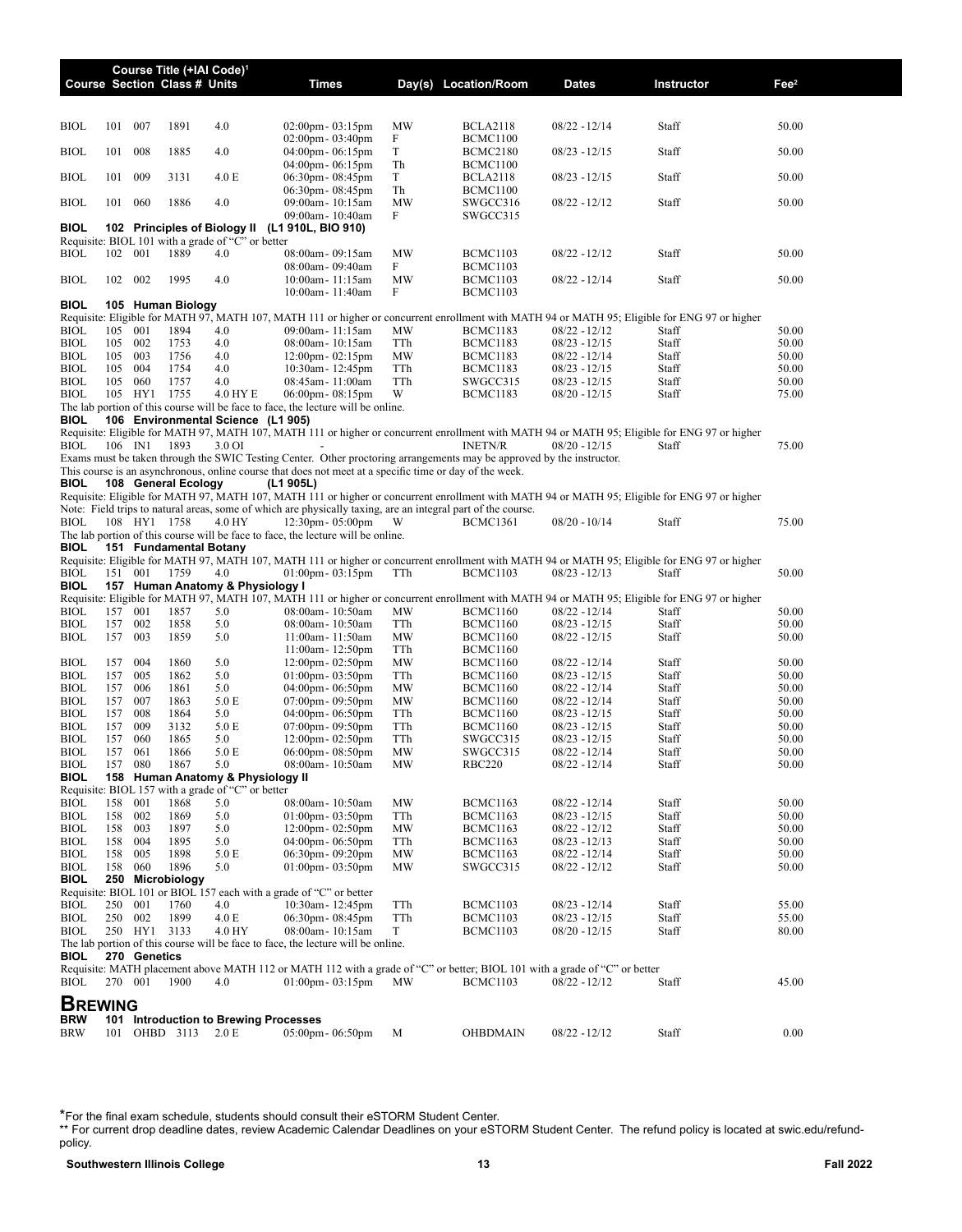|                                                                     |            |              | Course Title (+IAI Code) <sup>1</sup><br><b>Course Section Class # Units</b> |                                           | Times                                                                                                                                                         |                 | Day(s) Location/Room                                                                                                                           | <b>Dates</b>    | Instructor                                                                                                                                                                        | Fee <sup>2</sup> |  |  |
|---------------------------------------------------------------------|------------|--------------|------------------------------------------------------------------------------|-------------------------------------------|---------------------------------------------------------------------------------------------------------------------------------------------------------------|-----------------|------------------------------------------------------------------------------------------------------------------------------------------------|-----------------|-----------------------------------------------------------------------------------------------------------------------------------------------------------------------------------|------------------|--|--|
|                                                                     |            |              |                                                                              |                                           |                                                                                                                                                               |                 |                                                                                                                                                |                 |                                                                                                                                                                                   |                  |  |  |
|                                                                     |            |              |                                                                              |                                           |                                                                                                                                                               |                 |                                                                                                                                                |                 |                                                                                                                                                                                   |                  |  |  |
| <b>BUSINESS</b><br><b>BUS</b><br>101 Introduction to Business<br>BN |            |              |                                                                              |                                           |                                                                                                                                                               |                 |                                                                                                                                                |                 |                                                                                                                                                                                   |                  |  |  |
|                                                                     |            |              |                                                                              |                                           |                                                                                                                                                               |                 | (The online section of this course requires access to a reliable Internet connection. Students must be competent computer and Internet users.) |                 |                                                                                                                                                                                   |                  |  |  |
| BUS                                                                 | 101        | 001          | 1474                                                                         | 3.0                                       | 09:00am - 09:50am                                                                                                                                             | MWF             | <b>BCIS2140</b>                                                                                                                                | $08/22 - 12/14$ | Staff                                                                                                                                                                             | 110.00           |  |  |
| BUS                                                                 | 101        | 002          | 1602                                                                         | 3.0                                       | $12:00$ pm - $01:15$ pm                                                                                                                                       | MW              | <b>BCIS2157</b>                                                                                                                                | $08/22 - 12/14$ | Martin, S                                                                                                                                                                         | 110.00           |  |  |
| BUS                                                                 | 101        | 004          | 1475                                                                         | 3.0                                       | 11:00am - 12:15pm                                                                                                                                             | TTh             | <b>BCIS2157</b>                                                                                                                                | $08/23 - 12/15$ | Martin, S                                                                                                                                                                         | 110.00           |  |  |
| BUS<br>BUS                                                          | 101 IN1    |              | 1478                                                                         | 3.0 OI<br>102 Business Mathematics        |                                                                                                                                                               |                 | <b>INETN/R</b>                                                                                                                                 | $08/22 - 12/15$ | Martin, S                                                                                                                                                                         | 135.00           |  |  |
|                                                                     |            |              |                                                                              |                                           |                                                                                                                                                               |                 | (The online section of this course requires access to a reliable Internet connection. Students must be competent computer and Internet users.) |                 |                                                                                                                                                                                   |                  |  |  |
| <b>BUS</b>                                                          | 102        | 001          | 1667                                                                         | 3.0                                       | $01:00$ pm - $02:15$ pm                                                                                                                                       | MW              | <b>BCIS2142</b>                                                                                                                                | $08/22 - 12/14$ | Bilyeu,T                                                                                                                                                                          | 5.00             |  |  |
| BUS                                                                 | 102        | 002          | 1612                                                                         | 3.0                                       | $11:00$ am - $12:15$ pm                                                                                                                                       | TTh             | <b>BCIS2143</b>                                                                                                                                | $08/23 - 12/15$ | Chaffin,D                                                                                                                                                                         | 5.00             |  |  |
| <b>BUS</b>                                                          | 102        | 003          | 1613                                                                         | 3.0 E                                     | 06:00pm - 08:50pm                                                                                                                                             | W               | <b>BCIS2142</b>                                                                                                                                | $08/24 - 12/14$ | Staff                                                                                                                                                                             | 5.00             |  |  |
| BUS                                                                 | 102        | 060          | 1615                                                                         | 3.0                                       | 09:30am - 10:45am                                                                                                                                             | TTh             | SWGCC342                                                                                                                                       | $08/23 - 12/15$ | Hostetter, J                                                                                                                                                                      | 5.00             |  |  |
| BUS                                                                 | 102 IN1    |              | 1614                                                                         | 3.0 OI                                    |                                                                                                                                                               |                 | <b>INETN/R</b>                                                                                                                                 | $08/22 - 12/15$ | Bilyeu, T                                                                                                                                                                         | 30.00            |  |  |
| BUS                                                                 |            |              |                                                                              |                                           | 205 Economic and Business Statistics (M1 902, BUS 901) BN<br>Requisite: Math placement above MATH 112 or completion of MATH 112 with a grade of "C" or better |                 |                                                                                                                                                |                 |                                                                                                                                                                                   |                  |  |  |
| <b>BUS</b>                                                          | 205 001    |              | 1761                                                                         | 4.0                                       | 09:00am - 09:50am                                                                                                                                             | MTThF           | <b>BCMC2184</b>                                                                                                                                | $08/22 - 12/15$ | Staff                                                                                                                                                                             | 107.00           |  |  |
|                                                                     |            |              |                                                                              |                                           | Concurrent enrollment in or successful completion of ENG 94, 97 or 101 is strongly encouraged.                                                                |                 |                                                                                                                                                |                 |                                                                                                                                                                                   |                  |  |  |
| BUS                                                                 | 205        | 002          | 1763                                                                         | 4.0                                       | $11:00am - 12:10pm$                                                                                                                                           | <b>MWF</b>      | <b>BCMC1361</b>                                                                                                                                | $08/22 - 12/14$ | Staff                                                                                                                                                                             | 107.00           |  |  |
|                                                                     |            |              |                                                                              |                                           | Concurrent enrollment in or successful completion of ENG 94, 97 or 101 is strongly encouraged.                                                                |                 |                                                                                                                                                |                 |                                                                                                                                                                                   |                  |  |  |
| BUS                                                                 | 205 003    |              | 1762                                                                         | 4.0                                       | $01:00$ pm - $02:50$ pm                                                                                                                                       | TTh             | <b>BCMC2103</b>                                                                                                                                | $08/23 - 12/15$ | Staff                                                                                                                                                                             | 107.00           |  |  |
|                                                                     |            |              |                                                                              |                                           | Concurrent enrollment in or successful completion of ENG 94, 97 or 101 is strongly encouraged.                                                                |                 |                                                                                                                                                |                 |                                                                                                                                                                                   |                  |  |  |
| <b>BUS</b>                                                          | 205        | 004          | 2012                                                                         | 4.0 E                                     | $06:00$ pm - 07:50pm                                                                                                                                          | TTh             | <b>BCMC2182</b>                                                                                                                                | $08/23 - 12/15$ | Staff                                                                                                                                                                             | 107.00           |  |  |
| BUS                                                                 | 205 IN1    |              | 1853                                                                         | 4.0 OI                                    | Concurrent enrollment in or successful completion of ENG 94, 97 or 101 is strongly encouraged.                                                                |                 | <b>INETN/R</b>                                                                                                                                 | $08/20 - 12/15$ | Staff                                                                                                                                                                             | 132.00           |  |  |
|                                                                     |            |              |                                                                              |                                           | Concurrent enrollment in or successful completion of ENG 94, 97 or 101 is strongly encouraged.                                                                |                 |                                                                                                                                                |                 |                                                                                                                                                                                   |                  |  |  |
|                                                                     |            |              |                                                                              |                                           |                                                                                                                                                               |                 | Exams must be taken through the SWIC Testing Center. Other proctoring arrangements may be approved by the instructor.                          |                 |                                                                                                                                                                                   |                  |  |  |
|                                                                     |            |              |                                                                              |                                           | This course is an asynchronous, online course that does not meet at a specific time or day of the week.                                                       |                 |                                                                                                                                                |                 |                                                                                                                                                                                   |                  |  |  |
| BUS                                                                 | 205 IN2    |              | 2031                                                                         | 4.0 OI                                    |                                                                                                                                                               |                 | <b>INETN/R</b>                                                                                                                                 | $09/17 - 12/15$ | Staff                                                                                                                                                                             | 132.00           |  |  |
|                                                                     |            |              |                                                                              |                                           | Concurrent enrollment in or successful completion of ENG 94, 97 or 101 is strongly encouraged.                                                                |                 |                                                                                                                                                |                 |                                                                                                                                                                                   |                  |  |  |
|                                                                     |            |              |                                                                              |                                           |                                                                                                                                                               |                 | Exams must be taken through the SWIC Testing Center. Other proctoring arrangements may be approved by the instructor.                          |                 |                                                                                                                                                                                   |                  |  |  |
| <b>BUS</b>                                                          |            |              |                                                                              | 209 Business Computer Systems             | This course is an asynchronous, online course that does not meet at a specific time or day of the week.<br>(BUS 902) BN                                       |                 |                                                                                                                                                |                 |                                                                                                                                                                                   |                  |  |  |
|                                                                     |            |              |                                                                              |                                           |                                                                                                                                                               |                 |                                                                                                                                                |                 | (Sections denoted as "HY" will be offered as "hybrid" classes. Students will meet two days a week on campus as indicated by the schedule and participate in weekly online assign- |                  |  |  |
|                                                                     |            |              |                                                                              |                                           |                                                                                                                                                               |                 | ments. This course requires access to a reliable Internet connection. Students must be competent computer and Internet users.)                 |                 |                                                                                                                                                                                   |                  |  |  |
|                                                                     |            |              |                                                                              |                                           |                                                                                                                                                               |                 | (The online section of this course requires access to a reliable Internet connection. Students must be competent computer and Internet users.) |                 |                                                                                                                                                                                   |                  |  |  |
| <b>BUS</b>                                                          |            | 209 HY1 1479 |                                                                              | 3.0 HY                                    | 10:00am - 10:50am                                                                                                                                             | <b>MW</b>       | <b>BCIS2151</b>                                                                                                                                | $08/22 - 12/14$ | Martin, S                                                                                                                                                                         | 220.60           |  |  |
| BUS                                                                 | 209        | HY3          | 1481                                                                         | 3.0 HY                                    | $12:30$ pm - 01:20pm                                                                                                                                          | TTh             | <b>BCIS2140</b>                                                                                                                                | $08/23 - 12/13$ | Martin, S                                                                                                                                                                         | 220.60           |  |  |
| BUS                                                                 | 209        | IN1          | 1482                                                                         | 3.0 OI                                    |                                                                                                                                                               |                 | <b>INETN/R</b>                                                                                                                                 | $08/22 - 12/15$ | Martin, S                                                                                                                                                                         | 220.60           |  |  |
| BUS<br>BUS                                                          | 215<br>215 | 001          | <b>Business Law BN</b><br>1484                                               | 3.0                                       | 10:00am - 11:15am                                                                                                                                             | MW              | <b>BCIS2163</b>                                                                                                                                | $08/22 - 12/14$ | Schroer, M                                                                                                                                                                        | 114.00           |  |  |
|                                                                     |            |              |                                                                              |                                           |                                                                                                                                                               |                 | (The online section of this course requires access to a reliable Internet connection. Students must be competent computer and Internet users.) |                 |                                                                                                                                                                                   |                  |  |  |
| <b>BUS</b>                                                          | 215 IN1    |              | 1626                                                                         | 3.0 OI                                    |                                                                                                                                                               |                 | <b>INETN/R</b>                                                                                                                                 | $08/22 - 12/15$ | Schroer, M                                                                                                                                                                        | 139.00           |  |  |
| <b>BUS</b>                                                          |            |              |                                                                              | 241 Fundamentals Of Finance               |                                                                                                                                                               |                 |                                                                                                                                                |                 |                                                                                                                                                                                   |                  |  |  |
|                                                                     |            |              | Requisite: ACCT 105 or ACCT 110                                              |                                           |                                                                                                                                                               |                 |                                                                                                                                                |                 |                                                                                                                                                                                   |                  |  |  |
|                                                                     |            |              |                                                                              |                                           |                                                                                                                                                               |                 | (The online section of this course requires access to a reliable Internet connection. Students must be competent computer and Internet users.) |                 |                                                                                                                                                                                   |                  |  |  |
| BUS                                                                 | 241 IN1    |              | 1639                                                                         | 3.0 OI                                    |                                                                                                                                                               |                 | <b>INETN/R</b>                                                                                                                                 | $08/22 - 12/15$ | Backs, J                                                                                                                                                                          | 30.00            |  |  |
| BUS                                                                 |            |              |                                                                              | 280 Copyright/Trademark/Patent Law        |                                                                                                                                                               |                 | <b>BCIS2163</b>                                                                                                                                |                 |                                                                                                                                                                                   |                  |  |  |
| BUS                                                                 | 280        | 001          | 1485                                                                         | 3.0 E                                     | $06:00$ pm - $08:50$ pm                                                                                                                                       | M               |                                                                                                                                                | $08/22 - 12/12$ | Staff                                                                                                                                                                             | 30.00            |  |  |
| CANNABIS                                                            |            |              |                                                                              |                                           |                                                                                                                                                               |                 |                                                                                                                                                |                 |                                                                                                                                                                                   |                  |  |  |
| CAN                                                                 |            |              |                                                                              | 101 Cannabis Industry and Law             |                                                                                                                                                               |                 |                                                                                                                                                |                 |                                                                                                                                                                                   |                  |  |  |
| CAN                                                                 | 101        | 001          | 2020                                                                         | 3.0 E                                     | $05:00$ pm - $07:50$ pm                                                                                                                                       | T               | <b>BCLA3309</b>                                                                                                                                | $08/23 - 12/13$ | Staff                                                                                                                                                                             | 20.00            |  |  |
| CAN                                                                 |            |              |                                                                              | 102 Medical Cannabis Use/Research         |                                                                                                                                                               |                 |                                                                                                                                                |                 |                                                                                                                                                                                   |                  |  |  |
| CAN                                                                 | 102 001    |              | 2021                                                                         | 3.0 E                                     | 05:00pm - 07:50pm                                                                                                                                             | Th              | <b>BCLA3309</b>                                                                                                                                | $08/25 - 12/15$ | Staff                                                                                                                                                                             | 10.00            |  |  |
| <b>CHEMISTRY</b>                                                    |            |              |                                                                              |                                           |                                                                                                                                                               |                 |                                                                                                                                                |                 |                                                                                                                                                                                   |                  |  |  |
|                                                                     |            |              |                                                                              |                                           | (P1 903L)                                                                                                                                                     |                 |                                                                                                                                                |                 |                                                                                                                                                                                   |                  |  |  |
|                                                                     |            |              |                                                                              | CHEM 100 Chemistry in Everyday Life       |                                                                                                                                                               |                 | Requisite: Eligible for Math 97, Math 107, Math 111 or higher; or completion of or concurrent enrollment in Math 94 or Math 95                 |                 |                                                                                                                                                                                   |                  |  |  |
| CHEM 100 001                                                        |            |              | 1901                                                                         | 4.0                                       | 02:00pm - 03:25pm                                                                                                                                             | MF              | <b>BCMC2103</b>                                                                                                                                | $08/22 - 12/12$ | Staff                                                                                                                                                                             | 80.00            |  |  |
|                                                                     |            |              |                                                                              |                                           | 02:00pm - 03:40pm                                                                                                                                             | W               | <b>BCMC2023</b>                                                                                                                                |                 |                                                                                                                                                                                   |                  |  |  |
|                                                                     |            |              |                                                                              | CHEM 101 Introductory Chemistry (P1 902L) |                                                                                                                                                               |                 |                                                                                                                                                |                 |                                                                                                                                                                                   |                  |  |  |
|                                                                     |            |              |                                                                              |                                           |                                                                                                                                                               |                 | Requisite: Eligible for Math 97, Math 107, Math 111 or higher; or completion of or concurrent enrollment in Math 94 or Math 95                 |                 |                                                                                                                                                                                   |                  |  |  |
| CHEM 101 001                                                        |            |              | 1907                                                                         | 5.0                                       | 08:00am - 09:40am                                                                                                                                             | TTh             | <b>BCMC2080</b>                                                                                                                                | $08/22 - 12/12$ | Staff                                                                                                                                                                             | 90.00            |  |  |
|                                                                     |            |              |                                                                              |                                           | 08:00am - 09:15am                                                                                                                                             | <b>MW</b>       | <b>BCMC2002</b>                                                                                                                                |                 |                                                                                                                                                                                   |                  |  |  |
| CHEM                                                                | 101        | 002          | 1908                                                                         | 5.0                                       | 08:30am - 09:45am<br>10:00am - 11:40am                                                                                                                        | MW<br><b>MW</b> | <b>BCLA1216</b><br><b>BCMC2080</b>                                                                                                             | $08/22 - 12/12$ | Staff                                                                                                                                                                             | 90.00            |  |  |
| CHEM 101 003                                                        |            |              | 1909                                                                         | 5.0                                       | 10:00am - 11:15am                                                                                                                                             | MW              | <b>BCMC2002</b>                                                                                                                                | $08/22 - 12/12$ | Staff                                                                                                                                                                             | 90.00            |  |  |
|                                                                     |            |              |                                                                              |                                           | 08:00am - 09:40am                                                                                                                                             | MW              | <b>BCMC2080</b>                                                                                                                                |                 |                                                                                                                                                                                   |                  |  |  |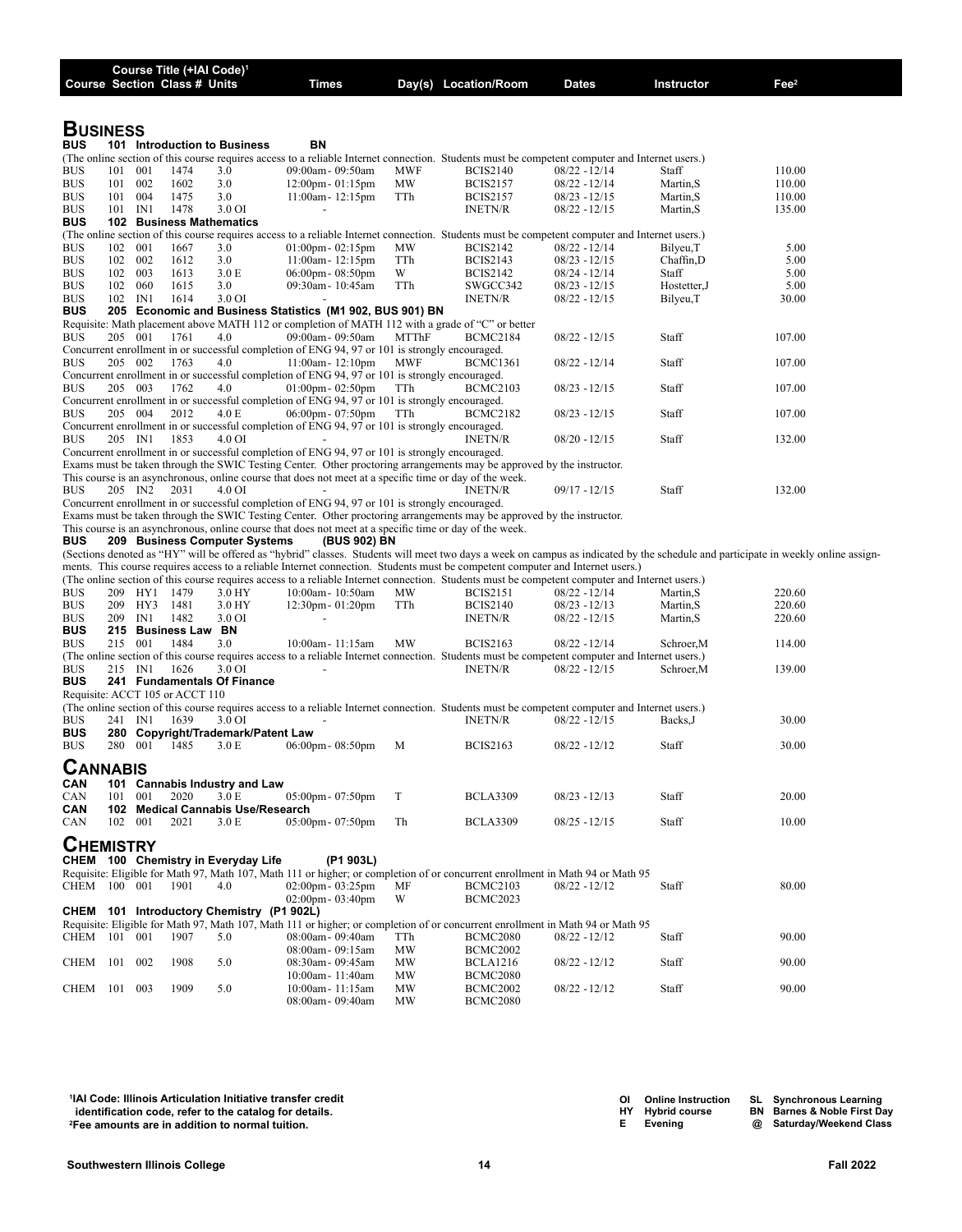|                   |     |     | Course Title (+IAI Code) <sup>1</sup><br><b>Course Section Class # Units</b> |                                                   | <b>Times</b>                                                                                                                                        |                        | Day(s) Location/Room                                  | <b>Dates</b>    | Instructor | Fee <sup>2</sup>                                                                                                                                                                           |
|-------------------|-----|-----|------------------------------------------------------------------------------|---------------------------------------------------|-----------------------------------------------------------------------------------------------------------------------------------------------------|------------------------|-------------------------------------------------------|-----------------|------------|--------------------------------------------------------------------------------------------------------------------------------------------------------------------------------------------|
|                   |     |     |                                                                              |                                                   |                                                                                                                                                     |                        |                                                       |                 |            |                                                                                                                                                                                            |
| CHEM 101          |     | 004 | 1906                                                                         | 5.0                                               | 08:30am - 09:45am<br>10:00am - 11:40am                                                                                                              | TTh<br>TTh             | <b>BCMC1363</b><br><b>BCMC2080</b>                    | $08/23 - 12/13$ | Staff      | 90.00                                                                                                                                                                                      |
| CHEM              | 101 | 005 | 1910                                                                         | 5.0                                               | 10:30am - 11:45am                                                                                                                                   | TTh                    | <b>BCMC2002</b>                                       | $08/23 - 12/13$ | Staff      | 90.00                                                                                                                                                                                      |
| CHEM 101          |     | 006 | 1911                                                                         | 5.0                                               | $12:00$ pm - $01:40$ pm<br>$12:00$ pm - $01:15$ pm<br>02:00pm - 03:40pm                                                                             | TTh<br>MW<br><b>MW</b> | <b>BCMC2080</b><br><b>BCLA1216</b><br><b>BCMC2080</b> | $08/22 - 12/12$ | Staff      | 90.00                                                                                                                                                                                      |
| CHEM 101          |     | 007 | 1913                                                                         | 5.0                                               | 12:00pm - 01:15pm<br>$12:00 \text{pm} - 01:40 \text{pm}$                                                                                            | TTh<br>MW              | <b>BCMC2002</b><br><b>BCMC2080</b>                    | $08/22 - 12/12$ | Staff      | 90.00                                                                                                                                                                                      |
| CHEM 101          |     | 008 | 2000                                                                         | 5.0                                               | $04:00$ pm - $05:15$ pm<br>06:00pm - 07:40pm                                                                                                        | <b>MW</b><br>MW        | <b>BCMC2002</b><br><b>BCMC2080</b>                    | $08/22 - 12/14$ | Staff      | 90.00                                                                                                                                                                                      |
| CHEM 101          |     | 060 | 1915                                                                         | 5.0                                               | 08:30am - 09:45am                                                                                                                                   | <b>MW</b>              | SWGCC324                                              | $08/22 - 12/12$ | Staff      | 90.00                                                                                                                                                                                      |
| CHEM 101          |     | 061 | 1917                                                                         | 5.0                                               | 10:00am - 11:40am<br>$01:00$ pm - $02:15$ pm                                                                                                        | <b>MW</b><br>MW        | SWGCC325<br>SWGCC324                                  | $08/23 - 12/15$ | Staff      | 70.00                                                                                                                                                                                      |
| CHEM 101          |     | 080 | 1918                                                                         | 5.0                                               | $02:30$ pm - $04:10$ pm<br>02:00pm-03:20pm                                                                                                          | MW<br>TTh              | SWGCC325<br><b>RBC217</b>                             | $08/23 - 12/13$ | Staff      | 70.00                                                                                                                                                                                      |
| CHEM 101 HY1      |     |     | 1912                                                                         | 5.0 HY                                            | 03:30pm - 05:10pm<br>$02:00$ pm - $03:40$ pm                                                                                                        | TTh<br>TTh             | <b>RBC226</b><br><b>BCMC2080</b>                      | $08/23 - 12/13$ | Staff      | 115.00                                                                                                                                                                                     |
|                   |     |     |                                                                              |                                                   |                                                                                                                                                     |                        |                                                       |                 |            | This class is a hybrid course where laboratory experiments are conducted in person, and the lecture portion is delivered online (web-based). Attendance in laboratory is mandatory.        |
|                   |     |     |                                                                              |                                                   | course content, complete homework, analyze experimental data, complete laboratory reports, and seek assistance, as needed, in a timely manner.      |                        |                                                       |                 |            | To successfully complete this course, students should expect to spend at least 10 hours each week outside of scheduled laboratory time to critically review the course material, study the |
| CHEM 101 HY2 1914 |     |     |                                                                              | 5.0 HY E                                          | $07:00 \text{pm} - 08:40 \text{pm}$                                                                                                                 | TTh                    | <b>BCMC2080</b>                                       | $08/23 - 12/15$ | Staff      | 115.00                                                                                                                                                                                     |
|                   |     |     |                                                                              |                                                   |                                                                                                                                                     |                        |                                                       |                 |            | This class is a hybrid course where laboratory experiments are conducted in person, and the lecture portion is delivered online (web-based). Attendance in laboratory is mandatory.        |
|                   |     |     |                                                                              |                                                   |                                                                                                                                                     |                        |                                                       |                 |            | To successfully complete this course, students should expect to spend at least 10 hours each week outside of scheduled laboratory time to critically review the course material, study the |
|                   |     |     |                                                                              |                                                   | course content, complete homework, analyze experimental data, complete laboratory reports, and seek assistance, as needed, in a timely manner.      |                        |                                                       |                 |            |                                                                                                                                                                                            |
|                   |     |     |                                                                              |                                                   | CHEM 103 Introductory Organic & Biological Chemistry                                                                                                |                        |                                                       |                 |            |                                                                                                                                                                                            |
|                   |     |     |                                                                              |                                                   | Requisite: CHEM 101 or CHEM 105 each with a grade of "C" or better                                                                                  |                        |                                                       |                 |            |                                                                                                                                                                                            |
| CHEM 103 001      |     |     | 1902                                                                         | 5.0                                               | $04:00 \text{pm} - 05:15 \text{pm}$                                                                                                                 | TTh                    | <b>BCLA1216</b>                                       | $08/23 - 12/13$ | Staff      | 90.00                                                                                                                                                                                      |
|                   |     |     | CHEM 105 General Chemistry I                                                 |                                                   | 05:30pm - 07:10pm<br>(P1 902L, CHM 911)                                                                                                             | TTh                    | BCMC2020                                              |                 |            |                                                                                                                                                                                            |
|                   |     |     |                                                                              |                                                   |                                                                                                                                                     |                        |                                                       |                 |            | Requisite: 1 yr HS Chemistry w/"C" or better & placement above or completion of MATH 112 w/"C" or better; or CHEM 101 w/"C" or better & math placement above or concurrent                 |
|                   |     |     |                                                                              |                                                   | enrollment in MATH 112; $\&$ Reading placement above ENG 92 or completion of ENG 92                                                                 |                        |                                                       |                 |            |                                                                                                                                                                                            |
| CHEM 105 001      |     |     | 1903                                                                         | 5.0                                               | 08:00am - 08:50am                                                                                                                                   | <b>MWF</b>             | <b>BCMC2001</b>                                       | $08/22 - 12/12$ | Staff      | 90.00                                                                                                                                                                                      |
|                   |     |     |                                                                              |                                                   | 08:00am - 09:40am                                                                                                                                   | TTh                    | <b>BCMC2023</b>                                       |                 |            |                                                                                                                                                                                            |
| CHEM 105          |     | 002 | 1919                                                                         | 5.0                                               | 10:00am - 10:50am<br>10:00am - 11:40am                                                                                                              | <b>MWF</b><br>TTh      | <b>BCMC2001</b><br><b>BCMC2023</b>                    | $08/22 - 12/12$ | Staff      | 90.00                                                                                                                                                                                      |
| CHEM 105          |     | 003 | 1921                                                                         | 5.0                                               | 10:00am - 11:40am<br>$12:00 \text{pm} - 01:15 \text{pm}$                                                                                            | <b>MW</b><br><b>MW</b> | <b>BCMC2023</b><br><b>BCMC2001</b>                    | $08/22 - 12/12$ | Staff      | 90.00                                                                                                                                                                                      |
| CHEM 105          |     | 004 | 2001                                                                         | 5.0                                               | $01:00$ pm - $02:15$ pm<br>$02:30$ pm - $04:10$ pm                                                                                                  | TTh<br>TTh             | <b>BCMC2001</b><br><b>BCMC2023</b>                    | $08/23 - 12/13$ | Staff      | 90.00                                                                                                                                                                                      |
| CHEM 105 IN1      |     |     | 2019                                                                         | 5.0 OI                                            |                                                                                                                                                     |                        | <b>INETN/R</b>                                        | $08/20 - 12/15$ | Staff      | 115.00                                                                                                                                                                                     |
|                   |     |     |                                                                              |                                                   | This course is an asynchronous, online course that does not meet at a specific time or day of the week.                                             |                        |                                                       |                 |            |                                                                                                                                                                                            |
|                   |     |     |                                                                              |                                                   |                                                                                                                                                     |                        |                                                       |                 |            | Students should expect to spend 6 hours each week to critically review the course material in depth and to complete at-home laboratory exercises. Students should dedicate an additional   |
|                   |     |     |                                                                              |                                                   | Chem 105 sections spend 6 hours in lecture and laboratory per week and are also expected to dedicate an additional 8 hours to the course each week. |                        |                                                       |                 |            | 8 hours per week to study the course content, complete homework, analyze experimental data, and seek assistance, as needed, in a timely manner. Students in traditional face-to-face       |
|                   |     |     |                                                                              |                                                   |                                                                                                                                                     |                        |                                                       |                 |            |                                                                                                                                                                                            |
|                   |     |     |                                                                              |                                                   | granted on a case-by-case basis. Students should check their SWIC email by August 18, 2021, for details about retrieval of laboratory kits.         |                        |                                                       |                 |            | Students will retrieve a laboratory kit from the SWIC Belleville campus before the semester begins. Alternate methods for pick-up or delivery of the kits are extremely limited and are    |
|                   |     |     |                                                                              |                                                   |                                                                                                                                                     |                        |                                                       |                 |            | Students must complete an exam in person on one of the three SWIC campuses on two dates during the semester (near the mid-term of the semester and at the end of the semester).            |
|                   |     |     |                                                                              |                                                   | Alternate proctoring arrangements may be made on a case-by-case basis.                                                                              |                        |                                                       |                 |            |                                                                                                                                                                                            |
|                   |     |     | CHEM 106 General Chemistry II                                                |                                                   | (CHM 912)                                                                                                                                           |                        |                                                       |                 |            |                                                                                                                                                                                            |
|                   |     |     |                                                                              |                                                   | Requisite: CHEM 105 with a grade of "C" or better; Math placement above MATH 112 or completion of MATH 112 with a grade of "C" or better            |                        |                                                       |                 |            |                                                                                                                                                                                            |
| CHEM 106          |     | 001 | 1904                                                                         | 5.0                                               | 08:00am - 09:40am<br>08:00am - 09:15am                                                                                                              | MW<br>TTh              | <b>BCMC2023</b><br><b>BCMC2001</b>                    | $08/22 - 12/12$ | Staff      | 90.00                                                                                                                                                                                      |
| CHEM              | 106 | 002 | 1920                                                                         | 5.0                                               | $12:00$ pm - 01:40pm                                                                                                                                | MW                     | <b>BCMC2023</b>                                       | $08/22 - 12/12$ | Staff      | 90.00                                                                                                                                                                                      |
|                   |     |     |                                                                              |                                                   | 02:00pm - 03:15pm                                                                                                                                   | MW                     | <b>BCMC2001</b>                                       |                 |            |                                                                                                                                                                                            |
|                   |     |     | CHEM 201 Organic Chemistry I                                                 |                                                   | (CHM 913)                                                                                                                                           |                        |                                                       |                 |            |                                                                                                                                                                                            |
|                   |     |     |                                                                              | Requisite: CHEM 106 with a grade of "C" or better |                                                                                                                                                     |                        |                                                       |                 |            | 80.00                                                                                                                                                                                      |
| CHEM 201 001      |     |     | 1905                                                                         | 5.0                                               | 02:00pm-03:15pm<br>0.5.2                                                                                                                            | MF<br><b>TTT</b>       | <b>BCMC2002</b>                                       | $08/22 - 12/12$ | Staff      |                                                                                                                                                                                            |

02:00pm - 05:20pm W BCMC2020<br>Preparation for the naturalization interview and test. For information call the Adult Education office at 618-235-2700, ext. 5363.

CISCO NETWORKING ACADEMY<br>For other computer classes, also see Computer Information Systems (CIS), Networking (NETW), and Office Administration & Technology (OAT).<br>CISC 106 Introduction to Cybersecurity<br>(Successful students

|             |              |        |                                         | (Successful students will possess a basic understanding of networking concepts prior to enrolling.) |                                                                                                                                                |                 |            |       |
|-------------|--------------|--------|-----------------------------------------|-----------------------------------------------------------------------------------------------------|------------------------------------------------------------------------------------------------------------------------------------------------|-----------------|------------|-------|
|             |              |        |                                         |                                                                                                     | (The online section of this course requires access to a reliable Internet connection. Students must be competent computer and Internet users.) |                 |            |       |
| <b>CISC</b> | 106 IN1 1595 |        | 1.0 OI                                  |                                                                                                     | <b>INETN/R</b>                                                                                                                                 | $08/22 - 09/26$ | Swinford M | 45.00 |
|             |              |        | CISC 116 Cisco Cybersecurity Essentials |                                                                                                     |                                                                                                                                                |                 |            |       |
|             |              |        |                                         | Requisite: Concurrent enrollment in or completion of CISC 106                                       |                                                                                                                                                |                 |            |       |
|             |              |        |                                         |                                                                                                     | (This course has specific computer requirements: a minimum of 2 GB of RAM, 8 GB of free disk space, and high speed Internet access.)           |                 |            |       |
|             |              |        |                                         |                                                                                                     | (The online section of this course requires access to a reliable Internet connection. Students must be competent computer and Internet users.) |                 |            |       |
| CISC.       | 116 IN1      | - 1616 | 2.0 OI                                  |                                                                                                     | <b>INETN/R</b>                                                                                                                                 | $09/27 - 12/15$ | Bushong S  | 55.00 |
|             |              |        |                                         |                                                                                                     |                                                                                                                                                |                 |            |       |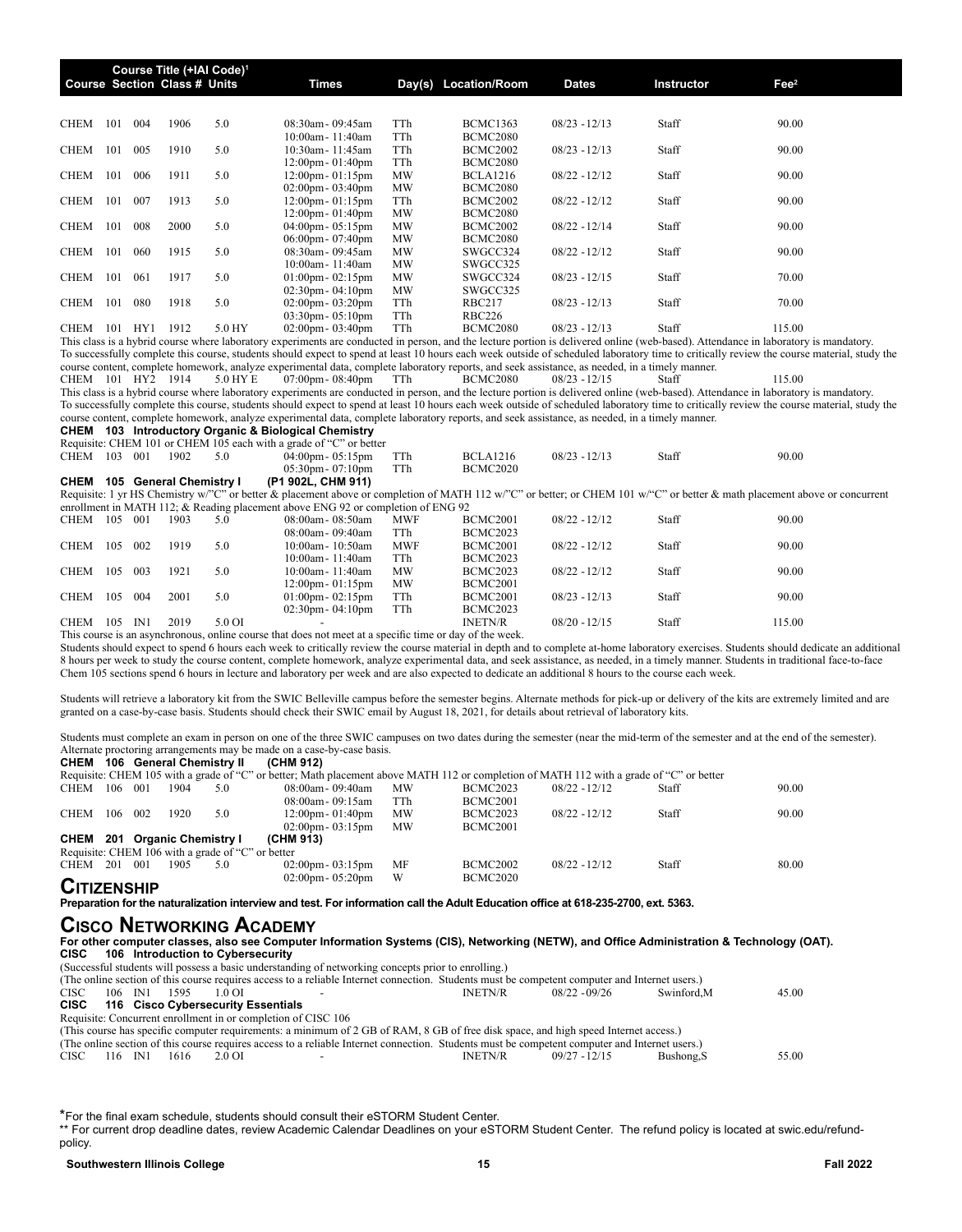|                                          |     |              | Course Title (+IAI Code) <sup>1</sup><br><b>Course Section Class # Units</b> |                                                   | <b>Times</b>                                                                                                                                 |                          | Day(s) Location/Room               | <b>Dates</b>                       | Instructor     | Fee <sup>2</sup>                                                                                                                                                                      |
|------------------------------------------|-----|--------------|------------------------------------------------------------------------------|---------------------------------------------------|----------------------------------------------------------------------------------------------------------------------------------------------|--------------------------|------------------------------------|------------------------------------|----------------|---------------------------------------------------------------------------------------------------------------------------------------------------------------------------------------|
|                                          |     |              |                                                                              |                                                   |                                                                                                                                              |                          |                                    |                                    |                |                                                                                                                                                                                       |
| <b>CISC</b>                              |     |              |                                                                              | 161 Cisco Networking Essentials                   |                                                                                                                                              |                          |                                    |                                    |                |                                                                                                                                                                                       |
|                                          |     |              |                                                                              | Requisite: Concurrent enrollment in CISC 162      |                                                                                                                                              |                          |                                    |                                    |                |                                                                                                                                                                                       |
|                                          |     |              |                                                                              |                                                   |                                                                                                                                              |                          |                                    |                                    |                | (Sections denoted as "HY" will be offered as "hybrid" classes. Students will meet one day a week on campus as indicated by the schedule and participate in weekly online assignments. |
| CISC                                     |     | 161 060      | 1650                                                                         | 4.0                                               | This course requires access to a reliable Internet connection. Students must be competent computer and Internet users.)<br>08:00am - 12:30pm | MW                       | SWGCC335                           | $08/22 - 10/12$                    | Bushong, S     | 100.00                                                                                                                                                                                |
| <b>CISC</b>                              | 161 | 061          | 1651                                                                         | 4.0 E                                             | 05:30pm-10:00pm                                                                                                                              | MW                       | SWGCC335                           | $08/22 - 10/12$                    | Clark, D       | 100.00                                                                                                                                                                                |
| <b>CISC</b>                              | 161 | 062          | 1652                                                                         | 4.0 E                                             | $05:30$ pm - $10:00$ pm                                                                                                                      | TTh                      | SWGCC335                           | $08/23 - 10/13$                    | Reuter, J      | 100.00                                                                                                                                                                                |
| <b>CISC</b><br><b>CISC</b>               |     | 161 HY6 1653 |                                                                              | 4.0 HY<br>162 Cisco Network Communication         | 05:30pm - 10:00pm                                                                                                                            | T                        | SWGCC323                           | $08/23 - 10/11$                    | Swinford, M    | 100.00                                                                                                                                                                                |
|                                          |     |              |                                                                              | Requisite: CISC 161 with a grade of "C" or better |                                                                                                                                              |                          |                                    |                                    |                |                                                                                                                                                                                       |
|                                          |     |              |                                                                              |                                                   |                                                                                                                                              |                          |                                    |                                    |                | (Sections denoted as "HY" will be offered as "hybrid" classes. Students will meet one day a week on campus as indicated by the schedule and participate in weekly online assignments. |
| CISC                                     |     | 162 060      | 1654                                                                         | 4.0                                               | This course requires access to a reliable Internet connection. Students must be competent computer and Internet users.)<br>08:00am - 12:30pm | MW                       | SWGCC335                           |                                    | Bushong, S     | 100.00                                                                                                                                                                                |
| <b>CISC</b>                              | 162 | 061          | 1655                                                                         | 4.0 E                                             | 05:30pm - 10:00pm                                                                                                                            | MW                       | SWGCC335                           | $10/17 - 12/12$<br>$10/17 - 12/12$ | Clark, D       | 100.00                                                                                                                                                                                |
| CISC                                     |     | 162 062      | 1656                                                                         | 4.0 E                                             | $05:30$ pm - $10:00$ pm                                                                                                                      | TTh                      | SWGCC335                           | $10/18 - 12/13$                    | Reuter, J      | 100.00                                                                                                                                                                                |
| <b>CISC</b>                              |     | 162 HY6      | 1657                                                                         | 4.0 E                                             | 05:30pm - 10:00pm                                                                                                                            | T                        | SWGCC323                           | $10/18 - 12/13$                    | Swinford, M    | 100.00                                                                                                                                                                                |
| <b>CISC</b>                              |     |              | 201 Cisco Security                                                           | Requisite: CISC 162 with a grade of "C" or better |                                                                                                                                              |                          |                                    |                                    |                |                                                                                                                                                                                       |
|                                          |     |              |                                                                              |                                                   | (Students who meet the requisite through professional certification should contact the program coordinator.)                                 |                          |                                    |                                    |                |                                                                                                                                                                                       |
| <b>CISC</b>                              |     | 201 060      | 1618                                                                         | 4.0 E                                             | 05:30pm - 10:00pm                                                                                                                            | Th                       | SWGCC323                           | $08/25 - 12/15$                    | Brewer, C      | 100.00                                                                                                                                                                                |
| <b>CISC</b>                              |     |              | 241 Cisco Voice over IP                                                      |                                                   |                                                                                                                                              |                          |                                    |                                    |                |                                                                                                                                                                                       |
|                                          |     |              |                                                                              | Requisite: CISC 152 with a grade of "C" or better | (Students who meet the requisite through professional certification should contact the program coordinator.)                                 |                          |                                    |                                    |                |                                                                                                                                                                                       |
| CISC                                     |     | 241 060      | 1600                                                                         | 3.0 E                                             | 06:00pm - 09:50pm                                                                                                                            | W                        | SWGCC323                           | $08/24 - 12/14$                    | Swinford, M    | 100.00                                                                                                                                                                                |
| <b>COMMUNICATIONS</b>                    |     |              |                                                                              |                                                   |                                                                                                                                              |                          |                                    |                                    |                |                                                                                                                                                                                       |
|                                          |     |              |                                                                              |                                                   | COMM 151 Fundamentals of Public Speaking (C2 900) BN                                                                                         |                          |                                    |                                    |                |                                                                                                                                                                                       |
| Requisite: Eligible for ENG 97 or higher |     |              |                                                                              |                                                   |                                                                                                                                              |                          |                                    |                                    |                |                                                                                                                                                                                       |
| COMM 151                                 |     | 001          | 2308                                                                         | 3.0                                               | 08:00am - 08:50am                                                                                                                            | MWF                      | <b>BCLA3311</b>                    | $08/22 - 12/14$                    | Staff          | 70.00                                                                                                                                                                                 |
| COMM 151                                 |     | 002          | 2588                                                                         | 3.0                                               | 08:00am - 08:50am                                                                                                                            | <b>MWF</b>               | <b>BCLA3323</b>                    | $08/22 - 12/14$                    | Staff          | 70.00                                                                                                                                                                                 |
| COMM 151<br>COMM 151                     |     | 003<br>004   | 2309<br>2310                                                                 | 3.0<br>3.0                                        | 09:00am - 09:50am<br>09:00am - 09:50am                                                                                                       | <b>MWF</b><br><b>MWF</b> | <b>BCLA3311</b><br><b>BCLA3323</b> | $08/22 - 12/14$<br>$08/22 - 12/14$ | Staff<br>Staff | 70.00<br>70.00                                                                                                                                                                        |
| COMM 151                                 |     | 005          | 2311                                                                         | 3.0                                               | 10:00am - 10:50am                                                                                                                            | <b>MWF</b>               | <b>BCLA1322</b>                    | $08/22 - 12/14$                    | Staff          | 70.00                                                                                                                                                                                 |
| COMM 151                                 |     | 006          | 2312                                                                         | 3.0                                               | 10:00am - 10:50am                                                                                                                            | MWF                      | <b>BCLA3323</b>                    | $08/22 - 12/14$                    | Staff          | 70.00                                                                                                                                                                                 |
| COMM 151                                 |     | 007          | 2472<br>2313                                                                 | 3.0                                               | 10:00am - 10:50am                                                                                                                            | <b>MWF</b>               | <b>BCLA3311</b>                    | $08/22 - 12/14$                    | Staff          | 70.00                                                                                                                                                                                 |
| COMM 151<br>COMM 151                     |     | 008<br>009   | 2589                                                                         | 3.0<br>3.0                                        | 11:00am - 11:50am<br>11:00am - 11:50am                                                                                                       | MWF<br>MWF               | <b>BCLA3311</b><br><b>BCLA3323</b> | $08/22 - 12/14$<br>$08/22 - 12/14$ | Staff<br>Staff | 70.00<br>70.00                                                                                                                                                                        |
| COMM 151                                 |     | 010          | 2314                                                                         | 3.0                                               | $12:00 \text{pm} - 12:50 \text{pm}$                                                                                                          | <b>MWF</b>               | <b>BCLA3323</b>                    | $08/22 - 12/14$                    | Staff          | 70.00                                                                                                                                                                                 |
| COMM 151                                 |     | 011          | 2590                                                                         | 3.0                                               | $12:00$ pm - $12:50$ pm                                                                                                                      | MWF                      | <b>BCLA3311</b>                    | $08/22 - 12/14$                    | Staff          | 70.00                                                                                                                                                                                 |
| COMM 151<br>COMM 151                     |     | 012<br>013   | 2315<br>2316                                                                 | 3.0<br>3.0                                        | $01:00$ pm - $01:50$ pm                                                                                                                      | <b>MWF</b><br>MWF        | <b>BCLA3315</b><br><b>BCLA3321</b> | $08/22 - 12/14$<br>$08/22 - 12/14$ | Staff<br>Staff | 70.00<br>70.00                                                                                                                                                                        |
| COMM 151                                 |     | 014          | 2317                                                                         | 3.0                                               | $02:00$ pm - $02:50$ pm<br>08:00am - 09:15am                                                                                                 | TTh                      | <b>BCLA3315</b>                    | $08/23 - 12/15$                    | Staff          | 70.00                                                                                                                                                                                 |
| COMM 151                                 |     | 015          | 2318                                                                         | 3.0                                               | 08:00am - 09:15am                                                                                                                            | TTh                      | <b>BCLA3321</b>                    | $08/23 - 12/15$                    | Staff          | 70.00                                                                                                                                                                                 |
| COMM 151                                 |     | 016          | 2319                                                                         | 3.0                                               | 09:30am - 10:45am                                                                                                                            | TTh                      | <b>BCLA1322</b>                    | $08/23 - 12/15$                    | Staff          | 70.00                                                                                                                                                                                 |
| COMM 151<br>COMM 151                     |     | 017<br>018   | 2419<br>2528                                                                 | 3.0<br>3.0                                        | 09:30am - 10:45am<br>09:30am - 10:45am                                                                                                       | TTh<br>TTh               | <b>BCLA3311</b><br><b>BCLA3323</b> | $08/23 - 12/15$<br>$08/23 - 12/15$ | Staff<br>Staff | 70.00<br>70.00                                                                                                                                                                        |
| COMM 151                                 |     | 019          | 2320                                                                         | 3.0                                               | $11:00$ am - $12:15$ pm                                                                                                                      | TTh                      | <b>BCLA3323</b>                    | $08/23 - 12/15$                    | Staff          | 70.00                                                                                                                                                                                 |
| COMM 151                                 |     | 020          | 2460                                                                         | 3.0                                               | $11:00$ am - $12:15$ pm                                                                                                                      | TTh                      | <b>BCLA3321</b>                    | $08/23 - 12/15$                    | Staff          | 70.00                                                                                                                                                                                 |
| COMM 151                                 |     | 021          | 2440                                                                         | 3.0                                               | $11:00$ am - $12:15$ pm                                                                                                                      | TTh                      | <b>BCLA2118</b>                    | $08/23 - 12/15$                    | Staff          | 70.00                                                                                                                                                                                 |
| COMM 151<br>COMM 151                     |     | 022<br>023   | 2321<br>2442                                                                 | 3.0<br>3.0                                        | $12:30$ pm - 01:45pm<br>$02:00 \text{pm} - 03:15 \text{pm}$                                                                                  | TTh<br>TTh               | <b>BCLA3317</b><br>BCLA3311        | $08/23 - 12/15$<br>$08/23 - 12/15$ | Staff<br>Staff | 70.00<br>70.00                                                                                                                                                                        |
| COMM 151                                 |     | 024          | 2322                                                                         | 3.0 E                                             | $06:30$ pm - $09:20$ pm                                                                                                                      | М                        | <b>BCLA3315</b>                    | 08/22 - 12/12                      | Staff          | 70.00                                                                                                                                                                                 |
| COMM 151                                 |     | 025          | 2443                                                                         | 3.0 E                                             | $06:00$ pm - $08:50$ pm                                                                                                                      | TTh                      | <b>BCLA3315</b>                    | $10/18 - 12/15$                    | Staff          | 70.00                                                                                                                                                                                 |
| COMM 151                                 |     | 060<br>061   | 2323                                                                         | 3.0                                               | 11:00am - 12:15pm<br>02:00pm - 03:15pm                                                                                                       | TTh                      | SWGCC312                           | 08/23 - 12/15                      | Staff          | 70.00                                                                                                                                                                                 |
| COMM 151<br>COMM 151                     |     | 062          | 2598<br>2599                                                                 | 3.0<br>3.0                                        | 08:00am - 09:15am                                                                                                                            | MW<br>TTh                | SWGCC312<br>SWGCC312               | $08/22 - 12/14$<br>$08/23 - 12/15$ | Staff<br>Staff | 70.00<br>70.00                                                                                                                                                                        |
| COMM 151                                 |     | 080          | 2324                                                                         | 3.0                                               | 09:30am - 10:45am                                                                                                                            | TTh                      | <b>RBC149</b>                      | $08/23 - 12/15$                    | Staff          | 70.00                                                                                                                                                                                 |
| COMM 151                                 |     | 20A          | 2430                                                                         | 3.0                                               | 07:45am - 08:35am                                                                                                                            | MWF                      | COLM209                            | $08/22 - 12/14$                    | Staff          | 70.00                                                                                                                                                                                 |
| COMM 151 IN01 2538                       |     |              |                                                                              | 3.0 OI                                            | This course is an asynchronous, online course that does not meet at a specific time or day of the week.                                      |                          | <b>INETN/R</b>                     | $08/20 - 12/15$                    | Staff          | 85.00                                                                                                                                                                                 |
| COMM 151 IN02 2539                       |     |              |                                                                              | 3.0 OI                                            |                                                                                                                                              |                          | <b>INETN/R</b>                     | $08/20 - 12/15$                    | Staff          | 85.00                                                                                                                                                                                 |
|                                          |     |              |                                                                              |                                                   | This course is an asynchronous, online course that does not meet at a specific time or day of the week.                                      |                          |                                    |                                    |                |                                                                                                                                                                                       |
| COMM 151 IN03 2540                       |     |              |                                                                              | 3.0 OI                                            |                                                                                                                                              |                          | <b>INETN/R</b>                     | $08/20 - 12/15$                    | Staff          | 85.00                                                                                                                                                                                 |
| COMM 151 IN04 2541                       |     |              |                                                                              | 3.0 OI                                            | This course is an asynchronous, online course that does not meet at a specific time or day of the week.                                      |                          | <b>INETN/R</b>                     | $08/20 - 12/15$                    | Staff          | 85.00                                                                                                                                                                                 |
|                                          |     |              |                                                                              |                                                   | This course is an asynchronous, online course that does not meet at a specific time or day of the week.                                      |                          |                                    |                                    |                |                                                                                                                                                                                       |
| COMM 151 IN05 2593                       |     |              |                                                                              | 3.0 OI                                            |                                                                                                                                              |                          | <b>INETN/R</b>                     | $09/17 - 12/15$                    | Staff          | 85.00                                                                                                                                                                                 |
|                                          |     |              |                                                                              | 3.0 OI                                            | This course is an asynchronous, online course that does not meet at a specific time or day of the week.                                      |                          | <b>INETN/R</b>                     |                                    | Staff          | 85.00                                                                                                                                                                                 |
| COMM 151 IN06 2661                       |     |              |                                                                              |                                                   | This course is an asynchronous, online course that does not meet at a specific time or day of the week.                                      |                          |                                    | $08/20 - 10/14$                    |                |                                                                                                                                                                                       |
|                                          |     |              |                                                                              |                                                   |                                                                                                                                              |                          |                                    |                                    |                |                                                                                                                                                                                       |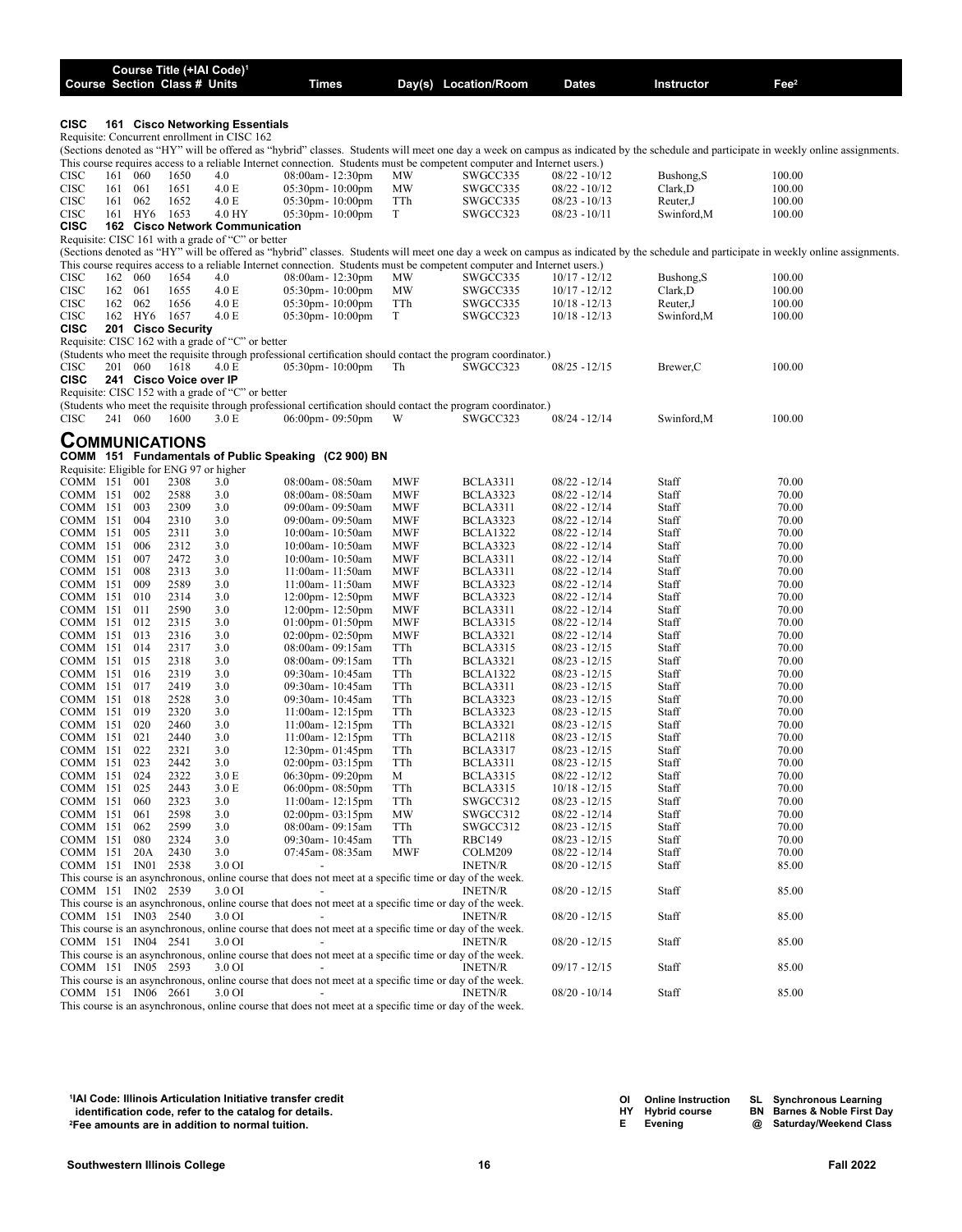|                    |            | Course Title (+IAI Code) <sup>1</sup>        |                                                                     |                                                                                                                                                |               |                                   |                                    |                   |                  |
|--------------------|------------|----------------------------------------------|---------------------------------------------------------------------|------------------------------------------------------------------------------------------------------------------------------------------------|---------------|-----------------------------------|------------------------------------|-------------------|------------------|
|                    |            | <b>Course Section Class # Units</b>          |                                                                     | <b>Times</b>                                                                                                                                   |               | Day(s) Location/Room              | <b>Dates</b>                       | <b>Instructor</b> | Fee <sup>2</sup> |
|                    |            |                                              |                                                                     |                                                                                                                                                |               |                                   |                                    |                   |                  |
| COMM 151 IN07 2682 |            |                                              | 3.0 OI                                                              |                                                                                                                                                |               | <b>INETN/R</b>                    | $10/15 - 12/15$                    | Staff             | 85.00            |
| COMM 151 IN08 2594 |            |                                              | 3.0 OI                                                              | This course is an asynchronous, online course that does not meet at a specific time or day of the week.                                        |               | <b>INETN/R</b>                    | $08/20 - 10/14$                    | Staff             | 85.00            |
|                    |            |                                              |                                                                     | This course is an asynchronous, online course that does not meet at a specific time or day of the week.                                        |               |                                   |                                    |                   |                  |
| COMM 151 IN09 2660 |            |                                              | 3.0 OI                                                              |                                                                                                                                                |               | <b>INETN/R</b>                    | $08/20 - 12/15$                    | Staff             | 85.00            |
| COMM 151 IN10 2638 |            |                                              | 3.0 OI                                                              | This course is an asynchronous, online course that does not meet at a specific time or day of the week.                                        |               | <b>INETN/R</b>                    | $08/20 - 10/14$                    | Staff             | 85.00            |
|                    |            |                                              |                                                                     | This course is an asynchronous, online course that does not meet at a specific time or day of the week.                                        |               |                                   |                                    |                   |                  |
| COMM 151 IN11 2595 |            |                                              | 3.0 OI                                                              |                                                                                                                                                |               | <b>INETN/R</b>                    | $10/15 - 12/15$                    | Staff             | 85.00            |
|                    |            |                                              | <b>COMM 155 Interpersonal Communication</b>                         | This course is an asynchronous, online course that does not meet at a specific time or day of the week.<br>(MC 901)                            |               |                                   |                                    |                   |                  |
| COMM 155           | 001        | 2596                                         | 3.0                                                                 | 09:30am - 10:45am                                                                                                                              | TTh           | <b>BCLA3321</b>                   | $08/23 - 12/15$                    | Staff             | 5.00             |
| COMM 155           | 060        | 2597                                         | 3.0                                                                 | $12:30$ pm - 01:45pm                                                                                                                           | TTh           | SWGCC312                          | $08/23 - 12/15$                    | Staff             | 5.00             |
| COMM 155 IN1       |            | 2392                                         | 3.0                                                                 | (The online section of this course requires access to a reliable Internet connection. Students must be competent computer and Internet users.) |               | <b>INETN/R</b>                    | $08/20 - 10/14$                    | Staff             | 30.00            |
|                    |            |                                              |                                                                     | This course is an asynchronous, online course that does not meet at a specific time or day of the week.                                        |               |                                   |                                    |                   |                  |
|                    |            |                                              |                                                                     | (The online section of this course requires access to a reliable Internet connection. Students must be competent computer and Internet users.) |               |                                   |                                    |                   |                  |
| COMM 155 IN2       |            | 2407                                         | 3.0                                                                 | This course is an asynchronous, online course that does not meet at a specific time or day of the week.                                        |               | <b>INETN/R</b>                    | $10/15 - 12/15$                    | Staff             | 30.00            |
|                    |            |                                              | COMM 213 Intro to Public Relations (MC 913)                         |                                                                                                                                                |               |                                   |                                    |                   |                  |
|                    |            | Requisite: Eligible for ENG 97 or higher     |                                                                     |                                                                                                                                                |               |                                   |                                    |                   |                  |
| COMM 213 IN1       |            | 2408                                         | 3.0                                                                 | This course is an asynchronous, online course that does not meet at a specific time or day of the week.                                        |               | <b>INETN/R</b>                    | $08/20 - 12/15$                    | Staff             | 25.00            |
|                    |            | <b>COMM 240 Group Communication</b>          |                                                                     |                                                                                                                                                |               |                                   |                                    |                   |                  |
|                    |            |                                              |                                                                     | Requisite: COMM 151 or COMM 155 each with a grade of C or better                                                                               |               |                                   |                                    |                   |                  |
| COMM 240 001       |            | 3114                                         | 3.0                                                                 | 02:00pm - 03:15pm                                                                                                                              | TTh           | <b>BCLA2118</b>                   | $08/23 - 12/15$                    | Staff             | 5.00             |
|                    |            |                                              | <b>COMPUTER AIDED DESIGN</b>                                        |                                                                                                                                                |               |                                   |                                    |                   |                  |
| CAD                |            |                                              | 100 Print Reading for Tech Trades                                   |                                                                                                                                                |               |                                   |                                    |                   |                  |
| CAD                | 100 IN1    | 2988                                         | 3.0 OI                                                              |                                                                                                                                                |               | <b>INETN/R</b>                    | $08/22 - 12/08$                    | Scribner, S       | 25.00            |
| CAD                |            | 101 Basic Drafting                           |                                                                     | Requisite: Concurrent enrollment in or completion of CAD 120                                                                                   |               |                                   |                                    |                   |                  |
| CAD                | 101 001    | 2806                                         | 4.0                                                                 | 09:00am - $12:10$ pm                                                                                                                           | MW            | BCMB18                            | $08/22 - 12/07$                    | Scribner, S       | 100.00           |
| CAD                |            | 120 Introductory CAD                         |                                                                     |                                                                                                                                                |               |                                   |                                    |                   |                  |
| CAD                | 120<br>001 | 2807                                         | 4.0                                                                 | $01:00$ pm - $03:35$ pm                                                                                                                        | MW            | BCMB18                            | $08/22 - 12/07$                    | Scribner, S       | 100.00           |
| CAD                |            | Requisite: CAD 102, CAD 220                  | 201 Introduction to Architectural Drafting                          |                                                                                                                                                |               |                                   |                                    |                   |                  |
| CAD                | 201 001    | 3032                                         | 2.0 E                                                               | $06:00 \text{pm} - 07:40 \text{pm}$                                                                                                            | М             | BCMB16                            | $08/23 - 12/06$                    | Staff             | 100.00           |
| CAD                |            | 204 Manufacturing Drafting                   |                                                                     |                                                                                                                                                |               |                                   |                                    |                   |                  |
| CAD                | 204 001    | Requisite: CAD 102, CAD 220, CAD 221<br>3225 | 3.0                                                                 | $01:00$ pm - $02:00$ pm                                                                                                                        | Th            | BCMB17                            | $08/24 - 12/08$                    | Scribner, S       | 100.00           |
| CAD                |            | 220 Advanced CAD I                           |                                                                     |                                                                                                                                                |               |                                   |                                    |                   |                  |
|                    |            | Requisite: CAD 101, CAD 120                  |                                                                     |                                                                                                                                                |               |                                   |                                    |                   |                  |
| CAD<br>CAD         | 220<br>001 | 3030<br>221 Advanced CAD II                  | 3.0                                                                 | $01:00$ pm - $03:10$ pm                                                                                                                        | TTh           | BCMB16                            | $08/23 - 12/15$                    | Scribner, S       | 100.00           |
| CAD                | 221<br>001 | 2792                                         | 4.0                                                                 | 09:00am - 11:35am                                                                                                                              | TTh           | BCMB16                            | $08/23 - 12/08$                    | Scribner, S       | 100.00           |
| CAD                |            |                                              | 222 Machine CAD Post Assessment                                     |                                                                                                                                                |               |                                   |                                    |                   |                  |
|                    | 222 IN1    | 2950                                         | 1.0 OI                                                              | Requisite: CAD 200, CAD 221, concurrent enrollment in or completion of CAD 204                                                                 |               |                                   |                                    |                   | 150.00           |
| CAD<br>CAD         |            | 225 MicroStation CAD                         |                                                                     |                                                                                                                                                |               | <b>INETN/R</b>                    | $08/22 - 12/08$                    | Scribner, S       |                  |
| CAD                | 225<br>001 | 2808                                         | 3.0 E                                                               | $06:00$ pm - $09:50$ pm                                                                                                                        | W             | BCMB16                            | $08/24 - 12/14$                    | Staff             | 100.00           |
| CAD                |            | 230 3D Architectural CAD                     |                                                                     |                                                                                                                                                |               |                                   |                                    |                   |                  |
| CAD                | 230 001    | Requisite: CAD 102, CAD 220<br>2959          | 2.0 E                                                               | $06:00 \text{pm} - 09:00 \text{pm}$                                                                                                            | T             | BCMB16                            | $08/23 - 12/06$                    | Staff             | 100.00           |
| CAD                |            | 290 Supervised Internship I                  |                                                                     |                                                                                                                                                |               |                                   |                                    |                   |                  |
|                    |            | Coordinator Permission Required.             |                                                                     |                                                                                                                                                |               |                                   |                                    |                   |                  |
| CAD                | 290<br>001 | 2745                                         | 3.0                                                                 |                                                                                                                                                | <b>MTWThF</b> | BCMB17                            | $08/22 - 12/08$                    | Scribner, S       | 0.00             |
|                    |            |                                              |                                                                     | <b>COMPUTER INFORMATION SYSTEMS</b>                                                                                                            |               |                                   |                                    |                   |                  |
|                    |            |                                              |                                                                     | For other computer classes, also see Cisco Networking Academy (CISC), Networking (NETW), and Office Administration & Technology (OAT).         |               |                                   |                                    |                   |                  |
| CIS                |            | 147 Fonts & Type                             |                                                                     |                                                                                                                                                |               |                                   |                                    |                   |                  |
|                    |            | (Basic computer skills required.)            |                                                                     | (The online section of this course requires access to a reliable Internet connection. Students must be competent computer and Internet users.) |               |                                   |                                    |                   |                  |
| <b>CIS</b>         | 147 IN1    | 1580                                         | 3.0 OI                                                              |                                                                                                                                                |               | <b>INETN/R</b>                    | $08/22 - 12/15$                    | Burns, B          | 45.00            |
| CIS                |            | <b>164 Internet Essentials</b>               |                                                                     |                                                                                                                                                |               |                                   |                                    |                   |                  |
|                    |            | (File management skills are required.)       |                                                                     | (The online section of this course requires access to a reliable Internet connection. Students must be competent computer and Internet users.) |               |                                   |                                    |                   |                  |
| CIS                | 164 IN1    | 1486                                         | 3.0 OI                                                              |                                                                                                                                                |               | <b>INETN/R</b>                    | $08/22 - 12/15$                    | Hensley, N        | 45.00            |
| CIS                |            | 165 Python Programming                       |                                                                     |                                                                                                                                                |               |                                   |                                    |                   |                  |
| CIS                | 165 001    | 1619                                         | Requisite: One of the following: CIS 180, CIS 187, CIS 252<br>3.0 E |                                                                                                                                                | W             |                                   |                                    | Thomas, H         | 20.00            |
| <b>CIS</b>         | 165 IN1    | 1659                                         | 3.0 OI                                                              | 06:00pm - 08:50pm                                                                                                                              |               | <b>BCIS2159</b><br><b>INETN/R</b> | $08/24 - 12/14$<br>$08/22 - 12/15$ | Thomas, H         | 45.00            |
|                    |            |                                              |                                                                     |                                                                                                                                                |               |                                   |                                    |                   |                  |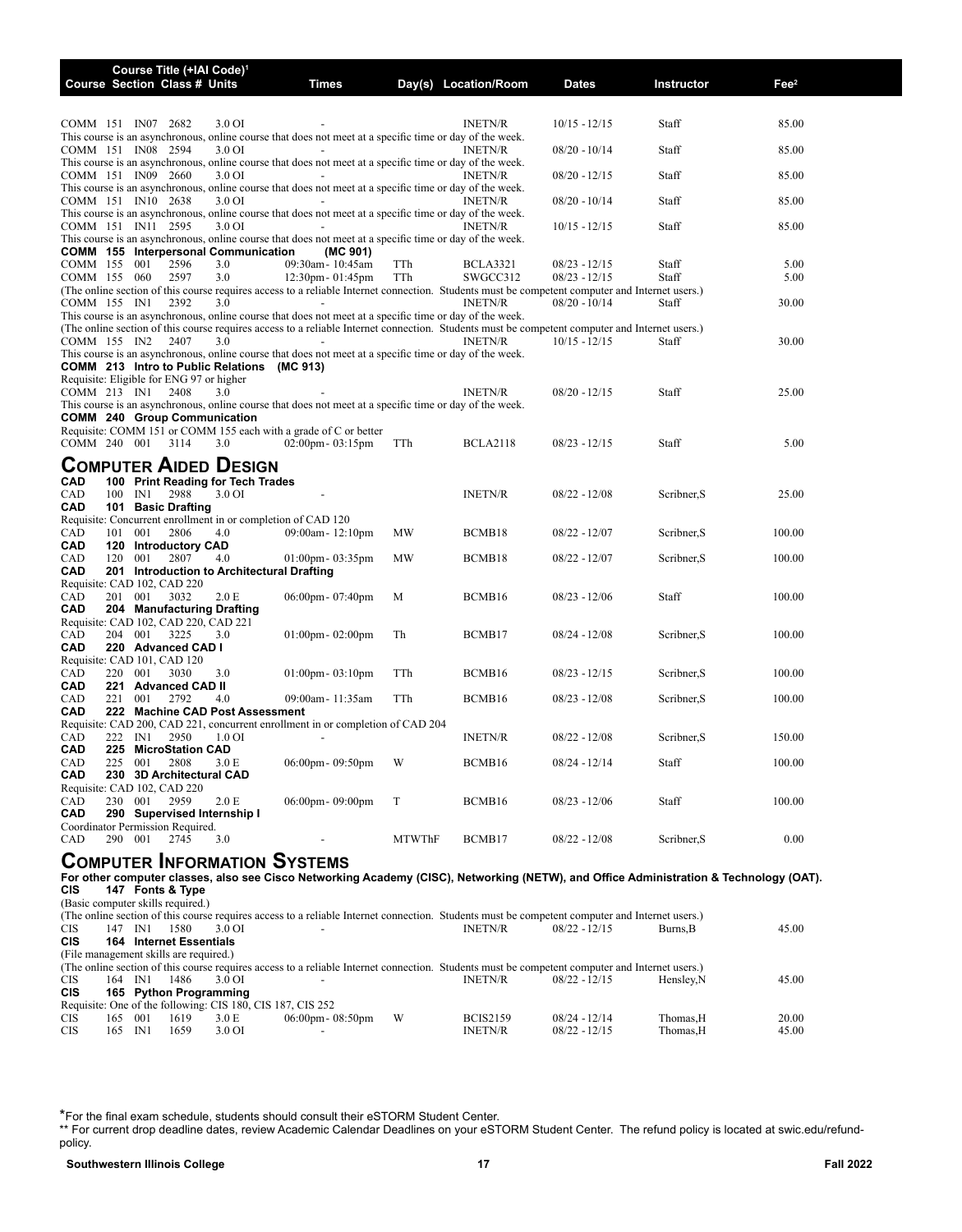|                               |                    |              | Course Title (+IAI Code) <sup>1</sup><br><b>Course Section Class # Units</b> |                                                                                          | <b>Times</b>                                                                                                                                                                                                                                                         |     | Day(s) Location/Room  | <b>Dates</b>                       | Instructor                                                                                                                                                                       | Fee <sup>2</sup>                                                                                                                                                                  |
|-------------------------------|--------------------|--------------|------------------------------------------------------------------------------|------------------------------------------------------------------------------------------|----------------------------------------------------------------------------------------------------------------------------------------------------------------------------------------------------------------------------------------------------------------------|-----|-----------------------|------------------------------------|----------------------------------------------------------------------------------------------------------------------------------------------------------------------------------|-----------------------------------------------------------------------------------------------------------------------------------------------------------------------------------|
| CIS                           |                    |              | 168 Graphic Design                                                           |                                                                                          |                                                                                                                                                                                                                                                                      |     |                       |                                    |                                                                                                                                                                                  |                                                                                                                                                                                   |
|                               |                    |              | (File management skills are required.)                                       |                                                                                          |                                                                                                                                                                                                                                                                      |     |                       |                                    |                                                                                                                                                                                  |                                                                                                                                                                                   |
|                               |                    |              |                                                                              |                                                                                          | (The online section of this course requires access to a reliable Internet connection. Students must be competent computer and Internet users.)                                                                                                                       |     |                       |                                    |                                                                                                                                                                                  |                                                                                                                                                                                   |
| CIS<br>CIS                    | 168 IN1            |              | 1598                                                                         | 3.0 OI                                                                                   | 171 Computer Graphics - Adobe Illustrator                                                                                                                                                                                                                            |     | <b>INETN/R</b>        | $08/22 - 12/15$                    | Burns, B                                                                                                                                                                         | 45.00                                                                                                                                                                             |
|                               |                    |              | (File management skills are required.)                                       |                                                                                          |                                                                                                                                                                                                                                                                      |     |                       |                                    |                                                                                                                                                                                  |                                                                                                                                                                                   |
|                               |                    |              |                                                                              |                                                                                          | (The online section of this course requires access to a reliable Internet connection. Students must be competent computer and Internet users.)                                                                                                                       |     |                       |                                    |                                                                                                                                                                                  |                                                                                                                                                                                   |
| CIS<br><b>CIS</b>             | 171 101<br>171 IN1 |              | 3181<br>1488                                                                 | 3.0<br>3.0 OI                                                                            | 09:30am - 10:45am                                                                                                                                                                                                                                                    | TTh | TBA<br><b>INETN/R</b> | $08/23 - 12/15$<br>$08/22 - 12/15$ | Burns, B<br>Burns, B                                                                                                                                                             | 40.00<br>65.00                                                                                                                                                                    |
| <b>CIS</b>                    |                    |              |                                                                              | 172 Photo Manipulation - Photoshop                                                       |                                                                                                                                                                                                                                                                      |     |                       |                                    |                                                                                                                                                                                  |                                                                                                                                                                                   |
|                               |                    |              | (File management skills are required.)                                       |                                                                                          |                                                                                                                                                                                                                                                                      |     |                       |                                    |                                                                                                                                                                                  |                                                                                                                                                                                   |
|                               |                    |              |                                                                              |                                                                                          | (The online section of this course requires access to a reliable Internet connection. Students must be competent computer and Internet users.)<br>09:30am - 12:20pm                                                                                                  |     |                       |                                    |                                                                                                                                                                                  |                                                                                                                                                                                   |
| CIS<br><b>CIS</b>             | 172 101<br>172 IN1 |              | 3182<br>1632                                                                 | 3.0<br>3.0 OI                                                                            |                                                                                                                                                                                                                                                                      | MW  | TBA<br><b>INETN/R</b> | $10/17 - 12/14$<br>$08/22 - 10/14$ | Hensley, N<br>Hensley, N                                                                                                                                                         | 40.00<br>65.00                                                                                                                                                                    |
| CIS                           |                    |              |                                                                              | 174 Web Fundamentals I - HTML5                                                           |                                                                                                                                                                                                                                                                      |     |                       |                                    |                                                                                                                                                                                  |                                                                                                                                                                                   |
|                               |                    |              | (File management skills are required.)                                       |                                                                                          |                                                                                                                                                                                                                                                                      |     |                       |                                    |                                                                                                                                                                                  |                                                                                                                                                                                   |
| <b>CIS</b>                    | 174                | 001          | 1490                                                                         | 3.0                                                                                      | (The online section of this course requires access to a reliable Internet connection. Students must be competent computer and Internet users.)<br>$11:00$ am - $12:15$ pm                                                                                            | MW  | <b>BCIS2158</b>       | $08/22 - 12/14$                    | Burns, B                                                                                                                                                                         | 20.00                                                                                                                                                                             |
| CIS                           | 174                | 101          | 3185                                                                         | 3.0                                                                                      | $11:00am - 12:15pm$                                                                                                                                                                                                                                                  | TTh | <b>TBA</b>            | $08/23 - 12/15$                    | Burns, B                                                                                                                                                                         | 20.00                                                                                                                                                                             |
| <b>CIS</b>                    | 174                | IN1          | 1492                                                                         | 3.0 OI                                                                                   |                                                                                                                                                                                                                                                                      |     | <b>INETN/R</b>        | $08/22 - 12/15$                    | Burns, B                                                                                                                                                                         | 45.00                                                                                                                                                                             |
| CIS                           |                    |              |                                                                              | 177 Web Development I - JavaScript                                                       |                                                                                                                                                                                                                                                                      |     |                       |                                    |                                                                                                                                                                                  |                                                                                                                                                                                   |
|                               |                    |              |                                                                              | Requisite: One of the following CIS 180 or CIS 174                                       | (The online section of this course requires access to a reliable Internet connection. Students must be competent computer and Internet users.)                                                                                                                       |     |                       |                                    |                                                                                                                                                                                  |                                                                                                                                                                                   |
| CIS                           | 177 IN1            |              | 1582                                                                         | 3.0 OI                                                                                   |                                                                                                                                                                                                                                                                      |     | <b>INETN/R</b>        | $08/22 - 12/15$                    | Brown, T                                                                                                                                                                         | 65.00                                                                                                                                                                             |
| CIS                           |                    |              |                                                                              |                                                                                          | 178 Administrative Scripting - PowerShell                                                                                                                                                                                                                            |     |                       |                                    |                                                                                                                                                                                  |                                                                                                                                                                                   |
| Requisite: CIS 180            | 178                | - 001        |                                                                              |                                                                                          |                                                                                                                                                                                                                                                                      | W   | <b>BCIS2157</b>       |                                    |                                                                                                                                                                                  |                                                                                                                                                                                   |
| CIS<br><b>CIS</b>             | 178                | IN1          | 1620<br>1658                                                                 | 3.0 E<br>3.0 OI                                                                          | $06:00$ pm - $08:50$ pm                                                                                                                                                                                                                                              |     | <b>INETN/R</b>        | $08/24 - 12/14$<br>$08/24 - 12/14$ | Staff<br>Staff                                                                                                                                                                   | 40.00<br>63.00                                                                                                                                                                    |
| CIS                           |                    |              |                                                                              | 180 Introduction to Programming                                                          |                                                                                                                                                                                                                                                                      |     |                       |                                    |                                                                                                                                                                                  |                                                                                                                                                                                   |
|                               |                    |              |                                                                              | (Keyboarding skill and Windows knowledge required.)                                      |                                                                                                                                                                                                                                                                      |     |                       |                                    |                                                                                                                                                                                  |                                                                                                                                                                                   |
| CIS                           | 180 001            |              | 1566                                                                         | 3.0                                                                                      | $11:00am - 12:15pm$                                                                                                                                                                                                                                                  | MW  | <b>BCIS2159</b>       | $08/22 - 12/14$                    | (A computer than can run Microsoft Windows that can run Microsoft Visual Studio and Alice 2 is required when working on this course outside of the computer lab.)<br>Appelbaum,L | 20.00                                                                                                                                                                             |
| <b>CIS</b>                    | 180                | 003          | 1568                                                                         | 3.0 E                                                                                    | $06:00$ pm - $08:50$ pm                                                                                                                                                                                                                                              | Th  | <b>BCIS2154</b>       | $08/25 - 12/15$                    | Brown, T                                                                                                                                                                         | 20.00                                                                                                                                                                             |
| <b>CIS</b>                    | 180                | 101          | 3184                                                                         | 3.0                                                                                      | 02:00pm - 03:15pm                                                                                                                                                                                                                                                    | TTh | TBA                   | $08/23 - 12/15$                    | Appelbaum,L                                                                                                                                                                      | 0.00                                                                                                                                                                              |
| <b>CIS</b>                    | 180 IN1            |              | 1569                                                                         | 3.0 OI                                                                                   |                                                                                                                                                                                                                                                                      |     | <b>INETN/R</b>        | $08/22 - 12/15$                    | Appelbaum,L                                                                                                                                                                      | 45.00                                                                                                                                                                             |
| CIS                           |                    |              |                                                                              | (CIS 120 or basic computer skills required.)                                             | 181 Operating System/Windows - Windows 10                                                                                                                                                                                                                            |     |                       |                                    |                                                                                                                                                                                  |                                                                                                                                                                                   |
|                               |                    |              |                                                                              |                                                                                          | (A computer running Microsoft Windows 10 is required for use in this course.)                                                                                                                                                                                        |     |                       |                                    |                                                                                                                                                                                  |                                                                                                                                                                                   |
|                               |                    |              |                                                                              |                                                                                          | (The online section of this course requires access to a reliable Internet connection. Students must be competent computer and Internet users.)                                                                                                                       |     |                       |                                    |                                                                                                                                                                                  |                                                                                                                                                                                   |
| <b>CIS</b>                    | 181 IN1            |              | 1493                                                                         | 3.0 OI                                                                                   |                                                                                                                                                                                                                                                                      |     | <b>INETN/R</b>        | $08/22 - 12/15$                    | Hensley, N                                                                                                                                                                       | 45.00                                                                                                                                                                             |
| <b>CIS</b>                    |                    |              |                                                                              | 185 Intro to Information Technology<br>(Basic computer and keyboarding skills required.) |                                                                                                                                                                                                                                                                      |     |                       |                                    |                                                                                                                                                                                  |                                                                                                                                                                                   |
|                               |                    |              |                                                                              |                                                                                          |                                                                                                                                                                                                                                                                      |     |                       |                                    |                                                                                                                                                                                  | (Sections denoted as "HY" will be offered as "hybrid" classes. Students will meet two days a week on campus as indicated by the schedule and participate in weekly online assign- |
|                               |                    |              |                                                                              |                                                                                          | ments. This course requires access to a reliable Internet connection. Students must be competent computer and Internet users.)                                                                                                                                       |     |                       |                                    |                                                                                                                                                                                  |                                                                                                                                                                                   |
| CIS                           | 185 001            |              | 1494                                                                         | 3.0                                                                                      | (The online section of this course requires access to a reliable Internet connection. Students must be competent computer and Internet users.)<br>09:30am - 10:45am                                                                                                  | MW  | <b>BCIS2159</b>       | $08/22 - 12/14$                    | Appelbaum, L                                                                                                                                                                     | 20.00                                                                                                                                                                             |
| <b>CIS</b>                    |                    | 185 HY6 1496 |                                                                              | 3.0                                                                                      | 10:00am - 11:15am                                                                                                                                                                                                                                                    | MW  | SWGCC343              | $08/22 - 12/14$                    | Swinford, M                                                                                                                                                                      | 45.00                                                                                                                                                                             |
| <b>CIS</b>                    | 185                | IN1          | 1497                                                                         | 3.0 OI                                                                                   |                                                                                                                                                                                                                                                                      |     | <b>INETN/R</b>        | $08/22 - 12/15$                    | Staff                                                                                                                                                                            | 45.00                                                                                                                                                                             |
| CIS                           |                    |              |                                                                              | 187 Web Programming I - Java I                                                           |                                                                                                                                                                                                                                                                      |     |                       |                                    |                                                                                                                                                                                  |                                                                                                                                                                                   |
|                               |                    |              |                                                                              |                                                                                          | Requisite: One of the following CIS 165 or CIS 180 or CIS 252<br>(Students who meet the requisite through previous computer programming experience should contact the program coordinator.)                                                                          |     |                       |                                    |                                                                                                                                                                                  |                                                                                                                                                                                   |
|                               |                    |              |                                                                              |                                                                                          | (The online section of this course requires access to a reliable Internet connection. Students must be competent computer and Internet users.)                                                                                                                       |     |                       |                                    |                                                                                                                                                                                  |                                                                                                                                                                                   |
| <b>CIS</b>                    | 187 001            |              | 1498                                                                         | 3.0                                                                                      | 04:30pm - 05:45pm                                                                                                                                                                                                                                                    | MW  | <b>BCIS2159</b>       | $08/22 - 12/14$                    | Thomas, H                                                                                                                                                                        | 20.00                                                                                                                                                                             |
| <b>CIS</b><br>CIS             | 187 IN1            |              | 1660                                                                         | 3.0 OI<br>195 Introduction to Databases                                                  | $\sim$                                                                                                                                                                                                                                                               |     | <b>INETN/R</b>        | $08/22 - 12/14$                    | Thomas, H                                                                                                                                                                        | 45.00                                                                                                                                                                             |
|                               |                    |              | (File management skills are required.)                                       |                                                                                          |                                                                                                                                                                                                                                                                      |     |                       |                                    |                                                                                                                                                                                  |                                                                                                                                                                                   |
|                               |                    |              |                                                                              |                                                                                          | (The online section of this course requires access to a reliable Internet connection. Students must be competent computer and Internet users.)                                                                                                                       |     |                       |                                    |                                                                                                                                                                                  |                                                                                                                                                                                   |
| CIS                           | 195 001            |              | 1574                                                                         | 3.0                                                                                      | $02:00$ pm - $03:15$ pm                                                                                                                                                                                                                                              | MW  | <b>BCIS2159</b>       | $08/22 - 12/14$                    | Appelbaum,L                                                                                                                                                                      | 20.00                                                                                                                                                                             |
| CIS<br><b>CIS</b>             | 195 IN1            |              | 1606                                                                         | 3.0 OI<br>230 Video Graphics - Adobe Premier                                             |                                                                                                                                                                                                                                                                      |     | <b>INETN/R</b>        | $08/22 - 12/15$                    | Appelbaum,L                                                                                                                                                                      | 45.00                                                                                                                                                                             |
|                               |                    |              | (File management skills are required.)                                       |                                                                                          |                                                                                                                                                                                                                                                                      |     |                       |                                    |                                                                                                                                                                                  |                                                                                                                                                                                   |
|                               |                    |              |                                                                              |                                                                                          | (The online section of this course requires access to a reliable Internet connection. Students must be competent computer and Internet users.)                                                                                                                       |     |                       |                                    |                                                                                                                                                                                  |                                                                                                                                                                                   |
| CIS<br>CIS                    | 230 IN1            |              | 1633                                                                         | 3.0 OI<br>246 Systems Development & Design                                               |                                                                                                                                                                                                                                                                      |     | <b>INETN/R</b>        | $10/17 - 12/15$                    | Hensley, N                                                                                                                                                                       | 65.00                                                                                                                                                                             |
| Requisite: CIS 185 or CIS 180 |                    |              |                                                                              |                                                                                          |                                                                                                                                                                                                                                                                      |     |                       |                                    |                                                                                                                                                                                  |                                                                                                                                                                                   |
| CIS                           | 246 001            |              | 1499                                                                         | 3.0 E                                                                                    | $06:00$ pm - $08:50$ pm                                                                                                                                                                                                                                              | М   | <b>BCIS2159</b>       | $08/22 - 12/12$                    | Appelbaum,L                                                                                                                                                                      | 20.00                                                                                                                                                                             |
| <b>CIS</b>                    |                    |              | 252 C# Programming I                                                         |                                                                                          |                                                                                                                                                                                                                                                                      |     |                       |                                    |                                                                                                                                                                                  |                                                                                                                                                                                   |
|                               |                    |              |                                                                              |                                                                                          | Requisite: Completion of MATH 95 or MATH 97 with a grade of "C" or better; and one of the following CIS 180, CIS 184, CIS 187, CIS 250<br>(Students who meet the requisite through previous computer programming experience should contact the program coordinator.) |     |                       |                                    |                                                                                                                                                                                  |                                                                                                                                                                                   |
|                               |                    |              |                                                                              |                                                                                          | (A computer than can run Microsoft Visual Studio is required when working on this course outside of the computer lab.)                                                                                                                                               |     |                       |                                    |                                                                                                                                                                                  |                                                                                                                                                                                   |
|                               |                    |              |                                                                              |                                                                                          | (The online section of this course requires access to a reliable Internet connection. Students must be competent computer and Internet users.)                                                                                                                       |     |                       |                                    |                                                                                                                                                                                  |                                                                                                                                                                                   |
| CIS                           | 252 001            |              | 1575                                                                         | 3.0 E                                                                                    | $06:00 \text{pm} - 08:50 \text{pm}$                                                                                                                                                                                                                                  | W   | <b>BCIS2154</b>       | $08/22 - 12/14$                    | Brown,T                                                                                                                                                                          | 20.00                                                                                                                                                                             |
| <b>CIS</b>                    | 252 IN1            |              | 1749                                                                         | 3.0 OI                                                                                   |                                                                                                                                                                                                                                                                      |     | <b>INETN/R</b>        | $08/24 - 12/14$                    | Brown, T                                                                                                                                                                         | 45.00                                                                                                                                                                             |
|                               |                    |              |                                                                              |                                                                                          |                                                                                                                                                                                                                                                                      |     |                       |                                    |                                                                                                                                                                                  |                                                                                                                                                                                   |

| <sup>1</sup> IAI Code: Illinois Articulation Initiative transfer credit |                         | Online Instruction SL Synchronous Learning |
|-------------------------------------------------------------------------|-------------------------|--------------------------------------------|
| identification code, refer to the catalog for details.                  | <b>HY</b> Hybrid course | <b>BN</b> Barnes & Noble First Day         |
| <sup>2</sup> Fee amounts are in addition to normal tuition.             | Evenina                 | @ Saturday/Weekend Class                   |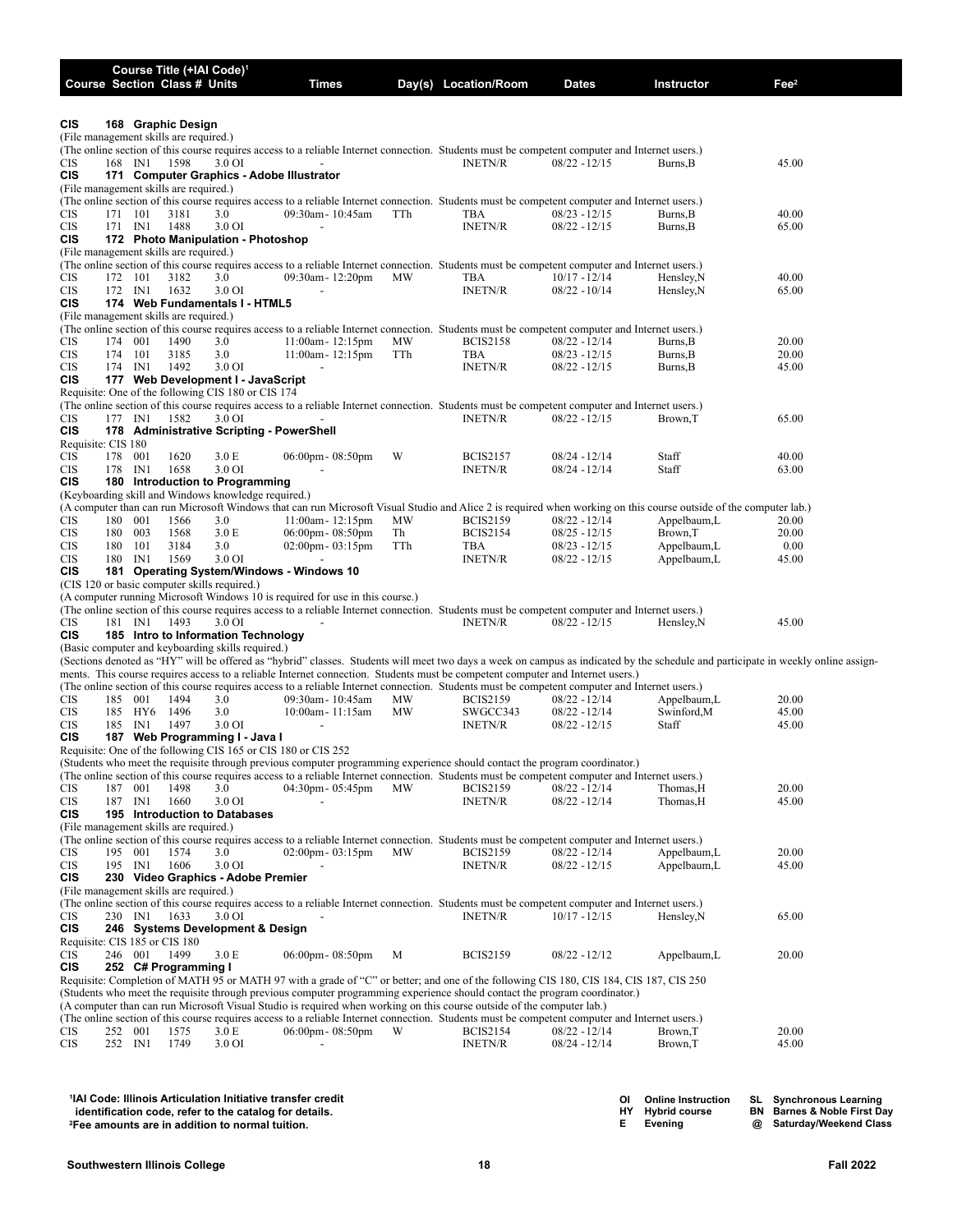|                                        |                |            | Course Title (+IAI Code) <sup>1</sup> |                                                 |                                               |       |                                                                                                                            |                                                                                                                                                                   |                                  |                  |
|----------------------------------------|----------------|------------|---------------------------------------|-------------------------------------------------|-----------------------------------------------|-------|----------------------------------------------------------------------------------------------------------------------------|-------------------------------------------------------------------------------------------------------------------------------------------------------------------|----------------------------------|------------------|
|                                        |                |            | <b>Course Section Class # Units</b>   |                                                 | <b>Times</b>                                  |       | Day(s) Location/Room                                                                                                       | <b>Dates</b>                                                                                                                                                      | Instructor                       | Fee <sup>2</sup> |
|                                        |                |            |                                       |                                                 |                                               |       |                                                                                                                            |                                                                                                                                                                   |                                  |                  |
| CIS                                    |                |            |                                       |                                                 | 259 Current Web/Graphic Technology - Adobe CC |       |                                                                                                                            |                                                                                                                                                                   |                                  |                  |
|                                        |                |            |                                       |                                                 |                                               |       | (Students who meet the requisite through previous computer experience should contact the program coordinator.)             | (The online section of this course requires access to a reliable Internet connection. Students must be competent computer and Internet users.)                    |                                  |                  |
| CIS                                    | 259 IN1        |            | 1500                                  | 3.0 OI                                          |                                               |       | <b>INETN/R</b>                                                                                                             | $08/22 - 12/15$                                                                                                                                                   | Burns, B                         | 65.00            |
| CIS                                    |                |            | 262 C# Programming II                 |                                                 |                                               |       |                                                                                                                            |                                                                                                                                                                   |                                  |                  |
| Requisite: CIS 252                     |                |            |                                       |                                                 |                                               |       | (A computer than can run Microsoft Visual Studio is required when working on this course outside of the computer lab.)     |                                                                                                                                                                   |                                  |                  |
| CIS                                    | 262            | 001        | 1579                                  | 3.0 E                                           | $06:00$ pm - $08:50$ pm                       | M     | <b>BCIS2154</b>                                                                                                            | $08/22 - 12/12$                                                                                                                                                   | Brown, T                         | 40.00            |
| CIS                                    |                |            | 263 Data Access                       |                                                 |                                               |       |                                                                                                                            |                                                                                                                                                                   |                                  |                  |
| Requisite: CIS 262, CIS 275<br>CIS     | 263            | 001        | 3180                                  | 3.0 E                                           | 06:00pm - 08:50pm                             | T     | <b>BCIS2154</b>                                                                                                            | $08/23 - 12/13$                                                                                                                                                   | Brown,T                          | 20.00            |
| CIS                                    |                |            |                                       | 274 Mobile Application Development              |                                               |       |                                                                                                                            |                                                                                                                                                                   |                                  |                  |
| Requisite: CIS 187                     |                |            |                                       |                                                 |                                               |       |                                                                                                                            |                                                                                                                                                                   |                                  |                  |
|                                        | 274            |            |                                       |                                                 |                                               |       |                                                                                                                            | (The online section of this course requires access to a reliable Internet connection. Students must be competent computer and Internet users.)                    |                                  |                  |
| CIS<br>CIS                             | 274 IN1        | 001        | 1628<br>1634                          | 3.0 E<br>3.0 OI                                 | 06:00pm - 08:50pm                             | M     | <b>BCIS2158</b><br><b>INETN/R</b>                                                                                          | $08/22 - 12/12$<br>$08/22 - 12/12$                                                                                                                                | Henningfeld, C<br>Henningfeld, C | 40.00<br>65.00   |
| CIS                                    |                | 275 SQL    |                                       |                                                 |                                               |       |                                                                                                                            |                                                                                                                                                                   |                                  |                  |
| (CIS 195 or database skills required.) |                |            |                                       |                                                 |                                               |       |                                                                                                                            |                                                                                                                                                                   |                                  |                  |
| <b>CIS</b><br>CIS                      | 275            | 001        | 1559<br>277 Web Technologies          | 3.0                                             | $06:00$ pm - $08:50$ pm                       | T     | <b>BCIS2159</b>                                                                                                            | $08/23 - 12/13$                                                                                                                                                   | Staff                            | 20.00            |
| Requisite: CIS 177, CIS 187            |                |            |                                       |                                                 |                                               |       |                                                                                                                            |                                                                                                                                                                   |                                  |                  |
|                                        |                |            |                                       |                                                 |                                               |       |                                                                                                                            | (The online section of this course requires access to a reliable Internet connection. Students must be competent computer and Internet users.)                    |                                  |                  |
| CIS<br><b>CIS</b>                      | 277<br>277     | 001<br>IN1 | 1629<br>1635                          | 3.0 E<br>3.0 OI                                 | $06:00 \text{pm} - 08:50 \text{pm}$           | W     | <b>BCIS2158</b><br><b>INETN/R</b>                                                                                          | $08/24 - 12/14$<br>$08/25 - 12/15$                                                                                                                                | Misra,M<br>Misra,M               | 40.00<br>65.00   |
| CIS                                    |                |            |                                       | 287 Web Programming II - Java II                |                                               |       |                                                                                                                            |                                                                                                                                                                   |                                  |                  |
| Requisite: CIS 187                     |                |            |                                       |                                                 |                                               |       |                                                                                                                            |                                                                                                                                                                   |                                  |                  |
|                                        |                |            |                                       |                                                 |                                               |       | (Students who meet the requisite through previous computer programming experience should contact the program coordinator.) |                                                                                                                                                                   |                                  |                  |
| CIS                                    | 287 IN1        |            | 1501                                  | 3.0 OI                                          |                                               |       | <b>INETN/R</b>                                                                                                             | (The online section of this course requires access to a reliable Internet connection. Students must be competent computer and Internet users.)<br>$08/22 - 12/14$ | Staff                            | 65.00            |
| <b>CIS</b>                             |                |            | 297 CIS Internship                    |                                                 |                                               |       |                                                                                                                            |                                                                                                                                                                   |                                  |                  |
|                                        |                |            |                                       |                                                 |                                               |       |                                                                                                                            | (Minimum GPA of 2.5. Students should be enrolled in the last semester of study prior to graduation. Coordinator approval required.)                               |                                  |                  |
| CIS                                    | 297 001        |            | 1502                                  | 3.0                                             |                                               |       | <b>BCIS2108</b>                                                                                                            | $08/22 - 12/15$                                                                                                                                                   | Hensley, N                       | 0.00             |
|                                        |                |            |                                       | Construction Management                         |                                               |       |                                                                                                                            |                                                                                                                                                                   |                                  |                  |
| <b>CMT</b>                             |                |            |                                       | 100 Introduction to Construction                |                                               |       |                                                                                                                            |                                                                                                                                                                   |                                  |                  |
| CMT                                    | 100            | 001        | 3008                                  | 2.0                                             | 10:00am - 11:50am                             | М     | <b>BCIS2014</b>                                                                                                            | $08/22 - 12/12$                                                                                                                                                   | Staff                            | 50.00            |
| CMT                                    | 100            | 002        | 3010                                  | 2.0 E                                           | 06:00pm - 07:50pm                             | M     | <b>BCIS2014</b>                                                                                                            | $08/22 - 12/12$                                                                                                                                                   | Staff                            | 50.00            |
| CMT<br>CMT                             | 100 IN1        |            | 3009                                  | 2.0 OI<br><b>102 Construction Documents</b>     |                                               |       | <b>INETN/R</b>                                                                                                             | $08/22 - 12/12$                                                                                                                                                   | Staff                            | 75.00            |
| <b>CMT</b>                             | 102            | 001        | 2746                                  | 3.0                                             | 09:00am - 11:50am                             | T     | <b>BCIS2014</b>                                                                                                            | $08/23 - 12/13$                                                                                                                                                   | Staff                            | 50.00            |
| <b>CMT</b>                             | 102            | 002        | 2747                                  | 3.0 E                                           | 06:00pm - 08:50pm                             | T     | <b>BCIS2015</b>                                                                                                            | $08/23 - 12/13$                                                                                                                                                   | Staff                            | 50.00            |
| CMT                                    | 102 IN1        |            | 2993                                  | 3.0 OI                                          |                                               |       | <b>INETN/R</b>                                                                                                             | $08/20 - 12/15$                                                                                                                                                   | Staff                            | 50.00            |
| CMT<br>CMT                             | 103            | 001        | 2748                                  | 103 Construction Materials & Methods I<br>3.0 E | $06:00 \text{pm} - 08:50 \text{pm}$           | W     | <b>BCIS2014</b>                                                                                                            | $08/24 - 12/14$                                                                                                                                                   | Staff                            | 50.00            |
| CMT                                    | 103            | 002        | 2869                                  | 3.0                                             | 09:00am - 11:50am                             | W     | <b>BCIS2014</b>                                                                                                            | 08/24 - 12/14                                                                                                                                                     | Staff                            | 50.00            |
| CMT                                    | 103            | IN1        | 3011                                  | 3.0 OI                                          |                                               |       | <b>INETN/R</b>                                                                                                             | $08/20 - 12/15$                                                                                                                                                   | Staff                            | 50.00            |
| CMT                                    | 105            |            |                                       |                                                 | 105 Computer Applications for Construction    |       |                                                                                                                            | $08/25 - 12/15$                                                                                                                                                   |                                  |                  |
| CMT<br>CMT                             | 105            | 001<br>IN1 | 2929<br>3020                          | 4.0 E<br>4.0 OI                                 | $05:30$ pm - $09:20$ pm                       | Th    | <b>BCIS2015</b><br><b>INETN/R</b>                                                                                          | $08/20 - 12/15$                                                                                                                                                   | Staff<br>Staff                   | 50.00<br>50.00   |
| СМТ                                    |                |            |                                       | 145 Building Trades Craft Survey I              |                                               |       |                                                                                                                            |                                                                                                                                                                   |                                  |                  |
| <b>CMT</b>                             | 145            | 201        | 3056                                  | 4.0                                             | $12:00$ pm - $03:50$ pm                       | TWThF | <b>ESLCBLDGC</b>                                                                                                           | $08/23 - 09/23$                                                                                                                                                   | Staff                            | 0.00             |
| смт<br>Requisite: CMT 145              |                |            |                                       | 146 Building Trades Craft Survey II             |                                               |       |                                                                                                                            |                                                                                                                                                                   |                                  |                  |
| CMT                                    | 146 201        |            | 3057                                  | 4.0                                             | $12:00 \text{pm} - 03:50 \text{pm}$           | TWThF | <b>ESLCBLDGC</b>                                                                                                           | $09/27 - 10/26$                                                                                                                                                   | Staff                            | 0.00             |
|                                        |                |            |                                       |                                                 | 07:30am - 11:20am                             | TF    | <b>ESLCBLDGC</b>                                                                                                           |                                                                                                                                                                   |                                  |                  |
|                                        |                |            |                                       |                                                 | $12:00$ pm - $03:50$ pm                       | TF    | <b>ESLCBLDGC</b>                                                                                                           |                                                                                                                                                                   |                                  |                  |
| <b>CMT</b><br>CMT                      | 150 IN1        |            | 3015                                  | 150 Construction MGT Internship I<br>3.0 OI     |                                               |       | <b>INETN/R</b>                                                                                                             | $08/20 - 12/15$                                                                                                                                                   | Staff                            | 50.00            |
| CMT                                    |                |            |                                       | 151 Construction MGT Internship II              |                                               |       |                                                                                                                            |                                                                                                                                                                   |                                  |                  |
| CMT                                    | 151 IN1        |            | 3016                                  | 4.0 OI                                          |                                               |       | <b>INETN/R</b>                                                                                                             | $08/20 - 12/15$                                                                                                                                                   | Staff                            | 50.00            |
| <b>CMT</b>                             |                |            | 206 Building Systems                  |                                                 |                                               |       |                                                                                                                            |                                                                                                                                                                   |                                  |                  |
| Requisite: CMT 102, CMT 103<br>CMT     | 206            | 001        | 2947                                  | 3.0 E                                           | $06:00$ pm - $08:50$ pm                       | T     | <b>BCIS2014</b>                                                                                                            | $08/24 - 12/14$                                                                                                                                                   | Staff                            | 50.00            |
| <b>CMT</b>                             | 206 IN1        |            | 3017                                  | 3.0 OI                                          |                                               |       | <b>INETN/R</b>                                                                                                             | $08/20 - 12/15$                                                                                                                                                   | Staff                            | 50.00            |
| CMT                                    |                |            |                                       | 244 Occupational Safety & Health I              |                                               |       |                                                                                                                            |                                                                                                                                                                   |                                  |                  |
| <b>CMT</b>                             | 244            | 001        | 2749                                  | 3.0 E                                           | 06:00pm - 08:50pm                             | М     | <b>BCIS2141</b>                                                                                                            | $08/22 - 12/12$                                                                                                                                                   | Staff                            | 50.00            |
| <b>CMT</b><br>CMT                      | 244<br>244 IN1 | 002        | 3021<br>3012                          | 3.0 E<br>3.0 OI                                 | 06:00pm - 08:50pm                             | T     | <b>BCIS2142</b><br><b>INETN/R</b>                                                                                          | $08/23 - 12/13$<br>$08/20 - 12/15$                                                                                                                                | Staff<br>Staff                   | 50.00<br>50.00   |
| CMT                                    |                |            |                                       | 257 Construction Planning & Scheduling          |                                               |       |                                                                                                                            |                                                                                                                                                                   |                                  |                  |
| CMT                                    | 257            | 002        | 2906                                  | 3.0 E                                           | 06:00pm - 08:50pm                             | W     | <b>BCIS2015</b>                                                                                                            | $08/24 - 12/14$                                                                                                                                                   | Staff                            | 50.00            |
| CMT                                    | 257 IN1        |            | 3013                                  | 3.0 OI                                          |                                               |       | <b>INETN/R</b>                                                                                                             | $08/20 - 12/15$                                                                                                                                                   | Staff                            | 50.00            |
| CMT<br>CMT                             | 258 IN1        |            | 258 Contracts & Claims<br>2930        | 3.0 OI                                          | $\blacksquare$                                |       | <b>INETN/R</b>                                                                                                             | $08/20 - 12/15$                                                                                                                                                   | Staff                            | 75.00            |
|                                        |                |            |                                       |                                                 |                                               |       |                                                                                                                            |                                                                                                                                                                   |                                  |                  |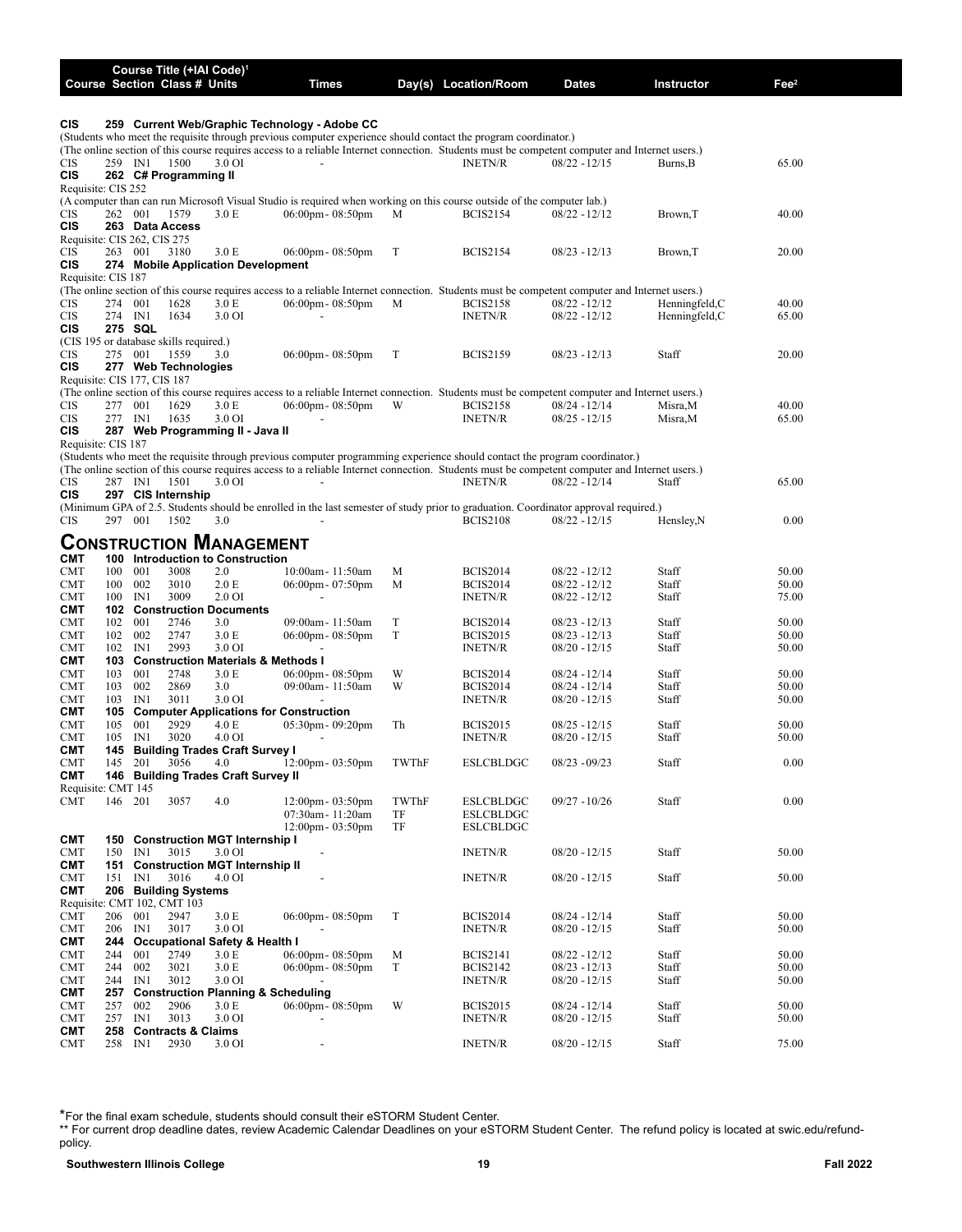|                             |                |              | Course Title (+IAI Code) <sup>1</sup><br><b>Course Section Class # Units</b> |                                                                         | <b>Times</b>                                                                  |             | Day(s) Location/Room              | <b>Dates</b>                       | Instructor                                                                                                                                                                          |         | $\mathsf{Fe}^2$                                                                                                                                                                          |
|-----------------------------|----------------|--------------|------------------------------------------------------------------------------|-------------------------------------------------------------------------|-------------------------------------------------------------------------------|-------------|-----------------------------------|------------------------------------|-------------------------------------------------------------------------------------------------------------------------------------------------------------------------------------|---------|------------------------------------------------------------------------------------------------------------------------------------------------------------------------------------------|
| CMT<br>Requisite: CMT 153   |                |              | 268 Project Administration                                                   |                                                                         |                                                                               |             |                                   |                                    |                                                                                                                                                                                     |         |                                                                                                                                                                                          |
| <b>CMT</b><br><b>CMT</b>    | 268 001<br>268 | IN1          | 3041<br>3014                                                                 | 2.0 E<br>2.0 OI                                                         | $06:00$ pm - 07:30pm                                                          | M           | <b>BCIS2015</b><br><b>INETN/R</b> | $08/23 - 12/13$<br>$08/20 - 12/15$ | Staff<br>Staff                                                                                                                                                                      |         | 50.00<br>25.00                                                                                                                                                                           |
|                             |                |              |                                                                              |                                                                         | <b>CULINARY ARTS AND FOOD MANAGEMENT</b>                                      |             |                                   |                                    |                                                                                                                                                                                     |         |                                                                                                                                                                                          |
| <b>CUL</b>                  |                |              |                                                                              | 101 Introduction to Culinary Arts                                       |                                                                               |             |                                   |                                    |                                                                                                                                                                                     |         |                                                                                                                                                                                          |
| CUL                         | 101            | 060          | 2700<br>2699                                                                 | 1.0                                                                     | 09:00am - 04:50pm                                                             | T           | SWGCC212                          | 08/02 - 08/09                      | Staff                                                                                                                                                                               |         | 250.00                                                                                                                                                                                   |
| CUL<br>CUL                  | 101            | 061          |                                                                              | 1.0<br>105 Food, Beverage & Labor Cost Control                          | 09:00am - 04:50pm                                                             | W           | SWGCC212                          | $08/03 - 08/10$                    | Staff                                                                                                                                                                               |         | 250.00                                                                                                                                                                                   |
|                             |                |              |                                                                              | Requisite: Basic Algebra skills recommended, CUL 101                    |                                                                               |             |                                   |                                    |                                                                                                                                                                                     |         |                                                                                                                                                                                          |
|                             |                |              |                                                                              |                                                                         | Internet connection. Students must be competent computer and Internet users.) |             |                                   |                                    | 10/6/2021, 10/20/2021, 11/3/2021, 11/7/2021 and the Final Exam on 12/9/2021. Students will also participate in weekly online assignments. This course requires access to a reliable |         | (Sections denoted as "HY" will be offered as "hybrid" classes. CUL 105-HY6 students will meet in the classroom according to the following schedule: 8/25/2021, 9/8/2021, 9/22/2021,      |
| CUL                         |                | 105 HY6 2691 |                                                                              | 3.0 HY E                                                                | $1:00 \text{pm} - 03:50 \text{pm}$                                            | Th          | SWGCC316                          | $08/25 - 12/15$                    | Staff                                                                                                                                                                               |         | 15.00                                                                                                                                                                                    |
| <b>CUL</b>                  |                |              |                                                                              | 110 Professional Food Preparation I                                     |                                                                               |             |                                   |                                    |                                                                                                                                                                                     |         |                                                                                                                                                                                          |
|                             |                |              |                                                                              | Requisite: CUL 101, CUL 116 or concurrent enrollment                    |                                                                               |             |                                   |                                    | (Students who have not completed CUL 116 but possess a valid ServSafe® Food Protection Manager Certification or Illinois Food Handler Certification should contact the program      |         |                                                                                                                                                                                          |
|                             |                |              | coordinator for CUL 116 credit.)                                             |                                                                         |                                                                               |             |                                   |                                    |                                                                                                                                                                                     |         |                                                                                                                                                                                          |
| CUL                         | 110 001        |              | 2692                                                                         | 5.0 E                                                                   | 06:00pm - 09:50pm                                                             | TTh         | <b>BCMC1322</b>                   | $08/23 - 12/01$                    | Staff                                                                                                                                                                               |         | 250.00                                                                                                                                                                                   |
|                             |                |              | coordinator for CUL 116 credit.)                                             |                                                                         |                                                                               |             |                                   |                                    | (Students who have not completed CUL 116 but possess a valid ServSafe® Food Protection Manager Certification or Illinois Food Handler Certification should contact the program      |         |                                                                                                                                                                                          |
| CUL                         | 110 060        |              | 2693                                                                         | 5.0                                                                     | 08:00am - 03:30pm                                                             | MW          | SWGCC212                          | $08/22 - 10/12$                    | Staff                                                                                                                                                                               |         | 250.00                                                                                                                                                                                   |
| <b>CUL</b>                  |                |              |                                                                              | 111 Professional Food Preparation II                                    |                                                                               |             |                                   |                                    |                                                                                                                                                                                     |         |                                                                                                                                                                                          |
| Requisite: CUL 110, CUL 116 |                |              |                                                                              |                                                                         |                                                                               |             |                                   |                                    | (Students who have not completed CUL 116 but possess a valid ServSafe® Food Protection Manager Certification or Illinois Food Handler Certification should contact the program      |         |                                                                                                                                                                                          |
|                             |                |              | coordinator for CUL 116 credit.)                                             |                                                                         |                                                                               |             |                                   |                                    |                                                                                                                                                                                     |         |                                                                                                                                                                                          |
| CUL<br>CUL                  | 111 060        |              | 2694<br>114 Garde Manger                                                     | 5.0                                                                     | 08:00am - 03:30pm                                                             | MW          | SWGCC212                          | $10/17 - 12/12$                    | Staff                                                                                                                                                                               |         | 250.00                                                                                                                                                                                   |
|                             |                |              | Requisite: CUL 110, CUL 111, CUL 116                                         |                                                                         |                                                                               |             |                                   |                                    |                                                                                                                                                                                     |         |                                                                                                                                                                                          |
|                             |                |              |                                                                              |                                                                         |                                                                               |             |                                   |                                    | (Students who have not completed CUL 116 but possess a valid ServSafe® Food Protection Manager Certification or Illinois Food Handler Certification should contact the program      |         |                                                                                                                                                                                          |
| CUL                         | 114 060        |              | coordinator for CUL 116 credit.)<br>2695                                     | 3.0 E                                                                   | 09:00am - 01:50pm                                                             | Th          | SWGCC212                          | $08/25 - 12/15$                    | Staff                                                                                                                                                                               |         | 200.00                                                                                                                                                                                   |
| <b>CUL</b>                  |                |              | 115 Table Service                                                            |                                                                         |                                                                               |             |                                   |                                    |                                                                                                                                                                                     |         |                                                                                                                                                                                          |
|                             |                |              |                                                                              | Requisite: CUL 101, CUL 116 or concurrent enrollment                    |                                                                               |             |                                   |                                    |                                                                                                                                                                                     |         |                                                                                                                                                                                          |
|                             |                |              | coordinator for CUL 116 credit.)                                             |                                                                         |                                                                               |             |                                   |                                    | (Students who have not completed CUL 116 but possess a valid ServSafe® Food Protection Manager Certification or Illinois Food Handler Certification should contact the program      |         |                                                                                                                                                                                          |
| CUL                         | 115 060        |              | 2698                                                                         | 2.0                                                                     | 09:00am - 12:50pm                                                             | W           | SWGCC213                          | $08/24 - 10/12$                    | Staff                                                                                                                                                                               |         | 100.00                                                                                                                                                                                   |
| CUL                         | 115 061        |              | 2697                                                                         | 2.0 E                                                                   | 06:00pm - 09:50pm                                                             | T           | SWGCC213                          | $10/18 - 12/13$                    | Staff                                                                                                                                                                               |         | 100.00                                                                                                                                                                                   |
| <b>CUL</b><br><b>CUL</b>    | 116            | 001          | 2709                                                                         | 116 Food Service Sanitation<br>$1.0\ (\hat{a})$                         | 09:00am - 04:50pm                                                             | S           | <b>BCIS2163</b>                   | 09/17 - 09/24                      | Staff                                                                                                                                                                               |         | 15.00                                                                                                                                                                                    |
| CUL                         | 116            | 002          | 2711                                                                         | $1.0\ (\hat{a})$                                                        | 09:00am - 04:50pm                                                             | S           | <b>BCIS2163</b>                   | $12/03 - 12/10$                    | Staff                                                                                                                                                                               |         | 15.00                                                                                                                                                                                    |
| <b>CUL</b>                  | 116            | 060          | 2710                                                                         | $1.0\ (\hat{a})$                                                        | 09:00am - 04:50pm                                                             | S           | SWGCC213                          | $07/30 - 08/06$                    | Staff                                                                                                                                                                               |         | 15.00                                                                                                                                                                                    |
| <b>CUL</b><br><b>CUL</b>    | 116            | 061          | 2683                                                                         | $1.0\ (\hat{a})$                                                        | 09:00am - 04:50pm<br>123 Legal Aspects of Food Service Management             | S           | SWGCC213                          | $10/22 - 10/29$                    | Staff                                                                                                                                                                               |         | 15.00                                                                                                                                                                                    |
|                             |                |              |                                                                              |                                                                         |                                                                               |             |                                   |                                    |                                                                                                                                                                                     |         | (Four on-campus class meetings are required. Dates and times are to be determined by the instructor and the student. This course requires access to a reliable Internet connection. Stu- |
| CUL                         | 123 IN1        |              | 2684                                                                         | dents must be competent computer and Internet users.)<br>3.0 OI         |                                                                               |             | <b>INETN/R</b>                    | $08/22 - 12/15$                    | Staff                                                                                                                                                                               |         | 40.00                                                                                                                                                                                    |
| <b>CUL</b>                  |                |              | 127 Baking & Pastry                                                          |                                                                         |                                                                               |             |                                   |                                    |                                                                                                                                                                                     |         |                                                                                                                                                                                          |
|                             |                |              |                                                                              | Requisite: CUL 101, CUL 116 or concurrent enrollment                    |                                                                               |             |                                   |                                    |                                                                                                                                                                                     |         |                                                                                                                                                                                          |
|                             |                |              | coordinator for CUL 116 credit.)                                             |                                                                         |                                                                               |             |                                   |                                    | (Students who have not completed CUL 116 but possess a valid ServSafe® Food Protection Manager Certification or Illinois Food Handler Certification should contact the program      |         |                                                                                                                                                                                          |
| CUL                         | 127 060        |              | 2696                                                                         | 2.0                                                                     | 08:30am - 01:50pm                                                             | T           | SWGCC212                          | $08/23 - 10/11$                    | Staff                                                                                                                                                                               |         | 125.00                                                                                                                                                                                   |
| CUL                         |                |              |                                                                              | 128 Advanced Professional Baking                                        |                                                                               |             |                                   |                                    |                                                                                                                                                                                     |         |                                                                                                                                                                                          |
|                             |                |              | Requisite: CUL 101, CUL 116, CUL 127                                         |                                                                         |                                                                               |             |                                   |                                    | (Students who have not completed CUL 116 but possess a valid ServSafe® Food Protection Manager Certification or Illinois Food Handler Certification should contact the program      |         |                                                                                                                                                                                          |
|                             |                |              | coordinator for CUL 116 credit.)                                             |                                                                         |                                                                               |             |                                   |                                    |                                                                                                                                                                                     |         |                                                                                                                                                                                          |
| CUL                         | 128 060        |              | 2704                                                                         | 2.0                                                                     | 08:30am - 01:50pm                                                             | T           | SWGCC212                          | $10/18 - 12/13$                    | Staff                                                                                                                                                                               |         | 125.00                                                                                                                                                                                   |
| <b>CUL</b>                  |                |              | 129 Cake Decorating I                                                        | Requisite: CUL 101, CUL 116 or concurrent enrollment                    |                                                                               |             |                                   |                                    |                                                                                                                                                                                     |         |                                                                                                                                                                                          |
| CUL                         | 129 060        |              | 3116                                                                         | 2.0                                                                     | 04:00pm - 09:20pm                                                             | W           | SWGCC212                          | $08/24 - 10/07$                    | Staff                                                                                                                                                                               |         | 125.00                                                                                                                                                                                   |
| <b>CUL</b>                  |                |              | 130 Cake Decorating II<br>Requisite: CUL 101, CUL 116, CUL 129               |                                                                         |                                                                               |             |                                   |                                    |                                                                                                                                                                                     |         |                                                                                                                                                                                          |
| CUL                         |                | 130 HY6 3117 |                                                                              | 2.0 HY                                                                  | 04:00pm - 09:20pm                                                             | W           | SWGCC212                          | $10/19 - 12/08$                    | Staff                                                                                                                                                                               |         | 0.00                                                                                                                                                                                     |
| <b>CUL</b>                  |                |              |                                                                              | 132 Ice Cream & Frozen Desserts                                         |                                                                               |             |                                   |                                    |                                                                                                                                                                                     |         |                                                                                                                                                                                          |
|                             |                |              |                                                                              | Requisite: CUL 101, CUL 116 or concurrent enrollment                    |                                                                               |             |                                   |                                    | (Students who have not completed CUL 116 but possess a valid ServSafe® Food Protection Manager Certification or Illinois Food Handler Certification should contact the program      |         |                                                                                                                                                                                          |
|                             |                |              | coordinator for CUL 116 credit.)                                             |                                                                         |                                                                               |             |                                   |                                    |                                                                                                                                                                                     |         |                                                                                                                                                                                          |
| CUL                         | 132 060        |              | 2708                                                                         | 2.0                                                                     | 09:00am - 02:20pm                                                             | Th          | SWGCC212                          | $10/21 - 12/16$                    | Staff                                                                                                                                                                               |         | 100.00                                                                                                                                                                                   |
| <b>CUL</b><br>CUL           | 133 060        |              | 133 Sustainable Kitchen<br>2705                                              | $2.0 \, \omega$                                                         | 09:00am - 12:15pm                                                             | $\mathbf S$ | SWGCC212                          | $08/27 - 12/03$                    | Staff                                                                                                                                                                               |         | 50.00                                                                                                                                                                                    |
| CUL                         |                |              |                                                                              | 135 Food Truck/Mobile Catering I                                        |                                                                               |             |                                   |                                    |                                                                                                                                                                                     |         |                                                                                                                                                                                          |
| Requisite: CUL 101, CUL 116 |                |              |                                                                              |                                                                         |                                                                               |             |                                   |                                    |                                                                                                                                                                                     |         |                                                                                                                                                                                          |
| CUL                         | 135 060        |              | 3120                                                                         | 2.0                                                                     | 09:00am - 02:50pm                                                             | F           | SWGCC213                          | 08/19 - 12/09                      | Staff                                                                                                                                                                               |         | 150.00                                                                                                                                                                                   |
|                             |                |              |                                                                              |                                                                         |                                                                               |             |                                   |                                    |                                                                                                                                                                                     |         |                                                                                                                                                                                          |
|                             |                |              |                                                                              | <sup>1</sup> IAI Code: Illinois Articulation Initiative transfer credit |                                                                               |             |                                   |                                    | <b>Online Instruction</b><br>ΟI                                                                                                                                                     |         | SL Synchronous Learning                                                                                                                                                                  |
|                             |                |              |                                                                              | identification code, refer to the catalog for details.                  |                                                                               |             |                                   |                                    | <b>Hybrid course</b><br>HΥ<br>E<br>Evening                                                                                                                                          | BN<br>@ | <b>Barnes &amp; Noble First Day</b><br><b>Saturday/Weekend Class</b>                                                                                                                     |
|                             |                |              |                                                                              | <sup>2</sup> Fee amounts are in addition to normal tuition.             |                                                                               |             |                                   |                                    |                                                                                                                                                                                     |         |                                                                                                                                                                                          |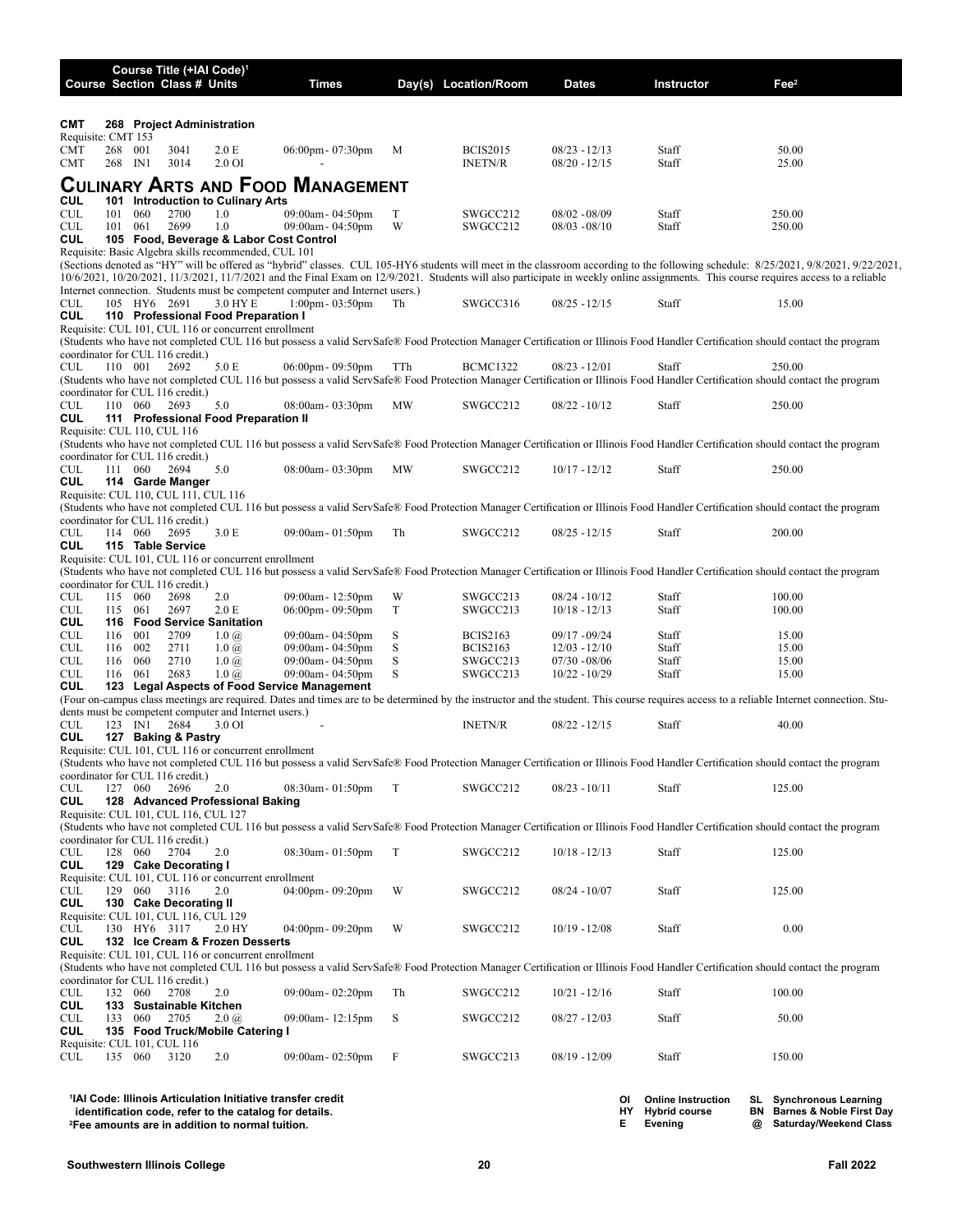|                                                 |                    |                  | Course Title (+IAI Code) <sup>1</sup> |                                                                                        |                                                                                                                                                                                                                                                           |               |                                   |                                    |                |                                                                                                                                                                                                                                                                                                                                                              |
|-------------------------------------------------|--------------------|------------------|---------------------------------------|----------------------------------------------------------------------------------------|-----------------------------------------------------------------------------------------------------------------------------------------------------------------------------------------------------------------------------------------------------------|---------------|-----------------------------------|------------------------------------|----------------|--------------------------------------------------------------------------------------------------------------------------------------------------------------------------------------------------------------------------------------------------------------------------------------------------------------------------------------------------------------|
| <b>Course Section Class # Units</b>             |                    |                  |                                       |                                                                                        | Times                                                                                                                                                                                                                                                     |               | Day(s) Location/Room              | <b>Dates</b>                       | Instructor     | Fee <sup>2</sup>                                                                                                                                                                                                                                                                                                                                             |
|                                                 |                    |                  |                                       |                                                                                        |                                                                                                                                                                                                                                                           |               |                                   |                                    |                |                                                                                                                                                                                                                                                                                                                                                              |
| CUL                                             |                    |                  |                                       | 206 Menu Development & Pricing<br>Requisite: Basic Algebra skills recommended, CUL 101 |                                                                                                                                                                                                                                                           |               |                                   |                                    |                |                                                                                                                                                                                                                                                                                                                                                              |
|                                                 |                    |                  |                                       |                                                                                        |                                                                                                                                                                                                                                                           |               |                                   |                                    |                | (Four on-campus class meetings are required. Dates and times are to be determined by the instructor and the student. This course requires access to a reliable Internet connection. Stu-                                                                                                                                                                     |
|                                                 |                    |                  |                                       | dents must be competent computer and Internet users.)                                  |                                                                                                                                                                                                                                                           |               |                                   |                                    |                |                                                                                                                                                                                                                                                                                                                                                              |
| CUL<br>CUL                                      | 206 IN1            |                  | 2685                                  | 3.0 OI<br>209 Hospitality Management                                                   |                                                                                                                                                                                                                                                           |               | <b>INETN/R</b>                    | $08/22 - 12/15$                    | Staff          | 40.00                                                                                                                                                                                                                                                                                                                                                        |
|                                                 |                    |                  |                                       |                                                                                        |                                                                                                                                                                                                                                                           |               |                                   |                                    |                | (Sections denoted as "HY" will be offered as "hybrid" classes. CUL 209-HY6 students will meet in the classroom according to the following schedule: 8/25/2021, 9/9/2021,<br>9/22/2021,10/7/2021,10/20/2021,11/4/2021,11/17/2021,12/2/2021 and the Final Exam on 12/8/2021. Students will also participate in weekly online assignments. This course requires |
| CUL                                             |                    | 209 HY6 2686     |                                       | 3.0 HY                                                                                 | access to a reliable Internet connection. Students must be competent computer and Internet users.)<br>09:00am - 11:50am                                                                                                                                   | Th            | SWGCC213                          | $08/25 - 12/15$                    | Staff          | 15.00                                                                                                                                                                                                                                                                                                                                                        |
|                                                 |                    |                  |                                       |                                                                                        |                                                                                                                                                                                                                                                           | Th            | <b>INETN/R</b>                    |                                    |                |                                                                                                                                                                                                                                                                                                                                                              |
| CUL                                             |                    |                  |                                       | 212 Food Service Purchasing                                                            | 09:00am - 11:50am                                                                                                                                                                                                                                         | Th            | SWGCC213                          |                                    |                |                                                                                                                                                                                                                                                                                                                                                              |
|                                                 |                    |                  |                                       | Requisite: Basic Algebra skills recommended, CUL 101                                   |                                                                                                                                                                                                                                                           |               |                                   |                                    |                |                                                                                                                                                                                                                                                                                                                                                              |
|                                                 |                    |                  |                                       |                                                                                        |                                                                                                                                                                                                                                                           |               |                                   |                                    |                | (Sections denoted as "HY" will be offered as "hybrid" classes. CUL 212-HY6 students will meet in the classroom according to the following schedule: 8/23/2021, 9/6/2021, 9/20/2021,                                                                                                                                                                          |
|                                                 |                    |                  |                                       |                                                                                        | a reliable Internet connection. Students must be competent computer and Internet users.)                                                                                                                                                                  |               |                                   |                                    |                | 10/4/2021, 10/18/2021, 11/8/2021, 11/22/2021, 12/6/2021, and the Final Exam on 12/13/2021. Students will also participate in weekly online assignments. This course requires access to                                                                                                                                                                       |
| CUL                                             |                    | 212 HY6 2687     |                                       | 3.0 HY                                                                                 | 09:00am - 11:50am                                                                                                                                                                                                                                         | T             | SWGCC213                          | $08/23 - 12/13$                    | Staff          | 15.00                                                                                                                                                                                                                                                                                                                                                        |
|                                                 |                    |                  |                                       |                                                                                        | 09:00am - 11:50am                                                                                                                                                                                                                                         | $\mathbf T$   | SWGCC213                          |                                    |                |                                                                                                                                                                                                                                                                                                                                                              |
| CUL                                             |                    |                  |                                       | 228 Culinary Nutrition for Food Service                                                | 09:00am - 11:50am                                                                                                                                                                                                                                         | $\mathbf T$   | SWGCC213                          |                                    |                |                                                                                                                                                                                                                                                                                                                                                              |
|                                                 |                    |                  |                                       |                                                                                        |                                                                                                                                                                                                                                                           |               |                                   |                                    |                | (Sections denoted as "HY" will be offered as "hybrid" classes. CUL 228-HY6 students will meet in the classroom according to the following schedule: 9/1/2021, 9/15/2021, 9/29/2021,                                                                                                                                                                          |
|                                                 |                    |                  |                                       |                                                                                        |                                                                                                                                                                                                                                                           |               |                                   |                                    |                | 10/13/2021, 10/27/2021, 11/10/2021, 11/24/2021, and the Final Exam on 12/9/2021. Students will also participate in weekly online assignments. This course requires access to a reli-                                                                                                                                                                         |
| CUL                                             |                    | 228 HY6 2688     |                                       | 3.0 HY                                                                                 | able Internet connection. Students must be competent computer and Internet users.)<br>$01:00$ pm - $03:50$ pm                                                                                                                                             | Th            | SWGCC213                          | $08/25 - 12/15$                    | Staff          | 25.00                                                                                                                                                                                                                                                                                                                                                        |
|                                                 |                    |                  |                                       |                                                                                        | $01:00$ pm - $03:50$ pm                                                                                                                                                                                                                                   | Th            | SWGCC213                          |                                    |                |                                                                                                                                                                                                                                                                                                                                                              |
|                                                 |                    |                  |                                       |                                                                                        | $01:00$ pm - $03:50$ pm                                                                                                                                                                                                                                   | Th            | SWGCC213                          |                                    |                |                                                                                                                                                                                                                                                                                                                                                              |
| CUL<br>(Coordinator approval required)          |                    | 230 Internship I |                                       |                                                                                        |                                                                                                                                                                                                                                                           |               |                                   |                                    |                |                                                                                                                                                                                                                                                                                                                                                              |
| CUL                                             | 230 001            |                  | 2689                                  | 3.0                                                                                    |                                                                                                                                                                                                                                                           | <b>MTWThF</b> | <b>BCMC1322</b>                   | $08/22 - 12/15$                    | Staff          | 160.00                                                                                                                                                                                                                                                                                                                                                       |
| CUL                                             |                    |                  | 231 Internship II                     |                                                                                        |                                                                                                                                                                                                                                                           |               |                                   |                                    |                |                                                                                                                                                                                                                                                                                                                                                              |
| (Coordinator approval required)<br>CUL          | 231 001            |                  | 2690                                  | 3.0                                                                                    |                                                                                                                                                                                                                                                           | <b>MTWThF</b> | <b>BCMC1322</b>                   | $08/22 - 12/15$                    | Staff          | 10.00                                                                                                                                                                                                                                                                                                                                                        |
| CUL                                             |                    |                  |                                       | 234 Breads, Rolls & Pastries                                                           |                                                                                                                                                                                                                                                           |               |                                   |                                    |                |                                                                                                                                                                                                                                                                                                                                                              |
|                                                 |                    |                  |                                       | Requisite: CUL 101, CUL 110, CUL 116, CUL 128                                          |                                                                                                                                                                                                                                                           | T             |                                   |                                    |                |                                                                                                                                                                                                                                                                                                                                                              |
| CUL<br>CUL                                      | 234 060            |                  | 3115                                  | 2.0<br>235 Food Truck/Mobile Catering II                                               | $03:00$ pm - $08:20$ pm                                                                                                                                                                                                                                   |               |                                   | $10/18 - 12/06$                    | Staff          | 0.00                                                                                                                                                                                                                                                                                                                                                         |
| Requisite: CUL 135                              |                    |                  |                                       |                                                                                        |                                                                                                                                                                                                                                                           |               |                                   |                                    |                |                                                                                                                                                                                                                                                                                                                                                              |
| CUL<br>CUL                                      |                    | 235 HY6 3044     |                                       | 2.0 HY                                                                                 | 09:00am - 02:50pm                                                                                                                                                                                                                                         | F             | SWGCC215                          | $10/14 - 12/16$                    | Staff          | 150.00                                                                                                                                                                                                                                                                                                                                                       |
| CUL                                             | 299                | 060              | 3118                                  | 4.0                                                                                    | 299 Special Topics/Culinary Arts - Cultural Cuisine<br>$04:00$ pm - $09:50$ pm                                                                                                                                                                            | Th            | SWGCC212                          | $08/25 - 12/15$                    | Staff          | 100.00                                                                                                                                                                                                                                                                                                                                                       |
|                                                 |                    |                  |                                       |                                                                                        |                                                                                                                                                                                                                                                           |               |                                   |                                    |                |                                                                                                                                                                                                                                                                                                                                                              |
| ECE                                             |                    |                  |                                       | <b>EARLY CHILDHOOD EDUCATION</b>                                                       | 110 Introduction to Early Childhood Education                                                                                                                                                                                                             |               |                                   |                                    |                |                                                                                                                                                                                                                                                                                                                                                              |
| Requisite: Eligible for ENG 97 or higher        |                    |                  |                                       |                                                                                        |                                                                                                                                                                                                                                                           |               |                                   |                                    |                |                                                                                                                                                                                                                                                                                                                                                              |
| ECE                                             | 110 001            |                  | 2061                                  | 3.0                                                                                    | 11:30am - 12:45pm                                                                                                                                                                                                                                         | TTh           | <b>BCLA2116</b>                   | $08/23 - 12/15$                    | Staff          | 50.00                                                                                                                                                                                                                                                                                                                                                        |
| ECE                                             | 110 IN1            |                  | 2367                                  | 3.0 OI                                                                                 | (The online section of this course requires access to a reliable Internet connection. Students must be competent computer and Internet users.)                                                                                                            |               | <b>INETN/R</b>                    | $08/20 - 12/15$                    | Staff          | 75.00                                                                                                                                                                                                                                                                                                                                                        |
|                                                 |                    |                  |                                       |                                                                                        | This course is an asynchronous, online course that does not meet at a specific time or day of the week.                                                                                                                                                   |               |                                   |                                    |                |                                                                                                                                                                                                                                                                                                                                                              |
| ECE                                             | 110 IN2            |                  | 2534                                  | 3.0 OI                                                                                 |                                                                                                                                                                                                                                                           |               | <b>INETN/R</b>                    | $10/15 - 12/15$                    | Staff          | 75.00                                                                                                                                                                                                                                                                                                                                                        |
|                                                 |                    |                  |                                       |                                                                                        | (The online section of this course requires access to a reliable Internet connection. Students must be competent computer and Internet users.)<br>This course is an asynchronous, online course that does not meet at a specific time or day of the week. |               |                                   |                                    |                |                                                                                                                                                                                                                                                                                                                                                              |
| ECE                                             |                    |                  |                                       |                                                                                        | 112 Growth & Development of Children (ECE 912)                                                                                                                                                                                                            |               |                                   |                                    |                |                                                                                                                                                                                                                                                                                                                                                              |
| Requisite: Eligible for ENG 97 or higher        |                    |                  |                                       |                                                                                        |                                                                                                                                                                                                                                                           |               |                                   |                                    |                |                                                                                                                                                                                                                                                                                                                                                              |
| ECE<br>ECE                                      | 112 001<br>112 IN1 |                  | 2535<br>2368                          | 3.0<br>3.0 OI                                                                          | $01:00$ pm - $02:15$ pm                                                                                                                                                                                                                                   | TTh           | <b>BCLA2116</b><br><b>INETN/R</b> | $08/23 - 12/15$<br>$08/20 - 12/15$ | Staff<br>Staff | 5.00<br>30.00                                                                                                                                                                                                                                                                                                                                                |
|                                                 |                    |                  |                                       |                                                                                        | (The online section of this course requires access to a reliable Internet connection. Students must be competent computer and Internet users.)                                                                                                            |               |                                   |                                    |                |                                                                                                                                                                                                                                                                                                                                                              |
|                                                 |                    |                  |                                       |                                                                                        | This course is an asynchronous, online course that does not meet at a specific time or day of the week.                                                                                                                                                   |               |                                   |                                    |                |                                                                                                                                                                                                                                                                                                                                                              |
| ECE                                             | 112 IN2            |                  | 2600                                  | 3.0 OI                                                                                 | (The online section of this course requires access to a reliable Internet connection. Students must be competent computer and Internet users.)                                                                                                            |               | <b>INETN/R</b>                    | $10/15 - 12/15$                    | Staff          | 30.00                                                                                                                                                                                                                                                                                                                                                        |
|                                                 |                    |                  |                                       |                                                                                        | This course is an asynchronous, online course that does not meet at a specific time or day of the week.                                                                                                                                                   |               |                                   |                                    |                |                                                                                                                                                                                                                                                                                                                                                              |
| ECE                                             |                    |                  |                                       | 114 Child Health Maintenance                                                           |                                                                                                                                                                                                                                                           |               |                                   |                                    |                |                                                                                                                                                                                                                                                                                                                                                              |
| Requisite: Eligible for ENG 97 or higher<br>ECE | 114 001            |                  | 2062                                  | 3.0                                                                                    | 10:00am - 11:15am                                                                                                                                                                                                                                         | TTh           | <b>BCLA2116</b>                   | $08/23 - 12/15$                    | Staff          | 5.00                                                                                                                                                                                                                                                                                                                                                         |
| ECE                                             | 114 IN1            |                  | 2063                                  | 3.0 OI                                                                                 |                                                                                                                                                                                                                                                           |               | <b>INETN/R</b>                    | $08/20 - 12/15$                    | Staff          | 30.00                                                                                                                                                                                                                                                                                                                                                        |
|                                                 |                    |                  |                                       |                                                                                        | (The online section of this course requires access to a reliable Internet connection. Students must be competent computer and Internet users.)                                                                                                            |               |                                   |                                    |                |                                                                                                                                                                                                                                                                                                                                                              |
| ECE                                             | 114 IN2            |                  | 3168                                  | 3.0 OI                                                                                 | This course is an asynchronous, online course that does not meet at a specific time or day of the week.                                                                                                                                                   |               | <b>INETN/R</b>                    | $10/15 - 12/15$                    | Staff          | 30.00                                                                                                                                                                                                                                                                                                                                                        |
|                                                 |                    |                  |                                       |                                                                                        | (The online section of this course requires access to a reliable Internet connection. Students must be competent computer and Internet users.)                                                                                                            |               |                                   |                                    |                |                                                                                                                                                                                                                                                                                                                                                              |
|                                                 |                    |                  |                                       |                                                                                        | This course is an asynchronous, online course that does not meet at a specific time or day of the week.                                                                                                                                                   |               |                                   |                                    |                |                                                                                                                                                                                                                                                                                                                                                              |
| ECE                                             |                    |                  |                                       | 116 Children with Special Needs                                                        | (ECE 913)                                                                                                                                                                                                                                                 |               |                                   |                                    |                |                                                                                                                                                                                                                                                                                                                                                              |
| ECE                                             | 116 IN1            |                  | 3169                                  | Requisite: Eligible for ENG 101; ECE 110, ECE 112<br>3.0 OI                            |                                                                                                                                                                                                                                                           |               | <b>INETN/R</b>                    | $08/20 - 12/15$                    | Staff          | 30.00                                                                                                                                                                                                                                                                                                                                                        |
|                                                 |                    |                  |                                       |                                                                                        | (The online section of this course requires access to a reliable Internet connection. Students must be competent computer and Internet users.)                                                                                                            |               |                                   |                                    |                |                                                                                                                                                                                                                                                                                                                                                              |
|                                                 |                    |                  |                                       |                                                                                        | This course is an asynchronous, online course that does not meet at a specific time or day of the week.                                                                                                                                                   |               |                                   |                                    |                |                                                                                                                                                                                                                                                                                                                                                              |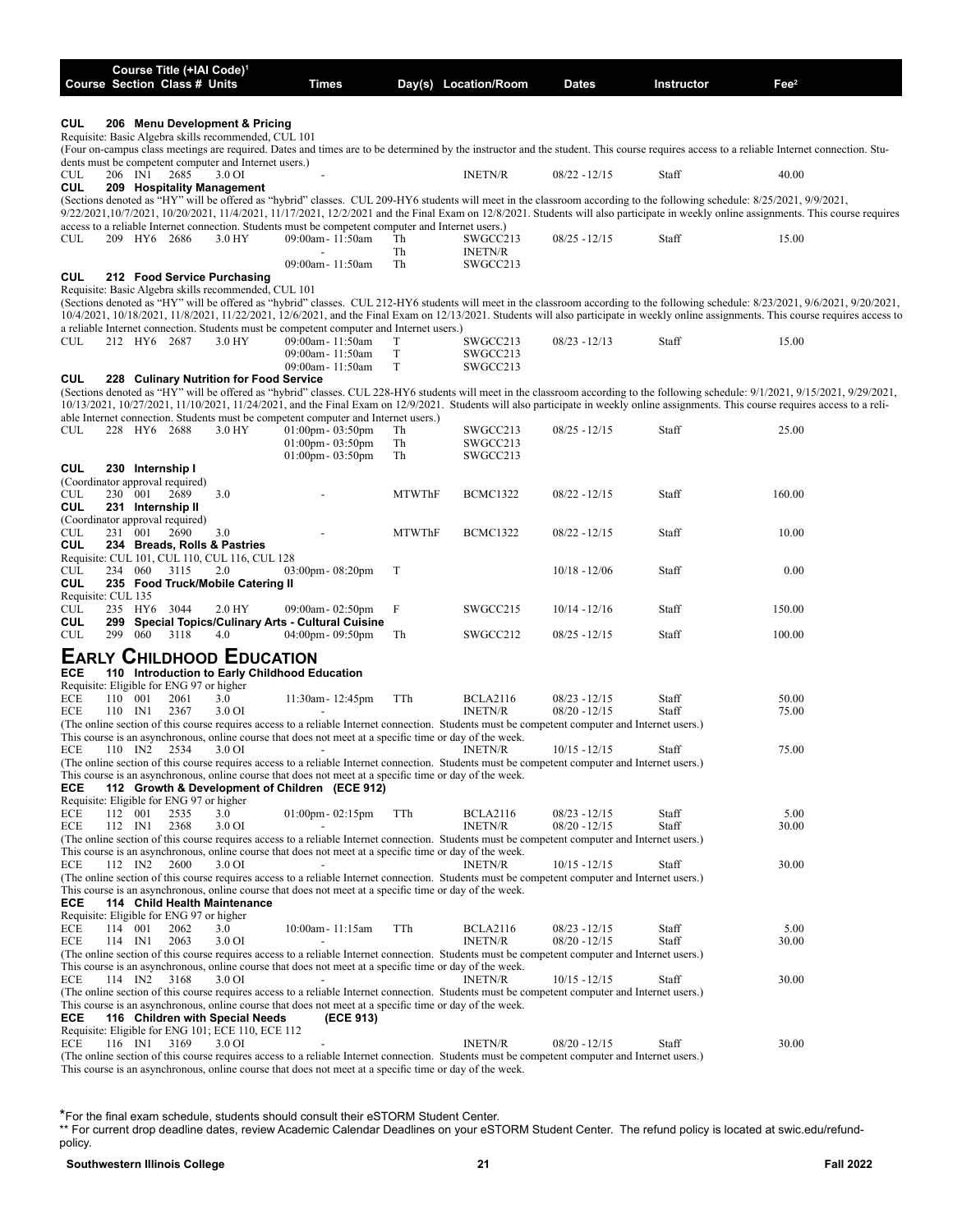|                      |            |              | Course Title (+IAI Code) <sup>1</sup><br><b>Course Section Class # Units</b> |                                                             | Times                                                                                                                |            | Day(s) Location/Room                                                                                                                                             | Dates                              | Instructor     | $\mathsf{Fe}^2$ |
|----------------------|------------|--------------|------------------------------------------------------------------------------|-------------------------------------------------------------|----------------------------------------------------------------------------------------------------------------------|------------|------------------------------------------------------------------------------------------------------------------------------------------------------------------|------------------------------------|----------------|-----------------|
| ECE                  |            |              |                                                                              | 118 Early Childhood Practicum I                             |                                                                                                                      |            |                                                                                                                                                                  |                                    |                |                 |
| ECE                  | 118 IN1    |              | 2065                                                                         | 3.0 OI                                                      |                                                                                                                      |            | <b>INETN/R</b>                                                                                                                                                   | $08/24 - 12/14$                    | Staff          | 30.00           |
|                      |            |              | Coordinator permission required.                                             |                                                             |                                                                                                                      |            |                                                                                                                                                                  |                                    |                |                 |
| ECE                  |            |              |                                                                              | 121 Early Childhood Curriculum                              |                                                                                                                      |            |                                                                                                                                                                  |                                    |                |                 |
|                      |            |              |                                                                              | Requisite: Eligible for ENG 101; ECE 110, ECE 112           |                                                                                                                      |            |                                                                                                                                                                  |                                    |                |                 |
| ECE                  |            | 121 IN1      | 3170                                                                         | 3.0 OI                                                      |                                                                                                                      |            | <b>INETN/R</b><br>(The online section of this course requires access to a reliable Internet connection. Students must be competent computer and Internet users.) | $08/20 - 12/15$                    | Staff          | 30.00           |
|                      |            |              |                                                                              |                                                             | This course is an asynchronous, online course that does not meet at a specific time or day of the week.              |            |                                                                                                                                                                  |                                    |                |                 |
| ECE                  |            |              |                                                                              | 122 Infant and Toddler Care                                 |                                                                                                                      |            |                                                                                                                                                                  |                                    |                |                 |
|                      |            |              |                                                                              | Requisite: Eligible for ENG 101; ECE 110, ECE 112           |                                                                                                                      |            |                                                                                                                                                                  |                                    |                |                 |
| ECE                  |            | 122 IN1      | 2066                                                                         | 3.0 OI                                                      |                                                                                                                      |            | <b>INETN/R</b>                                                                                                                                                   | $08/20 - 12/15$                    | Staff          | 30.00           |
|                      |            |              |                                                                              |                                                             |                                                                                                                      |            | (The online section of this course requires access to a reliable Internet connection. Students must be competent computer and Internet users.)                   |                                    |                |                 |
| ECE                  |            |              |                                                                              | 125 Early Childhood Administration                          | This course is an asynchronous, online course that does not meet at a specific time or day of the week.              |            |                                                                                                                                                                  |                                    |                |                 |
|                      |            |              |                                                                              | Requisite: Eligible for ENG 101; ECE 110, ECE 112           |                                                                                                                      |            |                                                                                                                                                                  |                                    |                |                 |
| ECE                  |            | 125 IN1      | 3171                                                                         | 3.0 OI                                                      |                                                                                                                      |            | <b>INETN/R</b>                                                                                                                                                   | $08/20 - 12/15$                    | Staff          | 30.00           |
|                      |            |              |                                                                              |                                                             |                                                                                                                      |            | (The online section of this course requires access to a reliable Internet connection. Students must be competent computer and Internet users.)                   |                                    |                |                 |
|                      |            |              |                                                                              |                                                             | This course is an asynchronous, online course that does not meet at a specific time or day of the week.              |            |                                                                                                                                                                  |                                    |                |                 |
| ECE                  |            |              |                                                                              |                                                             | 210 Understanding & Guiding Behavior of Young Children                                                               |            |                                                                                                                                                                  |                                    |                |                 |
| ECE                  |            | 210 IN1      | 2379                                                                         | Requisite: Eligible for ENG 101; ECE 110, ECE 112<br>3.0 OI |                                                                                                                      |            | <b>INETN/R</b>                                                                                                                                                   | $08/20 - 12/15$                    | Staff          | 30.00           |
|                      |            |              |                                                                              |                                                             |                                                                                                                      |            | (The online section of this course requires access to a reliable Internet connection. Students must be competent computer and Internet users.)                   |                                    |                |                 |
| ECE                  |            |              |                                                                              | 250 Child, Family and Community                             | This course is an asynchronous, online course that does not meet at a specific time or day of the week.<br>(ECE 915) |            |                                                                                                                                                                  |                                    |                |                 |
|                      |            |              |                                                                              | Requisite: Eligible for ENG 101; ECE 110, ECE 112           |                                                                                                                      |            |                                                                                                                                                                  |                                    |                |                 |
| ECE                  |            | 250 IN1      | 2348                                                                         | 3.0 OI                                                      |                                                                                                                      |            | <b>INETN/R</b>                                                                                                                                                   | $08/20 - 12/15$                    | Staff          | 30.00           |
|                      |            |              |                                                                              |                                                             | This course is an asynchronous, online course that does not meet at a specific time or day of the week.              |            | (The online section of this course requires access to a reliable Internet connection. Students must be competent computer and Internet users.)                   |                                    |                |                 |
|                      |            |              |                                                                              |                                                             |                                                                                                                      |            |                                                                                                                                                                  |                                    |                |                 |
| <b>EARTH SCIENCE</b> |            |              |                                                                              |                                                             |                                                                                                                      |            |                                                                                                                                                                  |                                    |                |                 |
| ES                   |            |              | 101 Earth Science                                                            |                                                             | (P1 905L)                                                                                                            |            |                                                                                                                                                                  |                                    |                |                 |
|                      |            |              |                                                                              |                                                             |                                                                                                                      |            | Requisite: Eligible for Math 97, Math 107, Math 111 or higher; or completion of or concurrent enrollment in Math 94 or Math 95                                   |                                    |                |                 |
| ES                   | 101        | 001          | 1764                                                                         | 4.0                                                         | 08:00am - 10:20am                                                                                                    | TTh        | <b>BCMC1440</b>                                                                                                                                                  | $08/23 - 12/15$                    | Staff          | 45.00           |
| ES                   | 101        | 002          | 1765                                                                         | 4.0                                                         | 11:00am - $01:20$ pm                                                                                                 | MW         | <b>BCMC1440</b>                                                                                                                                                  | $08/22 - 12/14$                    | Staff          | 45.00           |
| ES<br>ES             | 101<br>101 | 003<br>004   | 1766<br>1767                                                                 | 4.0<br>4.0                                                  | $11:00am - 01:20pm$<br>$02:00$ pm - $04:20$ pm                                                                       | TTh<br>MW  | <b>BCMC1440</b><br><b>BCMC1440</b>                                                                                                                               | $08/23 - 12/13$<br>$08/22 - 12/14$ | Staff<br>Staff | 45.00<br>45.00  |
| ES                   | 101        | 005          | 1926                                                                         | 4.0                                                         | $02:00 \text{pm} - 04:20 \text{pm}$                                                                                  | TTh        | <b>BCMC1440</b>                                                                                                                                                  | $08/23 - 12/13$                    | Staff          | 45.00           |
| ES                   | 101        | 006          | 2016                                                                         | 4.0 E                                                       | $06:00 \text{pm} - 08:20 \text{pm}$                                                                                  | MW         | <b>BCMC1440</b>                                                                                                                                                  | $08/22 - 12/14$                    | Staff          | 30.00           |
| ES                   | 101        | 007          | 2017                                                                         | 4.0 E                                                       | $06:00$ pm - $08:20$ pm                                                                                              | TTh        | <b>BCMC1440</b>                                                                                                                                                  | $08/23 - 12/15$                    | Staff          | 45.00           |
| ES                   | 101        | 060          | 1768                                                                         | 4.0                                                         | $01:00$ pm - $03:20$ pm                                                                                              | TTh        | SWGCC313                                                                                                                                                         | $08/23 - 12/13$                    | Staff          | 45.00           |
| ES                   | 101        | HY1          | 1927                                                                         | 4.0 HY                                                      |                                                                                                                      |            | <b>INETN/R</b>                                                                                                                                                   | $08/20 - 12/15$                    | Staff          | 70.00           |
|                      |            |              |                                                                              |                                                             | 08:00am - 09:40am                                                                                                    | F          | <b>BCMC1440</b>                                                                                                                                                  |                                    |                |                 |
| ES                   |            | 101 HY2 2034 |                                                                              | 4.0 HY                                                      | Hybrid classes require both classroom attendance and online learning.                                                |            | <b>INETN/R</b>                                                                                                                                                   | $08/20 - 12/15$                    | Staff          | 70.00           |
|                      |            |              |                                                                              |                                                             | 10:00am - 11:40am                                                                                                    | F          | <b>BCMC1440</b>                                                                                                                                                  |                                    |                |                 |
|                      |            |              |                                                                              |                                                             | Hybrid classes require both classroom attendance and online learning.                                                |            |                                                                                                                                                                  |                                    |                |                 |
| ES                   |            |              | 102 Physical Geology                                                         |                                                             | (P1 907L)                                                                                                            |            |                                                                                                                                                                  |                                    |                |                 |
|                      |            |              |                                                                              |                                                             |                                                                                                                      |            | Requisite: Eligible for Math 97, Math 107, Math 111 or higher; or completion of or concurrent enrollment in Math 94 or Math 95                                   |                                    |                |                 |
|                      |            |              |                                                                              | ES 101 is NOT a prerequisite for this course.               |                                                                                                                      |            |                                                                                                                                                                  |                                    |                |                 |
| ES                   |            | 102 001      | 1769                                                                         | 4.0                                                         | 08:00am - 10:20am                                                                                                    | MW         | <b>BCMC1440</b>                                                                                                                                                  | $08/22 - 12/14$                    | Staff          | 45.00           |
| <b>ECONOMICS</b>     |            |              |                                                                              |                                                             |                                                                                                                      |            |                                                                                                                                                                  |                                    |                |                 |
|                      |            |              |                                                                              | <b>ECON</b> 115 Introduction to Economics                   | (S3 900)                                                                                                             |            |                                                                                                                                                                  |                                    |                |                 |
|                      |            |              |                                                                              |                                                             |                                                                                                                      |            | (The online section of this course requires access to a reliable Internet connection. Students must be competent computer and Internet users.)                   |                                    |                |                 |
| ECON                 | 115 001    |              | 1503                                                                         | 3.0                                                         | 09:30am - 10:45am                                                                                                    | TTh        | <b>BCIS2165</b>                                                                                                                                                  | $08/23 - 12/13$                    | Sweet, D       | 10.00           |
| ECON                 |            | 115 IN1      | 1663                                                                         | 3.0 OI                                                      |                                                                                                                      |            | <b>INETN/R</b>                                                                                                                                                   | $08/22 - 12/15$                    | Sweet,D        | 35.00           |
| <b>ECON</b>          |            |              |                                                                              |                                                             | 201 Principles of Economics I (Macro) (S3 901)                                                                       |            | (The online section of this course requires access to a reliable Internet connection. Students must be competent computer and Internet users.)                   |                                    |                |                 |
| ECON                 | 201        | 001          | 1631                                                                         | 3.0                                                         | 10:00am - 10:50am                                                                                                    | MWF        | <b>BCIS2165</b>                                                                                                                                                  | $08/22 - 12/14$                    | Sweet,D        | 10.00           |
| <b>ECON</b>          | 201        | 002          | 1504                                                                         | 3.0                                                         | $11:00$ pm - $11:50$ pm                                                                                              | <b>MWF</b> | <b>BCIS2165</b>                                                                                                                                                  | $08/22 - 12/12$                    | Sweet,D        | 10.00           |
| ECON                 | 201        | 003          | 1505                                                                         | 3.0                                                         | 09:30am - 10:45am                                                                                                    | TTh        | <b>BCIS2160</b>                                                                                                                                                  | $08/23 - 12/15$                    | Staff          | 10.00           |
| ECON                 | 201        | 004          | 1662                                                                         | 3.0                                                         | $11:00am - 12:15pm$                                                                                                  | TTh        | <b>BCIS2165</b>                                                                                                                                                  | $08/23 - 12/15$                    | Sweet,D        | 10.00           |
| ECON                 | 201        | 005          | 1584                                                                         | 3.0                                                         | $12:30$ pm - 01:45pm                                                                                                 | TTh        | <b>BCIS2160</b>                                                                                                                                                  | $08/23 - 12/13$                    | Staff          | 10.00           |
| <b>ECON</b>          | 201        | IN1          | 1577                                                                         | 3.0 OI                                                      |                                                                                                                      |            | <b>INETN/R</b>                                                                                                                                                   | $08/22 - 12/15$                    | Sweet,D        | 35.00           |
| ECON                 |            |              |                                                                              |                                                             | 202 Principles of Economics II (Micro) (S3 902)                                                                      |            | (The online section of this course requires access to a reliable Internet connection. Students must be competent computer and Internet users.)                   |                                    |                |                 |
| <b>ECON</b>          | 202        | 001          | 1506                                                                         | 3.0                                                         | 09:00am - 09:50am                                                                                                    | <b>MWF</b> | <b>BCIS2165</b>                                                                                                                                                  | $08/22 - 12/14$                    | Sweet,D        | 10.00           |
| ECON                 | 202        | 002          | 1563                                                                         | 3.0                                                         | $11:00am - 12:15pm$                                                                                                  | TTh        | <b>BCIS2160</b>                                                                                                                                                  | $08/23 - 12/15$                    | Staff          | 10.00           |
| ECON                 | 202        | IN1          | 1578                                                                         | 3.0 OI                                                      |                                                                                                                      |            | <b>INETN/R</b>                                                                                                                                                   | $08/22 - 12/15$                    | Sweet,D        | 35.00           |
|                      |            |              |                                                                              |                                                             |                                                                                                                      |            |                                                                                                                                                                  |                                    |                |                 |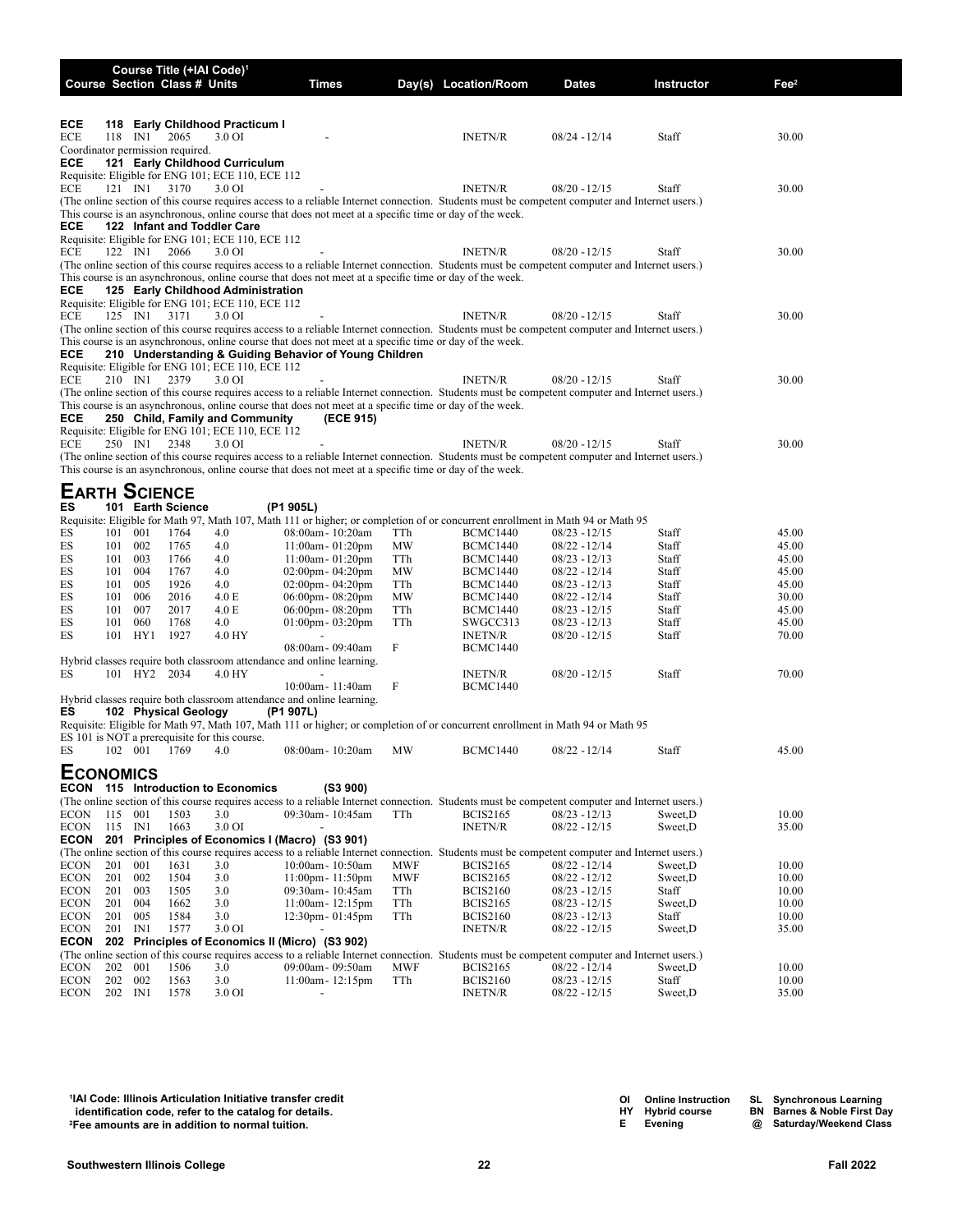|                      | <b>Course Section Class # Units</b>                       | Course Title (+IAI Code) <sup>1</sup> |                                                                                                                                     | <b>Times</b>                                                                                                                                                                                                                                     |            | Day(s) Location/Room               | <b>Dates</b>                       | Instructor                                                                                                                                                                                  | Fee <sup>2</sup>                                                                                                                                                                                    |
|----------------------|-----------------------------------------------------------|---------------------------------------|-------------------------------------------------------------------------------------------------------------------------------------|--------------------------------------------------------------------------------------------------------------------------------------------------------------------------------------------------------------------------------------------------|------------|------------------------------------|------------------------------------|---------------------------------------------------------------------------------------------------------------------------------------------------------------------------------------------|-----------------------------------------------------------------------------------------------------------------------------------------------------------------------------------------------------|
| <b>EDUCATION</b>     |                                                           |                                       |                                                                                                                                     |                                                                                                                                                                                                                                                  |            |                                    |                                    |                                                                                                                                                                                             |                                                                                                                                                                                                     |
| ED                   | Requisite: PSYC 151; Eligible for ENG 101                 |                                       | 252 Educational Psychology                                                                                                          |                                                                                                                                                                                                                                                  |            |                                    |                                    |                                                                                                                                                                                             |                                                                                                                                                                                                     |
| ED                   | 252 001                                                   | 2068                                  | Students cannot receive credit for both ED 252 and PSYC 252.<br>3.0<br>Students cannot receive credit for both ED 252 and PSYC 252. | 12:00pm - 12:50pm                                                                                                                                                                                                                                | <b>MWF</b> | <b>BCLA2106</b>                    | $08/22 - 12/14$                    | Staff                                                                                                                                                                                       | 5.00                                                                                                                                                                                                |
| ED                   | 252 IN1                                                   | 2376                                  | 3.0 OI                                                                                                                              | (The online section of this course requires access to a reliable Internet connection. Students must be competent computer and Internet users.)                                                                                                   |            | <b>INETN/R</b>                     | $08/20 - 12/15$                    | Staff                                                                                                                                                                                       | 30.00                                                                                                                                                                                               |
| ED                   |                                                           |                                       | 255 Introduction to Education                                                                                                       | This course is an asynchronous, online course that does not meet at a specific time or day of the week.                                                                                                                                          |            |                                    |                                    |                                                                                                                                                                                             |                                                                                                                                                                                                     |
| ED                   | Requisite: Eligible for ENG 97 or higher<br>255 HY1 2601  |                                       | 3.0 HY                                                                                                                              | 12:00pm - 01:15pm                                                                                                                                                                                                                                | W          | <b>BCLA2116</b>                    | $08/23 - 12/13$                    | Staff                                                                                                                                                                                       | 75.00                                                                                                                                                                                               |
| ED                   | 255 IN1                                                   | 2602                                  | 3.0 OI                                                                                                                              | This course is an asynchronous, online course that does not meet at a specific time or day of the week.                                                                                                                                          |            | <b>INETN/R</b>                     | $08/20 - 12/15$                    | Staff                                                                                                                                                                                       | 75.00                                                                                                                                                                                               |
| ED                   | Requisite: Eligible for ENG 101                           |                                       | 260 Introduction to Educational Technology                                                                                          |                                                                                                                                                                                                                                                  |            |                                    |                                    |                                                                                                                                                                                             |                                                                                                                                                                                                     |
| ED<br>ED             | 260 HY1 2603<br>260 HY2 2604                              |                                       | 3.0 HY<br>3.0 HY E                                                                                                                  | 10:30am - 11:45am<br>$06:00$ pm - $08:50$ pm                                                                                                                                                                                                     | W<br>W     | <b>BCLA2116</b><br><b>BCLA3328</b> | $08/24 - 12/14$<br>$08/24 - 12/14$ | Staff<br>Staff                                                                                                                                                                              | 25.00<br>25.00                                                                                                                                                                                      |
| ED                   |                                                           |                                       | 265 Introduction to Special Education<br>Requisite: Completion of ENG 101 with a "C" or better                                      |                                                                                                                                                                                                                                                  |            |                                    |                                    |                                                                                                                                                                                             |                                                                                                                                                                                                     |
|                      |                                                           |                                       |                                                                                                                                     | 30 hours of field experience outside of class time will be required. Fingerpriinting required.<br>(The online section of this course requires access to a reliable Internet connection. Students must be competent computer and Internet users.) |            |                                    |                                    |                                                                                                                                                                                             |                                                                                                                                                                                                     |
| ED                   | 265 IN1                                                   | 2069                                  | 3.0 OI                                                                                                                              | This course is an asynchronous, online course that does not meet at a specific time or day of the week.                                                                                                                                          |            | <b>INETN/R</b>                     | $08/20 - 12/15$                    | Staff                                                                                                                                                                                       | 75.00                                                                                                                                                                                               |
| ED                   |                                                           |                                       | 267 Diversity in 21st Century Schools<br>Requisite: Completion of ENG 101 with a "C" or better                                      |                                                                                                                                                                                                                                                  |            |                                    |                                    |                                                                                                                                                                                             |                                                                                                                                                                                                     |
| ED                   | 267 IN1                                                   | 2343                                  | 3.0 OI                                                                                                                              | (The online section of this course requires access to a reliable Internet connection. Students must be competent computer and Internet users.)                                                                                                   |            | <b>INETN/R</b>                     | $08/20 - 12/15$                    | Staff                                                                                                                                                                                       | 25.00                                                                                                                                                                                               |
| ED                   | 267 IN2                                                   | 2551                                  | 3.0 OI                                                                                                                              | This course is an asynchronous, online course that does not meet at a specific time or day of the week.                                                                                                                                          |            | <b>INETN/R</b>                     | $10/15 - 12/15$                    | Staff                                                                                                                                                                                       | 25.00                                                                                                                                                                                               |
| ED                   | 293 Children's Literature                                 |                                       |                                                                                                                                     | This course is an asynchronous, online course that does not meet at a specific time or day of the week.                                                                                                                                          |            |                                    |                                    |                                                                                                                                                                                             |                                                                                                                                                                                                     |
|                      |                                                           |                                       | Students cannot receive credit for both ED 293 and LIT 293.                                                                         | Requisite: Completion of ENG 101 with a grade of "C" or better                                                                                                                                                                                   |            |                                    |                                    |                                                                                                                                                                                             |                                                                                                                                                                                                     |
| ED                   | 293 001                                                   | 2394                                  | 3.0 E                                                                                                                               | $06:00$ pm - $08:50$ pm                                                                                                                                                                                                                          | M          | <b>BCLA2116</b>                    | $08/22 - 12/12$                    | Staff                                                                                                                                                                                       | 5.00                                                                                                                                                                                                |
| EMS                  |                                                           |                                       | <b>EMERGENCY MEDICAL SERVICES</b><br>105 Emergency Medical Responder                                                                |                                                                                                                                                                                                                                                  |            |                                    |                                    |                                                                                                                                                                                             |                                                                                                                                                                                                     |
| users.               |                                                           |                                       |                                                                                                                                     |                                                                                                                                                                                                                                                  |            |                                    |                                    | Students are required to participate in weekly online assignments. This course requires access to a reliable internet connection. Students must be competent computer and internet          |                                                                                                                                                                                                     |
| EMS                  | 105 001                                                   | 1349                                  | 4.0                                                                                                                                 | 09:00am - 02:00pm                                                                                                                                                                                                                                | Th         | <b>BCMC2361</b>                    | $08/25 - 12/15$                    | Staff<br>Students are required to participate in weekly online assignments. This course requires access to a reliable internet connection. Students must be competent computer and internet | 75.00                                                                                                                                                                                               |
| users.<br>EMS<br>EMS | 105 003                                                   | 1351                                  | 4.0 E<br>110 Emergency Medical Technician                                                                                           | $05:00$ pm - $06:00$ pm                                                                                                                                                                                                                          | W          | <b>BCMC2361</b>                    | $08/24 - 12/14$                    | Staff                                                                                                                                                                                       | 75.00                                                                                                                                                                                               |
|                      | Requisite: Eligible for ENG 101                           |                                       |                                                                                                                                     |                                                                                                                                                                                                                                                  |            |                                    |                                    |                                                                                                                                                                                             | Please Note: Occasional Saturdays will be required for specialized instruction and testing. The dates, times and location will be announced the first day of class. Students are required           |
|                      |                                                           |                                       |                                                                                                                                     |                                                                                                                                                                                                                                                  |            |                                    |                                    | to participate in weekly online assignments. This course requires access to a reliable internet connection. Students must be competent computer and internet users.                         |                                                                                                                                                                                                     |
|                      |                                                           |                                       |                                                                                                                                     |                                                                                                                                                                                                                                                  |            |                                    |                                    | fees may be required for expanded background checks due to previous residences. Details are provided the first day of class. For more information, call 235-2700, ext. 5355.                | A criminal background check along with drug testing is conducted for this program of study before clinical experience. The basic fee for this is included in lab fees, however, additional          |
| EMS                  | 110 001 1352                                              |                                       | 8.0                                                                                                                                 | 09:00am - 12:30pm                                                                                                                                                                                                                                | MWF        | <b>BCMC2360</b>                    | $08/22 - 12/14$                    | Staff                                                                                                                                                                                       | 187.00<br>Please Note: Occasional Saturdays will be required for specialized instruction and testing. The dates, times and location will be announced the first day of class. Students are required |
|                      |                                                           |                                       |                                                                                                                                     |                                                                                                                                                                                                                                                  |            |                                    |                                    | to participate in weekly online assignments. This course requires access to a reliable internet connection. Students must be competent computer and internet users.                         |                                                                                                                                                                                                     |
|                      |                                                           |                                       |                                                                                                                                     |                                                                                                                                                                                                                                                  |            |                                    |                                    | fees may be required for expanded background checks due to previous residences. Details are provided the first day of class. For more information, call 235-2700, ext. 5355.                | A criminal background check along with drug testing is conducted for this program of study before clinical experience. The basic fee for this is included in lab fees, however, additional          |
| EMS                  | 110 002                                                   | 1353                                  | 8.0                                                                                                                                 | $01:00$ pm - $04:30$ pm                                                                                                                                                                                                                          | <b>MWF</b> | <b>BCMC2360</b>                    | $08/22 - 12/14$                    | Staff                                                                                                                                                                                       | 187.00<br>Please Note: Occasional Saturdays will be required for specialized instruction and testing. The dates, times and location will be announced the first day of class. Students are required |
|                      |                                                           |                                       |                                                                                                                                     |                                                                                                                                                                                                                                                  |            |                                    |                                    | to participate in weekly online assignments. This course requires access to a reliable internet connection. Students must be competent computer and internet users.                         |                                                                                                                                                                                                     |
|                      |                                                           |                                       |                                                                                                                                     |                                                                                                                                                                                                                                                  |            |                                    |                                    | fees may be required for expanded background checks due to previous residences. Details are provided the first day of class. For more information, call 235-2700, ext. 5355.                | A criminal background check along with drug testing is conducted for this program of study before clinical experience. The basic fee for this is included in lab fees, however, additional          |
| EMS                  | 110 003                                                   | 1354                                  | 8.0 E                                                                                                                               | $06:00$ pm - $09:30$ pm                                                                                                                                                                                                                          | MWTh       | <b>BCMC2360</b>                    | $08/22 - 12/14$                    | Staff                                                                                                                                                                                       | 187.00                                                                                                                                                                                              |
|                      |                                                           |                                       |                                                                                                                                     |                                                                                                                                                                                                                                                  |            |                                    |                                    | to participate in weekly online assignments. This course requires access to a reliable internet connection. Students must be competent computer and internet users.                         | Please Note: Occasional Saturdays will be required for specialized instruction and testing. The dates, times and location will be announced the first day of class. Students are required           |
|                      |                                                           |                                       |                                                                                                                                     |                                                                                                                                                                                                                                                  |            |                                    |                                    |                                                                                                                                                                                             | A criminal background check along with drug testing is conducted for this program of study before clinical experience. The basic fee for this is included in lab fees, however, additional          |
| EMS                  | 110 060                                                   | 1355                                  | 8.0 E                                                                                                                               | 06:00pm - 09:30pm                                                                                                                                                                                                                                | MWTh       | SWGCC536                           | $08/22 - 12/14$                    | fees may be required for expanded background checks due to previous residences. Details are provided the first day of class. For more information, call 235-2700, ext. 5355.<br>Staff       | 187.00                                                                                                                                                                                              |
| <b>EMS</b>           | 205 Intro to Paramedicine<br>Requisite: Program Admission |                                       |                                                                                                                                     |                                                                                                                                                                                                                                                  |            |                                    |                                    |                                                                                                                                                                                             |                                                                                                                                                                                                     |
| EMS<br>EMS           | 205 001<br>205 002                                        | 1356<br>1392                          | 8.5<br>8.5                                                                                                                          | 08:30am - 12:30pm<br>01:30pm - 05:30pm                                                                                                                                                                                                           | TTh<br>TTh | <b>BCMC2360</b><br><b>BCMC2360</b> | $08/09 - 12/15$<br>$08/09 - 12/15$ | Staff<br>Staff                                                                                                                                                                              | 100.00<br>100.00                                                                                                                                                                                    |
|                      |                                                           |                                       |                                                                                                                                     |                                                                                                                                                                                                                                                  |            |                                    |                                    |                                                                                                                                                                                             |                                                                                                                                                                                                     |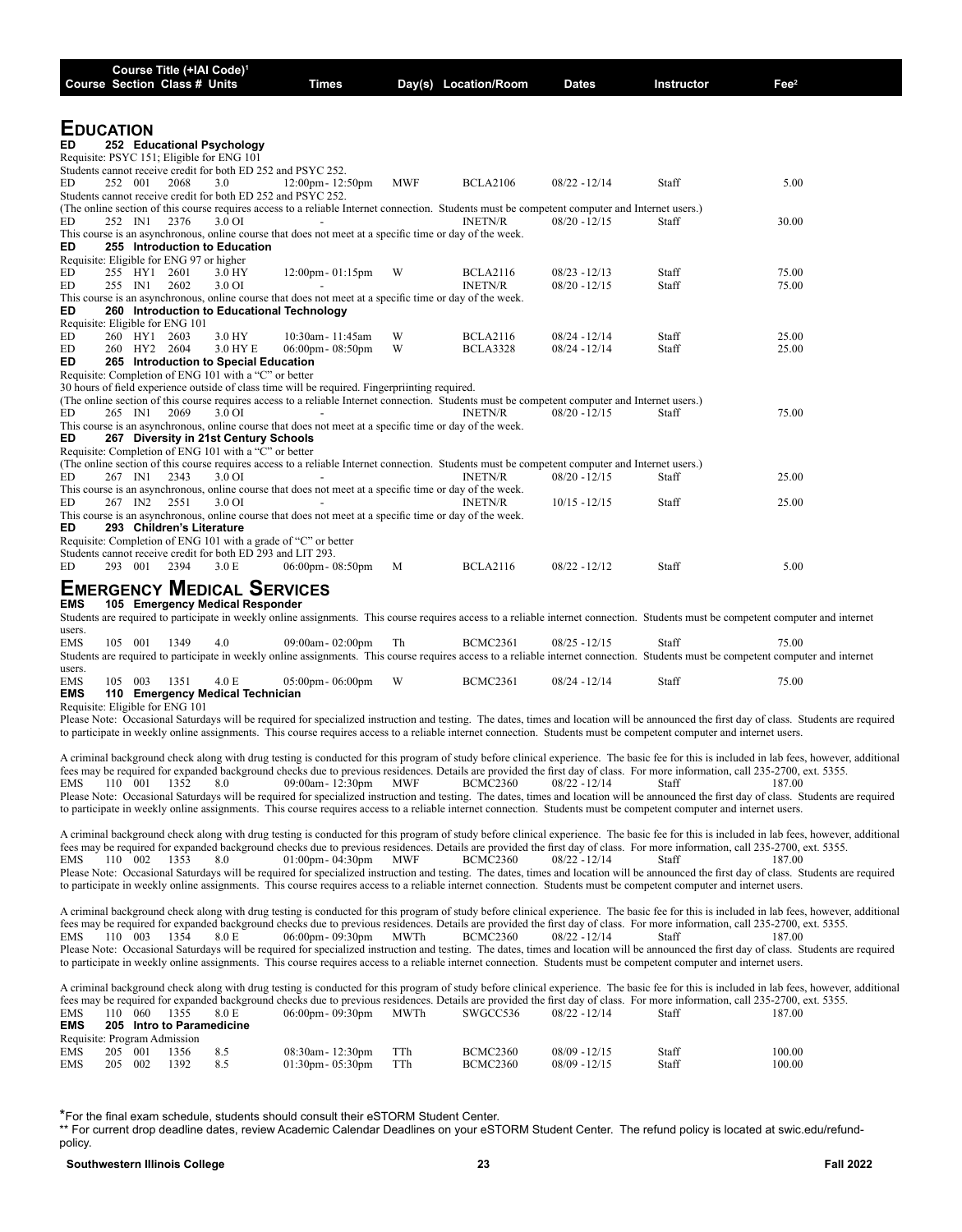|                                     |            |                  |                                     | Course Title (+IAI Code) <sup>1</sup>                     |                                                                                                         |                          |                                                                                                                                                |                                    |                |                  |
|-------------------------------------|------------|------------------|-------------------------------------|-----------------------------------------------------------|---------------------------------------------------------------------------------------------------------|--------------------------|------------------------------------------------------------------------------------------------------------------------------------------------|------------------------------------|----------------|------------------|
|                                     |            |                  | <b>Course Section Class # Units</b> |                                                           | <b>Times</b>                                                                                            |                          | Day(s) Location/Room                                                                                                                           | <b>Dates</b>                       | Instructor     | Fee <sup>2</sup> |
|                                     |            |                  |                                     | 210 Paramedic Clinical Practice I                         |                                                                                                         |                          |                                                                                                                                                |                                    |                |                  |
| EMS<br>Requisite: Program Admission |            |                  |                                     |                                                           |                                                                                                         |                          |                                                                                                                                                |                                    |                |                  |
| EMS                                 | 210 001    |                  | 1357                                | 2.0                                                       |                                                                                                         |                          | <b>CLINMISC</b>                                                                                                                                | 09/01 - 12/31                      | Staff          | 50.00            |
| EMS                                 | 210        | 002              | 1393                                | 2.0                                                       |                                                                                                         |                          | <b>CLINMISC</b>                                                                                                                                | $09/01 - 12/31$                    | Staff          | 50.00            |
| <b>EMS</b>                          |            |                  |                                     | 220 Paramedic Field Experience                            |                                                                                                         |                          |                                                                                                                                                |                                    |                |                  |
| Requisite: Program Admission        |            |                  |                                     |                                                           |                                                                                                         |                          |                                                                                                                                                |                                    |                |                  |
| EMS                                 | 220        | 001              | 1358                                | 1.0                                                       |                                                                                                         |                          | <b>CLINMISC</b>                                                                                                                                | $11/01 - 12/31$                    | Staff          | 25.00            |
| EMS                                 | 220        | 002              | 1394                                | 1.0<br>224 Paramedic Field Internship IV                  |                                                                                                         |                          | <b>CLINMISC</b>                                                                                                                                | $11/01 - 12/31$                    | Staff          | 25.00            |
| EMS                                 |            |                  |                                     |                                                           | Requisite: EMS 208, EMS 213, EMS 223, FS 160, FS 280 each with a grade of "C" or better                 |                          |                                                                                                                                                |                                    |                |                  |
| EMS                                 | 224        | - 001            | 1364                                | 2.0                                                       |                                                                                                         |                          | CLINMISC                                                                                                                                       | 08/01 - 10/31                      | Staff          | 50.00            |
| EMS                                 | 224 002    |                  | 1410                                | 2.0                                                       |                                                                                                         |                          | <b>CLINMISC</b>                                                                                                                                | 08/01 - 10/31                      | Staff          | 50.00            |
|                                     |            |                  |                                     |                                                           |                                                                                                         |                          |                                                                                                                                                |                                    |                |                  |
| <b>ENGINEERING</b>                  |            |                  |                                     |                                                           |                                                                                                         |                          |                                                                                                                                                |                                    |                |                  |
| <b>ENGR</b>                         | 103        |                  |                                     | <b>Engineering Graphics</b>                               | (EGR 941)                                                                                               |                          |                                                                                                                                                |                                    |                |                  |
| ENGR                                | 103        | 001              | 1922                                | 4.0                                                       | $04:00$ pm - $06:50$ pm                                                                                 | MW                       | BCMC2183                                                                                                                                       | 08/22 - 12/12                      | Staff          | 85.00            |
| ENGR                                | 103        | 002              | 1925                                | 4.0 E                                                     | $07:00$ pm - $09:50$ pm                                                                                 | MW                       | <b>BCMC2183</b>                                                                                                                                | $08/22 - 12/14$                    | Staff          | 70.00            |
| <b>ENGR</b><br>ENGR                 | 251<br>251 | Surveying<br>001 | 1923                                | $3.0 \, \omega$                                           | 08:00am - 11:40am                                                                                       | S                        | BCMC2103                                                                                                                                       | 08/20 - 12/10                      | Staff          | 55.00            |
| ENGR                                |            |                  |                                     | 263 Analytical Mechanics - Statics                        | (EGR 942)                                                                                               |                          |                                                                                                                                                |                                    |                |                  |
|                                     |            |                  |                                     |                                                           | Requisite: PHYS 204, MATH 203 each with a grade of "C" or better                                        |                          |                                                                                                                                                |                                    |                |                  |
| ENGR                                | 263 001    |                  | 1924                                | 3.0 E                                                     | $06:00$ pm - $08:50$ pm                                                                                 | T                        | <b>BCMC2181</b>                                                                                                                                | 08/23 - 12/13                      | Staff          | 10.00            |
|                                     |            |                  |                                     |                                                           |                                                                                                         |                          |                                                                                                                                                |                                    |                |                  |
| <b>ENGLISH</b>                      |            |                  |                                     |                                                           |                                                                                                         |                          |                                                                                                                                                |                                    |                |                  |
| ENG                                 | 94         |                  |                                     | Integrated Reading & Writing                              |                                                                                                         |                          |                                                                                                                                                |                                    |                |                  |
| ENG                                 | 94         | 001              | 2554                                | 3.0                                                       | 10:00am - 10:50am                                                                                       | MWF                      | <b>BCLA3319</b>                                                                                                                                | $08/22 - 12/14$                    | Staff          | 15.00            |
| ENG                                 | 94<br>94   | 002              | 2555                                | 3.0                                                       | 08:00am- 09:15am                                                                                        | TTh                      | <b>BCLA3324</b><br><b>BCLA3317</b>                                                                                                             | 08/23 - 12/15                      | Staff          | 15.00            |
| ENG<br>ENG                          | 94         | 003<br>060       | 2556<br>2557                        | 3.0<br>3.0                                                | 11:00am - 12:15pm                                                                                       | TTh<br>MW                |                                                                                                                                                | 08/23 - 12/15                      | Staff          | 15.00            |
| <b>ENG</b>                          | 94         | IN1              | 2558                                | 3.0                                                       | $12:00 \text{pm} - 01:15 \text{pm}$                                                                     |                          | SWGCC523<br><b>INETN/R</b>                                                                                                                     | 08/22 - 12/14<br>$08/20 - 12/15$   | Staff<br>Staff | 15.00<br>40.00   |
|                                     |            |                  |                                     |                                                           |                                                                                                         |                          | (The online section of this course requires access to a reliable Internet connection. Students must be competent computer and Internet users.) |                                    |                |                  |
|                                     |            |                  |                                     |                                                           | This course is an asynchronous, online course that does not meet at a specific time or day of the week. |                          |                                                                                                                                                |                                    |                |                  |
| ENG                                 | 94         | IN2              | 2559                                | 3.0                                                       |                                                                                                         |                          | INETN/R                                                                                                                                        | $10/15 - 12/15$                    | Staff          | 40.00            |
|                                     |            |                  |                                     |                                                           |                                                                                                         |                          | (The online section of this course requires access to a reliable Internet connection. Students must be competent computer and Internet users.) |                                    |                |                  |
|                                     |            |                  |                                     |                                                           | This course is an asynchronous, online course that does not meet at a specific time or day of the week. |                          |                                                                                                                                                |                                    |                |                  |
| <b>ENG</b>                          | 97<br>97   |                  |                                     | <b>College Writing Strategies</b>                         |                                                                                                         |                          |                                                                                                                                                |                                    |                |                  |
| ENG<br>ENG                          | 97         | 001<br>002       | 2561<br>2562                        | 3.0<br>3.0                                                | $02:00$ pm - $02:50$ pm<br>09:30am - 10:45am                                                            | MWF<br>TTh               | BCLA3332<br><b>BCLA3324</b>                                                                                                                    | 08/22 - 12/14<br>08/23 - 12/15     | Staff<br>Staff | 15.00<br>15.00   |
| ENG                                 | 97         | 060              | 2564                                | 3.0                                                       | $02:00$ pm - $03:15$ pm                                                                                 | MW                       | SWGCC533                                                                                                                                       | 08/22 - 12/14                      | Staff          | 15.00            |
| ENG                                 | 97         | 080              | 2617                                | 3.0                                                       | $02:00$ pm - $03:15$ pm                                                                                 | TTh                      | <b>RBC150</b>                                                                                                                                  | 08/23 - 12/15                      | Staff          | 15.00            |
| <b>ENG</b>                          | 97         | AL1              | 2560                                | 3.0                                                       | 11:00am - 11:50am                                                                                       | MWF                      | <b>BCLA3322</b>                                                                                                                                | 08/22 - 12/14                      | Staff          | 15.00            |
| ENG                                 | 97         | AL <sub>2</sub>  | 2614                                | 3.0                                                       | 11:00am - 11:50am                                                                                       | <b>MWF</b>               | <b>BCLA3322</b>                                                                                                                                | 08/22 - 12/14                      | Staff          | 15.00            |
| ENG                                 | 97         | IN1              | 2565                                | 3.0                                                       |                                                                                                         |                          | <b>INETN/R</b>                                                                                                                                 | 08/20 - 12/15                      | Staff          | 40.00            |
|                                     |            |                  |                                     |                                                           |                                                                                                         |                          | (The online section of this course requires access to a reliable Internet connection. Students must be competent computer and Internet users.) |                                    |                |                  |
|                                     |            |                  |                                     |                                                           | This course is an asynchronous, online course that does not meet at a specific time or day of the week. |                          |                                                                                                                                                |                                    |                |                  |
| ENG                                 | 97         | IN <sub>2</sub>  | 2566                                | 3.0                                                       |                                                                                                         |                          | <b>INETN/R</b>                                                                                                                                 | 08/20 - 12/15                      | Staff          | 40.00            |
|                                     |            |                  |                                     |                                                           |                                                                                                         |                          | (The online section of this course requires access to a reliable Internet connection. Students must be competent computer and Internet users.) |                                    |                |                  |
| ENG                                 | 97         | IN3              | 2567                                | 3.0                                                       | This course is an asynchronous, online course that does not meet at a specific time or day of the week. |                          | <b>INETN/R</b>                                                                                                                                 | $09/17 - 12/15$                    | Staff          | 40.00            |
|                                     |            |                  |                                     |                                                           |                                                                                                         |                          | (The online section of this course requires access to a reliable Internet connection. Students must be competent computer and Internet users.) |                                    |                |                  |
|                                     |            |                  |                                     |                                                           | This course is an asynchronous, online course that does not meet at a specific time or day of the week. |                          |                                                                                                                                                |                                    |                |                  |
| <b>ENG</b>                          |            |                  |                                     | 101 Rhetoric & Composition I (C1 900)                     |                                                                                                         |                          |                                                                                                                                                |                                    |                |                  |
|                                     |            |                  |                                     | Requisite: Eligible for ENG 101 or concurrent with ENG 97 |                                                                                                         |                          |                                                                                                                                                |                                    |                |                  |
| ENG                                 | 101 001    |                  | 2070                                | 3.0                                                       | 08:00am - 08:50am                                                                                       | <b>MWF</b>               | <b>BCLA3332</b>                                                                                                                                | $08/22 - 12/14$                    | Staff          | 15.00            |
| <b>ENG</b>                          | 101        | 002              | 2071                                | 3.0                                                       | 08:00am - 08:50am                                                                                       | <b>MWF</b>               | <b>BCLA3317</b>                                                                                                                                | $08/22 - 12/14$                    | Staff          | 15.00            |
| <b>ENG</b>                          | 101        | 003              | 2072                                | 3.0                                                       | 09:00am - 09:50am                                                                                       | <b>MWF</b>               | <b>BCLA3330</b>                                                                                                                                | $08/22 - 12/14$                    | Staff          | 15.00            |
| <b>ENG</b><br><b>ENG</b>            | 101<br>101 | 004<br>005       | 2073<br>2074                        | 3.0<br>3.0                                                | 09:00am - 09:50am<br>09:00am - 09:50am                                                                  | <b>MWF</b><br><b>MWF</b> | <b>BCLA3322</b><br><b>BCLA3332</b>                                                                                                             | $08/22 - 12/14$<br>$08/22 - 12/14$ | Staff<br>Staff | 15.00<br>15.00   |
| <b>ENG</b>                          | 101        | 006              | 2075                                | 3.0                                                       | 10:00am - 10:50am                                                                                       | <b>MWF</b>               | <b>BCLA3330</b>                                                                                                                                | $08/22 - 12/14$                    | Staff          | 15.00            |
| ENG                                 | 101        | 007              | 2076                                | 3.0                                                       | 10:00am - 10:50am                                                                                       | <b>MWF</b>               | <b>BCLA3322</b>                                                                                                                                | $08/22 - 12/14$                    | Staff          | 15.00            |
| <b>ENG</b>                          | 101        | 008              | 2644                                | 3.0                                                       | 09:00am - 09:50am                                                                                       | <b>MWF</b>               | <b>BCLA3317</b>                                                                                                                                | $08/22 - 12/14$                    | Staff          | 15.00            |
| <b>ENG</b>                          | 101        | 009              | 2077                                | 3.0                                                       | 11:00am - 11:50am                                                                                       | <b>MWF</b>               | <b>BCLA3330</b>                                                                                                                                | $08/22 - 12/14$                    | Staff          | 15.00            |
| <b>ENG</b>                          | 101        | 010              | 2645                                | 3.0                                                       | 10:00am - 10:50am                                                                                       | MWF                      | <b>BCLA3324</b>                                                                                                                                | $08/22 - 12/14$                    | Staff          | 15.00            |
| <b>ENG</b>                          | 101        | 011              | 2078                                | 3.0                                                       | 11:00am-11:50am                                                                                         | <b>MWF</b>               | <b>BCLA3332</b>                                                                                                                                | 08/22 - 12/14                      | Staff          | 15.00            |
| <b>ENG</b>                          | 101        | 012              | 2079                                | 3.0                                                       | $12:00 \text{pm} - 12:50 \text{pm}$                                                                     | <b>MWF</b>               | <b>BCLA3332</b>                                                                                                                                | $08/22 - 12/14$                    | Staff          | 15.00            |
| <b>ENG</b>                          | 101        | 013              | 2080                                | 3.0                                                       | $12:00$ pm - $12:50$ pm                                                                                 | <b>MWF</b>               | <b>BCLA3322</b>                                                                                                                                | $08/22 - 12/14$                    | Staff          | 15.00            |
| ENG                                 | 101        | 014              | 2081                                | 3.0                                                       | $12:00 \text{pm} - 12:50 \text{pm}$                                                                     | <b>MWF</b>               | <b>BCLA3319</b>                                                                                                                                | 08/22 - 12/14                      | Staff          | 15.00            |
| <b>ENG</b>                          | 101        | 015              | 2363                                | 3.0                                                       | $12:00$ pm - $12:50$ pm                                                                                 | <b>MWF</b>               | <b>BCLA3326</b>                                                                                                                                | 08/22 - 12/14                      | Staff          | 15.00            |
| ENG                                 | 101        | 016              | 2082                                | 3.0                                                       | $01:00$ pm - $01:50$ pm<br>01:00pm - 01:50pm                                                            | <b>MWF</b>               | <b>BCLA3322</b>                                                                                                                                | $08/22 - 12/14$                    | Staff          | 15.00            |
| ENG<br>ENG                          | 101<br>101 | 017<br>018       | 2083<br>2084                        | 3.0<br>3.0                                                | $01:00$ pm - $01:50$ pm                                                                                 | <b>MWF</b><br><b>MWF</b> | <b>BCLA3334</b><br><b>BCLA3332</b>                                                                                                             | $08/22 - 12/14$<br>08/22 - 12/14   | Staff<br>Staff | 15.00<br>15.00   |
|                                     |            |                  |                                     |                                                           |                                                                                                         |                          |                                                                                                                                                |                                    |                |                  |
|                                     |            |                  |                                     |                                                           |                                                                                                         |                          |                                                                                                                                                |                                    |                |                  |

| <b>Online Instruction</b> | SL Synchronous Learning            |
|---------------------------|------------------------------------|
| HY Hybrid course          | <b>BN</b> Barnes & Noble First Day |
| Evening                   | @ Saturday/Weekend Class           |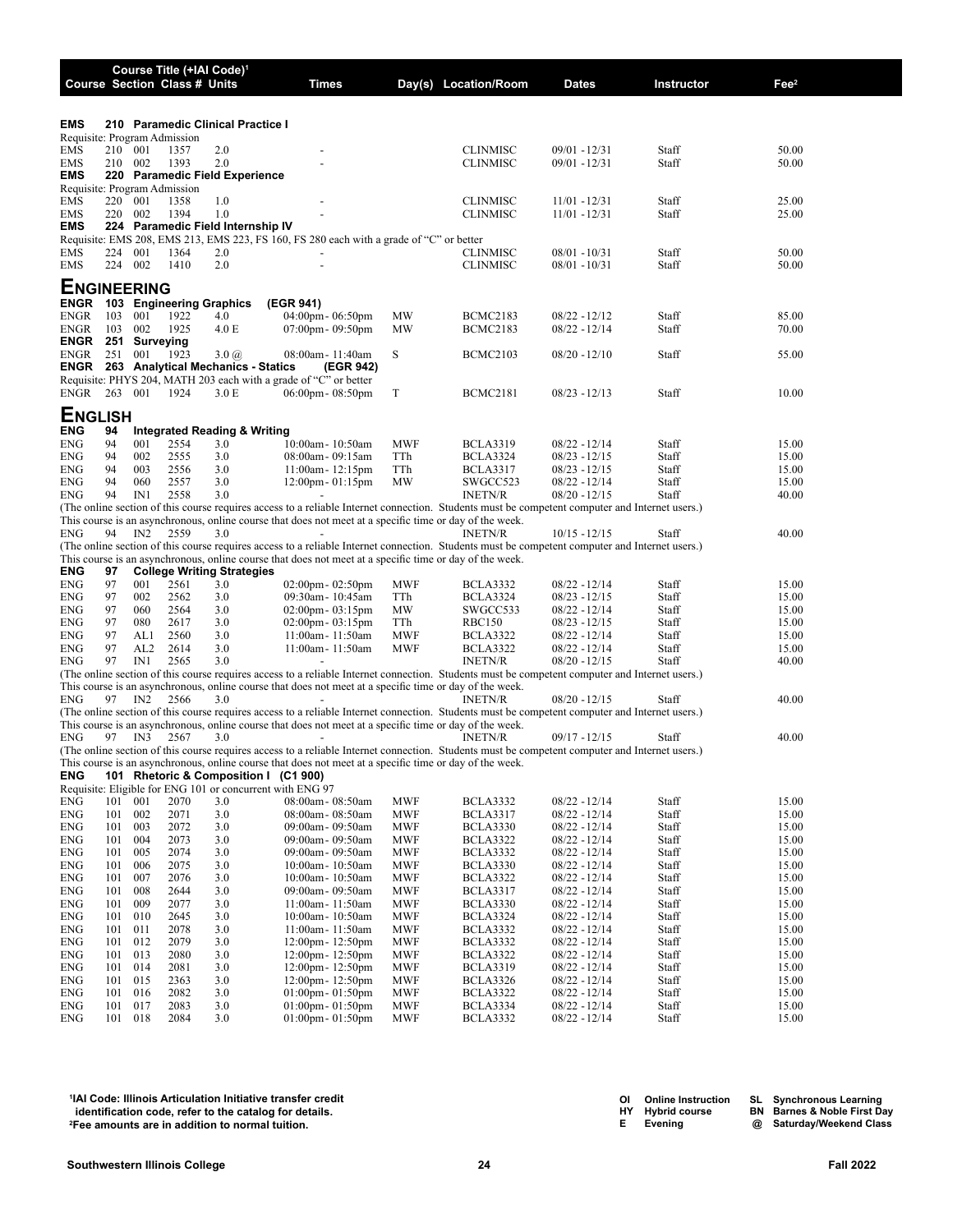|            | Course Title (+IAI Code) <sup>1</sup> |            |                                     |              |                                                                                                                                                |                   |                                    |                                    |                |                  |  |  |
|------------|---------------------------------------|------------|-------------------------------------|--------------|------------------------------------------------------------------------------------------------------------------------------------------------|-------------------|------------------------------------|------------------------------------|----------------|------------------|--|--|
|            |                                       |            | <b>Course Section Class # Units</b> |              | Times                                                                                                                                          |                   | Day(s) Location/Room               | <b>Dates</b>                       | Instructor     | Fee <sup>2</sup> |  |  |
|            |                                       |            |                                     |              |                                                                                                                                                |                   |                                    |                                    |                |                  |  |  |
|            |                                       |            |                                     |              |                                                                                                                                                |                   |                                    |                                    |                |                  |  |  |
| ENG<br>ENG | 101<br>101                            | 019<br>020 | 2404<br>2085                        | 3.0<br>3.0   | $02:00 \text{pm} - 03:15 \text{pm}$<br>$02:00$ pm - $02:50$ pm                                                                                 | MW<br><b>MWF</b>  | <b>BCLA3324</b><br><b>BCLA3319</b> | $08/22 - 12/14$<br>$08/22 - 12/14$ | Staff<br>Staff | 15.00<br>15.00   |  |  |
| ENG        | 101                                   | 022        | 2087                                | 3.0          | $03:00 \text{pm} - 04:15 \text{pm}$                                                                                                            | <b>MW</b>         | <b>BCLA3317</b>                    | $08/22 - 12/14$                    | Staff          | 15.00            |  |  |
| ENG        | 101                                   | 023        | 2643                                | 3.0          | 11:00am - 11:50am                                                                                                                              | MWF               | <b>BCLA3328</b>                    | $08/22 - 12/14$                    | Staff          | 15.00            |  |  |
| ENG        | 101                                   | 024        | 2088                                | 3.0          | 08:00am - 09:15am                                                                                                                              | TTh               | <b>BCLA3326</b>                    | $08/23 - 12/15$                    | Staff          | 15.00            |  |  |
| ENG        | 101                                   | 025        | 2089                                | 3.0          | 08:00am - 09:15am                                                                                                                              | TTh               | <b>BCLA3330</b>                    | $08/23 - 12/15$                    | Staff          | 15.00            |  |  |
| ENG        | 101                                   | 026        | 2090                                | 3.0          | 08:00am - 09:15am                                                                                                                              | TTh               | <b>BCLA3332</b>                    | $08/23 - 12/15$                    | Staff          | 15.00            |  |  |
| ENG        | 101<br>101                            | 027<br>028 | 2091<br>2092                        | 3.0<br>3.0   | 09:30am - 10:45am<br>09:30am - 10:45am                                                                                                         | TTh               | <b>BCLA3326</b><br><b>BCLA3317</b> | $08/23 - 12/15$                    | Staff          | 15.00<br>15.00   |  |  |
| ENG<br>ENG | 101                                   | 029        | 2649                                | 3.0          | 09:30am - 10:45am                                                                                                                              | TTh<br>TTh        | <b>BCLA3332</b>                    | $08/23 - 12/15$<br>$08/23 - 12/15$ | Staff<br>Staff | 15.00            |  |  |
| ENG        | 101                                   | 030        | 2650                                | 3.0          | $11:00$ am - $12:15$ pm                                                                                                                        | TTh               | <b>BCLA3328</b>                    | $08/23 - 12/15$                    | Staff          | 15.00            |  |  |
| ENG        | 101                                   | 031        | 2093                                | 3.0          | $11:00$ am - $12:15$ pm                                                                                                                        | TTh               | <b>BCLA3326</b>                    | $08/23 - 12/15$                    | Staff          | 15.00            |  |  |
| ENG        | 101                                   | 032        | 2094                                | 3.0          | $11:00am - 12:15pm$                                                                                                                            | TTh               | <b>BCLA3332</b>                    | $08/23 - 12/15$                    | Staff          | 15.00            |  |  |
| ENG        | 101                                   | 033        | 2095                                | 3.0          | $11:00am - 12:15pm$                                                                                                                            | TTh               | <b>BCLA3330</b>                    | $08/23 - 12/15$                    | Staff          | 15.00            |  |  |
| ENG        | 101                                   | 034        | 2468                                | 3.0          | $11:00$ am - $12:15$ pm                                                                                                                        | TTh               | <b>BCLA3319</b>                    | $08/23 - 12/15$                    | Staff          | 15.00            |  |  |
| ENG        | 101                                   | 035        | 2096                                | 3.0          | $12:30$ pm - 01:45pm                                                                                                                           | TTh               | <b>BCLA3330</b>                    | $08/23 - 12/15$                    | Staff          | 15.00            |  |  |
| ENG<br>ENG | 101<br>101                            | 036<br>037 | 2097<br>2098                        | 3.0<br>3.0   | 12:30pm - 01:45pm<br>12:30pm - 01:45pm                                                                                                         | TTh<br>TTh        | <b>BCLA3332</b><br><b>BCLA3334</b> | $08/23 - 12/15$<br>$08/23 - 12/15$ | Staff<br>Staff | 15.00<br>15.00   |  |  |
| ENG        | 101                                   | 038        | 2099                                | 3.0          | $12:30$ pm - 01:45pm                                                                                                                           | TTh               | <b>BCLA3322</b>                    | $08/23 - 12/15$                    | Staff          | 15.00            |  |  |
| ENG        | 101                                   | 039        | 2100                                | 3.0          | $02:00$ pm - $03:15$ pm                                                                                                                        | TTh               | <b>BCLA3319</b>                    | $08/23 - 12/15$                    | Staff          | 15.00            |  |  |
| ENG        | 101                                   | 03S        | 2648                                | 3.0 E        | $05:00 \text{pm} - 07:50 \text{pm}$                                                                                                            | TTh               | SAFB89                             | $08/23 - 10/13$                    | Staff          | 15.00            |  |  |
| <b>ENG</b> | 101                                   | 040        | 2101                                | 3.0          | $02:00$ pm - $03:15$ pm                                                                                                                        | TTh               | <b>BCLA3334</b>                    | $08/23 - 12/15$                    | Staff          | 15.00            |  |  |
| ENG        | 101                                   | 041        | 2102                                | 3.0          | $03:30$ pm - $04:45$ pm                                                                                                                        | TTh               | <b>BCLA3317</b>                    | $08/23 - 12/15$                    | Staff          | 15.00            |  |  |
| ENG        | 101                                   | 042        | 2103                                | 3.0          | $03:30$ pm - $04:45$ pm                                                                                                                        | TTh               | <b>BCLA3319</b>                    | $08/23 - 12/15$                    | Staff          | 15.00            |  |  |
| ENG        | 101                                   | 043<br>044 | 2104<br>2105                        | 3.0 E        | $05:00 \text{pm} - 06:15 \text{pm}$                                                                                                            | TTh               | <b>BCLA3317</b><br><b>BCLA3334</b> | $08/23 - 12/15$                    | Staff          | 15.00            |  |  |
| ENG<br>ENG | 101<br>101                            | 045        | 2106                                | 3.0<br>3.0 E | $03:00 \text{pm} - 05:50 \text{pm}$<br>$07:00$ pm - $09:50$ pm                                                                                 | M<br>T            | <b>BCLA3322</b>                    | $08/22 - 12/12$<br>$08/23 - 12/13$ | Staff<br>Staff | 15.00<br>15.00   |  |  |
| ENG        | 101                                   | 060        | 2107                                | 3.0          | $11:00am - 11:50am$                                                                                                                            | MWF               | SWGCC344                           | $08/22 - 12/14$                    | Staff          | 15.00            |  |  |
| ENG        | 101                                   | 062        | 2108                                | 3.0          | $01:00$ pm - $01:50$ pm                                                                                                                        | <b>MWF</b>        | SWGCC512                           | $08/22 - 12/14$                    | Staff          | 15.00            |  |  |
| ENG        | 101                                   | 063        | 2622                                | 3.0          | 08:00am - 09:15am                                                                                                                              | TTh               | SWGCC344                           | $08/23 - 12/15$                    | Staff          | 15.00            |  |  |
| ENG        | 101                                   | 064        | 2109                                | 3.0          | 09:30am - 10:45am                                                                                                                              | TTh               | SWGCC344                           | $08/23 - 12/15$                    | Staff          | 15.00            |  |  |
| ENG        | 101                                   | 066        | 2110                                | 3.0          | $02:00 \text{pm} - 03:15 \text{pm}$                                                                                                            | TTh               | SWGCC344                           | $08/23 - 12/15$                    | Staff          | 15.00            |  |  |
| ENG        | 101                                   | 080        | 2112                                | 3.0          | $03:30$ pm - $04:45$ pm                                                                                                                        | MW                | <b>RBC150</b>                      | $08/22 - 12/14$                    | Staff          | 15.00            |  |  |
| ENG<br>ENG | 101<br>101                            | 304<br>307 | 2427<br>2428                        | 3.0<br>3.0   | 09:00am - 09:50am<br>10:00am - 10:50am                                                                                                         | MWF<br><b>MWF</b> | <b>BCLA3322</b><br><b>BCLA3322</b> | $08/22 - 12/14$<br>$08/22 - 12/14$ | Staff<br>Staff | 15.00<br>15.00   |  |  |
|            |                                       |            |                                     |              | (The online section of this course requires access to a reliable Internet connection. Students must be competent computer and Internet users.) |                   |                                    |                                    |                |                  |  |  |
| ENG        |                                       |            | 101 IN01 2113                       | 3.0 OI       |                                                                                                                                                |                   | <b>INETN/R</b>                     | $08/20 - 12/15$                    | Staff          | 30.00            |  |  |
|            |                                       |            |                                     |              | This course is an asynchronous, online course that does not meet at a specific time or day of the week.                                        |                   |                                    |                                    |                |                  |  |  |
|            |                                       |            |                                     |              | (The online section of this course requires access to a reliable Internet connection. Students must be competent computer and Internet users.) |                   |                                    |                                    |                |                  |  |  |
| ENG        |                                       |            | 101 IN02 2330                       | 3.0 OI       |                                                                                                                                                |                   | <b>INETN/R</b>                     | $08/20 - 12/15$                    | Staff          | 30.00            |  |  |
|            |                                       |            |                                     |              | This course is an asynchronous, online course that does not meet at a specific time or day of the week.                                        |                   |                                    |                                    |                |                  |  |  |
| ENG        |                                       |            | 101 IN03 2339                       | 3.0 OI       | (The online section of this course requires access to a reliable Internet connection. Students must be competent computer and Internet users.) |                   | <b>INETN/R</b>                     | $08/20 - 12/15$                    | Staff          | 30.00            |  |  |
|            |                                       |            |                                     |              | This course is an asynchronous, online course that does not meet at a specific time or day of the week.                                        |                   |                                    |                                    |                |                  |  |  |
|            |                                       |            |                                     |              | (The online section of this course requires access to a reliable Internet connection. Students must be competent computer and Internet users.) |                   |                                    |                                    |                |                  |  |  |
| ENG        |                                       |            | 101 IN04 2347                       | 3.0 OI       |                                                                                                                                                |                   | <b>INETN/R</b>                     | $08/20 - 12/15$                    | Staff          | 30.00            |  |  |
|            |                                       |            |                                     |              | This course is an asynchronous, online course that does not meet at a specific time or day of the week.                                        |                   |                                    |                                    |                |                  |  |  |
|            |                                       |            |                                     |              | (The online section of this course requires access to a reliable Internet connection. Students must be competent computer and Internet users.) |                   |                                    |                                    |                |                  |  |  |
| ENG        |                                       |            | 101 IN05 2387                       | 3.0 OI       | This course is an asynchronous, online course that does not meet at a specific time or day of the week.                                        |                   | <b>INETN/R</b>                     | $09/17 - 12/15$                    | Staff          | 30.00            |  |  |
| ENG        |                                       |            | 101 IN06 2447                       | 3.0 OI       |                                                                                                                                                |                   | <b>INETN/R</b>                     | $08/20 - 10/14$                    | Staff          | 30.00            |  |  |
|            |                                       |            |                                     |              | (The online section of this course requires access to a reliable Internet connection. Students must be competent computer and Internet users.) |                   |                                    |                                    |                |                  |  |  |
|            |                                       |            |                                     |              | This course is an asynchronous, online course that does not meet at a specific time or day of the week.                                        |                   |                                    |                                    |                |                  |  |  |
| ENG        |                                       |            | 101 IN07 2458                       | 3.0 OI       |                                                                                                                                                |                   | <b>INETN/R</b>                     | $10/15 - 12/15$                    | Staff          | 30.00            |  |  |
|            |                                       |            |                                     |              | (The online section of this course requires access to a reliable Internet connection. Students must be competent computer and Internet users.) |                   |                                    |                                    |                |                  |  |  |
|            |                                       |            |                                     |              | This course is an asynchronous, online course that does not meet at a specific time or day of the week.                                        |                   |                                    |                                    |                |                  |  |  |
| ENG        |                                       |            | 101 IN08 2532                       | 3.0 OI       | (The online section of this course requires access to a reliable Internet connection. Students must be competent computer and Internet users.) |                   | <b>INETN/R</b>                     | $08/20 - 12/15$                    | Staff          | 30.00            |  |  |
|            |                                       |            |                                     |              | This course is an asynchronous, online course that does not meet at a specific time or day of the week.                                        |                   |                                    |                                    |                |                  |  |  |
| ENG        |                                       |            | 101 IN09 2544                       | 3.0 OI       |                                                                                                                                                |                   | <b>INETN/R</b>                     | $08/20 - 12/15$                    | Staff          | 30.00            |  |  |
|            |                                       |            |                                     |              | (The online section of this course requires access to a reliable Internet connection. Students must be competent computer and Internet users.) |                   |                                    |                                    |                |                  |  |  |
|            |                                       |            |                                     |              | This course is an asynchronous, online course that does not meet at a specific time or day of the week.                                        |                   |                                    |                                    |                |                  |  |  |
| ENG        |                                       |            | 101 IN10 2665                       | 3.0 OI       |                                                                                                                                                |                   | <b>INETN/R</b>                     | $08/20 - 12/15$                    | Staff          | 30.00            |  |  |
|            |                                       |            |                                     |              | This course is an asynchronous, online course that does not meet at a specific time or day of the week.                                        |                   |                                    |                                    |                |                  |  |  |
| ENG        |                                       |            | 101 IN11 2666                       | 3.0 OI       | This course is an asynchronous, online course that does not meet at a specific time or day of the week.                                        |                   | <b>INETN/R</b>                     | $08/20 - 12/15$                    | Staff          | 30.00            |  |  |
| ENG        |                                       |            | 101 IN12 2676                       | 3.0 OI       |                                                                                                                                                |                   | <b>INETN/R</b>                     | $08/20 - 12/15$                    | Staff          | 30.00            |  |  |
|            |                                       |            |                                     |              | This course is an asynchronous, online course that does not meet at a specific time or day of the week.                                        |                   |                                    |                                    |                |                  |  |  |
| ENG        |                                       |            | 101 IN13 2677                       | 3.0 OI       |                                                                                                                                                |                   | <b>INETN/R</b>                     | $09/17 - 12/15$                    | Staff          | 30.00            |  |  |
|            |                                       |            |                                     |              | This course is an asynchronous, online course that does not meet at a specific time or day of the week.                                        |                   |                                    |                                    |                |                  |  |  |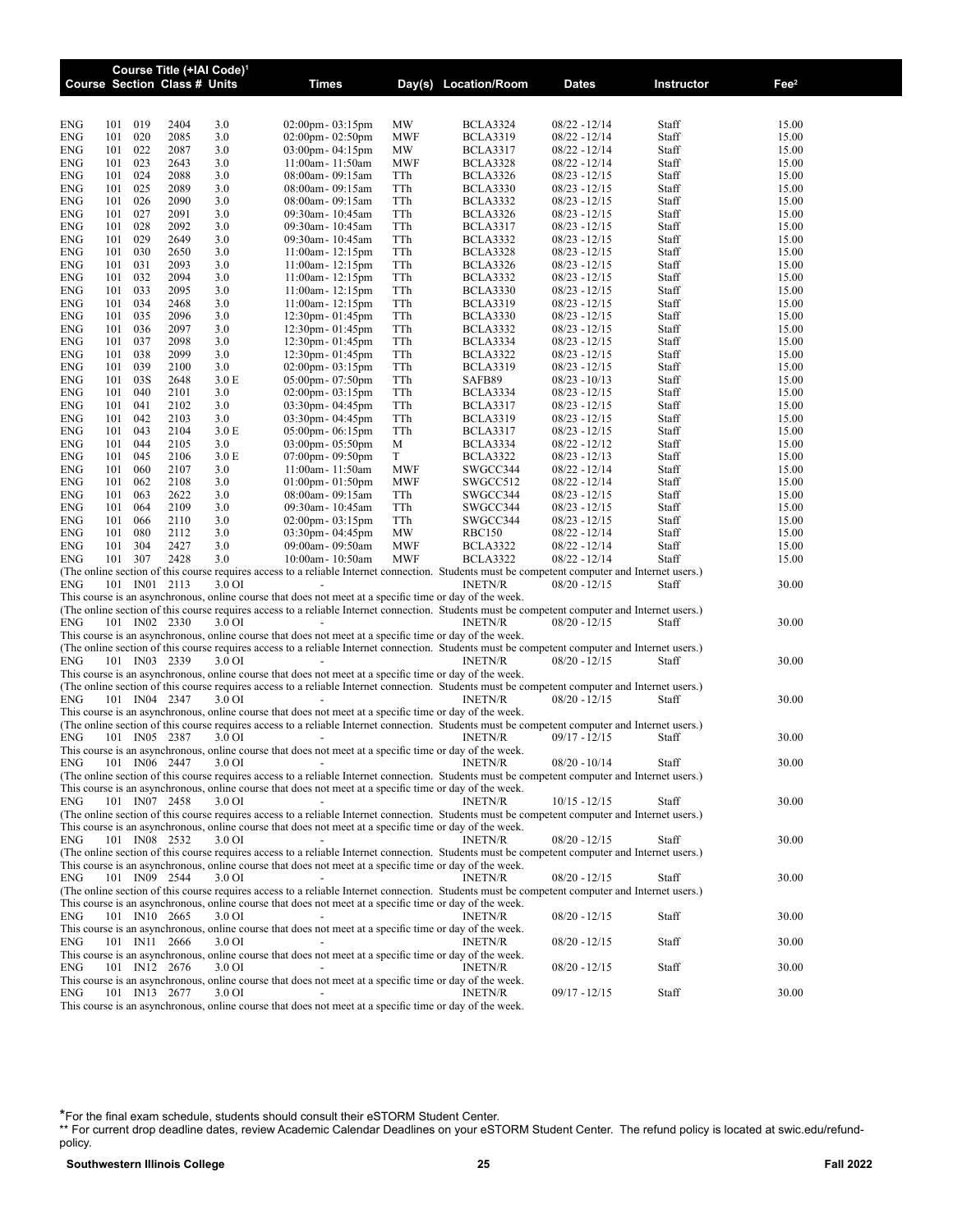| <b>Course Section Class # Units</b> |            |               |                      | Course Title (+IAI Code) <sup>1</sup> | <b>Times</b>                                                                                                                                                                                                                                              |                          |                                    |                                    |                | Fee <sup>2</sup> |
|-------------------------------------|------------|---------------|----------------------|---------------------------------------|-----------------------------------------------------------------------------------------------------------------------------------------------------------------------------------------------------------------------------------------------------------|--------------------------|------------------------------------|------------------------------------|----------------|------------------|
|                                     |            |               |                      |                                       |                                                                                                                                                                                                                                                           |                          | Day(s) Location/Room               | <b>Dates</b>                       | Instructor     |                  |
| ENG                                 |            |               |                      | 102 Rhetoric and Composition II       | (C1 901R)                                                                                                                                                                                                                                                 |                          |                                    |                                    |                |                  |
|                                     |            |               |                      |                                       | Requisite: Completion of ENG 101 with a grade of "C" or better                                                                                                                                                                                            |                          |                                    |                                    |                |                  |
| ENG                                 | 102        | 001           | 2114                 | 3.0                                   | 08:00am - 08:50am                                                                                                                                                                                                                                         | <b>MWF</b>               | <b>BCLA3319</b>                    | $08/22 - 12/14$                    | Staff          | 15.00            |
| <b>ENG</b>                          | 102        | 003           | 2115                 | 3.0                                   | 09:00am - 09:50am                                                                                                                                                                                                                                         | <b>MWF</b>               | <b>BCLA3319</b>                    | $08/22 - 12/14$                    | Staff          | 15.00            |
| ENG                                 | 102        | 004           | 2116                 | 3.0                                   | 09:00am - 09:50am                                                                                                                                                                                                                                         | <b>MWF</b>               | <b>BCLA3326</b>                    | $08/22 - 12/14$                    | Staff          | 15.00            |
| ENG<br>ENG                          | 102<br>102 | 005<br>006    | 2119<br>2117         | 3.0<br>3.0                            | 10:00am - 10:50am<br>10:00am - 10:50am                                                                                                                                                                                                                    | <b>MWF</b><br><b>MWF</b> | <b>BCLA3326</b><br><b>BCLA3332</b> | $08/22 - 12/14$<br>$08/22 - 12/14$ | Staff<br>Staff | 15.00<br>15.00   |
| ENG                                 | 102        | 007           | 2118                 | 3.0                                   | $11:00$ am - $11:50$ am                                                                                                                                                                                                                                   | <b>MWF</b>               | <b>BCLA3317</b>                    | $08/22 - 12/14$                    | Staff          | 15.00            |
| ENG                                 | 102        | 008           | 2120                 | 3.0                                   | $12:00 \text{pm} - 12:50 \text{pm}$                                                                                                                                                                                                                       | <b>MWF</b>               | <b>BCLA3317</b>                    | $08/22 - 12/14$                    | Staff          | 15.00            |
| ENG                                 | 102        | 009           | 2121                 | 3.0                                   | $01:00$ pm - $01:50$ pm                                                                                                                                                                                                                                   | <b>MWF</b>               | <b>BCLA3330</b>                    | $08/22 - 12/14$                    | Staff          | 15.00            |
| ENG                                 | 102        | 011           | 2123                 | 3.0                                   | 08:00am - 09:15am                                                                                                                                                                                                                                         | TTh                      | <b>BCLA3334</b>                    | $08/23 - 12/15$                    | Staff          | 15.00            |
| ENG                                 | 102        | 012           | 2124                 | 3.0                                   | 09:30am - 10:45am                                                                                                                                                                                                                                         | TTh                      | <b>BCLA3334</b>                    | $08/23 - 12/15$                    | Staff          | 15.00            |
| <b>ENG</b>                          | 102        | 013           | 2125                 | 3.0                                   | $12:30$ pm - 01:45pm                                                                                                                                                                                                                                      | TTh                      | <b>BCLA3319</b>                    | $08/23 - 12/15$                    | Staff          | 15.00            |
| <b>ENG</b>                          | 102        | 014           | 2126                 | 3.0                                   | $12:30$ pm - 01:45pm                                                                                                                                                                                                                                      | TTh                      | <b>BCLA3324</b>                    | $08/23 - 12/15$                    | Staff          | 15.00            |
| ENG                                 | 102        | 015           | 2651                 | 3.0                                   | 10:00am - 10:50am                                                                                                                                                                                                                                         | <b>MWF</b>               | <b>BCLA3328</b>                    | $08/22 - 12/14$                    | Staff          | 15.00            |
| ENG                                 | 102        | 016           | 2127                 | 3.0                                   | $02:00$ pm - $03:15$ pm                                                                                                                                                                                                                                   | TTh                      | <b>BCLA3326</b>                    | $08/23 - 12/15$                    | Staff          | 15.00            |
| ENG                                 | 102        | 018           | 2128                 | 3.0                                   | $07:00$ pm - $09:50$ pm                                                                                                                                                                                                                                   | T                        | <b>BCLA3326</b>                    | $08/23 - 12/13$                    | Staff          | 15.00            |
| ENG                                 | 102        | 019           | 2653                 | 3.0                                   | 08:00am - 09:15am                                                                                                                                                                                                                                         | TTh                      | <b>BCLA3319</b>                    | $08/23 - 12/15$                    | Staff          | 15.00            |
| ENG<br>ENG                          | 102<br>102 | 020<br>021    | 2654<br>2655         | 3.0<br>3.0                            | 09:30am - 10:45am                                                                                                                                                                                                                                         | TTh<br>TTh               | <b>BCLA3319</b><br><b>BCLA3324</b> | $08/23 - 12/15$<br>$08/23 - 12/15$ | Staff<br>Staff | 15.00<br>15.00   |
| ENG                                 | 102        | 060           | 2129                 | 3.0                                   | $11:00$ am - $12:15$ pm<br>$12:30$ pm - 01:45pm                                                                                                                                                                                                           | TTh                      | SWGCC344                           | $08/23 - 12/15$                    | Staff          | 15.00            |
| ENG                                 | 102        | 061           | 2130                 | 3.0                                   | 10:00am - 10:50am                                                                                                                                                                                                                                         | <b>MWF</b>               | SWGCC344                           | $08/22 - 12/14$                    | Staff          | 15.00            |
| ENG                                 | 102        | 080           | 2131                 | 3.0                                   | 11:00am - 12:15pm                                                                                                                                                                                                                                         | TTh                      | <b>RBC150</b>                      | $08/23 - 12/15$                    | Staff          | 15.00            |
| ENG                                 | 102        | HY1S 2640     |                      | 3.0 HY                                |                                                                                                                                                                                                                                                           |                          | <b>INETN/R</b>                     | $10/18 - 12/15$                    | Staff          | 30.00            |
|                                     |            |               |                      |                                       | 05:00pm - 07:50pm                                                                                                                                                                                                                                         | T                        | SAFB89                             |                                    |                |                  |
|                                     |            |               |                      |                                       | (The online section of this course requires access to a reliable Internet connection. Students must be competent computer and Internet users.)                                                                                                            |                          |                                    |                                    |                |                  |
| ENG                                 |            | 102 IN01 2132 |                      | 3.0 OI                                |                                                                                                                                                                                                                                                           |                          | <b>INETN/R</b>                     | $08/20 - 12/15$                    | Staff          | 30.00            |
|                                     |            |               |                      |                                       | This course is an asynchronous, online course that does not meet at a specific time or day of the week.                                                                                                                                                   |                          |                                    |                                    |                |                  |
|                                     |            |               |                      |                                       | (The online section of this course requires access to a reliable Internet connection. Students must be competent computer and Internet users.)                                                                                                            |                          |                                    |                                    |                |                  |
| <b>ENG</b>                          |            | 102 IN02 2133 |                      | 3.0 OI                                |                                                                                                                                                                                                                                                           |                          | <b>INETN/R</b>                     | $08/20 - 12/15$                    | Staff          | 30.00            |
|                                     |            |               |                      |                                       | This course is an asynchronous, online course that does not meet at a specific time or day of the week.                                                                                                                                                   |                          |                                    |                                    |                |                  |
|                                     |            |               |                      |                                       | (The online section of this course requires access to a reliable Internet connection. Students must be competent computer and Internet users.)                                                                                                            |                          |                                    |                                    |                |                  |
| ENG                                 |            | 102 IN03 2134 |                      | 3.0 OI                                |                                                                                                                                                                                                                                                           |                          | <b>INETN/R</b>                     | $08/20 - 12/15$                    | Staff          | 30.00            |
|                                     |            |               |                      |                                       | This course is an asynchronous, online course that does not meet at a specific time or day of the week.<br>(The online section of this course requires access to a reliable Internet connection. Students must be competent computer and Internet users.) |                          |                                    |                                    |                |                  |
| ENG                                 |            | 102 IN04 2338 |                      | 3.0 OI                                |                                                                                                                                                                                                                                                           |                          | <b>INETN/R</b>                     | $08/20 - 12/15$                    | Staff          | 30.00            |
|                                     |            |               |                      |                                       | This course is an asynchronous, online course that does not meet at a specific time or day of the week.                                                                                                                                                   |                          |                                    |                                    |                |                  |
|                                     |            |               |                      |                                       | (The online section of this course requires access to a reliable Internet connection. Students must be competent computer and Internet users.)                                                                                                            |                          |                                    |                                    |                |                  |
| ENG                                 |            | 102 IN05 2388 |                      | 3.0 OI                                |                                                                                                                                                                                                                                                           |                          | <b>INETN/R</b>                     | $08/20 - 12/15$                    | Staff          | 30.00            |
|                                     |            |               |                      |                                       | This course is an asynchronous, online course that does not meet at a specific time or day of the week.                                                                                                                                                   |                          |                                    |                                    |                |                  |
| ENG                                 |            | 102 IN06 2453 |                      | 3.0 OI                                |                                                                                                                                                                                                                                                           |                          | <b>INETN/R</b>                     | $08/20 - 12/15$                    | Staff          | 30.00            |
|                                     |            |               |                      |                                       | (The online section of this course requires access to a reliable Internet connection. Students must be competent computer and Internet users.)                                                                                                            |                          |                                    |                                    |                |                  |
|                                     |            |               |                      |                                       | This course is an asynchronous, online course that does not meet at a specific time or day of the week.                                                                                                                                                   |                          |                                    |                                    |                |                  |
| <b>ENG</b>                          |            | 102 IN07 2545 |                      | 3.0 OI                                |                                                                                                                                                                                                                                                           |                          | <b>INETN/R</b>                     | $10/15 - 12/15$                    | Staff          | 30.00            |
|                                     |            |               |                      |                                       | (The online section of this course requires access to a reliable Internet connection. Students must be competent computer and Internet users.)                                                                                                            |                          |                                    |                                    |                |                  |
|                                     |            |               |                      |                                       | This course is an asynchronous, online course that does not meet at a specific time or day of the week.                                                                                                                                                   |                          |                                    |                                    |                |                  |
| ENG                                 |            | 102 IN08 2570 |                      | 3.0 OI                                |                                                                                                                                                                                                                                                           |                          | <b>INETN/R</b>                     | $08/20 - 12/15$                    | Staff          | 30.00            |
|                                     |            |               |                      |                                       | (The online section of this course requires access to a reliable Internet connection. Students must be competent computer and Internet users.)<br>This course is an asynchronous, online course that does not meet at a specific time or day of the week. |                          |                                    |                                    |                |                  |
| ENG                                 |            | 102 IN09 2678 |                      | 3.0 OI                                |                                                                                                                                                                                                                                                           |                          | <b>INETN/R</b>                     | $08/20 - 12/15$                    | Staff          | 30.00            |
|                                     |            |               |                      |                                       | This course is an asynchronous, online course that does not meet at a specific time or day of the week.                                                                                                                                                   |                          |                                    |                                    |                |                  |
| ENG                                 |            | 102 IN10 2679 |                      | 3.0 OI                                |                                                                                                                                                                                                                                                           |                          | <b>INETN/R</b>                     | $09/17 - 12/15$                    | Staff          | 30.00            |
|                                     |            |               |                      |                                       | This course is an asynchronous, online course that does not meet at a specific time or day of the week.                                                                                                                                                   |                          |                                    |                                    |                |                  |
| ENG                                 |            |               |                      |                                       | 103 Introduction to Technical Communication                                                                                                                                                                                                               |                          |                                    |                                    |                |                  |
| Requisite: ENG 101                  |            |               |                      |                                       |                                                                                                                                                                                                                                                           |                          |                                    |                                    |                |                  |
|                                     |            |               |                      |                                       | (The online section of this course requires access to a reliable Internet connection. Students must be competent computer and Internet users.)                                                                                                            |                          |                                    |                                    |                |                  |
| <b>ENG</b>                          | 103 IN1    |               | 2370                 | 3.0 OI                                |                                                                                                                                                                                                                                                           |                          | <b>INETN/R</b>                     | $08/20 - 12/15$                    | Staff          | 30.00            |
|                                     |            |               |                      |                                       | This course is an asynchronous, online course that does not meet at a specific time or day of the week.                                                                                                                                                   |                          |                                    |                                    |                |                  |
| ENG                                 |            |               | 107 Creative Writing |                                       |                                                                                                                                                                                                                                                           |                          |                                    |                                    |                |                  |
| Requisite: Eligible for ENG 101     |            |               |                      |                                       |                                                                                                                                                                                                                                                           |                          |                                    |                                    |                |                  |
| ENG                                 | 107 001    |               | 2135                 | 3.0                                   | $02:00$ pm - $03:15$ pm                                                                                                                                                                                                                                   | TTh                      | <b>BCLA3322</b>                    | $08/23 - 12/15$                    | Staff          | 15.00            |
| ENG                                 |            |               |                      |                                       | 203 Technical, Scientific, and Professional Communication                                                                                                                                                                                                 |                          |                                    |                                    |                |                  |
|                                     |            |               |                      |                                       | Requisite: Completion of ENG 101 with a grade of "C" or better                                                                                                                                                                                            |                          |                                    |                                    |                |                  |
| ENG<br>ENG                          | 203 IN1    |               | 3187                 | 3.0<br>207 Advanced Creative Writing  |                                                                                                                                                                                                                                                           |                          | <b>INETN/R</b>                     | $08/20 - 12/15$                    | Staff          | 25.00            |
| Requisite: ENG 107                  |            |               |                      |                                       |                                                                                                                                                                                                                                                           |                          |                                    |                                    |                |                  |
| ENG                                 | 207 001    |               | 2136                 | 3.0                                   | $02:00$ pm - $03:15$ pm                                                                                                                                                                                                                                   | TTh                      | <b>BCLA3322</b>                    | $08/23 - 12/15$                    | Staff          | 15.00            |
|                                     |            |               |                      |                                       | $E_{\text{MOL}}$                                                                                                                                                                                                                                          |                          |                                    |                                    |                |                  |
|                                     |            |               |                      |                                       |                                                                                                                                                                                                                                                           |                          |                                    |                                    |                |                  |

**English as a Second Language For more information about these classes, please call the Adult Education office at 618-235-2700, Ext. 5363.**

| <sup>1</sup> IAI Code: Illinois Articulation Initiative transfer credit |                         | OI Online Instruction SL Synchronous Learning |
|-------------------------------------------------------------------------|-------------------------|-----------------------------------------------|
| identification code, refer to the catalog for details.                  | <b>HY</b> Hybrid course | <b>BN</b> Barnes & Noble First Day            |
| <sup>2</sup> Fee amounts are in addition to normal tuition.             | E Evenina               | @ Saturday/Weekend Class                      |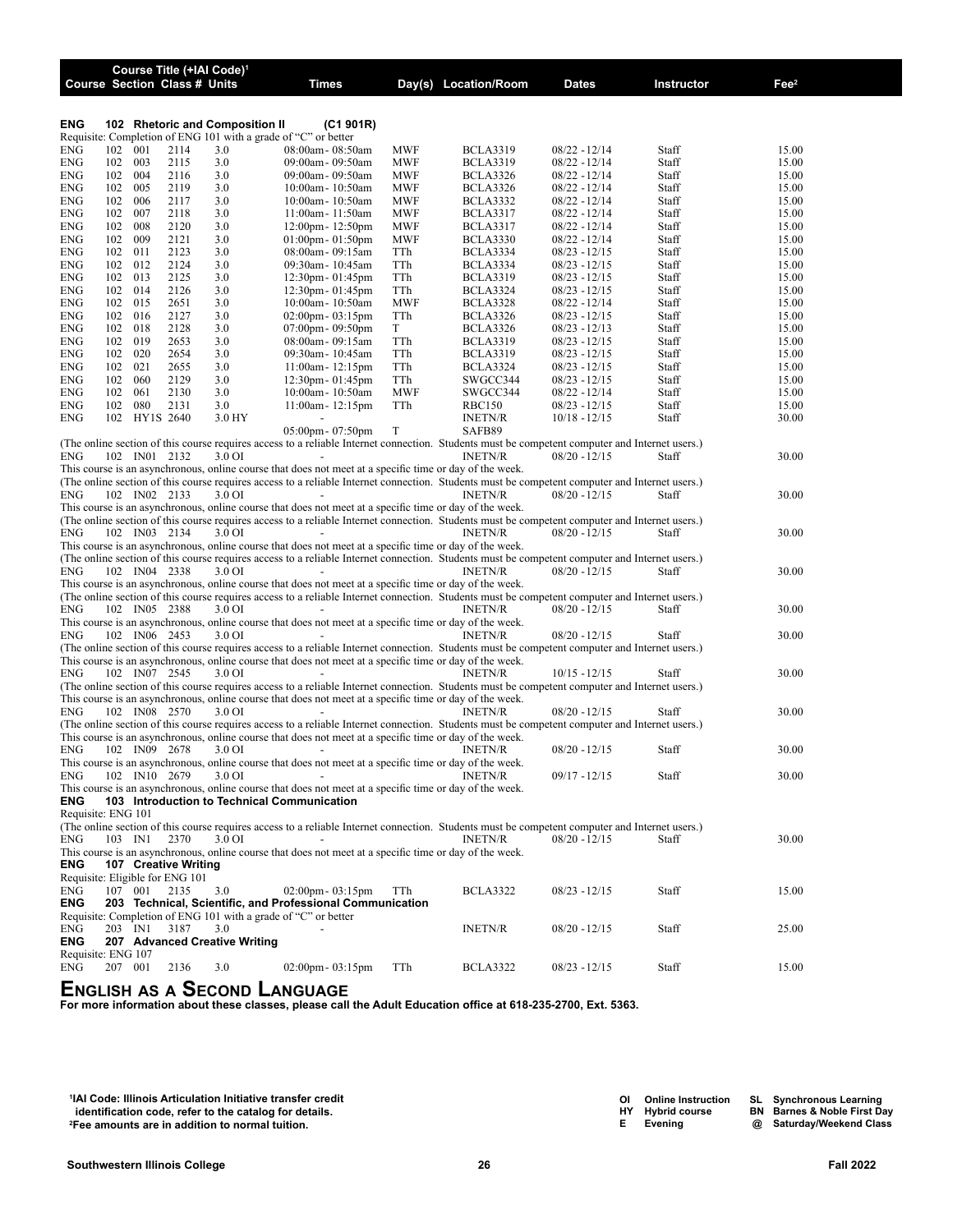|                                   |            |            | Course Title (+IAI Code) <sup>1</sup> |                                                            |                                                                                                                                                                                                                                                           |           |                                    |                                  |                |                 |
|-----------------------------------|------------|------------|---------------------------------------|------------------------------------------------------------|-----------------------------------------------------------------------------------------------------------------------------------------------------------------------------------------------------------------------------------------------------------|-----------|------------------------------------|----------------------------------|----------------|-----------------|
|                                   |            |            | <b>Course Section Class # Units</b>   |                                                            | Times                                                                                                                                                                                                                                                     |           | Day(s) Location/Room               | Dates                            | Instructor     | Fe <sup>2</sup> |
|                                   |            |            |                                       |                                                            |                                                                                                                                                                                                                                                           |           |                                    |                                  |                |                 |
| FILM                              |            |            |                                       |                                                            |                                                                                                                                                                                                                                                           |           |                                    |                                  |                |                 |
| <b>FILM</b>                       |            |            | 105 Screenwriting I                   |                                                            | Requisite: Completion of ENG 101 with a grade of "C" or better                                                                                                                                                                                            |           |                                    |                                  |                |                 |
| FILM                              | 105        | 001        | 2340                                  | 3.0                                                        | $11:00$ am - $12:15$ pm                                                                                                                                                                                                                                   | TTh       | <b>BCLA3334</b>                    | $08/23 - 12/15$                  | Staff          | 5.00            |
| FILM                              |            |            | 115 Film Appreciation                 |                                                            | (F2 908)                                                                                                                                                                                                                                                  |           |                                    |                                  |                |                 |
| FILM                              | 115        | 001        | 2359                                  | 3.0                                                        | 09:30am - 10:45am                                                                                                                                                                                                                                         | TTh       | <b>BCLA1370</b>                    | $08/23 - 12/15$                  | Staff          | 5.00            |
| FILM<br>FILM                      | 115<br>115 | 002<br>003 | 2626<br>2625                          | 3.0<br>3.0                                                 | $03:00$ pm - $05:50$ pm<br>09:00am - 11:50am                                                                                                                                                                                                              | W<br>F    | <b>BCLA1370</b><br><b>BCLA1370</b> | 08/24 - 12/14<br>$08/26 - 12/09$ | Staff<br>Staff | 5.00<br>5.00    |
| FILM                              | 115 IN1    |            | 2624                                  | 3.0 OI                                                     |                                                                                                                                                                                                                                                           |           | <b>INETN/R</b>                     | $08/20 - 12/15$                  | Staff          | 30.00           |
|                                   |            |            |                                       |                                                            | (The online section of this course requires access to a reliable Internet connection. Students must be competent computer and Internet users.)                                                                                                            |           |                                    |                                  |                |                 |
|                                   |            |            |                                       |                                                            | This course is an asynchronous, online course that does not meet at a specific time or day of the week.                                                                                                                                                   |           |                                    |                                  |                |                 |
| <b>FILM</b>                       |            |            | 140 Video Editing I                   | Computer skills are important to success in this class.    |                                                                                                                                                                                                                                                           |           |                                    |                                  |                |                 |
| FILM                              | 140        | 001        | 2342                                  | 3.0                                                        | $12:00 \text{pm} - 02:50 \text{pm}$                                                                                                                                                                                                                       | <b>MW</b> | <b>BCLA1342</b>                    | $08/22 - 12/14$                  | Staff          | 25.00           |
| FILM                              |            |            | 150 Moviemaking I                     |                                                            |                                                                                                                                                                                                                                                           |           |                                    |                                  |                |                 |
| FILM                              | 150        | 001        | 2341                                  | 3.0                                                        | $12:30$ pm - $03:20$ pm                                                                                                                                                                                                                                   | TTh       | <b>BCLA1350</b>                    | $08/23 - 12/15$                  | Staff          | 15.00           |
| FILM                              |            |            | 205 Screenwriting II                  |                                                            |                                                                                                                                                                                                                                                           |           |                                    |                                  |                |                 |
| FILM                              | 205        | 001        | 2350                                  | Requisite: FILM 105 with a grade of "C" or better<br>3.0   | $11:00am - 12:15pm$                                                                                                                                                                                                                                       | TTh       | <b>BCLA3334</b>                    | $08/23 - 12/15$                  | Staff          | 15.00           |
| FILM                              |            |            | 215 Film History                      | (F <sub>2</sub> 909)                                       |                                                                                                                                                                                                                                                           |           |                                    |                                  |                |                 |
|                                   |            |            | Requisite: Eligible for ENG 101       |                                                            |                                                                                                                                                                                                                                                           |           |                                    |                                  |                |                 |
| <b>FILM</b>                       | 215 IN1    |            | 2483                                  | 3.0 OI                                                     |                                                                                                                                                                                                                                                           |           | <b>INETN/R</b>                     | $08/20 - 12/15$                  | Staff          | 30.00           |
|                                   |            |            |                                       |                                                            | (The online section of this course requires access to a reliable Internet connection. Students must be competent computer and Internet users.)<br>This course is an asynchronous, online course that does not meet at a specific time or day of the week. |           |                                    |                                  |                |                 |
| FILM                              |            |            | 240 Video Editing II                  |                                                            |                                                                                                                                                                                                                                                           |           |                                    |                                  |                |                 |
|                                   |            |            |                                       | Requisite: FILM 140 with a grade of "C" or better          |                                                                                                                                                                                                                                                           |           |                                    |                                  |                |                 |
| FILM                              | 240        | 001        | 2349                                  | 3.0                                                        | $12:00 \text{pm} - 02:50 \text{pm}$                                                                                                                                                                                                                       | <b>MW</b> | <b>BCLA1342</b>                    | $08/22 - 12/14$                  | Staff          | 25.00           |
| <b>FILM</b>                       |            |            | 250 Moviemaking II                    |                                                            | Requisite: FILM 140, FILM 150 each with a grade of "C" or better                                                                                                                                                                                          |           |                                    |                                  |                |                 |
| FILM                              | 250 001    |            | 2383                                  | 3.0                                                        | $12:30$ pm - 03:20pm                                                                                                                                                                                                                                      | TTh       | <b>BCLA1350</b>                    | $08/23 - 12/15$                  | Staff          | 25.00           |
|                                   |            |            |                                       |                                                            |                                                                                                                                                                                                                                                           |           |                                    |                                  |                |                 |
| <b>FIRE SCIENCE</b>               |            |            |                                       |                                                            |                                                                                                                                                                                                                                                           |           |                                    |                                  |                |                 |
| FS                                |            |            |                                       | 101 Principles of Emergency Services                       |                                                                                                                                                                                                                                                           |           |                                    |                                  |                |                 |
| FS                                | 101 IN1    |            | 1340                                  | 3.0 OI                                                     | This course requires access to a reliable internet connection. Students must be competent computer and internet users.                                                                                                                                    |           | <b>INETN/R</b>                     | $08/22 - 12/15$                  | Staff          | 25.00           |
| FS                                |            |            |                                       | 102 Fire Behavior & Combustion                             |                                                                                                                                                                                                                                                           |           |                                    |                                  |                |                 |
|                                   |            |            |                                       |                                                            | This course requires access to a reliable internet connection. Students must be competent computer and internet users.                                                                                                                                    |           |                                    |                                  |                |                 |
| FS<br>FS                          | 102 IN1    |            | 1341<br>110 Fire Prevention           | 3.0 OI                                                     |                                                                                                                                                                                                                                                           |           | <b>INETN/R</b>                     | $08/22 - 12/15$                  | Staff          | 25.00           |
|                                   |            |            |                                       |                                                            | This course requires access to a reliable internet connection. Students must be competent computer and internet users.                                                                                                                                    |           |                                    |                                  |                |                 |
| FS                                | 110 IN1    |            | 1342                                  | 3.0 OI                                                     |                                                                                                                                                                                                                                                           |           | <b>INETN/R</b>                     | $08/22 - 12/15$                  | Staff          | 25.00           |
| FS                                |            |            | 115 Fire Fighter B                    |                                                            |                                                                                                                                                                                                                                                           |           |                                    |                                  |                |                 |
| Requisite: FS 100                 |            |            |                                       |                                                            |                                                                                                                                                                                                                                                           |           |                                    |                                  |                |                 |
| FS                                | 115        | 001        | 1369                                  | $3.0 \text{ E } \textcircled{a}$                           | $07:00$ pm - $10:00$ pm<br>08:00am - 05:00pm                                                                                                                                                                                                              | W<br>S    | <b>FSTC1013</b><br><b>FSTC1013</b> | $08/10 - 12/13$                  | Staff          | 50.00           |
| FS                                | 115        | 002        | 1402                                  | $3.0 \, \omega$                                            | 09:00am - 12:00pm                                                                                                                                                                                                                                         | Th        | <b>FSTC1013</b>                    | $08/11 - 12/14$                  | Staff          | 50.00           |
|                                   |            |            |                                       |                                                            | 08:00am - 05:00pm                                                                                                                                                                                                                                         | S         | <b>FSTC1013</b>                    |                                  |                |                 |
| FS                                | 115        | 003        | 1382                                  | $3.0 \text{ E } \textcircled{a}$                           | $07:00$ pm - $10:00$ pm                                                                                                                                                                                                                                   | W         | GFDSTA1                            | $08/10 - 12/15$                  | Staff          | 50.00           |
| FS                                | 115        | 005        | 1370                                  |                                                            | 08:00am - 05:00pm<br>$07:00$ pm - $10:00$ pm                                                                                                                                                                                                              | S<br>W    | GFDSTA1                            | $08/10 - 12/14$                  | Staff          | 50.00           |
|                                   |            |            |                                       | $3.0 \text{ E } (\alpha)$                                  | 08:00am - 05:00pm                                                                                                                                                                                                                                         | S         | RBFDSTA1<br><b>RBFDSTA1</b>        |                                  |                |                 |
| FS                                |            |            |                                       |                                                            | 116 Building Construction for Fire Protection                                                                                                                                                                                                             |           |                                    |                                  |                |                 |
| Requisite: FS 100 or FS 101       |            |            |                                       |                                                            |                                                                                                                                                                                                                                                           |           |                                    |                                  |                |                 |
| FS<br>FS                          |            |            | 116 HY1 3126                          | 3.0 HY                                                     | 07:00pm - 10:00pm                                                                                                                                                                                                                                         | W         | <b>FSTC1012</b>                    | $08/20 - 12/15$                  | Staff          | 25.00           |
| Requisite: FS 115                 |            |            | 130 Fire Fighter C                    |                                                            |                                                                                                                                                                                                                                                           |           |                                    |                                  |                |                 |
| FS                                | 130        | 001        | 1217                                  | 2.0 E @                                                    | $07:00$ pm - $10:00$ pm                                                                                                                                                                                                                                   | W         | <b>FSTC1013</b>                    | $08/10 - 12/13$                  | Staff          | 50.00           |
|                                   |            |            |                                       |                                                            | 08:00am - 05:00pm                                                                                                                                                                                                                                         | S         | <b>FSTC1013</b>                    |                                  |                |                 |
| FS                                | 130        | 002        | 1401                                  | 2.0@                                                       | 09:00am - 12:00pm                                                                                                                                                                                                                                         | Th        | <b>FSTC1013</b>                    | $08/11 - 12/14$                  | Staff          | 50.00           |
|                                   | 130        |            |                                       |                                                            | 08:00am - 05:00pm<br>07:00pm - 10:00pm                                                                                                                                                                                                                    | S<br>W    | <b>FSTC1013</b><br><b>GFDSTA1</b>  |                                  |                |                 |
| FS                                |            | 003        | 1383                                  | 2.0 E @                                                    | 08:00am - 05:00pm                                                                                                                                                                                                                                         | S         | <b>GFDSTA1</b>                     | $08/10 - 12/15$                  | Staff          | 50.00           |
| FS                                | 130        | 005        | 1218                                  | 2.0 E @                                                    | $07:00$ pm - $10:00$ pm                                                                                                                                                                                                                                   | W         | <b>RBFDSTA1</b>                    | $08/10 - 12/14$                  | Staff          | 50.00           |
|                                   |            |            |                                       |                                                            | 08:00am - 05:00pm                                                                                                                                                                                                                                         | S         | <b>RBFDSTA1</b>                    |                                  |                |                 |
| FS                                |            |            |                                       | 131 Fire Protection Systems                                |                                                                                                                                                                                                                                                           |           |                                    |                                  |                |                 |
| Requisite: FS 110 or FS 130<br>FS |            |            | 131 HY1 3127                          | 3.0 HY E                                                   | $07:00$ pm - $10:00$ pm                                                                                                                                                                                                                                   | W         | <b>FSTC1014</b>                    | $08/20 - 12/15$                  | Staff          | 25.00           |
| FS                                |            |            | 170 Strategy & Tactics                |                                                            |                                                                                                                                                                                                                                                           |           |                                    |                                  |                |                 |
| Requisite: FS 101 or FS 130       |            |            |                                       |                                                            |                                                                                                                                                                                                                                                           |           |                                    |                                  |                |                 |
| FS                                | 170        | 001        | 3128                                  | 3.0 E                                                      | $07:00$ pm - $10:00$ pm                                                                                                                                                                                                                                   | W         | <b>FSTC1014</b>                    | $08/20 - 12/15$                  | Staff          | 20.00           |
| FS                                |            |            |                                       | 260 Vehicle Rescue Operations                              |                                                                                                                                                                                                                                                           |           |                                    |                                  |                |                 |
| FS                                | 260        | 001        | 1386                                  | Requisite: FS 130 or EMS 105 or EMS 110<br>$3.0 \, \omega$ | 08:00am - 05:00pm                                                                                                                                                                                                                                         | SSu       | <b>FSTC1012</b>                    | 09/10 - 09/25                    | Staff          | 100.00          |
| FS                                |            |            | 262 Rope Rescue   & II                |                                                            |                                                                                                                                                                                                                                                           |           |                                    |                                  |                |                 |
|                                   |            |            |                                       | Requisite: FS 130 or EMS 105 or EMS 110                    |                                                                                                                                                                                                                                                           |           |                                    |                                  |                |                 |
| FS                                | 262 001    |            | 1446                                  | 3.0 E                                                      | $07:00$ pm - $10:00$ pm                                                                                                                                                                                                                                   | Th        | <b>FSTC1013</b>                    | $08/25 - 12/15$                  | Staff          | 150.00          |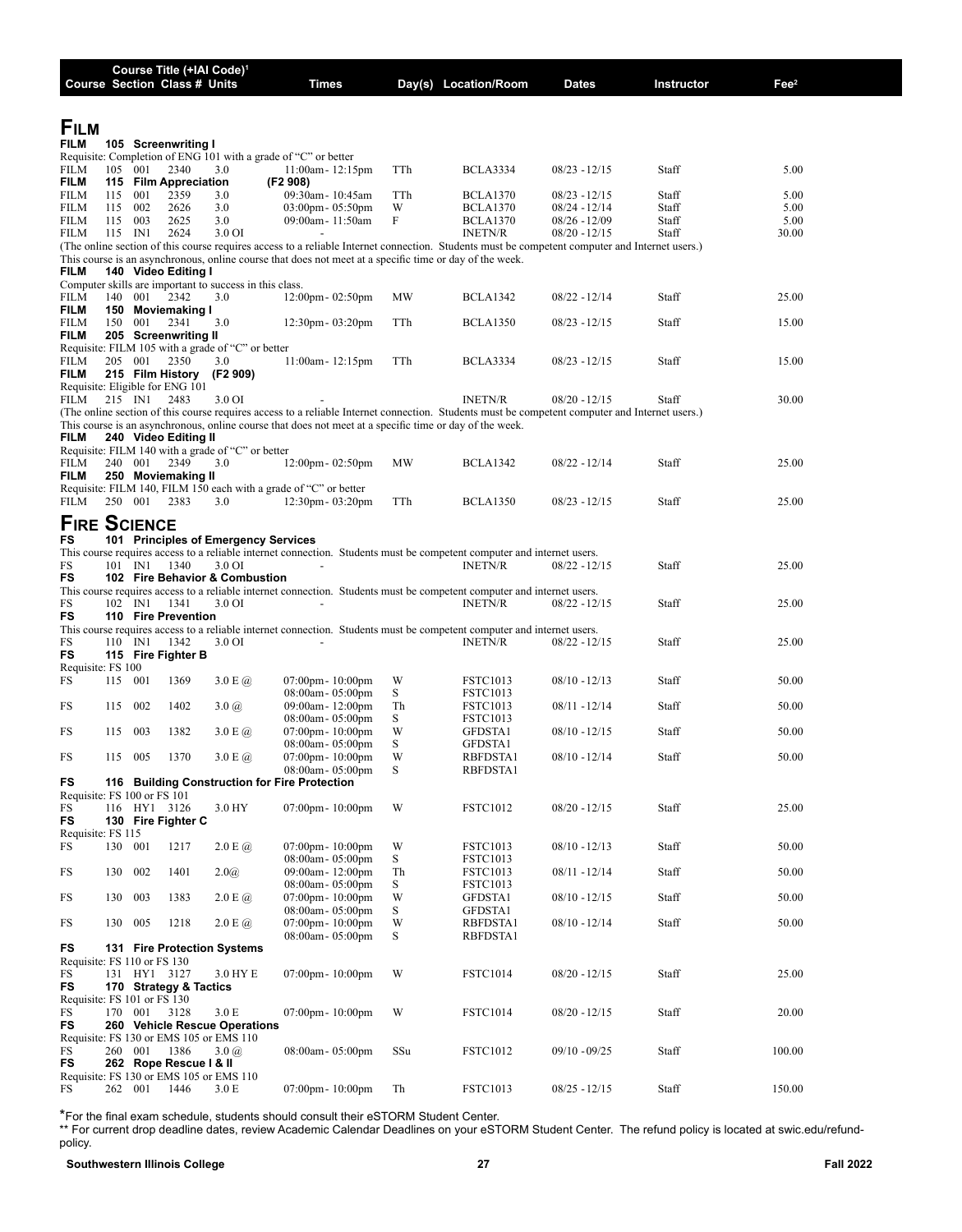|                                                                        |            |            | Course Title (+IAI Code) <sup>1</sup><br><b>Course Section Class # Units</b> |                                            | Times                                                                                                                                          |                   | Day(s) Location/Room               | <b>Dates</b>                       | Instructor     | $\mathsf{Fe}^2$ |
|------------------------------------------------------------------------|------------|------------|------------------------------------------------------------------------------|--------------------------------------------|------------------------------------------------------------------------------------------------------------------------------------------------|-------------------|------------------------------------|------------------------------------|----------------|-----------------|
| <b>FRENCH</b><br>FREN                                                  |            |            | 101 Elementary French I                                                      |                                            |                                                                                                                                                |                   |                                    |                                    |                |                 |
| Requisite: Eligible for ENG 97 or higher<br><b>FREN</b><br><b>FREN</b> | 101        | 001        | 2137<br>201 Intermediate French I                                            | 4.0                                        | $12:00$ pm - $01:50$ pm                                                                                                                        | MW                | <b>BCLA3313</b>                    | $08/22 - 12/14$                    | Staff          | 5.00            |
| Requisite: FREN 102<br><b>FREN</b>                                     | 201        | 001        | 3125                                                                         | 4.0                                        | $01:00$ pm - $02:50$ pm                                                                                                                        | TTh               | <b>BCLA3313</b>                    | $08/23 - 12/15$                    | Staff          | 5.00            |
| GSVR                                                                   | 66         |            | <b>Foundry/Sandcasting</b>                                                   |                                            | <b>GS-Dev/Review Vocation Skills</b>                                                                                                           |                   |                                    |                                    |                |                 |
| GSVR                                                                   | 66         | 01D        | 2712                                                                         | 2.0                                        | $07:00$ pm - $09:50$ pm                                                                                                                        | Th                | FRBGN10                            | $08/25 - 12/15$                    | Staff          | 32.00           |
|                                                                        |            |            |                                                                              |                                            | <b>GENERAL STUDIES</b> (These courses are not applicable for certificate/degree requirements)                                                  |                   |                                    |                                    |                |                 |
| <b>GENERAL TECHNOLOGY</b><br>GТ                                        |            |            | 104 Math for Electronics                                                     |                                            |                                                                                                                                                |                   |                                    |                                    |                |                 |
| GT                                                                     | 104        | 001        | 2755                                                                         | 4.0 E                                      | $05:30$ pm - $09:20$ pm                                                                                                                        | М                 | BCLA1200                           | $08/22 - 12/12$                    | Staff          | 15.00           |
| GТ<br>GT                                                               | 104<br>104 | 002<br>060 | 2904<br>2756                                                                 | 4.0 E<br>4.0 E                             | 05:30pm - 07:25pm<br>05:30pm - 09:20pm                                                                                                         | W<br>Th           | <b>BCMC1040</b><br>SWGCC1602       | $08/24 - 12/14$<br>$08/25 - 12/15$ | Staff<br>Staff | 15.00<br>15.00  |
| GТ                                                                     |            |            |                                                                              | 105 Intro to Technical Mathematics         |                                                                                                                                                | W                 |                                    |                                    |                |                 |
| GT<br>GТ                                                               | 105<br>105 | 001<br>003 | 2757<br>2905                                                                 | 4.0 E<br>4.0 E                             | 05:15pm - 09:35pm<br>05:30pm - 09:50pm                                                                                                         | Th                | <b>BCMC1411</b><br><b>BCMC1361</b> | $08/24 - 12/14$<br>$08/25 - 12/15$ | Staff<br>Staff | 15.00<br>15.00  |
| GТ                                                                     | 105        | 071        | 2976                                                                         | 4.0                                        | $01:30$ pm - $03:55$ pm                                                                                                                        | TTh               | SWGCC545                           | $08/23 - 12/15$                    | Staff          | 0.00            |
| GT                                                                     |            | 105 HY1    | 2758                                                                         | 4.0 HY                                     | $05:30$ pm - $08:00$ pm                                                                                                                        | W                 |                                    | 08/24 - 12/14                      | Staff          | 15.00           |
| <b>GEOGRAPHY</b>                                                       |            |            |                                                                              |                                            |                                                                                                                                                |                   |                                    |                                    |                |                 |
| Requisite: Eligible for ENG 101                                        |            |            |                                                                              |                                            | GEOG 151 Geography of the United States and Canada                                                                                             |                   |                                    |                                    |                |                 |
| GEOG                                                                   | 151 002    |            | 2139                                                                         | 3.0                                        | 09:30am - 10:45am                                                                                                                              | TTh               | <b>BCLA1204</b>                    | $08/23 - 12/15$                    | Staff          | 5.00            |
| GEOG                                                                   | 151 IN1    |            | 2536                                                                         | 3.0 OI                                     | (The online section of this course requires access to a reliable Internet connection. Students must be competent computer and Internet users.) |                   | <b>INETN/R</b>                     | $08/20 - 12/15$                    | Staff          | 30.00           |
|                                                                        |            |            |                                                                              |                                            | This course is an asynchronous, online course that does not meet at a specific time or day of the week.                                        |                   |                                    |                                    |                |                 |
| Requisite: Eligible for ENG 101                                        |            |            |                                                                              | GEOG 152 World Regional Geography (S4 906) |                                                                                                                                                |                   |                                    |                                    |                |                 |
| GEOG                                                                   | 152 001    |            | 2405                                                                         | 3.0                                        | 10:00am - 10:50am                                                                                                                              | <b>MWF</b>        | <b>BCLA1204</b>                    | $08/22 - 12/14$                    | Staff          | 5.00            |
| GEOG<br>GEOG                                                           | 152<br>152 | 002<br>003 | 2140<br>2141                                                                 | 3.0<br>3.0                                 | $12:00$ pm - $12:50$ pm<br>$11:00$ am - $12:15$ pm                                                                                             | <b>MWF</b><br>TTh | <b>BCLA1204</b><br><b>BCLA1204</b> | $08/22 - 12/14$<br>$08/23 - 12/15$ | Staff<br>Staff | 5.00<br>5.00    |
| GEOG                                                                   | 152        | 004        | 3188                                                                         | 3.0                                        | 08:00am - 09:15am                                                                                                                              | TTh               | <b>BCLA1204</b>                    | $08/23 - 12/15$                    | Staff          | 5.00            |
| GEOG                                                                   | 152        | 005        | 2142                                                                         | 3.0 E                                      | 06:30pm - 09:20pm                                                                                                                              | W                 | <b>BCLA1204</b>                    | 08/24 - 12/14                      | Staff          | 5.00            |
| GEOG                                                                   | 152 IN1    |            | 2546                                                                         | 3.0 OI                                     | (The online section of this course requires access to a reliable Internet connection. Students must be competent computer and Internet users.) |                   | <b>INETN/R</b>                     | $08/20 - 12/15$                    | Staff          | 30.00           |
|                                                                        |            |            |                                                                              |                                            | This course is an asynchronous, online course that does not meet at a specific time or day of the week.                                        |                   |                                    |                                    |                |                 |
| GEOG                                                                   |            | 152 IN2    | 2571                                                                         | 3.0 OI                                     | This course is an asynchronous, online course that does not meet at a specific time or day of the week.                                        |                   | <b>INETN/R</b>                     | $10/15 - 12/15$                    | Staff          | 30.00           |
| GEOG 202 Economic Geography                                            |            |            |                                                                              |                                            | (S4 903N)                                                                                                                                      |                   |                                    |                                    |                |                 |
| Requisite: Eligible for ENG 101                                        |            |            |                                                                              |                                            | (The online section of this course requires access to a reliable Internet connection. Students must be competent computer and Internet users.) |                   |                                    |                                    |                |                 |
| GEOG 202 IN1                                                           |            |            | 2345                                                                         | 3.0 OI                                     |                                                                                                                                                |                   | <b>INETN/R</b>                     | $08/20 - 12/15$                    | Staff          | 25.00           |
|                                                                        |            |            |                                                                              | GEOG 240 Geographic Info Systems I         | This course is an asynchronous, online course that does not meet at a specific time or day of the week.                                        |                   |                                    |                                    |                |                 |
| GEOG 240 001                                                           |            |            | 2143                                                                         | 3.0                                        | $11:00am - 12:15pm$                                                                                                                            | TTh               | <b>BCLA1200</b>                    | $08/23 - 12/15$                    | Staff          | 10.00           |
| GERMAN                                                                 |            |            |                                                                              |                                            |                                                                                                                                                |                   |                                    |                                    |                |                 |
| GERM 101 Elementary German I                                           |            |            |                                                                              |                                            |                                                                                                                                                |                   |                                    |                                    |                |                 |
| Requisite: Eligible for ENG 97 or higher<br>GERM 101 001               |            |            | 2385                                                                         | 4.0                                        | 09:00am - 10:50am                                                                                                                              | TTh               | <b>BCLA3328</b>                    | $08/23 - 12/15$                    | Staff          | 5.00            |
| GERM 201 Intermediate German I                                         |            |            |                                                                              |                                            |                                                                                                                                                |                   |                                    |                                    |                |                 |
| Requisite: GERM 102<br>GERM 201 001                                    |            |            | 2542                                                                         | 4.0                                        | $11:00$ am - $12:50$ pm                                                                                                                        | TTh               | <b>BCLA3311</b>                    | $08/23 - 12/15$                    | Staff          | 5.00            |
|                                                                        |            |            |                                                                              | & EXERCISE SCIENCE                         |                                                                                                                                                |                   |                                    |                                    |                |                 |
| <b>HEALTH</b><br>HES                                                   |            |            | 101 Coed Volleyball                                                          |                                            |                                                                                                                                                |                   |                                    |                                    |                |                 |
| HES                                                                    | 101        | 001        | 2022                                                                         | 1.0 E                                      | $07:00$ pm - $07:50$ pm                                                                                                                        | T                 | <b>BCIGGYM</b>                     | $08/23 - 12/13$                    | Staff          | 5.00            |
| HES<br>HES                                                             | 130        | 060        | 130 Physical Fitness I<br>1835                                               | 1.0                                        |                                                                                                                                                |                   | SWGCC330                           | $08/22 - 12/15$                    | Staff          | 50.00           |
| HES                                                                    | 130        | IN1        | 1935                                                                         | 1.0 OI                                     |                                                                                                                                                |                   | <b>INETN/R</b>                     | $08/20 - 12/15$                    | Staff          | 75.00           |
| HES                                                                    | 130 IN2    |            | 1939                                                                         | 1.0 OI                                     | This course is an asynchronous, online course that does not meet at a specific time or day of the week.                                        |                   | <b>INETN/R</b>                     | $08/20 - 12/15$                    | Staff          | 25.00           |
|                                                                        |            |            |                                                                              |                                            | This course is an asynchronous, online course that does not meet at a specific time or day of the week.                                        |                   |                                    |                                    |                |                 |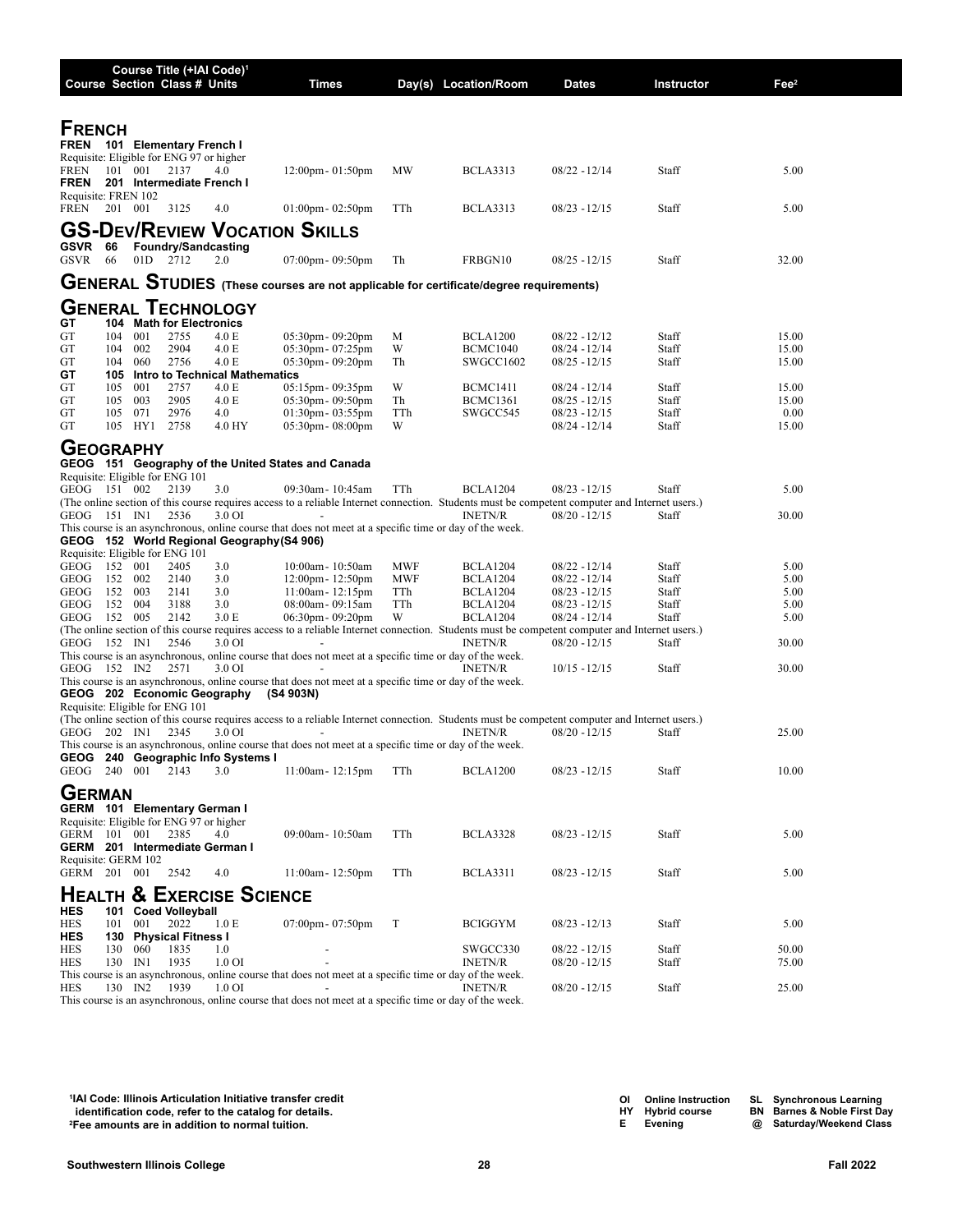|                    |            |                                  | Course Title (+IAI Code) <sup>1</sup> |                                            |                                                                                                         |            |                                    |                                |                |                |
|--------------------|------------|----------------------------------|---------------------------------------|--------------------------------------------|---------------------------------------------------------------------------------------------------------|------------|------------------------------------|--------------------------------|----------------|----------------|
|                    |            |                                  | <b>Course Section Class # Units</b>   |                                            | <b>Times</b>                                                                                            |            | Day(s) Location/Room               | <b>Dates</b>                   | Instructor     | $\text{Fe}^2$  |
|                    |            |                                  |                                       |                                            |                                                                                                         |            |                                    |                                |                |                |
| <b>HES</b>         |            |                                  | 131 Physical Fitness II               |                                            |                                                                                                         |            |                                    |                                |                |                |
| Requisite: HES 130 |            |                                  |                                       |                                            |                                                                                                         |            |                                    |                                |                |                |
| HES                | 131        | 060                              | 1838                                  | 1.0                                        |                                                                                                         |            | SWGCC330                           | $08/22 - 12/15$                | Staff          | 50.00          |
| HES                | 131        | IN1                              | 1938                                  | 1.0 OI                                     |                                                                                                         |            | <b>INETN/R</b>                     | 08/20 - 12/15                  | Staff          | 25.00          |
|                    | 131        |                                  | 3204                                  | 1.0 OI                                     | This course is an asynchronous, online course that does not meet at a specific time or day of the week. |            |                                    |                                | Staff          | 25.00          |
| HES<br>HES         |            | IN <sub>2</sub><br>132 Pilates I |                                       |                                            |                                                                                                         |            | <b>INETN/R</b>                     | 08/20 - 12/15                  |                |                |
| HES                | 132        | 001                              | 3205                                  | 1.0 E                                      | $05:00 \text{pm} - 06:50 \text{pm}$                                                                     | M          | <b>BCLA2396</b>                    | 08/22 - 12/12                  | Staff          | 5.00           |
| HES                | 141        | Yoga I                           |                                       |                                            |                                                                                                         |            |                                    |                                |                |                |
| HES                | 141        | 001                              | 1831                                  | 1.0 E                                      | $05:00 \text{pm} - 06:50 \text{pm}$                                                                     | W          | <b>BCLA2396</b>                    | 08/24 - 12/14                  | Staff          | 5.00           |
| HES                |            | 142 Yoga II                      |                                       |                                            |                                                                                                         |            |                                    |                                |                |                |
| Requisite: HES 141 |            |                                  |                                       |                                            |                                                                                                         |            |                                    |                                |                |                |
| HES                | 142        | 001                              | 1937                                  | 1.0 E                                      | $05:00 \text{pm} - 06:50 \text{pm}$                                                                     | W          | BCLA2396                           | 08/24 - 12/14                  | Staff          | 5.00           |
| HES                | 151<br>151 | 001                              | 1770                                  | <b>Personal Health and Wellness</b><br>2.0 |                                                                                                         |            |                                    |                                |                | 5.00           |
| HES<br>HES         | 151        | 002                              | 1771                                  | 2.0                                        | 09:00am - 09:50am<br>10:00am - 10:50am                                                                  | MW<br>MW   | <b>BCMC1361</b><br><b>BCMC1060</b> | 08/22 - 12/14<br>08/22 - 12/14 | Staff<br>Staff | 5.00           |
| HES                | 151        | 003                              | 1773                                  | 2.0                                        | 11:00am - 11:50am                                                                                       | MW         | <b>BCMC1360</b>                    | 08/22 - 12/14                  | Staff          | 5.00           |
| <b>HES</b>         | 151        | 004                              | 1775                                  | 2.0                                        | $01:00$ pm - $01:50$ pm                                                                                 | MW         | <b>BCMC1060</b>                    | 08/22 - 12/14                  | Staff          | 5.00           |
| <b>HES</b>         | 151        | 005                              | 1986                                  | 2.0                                        | 08:30am - 09:20am                                                                                       | TTh        | <b>BCMC1060</b>                    | 08/23 - 12/13                  | Staff          | 5.00           |
| HES                | 151        | 006                              | 1772                                  | 2.0                                        | 11:00am - 11:50am                                                                                       | TTh        | <b>BCMC1060</b>                    | 08/23 - 12/13                  | Staff          | 5.00           |
| HES                | 151        | 007                              | 1774                                  | 2.0                                        | $01:00$ pm - $01:50$ pm                                                                                 | TTh        | BCMC1060                           | $08/23 - 12/15$                | Staff          | 5.00           |
| HES                | 151        | 008                              | 1776                                  | 2.0                                        | $02:00 \text{pm} - 02:50 \text{pm}$                                                                     | TTh        | <b>BCMC1060</b>                    | 08/23 - 12/13                  | Staff          | 5.00           |
| HES                | 151        | 060                              | 1944                                  | 2.0                                        | 10:00am - 10:50am                                                                                       | MW         | SWGCC342                           | 08/22 - 12/12                  | Staff          | 5.00           |
| HES                | 151        | IN1                              | 1928                                  | 2.0 OI                                     | This course is an asynchronous, online course that does not meet at a specific time or day of the week. |            | <b>INETN/R</b>                     | 08/20 - 12/15                  | Staff          | 30.00          |
| HES                |            | 151 IN2                          | 1930                                  | 2.0 OI                                     |                                                                                                         |            | <b>INETN/R</b>                     | $08/20 - 12/15$                | Staff          | 30.00          |
|                    |            |                                  |                                       |                                            | This course is an asynchronous, online course that does not meet at a specific time or day of the week. |            |                                    |                                |                |                |
| HES                | 151        | IN3                              | 1931                                  | 2.0 OI                                     |                                                                                                         |            | <b>INETN/R</b>                     | 08/20 - 12/15                  | Staff          | 30.00          |
|                    |            |                                  |                                       |                                            | This course is an asynchronous, online course that does not meet at a specific time or day of the week. |            |                                    |                                |                |                |
| HES                | 151        | IN4                              | 1933                                  | 2.0 OI                                     |                                                                                                         |            | <b>INETN/R</b>                     | $08/20 - 10/14$                | Staff          | 30.00          |
|                    |            |                                  |                                       |                                            | This course is an asynchronous, online course that does not meet at a specific time or day of the week. |            |                                    |                                |                |                |
| HES                |            | 151 IN5                          | 1934                                  | 2.0 OI                                     |                                                                                                         |            | <b>INETN/R</b>                     | $08/20 - 10/14$                | Staff          | 30.00          |
| HES                |            | 151 IN6                          | 1945                                  | 2.0 OI                                     | This course is an asynchronous, online course that does not meet at a specific time or day of the week. |            | <b>INETN/R</b>                     |                                | Staff          | 30.00          |
|                    |            |                                  |                                       |                                            | This course is an asynchronous, online course that does not meet at a specific time or day of the week. |            |                                    | 09/17 - 12/15                  |                |                |
| HES                |            | 151 IN7                          | 1946                                  | 2.0 OI                                     |                                                                                                         |            | <b>INETN/R</b>                     | $10/15 - 12/15$                | Staff          | 30.00          |
|                    |            |                                  |                                       |                                            | This course is an asynchronous, online course that does not meet at a specific time or day of the week. |            |                                    |                                |                |                |
| HES                |            | 151 IN8                          | 1947                                  | 2.0 OI                                     |                                                                                                         |            | <b>INETN/R</b>                     | $10/15 - 12/15$                | Staff          | 30.00          |
|                    |            |                                  |                                       |                                            | This course is an asynchronous, online course that does not meet at a specific time or day of the week. |            |                                    |                                |                |                |
| HES                |            |                                  |                                       | 152 First Aid-Medical Self Help            |                                                                                                         |            |                                    |                                |                |                |
| HES                | 152        | 001                              | 1848                                  | 2.0                                        | 09:00am - 09:50am                                                                                       | MW         | <b>BCMC1060</b>                    | 08/22 - 12/14                  | Staff          | 15.00          |
| HES<br>HES         | 152<br>152 | 002<br>003                       | 1987<br>1988                          | 2.0<br>2.0                                 | $11:00$ am - $11:50$ am<br>$12:00 \text{pm} - 12:50 \text{pm}$                                          | MW<br>TTh  | BCMC1060<br><b>BCMC1060</b>        | 08/22 - 12/14<br>08/23 - 12/13 | Staff<br>Staff | 15.00<br>15.00 |
| HES                | 152        | 004                              | 1929                                  | 2.0                                        | $12:00 \text{pm} - 12:50 \text{pm}$                                                                     | MW         | <b>BCMC1060</b>                    | 08/22 - 12/14                  | Staff          | 15.00          |
| HES                | 152        | 005                              | 1932                                  | 2.0                                        | $02:00$ pm - $03:50$ pm                                                                                 | W          | <b>BCMC1060</b>                    | 08/24 - 12/14                  | Staff          | 15.00          |
| HES                | 152        | 060                              | 1943                                  | 2.0                                        | 09:00am - 09:50am                                                                                       | MW         | SWGCC536                           | 08/22 - 12/12                  | Staff          | 15.00          |
| HES                | 154        |                                  |                                       |                                            | Nutrition, Exercise, & Weight Management                                                                |            |                                    |                                |                |                |
| HES                | 154        | 001                              | 1777                                  | 2.0                                        | 11:00am - 11:50am                                                                                       | TTh        | <b>BCMC1363</b>                    | $08/23 - 12/15$                | Staff          | 5.00           |
| HES                | 154        | IN1                              | 1940                                  | 2.0 OI                                     |                                                                                                         |            | <b>INETN/R</b>                     | 08/20 - 12/15                  | Staff          | 30.00          |
|                    |            |                                  |                                       |                                            | This course is an asynchronous, online course that does not meet at a specific time or day of the week. |            |                                    |                                |                |                |
| HES                |            | 154 IN2                          | 1942                                  | 2.0 OI                                     |                                                                                                         |            | <b>INETN/R</b>                     | 09/17 - 12/15                  | Staff          | 30.00          |
|                    |            |                                  |                                       | 2.0 OI                                     | This course is an asynchronous, online course that does not meet at a specific time or day of the week. |            | <b>INETN/R</b>                     | $09/17 - 12/15$                |                | 30.00          |
| HES                |            | 154 IN3                          | 2028                                  |                                            | This course is an asynchronous, online course that does not meet at a specific time or day of the week. |            |                                    |                                | Staff          |                |
| HES                |            |                                  |                                       | 155 Physical Fitness & Wellness            |                                                                                                         |            |                                    |                                |                |                |
| HES                |            | 155 IN1                          | 1832                                  | 2.0 OI                                     |                                                                                                         |            | <b>INETN/R</b>                     | $08/20 - 12/15$                | Staff          | 30.00          |
|                    |            |                                  |                                       |                                            | This course is an asynchronous, online course that does not meet at a specific time or day of the week. |            |                                    |                                |                |                |
| HES                | 155        | IN <sub>2</sub>                  | 3202                                  | 2.0 OI                                     |                                                                                                         |            | <b>INETN/R</b>                     | $10/15 - 12/15$                | Staff          | 5.00           |
| HES                |            |                                  |                                       | 156 Individual Exercise and Health         |                                                                                                         |            |                                    |                                |                |                |
| HES                | 156        | 001                              | 3199                                  | 2.0                                        | 09:30am - 10:20am                                                                                       | TTh        | <b>BCMC1060</b>                    | $08/23 - 12/15$                | Staff          | 5.00           |
| HES                | 156 IN1    |                                  | 2024                                  | 2.0 OI                                     |                                                                                                         |            | <b>INETN/R</b>                     | $08/20 - 12/15$                | Staff          | 30.00          |
|                    |            |                                  | 158 Consumer Health                   |                                            | This course is an asynchronous, online course that does not meet at a specific time or day of the week. |            |                                    |                                |                |                |
| HES<br>HES         | 158 001    |                                  | 1990                                  | 3.0                                        | 10:00am - 10:50am                                                                                       | <b>MWF</b> | <b>BCMC1361</b>                    | 08/22 - 12/14                  | Staff          | 5.00           |
| HES                | 158 IN1    |                                  | 1854                                  | 3.0 OI                                     |                                                                                                         |            | <b>INETN/R</b>                     | $08/20 - 10/14$                | Staff          | 30.00          |
|                    |            |                                  |                                       |                                            | This course is an asynchronous, online course that does not meet at a specific time or day of the week. |            |                                    |                                |                |                |
| HES                |            | 158 IN2                          | 3203                                  | 3.0 OI                                     |                                                                                                         |            | <b>INETN/R</b>                     | $09/17 - 12/15$                | Staff          | 30.00          |
| HES                |            | 158 IN3                          | 1936                                  | 3.0 OI                                     |                                                                                                         |            | <b>INETN/R</b>                     | $10/15 - 12/13$                | Staff          | 30.00          |
|                    |            |                                  |                                       |                                            | This course is an asynchronous, online course that does not meet at a specific time or day of the week. |            |                                    |                                |                |                |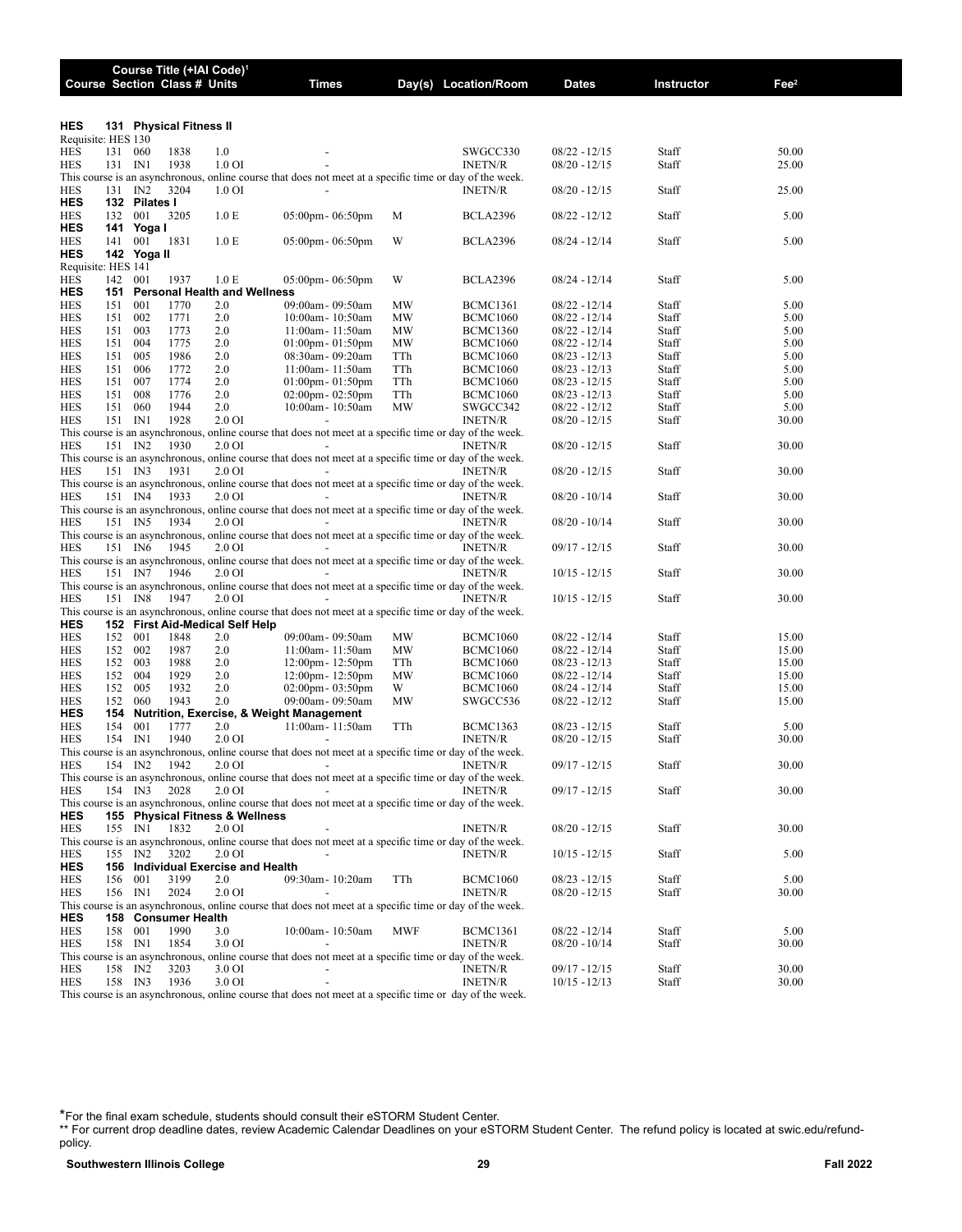|                           |            |            | Course Title (+IAI Code) <sup>1</sup> |                                                  |                                                                                            |          |                                                                                                                                            |                                    |                   |                                                                                                                                                                                         |  |
|---------------------------|------------|------------|---------------------------------------|--------------------------------------------------|--------------------------------------------------------------------------------------------|----------|--------------------------------------------------------------------------------------------------------------------------------------------|------------------------------------|-------------------|-----------------------------------------------------------------------------------------------------------------------------------------------------------------------------------------|--|
|                           |            |            | <b>Course Section Class # Units</b>   |                                                  | <b>Times</b>                                                                               |          | Day(s) Location/Room                                                                                                                       | <b>Dates</b>                       | <b>Instructor</b> | Fee <sup>2</sup>                                                                                                                                                                        |  |
|                           |            |            |                                       |                                                  |                                                                                            |          |                                                                                                                                            |                                    |                   |                                                                                                                                                                                         |  |
| <b>HES</b>                |            |            | 230 Physical Fitness III              |                                                  |                                                                                            |          |                                                                                                                                            |                                    |                   |                                                                                                                                                                                         |  |
| Requisite: HES 131        |            |            |                                       |                                                  |                                                                                            |          |                                                                                                                                            |                                    |                   |                                                                                                                                                                                         |  |
| <b>HES</b>                | 230 060    |            | 1841                                  | 1.0                                              |                                                                                            |          | SWGCC330                                                                                                                                   | $08/22 - 12/15$                    | Staff             | 50.00                                                                                                                                                                                   |  |
| <b>HES</b>                | 230 IN1    |            | 3197                                  | $1.0$ OI                                         |                                                                                            |          | <b>INETN/R</b>                                                                                                                             | $08/20 - 12/15$                    | Staff             | 25.00                                                                                                                                                                                   |  |
| HES                       |            |            | 231 Physical Fitness IV               |                                                  |                                                                                            |          |                                                                                                                                            |                                    |                   |                                                                                                                                                                                         |  |
| Requisite: HES 230<br>HES | 231 IN1    |            | 3198                                  | $1.0$ OI                                         |                                                                                            |          | <b>INETN/R</b>                                                                                                                             | $08/20 - 12/15$                    | Staff             | 25.00                                                                                                                                                                                   |  |
|                           |            |            |                                       |                                                  |                                                                                            |          |                                                                                                                                            |                                    |                   |                                                                                                                                                                                         |  |
|                           |            |            |                                       |                                                  | <b>HEALTH INFORMATION TECHNOLOGY</b>                                                       |          |                                                                                                                                            |                                    |                   |                                                                                                                                                                                         |  |
| HIT                       |            |            |                                       | 101 Health Information Intro                     |                                                                                            |          |                                                                                                                                            |                                    |                   |                                                                                                                                                                                         |  |
|                           |            |            |                                       | Requisite: Eligible for ENG 101 and MATH 97      |                                                                                            |          |                                                                                                                                            |                                    |                   |                                                                                                                                                                                         |  |
|                           |            |            |                                       |                                                  |                                                                                            |          | (This course requires access to a reliable internet connection. Students must be competent computer and internet users.)                   |                                    |                   |                                                                                                                                                                                         |  |
| HIT                       | 101 IN1    |            | 1219                                  | 2.0 OI                                           |                                                                                            |          | <b>INETN/R</b>                                                                                                                             | $08/22 - 12/12$                    | Staff             | 135.00                                                                                                                                                                                  |  |
| HIT                       |            |            |                                       | 110 Health Information Nomenclature I            |                                                                                            |          |                                                                                                                                            |                                    |                   |                                                                                                                                                                                         |  |
|                           |            |            |                                       | Requisite: Eligible for ENG 101 and MATH 97      |                                                                                            |          | (This course requires access to a reliable internet connection. Students must be competent computer and internet users.)                   |                                    |                   |                                                                                                                                                                                         |  |
| HIT                       | 110 IN1    |            | 1220                                  | 2.0 OI                                           |                                                                                            |          | <b>INETN/R</b>                                                                                                                             | $08/22 - 12/12$                    | Staff             | 90.00                                                                                                                                                                                   |  |
| HIT                       |            |            |                                       | 130 Intro to Computers for HIT                   |                                                                                            |          |                                                                                                                                            |                                    |                   |                                                                                                                                                                                         |  |
|                           |            |            |                                       | Requisite: Eligible for ENG 101 and MATH 97      |                                                                                            |          |                                                                                                                                            |                                    |                   |                                                                                                                                                                                         |  |
|                           |            |            |                                       |                                                  |                                                                                            |          | (This course requires access to a reliable internet connection. Students must be competent computer and internet users.)                   |                                    |                   |                                                                                                                                                                                         |  |
| HIT                       | 130 IN1    |            | 1377                                  | 3.0 OI                                           |                                                                                            |          | <b>INETN/R</b>                                                                                                                             | $08/22 - 12/12$                    | Staff             | 95.00                                                                                                                                                                                   |  |
| HІT                       |            |            | 200 Health Care Delivery              |                                                  |                                                                                            |          |                                                                                                                                            |                                    |                   |                                                                                                                                                                                         |  |
|                           |            |            |                                       | Requisite: HIT 160 with a grade of "C" or better |                                                                                            |          | (This course requires access to a reliable internet connection. Students must be competent computer and internet users.)                   |                                    |                   |                                                                                                                                                                                         |  |
| HIT                       | 200 IN1    |            | 1221                                  | 4.0 OI                                           | ÷.                                                                                         |          | <b>INETN/R</b>                                                                                                                             | $08/22 - 12/12$                    | Staff             | 185.00                                                                                                                                                                                  |  |
| HIT                       |            |            | 210 Health Statistics                 |                                                  |                                                                                            |          |                                                                                                                                            |                                    |                   |                                                                                                                                                                                         |  |
|                           |            |            |                                       |                                                  | Requisite: HIT 130, HIT 151, HIT 160, HIT 161, HIT 170 each with a grade of "C" or better  |          |                                                                                                                                            |                                    |                   |                                                                                                                                                                                         |  |
|                           |            |            |                                       |                                                  |                                                                                            |          | (This course requires access to a reliable internet connection. Students must be competent computer and internet users.)                   |                                    |                   |                                                                                                                                                                                         |  |
| HIT                       | 210 IN1    |            | 1222                                  | 3.0 OI                                           |                                                                                            |          | <b>INETN/R</b>                                                                                                                             | $08/22 - 12/12$                    | Staff             | 115.00                                                                                                                                                                                  |  |
| HIT                       |            |            |                                       | 220 Classification Systems I                     |                                                                                            |          |                                                                                                                                            |                                    |                   |                                                                                                                                                                                         |  |
|                           |            |            |                                       |                                                  | Requisite: BIOL 105, HIT 151, HIT 160, HIT 161, HIT 170 each with a grade of "C" or better |          |                                                                                                                                            |                                    |                   |                                                                                                                                                                                         |  |
| HIT                       | 220 IN1    |            | 1359                                  | 4.0 OI                                           |                                                                                            |          | (This course requires access to a reliable internet connection. Students must be competent computer and internet users.)<br><b>INETN/R</b> | $08/22 - 12/12$                    | Staff             | 175.00                                                                                                                                                                                  |  |
|                           |            |            |                                       |                                                  |                                                                                            |          |                                                                                                                                            |                                    |                   |                                                                                                                                                                                         |  |
|                           |            |            |                                       | <b>HEALTH RELATED OCCUPATIONS</b>                |                                                                                            |          |                                                                                                                                            |                                    |                   |                                                                                                                                                                                         |  |
| HRO                       |            |            | 100 Medical Terminology               |                                                  |                                                                                            |          |                                                                                                                                            |                                    |                   |                                                                                                                                                                                         |  |
| HRO                       | 100        | 001        | 1223                                  | 1.0                                              | 08:00am - 09:50am                                                                          | T        | <b>BCMC2364</b>                                                                                                                            | $08/23 - 10/11$                    | Staff             | 5.00                                                                                                                                                                                    |  |
| HRO                       | 100        | 002        | 1224                                  | 1.0                                              | 10:00am - 10:50am                                                                          | W        | <b>BCMC1040</b>                                                                                                                            | $08/24 - 12/14$                    | Staff             | 5.00                                                                                                                                                                                    |  |
| HRO                       | 100        | 005        | 1227                                  | 1.0                                              |                                                                                            |          |                                                                                                                                            | $08/24 - 12/14$                    | Staff             | 5.00                                                                                                                                                                                    |  |
| HRO                       | 100        | 006        | 1362                                  | 1.0 E                                            | $06:00$ pm - $08:00$ pm                                                                    | Th       | <b>BCMC2361</b>                                                                                                                            | $10/20 - 12/15$                    | Staff             | 5.00                                                                                                                                                                                    |  |
| HRO<br>HRO                | 100<br>100 | 01S<br>060 | 1327<br>1228                          | 1.0 E<br>1.0                                     | $06:00$ pm - $06:50$ pm<br>10:00am - 10:50am                                               | TTh<br>W | SAFB91<br>SWGCC332                                                                                                                         | $10/18 - 12/13$<br>$08/24 - 12/14$ | Staff<br>Staff    | 5.00<br>5.00                                                                                                                                                                            |  |
| HRO                       | 100        | 061        | 1229                                  | 1.0                                              |                                                                                            |          |                                                                                                                                            | $08/25 - 12/15$                    | Staff             | 5.00                                                                                                                                                                                    |  |
|                           |            |            |                                       |                                                  |                                                                                            |          | This course requires access to a reliable internet connection. Students must be competent computer and internet users.                     |                                    |                   |                                                                                                                                                                                         |  |
| <b>HRO</b>                | 100 IN1    |            | 1230                                  | 1.0 OI                                           |                                                                                            |          | <b>INETN/R</b>                                                                                                                             | $08/22 - 12/15$                    | Staff             | 25.00                                                                                                                                                                                   |  |
|                           |            |            |                                       |                                                  |                                                                                            |          | This course requires access to a reliable internet connection. Students must be competent computer and internet users.                     |                                    |                   |                                                                                                                                                                                         |  |
| HRO                       | 100 IN2    |            | 1231                                  | 1.0 OI                                           |                                                                                            |          | <b>INETN/R</b>                                                                                                                             | $08/22 - 12/15$                    | Staff             | 25.00                                                                                                                                                                                   |  |
|                           |            |            |                                       |                                                  |                                                                                            |          | This course requires access to a reliable internet connection. Students must be competent computer and internet users.                     |                                    |                   |                                                                                                                                                                                         |  |
| HRO                       | 100 IN3    |            | 1334                                  | 1.0 OI                                           |                                                                                            |          | <b>INETN/R</b>                                                                                                                             | $08/22 - 12/15$                    | Staff             | 25.00                                                                                                                                                                                   |  |
| HRO                       | 100 IN4    |            | 1363                                  | 1.0 OI                                           |                                                                                            |          | This course requires access to a reliable internet connection. Students must be competent computer and internet users.<br><b>INETN/R</b>   | $10/17 - 12/15$                    | Staff             | 25.00                                                                                                                                                                                   |  |
| HRO                       |            |            | 105 Nurse Assistant                   |                                                  |                                                                                            |          |                                                                                                                                            |                                    |                   |                                                                                                                                                                                         |  |
|                           |            |            |                                       |                                                  |                                                                                            |          |                                                                                                                                            |                                    |                   | The first day of this class is a mandatory meeting that all students enrolled in HRO 105 must attend. At the meeting, students will complete paperwork for required criminal background |  |
|                           |            |            |                                       | . 11                                             | and and the commission of the Mission And                                                  |          |                                                                                                                                            |                                    |                   |                                                                                                                                                                                         |  |

checks to be a nurse assistant and will be oriented to the requirements of the Nurse Assistant program. Bringing the Nurse Assistant Handbook to the meeting is recommended but not required. The handbook is available in the college bookstore. Students who do not attend this mandatory orientation on the first day or have disqualifying convictions will be dropped from the course without a refund. See SWIC.edu/CNA for the list of disqualifying convictions located in the "Additional Requirements" section>Background Check section.<br>HRO 105 001 1232 7.0 01:00pm - 03:00pm M BCIGGYM 08/08 01:00pm- 03:00pm M BCIGGYM<br>12:30pm- 05:00pm MW BCMC1511  $12:30$ pm - 05:00pm

The first day of this class is a mandatory meeting that all students enrolled in HRO 105 must attend. At the meeting, students will complete paperwork for required criminal background checks to be a nurse assistant and will be oriented to the requirements of the Nurse Assistant program. Bringing the Nurse Assistant Handbook to the meeting is recommended but not required. The handbook is available in the college bookstore. Students who do not attend this mandatory orientation on the first day or have disqualifying convictions will be dropped from the course without a refund. See SWIC.edu/CNA for the list of disqualifying convictions located in the "Additional Requirements" section.<br>HRO 105 002 1233 70 01:00pm - 03:00m M BCIGGYM 08/08 - 12/07 Staff 125 00 01:00pm- 03:00pm M BCIGGYM<br>05:00pm- 09:30pm MW BCMC1511 05:00pm - 09:30pm

The first day of this class is a mandatory meeting that all students enrolled in HRO 105 must attend. At the meeting, students will complete paperwork for required criminal background checks to be a nurse assistant and will be oriented to the requirements of the Nurse Assistant program. Bringing the Nurse Assistant Handbook to the meeting is recommended but not required. The handbook is available in the college bookstore. Students who do not attend this mandatory orientation on the first day or have disqualifying convictions will be dropped from the course without a refund. See SWIC.edu/CNA for the list of disqualifying convictions located in the "Additional Requirements" section>Background Check section.

**1 IAI Code: Illinois Articulation Initiative transfer credit identification code, refer to the catalog for details.**

**2 Fee amounts are in addition to normal tuition.**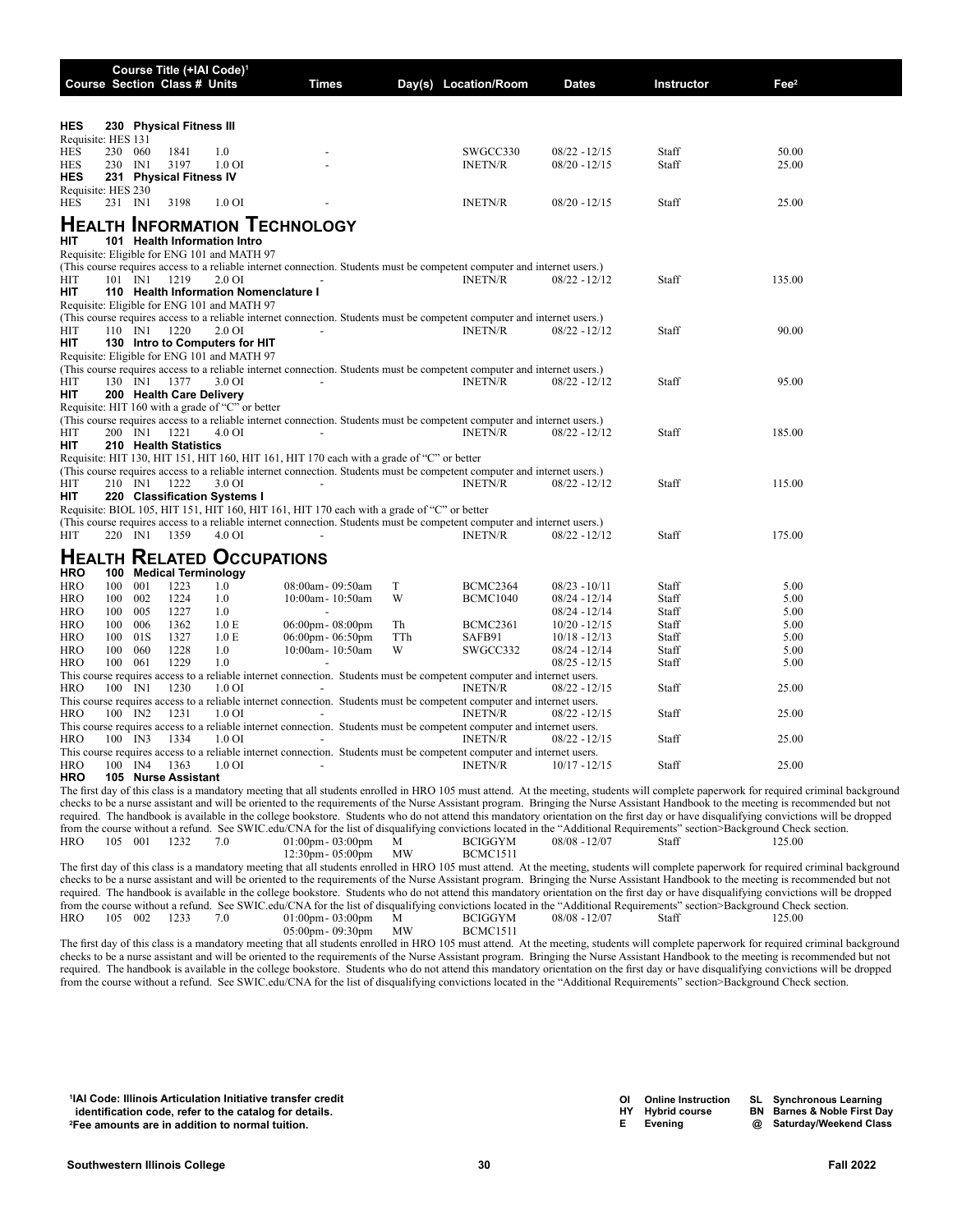|            |            |            | Course Title (+IAI Code) <sup>1</sup> |                                         |                                                                                                                                             |              |                                    |                                    |                |                                                                                                                                                                                                                                                                                                                                                                                |
|------------|------------|------------|---------------------------------------|-----------------------------------------|---------------------------------------------------------------------------------------------------------------------------------------------|--------------|------------------------------------|------------------------------------|----------------|--------------------------------------------------------------------------------------------------------------------------------------------------------------------------------------------------------------------------------------------------------------------------------------------------------------------------------------------------------------------------------|
|            |            |            | <b>Course Section Class # Units</b>   |                                         | <b>Times</b>                                                                                                                                |              | Day(s) Location/Room               | Dates                              | Instructor     | Fee <sup>2</sup>                                                                                                                                                                                                                                                                                                                                                               |
|            |            |            |                                       |                                         |                                                                                                                                             |              |                                    |                                    |                |                                                                                                                                                                                                                                                                                                                                                                                |
| HRO        | 105        | 003        | 1234                                  | 7.0                                     | $01:00$ pm - $03:00$ pm                                                                                                                     | T            | <b>BCMC1411</b>                    | $10/18 - 12/14$                    | Staff          | 125.00                                                                                                                                                                                                                                                                                                                                                                         |
|            |            |            |                                       |                                         | $04:00$ pm - $10:00$ pm                                                                                                                     | <b>MTWTh</b> | <b>BCMC1511</b>                    |                                    |                | The first day of this class is a mandatory meeting that all students enrolled in HRO 105 must attend. At the meeting, students will complete paperwork for required criminal background                                                                                                                                                                                        |
|            |            |            |                                       |                                         |                                                                                                                                             |              |                                    |                                    |                | checks to be a nurse assistant and will be oriented to the requirements of the Nurse Assistant program. Bringing the Nurse Assistant Handbook to the meeting is recommended but not                                                                                                                                                                                            |
|            |            |            |                                       |                                         |                                                                                                                                             |              |                                    |                                    |                | required. The handbook is available in the college bookstore. Students who do not attend this mandatory orientation on the first day or have disqualifying convictions will be dropped<br>from the course without a refund. See SWIC.edu/CNA for the list of disqualifying convictions located in the "Additional Requirements" section>Background Check section.              |
| HRO        |            | 105 004    | 1336                                  | 7.0                                     | $01:00$ pm - $03:00$ pm                                                                                                                     | М            | <b>BCIGGYM</b>                     | $08/08 - 12/06$                    | Staff          | 125.00                                                                                                                                                                                                                                                                                                                                                                         |
|            |            |            |                                       |                                         | $04:30$ pm - $09:00$ pm                                                                                                                     | TTh          | <b>BCMC1511</b>                    |                                    |                | The first day of this class is a mandatory meeting that all students enrolled in HRO 105 must attend. At the meeting, students will complete paperwork for required criminal background                                                                                                                                                                                        |
|            |            |            |                                       |                                         |                                                                                                                                             |              |                                    |                                    |                | checks to be a nurse assistant and will be oriented to the requirements of the Nurse Assistant program. Bringing the Nurse Assistant Handbook to the meeting is recommended but not                                                                                                                                                                                            |
|            |            |            |                                       |                                         |                                                                                                                                             |              |                                    |                                    |                | required. The handbook is available in the college bookstore. Students who do not attend this mandatory orientation on the first day or have disqualifying convictions will be dropped<br>from the course without a refund. See SWIC.edu/CNA for the list of disqualifying convictions located in the "Additional Requirements" section>Background Check section.              |
| HRO        |            | 105 005    | 1379                                  | 7.0                                     | 08:00am - 12:30pm                                                                                                                           | <b>MTW</b>   | <b>BCMC1511</b>                    | $08/08 - 12/07$                    | Staff          | 125.00                                                                                                                                                                                                                                                                                                                                                                         |
|            |            |            |                                       |                                         | $01:00$ pm - $03:00$ pm                                                                                                                     | М            | <b>BCMC1411</b>                    |                                    |                | The first day of this class is a mandatory meeting that all students enrolled in HRO 105 must attend. At the meeting, students will complete paperwork for required criminal background                                                                                                                                                                                        |
|            |            |            |                                       |                                         |                                                                                                                                             |              |                                    |                                    |                | checks to be a nurse assistant and will be oriented to the requirements of the Nurse Assistant program. Bringing the Nurse Assistant Handbook to the meeting is recommended but not                                                                                                                                                                                            |
|            |            |            |                                       |                                         |                                                                                                                                             |              |                                    |                                    |                | required. The handbook is available in the college bookstore. Students who do not attend this mandatory orientation on the first day or have disqualifying convictions will be dropped<br>from the course without a refund. See SWIC edu/CNA for the list of disqualifying convictions located in the "Additional Requirements" section>Background Check section.              |
| HRO        |            | 105 060    | 1235                                  | 7.0                                     | $01:00$ pm - $03:00$ pm                                                                                                                     | M            | <b>BCIGGYM</b>                     | $08/08 - 12/06$                    | Staff          | 125.00                                                                                                                                                                                                                                                                                                                                                                         |
|            |            |            |                                       |                                         |                                                                                                                                             |              |                                    |                                    |                | The first day of this class is a mandatory meeting that all students enrolled in HRO 105 must attend. At the meeting, students will complete paperwork for required criminal background<br>checks to be a nurse assistant and will be oriented to the requirements of the Nurse Assistant program. Bringing the Nurse Assistant Handbook to the meeting is recommended but not |
|            |            |            |                                       |                                         |                                                                                                                                             |              |                                    |                                    |                | required. The handbook is available in the college bookstore. Students who do not attend this mandatory orientation on the first day or have disqualifying convictions will be dropped                                                                                                                                                                                         |
|            |            |            |                                       |                                         |                                                                                                                                             |              |                                    |                                    |                | from the course without a refund. See SWIC.edu/CNA for the list of disqualifying convictions located in the "Additional Requirements" section>Background Check section.                                                                                                                                                                                                        |
| HRO        |            | 105 080    | 1236                                  | 7.0                                     | $01:00$ pm - $03:00$ pm<br>08:00am - 12:30pm                                                                                                | М<br>MW      | <b>BCIGGYM</b><br><b>RBC123</b>    | $08/08 - 12/07$                    | Staff          | 125.00                                                                                                                                                                                                                                                                                                                                                                         |
|            |            |            |                                       |                                         |                                                                                                                                             |              |                                    |                                    |                | The first day of this class is a mandatory meeting that all students enrolled in HRO 105 must attend. At the meeting, students will complete paperwork for required criminal background                                                                                                                                                                                        |
|            |            |            |                                       |                                         |                                                                                                                                             |              |                                    |                                    |                | checks to be a nurse assistant and will be oriented to the requirements of the Nurse Assistant program. Bringing the Nurse Assistant Handbook to the meeting is recommended but not<br>required. The handbook is available in the college bookstore. Students who do not attend this mandatory orientation on the first day or have disqualifying convictions will be dropped  |
|            |            |            |                                       |                                         |                                                                                                                                             |              |                                    |                                    |                | from the course without a refund. See SWIC edu/CNA for the list of disqualifying convictions located in the "Additional Requirements" section>Background Check section.                                                                                                                                                                                                        |
| HRO<br>HRO | 105        | - 101      | 1387                                  | 7.0<br>106 Advanced Nursing Assistant   |                                                                                                                                             |              |                                    | $08/15 - 12/07$                    | Staff          | 125.00                                                                                                                                                                                                                                                                                                                                                                         |
| HRO        | 106        | 001        | 3139                                  | 7.0                                     | $01:00$ pm - $03:00$ pm                                                                                                                     | M<br>TTh     | <b>BCIGGYM</b>                     | $08/08 - 12/06$                    | Staff          | 125.00                                                                                                                                                                                                                                                                                                                                                                         |
| HRO        |            |            | 120 Pharmacology                      |                                         | 08:00am - 12:30pm                                                                                                                           |              | <b>BCMC1511</b>                    |                                    |                |                                                                                                                                                                                                                                                                                                                                                                                |
| HRO        | 120<br>120 | 001<br>002 | 1237<br>1398                          | 3.0 <sub>E</sub><br>3.0                 | $06:00$ pm - $08:50$ pm<br>09:00am - 11:50am                                                                                                | M<br>T       | <b>BCMC1040</b><br><b>BCIS2144</b> | $08/22 - 12/12$<br>$08/23 - 12/13$ | Staff<br>Staff | 5.00<br>5.00                                                                                                                                                                                                                                                                                                                                                                   |
| HRO<br>HRO | 120        | 003        | 1408                                  | 3.0 E                                   | $06:00$ pm - $08:50$ pm                                                                                                                     | Th           | <b>BCMC1410</b>                    | $08/25 - 12/15$                    | Staff          | 0.00                                                                                                                                                                                                                                                                                                                                                                           |
|            |            |            |                                       |                                         | This course requires access to a reliable internet connection. Students must be competent computer and internet users.                      |              |                                    |                                    |                |                                                                                                                                                                                                                                                                                                                                                                                |
| HRO        |            | 120 IN1    | 1365                                  | 3.0 OI                                  | This course requires access to a reliable internet connection. Students must be competent computer and internet users.                      |              | <b>INETN/R</b>                     | $08/22 - 12/15$                    | Staff          | 25.00                                                                                                                                                                                                                                                                                                                                                                          |
| HRO        |            | 120 IN2    | 1396                                  | 3.0 OI                                  |                                                                                                                                             |              | <b>INETN/R</b>                     | $08/22 - 12/15$                    | Staff          | 25.00                                                                                                                                                                                                                                                                                                                                                                          |
| HRO        |            | 120 IN3    | 1397                                  | 3.0 OI                                  | This course requires access to a reliable internet connection. Students must be competent computer and internet users.                      |              | <b>INETN/R</b>                     | $08/22 - 12/15$                    | Staff          | 25.00                                                                                                                                                                                                                                                                                                                                                                          |
|            |            |            |                                       |                                         | This course requires access to a reliable internet connection. Students must be competent computer and internet users.                      |              |                                    |                                    |                |                                                                                                                                                                                                                                                                                                                                                                                |
| HRO<br>HRO |            | 120 IN4    | 1407                                  | 3.0 OI<br>150 Fundamentals of Nutrition |                                                                                                                                             |              | <b>INETN/R</b>                     | $10/17 - 12/15$                    | Staff          | 25.00                                                                                                                                                                                                                                                                                                                                                                          |
| HRO        | 150        | 001        | 1238                                  | 2.0                                     | 08:00am - 09:50am                                                                                                                           | M            | <b>BCMC1410</b>                    | $08/22 - 12/12$                    | Staff          | 8.00                                                                                                                                                                                                                                                                                                                                                                           |
| HRO<br>HRO | 150<br>150 | 002<br>003 | 1239<br>1240                          | 2.0<br>2.0 E                            | 08:00am - 10:00am<br>07:00pm - 08:50pm                                                                                                      | F<br>M       | <b>BCMC2363</b><br><b>BCMC1411</b> | $08/26 - 12/09$<br>$08/22 - 12/12$ | Staff<br>Staff | 8.00<br>8.00                                                                                                                                                                                                                                                                                                                                                                   |
| HRO        | 150        | 004        | 1241                                  | 2.0                                     |                                                                                                                                             |              |                                    | $08/25 - 12/15$                    | Staff          | 8.00                                                                                                                                                                                                                                                                                                                                                                           |
| HRO<br>HRO | 150<br>150 | 006<br>01S | 1242<br>1328                          | 2.0<br>2.0 E                            | 08:00am - 09:50am<br>07:00pm - 08:50pm                                                                                                      | W<br>TTh     | <b>BCMC1410</b><br>SAFB91          | $08/24 - 12/14$<br>$10/18 - 12/13$ | Staff<br>Staff | 8.00<br>8.00                                                                                                                                                                                                                                                                                                                                                                   |
|            |            |            |                                       |                                         | This course requires access to a reliable internet connection. Students must be competent computer and internet users.                      |              |                                    |                                    |                |                                                                                                                                                                                                                                                                                                                                                                                |
| HRO        |            | 150 IN1    | 1243                                  | 2.0 OI                                  | This course requires access to a reliable internet connection. Students must be competent computer and internet users.                      |              | <b>INETN/R</b>                     | $08/22 - 12/15$                    | Staff          | 25.00                                                                                                                                                                                                                                                                                                                                                                          |
| HRO        |            | 150 IN2    | 1244                                  | 2.0 OI                                  |                                                                                                                                             |              | <b>INETN/R</b>                     | $08/22 - 12/15$                    | Staff          | 25.00                                                                                                                                                                                                                                                                                                                                                                          |
| HRO        |            | 150 IN3    | 1245                                  | 2.0 OI                                  | This course requires access to a reliable internet connection. Students must be competent computer and internet users.                      |              | <b>INETN/R</b>                     | $08/22 - 12/15$                    | Staff          | 25.00                                                                                                                                                                                                                                                                                                                                                                          |
|            |            |            |                                       |                                         | This course requires access to a reliable internet connection. Students must be competent computer and internet users.                      |              |                                    |                                    |                |                                                                                                                                                                                                                                                                                                                                                                                |
| HRO        |            | 150 IN4    | 1348                                  | 2.0 OI                                  | This course requires access to a reliable internet connection. Students must be competent computer and internet users.                      |              | <b>INETN/R</b>                     | $08/22 - 12/15$                    | Staff          | 25.00                                                                                                                                                                                                                                                                                                                                                                          |
| HRO        |            | 150 IN5    | 1391                                  | 2.0 OI                                  |                                                                                                                                             |              | <b>INETN/R</b>                     | $08/22 - 12/15$                    | Staff          |                                                                                                                                                                                                                                                                                                                                                                                |
|            |            |            |                                       |                                         |                                                                                                                                             |              |                                    |                                    |                | 25.00                                                                                                                                                                                                                                                                                                                                                                          |
|            |            |            |                                       |                                         | This course requires access to a reliable internet connection. Students must be competent computer and internet users.                      |              |                                    |                                    |                |                                                                                                                                                                                                                                                                                                                                                                                |
| HRO        |            | 150 IN6    | 1400                                  | 2.0 OI                                  | This course requires access to a reliable internet connection. Students must be competent computer and internet users.                      |              | <b>INETN/R</b>                     | $10/17 - 12/15$                    | Staff          | 25.00                                                                                                                                                                                                                                                                                                                                                                          |
| HRO        |            | 150 IN7    | 1465                                  | 2.0 OI                                  |                                                                                                                                             |              | <b>INETN/R</b>                     | $08/22 - 12/15$                    | Staff          | 25.00                                                                                                                                                                                                                                                                                                                                                                          |
| HRO<br>HRO | 160        | 001        | 160 Medical Terminology<br>1246       | 3.0                                     | 11:00am - 12:30pm<br>This course requires access to a reliable internet connection. Students must be competent computer and internet users. | TTh          | <b>BCMC1400</b>                    | $08/23 - 12/14$                    | Staff          | 10.00                                                                                                                                                                                                                                                                                                                                                                          |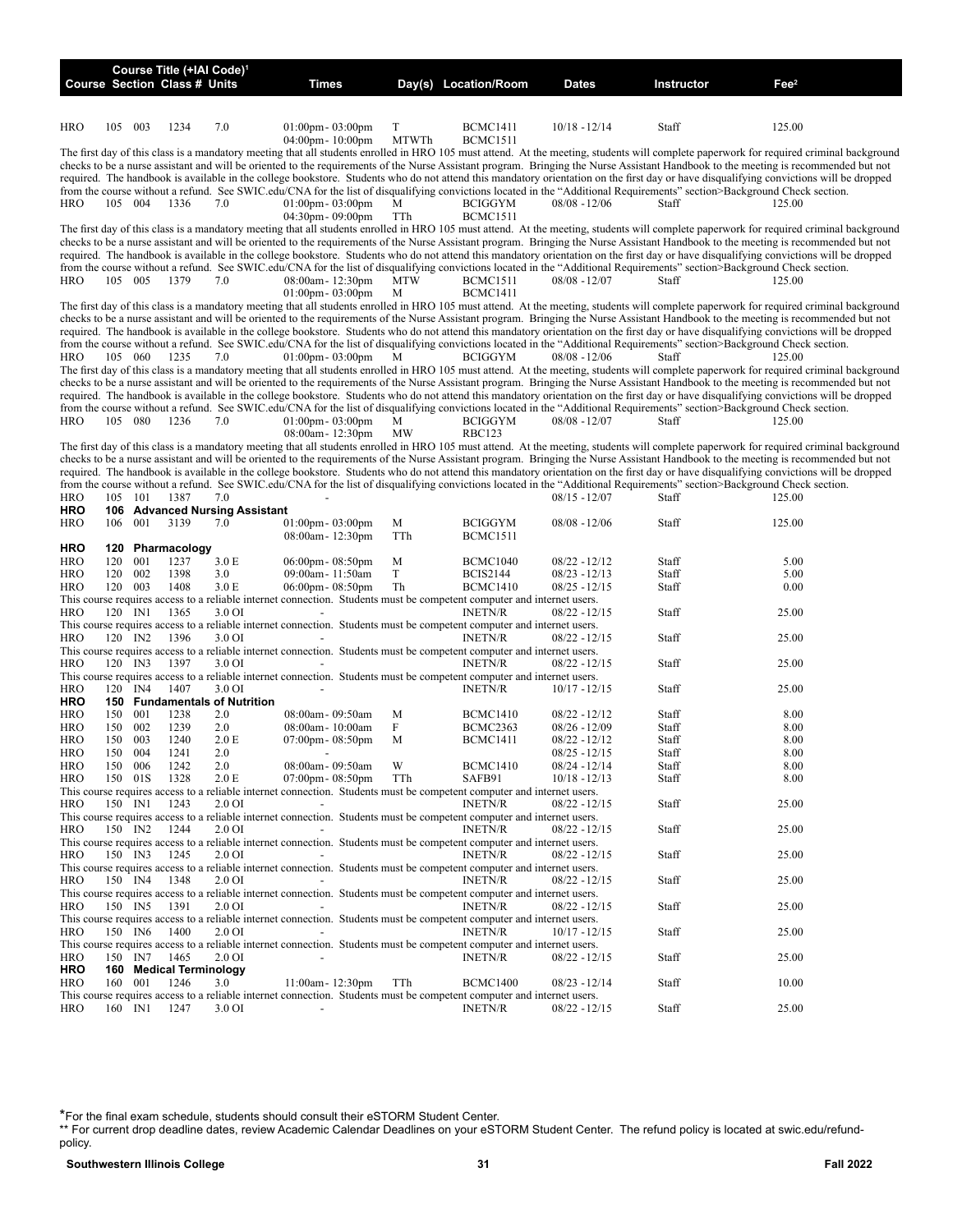|                                    |            |     | Course Title (+IAI Code) <sup>1</sup> |                                                       |                                                                                                 |                          |                                    |                 |                   |                  |
|------------------------------------|------------|-----|---------------------------------------|-------------------------------------------------------|-------------------------------------------------------------------------------------------------|--------------------------|------------------------------------|-----------------|-------------------|------------------|
|                                    |            |     | <b>Course Section Class # Units</b>   |                                                       | <b>Times</b>                                                                                    |                          | Day(s) Location/Room               | <b>Dates</b>    | <b>Instructor</b> | Fee <sup>2</sup> |
|                                    |            |     |                                       |                                                       |                                                                                                 |                          |                                    |                 |                   |                  |
|                                    |            |     |                                       |                                                       | <b>HEATING, VENTILATION, AIR COND, &amp; REFRIGERATION</b>                                      |                          |                                    |                 |                   |                  |
| <b>HVAR</b>                        |            |     |                                       | 100 Fitting, Fusion and Fabrication                   | 09:00am - 11:50am                                                                               |                          |                                    |                 |                   |                  |
| <b>HVAR</b>                        | 100        | 001 | 2843                                  | 4.0                                                   | $12:00$ pm - $01:50$ pm                                                                         | F<br>F                   | <b>BCMC1381</b><br><b>BCMC1519</b> | $08/26 - 12/09$ | Staff             | 125.00           |
| <b>HVAR</b>                        | 100        | 002 | 2844                                  | 4.0 E                                                 | $05:00$ pm - $07:50$ pm                                                                         | $\mathbf T$              | <b>BCMC1380</b>                    | $08/23 - 12/13$ | Staff             | 125.00           |
|                                    |            |     |                                       |                                                       | 08:00pm - 09:50pm                                                                               | T                        | <b>BCMC1519</b>                    |                 |                   |                  |
| <b>HVAR</b>                        | 100        | 060 | 2845                                  | 4.0 E                                                 | $05:00$ pm - $07:50$ pm                                                                         | $\mathbf T$              | SWGCC1602                          | $08/23 - 12/13$ | Staff             | 125.00           |
| <b>HVAR</b>                        | 100        | 070 | 2846                                  | 4.0                                                   | 08:00pm - 09:50pm<br>09:00am - 11:50am                                                          | $\mathbf T$<br>${\bf T}$ | SWGCC1621<br>SWGCC1602             | $08/23 - 12/13$ | Staff             | 125.00           |
|                                    |            |     |                                       |                                                       | $12:00 \text{pm} - 01:50 \text{pm}$                                                             | T                        | SWGCC1621                          |                 |                   |                  |
| HVAR                               |            |     |                                       | 101 Refrig. & A.C. Principles I                       |                                                                                                 |                          |                                    |                 |                   |                  |
|                                    |            |     |                                       |                                                       | Requisite: Concurrent enrollment in or completion of HVAR 103                                   |                          |                                    |                 |                   |                  |
| <b>HVAR</b>                        | 101        | 001 | 2888                                  | 4.0                                                   | 09:00am - 11:50am                                                                               | W                        | <b>BCMC1380</b>                    | $08/24 - 12/14$ | Staff             | 100.00           |
|                                    | 101        | 002 | 2759                                  | 4.0 E                                                 | $12:00$ pm - $01:50$ pm<br>$05:00$ pm - $07:50$ pm                                              | W<br>Th                  | <b>BCMC1384</b><br><b>BCMC1381</b> |                 | Staff             | 100.00           |
| HVAR                               |            |     |                                       |                                                       | $08:00$ pm - $09:50$ pm                                                                         | Th                       | <b>BCMC1384</b>                    | $08/25 - 12/15$ |                   |                  |
| HVAR                               | 101        | 060 | 2760                                  | 4.0 E                                                 | $05:00$ pm - $07:50$ pm                                                                         | М                        | SWGCC1602                          | $08/25 - 12/15$ | Staff             | 100.00           |
|                                    |            |     |                                       |                                                       | $08:00$ pm - $09:50$ pm                                                                         | М                        | SWGCC1601                          |                 |                   |                  |
| HVAR                               | 101        | 070 | 2761                                  | 4.0                                                   | 09:00am - 11:50am                                                                               | M                        | SWGCC1602                          | $08/22 - 12/12$ | Staff             | 100.00           |
|                                    | 103        |     |                                       |                                                       | $12:00$ pm - $01:50$ pm                                                                         | М                        | SWGCC1601                          |                 |                   |                  |
| <b>HVAR</b><br><b>HVAR</b>         | 103        | 001 | 2762                                  | <b>Basic Electrical Controls &amp; Systems</b><br>4.0 | 09:00am - 11:50am                                                                               | М                        | <b>BCMC1380</b>                    | $08/22 - 12/12$ | Staff             | 100.00           |
|                                    |            |     |                                       |                                                       | $12:00 \text{pm} - 01:50 \text{pm}$                                                             | М                        | <b>BCMC1443</b>                    |                 |                   |                  |
| <b>HVAR</b>                        | 103        | 002 | 2763                                  | 4.0 E                                                 | $05:00$ pm - $07:50$ pm                                                                         | W                        | <b>BCMC1380</b>                    | $08/24 - 12/14$ | Staff             | 100.00           |
|                                    |            |     |                                       |                                                       | 08:00pm - 09:50pm                                                                               | W                        | <b>BCMC1384</b>                    |                 |                   |                  |
| HVAR                               | 103        | 060 | 2764                                  | 4.0 E                                                 | $05:00$ pm - $07:50$ pm                                                                         | W<br>W                   | SWGCC1602                          | $08/24 - 12/14$ | Staff             | 100.00           |
| <b>HVAR</b>                        | 103        | 070 | 2765                                  | 4.0                                                   | $08:00$ pm - $09:50$ pm<br>09:00am - 11:50am                                                    | W                        | SWGCC1605<br>SWGCC1602             | $08/24 - 12/14$ | Staff             | 100.00           |
|                                    |            |     |                                       |                                                       | $12:00$ pm - $01:50$ pm                                                                         | W                        | SWGCC1605                          |                 |                   |                  |
| HVAR                               |            |     |                                       | 152 Advanced Refrig. & A.C. Principles                |                                                                                                 |                          |                                    |                 |                   |                  |
|                                    |            |     |                                       |                                                       | Requisite: Concurrent enrollment in or completion of HVAR 101                                   |                          |                                    |                 |                   |                  |
| <b>HVAR</b>                        | 152 001    |     | 2934                                  | 4.0                                                   | 09:00am - 11:50am                                                                               | М                        | <b>BCMC1381</b>                    | $08/22 - 12/12$ | Staff             | 100.00           |
| <b>HVAR</b>                        | 152        | 002 | 2766                                  | 4.0 E                                                 | $12:00$ pm - $01:50$ pm<br>$05:00$ pm - $07:50$ pm                                              | M<br>T                   | <b>BCMC1384</b><br><b>BCMC1381</b> | $08/23 - 12/13$ | Staff             | 100.00           |
|                                    |            |     |                                       |                                                       | $08:00$ pm - $09:50$ pm                                                                         | $\mathbf T$              | <b>BCMC1384</b>                    |                 |                   |                  |
| <b>HVAR</b>                        | 152        | 060 | 2767                                  | 4.0 E                                                 | $05:00$ pm - $07:50$ pm                                                                         | $\mathbf T$              | SWGCC1605                          | $08/23 - 12/13$ | Staff             | 100.00           |
|                                    |            |     |                                       |                                                       | $08:00$ pm - $09:50$ pm                                                                         | T                        | SWGCC1601                          |                 |                   |                  |
| <b>HVAR</b><br>Requisite: HVAR 103 |            |     |                                       | 153 Heating Fundamentals                              |                                                                                                 |                          |                                    |                 |                   |                  |
| <b>HVAR</b>                        | 153        | 001 | 2876                                  | 4.0                                                   | 09:00am - 11:50am                                                                               | Th                       | <b>BCMC1380</b>                    | $08/25 - 12/15$ | Staff             | 100.00           |
|                                    |            |     |                                       |                                                       | $12:00$ pm - $01:50$ pm                                                                         | Th                       | <b>BCMC1384</b>                    |                 |                   |                  |
| <b>HVAR</b>                        | 153        | 002 | 2768                                  | 4.0 E                                                 | $05:00$ pm - $07:50$ pm                                                                         | М                        | <b>BCMC1381</b>                    | $08/22 - 12/12$ | Staff             | 100.00           |
|                                    |            |     |                                       |                                                       | $08:00$ pm - $09:50$ pm                                                                         | М                        | <b>BCMC1384</b>                    |                 |                   |                  |
| <b>HVAR</b>                        | 201        |     |                                       | <b>Psychrometrics &amp; Load Calculations</b>         | Requisite: Concurrent enrollment in or completion of HVAR 152                                   |                          |                                    |                 |                   |                  |
| HVAR                               | 201        | 001 | 2769                                  | 4.0                                                   | 09:00am - 01:50pm                                                                               | W                        | <b>BCMC1381</b>                    | 08/24 - 12/14   | Staff             | 85.00            |
| <b>HVAR</b>                        | 201        | 002 | 2791                                  | 4.0 E                                                 | $05:00 \text{pm} - 09:50 \text{pm}$                                                             | W                        | <b>BCMC1381</b>                    | $08/24 - 12/14$ | Staff             | 85.00            |
| HVAR                               |            |     |                                       | 202 Commercial Refrigeration I                        |                                                                                                 |                          |                                    |                 |                   |                  |
|                                    | 202        | 001 |                                       | 4.0                                                   | Requisite: Concurrent enrollment in or completion of HVAR 101 and HVAR 152<br>09:00am - 11:50am | F                        | <b>BCMC1380</b>                    |                 |                   |                  |
| <b>HVAR</b>                        |            |     | 3037                                  |                                                       | $12:00 \text{pm} - 01:50 \text{pm}$                                                             | F                        | <b>BCMC1443</b>                    | $08/26 - 12/09$ | Staff             | 100.00           |
| HVAR                               | 202 060    |     | 2770                                  | 4.0 E                                                 | 05:00pm - 07:50pm                                                                               | M                        | SWGCC1604                          | $08/22 - 12/12$ | Staff             | 100.00           |
|                                    |            |     |                                       |                                                       | $08:00$ pm - $09:50$ pm                                                                         | М                        | SWGCC1607                          |                 |                   |                  |
| HVAR                               | 208        |     |                                       | Intro to HVAR Computer Applications                   |                                                                                                 |                          |                                    |                 |                   |                  |
| <b>HVAR</b><br><b>HVAR</b>         | 208<br>211 | IN1 | 3033                                  | 1.5 OI                                                | Distribution Panels & Elect Building Wiring                                                     |                          | <b>INETN/R</b>                     | $08/20 - 12/15$ | Staff             | 30.00            |
| HVAR                               | 211        | 001 | 2877                                  | 3.0                                                   | 09:00am - 10:50am                                                                               | T                        | <b>BCMC1381</b>                    | $08/23 - 12/13$ | Staff             | 60.00            |
|                                    |            |     |                                       |                                                       | $11:00am - 12:50pm$                                                                             | $\mathbf T$              | BCANANNEX                          |                 |                   |                  |
| HVAR                               | 211        | 002 | 2978                                  | 3.0 E                                                 | 05:00pm - 07:50pm                                                                               | W                        | <b>BCMC1364</b>                    | $08/24 - 12/14$ | Staff             | 60.00            |
|                                    |            |     |                                       |                                                       | $08:00$ pm - $08:50$ pm                                                                         | W                        | <b>BCANANNEX</b>                   |                 |                   |                  |
| Requisite: HVAR 202                |            |     |                                       | HVAR 251 Commercial Refrigeration II                  |                                                                                                 |                          |                                    |                 |                   |                  |
| HVAR                               | 251        | 002 | 3036                                  | 4.0 E                                                 | $05:00$ pm - $07:50$ pm                                                                         | Th                       | <b>BCMC1364</b>                    | $08/25 - 12/15$ | Staff             | 100.00           |
|                                    |            |     |                                       |                                                       | $08:00$ pm - $09:50$ pm                                                                         | Th                       | <b>BCMC1443</b>                    |                 |                   |                  |
| HVAR                               | 251        | 060 | 2847                                  | 4.0 E                                                 | $05:00$ pm - $07:50$ pm                                                                         | Th                       | SWGCC1604                          | $08/25 - 12/15$ | Staff             | 100.00           |
|                                    |            |     |                                       |                                                       | $08:00$ pm - $09:50$ pm                                                                         | Th                       | SWGCC1607                          |                 |                   |                  |
| HVAR<br>Requisite: HVAR 201        |            |     |                                       | 252 Air Conditioning & Htg Sys. Design                |                                                                                                 |                          |                                    |                 |                   |                  |
| HVAR                               | 252 002    |     | 2848                                  | 4.0 E                                                 | $05:00$ pm - $07:50$ pm                                                                         | M                        | <b>BCMC1380</b>                    | $08/22 - 12/12$ | Staff             | 100.00           |
|                                    |            |     |                                       |                                                       | 08:00pm - 09:50pm                                                                               | M                        | <b>BCANANNEX</b>                   |                 |                   |                  |
| HVAR                               | 252        | 060 | 2849                                  | 4.0 E                                                 | $05:00$ pm - $09:50$ pm                                                                         | T                        | SWGCC1604                          | $08/23 - 12/13$ | Staff             | 100.00           |
|                                    |            |     |                                       |                                                       |                                                                                                 |                          |                                    |                 |                   |                  |

| <b>Online Instruction</b> | SL Synchronous Learning            |
|---------------------------|------------------------------------|
| HY Hybrid course          | <b>BN</b> Barnes & Noble First Day |
| Evening                   | @ Saturday/Weekend Class           |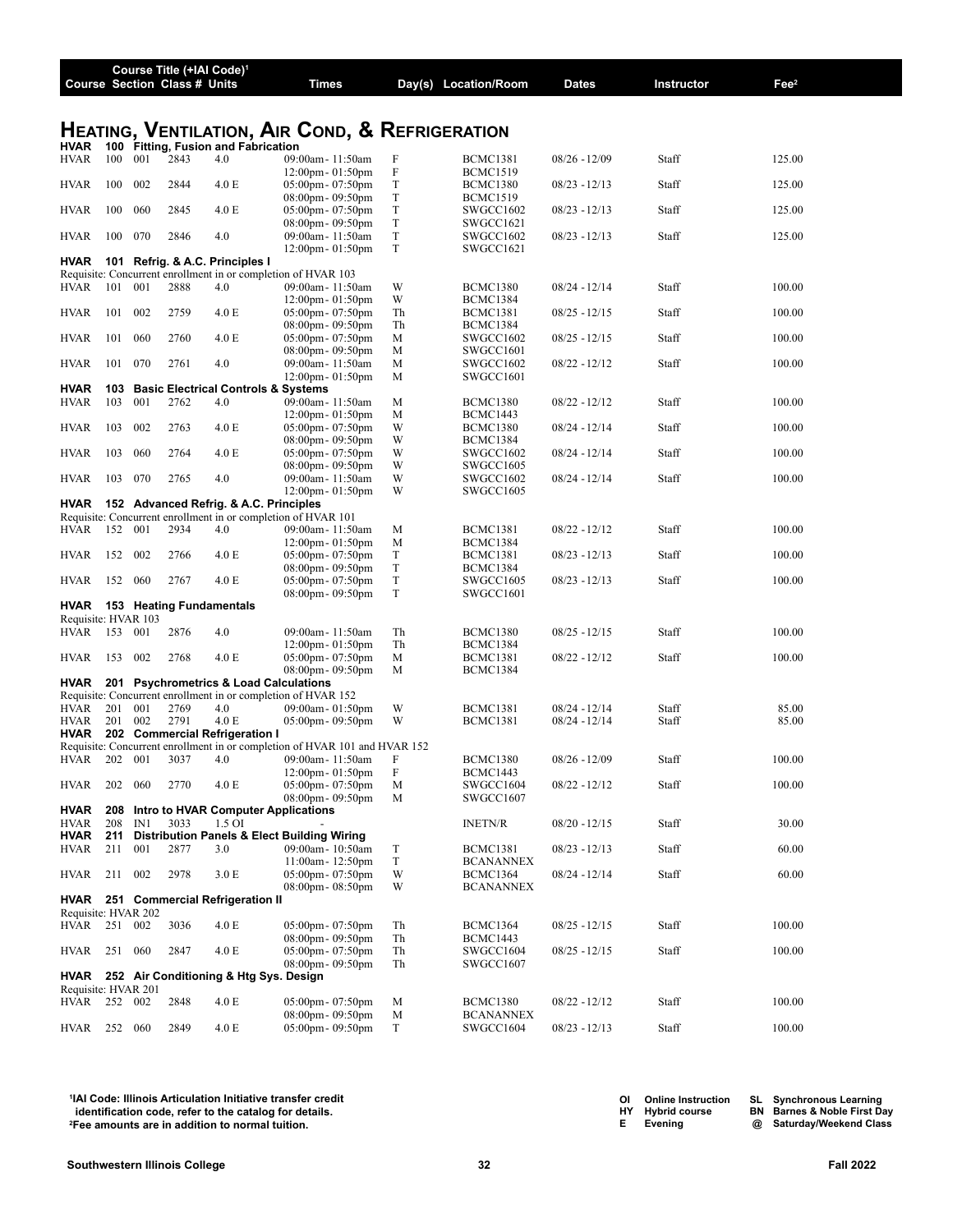|                                 |                    |                | Course Title (+IAI Code) <sup>1</sup>    |                                               |                                                                                                                                                                           |               |                                    |                                    |                |                  |
|---------------------------------|--------------------|----------------|------------------------------------------|-----------------------------------------------|---------------------------------------------------------------------------------------------------------------------------------------------------------------------------|---------------|------------------------------------|------------------------------------|----------------|------------------|
|                                 |                    |                | <b>Course Section Class # Units</b>      |                                               | <b>Times</b>                                                                                                                                                              |               | Day(s) Location/Room               | <b>Dates</b>                       | Instructor     | Fee <sup>2</sup> |
|                                 |                    |                |                                          |                                               |                                                                                                                                                                           |               |                                    |                                    |                |                  |
| HVAR                            |                    | 257 Internship |                                          |                                               |                                                                                                                                                                           |               |                                    |                                    |                |                  |
|                                 |                    |                |                                          | Requisite: 12 hours of HVAR courses completed |                                                                                                                                                                           |               |                                    |                                    |                |                  |
| <b>HVAR</b>                     | 257 001            |                | 2771<br>Coordinator Permission Required. | 4.0                                           |                                                                                                                                                                           | <b>MTWThF</b> | <b>BCMC1383</b>                    | $08/22 - 12/15$                    | Staff          | 0.00             |
| HVAR                            |                    |                |                                          | 258 Natl Electrical Code Interpretation       |                                                                                                                                                                           |               |                                    |                                    |                |                  |
| HVAR                            | 258                | HY 1           | 3040                                     | 3.0 HY E                                      | $05:00 \text{pm} - 07:50 \text{pm}$                                                                                                                                       | W             | <b>BCMC1410</b>                    | $08/24 - 12/14$                    | Staff          | 50.00            |
| HVAR                            |                    | 258 HY6 2872   |                                          | 3.0 HY E                                      | $05:00$ pm - $07:50$ pm                                                                                                                                                   | T             | <b>BCMC1410</b>                    | $08/23 - 12/13$                    | Staff          | 50.00            |
| <b>HVAR</b><br><b>HVAR</b>      | 260<br>260         | 001            | 2772                                     | $0.5 \, \omega$                               | <b>Refrigerant Transition/Recovery Cert</b><br>$09:00am - 02:00pm$                                                                                                        | F             | <b>BCMC2181</b>                    | $09/09 - 09/10$                    | Staff          | 75.00            |
|                                 |                    |                |                                          |                                               | 09:00am - 12:00pm                                                                                                                                                         | S             | <b>BCMC2181</b>                    |                                    |                |                  |
| <b>HVAR</b>                     | 262                |                |                                          |                                               | Air Delivery Systems Materials & Methods                                                                                                                                  |               |                                    |                                    |                |                  |
| HVAR                            | 262                | 060            | 3035                                     | 1.0 E                                         | $05:00$ pm - $06:50$ pm                                                                                                                                                   | W             | SWGCC1605                          | $08/24 - 12/14$                    | Staff          | 75.00            |
|                                 |                    |                |                                          |                                               | <b>HIGH SCHOOL EQUIVALENCY PREPARATION</b>                                                                                                                                |               |                                    |                                    |                |                  |
|                                 |                    |                |                                          |                                               | Classes are offered monthly. For more information about these classes, please call the Adult Education office at 618-235-2700, Ext. 5525.                                 |               |                                    |                                    |                |                  |
|                                 |                    |                |                                          |                                               |                                                                                                                                                                           |               |                                    |                                    |                |                  |
| <b>HISTORY</b>                  |                    |                |                                          |                                               |                                                                                                                                                                           |               |                                    |                                    |                |                  |
| HIST                            |                    |                | 101 World Civilization I                 |                                               | (S2 912N)<br>Requisite: Eligible for ENG 101 or concurrent with ENG 97                                                                                                    |               |                                    |                                    |                |                  |
| HIST                            | 101                | 001            | 2441                                     | 3.0                                           | 09:00am - 09:50am                                                                                                                                                         | <b>MWF</b>    | <b>BCLA2122</b>                    | $08/22 - 12/14$                    | Staff          | 5.00             |
| HIST                            | 101                | 002            | 2476                                     | 3.0                                           | 10:00am - 10:50am                                                                                                                                                         | MWF           | <b>BCLA2122</b>                    | $08/22 - 12/14$                    | Staff          | 5.00             |
| HIST                            | 101                | 003            | 2144                                     | 3.0                                           | 11:00am - 11:50am                                                                                                                                                         | <b>MWF</b>    | <b>BCLA2122</b>                    | $08/22 - 12/14$                    | Staff          | 5.00             |
| HIST                            | 101                | 004            | 2145                                     | 3.0                                           | $11:00$ am - $12:15$ pm                                                                                                                                                   | TTh           | <b>BCLA2122</b>                    | $08/23 - 12/15$                    | Staff          | 5.00             |
| HIST                            | 101                | 005            | 2629                                     | 3.0                                           | $12:30$ pm - 01:45pm                                                                                                                                                      | TTh           | <b>BCLA2122</b>                    | $08/23 - 12/15$                    | Staff          | 5.00             |
| <b>HIST</b>                     | 101 060            |                | 2146                                     | 3.0                                           | $03:30$ pm - $04:45$ pm<br>(The online section of this course requires access to a reliable Internet connection. Students must be competent computer and Internet users.) | TTh           | SWGCC345                           | $08/23 - 12/15$                    | Staff          | 5.00             |
| HIST                            | 101 IN1            |                | 2147                                     | 3.0 OI                                        |                                                                                                                                                                           |               | <b>INETN/R</b>                     | $08/20 - 12/15$                    | Staff          | 30.00            |
|                                 |                    |                |                                          |                                               | This course is an asynchronous, online course that does not meet at a specific time or day of the week.                                                                   |               |                                    |                                    |                |                  |
|                                 |                    |                |                                          |                                               | (The online section of this course requires access to a reliable Internet connection. Students must be competent computer and Internet users.)                            |               |                                    |                                    |                |                  |
| HIST                            | 101 IN2            |                | 2364                                     | 3.0 OI                                        |                                                                                                                                                                           |               | <b>INETN/R</b>                     | $08/20 - 12/15$                    | Staff          | 30.00            |
|                                 |                    |                |                                          |                                               | This course is an asynchronous, online course that does not meet at a specific time or day of the week.                                                                   |               |                                    |                                    |                |                  |
| HIST                            | 101 IN3            |                | 2530                                     | 3.0 OI                                        |                                                                                                                                                                           |               | <b>INETN/R</b>                     | $10/15 - 12/15$                    | Staff          | 30.00            |
| HIST                            | 101 IN4            |                | 2680                                     | 3.0 OI                                        | This course is an asynchronous, online course that does not meet at a specific time or day of the week.                                                                   |               | <b>INETN/R</b>                     | $08/20 - 12/15$                    | Staff          | 30.00            |
|                                 |                    |                |                                          |                                               | This course is an asynchronous, online course that does not meet at a specific time or day of the week.                                                                   |               |                                    |                                    |                |                  |
| HIST                            |                    |                | 102 World Civilization II                |                                               | (S2913N)                                                                                                                                                                  |               |                                    |                                    |                |                  |
| Requisite: Eligible for ENG 101 |                    |                |                                          |                                               |                                                                                                                                                                           |               |                                    |                                    |                |                  |
| <b>HIST</b>                     | 102                | 001            | 2148                                     | 3.0                                           | $02:00$ pm - $03:15$ pm                                                                                                                                                   | TTh           | <b>BCLA2124</b>                    | $08/23 - 12/15$                    | Staff          | 5.00             |
| HIST                            | 102 080            |                | 2616                                     | 3.0                                           | 08:00am - 09:15am                                                                                                                                                         | TTh           | <b>RBC148</b>                      | $08/23 - 12/15$                    | Staff          | 5.00             |
| HIST                            | 102                | IN 1           | 2149                                     | 3.0 OI                                        | (The online section of this course requires access to a reliable Internet connection. Students must be competent computer and Internet users.)                            |               | <b>INETN/R</b>                     | $08/20 - 12/15$                    | Staff          | 30.00            |
|                                 |                    |                |                                          |                                               | This course is an asynchronous, online course that does not meet at a specific time or day of the week.                                                                   |               |                                    |                                    |                |                  |
| HIST                            |                    |                | 115 Mid-East History                     |                                               | (S2 920N)                                                                                                                                                                 |               |                                    |                                    |                |                  |
| Requisite: Eligible for ENG 101 |                    |                |                                          |                                               |                                                                                                                                                                           |               |                                    |                                    |                |                  |
|                                 |                    |                |                                          |                                               | (The online section of this course requires access to a reliable Internet connection. Students must be competent computer and Internet users.)                            |               |                                    |                                    |                |                  |
| HIST                            | 115 IN1            |                | 2150                                     | 3.0 OI                                        | This course is an asynchronous, online course that does not meet at a specific time or day of the week.                                                                   |               | <b>INETN/R</b>                     | $08/20 - 12/15$                    | Staff          | 30.00            |
| HIST                            |                    |                | 117 African History                      |                                               | (S2 920N)                                                                                                                                                                 |               |                                    |                                    |                |                  |
| Requisite: Eligible for ENG 101 |                    |                |                                          |                                               |                                                                                                                                                                           |               |                                    |                                    |                |                  |
| HIST                            |                    | 117 HY1 2416   |                                          | 3.0 HY E                                      | $07:00$ pm - $07:50$ pm                                                                                                                                                   | Th            | <b>BCLA2122</b>                    | $08/25 - 12/15$                    | Staff          | 30.00            |
| HIST                            |                    |                | 180 U.S. History to 1865                 |                                               | (S2 900)                                                                                                                                                                  |               |                                    |                                    |                |                  |
| Requisite: Eligible for ENG 101 |                    |                |                                          |                                               |                                                                                                                                                                           |               |                                    |                                    |                |                  |
| HIST<br><b>HIST</b>             | 180 001<br>180 002 |                | 2346<br>2151                             | 3.0<br>3.0                                    | 08:00am - 08:50am<br>09:00am - 09:50am                                                                                                                                    | MWF<br>MWF    | <b>BCLA2124</b><br><b>BCLA2224</b> | $08/22 - 12/14$<br>$08/22 - 12/14$ | Staff<br>Staff | 5.00<br>5.00     |
| HIST                            | 180                | 003            | 2152                                     | 3.0                                           | 10:00am - 10:50am                                                                                                                                                         | MWF           | <b>BCLA2124</b>                    | $08/22 - 12/14$                    | Staff          | 5.00             |
| HIST                            | 180                | 004            | 2325                                     | 3.0                                           | 11:00am - 11:50am                                                                                                                                                         | MWF           | <b>BCLA2124</b>                    | $08/22 - 12/14$                    | Staff          | 5.00             |
| <b>HIST</b>                     | 180                | 005            | 2153                                     | 3.0                                           | $12:00$ pm - $12:50$ pm                                                                                                                                                   | <b>MWF</b>    | <b>BCLA2224</b>                    | $08/22 - 12/14$                    | Staff          | 5.00             |
| HIST                            | 180                | 006            | 2381                                     | 3.0                                           | 09:30am - 10:45am                                                                                                                                                         | TTh           | <b>BCLA2122</b>                    | $08/23 - 12/15$                    | Staff          | 5.00             |
| HIST                            | 180                | 007            | 2154                                     | 3.0                                           | $12:30$ pm - 01:45pm                                                                                                                                                      | TTh           | <b>BCLA2216</b>                    | $08/23 - 12/15$                    | Staff          | 5.00             |
| HIST                            | 180                | 008            | 2155                                     | 3.0 E                                         | $07:00$ pm - $09:50$ pm                                                                                                                                                   | T             | <b>BCLA2122</b>                    | $08/23 - 12/13$                    | Staff          | 5.00             |
| HIST                            | 180                | 060            | 2156                                     | 3.0<br>3.0                                    | 09:30am - 10:45am<br>02:00pm - 03:15pm                                                                                                                                    | TTh           | SWGCC345                           | $08/23 - 12/15$                    | Staff          | 5.00             |
| HIST<br>HIST                    | 180<br>180         | 061<br>080     | 2157<br>2158                             | 3.0                                           | 09:30am - 10:45am                                                                                                                                                         | MW<br>MW      | SWGCC345<br><b>RBC148</b>          | $08/22 - 12/14$<br>$08/22 - 12/14$ | Staff<br>Staff | 5.00<br>5.00     |
|                                 |                    |                |                                          |                                               | (The online section of this course requires access to a reliable Internet connection. Students must be competent computer and Internet users.)                            |               |                                    |                                    |                |                  |
| HIST                            | 180 IN1            |                | 2159                                     | 3.0 OI                                        |                                                                                                                                                                           |               | <b>INETN/R</b>                     | $08/20 - 12/15$                    | Staff          | 30.00            |
|                                 |                    |                |                                          |                                               | This course is an asynchronous, online course that does not meet at a specific time or day of the week.                                                                   |               |                                    |                                    |                |                  |
|                                 |                    |                |                                          |                                               | (The online section of this course requires access to a reliable Internet connection. Students must be competent computer and Internet users.)                            |               |                                    |                                    |                |                  |
| HIST                            | 180 IN2            |                | 2382                                     | 3.0 OI                                        |                                                                                                                                                                           |               | <b>INETN/R</b>                     | $10/15 - 12/15$                    | Staff          | 30.00            |
| <b>HIST</b>                     | 180 IN3            |                | 2681                                     | 3.0 OI                                        | This course is an asynchronous, online course that does not meet at a specific time or day of the week.                                                                   |               | <b>INETN/R</b>                     | $08/20 - 12/15$                    | Staff          | 30.00            |
|                                 |                    |                |                                          |                                               | This course is an asynchronous, online course that does not meet at a specific time or day of the week.                                                                   |               |                                    |                                    |                |                  |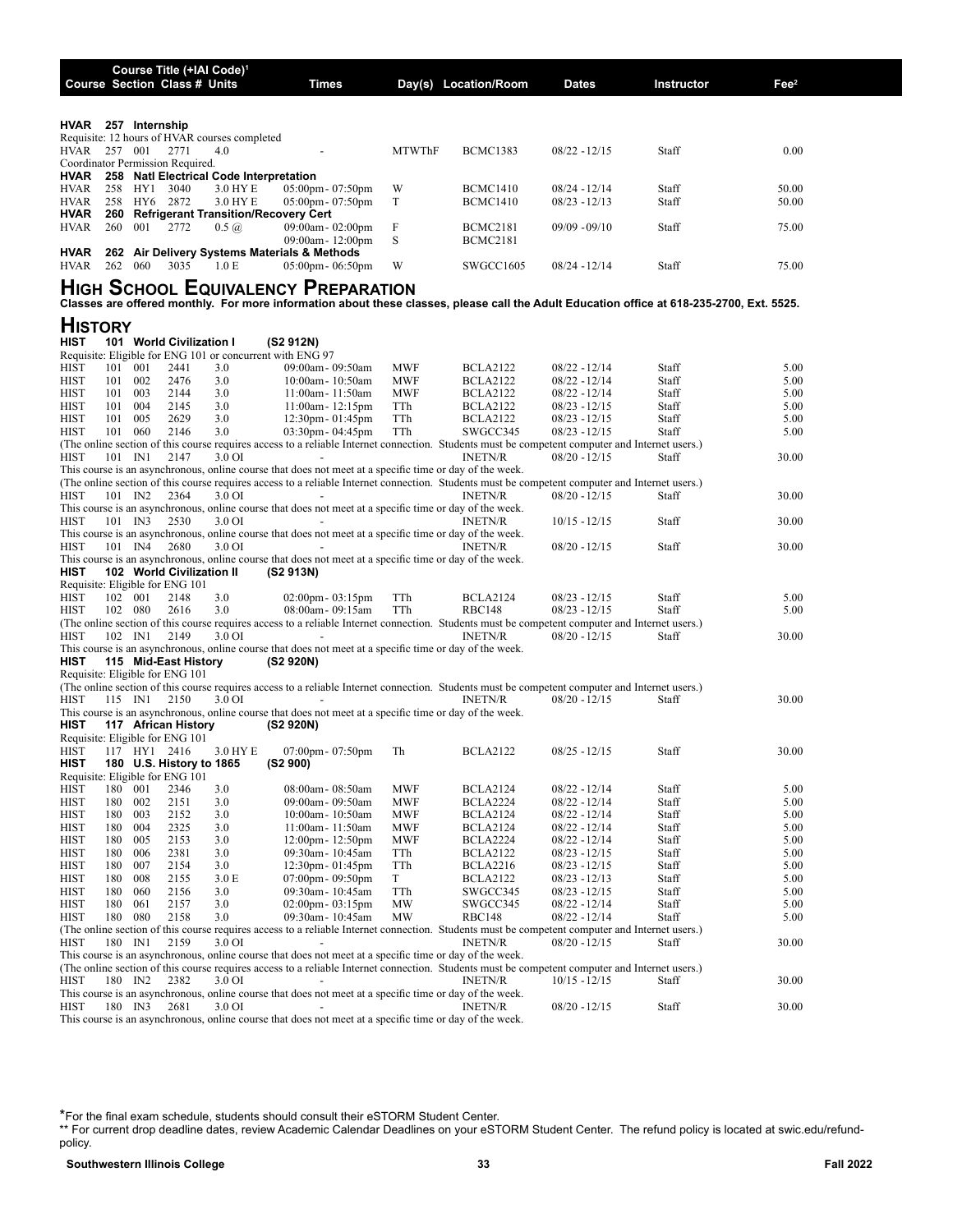|                     |            |            | Course Title (+IAI Code) <sup>1</sup><br><b>Course Section Class # Units</b> |                                                             | <b>Times</b>                                                                                                                                                           |                 | Day(s) Location/Room        | Dates                              | Instructor                      |          | Fe <sup>2</sup>                     |
|---------------------|------------|------------|------------------------------------------------------------------------------|-------------------------------------------------------------|------------------------------------------------------------------------------------------------------------------------------------------------------------------------|-----------------|-----------------------------|------------------------------------|---------------------------------|----------|-------------------------------------|
| HIST                |            |            |                                                                              | 181 U.S. History, 1865 to the Present                       | (S2 901)                                                                                                                                                               |                 |                             |                                    |                                 |          |                                     |
|                     |            |            | Requisite: Eligible for ENG 101                                              |                                                             |                                                                                                                                                                        |                 |                             |                                    |                                 |          |                                     |
| HIST                | 181 001    |            | 2160                                                                         | 3.0                                                         | 09:00am - 09:50am                                                                                                                                                      | <b>MWF</b>      | <b>BCLA2124</b>             | $08/22 - 12/14$                    | Staff                           |          | 5.00                                |
| HIST                | 181        | 002        | 2537                                                                         | 3.0                                                         | 10:00am - 10:50am                                                                                                                                                      | <b>MWF</b>      | <b>BCLA2118</b>             | $08/22 - 12/14$                    | Staff                           |          | 5.00                                |
| HIST                | 181        | 003        | 2161                                                                         | 3.0                                                         | 08:00am - 09:15am                                                                                                                                                      | TTh             | <b>BCLA2122</b>             | $08/23 - 12/15$                    | Staff                           |          | 5.00                                |
| HIST                | 181        | 004        | 2396                                                                         | 3.0                                                         | $12:30$ pm - 01:45pm<br>(The online section of this course requires access to a reliable Internet connection. Students must be competent computer and Internet users.) | TTh             | <b>BCLA2124</b>             | $08/23 - 12/15$                    | Staff                           |          | 5.00                                |
| HIST                | 181 IN1    |            | 2351                                                                         | 3.0 OI                                                      |                                                                                                                                                                        |                 | <b>INETN/R</b>              | $08/20 - 12/15$                    | Staff                           |          | 30.00                               |
|                     |            |            |                                                                              |                                                             | This course is an asynchronous, online course that does not meet at a specific time or day of the week.                                                                |                 |                             |                                    |                                 |          |                                     |
| HIST                | 181 IN2    |            | 2446                                                                         | 3.0 OI                                                      |                                                                                                                                                                        |                 | <b>INETN/R</b>              | $08/20 - 12/15$                    | Staff                           |          | 30.00                               |
|                     |            |            |                                                                              |                                                             | This course is an asynchronous, online course that does not meet at a specific time or day of the week.                                                                |                 |                             |                                    |                                 |          |                                     |
| HIST                | 181 IN3    |            | 2647                                                                         | 3.0 OI                                                      |                                                                                                                                                                        |                 | <b>INETN/R</b>              | $09/17 - 12/15$                    | Staff                           |          | 30.00                               |
|                     | 181 IN4    |            | 2669                                                                         |                                                             | This course is an asynchronous, online course that does not meet at a specific time or day of the week.                                                                |                 |                             |                                    |                                 |          | 30.00                               |
| HIST                |            |            |                                                                              | 3.0 OI                                                      | This course is an asynchronous, online course that does not meet at a specific time or day of the week.                                                                |                 | <b>INETN/R</b>              | $08/20 - 12/15$                    | Staff                           |          |                                     |
| HIST                |            |            |                                                                              | 230 African-American History                                | (H <sub>2</sub> 909D)                                                                                                                                                  |                 |                             |                                    |                                 |          |                                     |
|                     |            |            | Requisite: Eligible for ENG 101                                              |                                                             |                                                                                                                                                                        |                 |                             |                                    |                                 |          |                                     |
| HIST                | 230 001    |            | 2380                                                                         | 3.0                                                         | $11:00$ am - $12:15$ pm                                                                                                                                                | TTh             | <b>BCLA2224</b>             | $08/23 - 12/15$                    | Staff                           |          | 5.00                                |
| HIST                |            |            | 232 United States at War                                                     |                                                             |                                                                                                                                                                        |                 |                             |                                    |                                 |          |                                     |
|                     |            |            | Requisite: Eligible for ENG 101                                              |                                                             |                                                                                                                                                                        |                 |                             |                                    |                                 |          |                                     |
| HIST                | 232 001    |            | 2162                                                                         | 3.0                                                         | 09:30am - 10:45am                                                                                                                                                      | TTh             | <b>BCLA2124</b>             | $08/23 - 12/15$                    | Staff                           |          | 5.00                                |
| HIST                |            |            | Requisite: Eligible for ENG 101                                              |                                                             | 250 20th Century Western Civilization                                                                                                                                  |                 |                             |                                    |                                 |          |                                     |
| HIST                | 250 IN1    |            | 2163                                                                         | 3.0 OI                                                      |                                                                                                                                                                        |                 | <b>INETN/R</b>              | $08/20 - 12/15$                    | Staff                           |          | 30.00                               |
| HIST                |            |            | 286 History of Religion                                                      |                                                             | (H5 904N)                                                                                                                                                              |                 |                             |                                    |                                 |          |                                     |
|                     |            |            | Requisite: Eligible for ENG 101                                              |                                                             |                                                                                                                                                                        |                 |                             |                                    |                                 |          |                                     |
| HIST                | 286        | 001        | 2397                                                                         | 3.0                                                         | 08:00am - 08:50am                                                                                                                                                      | <b>MWF</b>      | <b>BCLA2122</b>             | $08/22 - 12/14$                    | Staff                           |          | 5.00                                |
| HIST                | 286        | 002        | 2164                                                                         | 3.0                                                         | $12:00$ pm - $12:50$ pm                                                                                                                                                | <b>MWF</b>      | <b>BCLA2124</b>             | $08/22 - 12/14$                    | Staff                           |          | 5.00                                |
| HIST                | 286        | 003        | 2165                                                                         | 3.0                                                         | $01:00$ pm - $01:50$ pm                                                                                                                                                | <b>MWF</b>      | <b>BCLA2122</b>             | $08/22 - 12/14$                    | Staff                           |          | 5.00                                |
| HIST                | 286        | 004        | 2166                                                                         | 3.0                                                         | $11:00$ am - $12:15$ pm                                                                                                                                                | TTh             | <b>BCLA2124</b>             | $08/23 - 12/15$                    | Staff                           |          | 5.00                                |
| HIST<br>HIST        | 286<br>286 | 005<br>060 | 2167<br>2168                                                                 | 3.0<br>3.0                                                  | $04:00$ pm - $06:50$ pm<br>11:00am - 11:50am                                                                                                                           | W<br><b>MWF</b> | <b>BCLA2122</b><br>SWGCC345 | $08/24 - 12/13$<br>$08/22 - 12/14$ | Staff<br>Staff                  |          | 5.00<br>5.00                        |
| HIST                | 286        | 080        | 2169                                                                         | 3.0                                                         | 12:30pm - 01:45pm                                                                                                                                                      | MW              | <b>RBC161</b>               | $08/22 - 12/14$                    | Staff                           |          | 5.00                                |
|                     |            |            |                                                                              |                                                             | (The online section of this course requires access to a reliable Internet connection. Students must be competent computer and Internet users.)                         |                 |                             |                                    |                                 |          |                                     |
| HIST                | 286 IN1    |            | 2398                                                                         | 3.0 OI                                                      |                                                                                                                                                                        |                 | <b>INETN/R</b>              | $08/20 - 12/15$                    | Staff                           |          | 30.00                               |
|                     |            |            |                                                                              |                                                             | This course is an asynchronous, online course that does not meet at a specific time or day of the week.                                                                |                 |                             |                                    |                                 |          |                                     |
|                     |            |            |                                                                              |                                                             | (The online section of this course requires access to a reliable Internet connection. Students must be competent computer and Internet users.)                         |                 |                             |                                    |                                 |          |                                     |
| HIST                | 286 IN2    |            | 2409                                                                         | 3.0 OI                                                      |                                                                                                                                                                        |                 | <b>INETN/R</b>              | $08/20 - 12/15$                    | Staff                           |          | 30.00                               |
|                     |            |            |                                                                              |                                                             | This course is an asynchronous, online course that does not meet at a specific time or day of the week.                                                                |                 |                             |                                    |                                 |          |                                     |
| HIST                | 286 IN3    |            | 2527                                                                         | 3.0 OI                                                      | This course is an asynchronous, online course that does not meet at a specific time or day of the week.                                                                |                 | <b>INETN/R</b>              | $10/15 - 12/15$                    | Staff                           |          | 30.00                               |
| HIST                |            |            |                                                                              | 292 U.S. History Since 1945                                 |                                                                                                                                                                        |                 |                             |                                    |                                 |          |                                     |
|                     |            |            | Requisite: Eligible for ENG 101                                              |                                                             |                                                                                                                                                                        |                 |                             |                                    |                                 |          |                                     |
| HIST                | 292 001    |            | 2630                                                                         | 3.0                                                         | $01:00$ pm - $01:50$ pm                                                                                                                                                | MWF             | <b>BCLA2124</b>             | $08/22 - 12/14$                    | Staff                           |          | 5.00                                |
| HIST                | 292 IN1    |            | 3189                                                                         | 3.0                                                         |                                                                                                                                                                        |                 | <b>INETN/R</b>              | $08/20 - 12/15$                    | Staff                           |          | 30.00                               |
|                     |            |            | <b>HOMELAND SECURITY</b>                                                     |                                                             |                                                                                                                                                                        |                 |                             |                                    |                                 |          |                                     |
|                     |            |            |                                                                              | 100 Intro to Homeland Security                              |                                                                                                                                                                        |                 |                             |                                    |                                 |          |                                     |
| НS                  |            |            | Requisite: Eligible for ENG 101                                              |                                                             |                                                                                                                                                                        |                 |                             |                                    |                                 |          |                                     |
|                     |            |            |                                                                              |                                                             | This course requires access to a reliable internet connection. Students must be competent computer and internet users.                                                 |                 |                             |                                    |                                 |          |                                     |
| НS                  | 100 IN1    |            | 1361                                                                         | 3.0                                                         |                                                                                                                                                                        |                 | <b>INETN/R</b>              | $08/22 - 12/15$                    | Staff                           |          | 25.00                               |
|                     |            |            |                                                                              |                                                             |                                                                                                                                                                        |                 |                             |                                    |                                 |          |                                     |
| <b>HORTICULTURE</b> |            |            |                                                                              |                                                             |                                                                                                                                                                        |                 |                             |                                    |                                 |          |                                     |
|                     |            |            | HORT 102 Intro to Horticulture                                               |                                                             | (AG 905)                                                                                                                                                               |                 |                             |                                    |                                 |          |                                     |
| HORT                | 102        | 001        | 1778                                                                         | 3.0                                                         | 08:00am - 08:50am                                                                                                                                                      | MW              | <b>BCMC1517</b>             | $08/22 - 12/12$                    | Staff                           |          | 35.00                               |
| HORT<br><b>HORT</b> | 112        | 001        | 112 Media & Fertility<br>1779                                                | 4.0                                                         |                                                                                                                                                                        | MW              | <b>BCMC1517</b>             |                                    |                                 |          |                                     |
| HORT                | 132        |            |                                                                              | <b>Garden Center &amp; Nursery Mgmt</b>                     | $12:00 \text{pm} - 02:25 \text{pm}$                                                                                                                                    |                 |                             | $08/22 - 12/12$                    | Staff                           |          | 75.00                               |
| HORT                | 132        | 001        | 1780                                                                         | 4.0                                                         | 09:00am - 11:25am                                                                                                                                                      | TTh             | <b>BCMC1517</b>             | $08/23 - 12/15$                    | Staff                           |          | 50.00                               |
| HORT                |            |            |                                                                              | 215 Horticultural Diagnostics                               |                                                                                                                                                                        |                 |                             |                                    |                                 |          |                                     |
|                     |            |            |                                                                              |                                                             | Requisite: Concurrent enrollment in or completion of HORT 102                                                                                                          |                 |                             |                                    |                                 |          |                                     |
| <b>HORT</b>         | 215        | 001        | 1781                                                                         | 3.0 E                                                       | $05:00$ pm - $08:50$ pm                                                                                                                                                | T               | <b>BCMC1517</b>             | $08/23 - 12/13$                    | Staff                           |          | 40.00                               |
| HORT                |            |            | 237 Arboriculture                                                            |                                                             |                                                                                                                                                                        |                 |                             |                                    |                                 |          |                                     |
| Requisite: HORT 132 |            |            |                                                                              |                                                             |                                                                                                                                                                        |                 |                             |                                    |                                 |          |                                     |
| HORT                | 237 001    |            | 3153<br>HORT 242 Fruit Production                                            | 3.0                                                         | $03:00$ pm - $04:20$ pm                                                                                                                                                | TTh             | <b>BCMC1517</b>             | $08/23 - 12/15$                    | Staff                           |          | 30.00                               |
| Requisite: HORT 102 |            |            |                                                                              |                                                             |                                                                                                                                                                        |                 |                             |                                    |                                 |          |                                     |
| HORT                | 242 001    |            | 3152                                                                         | 3.0                                                         | 12:30pm - 02:20pm                                                                                                                                                      | TTh             | <b>BCMC1517</b>             | $08/23 - 12/15$                    | Staff                           |          | 30.00                               |
|                     |            |            |                                                                              | HORT 287 Supervised Intern Employment                       |                                                                                                                                                                        |                 |                             |                                    |                                 |          |                                     |
|                     |            |            | Coordinator Permission Required.                                             |                                                             |                                                                                                                                                                        |                 |                             |                                    |                                 |          |                                     |
| <b>HORT</b>         | 287 001    |            | 1782                                                                         | 2.0                                                         |                                                                                                                                                                        |                 | <b>BCMC2065</b>             | $08/20 - 12/15$                    | Staff                           |          |                                     |
| HORT                |            |            |                                                                              | 288 Supervised Intern Employment                            |                                                                                                                                                                        |                 |                             |                                    |                                 |          |                                     |
|                     |            |            | Coordinator Permission Required.                                             |                                                             |                                                                                                                                                                        |                 |                             |                                    |                                 |          |                                     |
| <b>HORT</b>         | 288 001    |            | 1783                                                                         | 4.0                                                         |                                                                                                                                                                        |                 | <b>BCMC2065</b>             | $08/20 - 12/15$                    | Staff                           |          |                                     |
|                     |            |            |                                                                              |                                                             |                                                                                                                                                                        |                 |                             |                                    |                                 |          |                                     |
|                     |            |            |                                                                              |                                                             | <sup>1</sup> IAI Code: Illinois Articulation Initiative transfer credit                                                                                                |                 |                             |                                    | <b>Online Instruction</b><br>ΟI | SL       | <b>Synchronous Learning</b>         |
|                     |            |            |                                                                              |                                                             | identification code, refer to the catalog for details.                                                                                                                 |                 |                             |                                    | НY<br><b>Hybrid course</b>      | BN       | <b>Barnes &amp; Noble First Day</b> |
|                     |            |            |                                                                              | <sup>2</sup> Fee amounts are in addition to normal tuition. |                                                                                                                                                                        |                 |                             |                                    | Evening<br>E.                   | $\omega$ | Saturday/Weekend Class              |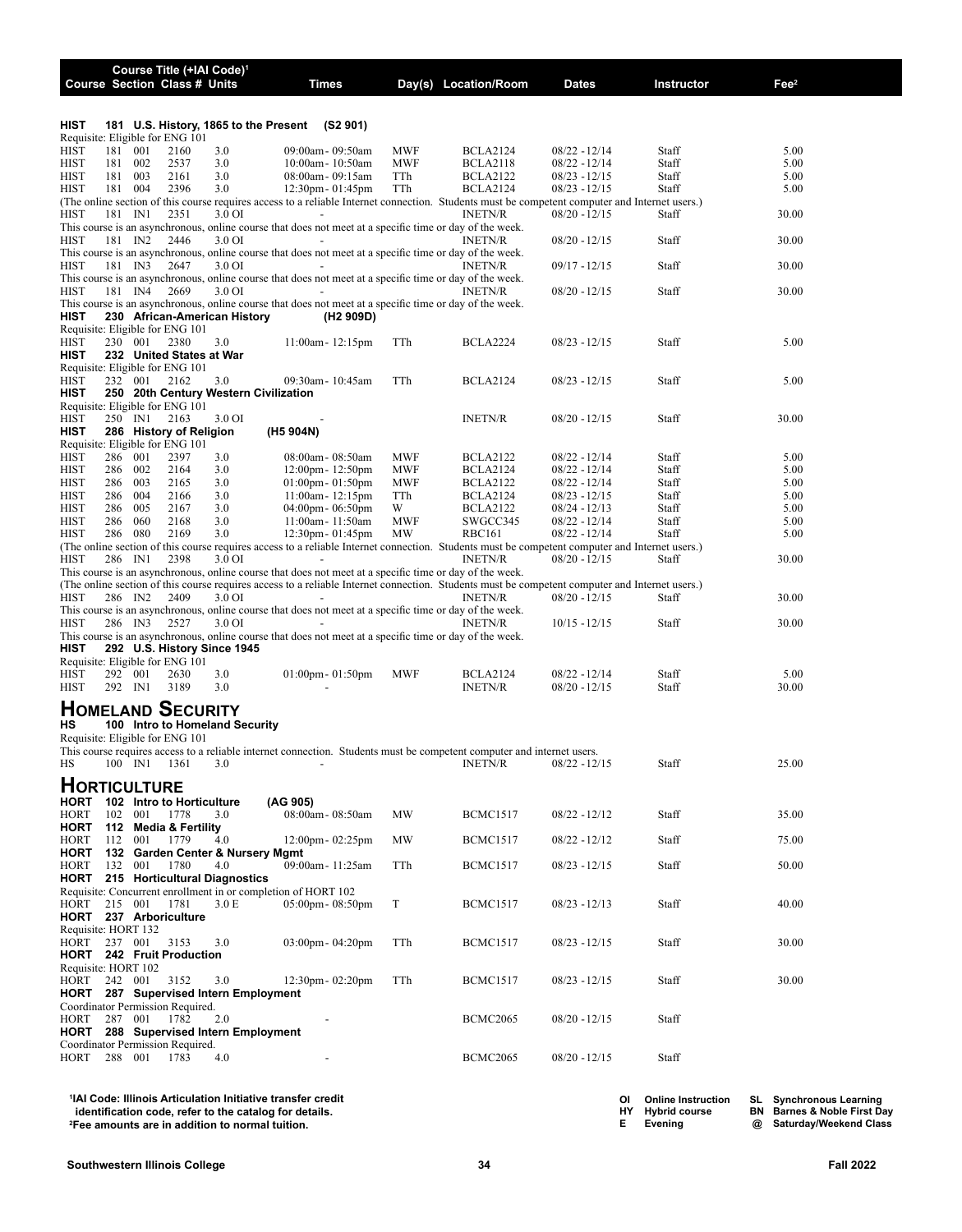|                           |            |            | Course Title (+IAI Code) <sup>1</sup> |                                                  |                                                                                                                                                |               |                              |                                    |                   |                   |
|---------------------------|------------|------------|---------------------------------------|--------------------------------------------------|------------------------------------------------------------------------------------------------------------------------------------------------|---------------|------------------------------|------------------------------------|-------------------|-------------------|
|                           |            |            | <b>Course Section Class # Units</b>   |                                                  | <b>Times</b>                                                                                                                                   |               | Day(s) Location/Room         | <b>Dates</b>                       | <b>Instructor</b> | $\mathsf{Fe}^{2}$ |
|                           |            |            |                                       |                                                  |                                                                                                                                                |               |                              |                                    |                   |                   |
| HORT                      | 289        |            | Coordinator Permission Required.      | <b>Supervised Intern Employment</b>              |                                                                                                                                                |               |                              |                                    |                   |                   |
| HORT                      | 289        | 001        | 1784                                  | 6.0                                              |                                                                                                                                                |               | <b>BCMC2065</b>              | $08/20 - 12/15$                    | Staff             |                   |
| HORT                      | 289        | 002        | 1785                                  | 6.0                                              |                                                                                                                                                |               | <b>BCMC2065</b>              | $08/20 - 12/15$                    | Staff             |                   |
| HORT                      | 289        | 003        | 1786                                  | 6.0                                              |                                                                                                                                                |               | <b>BCMC2065</b>              | $08/20 - 12/15$                    | Staff             |                   |
| HORT                      |            |            | 298 Horticultural Project             |                                                  | Requisite: HORT 102, HORT 132, HORT 135, HORT 136, HORT 152, HORT 226, HORT 287, HORT 288                                                      |               |                              |                                    |                   |                   |
|                           |            |            | Coordinator Permission Required.      |                                                  |                                                                                                                                                |               |                              |                                    |                   |                   |
| HORT                      | 298 001    |            | 1787                                  | 2.0                                              |                                                                                                                                                |               | <b>BCMC2065</b>              | $08/20 - 12/15$                    | Staff             | 50.00             |
|                           |            |            |                                       | <b>HUMAN SERVICES TECHNOLOGY</b>                 |                                                                                                                                                |               |                              |                                    |                   |                   |
| HMS                       |            |            |                                       | 100 Introduction to Human Services               |                                                                                                                                                |               |                              |                                    |                   |                   |
| HMS                       | 100 IN1    |            | 3193                                  | 3.0 OI                                           | (The online section of this course requires access to a reliable Internet connection. Students must be competent computer and Internet users.) |               | <b>INETN/R</b>               | $08/20 - 12/15$                    | Staff             | 55.00             |
|                           |            |            |                                       |                                                  | This course is an asynchronous, online course that does not meet at a specific time or day of the week.                                        |               |                              |                                    |                   |                   |
| HMS                       |            |            |                                       | 200 Human Services Applications                  |                                                                                                                                                |               |                              |                                    |                   |                   |
|                           |            |            |                                       | Requisite: HMS 100 with a grade of "C" or better |                                                                                                                                                |               |                              |                                    |                   |                   |
| HMS                       | 200 IN1    |            | 3194                                  | 3.0 OI                                           | (The online section of this course requires access to a reliable Internet connection. Students must be competent computer and Internet users.) |               | <b>INETN/R</b>               | $08/20 - 12/15$                    | Staff             | 55.00             |
|                           |            |            |                                       |                                                  | This course is an asynchronous, online course that does not meet at a specific time or day of the week.                                        |               |                              |                                    |                   |                   |
| HMS                       |            |            |                                       | 250 Human Services Seminar                       |                                                                                                                                                |               |                              |                                    |                   |                   |
|                           |            |            |                                       | Requisite: HMS 200 with a grade of "C" or better | (The online section of this course requires access to a reliable Internet connection. Students must be competent computer and Internet users.) |               |                              |                                    |                   |                   |
| HMS                       | 250 IN1    |            | 3195                                  | 3.0 OI                                           |                                                                                                                                                |               | <b>INETN/R</b>               | $08/20 - 12/15$                    | Staff             | 55.00             |
|                           |            |            |                                       |                                                  | This course is an asynchronous, online course that does not meet at a specific time or day of the week.                                        |               |                              |                                    |                   |                   |
| HMS                       |            |            |                                       | 280 Human Services Practicum                     | (The online section of this course requires access to a reliable Internet connection. Students must be competent computer and Internet users.) |               |                              |                                    |                   |                   |
| HMS                       | 280 IN1    |            | 3196                                  | 4.0 OI                                           |                                                                                                                                                |               | <b>INETN/R</b>               | $08/20 - 12/15$                    | Staff             | 55.00             |
|                           |            |            |                                       |                                                  | This course is an asynchronous, online course that does not meet at a specific time or day of the week.                                        |               |                              |                                    |                   |                   |
|                           |            |            |                                       | <b>INDUSTRIAL ELECTRICITY</b>                    |                                                                                                                                                |               |                              |                                    |                   |                   |
| EET                       |            |            |                                       | 101 Intro to Electricity & Electronics           |                                                                                                                                                |               |                              |                                    |                   |                   |
| EET                       | 101        | 001        | 2793                                  | 5.0 E                                            | 05:30pm - 09:00pm                                                                                                                              | MW            | <b>BCMC2100</b>              | $08/22 - 12/14$                    | Staff             | 85.00             |
| <b>EET</b>                | 101        | 002        | 2794                                  | 5.0                                              | 08:30am - 12:00pm                                                                                                                              | MW            | <b>BCMC2100</b>              | $08/22 - 12/14$                    | Staff             | 85.00             |
| EET<br>EET                | 101<br>101 | 060<br>070 | 2795<br>2796                          | 5.0 E<br>5.0                                     | 05:30pm - 09:00pm<br>08:30am - 12:00pm                                                                                                         | MW<br>TTh     | SWGCC2650<br>SWGCC310A       | $08/22 - 12/14$<br>$08/23 - 12/15$ | Staff<br>Staff    | 85.00<br>85.00    |
| EET                       | 101        | 071        | 2951                                  | 5.0                                              | 08:00am - 01:20pm                                                                                                                              | <b>MTWThF</b> | SWGCC2650                    | $08/22 - 09/19$                    | Staff             | 0.00              |
| EET                       | 121        |            |                                       | <b>Electronic Devices and Circuits</b>           |                                                                                                                                                |               |                              |                                    |                   |                   |
| Requisite: EET 101        |            |            |                                       |                                                  |                                                                                                                                                |               |                              |                                    |                   |                   |
| EET<br>EET                | 121<br>121 | 001<br>060 | 2797<br>2798                          | 3.0<br>3.0 E                                     | 08:30am - 12:20pm<br>05:30pm - 09:20pm                                                                                                         | Th<br>W       | <b>BCMC2100</b><br>SWGCC2652 | $08/25 - 12/15$<br>$08/24 - 12/14$ | Staff<br>Staff    | 60.00<br>60.00    |
| EET                       | 121        | 070        | 2994                                  | 3.0                                              | $01:00$ pm - $02:50$ pm                                                                                                                        | TTh           | SWGCC2652                    | $08/23 - 12/15$                    | Staff             | 60.00             |
| EET                       | 131        |            |                                       | <b>Electrical Wiring Practices</b>               |                                                                                                                                                |               |                              |                                    |                   |                   |
| Requisite: EET 101<br>EET | 131        | 060        | 2875                                  | 3.0 E                                            | $05:30$ pm - $06:50$ pm                                                                                                                        | TTh           | SWGCCMG3                     | $08/23 - 10/13$                    | Staff             | 75.00             |
|                           |            |            |                                       |                                                  | 07:00pm - 09:50pm                                                                                                                              | TTh           | SWGCCMG4                     |                                    |                   |                   |
| EET                       | 131        | 061        | 2916                                  | $3.0 E$                                          | 05:30pm - 09:50pm                                                                                                                              | TTh           | SWGCCMG4                     | $10/18 - 12/13$                    | Staff             | 75.00             |
| EET                       | 131<br>200 | 070        | 2995                                  | 3.0<br><b>Digital Electronic Circuits</b>        | 08:00am - 12:20pm                                                                                                                              | MTWTh         | SWGCCMG3                     | $09/20 - 10/17$                    | Staff             | 75.00             |
| EET<br>Requisite: EET 101 |            |            |                                       |                                                  |                                                                                                                                                |               |                              |                                    |                   |                   |
| EET                       | 200        | 001        | 2799                                  | 3.0                                              | 08:30am - 12:20pm                                                                                                                              | T             | <b>BCMC2100</b>              | $08/23 - 12/13$                    | Staff             | 65.00             |
| EET                       | 200        | 060        | 2800                                  | 3.0 E                                            | 05:30pm - 09:20pm                                                                                                                              | М             | SWGCC2652                    | $08/22 - 12/12$                    | Staff             | 65.00             |
| EET<br>EET                | 200<br>201 | 070        | 2952                                  | 3.0                                              | 08:00am - 11:50am<br>Wind and Solar Power Installation and Maintenance                                                                         | MTWTh         | SWGCC2652                    | $09/20 - 10/17$                    | Staff             | 65.00             |
| EET                       | 201        | 070        | 2949                                  | 2.0                                              | $02:00$ pm - $04:00$ pm                                                                                                                        | W             | SWGCC310A                    | $08/24 - 12/14$                    | Staff             | 65.00             |
| EET                       |            |            |                                       | 205 Digital Electronic Circuits II               |                                                                                                                                                |               |                              |                                    |                   |                   |
| Requisite: EET 200<br>EET | 205        | 060        | 2801                                  | 4.0 E                                            | 05:30pm - 09:50pm                                                                                                                              | Th            | SWGCC2652                    | $08/25 - 12/15$                    | Staff             | 60.00             |
| EET                       |            |            |                                       | 210 Introduction to Microprocessors              |                                                                                                                                                |               |                              |                                    |                   |                   |
| Requisite: EET 200        |            |            |                                       |                                                  |                                                                                                                                                |               |                              |                                    |                   |                   |
| EET                       | 210        | 001        | 2802                                  | 4.0 E                                            | 05:30pm - 09:50pm                                                                                                                              | W             | <b>BCMC2160</b>              | $08/24 - 12/14$                    | Staff             | 55.00             |
| EET<br>Requisite: EET 101 |            |            |                                       | 231 Introduction to Robotics                     |                                                                                                                                                |               |                              |                                    |                   |                   |
| EET                       | 231        | 060        | 2917                                  | 4.0 E                                            | 05:30pm - 09:50pm                                                                                                                              | M             | SWGCC310                     | $08/22 - 12/12$                    | Staff             | 60.00             |
| EET                       |            |            |                                       | 232 Instrumentation Fundamentals                 |                                                                                                                                                |               |                              |                                    |                   |                   |
| Requisite: EET 101        |            |            |                                       |                                                  |                                                                                                                                                |               |                              |                                    |                   |                   |
| EET<br>EET                | 232        | 060        | 2789                                  | 4.0 E<br>234 Instrumentation Systems             | 05:30pm - 09:50pm                                                                                                                              | T             | SWGCC310                     | $08/23 - 12/06$                    | Staff             | 60.00             |
| Requisite: EET 232        |            |            |                                       |                                                  |                                                                                                                                                |               |                              |                                    |                   |                   |
| EET                       | 234        | 060        | 2918                                  | 4.0 E                                            | 05:30pm - 09:50pm                                                                                                                              | Th            | SWGCC310                     | $08/25 - 12/15$                    | Staff             | 60.00             |
| EET<br>Requisite: EET 200 |            |            |                                       | 235 Programmable Logic Controllers               |                                                                                                                                                |               |                              |                                    |                   |                   |
| EET                       | 235        | 060        | 2803                                  | 3.0 E                                            | $05:30$ pm - $09:20$ pm                                                                                                                        | W             | SWGCC310                     | $08/24 - 12/14$                    | Staff             | 100.00            |
| EET                       | 235        | 070        | 2954                                  | 3.0                                              | 08:00am - 11:50am                                                                                                                              | <b>MTWTh</b>  | SWGCC310                     | $10/18 - 11/15$                    | Staff             | 100.00            |
| EET                       | 235        | 071        | 2977                                  | 3.0                                              | $01:30$ pm - $03:20$ pm                                                                                                                        | TTh           | SWGCC310                     | $08/23 - 12/15$                    | Staff             | 100.00            |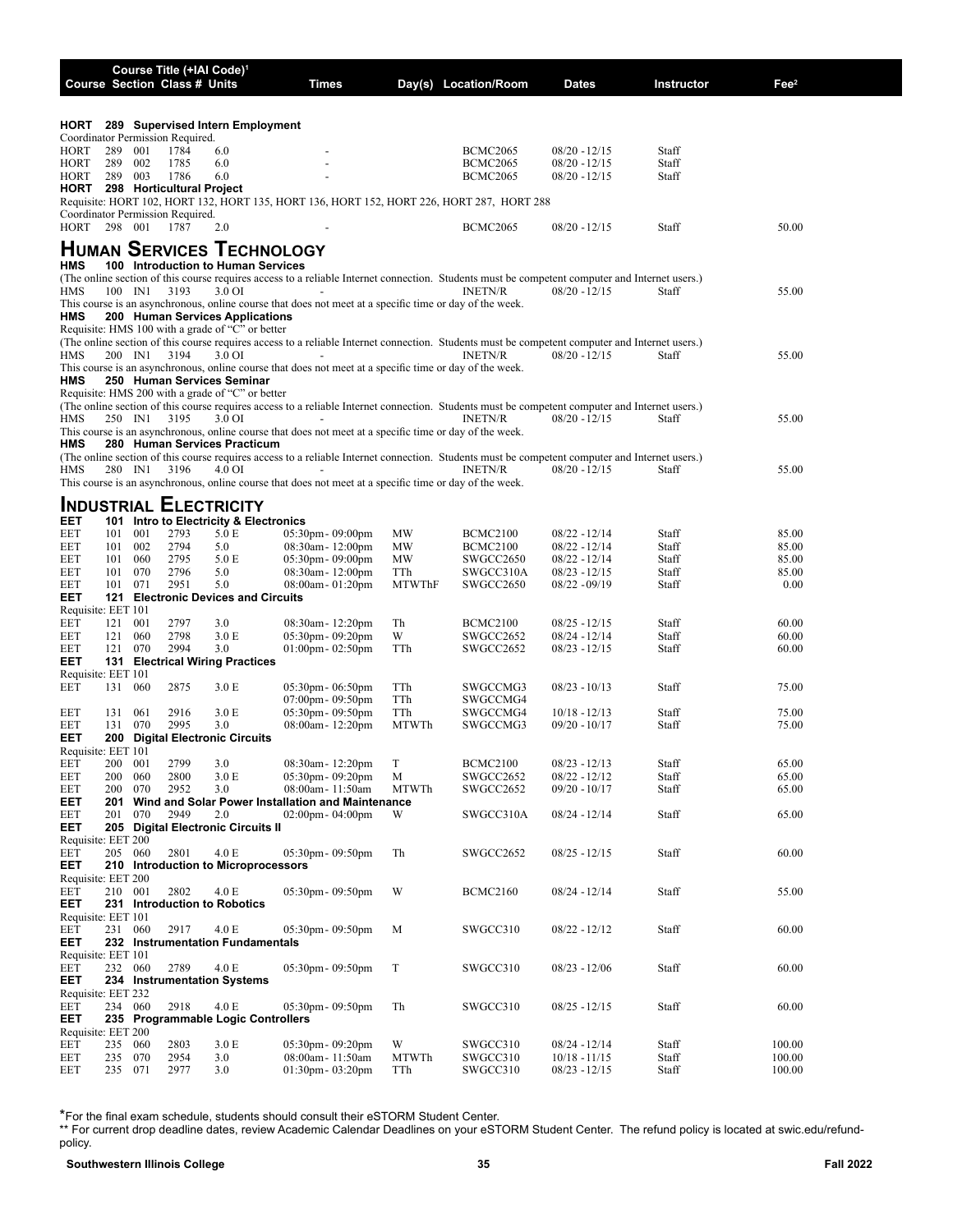|                             |            |            | Course Title (+IAI Code) <sup>1</sup>                    |                                                       |                                                                              |               |                      |                                    |                |                  |
|-----------------------------|------------|------------|----------------------------------------------------------|-------------------------------------------------------|------------------------------------------------------------------------------|---------------|----------------------|------------------------------------|----------------|------------------|
|                             |            |            | <b>Course Section Class # Units</b>                      |                                                       | <b>Times</b>                                                                 |               | Day(s) Location/Room | <b>Dates</b>                       | Instructor     | Fee <sup>2</sup> |
|                             |            |            |                                                          |                                                       |                                                                              |               |                      |                                    |                |                  |
| EET                         | 238        |            |                                                          |                                                       | <b>Special Purpose Electrical Devices and Wiring</b>                         |               |                      |                                    |                |                  |
| Requisite: EET 101          | 238        | 060        | 2932                                                     |                                                       |                                                                              | T             |                      |                                    |                |                  |
| EET<br>EET                  | 239        |            | <b>Advanced PLCs</b>                                     | 3.0 E                                                 | $05:30$ pm - $08:50$ pm                                                      |               | SWGCC2650            | 08/23 - 12/06                      | Staff          | 60.00            |
| Requisite: EET 235          |            |            |                                                          |                                                       |                                                                              |               |                      |                                    |                |                  |
| EET                         | 239<br>239 | 060        | 2912<br>2955                                             | 3.0 E<br>3.0                                          | $05:30$ pm - $09:20$ pm                                                      | T             | SWGCC1613            | $08/23 - 12/13$                    | Staff          | 100.00           |
| EET<br>EET                  | 240        | 070        | <b>Motors and Drives</b>                                 |                                                       | 08:00am - 11:50am                                                            | MTWTh         | SWGCC1613            | $11/16 - 12/15$                    | Staff          | 100.00           |
| Requisite: EET 101          |            |            |                                                          |                                                       |                                                                              |               |                      |                                    |                |                  |
| EET                         | 240        | 060        | 2750                                                     | 3.0 E                                                 | $05:30$ pm - $09:20$ pm                                                      | T             | SWGCC2656            | $08/23 - 12/13$                    | Staff          | 60.00            |
| EET<br>EET                  | 240<br>241 | 070        | 2996                                                     | 3.0<br><b>Electrical Power, Motors &amp; Controls</b> | 08:00am - 11:50am                                                            | MTWTh         | SWGCC1608            | $09/20 - 10/17$                    | Staff          | 60.00            |
| Requisite: EET 101          |            |            |                                                          |                                                       |                                                                              |               |                      |                                    |                |                  |
| EET                         | 241        | 060        | 2804                                                     | 3.0 E                                                 | $05:30$ pm - $08:50$ pm                                                      | W             | SWGCC2654            | 08/24 - 12/14                      | Staff          | 60.00            |
| EET<br>EET                  | 241<br>242 | 070        | 2956                                                     | 3.0<br><b>Electrical Control Systems I</b>            | 08:00am - 11:50am                                                            | MTWTh         | SWGCC310             | $09/20 - 10/17$                    | Staff          | 60.00            |
| Requisite: EET 101          |            |            |                                                          |                                                       |                                                                              |               |                      |                                    |                |                  |
| EET                         | 242        | 060        | 2805                                                     | 4.0 E                                                 | 05:30pm - 09:50pm                                                            | MW            | SWGCC2656            | $08/22 - 10/17$                    | Staff          | 60.00            |
| EET<br>EET                  | 242        | 070        | 2997                                                     | 4.0<br>243 NEC for Industrial/Commercial              | 08:00am - 12:20pm                                                            | MTWTh         | SWGCC2656            | $10/18 - 11/15$                    | Staff          | 60.00            |
| Requisite: EET 101          |            |            |                                                          |                                                       |                                                                              |               |                      |                                    |                |                  |
| EET                         | 243        | 060        | 2933                                                     | 3.0 E                                                 | $05:30$ pm - $08:20$ pm                                                      | Th            | SWGCC2654            | $08/25 - 12/15$                    | Staff          | 60.00            |
| EET                         | 243        | 070        | 2957                                                     | 3.0                                                   | $01:00$ pm - $02:50$ pm                                                      | MTWTh         | SWGCC2654            | $11/17 - 12/15$                    | Staff          | 60.00            |
| EET                         |            |            |                                                          | 244 Electrical Control Systems II                     | $03:00$ pm - $04:20$ pm                                                      | MTWTh         | SWGCCMG4             |                                    |                |                  |
| Requisite: EET 240, EET 242 |            |            |                                                          |                                                       |                                                                              |               |                      |                                    |                |                  |
| EET                         | 244        | 060        | 2751                                                     | 3.0 <sub>E</sub>                                      | 05:30pm - 09:20pm                                                            | MW            | SWGCC2656            | $10/19 - 12/14$                    | Staff          | 60.00            |
| EET<br>EET                  | 244        | 070        | 2998                                                     | 3.0<br>246 Power Generation/Distribution              | 08:00am - 11:50am                                                            | <b>MTWTh</b>  | SWGCC2656            | $11/16 - 12/15$                    | Staff          | 60.00            |
| Requisite: EET 244          |            |            |                                                          |                                                       |                                                                              |               |                      |                                    |                |                  |
| EET                         | 246        | 060        | 2752                                                     | 3.0 E                                                 | 05:30pm - 09:20pm                                                            | M             | SWGCC310A            | $08/22 - 12/12$                    | Staff          | 60.00            |
| EET<br>Requisite: EET 240   | 247        |            | <b>DC Crane Controls</b>                                 |                                                       |                                                                              |               |                      |                                    |                |                  |
| EET                         | 247        | 060        | 2931                                                     | 4.0 E                                                 | 05:30pm - 09:50pm                                                            | Th            | SWGCC2650            | $08/25 - 12/15$                    | Staff          | 60.00            |
| EET                         | 250        |            |                                                          |                                                       | Microcomputer Maintenance-Beginning                                          |               |                      |                                    |                |                  |
| Requisite: EET 200          |            |            |                                                          |                                                       |                                                                              |               |                      |                                    |                |                  |
| EET<br>EET                  | 250<br>256 | 001        | 2919                                                     | 3.0 E<br><b>Preparation for A+ Certification</b>      | $05:30$ pm - $09:20$ pm                                                      | Th            | <b>BCMC2103</b>      | $08/25 - 12/15$                    | Staff          | 55.00            |
|                             |            |            |                                                          | Requisite: NETW 101 or CISC 161 or EET 255            |                                                                              |               |                      |                                    |                |                  |
| EET                         | 256        | 001        | 2863                                                     | 3.0 E                                                 | 05:30pm - 09:20pm                                                            | T             | <b>BCMC2103</b>      | $08/23 - 12/13$                    | Staff          | 60.00            |
| EET<br>EET                  | 269<br>269 | 001        | 2920                                                     | 2.0                                                   | <b>Electrical/Electronics Technology Capstone</b><br>$02:00$ pm - $04:20$ pm | T             | <b>BCMC2100</b>      | $08/23 - 12/13$                    | Staff          | 30.00            |
| EET                         | 290        |            |                                                          | Supervised Internship I                               |                                                                              |               |                      |                                    |                |                  |
| EET                         | 290        | 001        | 2753                                                     | 4.0                                                   |                                                                              | <b>MTWThF</b> | <b>BCMC2220</b>      | $08/22 - 12/15$                    | Staff          | 0.00             |
| EET                         | 290        | 002        | Coordinator Permission Required.<br>2754                 | 4.0                                                   |                                                                              | <b>MTWThF</b> | <b>BCLA2120</b>      | $08/22 - 12/15$                    | Staff          | 0.00             |
|                             |            |            | Coordinator Permission Required.                         |                                                       |                                                                              |               |                      |                                    |                |                  |
|                             |            |            |                                                          |                                                       |                                                                              |               |                      |                                    |                |                  |
| IML                         | 119        |            | <b>INDUSTRIAL MECHANICS</b><br><b>Mechanical Systems</b> |                                                       |                                                                              |               |                      |                                    |                |                  |
| IML                         | 119        | 060        | 2858                                                     | 3.0 E                                                 | $05:00 \text{pm} - 09:50 \text{pm}$                                          | TTh           | SWGCC341             | $08/23 - 10/13$                    | Staff          | 110.00           |
| IML                         | 119        | 070        | 2859                                                     | 3.0                                                   | 08:00am - 11:50am                                                            | MTWTh         | SWGCC341             | $10/18 - 11/14$                    | Staff          | 110.00           |
|                             |            |            |                                                          |                                                       | $12:30$ pm - 01:30pm                                                         | MTWTh         | SWGCC321             |                                    |                |                  |
| IML<br>IML                  | 119<br>120 | 071        | 3174                                                     | 3.0<br><b>Mechanical Blueprint Reading I</b>          | 11:00am - $03:50$ pm                                                         | MTWTh         |                      | $10/18 - 11/14$                    | Staff          | 110.00           |
| IML                         | 120        | 060        | 2773                                                     | 2.0 E                                                 | $05:00$ pm - $07:50$ pm                                                      | W             | SWGCC2651            | $08/24 - 12/14$                    | Staff          | 60.00            |
| IML                         | 120        | 061        | 2901                                                     | 2.0 E                                                 | 05:00pm - 07:50pm                                                            | T             | SWGCC2651            | $08/23 - 12/06$                    | Staff          | 60.00            |
| IML<br>IML                  | 120<br>120 | 070<br>071 | 2810<br>2892                                             | 2.0<br>2.0                                            | $01:40$ pm - $03:00$ pm<br>09:00am - 10:20am                                 | TTh<br>TTh    | SWGCC2651            | $08/23 - 12/13$<br>$08/23 - 12/13$ | Staff<br>Staff | 60.00<br>60.00   |
| IML                         | 133        |            | <b>Rigging (Industrial)</b>                              |                                                       |                                                                              |               |                      |                                    |                |                  |
| IML                         | 133        | 060        | 2915                                                     | 2.0 E                                                 | $05:00$ pm - $07:50$ pm                                                      | Th            |                      | $08/25 - 12/15$                    | Staff          | 0.00             |
| IML                         | 133        | 070        | 2975                                                     | 2.0                                                   | $01:40$ pm - 04:30pm                                                         | Th            |                      | $08/25 - 12/15$                    | Staff          | 0.00             |
| IML<br>IML                  | 189<br>189 | 070        | <b>Fork Lift Truck Safety</b><br>2840                    | 0.5                                                   | 08:30am - 04:20pm                                                            | $\mathbf F$   | SWGCC1602            | $07/29 - 07/29$                    | Staff          | 20.00            |
| IML                         | 189        | 071        | 2841                                                     | 0.5                                                   | 08:30am - 04:20pm                                                            | F             | SWGCC1602            | $10/21 - 10/21$                    | Staff          | 20.00            |
| IML                         | 189        | 072        | 2842                                                     | 0.5                                                   | 08:30am - 04:20pm                                                            | F             | SWGCC1604            | $11/18 - 11/18$                    | Staff          | 20.00            |
| IML<br>IML                  | 189<br>189 | 073<br>201 | 2889<br>3058                                             | 0.5<br>0.5                                            | 08:30am - 04:20pm                                                            | F             | SWGCC1602            | 12/09 - 12/09<br>$11/18 - 11/18$   | Staff<br>Staff | 20.00<br>0.00    |
|                             |            |            |                                                          |                                                       |                                                                              |               |                      |                                    |                |                  |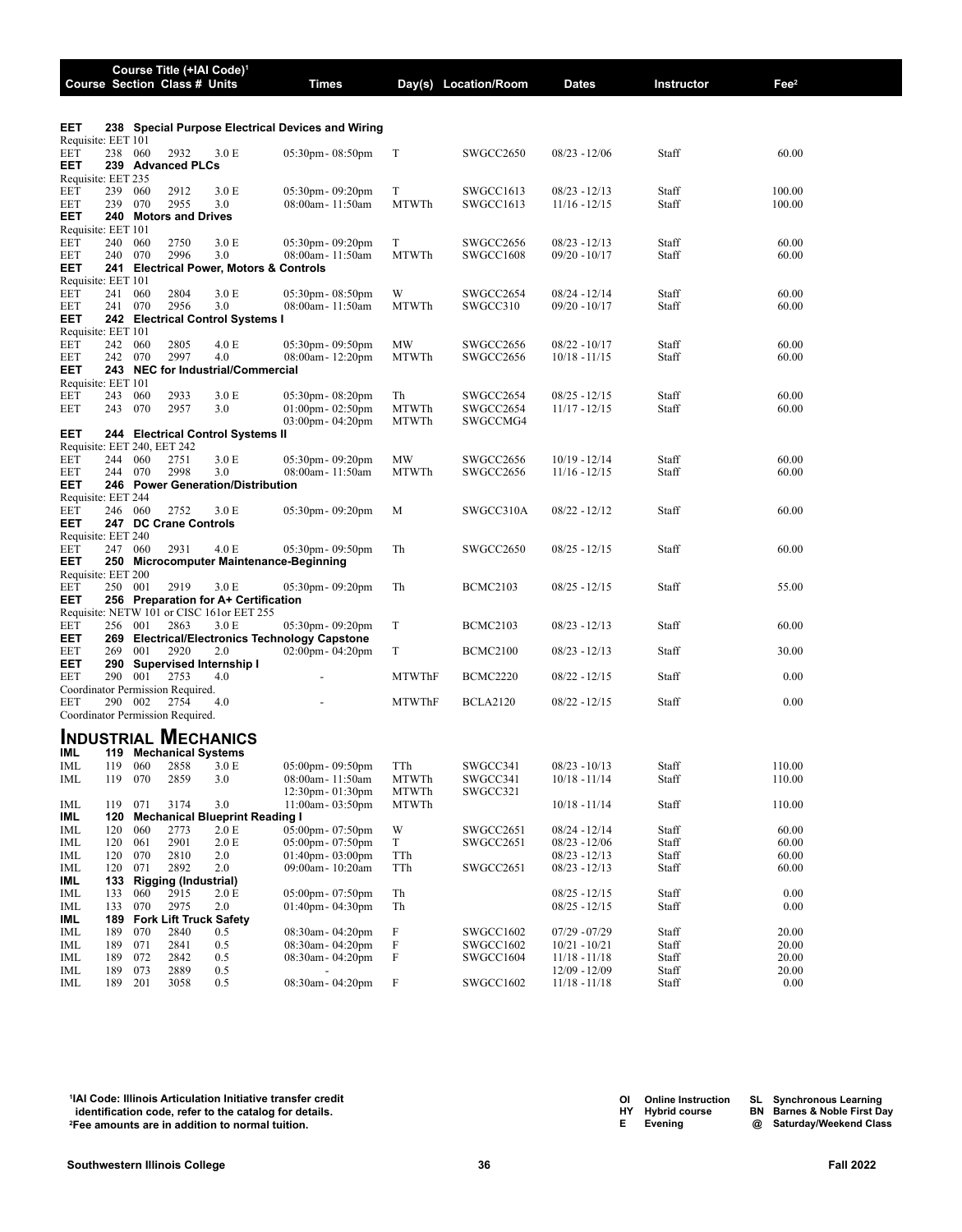|                                         |            |            | Course Title (+IAI Code) <sup>1</sup> |                                                                      |                                                                                                                                                |                  |                       |                                    |                |                  |
|-----------------------------------------|------------|------------|---------------------------------------|----------------------------------------------------------------------|------------------------------------------------------------------------------------------------------------------------------------------------|------------------|-----------------------|------------------------------------|----------------|------------------|
|                                         |            |            | <b>Course Section Class # Units</b>   |                                                                      | <b>Times</b>                                                                                                                                   |                  | Day(s) Location/Room  | Dates                              | Instructor     | Fee <sup>2</sup> |
|                                         |            |            |                                       |                                                                      |                                                                                                                                                |                  |                       |                                    |                |                  |
|                                         |            |            |                                       |                                                                      |                                                                                                                                                |                  |                       |                                    |                |                  |
|                                         |            |            |                                       | <b>INDUSTRIAL PIPEFITTING</b>                                        |                                                                                                                                                |                  |                       |                                    |                |                  |
| IDP<br>IDP                              | 116        | 060        | 116 Industrial Pipefitter A<br>2903   | 3.0 E                                                                | 05:00pm - 09:50pm                                                                                                                              | MW               | SWGCC2657             | $08/22 - 10/17$                    | Staff          | 160.00           |
| IDP                                     | 116        | 070        | 2902                                  | 3.0                                                                  | $01:40$ pm - $04:00$ pm                                                                                                                        | MW               | SWGCC2657             | $08/22 - 12/14$                    | Staff          | 160.00           |
| IDP                                     | 116        | 071        | 3172                                  | 3.0                                                                  | 08:00am - 10:20am                                                                                                                              | MW               |                       | $08/22 - 12/14$                    | Staff          | 160.00           |
| IDP                                     |            |            | 276 Industrial Hydraulics I           |                                                                      |                                                                                                                                                |                  |                       |                                    |                |                  |
| IDP<br>IDP                              | 276<br>276 | 060<br>070 | 2861<br>2860                          | 3.0 <sub>E</sub><br>3.0                                              | $05:00 \text{pm} - 09:50 \text{pm}$<br>08:00am - 11:50am                                                                                       | TTh<br>MTWTh     | SWGCC321<br>SWGCC2657 | $10/18 - 12/13$<br>$11/15 - 12/15$ | Staff<br>Staff | 90.00<br>90.00   |
|                                         |            |            |                                       |                                                                      | $12:30$ pm - 01:30pm                                                                                                                           | MTWTh            | SWGCC2657             |                                    |                |                  |
| <b>IDP</b>                              | 276 071    |            | 3173                                  | 3.0                                                                  | $11:00$ am - 03:50pm                                                                                                                           | MTWTh            |                       | $11/15 - 12/15$                    | Staff          | 90.00            |
| <b>LITERATURE</b>                       |            |            |                                       |                                                                      |                                                                                                                                                |                  |                       |                                    |                |                  |
| LIТ                                     |            |            |                                       | 113 Introduction to Fiction                                          | (H3 901)                                                                                                                                       |                  |                       |                                    |                |                  |
|                                         |            |            |                                       | Requisite: Eligible for ENG 101 or concurrent with ENG 97            |                                                                                                                                                |                  |                       |                                    |                |                  |
| LIT                                     | 113        | 001        | 2173                                  | 3.0                                                                  | 08:00am - 08:50am                                                                                                                              | <b>MWF</b>       | <b>BCLA3315</b>       | $08/22 - 12/14$                    | Staff          | 15.00            |
| LIT                                     | 113        | 002        | 2572                                  | 3.0                                                                  | $02:00$ pm - $03:15$ pm                                                                                                                        | TTh              | <b>BCLA3315</b>       | $08/23 - 12/15$                    | Staff          | 15.00            |
| LIT<br>LIT                              | 113<br>113 | 061        | 2620<br>2547                          | 3.0                                                                  | 10:00am - 10:50am                                                                                                                              | <b>MWF</b><br>MW | SWGCC512              | $08/22 - 12/14$                    | Staff<br>Staff | 5.00             |
|                                         |            | 080        |                                       | 3.0<br>This is a reading and writing intensive course.               | $02:00 \text{pm} - 03:15 \text{pm}$                                                                                                            |                  | <b>RBC150</b>         | $08/22 - 12/14$                    |                | 15.00            |
|                                         |            |            |                                       |                                                                      | (The online section of this course requires access to a reliable Internet connection. Students must be competent computer and Internet users.) |                  |                       |                                    |                |                  |
| LIT                                     | 113 IN1    |            | 2175                                  | 3.0 OI                                                               |                                                                                                                                                |                  | <b>INETN/R</b>        | $08/20 - 12/15$                    | Staff          | 30.00            |
|                                         |            |            |                                       |                                                                      | This course is an asynchronous, online course that does not meet at a specific time or day of the week.                                        |                  |                       |                                    |                |                  |
| LIT                                     | 113 IN2    |            | 2457                                  | 3.0 OI                                                               | (The online section of this course requires access to a reliable Internet connection. Students must be competent computer and Internet users.) |                  | <b>INETN/R</b>        | $09/17 - 12/15$                    | Staff          | 30.00            |
|                                         |            |            |                                       |                                                                      | This course is an asynchronous, online course that does not meet at a specific time or day of the week.                                        |                  |                       |                                    |                |                  |
| LIТ                                     |            |            | 125 Drama as Literature               |                                                                      | (H3 902)                                                                                                                                       |                  |                       |                                    |                |                  |
|                                         |            |            |                                       | Requisite: Eligible for ENG 101 or concurrent with ENG 97            |                                                                                                                                                |                  |                       |                                    |                |                  |
| LIT<br>LIТ                              | 125 001    |            | 2451                                  | 3.0<br>201 World Lit to Enlightenment                                | 11:00am - 11:50am<br>(H3 906)                                                                                                                  | <b>MWF</b>       | <b>BCLA3315</b>       | $08/23 - 12/15$                    | Staff          | 15.00            |
| Requisite: Eligible for ENG 101         |            |            |                                       |                                                                      |                                                                                                                                                |                  |                       |                                    |                |                  |
| LIT                                     | 201 001    |            | 2176                                  | 3.0                                                                  | $12:30$ pm - 01:45pm                                                                                                                           | TTh              | <b>BCLA3315</b>       | $08/23 - 12/14$                    | Staff          | 15.00            |
| LIТ                                     |            |            |                                       | 202 World Lit from Enlightenment                                     | (H3 907)                                                                                                                                       |                  |                       |                                    |                |                  |
| Requisite: Eligible for ENG 101         |            |            |                                       |                                                                      |                                                                                                                                                |                  |                       |                                    |                |                  |
|                                         |            |            |                                       | This is a reading and writing intensive course.                      | (The online section of this course requires access to a reliable Internet connection. Students must be competent computer and Internet users.) |                  |                       |                                    |                |                  |
| LIT                                     | 202 IN1    |            | 2378                                  | 3.0 OI                                                               |                                                                                                                                                |                  | <b>INETN/R</b>        | $08/20 - 12/15$                    | Staff          | 25.00            |
|                                         |            |            |                                       |                                                                      | This course is an asynchronous, online course that does not meet at a specific time or day of the week.                                        |                  |                       |                                    |                |                  |
| LIТ                                     |            |            |                                       | 205 Lit of Non-Western Countries                                     | (H3 908N)                                                                                                                                      |                  |                       |                                    |                |                  |
| LIT                                     | 205        | 001        | 2177                                  | 3.0                                                                  | Requisite: Completion of ENG 101 with a grade of "C" or better<br>$12:00 \text{pm} - 12:50 \text{pm}$                                          | <b>MWF</b>       | <b>BCLA3315</b>       | $08/22 - 12/14$                    | Staff          | 15.00            |
| LIT                                     | 205        | 060        | 2621                                  | 3.0                                                                  | 09:30am - 10:45am                                                                                                                              | TTh              | SWGCC523              | $08/23 - 12/15$                    | Staff          | 15.00            |
| LIT                                     | 205 IN1    |            | 2393                                  | 3.0 OI                                                               |                                                                                                                                                |                  | <b>INETN/R</b>        | $08/20 - 12/15$                    | Staff          | 25.00            |
|                                         |            |            |                                       |                                                                      | (The online section of this course requires access to a reliable Internet connection. Students must be competent computer and Internet users.) |                  |                       |                                    |                |                  |
| LIТ                                     |            |            |                                       | 213 Early American Literature (H3 914)                               | This course is an asynchronous, online course that does not meet at a specific time or day of the week.                                        |                  |                       |                                    |                |                  |
|                                         |            |            |                                       |                                                                      | Requisite: Completion of ENG 101 with a grade of "C" or better                                                                                 |                  |                       |                                    |                |                  |
| LIT                                     | 213 001    |            | 2178                                  | 3.0                                                                  | 11:00am - 12:15pm                                                                                                                              | TTh              | <b>BCLA3315</b>       | $08/23 - 12/15$                    | Staff          | 15.00            |
| LIТ                                     |            |            |                                       |                                                                      | 215 Contemporary Multicultural American Literature (H3 910D)                                                                                   |                  |                       |                                    |                |                  |
| Requisite: Eligible for ENG 101         |            |            |                                       |                                                                      |                                                                                                                                                |                  |                       |                                    |                |                  |
| LIT                                     | 215 060    |            | 2623                                  | 3.0<br>This is a reading and writing intensive course.               | $02:00 \text{pm} - 03:15 \text{pm}$                                                                                                            | TTh              | SWGCC512              | $08/23 - 12/15$                    | Staff          | 15.00            |
|                                         |            |            |                                       |                                                                      | (The online section of this course requires access to a reliable Internet connection. Students must be competent computer and Internet users.) |                  |                       |                                    |                |                  |
| LIT                                     | 215 IN1    |            | 2362                                  | 3.0 OI                                                               |                                                                                                                                                |                  | <b>INETN/R</b>        | $08/20 - 12/15$                    | Staff          | 30.00            |
|                                         |            |            |                                       |                                                                      | This course is an asynchronous, online course that does not meet at a specific time or day of the week.                                        |                  |                       |                                    |                |                  |
| LIT.<br>Requisite: Eligible for ENG 101 |            |            |                                       | 216 African American Literature (H3 910D)                            |                                                                                                                                                |                  |                       |                                    |                |                  |
| LIT                                     | 216 001    |            | 2463                                  | 3.0                                                                  | 10:00am - 10:50am                                                                                                                              | <b>MWF</b>       | <b>BCLA3315</b>       | $08/22 - 12/14$                    | Staff          | 15.00            |
| LIТ                                     |            |            |                                       | 251 Early British Literature (H3 912)                                |                                                                                                                                                |                  |                       |                                    |                |                  |
|                                         |            |            |                                       |                                                                      | Requisite: Completion of ENG 101 with a grade of "C" or better                                                                                 |                  |                       |                                    |                |                  |
| LIT<br>LIT                              |            | 251 001    | 2179                                  | 3.0                                                                  | 09:30am - 10:45am<br>290 Shakespeare - Comedies & Histories (H3 905)                                                                           | TTh              | <b>BCLA3315</b>       | $08/22 - 12/14$                    | Staff          | 15.00            |
| Requisite: Eligible for ENG 101         |            |            |                                       |                                                                      |                                                                                                                                                |                  |                       |                                    |                |                  |
| LIT                                     | 290 001    |            | 2337                                  | 3.0                                                                  | 09:00am - 09:50am                                                                                                                              | <b>MWF</b>       | <b>BCLA3315</b>       | $08/22 - 12/14$                    | Staff          | 15.00            |
| LIТ                                     |            |            | 293 Children's Literature             |                                                                      |                                                                                                                                                |                  |                       |                                    |                |                  |
|                                         |            |            |                                       |                                                                      | Requisite: Completion of ENG 101 with a grade of "C" or better                                                                                 |                  |                       |                                    |                |                  |
| LIT                                     | 293 001    |            | 2180                                  | Students cannot receive credit for both LIT 293 and ED 293.<br>3.0 E | 06:00pm - 08:50pm                                                                                                                              | M                | <b>BCLA2116</b>       | $08/22 - 12/12$                    | Staff          | 5.00             |
|                                         |            |            |                                       |                                                                      |                                                                                                                                                |                  |                       |                                    |                |                  |
| <b>MANAGEMENT</b>                       |            |            |                                       |                                                                      |                                                                                                                                                |                  |                       |                                    |                |                  |
| MGMT 117 Personal Finance               |            |            |                                       |                                                                      |                                                                                                                                                |                  |                       |                                    |                |                  |
|                                         |            |            |                                       |                                                                      | (The online section of this course requires access to a reliable Internet connection. Students must be competent computer and Internet users.) |                  |                       |                                    |                |                  |
| MGMT 117 IN1                            |            |            | 3121                                  | 3.0 OI<br><b>MGMT</b> 204 Entrepreneur Case Analysis                 |                                                                                                                                                |                  | <b>INETN/R</b>        | $08/22 - 12/15$                    | Bilyeu,T       | 30.00            |
|                                         |            |            |                                       |                                                                      | Requisite: COMM 151, ENG 101; MGMT 219 or (MGMT 201 and MGMT 202 and MGMT 203); sophomore standing                                             |                  |                       |                                    |                |                  |
|                                         |            |            |                                       |                                                                      | (The online section of this course requires access to a reliable Internet connection. Students must be competent computer and Internet users.) |                  |                       |                                    |                |                  |
| MGMT 204 IN1                            |            |            | 1507                                  | 3.0 OI                                                               |                                                                                                                                                |                  | <b>INETN/R</b>        | $08/22 - 12/15$                    | Staff          | 45.00            |
|                                         |            |            |                                       |                                                                      | *For the final exam schedule, students should consult their eSTORM Student Center.                                                             |                  |                       |                                    |                |                  |
|                                         |            |            |                                       |                                                                      |                                                                                                                                                |                  |                       |                                    |                |                  |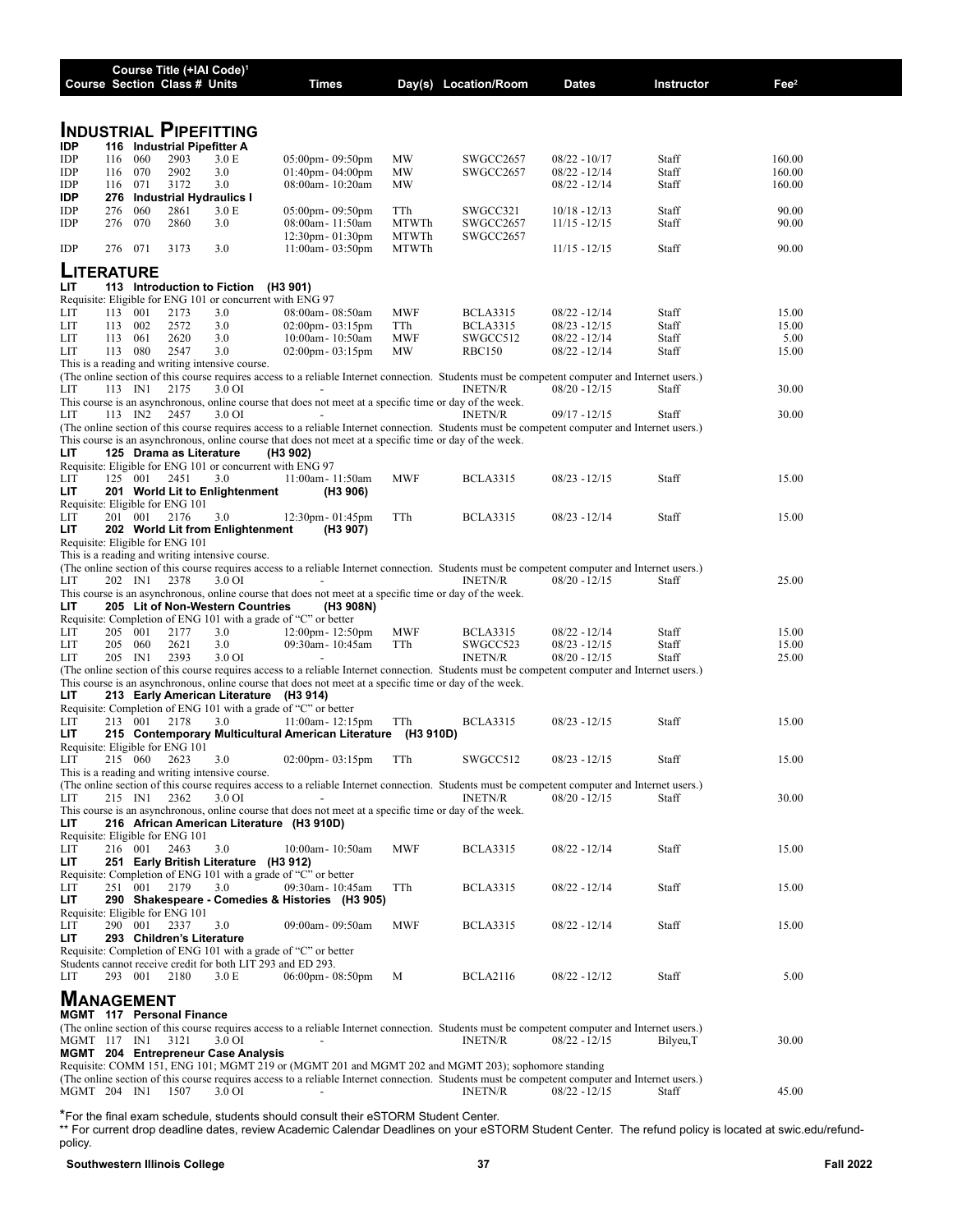| Course Section Class # Units    |         |                | Course Title (+IAI Code) <sup>1</sup> |                                                                                        | <b>Times</b>            |                                                                                | Day(s) Location/Room | <b>Dates</b>                                                                                                                                                                                               | <b>Instructor</b> | $\text{Fe}^2$ |  |
|---------------------------------|---------|----------------|---------------------------------------|----------------------------------------------------------------------------------------|-------------------------|--------------------------------------------------------------------------------|----------------------|------------------------------------------------------------------------------------------------------------------------------------------------------------------------------------------------------------|-------------------|---------------|--|
|                                 |         |                |                                       | MGMT 213 Human Relations in the Workplace                                              |                         |                                                                                |                      |                                                                                                                                                                                                            |                   |               |  |
| Requisite: Eligible for ENG 101 |         |                |                                       |                                                                                        |                         |                                                                                |                      | (The online section of this course requires access to a reliable Internet connection. Students must be competent computer and Internet users.)                                                             |                   |               |  |
| MGMT 213 001                    |         |                | 1648                                  | 3.0                                                                                    | 09:30am - 10:45am       | TTh                                                                            | <b>BCIS2164</b>      | $08/23 - 12/15$                                                                                                                                                                                            | Chaffin,D         | 5.00          |  |
| MGMT 213 IN1                    |         |                | 1508                                  | 3.0 OI                                                                                 |                         |                                                                                | <b>INETN/R</b>       | $08/22 - 12/15$                                                                                                                                                                                            | Bilyeu, T         | 30.00         |  |
| Requisite: Eligible for ENG 101 |         |                |                                       | <b>MGMT</b> 214 Principles of Management                                               |                         |                                                                                |                      |                                                                                                                                                                                                            |                   |               |  |
|                                 |         |                |                                       |                                                                                        |                         |                                                                                |                      | (The online section of this course requires access to a reliable Internet connection. Students must be competent computer and Internet users.)                                                             |                   |               |  |
| MGMT 214 001                    |         |                | 1509                                  | 3.0                                                                                    | $12:30$ pm - 01:45pm    | TTh                                                                            | <b>BCIS2164</b>      | $08/23 - 12/15$                                                                                                                                                                                            | Chaffin,D         | 5.00          |  |
| MGMT 214 IN1                    |         |                | 1510                                  | 3.0 OI                                                                                 |                         |                                                                                | <b>INETN/R</b>       | $08/22 - 12/15$                                                                                                                                                                                            | Bilyeu, T         | 30.00         |  |
|                                 |         |                |                                       | MGMT 217 Human Resource Management                                                     |                         |                                                                                |                      |                                                                                                                                                                                                            |                   |               |  |
| Requisite: Eligible for ENG 101 |         |                |                                       |                                                                                        |                         |                                                                                |                      | (The online section of this course requires access to a reliable Internet connection. Students must be competent computer and Internet users.)                                                             |                   |               |  |
| MGMT 217 IN1                    |         |                | 1565                                  | 3.0 OI                                                                                 |                         |                                                                                | <b>INETN/R</b>       | $08/22 - 12/15$                                                                                                                                                                                            | Chaffin,D         | 30.00         |  |
|                                 |         |                |                                       | <b>MGMT</b> 219 Small Business Management                                              |                         |                                                                                |                      |                                                                                                                                                                                                            |                   |               |  |
| Requisite: Eligible for ENG 101 |         |                |                                       |                                                                                        |                         |                                                                                |                      |                                                                                                                                                                                                            |                   |               |  |
| MGMT 219 001                    |         |                | 1511                                  | 3.0 E                                                                                  | $06:00$ pm - $08:50$ pm | Th                                                                             | <b>BCIS2142</b>      | (The online section of this course requires access to a reliable Internet connection. Students must be competent computer and Internet users.)<br>$08/25 - 12/15$                                          | Smith, W          | 5.00          |  |
| MGMT 219 IN1                    |         |                | 1558                                  | 3.0 OI                                                                                 |                         |                                                                                | <b>INETN/R</b>       | $08/22 - 12/15$                                                                                                                                                                                            | Smith, W          | 30.00         |  |
|                                 |         |                |                                       | MGMT 240 Ethics in the Workplace                                                       |                         |                                                                                |                      |                                                                                                                                                                                                            |                   |               |  |
| Requisite: Eligible for ENG 101 |         |                |                                       |                                                                                        |                         |                                                                                |                      |                                                                                                                                                                                                            |                   |               |  |
| MGMT 240 IN1                    |         |                | 1512                                  | 1.0 OI                                                                                 |                         |                                                                                | <b>INETN/R</b>       | (The online section of this course requires access to a reliable Internet connection. Students must be competent computer and Internet users.)<br>$09/27 - 10/31$                                          | Smith, W          | 30.00         |  |
|                                 |         |                |                                       | <b>MGMT</b> 280 Introduction to Logistics                                              |                         |                                                                                |                      |                                                                                                                                                                                                            |                   |               |  |
| Requisite: Eligible for ENG 101 |         |                |                                       |                                                                                        |                         |                                                                                |                      |                                                                                                                                                                                                            |                   |               |  |
|                                 |         |                |                                       |                                                                                        |                         |                                                                                |                      | (The online section of this course requires access to a reliable Internet connection. Students must be competent computer and Internet users.)                                                             |                   |               |  |
| MGMT 280 IN1                    |         |                | 1640                                  | 3.0 OI<br><b>MGMT</b> 281 Logistics Models & Systems Analysis                          |                         |                                                                                | <b>INETN/R</b>       | $08/22 - 12/15$                                                                                                                                                                                            | Kelly, K          | 55.00         |  |
|                                 |         |                |                                       | Requisite: MGMT 280 with a grade of "C" or better.                                     |                         |                                                                                |                      |                                                                                                                                                                                                            |                   |               |  |
|                                 |         |                |                                       |                                                                                        |                         |                                                                                |                      | (The online section of this course requires access to a reliable Internet connection. Students must be competent computer and Internet users.)                                                             |                   |               |  |
| MGMT 281 IN1                    |         |                | 1641                                  | 3.0 OI                                                                                 |                         |                                                                                | <b>INETN/R</b>       | $08/22 - 12/15$                                                                                                                                                                                            | Williams, S       | 55.00         |  |
|                                 |         |                |                                       | MGMT 282 Supply Chain Management<br>Requisite: MGMT 280 with a grade of "C" or better. |                         |                                                                                |                      |                                                                                                                                                                                                            |                   |               |  |
|                                 |         |                |                                       |                                                                                        |                         |                                                                                |                      | (The online section of this course requires access to a reliable Internet connection. Students must be competent computer and Internet users.)                                                             |                   |               |  |
| MGMT 282 IN1                    |         |                | 1706                                  | 3.0 OI                                                                                 |                         |                                                                                | <b>INETN/R</b>       | $08/22 - 12/15$                                                                                                                                                                                            | Kelly, K          | 55.00         |  |
|                                 |         |                |                                       | MGMT 283 Global Supply Chain Management                                                |                         |                                                                                |                      |                                                                                                                                                                                                            |                   |               |  |
|                                 |         |                |                                       | Requisite: MGMT 280 with a grade of "C" or better.                                     |                         |                                                                                |                      | (The online section of this course requires access to a reliable Internet connection. Students must be competent computer and Internet users.)                                                             |                   |               |  |
| MGMT 283 IN1                    |         |                | 1642                                  | 3.0 OI                                                                                 |                         |                                                                                | <b>INETN/R</b>       | $08/22 - 12/15$                                                                                                                                                                                            | Kelly, K          | 55.00         |  |
|                                 |         |                |                                       | MGMT 284 Import/Export Logistics Mangement                                             |                         |                                                                                |                      |                                                                                                                                                                                                            |                   |               |  |
|                                 |         |                |                                       | Requisite: MGMT 280 with a grade of "C" or better.                                     |                         |                                                                                |                      |                                                                                                                                                                                                            |                   |               |  |
| MGMT 284 IN1                    |         |                | 1643                                  | 3.0 OI                                                                                 |                         |                                                                                | <b>INETN/R</b>       | (The online section of this course requires access to a reliable Internet connection. Students must be competent computer and Internet users.)<br>$08/22 - 12/15$                                          | Williams, S       | 30.00         |  |
|                                 |         |                |                                       |                                                                                        |                         | MGMT 299 Special Topics In Management - Project Management                     |                      |                                                                                                                                                                                                            |                   |               |  |
|                                 |         |                |                                       |                                                                                        |                         |                                                                                |                      | (The online section of this course requires access to a reliable Internet connection. Students must be competent computer and Internet users.)                                                             |                   |               |  |
| MGMT 299 IN1                    |         |                | 1665                                  | 3.0 OI                                                                                 |                         |                                                                                | <b>INETN/R</b>       | $08/22 - 12/15$                                                                                                                                                                                            | Staff             | 30.00         |  |
| <b>MARKETING</b>                |         |                |                                       |                                                                                        |                         |                                                                                |                      |                                                                                                                                                                                                            |                   |               |  |
| мкт                             |         |                |                                       | 126 Introduction to Marketing                                                          |                         |                                                                                |                      |                                                                                                                                                                                                            |                   |               |  |
| Requisite: Eligible for ENG 101 |         |                |                                       |                                                                                        |                         |                                                                                |                      |                                                                                                                                                                                                            |                   |               |  |
|                                 |         |                |                                       |                                                                                        |                         |                                                                                |                      | (The online section of this course requires access to a reliable Internet connection. Students must be competent computer and Internet users.)                                                             |                   |               |  |
| MKT                             | 126 001 |                | 1514                                  | 3.0                                                                                    | 09:30am - 10:45am       | TTh                                                                            | <b>BCIS2142</b>      | (Students must purchase an access code to the textbook website to participate in the course. A used book will not include the code. The access code includes a copy of the e-textbook.)<br>$08/23 - 12/13$ | Bilyeu,T          | 5.00          |  |
| MKT                             | 126 060 |                | 1560                                  | 3.0                                                                                    | $12:30$ pm - 01:45pm    | TTh                                                                            | SWGCC342             | $08/23 - 12/13$                                                                                                                                                                                            | Hostetter, J      | 5.00          |  |
| MKT                             | 126 IN1 |                | 1515                                  | 3.0 OI                                                                                 |                         |                                                                                | <b>INETN/R</b>       | $08/22 - 12/15$                                                                                                                                                                                            | Bilyeu, T         | 30.00         |  |
| MKT                             |         | 226 eMarketing |                                       |                                                                                        |                         |                                                                                |                      |                                                                                                                                                                                                            |                   |               |  |
| Requisite: Eligible for ENG 101 |         |                |                                       |                                                                                        |                         | (MKT 126 recommended; students must be competent computer and Internet users.) |                      |                                                                                                                                                                                                            |                   |               |  |
|                                 |         |                |                                       |                                                                                        |                         |                                                                                |                      | (The online section of this course requires access to a reliable Internet connection. Students must be competent computer and Internet users.)                                                             |                   |               |  |
| MKT                             | 226 IN1 |                | 1589                                  | 3.0 OI                                                                                 |                         |                                                                                | <b>INETN/R</b>       | $08/22 - 12/15$                                                                                                                                                                                            | Taylor, A         | 65.00         |  |
| MKT                             |         |                |                                       | 227 SEO & Web Analytics for Marketing                                                  |                         |                                                                                |                      |                                                                                                                                                                                                            |                   |               |  |
| (MKT 226 recommended.)          |         |                |                                       |                                                                                        |                         |                                                                                |                      | (The online section of this course requires access to a reliable Internet connection. Students must be competent computer and Internet users.)                                                             |                   |               |  |
| MKT                             | 227 IN1 |                | 1636                                  | 3.0 OI                                                                                 |                         |                                                                                | <b>INETN/R</b>       | $08/22 - 10/14$                                                                                                                                                                                            | Burns, B          | 65.00         |  |
| MKT                             |         |                | 228 Social Media Tools                |                                                                                        |                         |                                                                                |                      |                                                                                                                                                                                                            |                   |               |  |
|                                 |         |                |                                       |                                                                                        |                         |                                                                                |                      | (The online section of this course requires access to a reliable Internet connection. Students must be competent computer and Internet users.)                                                             |                   |               |  |
| MKT                             | 228 IN1 |                | 1637                                  | 3.0 OI                                                                                 |                         |                                                                                | <b>INETN/R</b>       | $10/17 - 12/15$                                                                                                                                                                                            | Hensley, N        | 65.00         |  |
| мкт<br>Requisite: MKT 126       |         |                |                                       | 242 Marketing Communications                                                           | (MC 912)                |                                                                                |                      |                                                                                                                                                                                                            |                   |               |  |
|                                 |         |                |                                       |                                                                                        |                         |                                                                                |                      | (The online section of this course requires access to a reliable Internet connection. Students must be competent computer and Internet users.)                                                             |                   |               |  |
| MKT                             | 242 IN1 |                | 1516                                  | 3.0 OI                                                                                 |                         |                                                                                | <b>INETN/R</b>       | $08/22 - 12/15$                                                                                                                                                                                            | Hostetter, J      | 5.00          |  |
|                                 |         |                |                                       |                                                                                        |                         |                                                                                |                      |                                                                                                                                                                                                            |                   |               |  |
|                                 |         |                |                                       |                                                                                        |                         |                                                                                |                      |                                                                                                                                                                                                            |                   |               |  |

| <sup>1</sup> IAI Code: Illinois Articulation Initiative transfer credit |                  | OI Online Instruction SL Synchronous Learning |
|-------------------------------------------------------------------------|------------------|-----------------------------------------------|
| identification code, refer to the catalog for details.                  | HY Hybrid course | <b>BN</b> Barnes & Noble First Day            |
| <sup>2</sup> Fee amounts are in addition to normal tuition.             | Evenina          | @ Saturday/Weekend Class                      |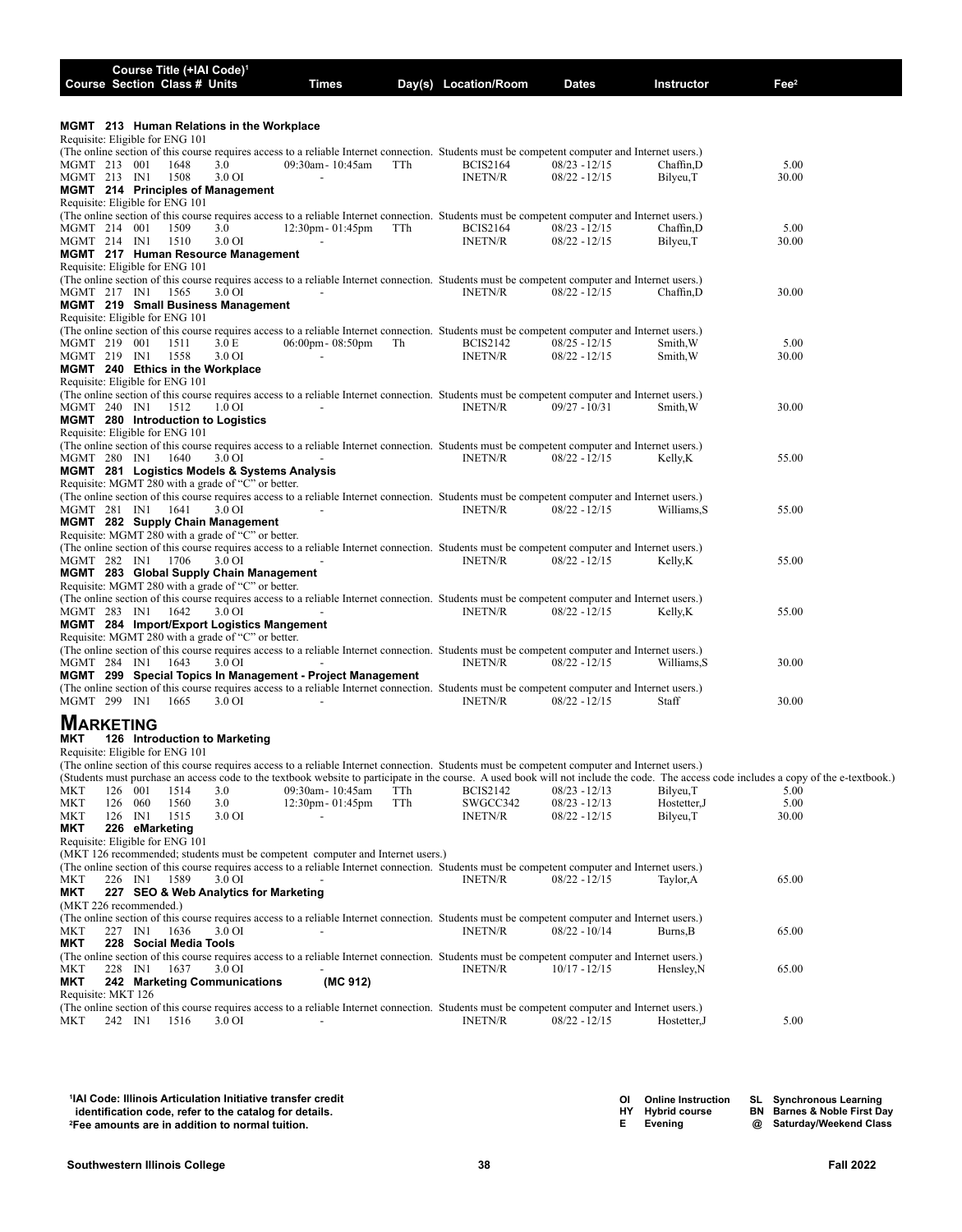|                           |          |            | Course Title (+IAI Code) <sup>1</sup><br><b>Course Section Class # Units</b> |                                                                                            | Times                                                                                                                                                                                                                            |                 | Day(s) Location/Room               | Dates                              | Instructor     | Fee <sup>2</sup> |
|---------------------------|----------|------------|------------------------------------------------------------------------------|--------------------------------------------------------------------------------------------|----------------------------------------------------------------------------------------------------------------------------------------------------------------------------------------------------------------------------------|-----------------|------------------------------------|------------------------------------|----------------|------------------|
| <b>MASS COMMUNICATION</b> |          |            |                                                                              | <b>MCOM</b> 101 Introduction To Journalism                                                 | (MC 919)                                                                                                                                                                                                                         |                 |                                    |                                    |                |                  |
|                           |          |            | Requisite: Eligible for ENG 101                                              |                                                                                            |                                                                                                                                                                                                                                  |                 |                                    |                                    |                |                  |
| MCOM 101 001              |          |            | 2172                                                                         | 3.0<br><b>MCOM</b> 201 Introduction to Mass Communication                                  | 12:30pm - 01:45pm                                                                                                                                                                                                                | TTh<br>(MC 911) | <b>BCLA1322</b>                    | $08/23 - 12/15$                    | Staff          | 15.00            |
| MCOM 201 001              |          |            | Requisite: Eligible for ENG 97 or higher<br>2181                             | 3.0                                                                                        | $11:00$ am - $12:15$ pm                                                                                                                                                                                                          | TTh             | <b>BCLA1322</b>                    | $08/23 - 12/15$                    | Staff          | 5.00             |
| MCOM 201 IN1              |          |            | 2182                                                                         | 3.0 OI                                                                                     |                                                                                                                                                                                                                                  |                 | <b>INETN/R</b>                     | $10/15 - 12/15$                    | Staff          | 30.00            |
|                           |          |            | Requisite: Eligible for ENG 97 or higher                                     | <b>MCOM</b> 230 Podcast and Radio Production                                               | This course is an asynchronous, online course that does not meet at a specific time or day of the week.                                                                                                                          |                 |                                    |                                    |                |                  |
| MCOM 230 HY1 2481         |          |            |                                                                              | 3.0 HY                                                                                     | $02:00 \text{pm} - 03:15 \text{pm}$                                                                                                                                                                                              | T               | <b>BCLA1322</b>                    | $08/23 - 12/13$                    | Staff          | 75.00            |
|                           |          |            | MCOM 240 Writing for Media                                                   |                                                                                            |                                                                                                                                                                                                                                  |                 |                                    |                                    |                |                  |
| MCOM 240 IN1              |          |            | Requisite: Eligible for ENG 101<br>2485                                      | 3.0 OI                                                                                     |                                                                                                                                                                                                                                  |                 | <b>INETN/R</b>                     | $10/15 - 12/15$                    | Staff          | 50.00            |
|                           |          |            |                                                                              |                                                                                            | This course is an asynchronous, online course that does not meet at a specific time or day of the week.                                                                                                                          |                 |                                    |                                    |                |                  |
|                           |          |            | <b>MASSAGE THERAPY</b>                                                       |                                                                                            |                                                                                                                                                                                                                                  |                 |                                    |                                    |                |                  |
| MΤ                        |          |            |                                                                              | 101 Therapeutic Massage I                                                                  |                                                                                                                                                                                                                                  |                 |                                    |                                    |                |                  |
|                           |          |            | Requisite: Eligible for ENG 97 or higher                                     |                                                                                            |                                                                                                                                                                                                                                  |                 |                                    |                                    |                |                  |
| МT                        | 101 001  |            | 1454                                                                         | 5.0                                                                                        | $09:00$ am - $03:00$ pm                                                                                                                                                                                                          | M               | <b>BTCMAIN</b>                     | $08/22 - 12/12$                    | Staff          | 153.00           |
| МT<br>МT                  | 101      | 002        | 1455                                                                         | 5.0<br>102 Body Structure & Function                                                       |                                                                                                                                                                                                                                  |                 |                                    | $10/19 - 12/16$                    | Staff          | 153.00           |
|                           |          |            | Requisite: Eligible for ENG 97 or higher                                     |                                                                                            |                                                                                                                                                                                                                                  |                 |                                    |                                    |                |                  |
| МT                        | 102 001  |            | 1445                                                                         | 4.0 E                                                                                      | $06:00 \text{pm} - 08:00 \text{pm}$                                                                                                                                                                                              | Th              | <b>BTCMAIN</b>                     | $08/23 - 12/15$                    | Staff          | 100.00           |
| МT                        |          |            | 190 Clinical Practicum                                                       |                                                                                            | $03:00 \text{pm} - 05:00 \text{pm}$                                                                                                                                                                                              | T               | <b>BTCMAIN</b>                     |                                    |                |                  |
|                           |          |            |                                                                              | Requisite: Completion of or concurrent enrollment in MT 101                                |                                                                                                                                                                                                                                  |                 |                                    |                                    |                |                  |
| МT                        | 190 001  |            | 1427                                                                         | 3.0                                                                                        | 09:00am - 03:00pm                                                                                                                                                                                                                | WF              | <b>BTCMAIN</b>                     | $08/24 - 12/14$                    | Staff          | 150.00           |
| МT                        |          |            | Requisite: Eligible for ENG 97 or higher                                     |                                                                                            | 200 Business Practices in Massage Therapy                                                                                                                                                                                        |                 |                                    |                                    |                |                  |
| МT                        | 200 001  |            | 1426                                                                         | 1.0(a)                                                                                     | 09:00am - 06:00pm                                                                                                                                                                                                                | S               | <b>BTCMAIN</b>                     | $10/15 - 11/05$                    | Staff          | 50.00            |
|                           |          |            |                                                                              |                                                                                            | $09:00$ am - $06:00$ pm                                                                                                                                                                                                          | S               | <b>BTCMAIN</b>                     |                                    |                |                  |
| МT                        |          |            |                                                                              | 201 Therapeutic Massage II<br>Requisite: MT 101, MT 102 each with a grade of "C" or better |                                                                                                                                                                                                                                  |                 |                                    |                                    |                |                  |
| МT                        | 201 001  |            | 1424                                                                         | 5.0                                                                                        |                                                                                                                                                                                                                                  |                 |                                    | $08/24 - 12/14$                    | Staff          | 125.00           |
| МT                        |          |            |                                                                              | 203 Complementary Techniques                                                               |                                                                                                                                                                                                                                  |                 |                                    |                                    |                |                  |
| МT                        | 203 001  |            | Requisite: Eligible for ENG 97 or higher<br>1425                             |                                                                                            |                                                                                                                                                                                                                                  | S               | <b>BTCMAIN</b>                     | $08/20 - 12/03$                    | Staff          | 125.00           |
|                           |          |            |                                                                              | $3.0 \, \omega$                                                                            | $09:00$ am - $06:00$ pm<br>$09:00$ am - $06:00$ pm                                                                                                                                                                               | S               | <b>BTCMAIN</b>                     |                                    |                |                  |
|                           |          |            |                                                                              |                                                                                            | $09:00$ am - $06:00$ pm                                                                                                                                                                                                          | S               | <b>BTCMAIN</b>                     |                                    |                |                  |
| МT                        |          |            |                                                                              | 220 Pathology for the Massage Therapist                                                    |                                                                                                                                                                                                                                  |                 |                                    |                                    |                |                  |
| МT                        | 220 001  |            | Requisite: Eligible for ENG 101<br>1423                                      | 2.0                                                                                        | $08:00$ pm - $10:00$ pm                                                                                                                                                                                                          | Th              | <b>BTCMAIN</b>                     | $08/25 - 12/15$                    | Staff          | 65.00            |
|                           |          |            |                                                                              |                                                                                            |                                                                                                                                                                                                                                  |                 |                                    |                                    |                |                  |
| <b>MATHEMATICS</b>        |          |            |                                                                              |                                                                                            |                                                                                                                                                                                                                                  |                 |                                    |                                    |                |                  |
| MATH                      | 93       |            | <b>Review of Arithmetic</b>                                                  | ΒN                                                                                         | Concurrent enrollment in or successful completion of ENG 94, 97 or 101 is strongly encouraged.                                                                                                                                   |                 |                                    |                                    |                |                  |
| MATH                      | -93      | 001        | 1788                                                                         | 3.0                                                                                        | $12:00 \text{pm} - 12:50 \text{pm}$                                                                                                                                                                                              | <b>MWF</b>      | <b>BCMC2003</b>                    | $08/22 - 12/14$                    | Staff          | 71.00            |
| MATH                      | 93       | 002        | 1789                                                                         | 3.0                                                                                        | $12:30$ pm - 01:45pm                                                                                                                                                                                                             | TTh             | <b>BCMC1003</b>                    | $08/23 - 12/15$                    | Staff          | 71.00            |
| MATH                      | 93       | IN1        | 1949                                                                         | 3.0                                                                                        | Exams must be taken through the SWIC Testing Center. Other proctoring arrangements may be approved by the instructor.                                                                                                            |                 | <b>INETN/R</b>                     | $08/20 - 12/15$                    | Staff          | 96.00            |
|                           |          |            |                                                                              |                                                                                            | This course is an asynchronous, online course that does not meet at a specific time or day of the week.                                                                                                                          |                 |                                    |                                    |                |                  |
| MATH 95                   |          |            |                                                                              | <b>Mathematical Literacy BN</b>                                                            |                                                                                                                                                                                                                                  |                 |                                    |                                    |                |                  |
| MATH 95                   |          | 001        | Completion of MATH 93 with a<br>3163                                         | 4.0                                                                                        | "C" or better, or completion of ALEKS math skills assessment; or academic advisor/departmental chair approval<br>$10:00$ am - 11:10am                                                                                            | MWF             | <b>BCMC2184</b>                    | $08/22 - 12/14$                    | Staff          | 72.00            |
| MATH                      | 95       | 002        | 3164                                                                         | 4.0                                                                                        | 11:30am - 12:40pm                                                                                                                                                                                                                | <b>MWF</b>      | <b>BCMC2184</b>                    | $08/22 - 12/14$                    | Staff          | 72.00            |
| MATH                      | 95       | 003        | 1981                                                                         | 4.0                                                                                        | 10:00am - 11:50am                                                                                                                                                                                                                | MW              | <b>BCMC1362</b>                    | $08/22 - 12/14$                    | Staff          | 72.00            |
| MATH<br>MATH              | 95<br>95 | 004<br>005 | 1982                                                                         | 4.0<br>4.0 E                                                                               | 11:00am - 12:50pm                                                                                                                                                                                                                | TTh<br>MW       | <b>BCMC1362</b>                    | $08/23 - 12/15$                    | Staff          | 72.00            |
| MATH                      | 95       | 006        | 3165<br>3162                                                                 | 4.0                                                                                        | $07:00$ pm - $08:50$ pm<br>$01:00$ pm - $02:10$ pm                                                                                                                                                                               | MTThF           | <b>BCMC2000</b><br><b>BCLA2224</b> | $08/22 - 12/14$<br>$09/19 - 12/15$ | Staff<br>Staff | 72.00<br>72.00   |
| MATH                      | 95       | 060        | 3161                                                                         | 4.0                                                                                        | 10:30am - 11:40am                                                                                                                                                                                                                | <b>MWF</b>      | SWGCC535                           | $08/22 - 12/14$                    | Staff          | 72.00            |
| MATH                      | - 95     | IN1        | 1983                                                                         | 4.0 OI                                                                                     |                                                                                                                                                                                                                                  |                 | <b>INETN/R</b>                     | $08/20 - 12/15$                    | Staff          | 97.00            |
|                           |          |            |                                                                              |                                                                                            | Exams must be taken through the SWIC Testing Center. Other proctoring arrangements may be approved by the instructor.<br>This course is an asynchronous, online course that does not meet at a specific time or day of the week. |                 |                                    |                                    |                |                  |
| MATH 95                   |          | IN2        | 1984                                                                         | 4.0 OI                                                                                     |                                                                                                                                                                                                                                  |                 | <b>INETN/R</b>                     | $08/20 - 12/15$                    | Staff          | 97.00            |
|                           |          |            |                                                                              |                                                                                            | Exams must be taken through the SWIC Testing Center. Other proctoring arrangements may be approved by the instructor.                                                                                                            |                 |                                    |                                    |                |                  |
|                           |          |            |                                                                              | 4.0 OI                                                                                     | This course is an asynchronous, online course that does not meet at a specific time or day of the week.                                                                                                                          |                 | <b>INETN/R</b>                     | $08/20 - 12/15$                    |                | 97.00            |
| MATH 95                   |          | IN3        | 3159                                                                         |                                                                                            | Exams must be taken through the SWIC Testing Center. Other proctoring arrangements may be approved by the instructor.                                                                                                            |                 |                                    |                                    | Staff          |                  |
|                           |          |            |                                                                              |                                                                                            | This course is an asynchronous, online course that does not meet at a specific time or day of the week.                                                                                                                          |                 |                                    |                                    |                |                  |
| MATH 95                   |          | IN4        | 2015                                                                         | 4.0 OI                                                                                     |                                                                                                                                                                                                                                  |                 | <b>INETN/R</b>                     | $08/20 - 12/15$                    | Staff          | 97.00            |
|                           |          |            |                                                                              |                                                                                            | Exams must be taken through the SWIC Testing Center. Other proctoring arrangements may be approved by the instructor.<br>This course is an asynchronous, online course that does not meet at a specific time or day of the week. |                 |                                    |                                    |                |                  |
| MATH 95                   |          | IN5        | 3160                                                                         | 4.0 OI                                                                                     |                                                                                                                                                                                                                                  |                 | <b>INETN/R</b>                     | $09/17 - 12/15$                    | Staff          | 97.00            |
|                           |          |            |                                                                              |                                                                                            | Exams must be taken through the SWIC Testing Center. Other proctoring arrangements may be approved by the instructor.                                                                                                            |                 |                                    |                                    |                |                  |
|                           |          |            |                                                                              |                                                                                            | This course is an asynchronous, online course that does not meet at a specific time or day of the week.                                                                                                                          |                 |                                    |                                    |                |                  |

#### **Southwestern Illinois College 39 Fall 2022**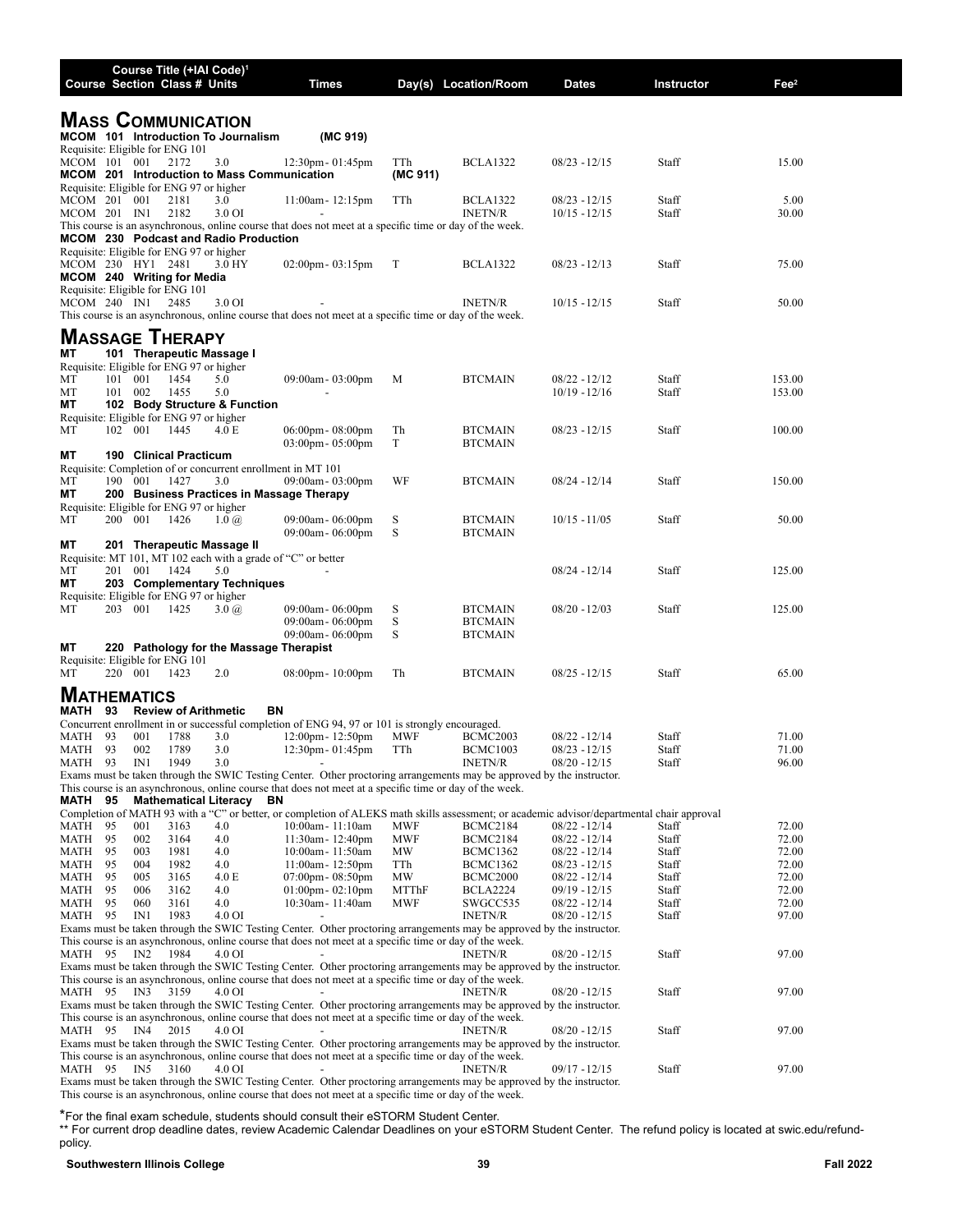|                   |                    |            |                                     | Course Title (+IAI Code) <sup>1</sup> |                                                                                                                                                                                                                                  |                   |                                    |                                    |                |                 |
|-------------------|--------------------|------------|-------------------------------------|---------------------------------------|----------------------------------------------------------------------------------------------------------------------------------------------------------------------------------------------------------------------------------|-------------------|------------------------------------|------------------------------------|----------------|-----------------|
|                   |                    |            | <b>Course Section Class # Units</b> |                                       | Times                                                                                                                                                                                                                            |                   | Day(s) Location/Room               | <b>Dates</b>                       | Instructor     | $\mathsf{Fe}^2$ |
|                   |                    |            |                                     |                                       |                                                                                                                                                                                                                                  |                   |                                    |                                    |                |                 |
| MATH              | 97                 |            | <b>Algebra for STEM</b>             |                                       | ΒN<br>Requisite: Completion of MATH 93 with a "C" or better, or completion of ALEKS math skills assessment; or academic advisor/departmental chair approval                                                                      |                   |                                    |                                    |                |                 |
| MATH              | 97                 | 001        | 1794                                | 5.0                                   | 09:00am - 09:50am                                                                                                                                                                                                                | <b>MTWThF</b>     | <b>BCMC2103</b>                    | $08/22 - 12/15$                    | Staff          | 72.00           |
| MATH              | 97                 | 002        | 1796                                | 5.0                                   | $12:00 \text{pm} - 12:50 \text{pm}$                                                                                                                                                                                              | <b>MTWThF</b>     | <b>BCMC2000</b>                    | $08/22 - 12/15$                    | Staff          | 72.00           |
| MATH<br>MATH      | 97<br>97           | 003<br>004 | 1795<br>1959                        | 5.0<br>5.0                            | 10:00am - 11:25am<br>11:00am - 12:25pm                                                                                                                                                                                           | <b>MWF</b><br>MWF | <b>BCMC2000</b><br><b>BCLA1322</b> | $08/22 - 12/14$<br>$08/22 - 12/14$ | Staff<br>Staff | 72.00<br>72.00  |
| MATH              | 97                 | 005        | 1952                                | 5.0 E                                 | $06:00$ pm - $08:25$ pm                                                                                                                                                                                                          | TTh               | BCMC <sub>2000</sub>               | $08/23 - 12/15$                    | Staff          | 72.00           |
| MATH              | 97                 | 060        | 1797                                | 5.0                                   | 09:00am - 10:25am                                                                                                                                                                                                                | MWF               | SWGCC535                           | $08/22 - 12/14$                    | Staff          | 72.00           |
| MATH 97           |                    | IN1        | 1950                                | 5.0                                   |                                                                                                                                                                                                                                  |                   | <b>INETN/R</b>                     | $08/20 - 12/15$                    | Staff          | 97.00           |
|                   |                    |            |                                     |                                       | Exams must be taken through the SWIC Testing Center. Other proctoring arrangements may be approved by the instructor.                                                                                                            |                   |                                    |                                    |                |                 |
| MATH 97           |                    | IN2        | 1956                                | 5.0                                   | This course is an asynchronous, online course that does not meet at a specific time or day of the week.                                                                                                                          |                   | <b>INETN/R</b>                     | $08/20 - 12/15$                    | Staff          | 97.00           |
|                   |                    |            |                                     |                                       | Exams must be taken through the SWIC Testing Center. Other proctoring arrangements may be approved by the instructor.                                                                                                            |                   |                                    |                                    |                |                 |
|                   |                    |            |                                     |                                       | This course is an asynchronous, online course that does not meet at a specific time or day of the week.                                                                                                                          |                   |                                    |                                    |                |                 |
| MATH 97           |                    | IN3        | 1966                                | 5.0                                   | Exams must be taken through the SWIC Testing Center. Other proctoring arrangements may be approved by the instructor.                                                                                                            |                   | <b>INETN/R</b>                     | $09/17 - 12/15$                    | Staff          | 97.00           |
|                   |                    |            |                                     |                                       | This course is an asynchronous, online course that does not meet at a specific time or day of the week.                                                                                                                          |                   |                                    |                                    |                |                 |
|                   |                    |            |                                     |                                       | <b>MATH</b> 105 Mathematics for Elementary Teachers I                                                                                                                                                                            |                   |                                    |                                    |                |                 |
|                   |                    |            |                                     |                                       | Requisite: Math placement above MATH 97 or completion of MATH 97 with a grade of "C" or better; Completion of the geometry requirement                                                                                           |                   |                                    |                                    |                |                 |
|                   |                    |            |                                     |                                       | Concurrent enrollment in or successful completion of ENG 94, 97 or 101 is strongly encouraged.                                                                                                                                   |                   |                                    |                                    |                |                 |
| MATH<br>MATH      | 105 001<br>105 002 |            | 1798<br>1799                        | 4.0<br>4.0 E                          | $01:00$ pm - $02:10$ pm<br>$06:00$ pm - 07:50pm                                                                                                                                                                                  | <b>MWF</b><br>TTh | <b>BCLA1322</b><br><b>BCMC1360</b> | $08/22 - 12/14$<br>$08/23 - 12/15$ | Staff<br>Staff | 6.00<br>6.00    |
|                   |                    |            |                                     |                                       | Concurrent enrollment in or successful completion of ENG 94, 97 or 101 is strongly encouraged.                                                                                                                                   |                   |                                    |                                    |                |                 |
| MATH              |                    |            |                                     | 107 General Education Statistics      | (M1 902) BN                                                                                                                                                                                                                      |                   |                                    |                                    |                |                 |
|                   |                    |            |                                     |                                       | Requisite:Math placement above MATH 97 or completion of MATH 95 with a grade of "C" or better or completion of MATH 97 with a grade of "C" or better                                                                             |                   |                                    |                                    |                |                 |
| MATH              | 107                | 001        | 3155                                | 4.0                                   | 09:00am - 09:50am                                                                                                                                                                                                                | MTThF             | <b>BCMC2003</b>                    | $08/22 - 12/15$                    | Staff          | 81.00           |
| MATH<br>MATH      | 107<br>107         | 002<br>003 | 2002<br>2003                        | 4.0<br>4.0                            | $11:00am - 11:50am$<br>$12:00$ pm - $12:50$ pm                                                                                                                                                                                   | MTThF<br>MTThF    | <b>BCMC2003</b><br><b>BCMC2182</b> | $08/22 - 12/15$<br>$08/22 - 12/15$ | Staff<br>Staff | 81.00<br>81.00  |
| MATH              | 107                | 004        | 1800                                | 4.0                                   | $01:00$ pm - $02:50$ pm                                                                                                                                                                                                          | ΜW                | <b>BCMC2083</b>                    | $08/22 - 12/14$                    | Staff          | 81.00           |
| MATH              | 107                | 005        | 1964                                | 4.0                                   | 10:00am - 11:50am                                                                                                                                                                                                                | TTh               | BCMC2000                           | $08/23 - 12/15$                    | Staff          | 81.00           |
| MATH              | 107                | 006        | 1850                                | 4.0                                   | $01:00$ pm - $02:50$ pm                                                                                                                                                                                                          | TTh               | <b>BCMC2184</b>                    | $08/23 - 12/15$                    | Staff          | 81.00           |
| MATH              | 107                | 007        | 1957                                | 4.0 E                                 | $07:00$ pm - $08:50$ pm                                                                                                                                                                                                          | TTh               | <b>BCMC2184</b>                    | $08/23 - 12/15$                    | Staff          | 81.00           |
| MATH<br>MATH      | 107<br>107         | 060<br>080 | 1851<br>1998                        | 4.0<br>4.0                            | 12:00pm - 01:10pm<br>$11:00am - 12:50pm$                                                                                                                                                                                         | MWF<br>TTh        | SWGCC524<br>RBC228                 | $08/22 - 12/14$<br>$08/23 - 12/15$ | Staff<br>Staff | 81.00<br>81.00  |
| MATH              | 107 IN1            |            | 1849                                | 4.0                                   |                                                                                                                                                                                                                                  |                   | <b>INETN/R</b>                     | $08/20 - 12/15$                    | Staff          | 106.00          |
|                   |                    |            |                                     |                                       | Exams must be taken through the SWIC Testing Center. Other proctoring arrangements may be approved by the instructor.                                                                                                            |                   |                                    |                                    |                |                 |
|                   |                    |            |                                     |                                       | This course is an asynchronous, online course that does not meet at a specific time or day of the week.                                                                                                                          |                   |                                    |                                    |                |                 |
| MATH 107 IN2      |                    |            | 1962                                | 4.0                                   | Exams must be taken through the SWIC Testing Center. Other proctoring arrangements may be approved by the instructor.                                                                                                            |                   | <b>INETN/R</b>                     | $08/20 - 12/15$                    | Staff          | 106.00          |
|                   |                    |            |                                     |                                       | This course is an asynchronous, online course that does not meet at a specific time or day of the week.                                                                                                                          |                   |                                    |                                    |                |                 |
| MATH 107 IN3      |                    |            | 1972                                | 4.0                                   |                                                                                                                                                                                                                                  |                   | <b>INETN/R</b>                     | $09/17 - 12/15$                    | Staff          | 106.00          |
|                   |                    |            |                                     |                                       | Exams must be taken through the SWIC Testing Center. Other proctoring arrangements may be approved by the instructor.                                                                                                            |                   |                                    |                                    |                |                 |
|                   |                    |            |                                     |                                       | This course is an asynchronous, online course that does not meet at a specific time or day of the week.                                                                                                                          |                   |                                    |                                    |                |                 |
| MATH              |                    |            |                                     | 111 Liberal Arts Mathematics          | (M1 904) BN<br>Requisite: Math placement above MATH 97 or completion of MATH 95 with a grade of "C" or better or completion of MATH 97 with a grade of "C" or better                                                             |                   |                                    |                                    |                |                 |
| MATH              | - 111              | 001        | 2004                                | 4.0                                   | 09:00am - 09:50am                                                                                                                                                                                                                | MTThF             | <b>BCMC2182</b>                    | $08/22 - 12/15$                    | Staff          | 72.00           |
| MATH              | 111                | 002        | 1801                                | 4.0                                   | 10:00am - 10:50am                                                                                                                                                                                                                | MTThF             | <b>BCMC2182</b>                    | $08/22 - 12/15$                    | Staff          | 72.00           |
| MATH              | 111                | 003        | 1802                                | 4.0                                   | $12:00$ pm - $12:50$ pm                                                                                                                                                                                                          | MTThF             | <b>BCMC2004</b>                    | $08/22 - 12/15$                    | Staff          | 72.00           |
| MATH<br>MATH      | 111<br>111         | 004<br>005 | 3156<br>1803                        | 4.0<br>4.0 E                          | $01:00$ pm - $02:50$ pm<br>06:00pm - 07:50pm                                                                                                                                                                                     | TTh<br>MW         | <b>BCMC2182</b><br><b>BCMC1360</b> | $08/23 - 12/15$<br>$08/22 - 12/14$ | Staff<br>Staff | 72.00<br>72.00  |
| MATH 111 IN1      |                    |            | 1804                                | 4.0 OI                                |                                                                                                                                                                                                                                  |                   | <b>INETN/R</b>                     | $08/20 - 12/15$                    | Staff          | 97.00           |
|                   |                    |            |                                     |                                       | Exams must be taken through the SWIC Testing Center. Other proctoring arrangements may be approved by the instructor.                                                                                                            |                   |                                    |                                    |                |                 |
|                   |                    |            |                                     |                                       | This course is an asynchronous, online course that does not meet at a specific time or day of the week.                                                                                                                          |                   |                                    |                                    |                |                 |
| MATH 111 IN2 1967 |                    |            |                                     | 4.0 OI                                | 이 사이에 대한 사이트 - Contract Andrew March 2014 - Contract Andrew March 2014                                                                                                                                                           |                   | <b>INETN/R</b>                     | $08/20 - 12/15$                    | Staff          | 97.00           |
|                   |                    |            |                                     |                                       | Exams must be taken through the SWIC Testing Center. Other proctoring arrangements may be approved by the instructor.<br>This course is an asynchronous, online course that does not meet at a specific time or day of the week. |                   |                                    |                                    |                |                 |
| MATH 111 IN3      |                    |            | 1973                                | 4.0 OI                                |                                                                                                                                                                                                                                  |                   | <b>INETN/R</b>                     | $09/17 - 12/15$                    | Staff          | 97.00           |
|                   |                    |            |                                     |                                       | Exams must be taken through the SWIC Testing Center. Other proctoring arrangements may be approved by the instructor.                                                                                                            |                   |                                    |                                    |                |                 |
|                   |                    |            |                                     |                                       | This course is an asynchronous, online course that does not meet at a specific time or day of the week.                                                                                                                          |                   |                                    |                                    |                |                 |
| MATH              |                    |            | 112 College Algebra                 |                                       | BN<br>Requisite: Math placement above MATH 97 or completion of MATH 97 with a grade of "C" or better; Completion of the geometry requirement                                                                                     |                   |                                    |                                    |                |                 |
| MATH              | 112                | - 001      | 1805                                | 4.0                                   | 08:00am - 08:50am                                                                                                                                                                                                                | MTThF             | <b>BCMC1002</b>                    | $08/22 - 12/15$                    | Staff          | 72.00           |
| MATH              | 112                | 002        | 2005                                | 4.0                                   | 08:00am - 08:50am                                                                                                                                                                                                                | MTThF             | BCMC2004                           | $08/22 - 12/15$                    | Staff          | 72.00           |
| MATH              | 112                | 003        | 1806                                | 4.0                                   | 09:00am - 09:50am                                                                                                                                                                                                                | MTThF             | <b>BCMC1002</b>                    | $08/22 - 12/15$                    | Staff          | 72.00           |
| MATH              | 112                | 004        | 1807                                | 4.0                                   | 10:00am - 10:50am                                                                                                                                                                                                                | MTThF             | <b>BCMC1002</b>                    | $08/22 - 12/15$                    | Staff          | 72.00           |
| MATH<br>MATH      | 112<br>112         | 005<br>006 | 1808<br>1809                        | 4.0<br>4.0                            | 10:00am - 10:50am<br>11:00am - 11:50am                                                                                                                                                                                           | MTThF<br>MTThF    | <b>BCMC2004</b><br><b>BCMC1002</b> | $08/22 - 12/15$<br>$08/22 - 12/15$ | Staff<br>Staff | 72.00<br>72.00  |
| MATH              | 112                | 007        | 3157                                | 4.0                                   | 11:00am - 11:50am                                                                                                                                                                                                                | MTThF             | <b>BCMC2004</b>                    | $08/22 - 12/15$                    | Staff          | 72.00           |
| MATH              | 112                | 008        | 1810                                | 4.0                                   | $12:00 \text{pm} - 12:50 \text{pm}$                                                                                                                                                                                              | MTThF             | <b>BCMC1002</b>                    | $08/22 - 12/15$                    | Staff          | 72.00           |
| MATH              | 112                | 009        | 2006                                | 4.0                                   | 12:00pm - 12:50pm                                                                                                                                                                                                                | MTThF             | <b>BCMC1360</b>                    | $08/22 - 12/15$                    | Staff          | 72.00           |
| MATH              | 112                | 010        | 2007                                | 4.0                                   | 01:00pm - 02:50pm                                                                                                                                                                                                                | MW                | BCMC2000                           | $08/22 - 12/14$                    | Staff          | 72.00           |
| MATH<br>MATH      | 112<br>112         | 011<br>012 | 1811<br>2008                        | 4.0<br>4.0                            | $01:00$ pm - $02:50$ pm<br>04:00pm - 05:50pm                                                                                                                                                                                     | MW<br>MW          | <b>BCMC1002</b><br><b>BCMC1002</b> | $08/22 - 12/14$<br>$08/22 - 12/14$ | Staff<br>Staff | 72.00<br>72.00  |
|                   |                    |            |                                     |                                       |                                                                                                                                                                                                                                  |                   |                                    |                                    |                |                 |
|                   |                    |            |                                     |                                       |                                                                                                                                                                                                                                  |                   |                                    |                                    |                |                 |

|  | <sup>1</sup> IAI Code: Illinois Articulation Initiative transfer credit |  |  |  |  |  |
|--|-------------------------------------------------------------------------|--|--|--|--|--|
|  |                                                                         |  |  |  |  |  |

 **identification code, refer to the catalog for details. 2 Fee amounts are in addition to normal tuition.**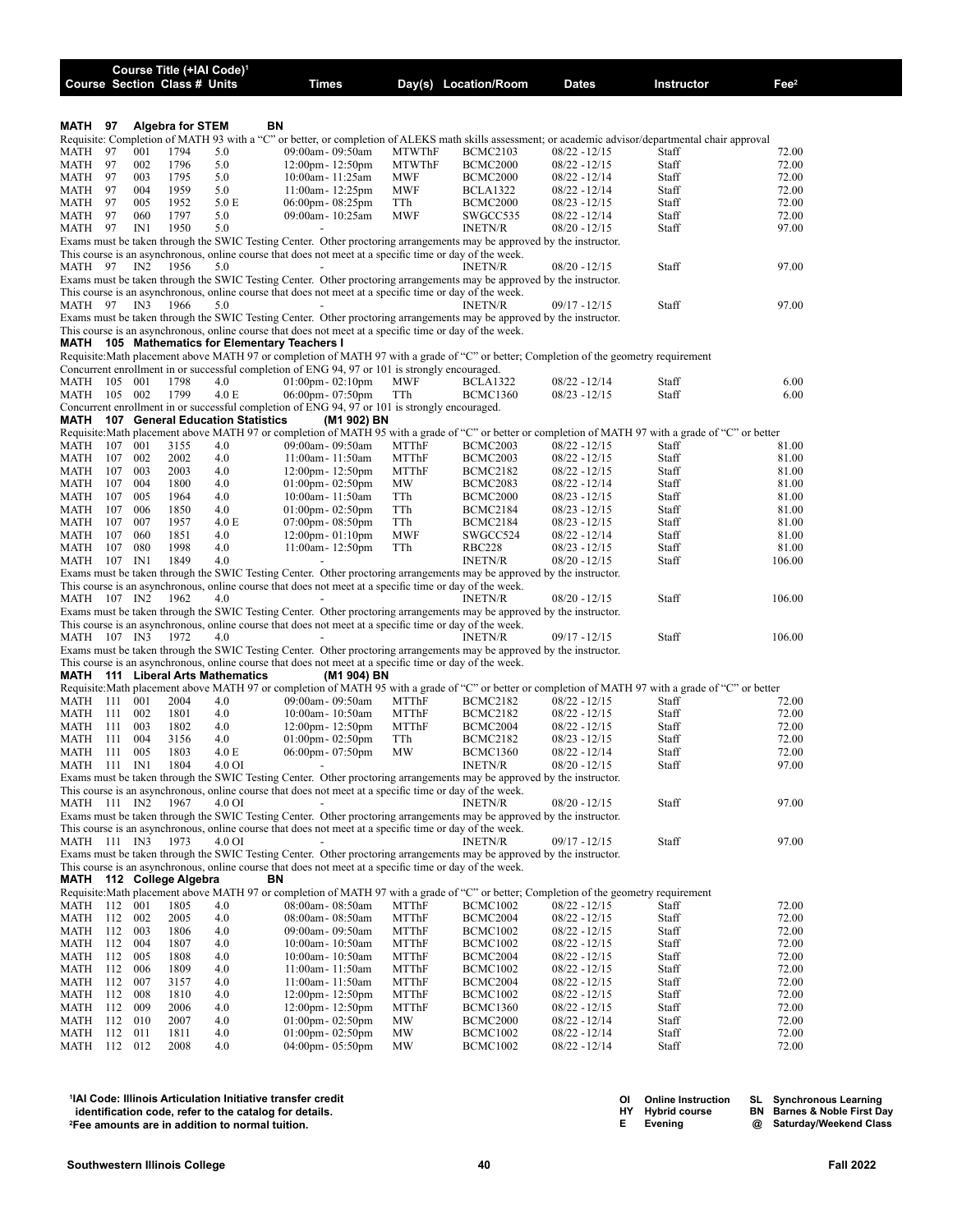|                                     | Course Title (+IAI Code) <sup>1</sup> |              |                                                   |                                                                                                                                                                                                                                  |               |                                    |                                    |                |                  |
|-------------------------------------|---------------------------------------|--------------|---------------------------------------------------|----------------------------------------------------------------------------------------------------------------------------------------------------------------------------------------------------------------------------------|---------------|------------------------------------|------------------------------------|----------------|------------------|
| <b>Course Section Class # Units</b> |                                       |              |                                                   | Times                                                                                                                                                                                                                            |               | Day(s) Location/Room               | Dates                              | Instructor     | Fee <sup>2</sup> |
|                                     |                                       |              |                                                   |                                                                                                                                                                                                                                  |               |                                    |                                    |                |                  |
|                                     |                                       |              |                                                   |                                                                                                                                                                                                                                  |               |                                    |                                    |                |                  |
| MATH<br>112                         | 013                                   | 1812         | 4.0                                               | 08:00am - 09:50am                                                                                                                                                                                                                | TTh           | <b>BCMC1360</b>                    | $08/23 - 12/15$                    | Staff          | 72.00            |
| 112<br>MATH<br>MATH                 | 014<br>015                            | 1813<br>1814 | 4.0<br>4.0                                        | $01:00$ pm - $02:50$ pm<br>$02:00$ pm - $03:50$ pm                                                                                                                                                                               | TTh<br>TTh    | <b>BCMC1362</b><br><b>BCMC1002</b> | $08/23 - 12/15$                    | Staff<br>Staff | 72.00<br>72.00   |
| 112<br>112                          | 016                                   | 1961         | 4.0 E                                             | $05:00$ pm - $06:50$ pm                                                                                                                                                                                                          | TTh           |                                    | $08/23 - 12/15$<br>$08/23 - 12/15$ | Staff          | 72.00            |
| MATH<br>112<br>MATH                 | 017                                   | 1980         | 4.0 E                                             | $07:00$ pm - $08:50$ pm                                                                                                                                                                                                          | TTh           | <b>BCMC1002</b><br><b>BCMC1002</b> | $08/23 - 12/15$                    | Staff          | 72.00            |
| MATH<br>112                         | 060                                   | 1815         | 4.0                                               | 11:00am - 12:50pm                                                                                                                                                                                                                | TTh           | SWGCC535                           | $08/23 - 12/15$                    | Staff          | 72.00            |
| MATH 112 IN1                        |                                       | 1971         | 4.0 OI                                            |                                                                                                                                                                                                                                  |               | <b>INETN/R</b>                     | $08/20 - 12/15$                    | Staff          | 97.00            |
|                                     |                                       |              |                                                   | Exams must be taken through the SWIC Testing Center. Other proctoring arrangements may be approved by the instructor.                                                                                                            |               |                                    |                                    |                |                  |
|                                     |                                       |              |                                                   | This course is an asynchronous, online course that does not meet at a specific time or day of the week.                                                                                                                          |               |                                    |                                    |                |                  |
| MATH 112 IN2                        |                                       | 1974         | 4.0 OI                                            |                                                                                                                                                                                                                                  |               | <b>INETN/R</b>                     | $08/20 - 12/15$                    | Staff          | 97.00            |
|                                     |                                       |              |                                                   | Exams must be taken through the SWIC Testing Center. Other proctoring arrangements may be approved by the instructor.                                                                                                            |               |                                    |                                    |                |                  |
|                                     |                                       |              |                                                   | This course is an asynchronous, online course that does not meet at a specific time or day of the week.                                                                                                                          |               |                                    |                                    |                |                  |
| MATH 112 IN3                        |                                       | 1975         | 4.0 OI                                            |                                                                                                                                                                                                                                  |               | <b>INETN/R</b>                     | $08/20 - 12/15$                    | Staff          | 97.00            |
|                                     |                                       |              |                                                   | Exams must be taken through the SWIC Testing Center. Other proctoring arrangements may be approved by the instructor.                                                                                                            |               |                                    |                                    |                |                  |
|                                     |                                       |              |                                                   | This course is an asynchronous, online course that does not meet at a specific time or day of the week.                                                                                                                          |               |                                    |                                    |                |                  |
| MATH 112 IN4                        |                                       | 2033         | 4.0 OI                                            |                                                                                                                                                                                                                                  |               | <b>INETN/R</b>                     | $08/20 - 12/15$                    | Staff          | 97.00            |
|                                     |                                       |              |                                                   | Exams must be taken through the SWIC Testing Center. Other proctoring arrangements may be approved by the instructor.                                                                                                            |               |                                    |                                    |                |                  |
| MATH 112 IN5                        |                                       | 2009         | 4.0 OI                                            | This course is an asynchronous, online course that does not meet at a specific time or day of the week.                                                                                                                          |               |                                    | $09/17 - 12/15$                    |                |                  |
|                                     |                                       |              |                                                   | Exams must be taken through the SWIC Testing Center. Other proctoring arrangements may be approved by the instructor.                                                                                                            |               | <b>INETN/R</b>                     |                                    | Staff          | 97.00            |
|                                     |                                       |              |                                                   | This course is an asynchronous, online course that does not meet at a specific time or day of the week.                                                                                                                          |               |                                    |                                    |                |                  |
|                                     |                                       |              |                                                   | <b>MATH</b> 113 Finite Math for Business & Social Science                                                                                                                                                                        | (M1 906)      |                                    |                                    |                |                  |
|                                     |                                       |              |                                                   | Requisite: Math placement above MATH 112 or completion of MATH 112 with a grade of "C" or better                                                                                                                                 |               |                                    |                                    |                |                  |
|                                     |                                       |              |                                                   | Concurrent enrollment in or successful completion of ENG 94, 97 or 101 is strongly encouraged.                                                                                                                                   |               |                                    |                                    |                |                  |
| MATH 113                            | 001                                   | 1816         | 4.0                                               | $01:00$ pm - $02:50$ pm                                                                                                                                                                                                          | MW            | <b>BCMC1003</b>                    | $08/22 - 12/14$                    | Staff          | 6.00             |
| MATH 114 Trigonometry BN            |                                       |              |                                                   |                                                                                                                                                                                                                                  |               |                                    |                                    |                |                  |
|                                     |                                       |              |                                                   | Requisite: Math placement above MATH 112 or completion of MATH 112 with a grade of "C" or better; Completion of the geometry requirement                                                                                         |               |                                    |                                    |                |                  |
|                                     |                                       |              |                                                   | Concurrent enrollment in or successful completion of ENG 94, 97 or 101 is strongly encouraged.                                                                                                                                   |               |                                    |                                    |                |                  |
| MATH 114                            | 001                                   | 1819         | 3.0                                               | 08:00am - 08:50am                                                                                                                                                                                                                | <b>MWF</b>    | <b>BCMC2003</b>                    | $08/22 - 12/14$                    | Staff          | 71.00            |
| MATH 114                            | 002                                   | 1817         | 3.0                                               | 10:00am - 10:50am                                                                                                                                                                                                                | MWF           | <b>BCMC2003</b>                    | $08/22 - 12/14$                    | Staff          | 71.00            |
| MATH<br>114                         | 003                                   | 1818         | 3.0                                               | $01:00$ pm - $01:50$ pm                                                                                                                                                                                                          | MWF           | BCMC2003                           | $08/22 - 12/14$                    | Staff          | 71.00            |
| MATH<br>114                         | 004                                   | 1820         | 3.0                                               | 12:30pm - 01:45pm                                                                                                                                                                                                                | TTh           | <b>BCMC2003</b>                    | $08/23 - 12/15$                    | Staff          | 71.00            |
| <b>MATH</b> 114 <b>IN1</b>          |                                       | 1951         | 3.0 OI                                            |                                                                                                                                                                                                                                  |               | <b>INETN/R</b>                     | $08/20 - 12/15$                    | Staff          | 96.00            |
|                                     |                                       |              |                                                   | Exams must be taken through the SWIC Testing Center. Other proctoring arrangements may be approved by the instructor.<br>This course is an asynchronous, online course that does not meet at a specific time or day of the week. |               |                                    |                                    |                |                  |
|                                     |                                       |              | MATH 171 Computer Science I - JAVA                | (CS 911)                                                                                                                                                                                                                         |               |                                    |                                    |                |                  |
|                                     |                                       |              |                                                   | Requisite: Math placement above MATH 114 or concurrent enrollment in or completion of MATH 114 with a grade of "C" or better                                                                                                     |               |                                    |                                    |                |                  |
|                                     |                                       |              |                                                   | Concurrent enrollment in or successful completion of ENG 94, 97 or 101 is strongly encouraged.                                                                                                                                   |               |                                    |                                    |                |                  |
| MATH 171 001                        |                                       | 1958         | 4.0                                               | 09:00am - 09:50am                                                                                                                                                                                                                | MTThF         | <b>BCMC2183</b>                    | $08/22 - 12/15$                    | Staff          | 35.00            |
| MATH                                | 171 002                               | 1963         | 4.0 E                                             | 05:30pm - 07:20pm                                                                                                                                                                                                                | MW            | <b>BCMC2181</b>                    | $08/22 - 12/14$                    | Staff          | 35.00            |
|                                     |                                       |              | <b>MATH</b> 191 Introduction to Statistics        | (M1 902) BN                                                                                                                                                                                                                      |               |                                    |                                    |                |                  |
|                                     |                                       |              |                                                   | Requisite: Math placement above MATH 112 or completion of MATH 112 with a grade of "C" or better                                                                                                                                 |               |                                    |                                    |                |                  |
|                                     |                                       |              |                                                   | Concurrent enrollment in or successful completion of ENG 94, 97 or 101 is strongly encouraged.                                                                                                                                   |               |                                    |                                    |                |                  |
| 191<br>MATH                         | 001                                   | 1821         | 4.0                                               | 09:00am - 09:50am                                                                                                                                                                                                                | MTThF         | <b>BCMC2184</b>                    | $08/22 - 12/15$                    | Staff          | 107.00           |
| MATH<br>191                         | 002                                   | 1823         | 4.0                                               | $11:00am - 12:10pm$                                                                                                                                                                                                              | MWF           | <b>BCMC1361</b>                    | $08/22 - 12/14$                    | Staff          | 107.00           |
| 191<br>MATH                         | 003                                   | 1822         | 4.0                                               | $01:00 \text{pm} - 02:50 \text{pm}$                                                                                                                                                                                              | TTh           | <b>BCMC2103</b>                    | $08/23 - 12/15$                    | Staff          | 107.00           |
| MATH<br>191                         | 004                                   | 2013         | 4.0 E                                             | $06:00$ pm - 07:50pm                                                                                                                                                                                                             | TTh           | <b>BCMC2182</b>                    | $08/23 - 12/15$                    | Staff          | 107.00           |
| MATH 191 IN1                        |                                       | 1852         | 4.0 OI                                            | Exams must be taken through the SWIC Testing Center. Other proctoring arrangements may be approved by the instructor.                                                                                                            |               | <b>INETN/R</b>                     | $08/20 - 12/15$                    | Staff          | 132.00           |
|                                     |                                       |              |                                                   | This course is an asynchronous, online course that does not meet at a specific time or day of the week.                                                                                                                          |               |                                    |                                    |                |                  |
| MATH 191 IN2                        |                                       | 2032         | 4.0 OI                                            |                                                                                                                                                                                                                                  |               | <b>INETN/R</b>                     | $09/17 - 12/15$                    | Staff          | 132.00           |
|                                     |                                       |              |                                                   | Exams must be taken through the SWIC Testing Center. Other proctoring arrangements may be approved by the instructor.                                                                                                            |               |                                    |                                    |                |                  |
|                                     |                                       |              |                                                   | This course is an asynchronous, online course that does not meet at a specific time or day of the week.                                                                                                                          |               |                                    |                                    |                |                  |
|                                     |                                       |              | MATH 203 Analytic Geometry & Calculus I           | (M1 900-1, MTH 901) BN                                                                                                                                                                                                           |               |                                    |                                    |                |                  |
|                                     |                                       |              |                                                   | Requisite: Math placement above MATH 114 or completion of MATH 114 with a grade of "C" or better                                                                                                                                 |               |                                    |                                    |                |                  |
|                                     |                                       |              |                                                   | Concurrent enrollment in or successful completion of ENG 94, 97 or 101 is strongly encouraged.                                                                                                                                   |               |                                    |                                    |                |                  |
| 203<br>MATH                         | 001                                   | 2010         | 5.0                                               | 09:00am - 09:50am                                                                                                                                                                                                                | <b>MTWThF</b> | <b>BCMC2004</b>                    | $08/22 - 12/15$                    | Staff          | 91.00            |
| MATH<br>203                         | 002                                   | 1824         | 5.0                                               | 10:00am - 10:50am                                                                                                                                                                                                                | <b>MTWThF</b> | <b>BCMC2103</b>                    | $08/22 - 12/15$                    | Staff          | 91.00            |
| MATH<br>203                         | 003                                   | 2011         | 5.0                                               | 11:00am - 12:25pm                                                                                                                                                                                                                | MWF           | <b>BCMC1003</b>                    | $08/22 - 12/14$                    | Staff          | 91.00            |
| MATH<br>203                         | 004                                   | 1825         | 5.0                                               | $02:00$ pm - $03:25$ pm                                                                                                                                                                                                          | <b>MWF</b>    | BCMC2004                           | $08/22 - 12/14$                    | Staff          | 91.00            |
| MATH<br>203                         | 005                                   | 1826         | 5.0 E                                             | 06:30pm - 08:55pm                                                                                                                                                                                                                | MW            | BCMC2004                           | $08/22 - 12/14$                    | Staff          | 91.00            |
| <b>MATH</b>                         |                                       |              | 204 Analytic Geometry & Calculus II               | (M1 900-2, MTH 902)                                                                                                                                                                                                              |               |                                    |                                    |                |                  |
|                                     |                                       |              | Requisite: MATH 203 with a grade of "C" or better |                                                                                                                                                                                                                                  |               |                                    |                                    |                |                  |
| MATH                                | 204 001                               | 1827         | 5.0                                               | Concurrent enrollment in or successful completion of ENG 94, 97 or 101 is strongly encouraged.<br>08:00am - 08:50am                                                                                                              | <b>MTWThF</b> | <b>BCMC2103</b>                    | $08/22 - 12/15$                    | Staff          | 91.00            |
| MATH 204 002                        |                                       | 1953         | 5.0                                               | $01:00$ pm - $02:25$ pm                                                                                                                                                                                                          | MWF           | <b>BCMC1360</b>                    | $08/22 - 12/14$                    | Staff          | 91.00            |
| MATH                                |                                       |              |                                                   | 205 Analytic Geometry & Calculus III (M1 900-3, MTH 903) BN                                                                                                                                                                      |               |                                    |                                    |                |                  |
|                                     |                                       |              | Requisite: MATH 204 with a grade of "C" or better |                                                                                                                                                                                                                                  |               |                                    |                                    |                |                  |
|                                     |                                       |              |                                                   | Concurrent enrollment in or successful completion of ENG 94, 97 or 101 is strongly encouraged.                                                                                                                                   |               |                                    |                                    |                |                  |
| MATH 205 001                        |                                       | 1828         | 4.0                                               | $02:00$ pm - $03:50$ pm                                                                                                                                                                                                          | TTh           | <b>BCMC2003</b>                    | $08/23 - 12/15$                    | Staff          | 91.00            |
|                                     |                                       |              |                                                   |                                                                                                                                                                                                                                  |               |                                    |                                    |                |                  |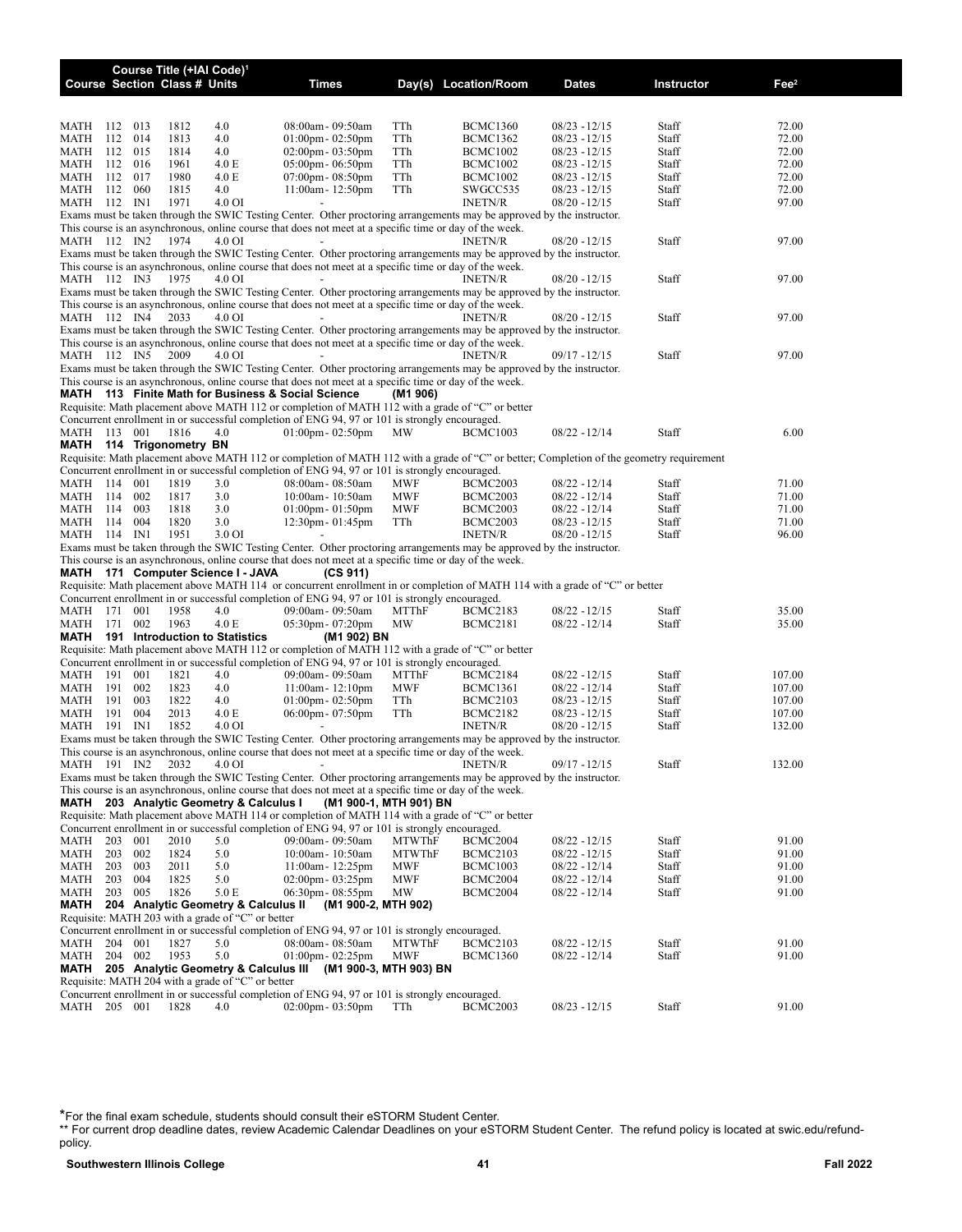|                                    |         |              | Course Title (+IAI Code) <sup>1</sup> |                                                                                                |                                        |        |               |                                                                                                                        |                                    |                   |                                                                                                                                                                                                                                                                                                                                                                                |
|------------------------------------|---------|--------------|---------------------------------------|------------------------------------------------------------------------------------------------|----------------------------------------|--------|---------------|------------------------------------------------------------------------------------------------------------------------|------------------------------------|-------------------|--------------------------------------------------------------------------------------------------------------------------------------------------------------------------------------------------------------------------------------------------------------------------------------------------------------------------------------------------------------------------------|
|                                    |         |              | <b>Course Section Class # Units</b>   |                                                                                                | <b>Times</b>                           |        |               | Day(s) Location/Room                                                                                                   | <b>Dates</b>                       | <b>Instructor</b> | Fee <sup>2</sup>                                                                                                                                                                                                                                                                                                                                                               |
|                                    |         |              |                                       |                                                                                                |                                        |        |               |                                                                                                                        |                                    |                   |                                                                                                                                                                                                                                                                                                                                                                                |
|                                    |         |              |                                       | MATH 213 Calculus for Business & Social Sciences                                               |                                        |        | (M1 900-B) BN |                                                                                                                        |                                    |                   |                                                                                                                                                                                                                                                                                                                                                                                |
|                                    |         |              |                                       |                                                                                                |                                        |        |               | Requisite: Math placement above MATH 112 or completion of MATH 112 with a grade of "C" or better                       |                                    |                   |                                                                                                                                                                                                                                                                                                                                                                                |
|                                    |         |              |                                       | Concurrent enrollment in or successful completion of ENG 94, 97 or 101 is strongly encouraged. |                                        |        |               |                                                                                                                        |                                    |                   |                                                                                                                                                                                                                                                                                                                                                                                |
| MATH 213 001<br>MATH 213 IN1       |         |              | 1829<br>1830                          | 4.0<br>4.0 OI                                                                                  | 11:00am - 11:50am                      |        | MTThF         | <b>BCMC2103</b><br><b>INETN/R</b>                                                                                      | $08/22 - 12/15$<br>$08/20 - 12/15$ | Staff<br>Staff    | 91.00<br>116.00                                                                                                                                                                                                                                                                                                                                                                |
|                                    |         |              |                                       |                                                                                                |                                        |        |               | Exams must be taken through the SWIC Testing Center. Other proctoring arrangements may be approved by the instructor.  |                                    |                   |                                                                                                                                                                                                                                                                                                                                                                                |
|                                    |         |              |                                       |                                                                                                |                                        |        |               | This course is an asynchronous, online course that does not meet at a specific time or day of the week.                |                                    |                   |                                                                                                                                                                                                                                                                                                                                                                                |
|                                    |         |              | MATH 292 Linear Algebra               |                                                                                                | (MTH 911)                              |        |               |                                                                                                                        |                                    |                   |                                                                                                                                                                                                                                                                                                                                                                                |
|                                    |         |              |                                       | Requisite: MATH 203 with a grade of "C" or better                                              |                                        |        |               |                                                                                                                        |                                    |                   |                                                                                                                                                                                                                                                                                                                                                                                |
| MATH 292 001                       |         |              | 3158                                  | 3.0                                                                                            | $01:00$ pm - $02:15$ pm                |        | TTh           | BCMC2004                                                                                                               | $08/23 - 12/15$                    | Staff             | 20.00                                                                                                                                                                                                                                                                                                                                                                          |
|                                    |         |              | <b>MEDICAL ASSISTANT</b>              |                                                                                                |                                        |        |               |                                                                                                                        |                                    |                   |                                                                                                                                                                                                                                                                                                                                                                                |
| МA                                 |         |              |                                       | 130 Medical Office Clinical Procedures I                                                       |                                        |        |               |                                                                                                                        |                                    |                   |                                                                                                                                                                                                                                                                                                                                                                                |
| Requisite: Program Admission       |         |              |                                       |                                                                                                |                                        |        |               |                                                                                                                        |                                    |                   |                                                                                                                                                                                                                                                                                                                                                                                |
|                                    |         |              |                                       |                                                                                                |                                        |        |               |                                                                                                                        |                                    |                   | A criminal background check, drug testing, and name search on government registries are conducted for this program of study before clinical experience. The fee for this is \$67.00-                                                                                                                                                                                           |
|                                    |         |              |                                       |                                                                                                |                                        |        |               |                                                                                                                        |                                    |                   | \$70.00 and will be discussed on the first day of class. See program FAQ page on the college website for more information or call 235-2700, ext. 5355. Costs are the responsibility of                                                                                                                                                                                         |
| the student.                       |         |              |                                       |                                                                                                |                                        |        |               |                                                                                                                        |                                    |                   |                                                                                                                                                                                                                                                                                                                                                                                |
| MA                                 | 130 001 |              | 1248                                  | 2.0                                                                                            | 10:00am - 11:50am<br>10:00am - 11:50am |        | M<br>W        | <b>BCMC2361</b><br><b>BCMC2381</b>                                                                                     | $08/22 - 10/13$                    | Staff             | 60.00                                                                                                                                                                                                                                                                                                                                                                          |
|                                    |         |              |                                       |                                                                                                | 10:00am - 11:50am                      |        | Th            | <b>BCMC2381</b>                                                                                                        |                                    |                   |                                                                                                                                                                                                                                                                                                                                                                                |
|                                    |         |              |                                       |                                                                                                |                                        |        |               |                                                                                                                        |                                    |                   | A criminal background check, drug testing, and name search on government registries are conducted for this program of study before clinical experience. The fee for this is \$67.00-                                                                                                                                                                                           |
|                                    |         |              |                                       |                                                                                                |                                        |        |               |                                                                                                                        |                                    |                   | \$70.00 and will be discussed on the first day of class. See program FAQ page on the college website for more information or call 235-2700, ext. 5355. Costs are the responsibility of                                                                                                                                                                                         |
| the student.                       |         |              |                                       |                                                                                                |                                        |        |               |                                                                                                                        |                                    |                   |                                                                                                                                                                                                                                                                                                                                                                                |
| МA                                 | 130 002 |              | 1249                                  | 2.0                                                                                            | 10:00am - 11:50am                      |        | M             | <b>BCMC2361</b>                                                                                                        | $08/22 - 10/11$                    | Staff             | 60.00                                                                                                                                                                                                                                                                                                                                                                          |
|                                    |         |              |                                       |                                                                                                | 08:00am - 09:50am                      | T<br>T |               | <b>BCMC2381</b><br><b>BCMC2381</b>                                                                                     |                                    |                   |                                                                                                                                                                                                                                                                                                                                                                                |
| MА                                 |         |              |                                       | 135 Health Care & Patient Communications                                                       | 10:00am - 11:50am                      |        |               |                                                                                                                        |                                    |                   |                                                                                                                                                                                                                                                                                                                                                                                |
| Requisite: Program Admission       |         |              |                                       |                                                                                                |                                        |        |               |                                                                                                                        |                                    |                   |                                                                                                                                                                                                                                                                                                                                                                                |
| МA                                 | 135 001 |              | 1250                                  | 2.0                                                                                            |                                        |        |               |                                                                                                                        | $08/24 - 12/14$                    | Staff             | 15.00                                                                                                                                                                                                                                                                                                                                                                          |
| МA                                 |         | 135 HY3 1428 |                                       | 2.0 HY                                                                                         |                                        |        |               |                                                                                                                        | $08/24 - 12/14$                    | Staff             | 40.00                                                                                                                                                                                                                                                                                                                                                                          |
| MА                                 |         |              |                                       | 140 Medical Office Procedures                                                                  |                                        |        |               |                                                                                                                        |                                    |                   |                                                                                                                                                                                                                                                                                                                                                                                |
| Requisite: Program admission       |         |              |                                       |                                                                                                |                                        |        |               |                                                                                                                        |                                    |                   |                                                                                                                                                                                                                                                                                                                                                                                |
|                                    |         |              |                                       |                                                                                                |                                        |        |               |                                                                                                                        |                                    |                   | A criminal background check, drug testing, and name search on government registries are conducted for this program of study before clinical experience. The fee for this is \$67.00-<br>\$70.00 and will be discussed on the first day of class. See program FAQ page on the college website for more information or call 235-2700, ext. 5355. Costs are the responsibility of |
| the student.                       |         |              |                                       |                                                                                                |                                        |        |               |                                                                                                                        |                                    |                   |                                                                                                                                                                                                                                                                                                                                                                                |
| МA                                 | 140 001 |              | 1251                                  | 3.5                                                                                            | 08:00am - 11:00am                      | F      |               | <b>BCMC2361</b>                                                                                                        | 08/26 - 12/09                      | Staff             | 60.00                                                                                                                                                                                                                                                                                                                                                                          |
| MА                                 |         |              | 142 MA Automation I                   |                                                                                                |                                        |        |               |                                                                                                                        |                                    |                   |                                                                                                                                                                                                                                                                                                                                                                                |
| Requisite: Program admission       |         |              |                                       |                                                                                                |                                        |        |               |                                                                                                                        |                                    |                   |                                                                                                                                                                                                                                                                                                                                                                                |
|                                    |         |              |                                       |                                                                                                |                                        |        |               | This course requires access to a reliable internet connection. Students must be competent computer and internet users. |                                    |                   |                                                                                                                                                                                                                                                                                                                                                                                |
| MA<br>MА                           | 142 IN1 |              | 1252<br>143 MA Automation II          | 1.5 OI                                                                                         |                                        |        |               |                                                                                                                        | $10/17 - 12/09$                    | Staff             | 55.00                                                                                                                                                                                                                                                                                                                                                                          |
|                                    |         |              |                                       | Requisite: MA 142 with a grade of "C" or better                                                |                                        |        |               |                                                                                                                        |                                    |                   |                                                                                                                                                                                                                                                                                                                                                                                |
|                                    |         |              |                                       |                                                                                                |                                        |        |               | This course requires access to a reliable internet connection. Students must be competent computer and internet users. |                                    |                   |                                                                                                                                                                                                                                                                                                                                                                                |
| МA                                 | 143 001 |              | 1253                                  | 2.0                                                                                            |                                        |        |               |                                                                                                                        | $08/26 - 12/09$                    | Staff             | 30.00                                                                                                                                                                                                                                                                                                                                                                          |
| MA                                 |         | 143 HY3 1429 |                                       | 2.0 HY                                                                                         |                                        |        |               |                                                                                                                        | $08/22 - 12/12$                    | Staff             | 55.00                                                                                                                                                                                                                                                                                                                                                                          |
| MА                                 |         |              |                                       | 145 Medical Law and Ethics                                                                     |                                        |        |               |                                                                                                                        |                                    |                   |                                                                                                                                                                                                                                                                                                                                                                                |
| Requisite: Program Admission<br>MA | 145 001 |              | 1254                                  | 2.0                                                                                            | $11:00$ am - $12:50$ pm                | F      |               | <b>BCMC2361</b>                                                                                                        | $08/26 - 12/09$                    | Staff             | 15.00                                                                                                                                                                                                                                                                                                                                                                          |
| MА                                 |         |              | 150 Medical Pathology I               |                                                                                                |                                        |        |               |                                                                                                                        |                                    |                   |                                                                                                                                                                                                                                                                                                                                                                                |
| Requisite: Program admission       |         |              |                                       |                                                                                                |                                        |        |               |                                                                                                                        |                                    |                   |                                                                                                                                                                                                                                                                                                                                                                                |
| МA                                 | 150 001 |              | 1255                                  | 3.0                                                                                            | $12:00$ pm - $02:50$ pm                |        | W             | <b>BCMC2361</b>                                                                                                        | $08/24 - 12/14$                    | Staff             | 15.00                                                                                                                                                                                                                                                                                                                                                                          |
| MΑ                                 |         |              | 151 Medical Pathology II              |                                                                                                |                                        |        |               |                                                                                                                        |                                    |                   |                                                                                                                                                                                                                                                                                                                                                                                |
|                                    |         |              |                                       | Requisite: MA 150 with a grade of "C" or better                                                |                                        |        |               |                                                                                                                        |                                    |                   |                                                                                                                                                                                                                                                                                                                                                                                |
| MA                                 |         |              | 151 001 1256 4.0                      |                                                                                                |                                        |        |               |                                                                                                                        | $08/23 - 12/13$                    | Staff             | 15.00                                                                                                                                                                                                                                                                                                                                                                          |
| MA<br>MA                           |         | 151 003 1430 |                                       | 4.0<br>170 Medical Lab Orientation I                                                           |                                        |        |               |                                                                                                                        | $08/22 - 12/14$                    | Staff             | 15.00                                                                                                                                                                                                                                                                                                                                                                          |
| Requisite: Program Admission       |         |              |                                       |                                                                                                |                                        |        |               |                                                                                                                        |                                    |                   |                                                                                                                                                                                                                                                                                                                                                                                |
| MA                                 | 170 001 |              | 1257                                  | 2.0                                                                                            | 10:00am - 11:50am                      |        | M             | <b>BCMC2361</b>                                                                                                        | $10/17 - 12/14$                    | Staff             | 100.00                                                                                                                                                                                                                                                                                                                                                                         |
|                                    |         |              |                                       |                                                                                                | $12:00 \text{pm} - 01:50 \text{pm}$    |        | M             | <b>BCMC2381</b>                                                                                                        |                                    |                   |                                                                                                                                                                                                                                                                                                                                                                                |
|                                    |         |              |                                       |                                                                                                | 10:00am - 11:50am                      |        | W             | <b>BCMC2381</b>                                                                                                        |                                    |                   |                                                                                                                                                                                                                                                                                                                                                                                |
| MA                                 | 170 002 |              | 1258                                  | 2.0                                                                                            | 10:00am - 11:50am                      |        | M             | <b>BCMC2361</b>                                                                                                        | $10/17 - 12/14$                    | Staff             | 100.00                                                                                                                                                                                                                                                                                                                                                                         |
|                                    |         |              |                                       |                                                                                                | 08:00am-09:50am                        | M      |               | <b>BCMC2381</b>                                                                                                        |                                    |                   |                                                                                                                                                                                                                                                                                                                                                                                |
| ΜA                                 |         |              |                                       | 180 Medical Office Clinical Procedures II                                                      | 08:00am - 09:50am                      |        | W             | <b>BCMC2381</b>                                                                                                        |                                    |                   |                                                                                                                                                                                                                                                                                                                                                                                |
|                                    |         |              |                                       | Requisite: MA 130 with a grade of "C" or better                                                |                                        |        |               |                                                                                                                        |                                    |                   |                                                                                                                                                                                                                                                                                                                                                                                |
| MA                                 | 180 001 |              | 1259                                  | 2.0                                                                                            |                                        |        |               |                                                                                                                        | $10/20 - 12/15$                    | Staff             | 80.00                                                                                                                                                                                                                                                                                                                                                                          |
| MA                                 |         | 180 HY3 1431 |                                       | 2.0 HY                                                                                         |                                        |        |               |                                                                                                                        | $10/17 - 12/14$                    | Staff             | 105.00                                                                                                                                                                                                                                                                                                                                                                         |
|                                    |         |              |                                       |                                                                                                |                                        |        |               |                                                                                                                        |                                    |                   |                                                                                                                                                                                                                                                                                                                                                                                |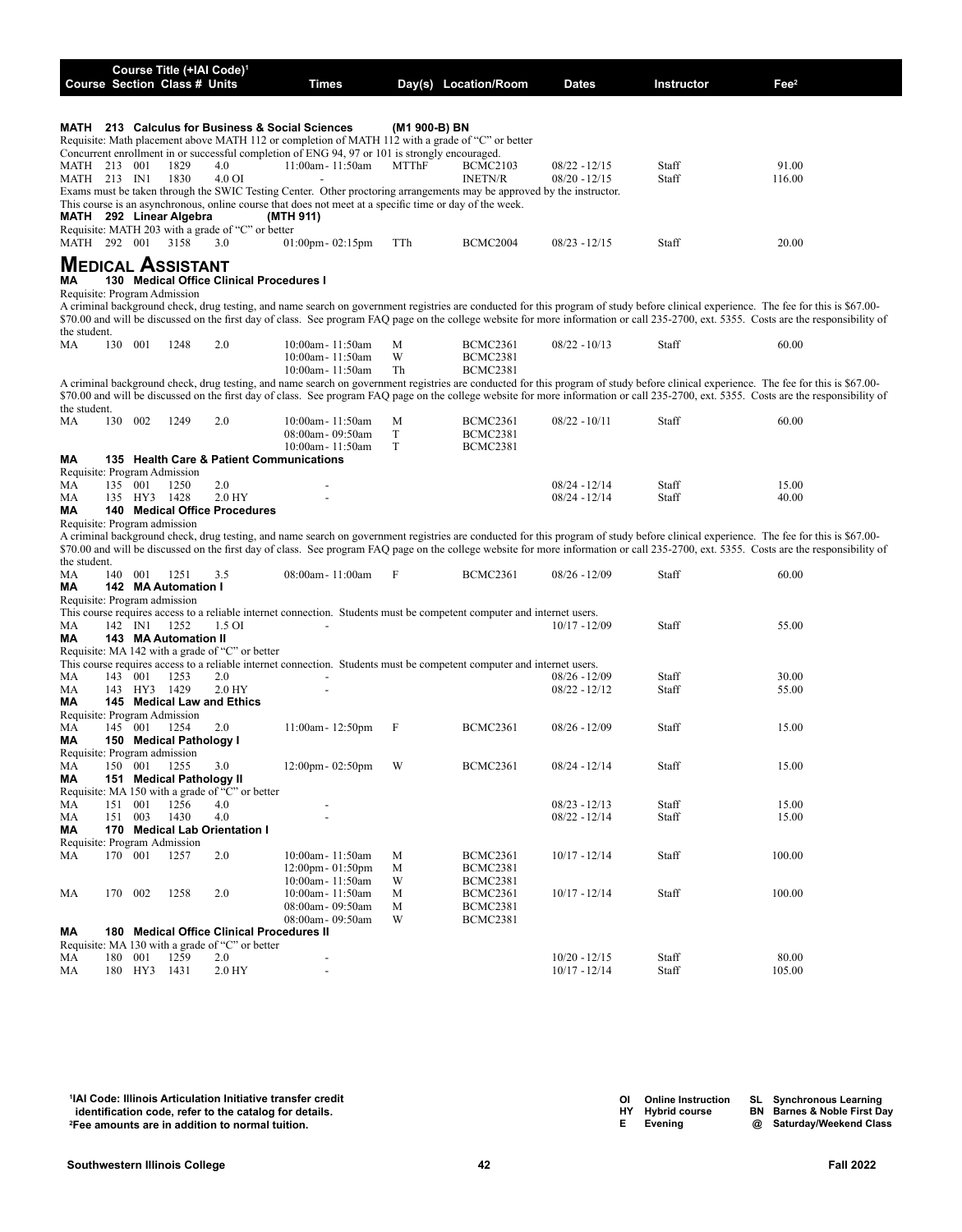| <b>Course Section Class # Units</b> |     |     |      | Course Title (+IAI Code) <sup>1</sup> | Times                                                        |    | Day(s) Location/Room | <b>Dates</b>    | <b>Instructor</b> | $\mathsf{Fe}^2$ |  |
|-------------------------------------|-----|-----|------|---------------------------------------|--------------------------------------------------------------|----|----------------------|-----------------|-------------------|-----------------|--|
|                                     |     |     |      |                                       |                                                              |    |                      |                 |                   |                 |  |
| МA                                  | 181 |     |      | <b>Cardiopulmonary Procedures</b>     |                                                              |    |                      |                 |                   |                 |  |
| Requisite: Program Admission        |     |     |      |                                       |                                                              |    |                      |                 |                   |                 |  |
| MA                                  | 181 | 001 | 1344 | 20                                    | $08:00am - 09:50am$                                          | M  | <b>BCMC2361</b>      | $08/22 - 10/13$ | Staff             | 60.00           |  |
|                                     |     |     |      |                                       | 08:00am - 09:50am                                            | W  | <b>BCMC2381</b>      |                 |                   |                 |  |
|                                     |     |     |      |                                       | $12:00 \text{pm} - 01:50 \text{pm}$                          | Th | <b>BCMC2381</b>      |                 |                   |                 |  |
| MA                                  | 181 | 002 | 1343 | 2.0                                   | 08:00am - 09:50am                                            | M  | <b>BCMC2361</b>      | $08/22 - 10/11$ | Staff             | 60.00           |  |
|                                     |     |     |      |                                       | $12:00 \text{pm} - 01:50 \text{pm}$                          | M  | <b>BCMC2381</b>      |                 |                   |                 |  |
|                                     |     |     |      |                                       | $12:00$ pm - $01:50$ pm                                      |    | <b>BCMC2381</b>      |                 |                   |                 |  |
| МA                                  |     |     |      |                                       | 182 Pharmacology and Administration Techniques               |    |                      |                 |                   |                 |  |
|                                     |     |     |      |                                       | Requisite: MA 130, MA 150 each with a grade of "C" or better |    |                      |                 |                   |                 |  |
| MA                                  | 182 | 001 | 1260 | 4.0                                   |                                                              |    |                      | $08/22 - 12/12$ | Staff             | 60.00           |  |
| MA                                  | 182 | HY3 | 1432 | $4.0$ HY                              |                                                              |    |                      | $08/23 - 12/07$ | Staff             | 85.00           |  |
|                                     |     |     |      |                                       | M------ L ----------- T--------------                        |    |                      |                 |                   |                 |  |

### **MEDICAL LABORATORY TECHNOLOGY**<br>MLT 100 Introduction to Phlebotomy Procedures

**MLT 100 Introduction to Phlebotomy Procedures**

A criminal background check, drug testing, and name search on government registries are conducted for this program of study before clinical experience. The fee for this is \$87.00 paid<br>to Certified Background with an additi See program FAQ page on the college website for more information or call 235-2700, ext. 5355. Costs are the responsibility of the student.

Sections denoted as "HY" will be offered as "hybrid" classes. Students will meet in the classroom and will participate in weekly online assignments. This course requires access to a reliable internet connection. Students must be competent computer and internet users.<br>MLT 100 HY1 1261 2.0 HY 08:00am - 09:50am TTh

MLT 100 HY1 1261 2.0 HY 08:00am - 09:50am TTh ESLC173 10/04 - 11/10 Staff 146.00<br>MLT 150 Intro to Clinical Laboratory **150** Intro to Clinical Laboratory

Requisite: Program admission or department consent

A criminal background check, drug testing, and name search on government registries are conducted for this program of study before clinical experience. The fee for this is \$67.00-<br>\$70.00 and will be discussed on the first

| uit suutuit. |         |              |                         |                                                                                     |                                     |               |                 |                 |       |        |
|--------------|---------|--------------|-------------------------|-------------------------------------------------------------------------------------|-------------------------------------|---------------|-----------------|-----------------|-------|--------|
| MLT          |         | 150 HY1      | 1262                    | 2.0 HY                                                                              | 09:00am - 11:30am                   | MW            | <b>BCMC2362</b> | $10/03 - 11/09$ | Staff | 176.00 |
| MLT          |         | 150 HY2      | 3134                    | 2.0 HY                                                                              | 09:00am - 11:30am                   | TTh           | <b>BCMC2383</b> | $10/04 - 11/10$ | Staff | 176.00 |
| MLT          |         | 220 Serology |                         |                                                                                     |                                     |               |                 |                 |       |        |
|              |         |              |                         | Requisite: MLT 150 with a grade of "C" or better                                    |                                     |               |                 |                 |       |        |
| MLT          | 220 001 |              | 1263                    | 3.0                                                                                 | 11:00am - 11:50am                   | <b>MWF</b>    | <b>BCMC2383</b> | $08/22 - 10/14$ | Staff | 100.00 |
|              |         |              |                         |                                                                                     | 08:00am - 08:50am                   | TTh           | <b>BCMC2362</b> |                 |       |        |
|              |         |              |                         |                                                                                     | $12:00$ pm - $12:50$ pm             | W             | <b>BCMC1400</b> |                 |       |        |
| MLT          | 220     | 002          | 3135                    | 3.0                                                                                 | $01:00$ pm - $01:50$ pm             | <b>MWF</b>    | <b>BCMC2383</b> | $08/22 - 10/14$ | Staff | 100.00 |
|              |         |              |                         |                                                                                     | $12:00$ pm - $12:50$ pm             | W             | <b>BCMC1400</b> |                 |       |        |
|              |         |              |                         |                                                                                     | 08:00am - 08:50am                   | TTh           | <b>BCMC2362</b> |                 |       |        |
| MLT          |         |              | 242 Phlebotomy Clinical |                                                                                     |                                     |               |                 |                 |       |        |
| MLT          | 242     | 001          | 1380                    | 2.0                                                                                 |                                     | <b>MTWThF</b> | HOSPMISC        | $10/03 - 12/16$ | Staff | 20.00  |
| MLT          |         |              | 245 Clinical Practice I |                                                                                     |                                     |               |                 |                 |       |        |
|              |         |              |                         | Requisite: MLT 150 with a grade of "C" or better                                    |                                     |               |                 |                 |       |        |
| MLT          | 245     | 001          | 1264                    | 3.0                                                                                 |                                     | <b>MTWThF</b> | <b>HOSPMISC</b> | $10/17 - 12/16$ | Staff | 100.00 |
| MLT          |         |              | 250 Coagulation         |                                                                                     |                                     |               |                 |                 |       |        |
|              |         |              |                         | Requisite: MLT 150 with a grade of "C" or better                                    |                                     |               |                 |                 |       |        |
| MLT          | 250     | 001          | 3137                    | 2.0                                                                                 | 10:00am - 10:50am                   | MWF           | <b>BCMC2383</b> | $08/22 - 10/14$ | Staff | 80.00  |
|              |         |              |                         |                                                                                     | $12:00$ pm - $12:50$ pm             | M             | <b>BCMC1400</b> |                 |       |        |
|              |         |              |                         |                                                                                     |                                     | TTh           |                 |                 |       |        |
| MLT          | 250     | 002          | 3138                    | 2.0                                                                                 | 11:00am - 11:50am                   | <b>MWF</b>    | <b>BCMC2362</b> | $08/22 - 10/14$ | Staff | 80.00  |
|              |         |              |                         |                                                                                     | $02:00$ pm - $02:50$ pm             |               | <b>BCMC2383</b> |                 |       |        |
|              |         |              |                         |                                                                                     | $12:00$ pm - $12:50$ pm             | М             | <b>BCMC1400</b> |                 |       |        |
| MLT          |         |              |                         |                                                                                     | 11:00am - 11:50am                   | TTh           | <b>BCMC2362</b> |                 |       |        |
|              |         |              | 270 Clinical Chemistry  | Requisite: MLT 150 with a grade of "C" or better                                    |                                     |               |                 |                 |       |        |
| MLT          | 270 001 |              | 1265                    | 4.0                                                                                 | 08:00am - 09:50am                   | <b>MWF</b>    | <b>BCMC2383</b> | $08/22 - 10/14$ | Staff | 110.00 |
|              |         |              |                         |                                                                                     |                                     |               |                 |                 |       |        |
|              |         |              |                         |                                                                                     | 09:00am - 10:50am                   | TTh           | <b>BCMC2362</b> |                 |       |        |
|              |         |              |                         |                                                                                     | $01:00$ pm - $01:50$ pm             | TTh           | <b>BCMC2362</b> |                 |       |        |
| MLT          | 270     | 002          | 3136                    | 4.0                                                                                 | $03:00$ pm - $04:50$ pm             | <b>MWF</b>    | <b>BCMC2383</b> | $08/22 - 10/14$ | Staff | 110.00 |
|              |         |              |                         |                                                                                     | 09:00am - 10:50am                   | TTh           | <b>BCMC2362</b> |                 |       |        |
|              |         |              |                         |                                                                                     | $01:00$ pm - $01:50$ pm             | TTh           | <b>BCMC2362</b> |                 |       |        |
|              |         |              |                         |                                                                                     | <b>MILITARY SCIENCE - ARMY ROTC</b> |               |                 |                 |       |        |
| MSC          |         |              |                         |                                                                                     |                                     |               |                 |                 |       |        |
|              |         |              |                         | 101 Introduction to Military Science<br>Courses will be held on the campus of SIUE. |                                     |               |                 |                 |       |        |
| MSC          | 101 001 |              | 2183                    | 2.0                                                                                 | 08:00am - 09:15am                   | MW            | <b>SIUETBA</b>  | $08/22 - 12/14$ | Staff | 0.00   |
|              |         |              |                         |                                                                                     |                                     |               |                 |                 |       |        |
|              |         |              |                         |                                                                                     | 03:30pm - 05:30pm                   | Th            | <b>SIUETBA</b>  |                 |       |        |
|              |         |              |                         | Courses will be held on the campus of SIUE.                                         |                                     |               |                 |                 |       |        |
| MSC          | 101     | 002          | 2184                    | 2.0                                                                                 | $11:00$ am - $11:50$ am             | <b>MWF</b>    | <b>SIUETBA</b>  | $08/22 - 12/14$ | Staff | 0.00   |
|              |         |              |                         |                                                                                     | $03:30$ pm - $05:30$ pm             | Th            | <b>SIUETBA</b>  |                 |       |        |
|              |         |              |                         | Courses will be held on the campus of SIUE.                                         |                                     |               |                 |                 |       |        |
| MSC          | 101 003 |              | 2185                    | 2.0                                                                                 | $02:00$ pm - $03:15$ pm             | TTh           | <b>SIUETBA</b>  | $08/23 - 12/15$ | Staff | 0.00   |
|              |         |              |                         |                                                                                     | $03:30$ pm - $05:30$ pm             | Th            | <b>SIUETBA</b>  |                 |       |        |
| MSC          |         |              |                         | 201 Applied Military Skills                                                         |                                     |               |                 |                 |       |        |
|              |         |              |                         | Courses will be held on the campus of SIUE.                                         |                                     |               |                 |                 |       |        |
| MSC          | 201 001 |              | 2187                    | 3.0                                                                                 | $01:00$ pm - $01:50$ pm             | <b>MWF</b>    | <b>SIUETBA</b>  | $08/22 - 12/14$ | Staff | 0.00   |
|              |         |              |                         |                                                                                     | $03:30$ pm - $05:30$ pm             | Th            | <b>SIUETBA</b>  |                 |       |        |
|              |         |              |                         | Courses will be held on the campus of SIUE.                                         |                                     |               |                 |                 |       |        |
| MSC          | 201 002 |              | 2186                    | 3.0                                                                                 | 09:30am - 10:45am                   | TTh           | <b>SIUETBA</b>  | $08/23 - 12/15$ | Staff | 0.00   |
|              |         |              |                         |                                                                                     | $03:30$ pm - $05:30$ pm             | TTh           | <b>SIUETBA</b>  |                 |       |        |

\*For the final exam schedule, students should consult their eSTORM Student Center.

\*\* For current drop deadline dates, review Academic Calendar Deadlines on your eSTORM Student Center. The refund policy is located at swic.edu/refundpolicy.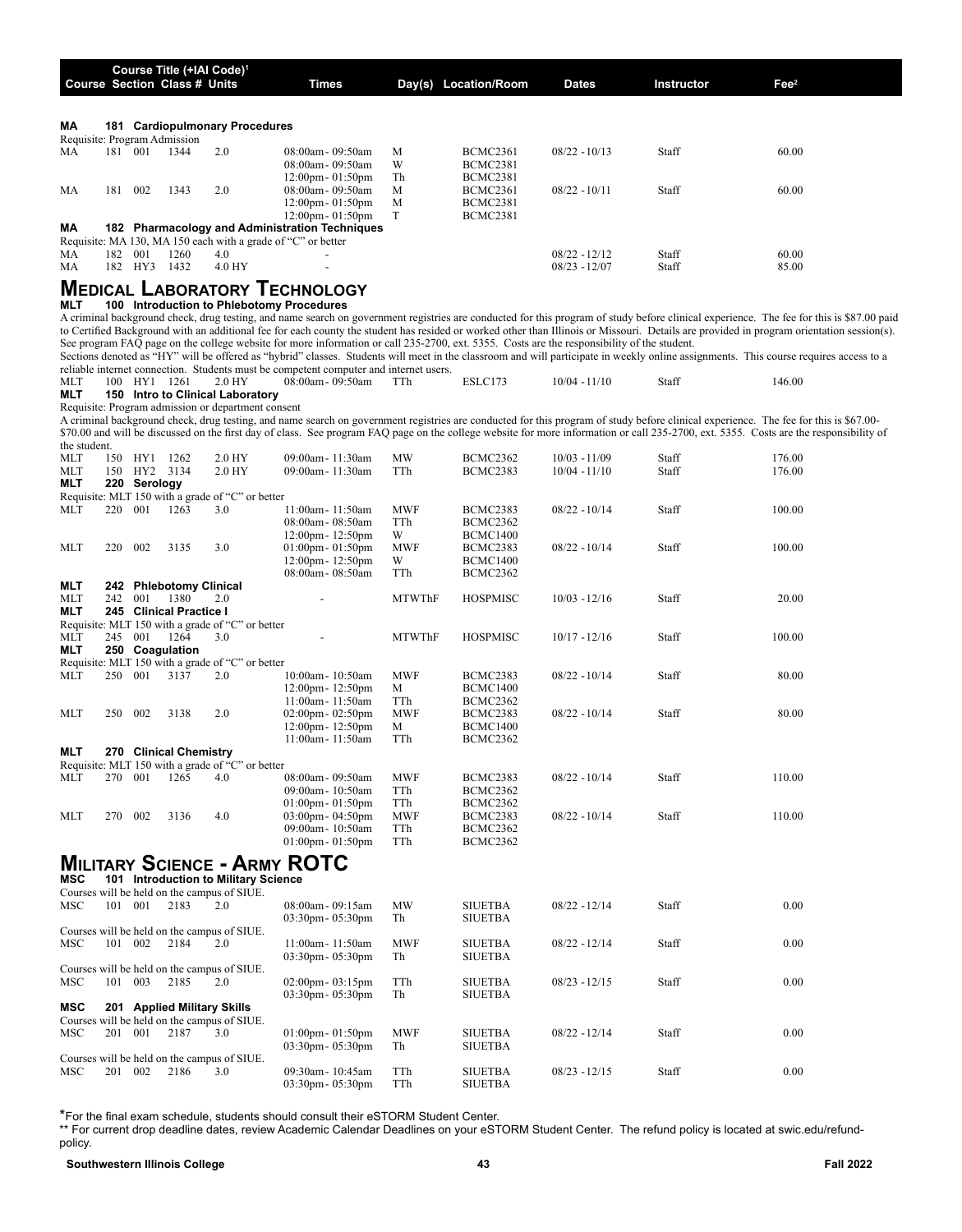|                           |                |            | Course Title (+IAI Code) <sup>1</sup><br><b>Course Section Class # Units</b> |                                                  | <b>Times</b>                                                                               |                   | Day(s) Location/Room                                                                                                                                             | <b>Dates</b>                       | <b>Instructor</b> | Fee <sup>2</sup> |
|---------------------------|----------------|------------|------------------------------------------------------------------------------|--------------------------------------------------|--------------------------------------------------------------------------------------------|-------------------|------------------------------------------------------------------------------------------------------------------------------------------------------------------|------------------------------------|-------------------|------------------|
|                           |                |            |                                                                              |                                                  |                                                                                            |                   |                                                                                                                                                                  |                                    |                   |                  |
| <b>Music</b>              |                |            |                                                                              |                                                  |                                                                                            |                   |                                                                                                                                                                  |                                    |                   |                  |
| MUS                       |                |            | 101 Music Appreciation                                                       |                                                  | (F1 900)                                                                                   |                   |                                                                                                                                                                  |                                    |                   |                  |
| MUS                       | 101            | 001        | 2188                                                                         | 3.0                                              | 09:00am - 09:50am                                                                          | <b>MWF</b>        | <b>BCMC1200</b>                                                                                                                                                  | $08/22 - 12/14$                    | Staff             | 5.00             |
| MUS                       | 101            | 002        | 2189                                                                         | 3.0                                              | 10:00am - 10:50am                                                                          | <b>MWF</b>        | <b>BCMC1200</b>                                                                                                                                                  | $08/22 - 12/14$                    | Staff             | 5.00             |
| <b>MUS</b><br>MUS         | 101<br>101     | 003<br>060 | 2190<br>2191                                                                 | 3.0<br>3.0                                       | $12:00$ pm - $12:50$ pm<br>$11:00$ am - $12:15$ pm                                         | <b>MWF</b><br>TTh | <b>BCMC1200</b><br>SWGCC346                                                                                                                                      | $08/22 - 12/14$<br>$08/23 - 12/15$ | Staff<br>Staff    | 5.00<br>5.00     |
| MUS                       | 101            | 080        | 2618                                                                         | 3.0                                              | $03:30$ pm - $04:45$ pm                                                                    | MW                | <b>RBC105</b>                                                                                                                                                    | $08/22 - 12/14$                    | Staff             | 5.00             |
|                           |                |            |                                                                              |                                                  |                                                                                            |                   | (The online section of this course requires access to a reliable Internet connection. Students must be competent computer and Internet users.)                   |                                    |                   |                  |
| MUS                       | 101 IN1        |            | 2334                                                                         | 3.0 OI                                           |                                                                                            |                   | <b>INETN/R</b>                                                                                                                                                   | $08/20 - 12/15$                    | Staff             | 30.00            |
|                           |                |            |                                                                              |                                                  |                                                                                            |                   | This course is an asynchronous, online course that does not meet at a specific time or day of the week.                                                          |                                    |                   |                  |
| MUS                       | 101 IN2        |            | 2353                                                                         | 3.0 OI                                           |                                                                                            |                   | (The online section of this course requires access to a reliable Internet connection. Students must be competent computer and Internet users.)<br><b>INETN/R</b> | $08/20 - 12/15$                    | Staff             | 30.00            |
|                           |                |            |                                                                              |                                                  |                                                                                            |                   | This course is an asynchronous, online course that does not meet at a specific time or day of the week.                                                          |                                    |                   |                  |
|                           |                |            |                                                                              |                                                  |                                                                                            |                   | (The online section of this course requires access to a reliable Internet connection. Students must be competent computer and Internet users.)                   |                                    |                   |                  |
| <b>MUS</b>                | 101 IN3        |            | 2389                                                                         | 3.0 OI                                           |                                                                                            |                   | <b>INETN/R</b>                                                                                                                                                   | $10/15 - 12/15$                    | Staff             | 30.00            |
|                           |                |            |                                                                              |                                                  |                                                                                            |                   | This course is an asynchronous, online course that does not meet at a specific time or day of the week.                                                          |                                    |                   |                  |
| MUS                       |                |            |                                                                              | 102 American Popular Music                       | (F1 904)                                                                                   |                   |                                                                                                                                                                  |                                    |                   |                  |
| MUS<br>MUS                | 102 001<br>102 | 002        | 2192<br>2369                                                                 | 3.0<br>3.0                                       | 11:00am - 11:50am<br>11:00am - 12:15pm                                                     | MWF<br>TTh        | <b>BCMC1200</b><br><b>BCMC1200</b>                                                                                                                               | $08/22 - 12/14$<br>$08/23 - 12/15$ | Staff<br>Staff    | 5.00<br>5.00     |
| MUS                       | 102 003        |            | 2193                                                                         | 3.0                                              | $12:30$ pm - 01:45pm                                                                       | TTh               | <b>BCMC1200</b>                                                                                                                                                  | $08/23 - 12/15$                    | Staff             | 5.00             |
| MUS                       | 102 IN1        |            | 2662                                                                         | 3.0 OI                                           |                                                                                            |                   | <b>INETN/R</b>                                                                                                                                                   | $09/17 - 12/15$                    | Staff             | 30.00            |
|                           |                |            |                                                                              |                                                  |                                                                                            |                   | This course is an asynchronous, online course that does not meet at a specific time or day of the week.                                                          |                                    |                   |                  |
| <b>MUS</b>                | 102 IN2        |            | 2663                                                                         | 3.0 OI                                           |                                                                                            |                   | <b>INETN/R</b>                                                                                                                                                   | $10/15 - 12/15$                    | Staff             | 30.00            |
|                           |                |            |                                                                              |                                                  |                                                                                            |                   | This course is an asynchronous, online course that does not meet at a specific time or day of the week.                                                          |                                    |                   |                  |
| MUS<br><b>MUS</b>         | 104 001        |            | 2194                                                                         | 104 Fundamentals of Music<br>3.0                 | $02:00$ pm - $02:50$ pm                                                                    | <b>MWF</b>        | <b>BCMC2300</b>                                                                                                                                                  | $08/22 - 12/14$                    | Staff             | 10.00            |
| MUS                       |                |            | 105 Music Theory I                                                           |                                                  |                                                                                            |                   |                                                                                                                                                                  |                                    |                   |                  |
|                           |                |            |                                                                              |                                                  |                                                                                            |                   | Requisite: MUS 104 with a grade of "C" or better or satisfactory score on the fundamental theory skills test                                                     |                                    |                   |                  |
| <b>MUS</b>                | 105 001        |            | 2195                                                                         | 4.0                                              | 09:00am - 10:10am                                                                          | MW                | <b>BCMC2300</b>                                                                                                                                                  | $08/22 - 12/14$                    | Staff             | 10.00            |
| MUS                       |                |            | 110 World Music                                                              | (F1 903N)                                        |                                                                                            |                   |                                                                                                                                                                  |                                    |                   |                  |
| MUS                       | 110            | 001        | 2196<br>2390                                                                 | 3.0<br>3.0                                       | 09:30am - 10:45am                                                                          | TTh<br>TTh        | <b>BCMC1200</b><br>SWGCC346                                                                                                                                      | $08/23 - 12/15$                    | Staff<br>Staff    | 5.00<br>5.00     |
| MUS<br><b>MUS</b>         | 110 060<br>110 | IN1        | 2465                                                                         | 3.0 OI                                           | $12:30$ pm - 01:45pm                                                                       |                   | <b>INETN/R</b>                                                                                                                                                   | $08/23 - 12/15$<br>$08/20 - 12/15$ | Staff             | 30.00            |
|                           |                |            |                                                                              |                                                  |                                                                                            |                   | This course is an asynchronous, online course that does not meet at a specific time or day of the week.                                                          |                                    |                   |                  |
| MUS                       | 110 IN2        |            | 2466                                                                         | 3.0 OI                                           |                                                                                            |                   | <b>INETN/R</b>                                                                                                                                                   | $10/15 - 12/15$                    | Staff             | 30.00            |
|                           |                |            |                                                                              |                                                  |                                                                                            |                   | This course is an asynchronous, online course that does not meet at a specific time or day of the week.                                                          |                                    |                   |                  |
| MUS                       | 110 IN3        |            | 2664                                                                         | 3.0 OI                                           |                                                                                            |                   | <b>INETN/R</b>                                                                                                                                                   | $09/17 - 12/15$                    | Staff             | 30.00            |
| MUS                       |                |            |                                                                              | 111 Class Instruction in Piano I                 |                                                                                            |                   | This course is an asynchronous, online course that does not meet at a specific time or day of the week.                                                          |                                    |                   |                  |
| MUS                       | 111            | 001        | 2197                                                                         | 2.0                                              | $01:00$ pm - $01:50$ pm                                                                    | TTh               | <b>BCMC2300</b>                                                                                                                                                  | $08/23 - 12/15$                    | Staff             | 10.00            |
| MUS                       | 111            | 002        | 2670                                                                         | 2.0                                              | $12:00$ pm - $12:50$ pm                                                                    | TTh               | BCMC2300                                                                                                                                                         | $08/23 - 12/15$                    | Staff             | 10.00            |
| MUS                       | 111            | 003        | 3123                                                                         | 2.0 E                                            | $05:00$ pm - $06:40$ pm                                                                    | M                 | BCMC2300                                                                                                                                                         | $08/22 - 12/12$                    | Staff             | 10.00            |
| MUS                       |                |            |                                                                              | 112 Class Instruction in Piano II                |                                                                                            |                   |                                                                                                                                                                  |                                    |                   |                  |
|                           |                |            |                                                                              | Requisite: MUS 111 with a grade of "C" or better |                                                                                            |                   |                                                                                                                                                                  |                                    |                   |                  |
| MUS<br>MUS                | 112 001        |            | 2198                                                                         | 2.0                                              | 11:00am - 11:50am<br>250 Basic Digital Recording Techniques                                | TTh               | BCMC2300                                                                                                                                                         | $08/23 - 12/15$                    | Staff             | 10.00            |
|                           |                |            |                                                                              |                                                  | Requisite: Concurrent enrollment in or completion of MUS 104 with a grade of "C" or better |                   |                                                                                                                                                                  |                                    |                   |                  |
| <b>MUS</b>                | 250 001        |            | 2231                                                                         | 3.0 E                                            | 07:00pm - 09:50pm                                                                          | T                 | <b>BCMC2302</b>                                                                                                                                                  | $08/23 - 12/13$                    | Staff             | 75.00            |
| MUS                       |                |            |                                                                              | 251 Advanced Digital Recording                   |                                                                                            |                   |                                                                                                                                                                  |                                    |                   |                  |
|                           |                |            |                                                                              | Requisite: MUS 250 with a grade of "C" or better |                                                                                            |                   |                                                                                                                                                                  |                                    |                   |                  |
| MUS<br>MUS                | 251 001        |            | 2361                                                                         | 3.0<br>252 Critical Listening for the Engineer   |                                                                                            |                   |                                                                                                                                                                  | $08/25 - 12/15$                    | Staff             | 75.00            |
|                           |                |            |                                                                              |                                                  | Requisite: Concurrent enrollment in or completion of MUS 251; MUS 106 or MUS 151           |                   |                                                                                                                                                                  |                                    |                   |                  |
| MUS                       |                |            | 252 001 2232 3.0                                                             |                                                  | the contract of the contract of the con-                                                   |                   |                                                                                                                                                                  | $08/25 - 12/15$                    | Staff             | 50.00            |
| MUS                       |                |            |                                                                              | 255 Music Technology Practicum                   |                                                                                            |                   |                                                                                                                                                                  |                                    |                   |                  |
|                           |                |            | Coordinator Permission Required.                                             |                                                  |                                                                                            |                   |                                                                                                                                                                  |                                    |                   |                  |
| MUS                       | 255            | 001        | 2233                                                                         | 3.0                                              | 03:00pm - 05:50pm                                                                          | Th                | <b>BCMC2302</b>                                                                                                                                                  | $08/25 - 12/15$                    | Staff             | 0.00             |
| MUS<br>Requisite: MUS 160 |                |            | 259 Concert Band III                                                         |                                                  |                                                                                            |                   |                                                                                                                                                                  |                                    |                   |                  |
| <b>MUS</b>                | 259            | 001        | 2234                                                                         | 1.0                                              | 12:30pm - 01:45pm                                                                          | TTh               | <b>BCMC2350</b>                                                                                                                                                  | $08/23 - 12/15$                    | Staff             | 0.00             |
| MUS                       |                |            | 260 Concert Band IV                                                          |                                                  |                                                                                            |                   |                                                                                                                                                                  |                                    |                   |                  |
| Requisite: MUS 259        |                |            |                                                                              |                                                  |                                                                                            |                   |                                                                                                                                                                  |                                    |                   |                  |
| MUS                       | 260            | 001        | 2235                                                                         | 1.0                                              | 12:30pm - 01:45pm                                                                          | TTh               | <b>BCMC2350</b>                                                                                                                                                  | $08/23 - 12/15$                    | Staff             | 0.00             |
| MUS                       |                |            | 261 College Choir III                                                        |                                                  |                                                                                            |                   |                                                                                                                                                                  |                                    |                   |                  |
| Requisite: MUS 162        |                |            |                                                                              |                                                  |                                                                                            |                   |                                                                                                                                                                  |                                    |                   |                  |
| MUS<br>MUS                | 261 001        |            | 2236<br>262 College Choir IV                                                 | 1.0                                              | 12:00pm - 12:50pm                                                                          | <b>MWF</b>        | <b>BCMC2350</b>                                                                                                                                                  | $08/22 - 12/14$                    | Staff             | 15.00            |
| Requisite: MUS 261        |                |            |                                                                              |                                                  |                                                                                            |                   |                                                                                                                                                                  |                                    |                   |                  |
| MUS                       | 262 001        |            | 2237                                                                         | 1.0                                              | $12:00$ pm - $12:50$ pm                                                                    | <b>MWF</b>        | <b>BCMC2350</b>                                                                                                                                                  | $08/22 - 12/14$                    | Staff             | 15.00            |
| MUS                       |                |            | 263 Jazz Band III                                                            |                                                  |                                                                                            |                   |                                                                                                                                                                  |                                    |                   |                  |
| Requisite: MUS 164        |                |            |                                                                              |                                                  |                                                                                            |                   |                                                                                                                                                                  |                                    |                   |                  |
| MUS                       | 263 001        |            | 2238                                                                         | 1.0 E                                            | $07:00$ pm - $09:50$ pm                                                                    | M                 | <b>BCMC2350</b>                                                                                                                                                  | $08/22 - 12/12$                    | Staff             | 0.00             |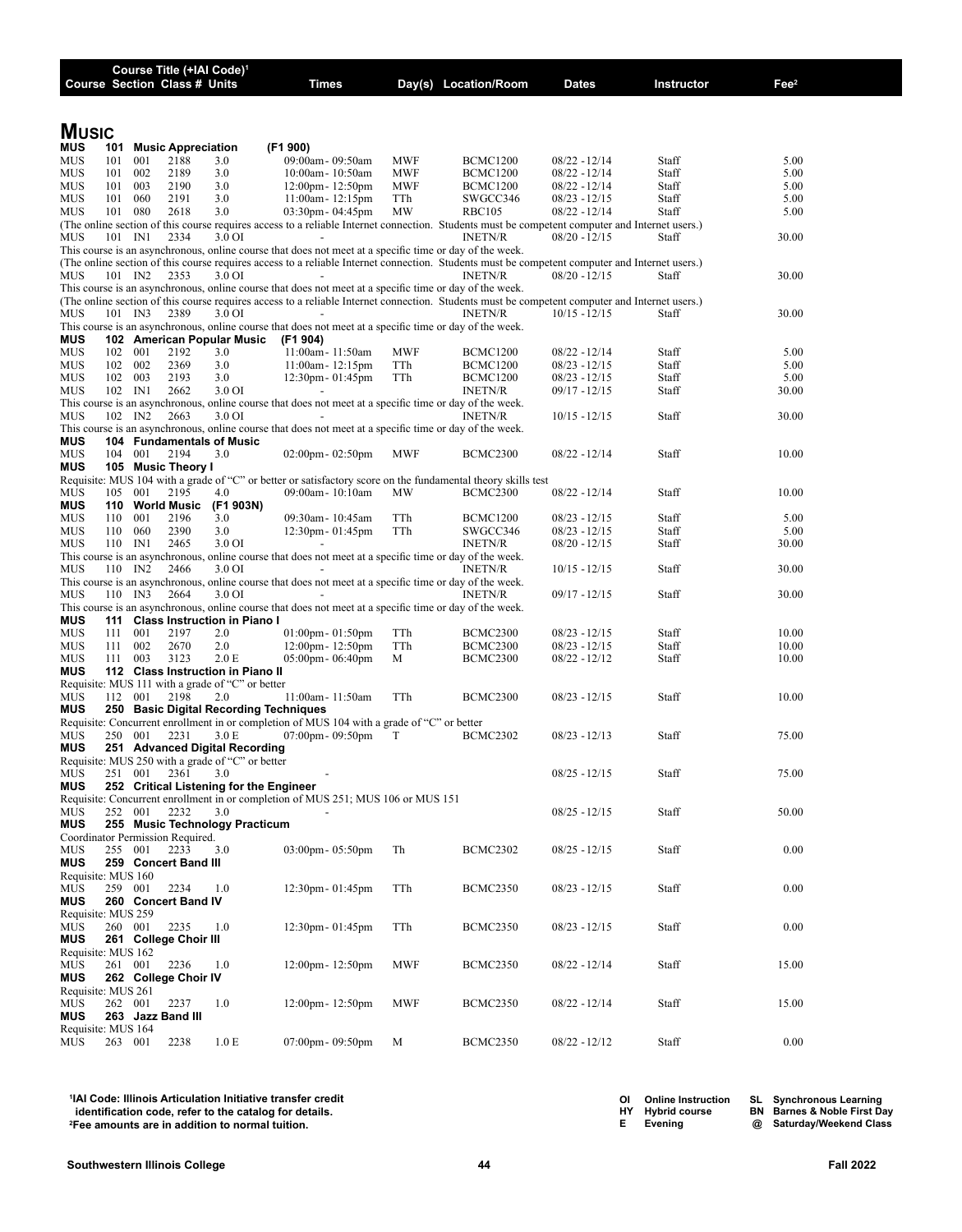|                                           |         |       | Course Title (+IAI Code) <sup>1</sup><br><b>Course Section Class # Units</b> |                                             | Times                                         |            | Day(s) Location/Room | <b>Dates</b>    | Instructor | $\mathsf{Fe}^{2}$ |  |
|-------------------------------------------|---------|-------|------------------------------------------------------------------------------|---------------------------------------------|-----------------------------------------------|------------|----------------------|-----------------|------------|-------------------|--|
|                                           |         |       |                                                                              |                                             |                                               |            |                      |                 |            |                   |  |
| MUS                                       |         |       | 264 Jazz Band IV                                                             |                                             |                                               |            |                      |                 |            |                   |  |
| Requisite: MUS 263                        |         |       |                                                                              |                                             |                                               |            |                      |                 |            |                   |  |
| <b>MUS</b>                                | 264     | 001   | 2239                                                                         | 1.0 E                                       | $07:00$ pm - $09:50$ pm                       | M          | <b>BCMC2350</b>      | $08/22 - 12/12$ | Staff      | 0.00              |  |
| MUS                                       |         |       | 267 Chamber Singers III                                                      |                                             |                                               |            |                      |                 |            |                   |  |
| Requisite: MUS 168                        |         |       |                                                                              |                                             |                                               |            |                      |                 |            |                   |  |
| <b>MUS</b>                                | 267     | - 001 | 2240                                                                         | 1.0                                         | $01:00$ pm - $01:50$ pm                       | <b>MWF</b> | <b>BCMC2350</b>      | $08/22 - 12/14$ | Staff      | 15.00             |  |
| Permission of instructor and/or audition. |         |       |                                                                              |                                             |                                               |            |                      |                 |            |                   |  |
| MUS                                       |         |       | 268 Chamber Singers IV                                                       |                                             |                                               |            |                      |                 |            |                   |  |
| Requisite: MUS 267                        |         |       |                                                                              |                                             |                                               |            |                      |                 |            |                   |  |
| <b>MUS</b>                                | 268     | - 001 | 2241                                                                         | 1.0                                         | $01:00$ pm - $01:50$ pm                       | <b>MWF</b> | <b>BCMC2350</b>      | $08/22 - 12/14$ | Staff      | 15.00             |  |
| Permission of instructor and/or audition. |         |       |                                                                              |                                             |                                               |            |                      |                 |            |                   |  |
| MUS                                       |         |       | 277 Jazz Improvisation III                                                   |                                             |                                               |            |                      |                 |            |                   |  |
| Requisite: MUS 178<br><b>MUS</b>          | 277     | 001   | 2242                                                                         | 1.0                                         | $04:30$ pm - $06:20$ pm                       | M          | <b>BCMC2350</b>      | $08/22 - 12/12$ | Staff      | 0.00              |  |
| MUS                                       |         |       | 278 Jazz Improvisation IV                                                    |                                             |                                               |            |                      |                 |            |                   |  |
| Requisite: MUS 277                        |         |       |                                                                              |                                             |                                               |            |                      |                 |            |                   |  |
| <b>MUS</b>                                | 278 001 |       | 2243                                                                         | 1.0                                         | $04:30$ pm - $06:20$ pm                       | M          | <b>BCMC2350</b>      | $08/22 - 12/12$ | Staff      | 0.00              |  |
|                                           |         |       |                                                                              |                                             |                                               |            |                      |                 |            |                   |  |
|                                           |         |       |                                                                              |                                             | <b>MUSIC (PRIVATE APPLIED FOR ENRICHMENT)</b> |            |                      |                 |            |                   |  |
| <b>MUS</b>                                | 119     |       |                                                                              | <b>Private Applied Piano for Enrichment</b> |                                               |            |                      |                 |            |                   |  |
| <b>MUS</b>                                | 119     | 001   | 2413                                                                         | 1.0                                         |                                               |            |                      | $08/22 - 12/15$ | Staff      | 300.00            |  |
| MUS                                       | 120     |       |                                                                              | <b>Private Applied Voice for Enrichment</b> |                                               |            |                      |                 |            |                   |  |

**MUS** 120 Private Applied Voice for Enrichment<br>Private music lessons are offered to students desiring to improve their music skills in the following instruments: piano, voice, trumpet, French horn, trombone, tuba/euphonium clarinet, oboe, bassoon, saxophone, violin, viola, cello, double bass, guitar, bass guitar, percussion (drum set, snare drum, timpani, mallets, Latin percussion). These courses may be repeated up to a maximum of 4 hours of elective credit. These courses do not meet the requirements for pursuit of a major or minor in music at the baccalaureate level. All students perform in a final examination jury at the end of the semester.

Note: Students enrolling in Private Applied Music courses must contact the coordinator of the program, Andrew Jensen, at 618-235-2700, ext. 5032, or Andrew. Jensen@swic.edu for instructions and instructor assignment. First-time private applied students should contact Andy Jensen at ext. 5032 prior to enrolling.<br>MUS 120 001 2199 1.0

#### MUS 120 001 2199 1.0 - 1.0 - 1.0 08/22 - 12/15 Staff 300.00 **MUS 121 Private Applied Trumpet for Enrichment**

Private music lessons are offered to students desiring to improve their music skills in the following instruments: piano, voice, trumpet, French horn, trombone, tuba/euphonium, flute, clarinet, oboe, bassoon, saxophone, violin, viola, cello, double bass, guitar, bass guitar, percussion (drum set, snare drum, timpani, mallets, Latin percussion). These courses may be repeated up to a maximum of 4 hours of elective credit. These courses do not meet the requirements for pursuit of a major or minor in music at the baccalaureate level. All students perform in a final examination jury at the end of the semester.

Note: Students enrolling in Private Applied Music courses must contact the coordinator of the program, Andrew Jensen, at 618-235-2700, ext. 5032, or Andrew. Jensen@swic.edu for instructions and instructor assignment. First-time private applied students should contact Andy Jensen at ext. 5032 prior to enrolling.

| MUS          | 121 001 |              | 2200 |                                                | $08/22 - 12/15$ | Staff | 300.00 |
|--------------|---------|--------------|------|------------------------------------------------|-----------------|-------|--------|
| MUS          |         |              |      | 122 Private Applied French Horn for Enrichment |                 |       |        |
| MUS<br>----- |         | 122 001 2431 |      |                                                | $08/22 - 12/15$ | Staff | 300.00 |

**MUS 123 Private Applied Trombone for Enrichment**

Private music lessons are offered to students desiring to improve their music skills in the following instruments: piano, voice, trumpet, French horn, trombone, tuba/euphonium, flute, clarinet, oboe, bassoon, saxophone, violin, viola, cello, double bass, guitar, bass guitar, percussion (drum set, snare drum, timpani, mallets, Latin percussion). These courses may be repeated up to a maximum of 4 hours of elective credit. These courses do not meet the requirements for pursuit of a major or minor in music at the baccalaureate level. All students perform in a final examination jury at the end of the semester.

Note: Students enrolling in Private Applied Music courses must contact the coordinator of the program, Andrew Jensen, at 618-235-2700, ext. 5032, or Andrew. Jensen@swic.edu for instructions and instructor assignment. First-time private applied students should contact Andy Jensen at ext. 5032 prior to enrolling.

| <b>MUS</b> | 123  | 2201<br>001  | 1.0                                               | $08/22 - 12/15$ | Staff | 300.00 |
|------------|------|--------------|---------------------------------------------------|-----------------|-------|--------|
| MUS        |      |              | 124 Private Applied Tuba/Euphonium for Enrichment |                 |       |        |
| <b>MUS</b> | 124  | 2432<br>-001 | 1.0                                               | $08/22 - 12/15$ | Staff | 300.00 |
| MUS        |      |              | 125 Private Applied Flute for Enrichment          |                 |       |        |
| <b>MUS</b> | 125  | -001<br>2433 | 1.0                                               | $08/22 - 12/15$ | Staff | 300.00 |
| MUS        |      |              | 126 Private Applied Clarinet for Enrichment       |                 |       |        |
| <b>MUS</b> | 126. | 2434<br>-001 | 1.0                                               | $08/22 - 12/15$ | Staff | 300.00 |
| MUS        |      |              | 127 Private Applied Oboe for Enrichment           |                 |       |        |
| <b>MUS</b> | 127  | 2435<br>-001 | 1.0                                               | $08/22 - 12/15$ | Staff | 300.00 |
| MUS        |      |              | 128 Private Applied Bassoon for Enrichment        |                 |       |        |
| <b>MUS</b> | 128  | -001<br>2436 | 1.0                                               | $08/22 - 12/15$ | Staff | 300.00 |
| MUS        |      |              | 129 Private Applied Saxophone for Enrichment      |                 |       |        |
| <b>MUS</b> | 129  | 2437<br>-001 | 1.0                                               | $08/22 - 12/15$ | Staff | 300.00 |
| <b>MUS</b> |      |              | 133 Private Applied Double Bass for Enrichment    |                 |       |        |
| <b>MUS</b> | 133. | 001<br>2438  | 1.0                                               | $08/22 - 12/15$ | Staff | 300.00 |
| <b>MUS</b> |      |              | 134 Private Applied Guitar for Enrichment         |                 |       |        |

Private music lessons are offered to students desiring to improve their music skills in the following instruments: piano, voice, trumpet, French horn, trombone, tuba/euphonium, flute, clarinet, oboe, bassoon, saxophone, violin, viola, cello, double bass, guitar, bass guitar, percussion (drum set, snare drum, timpani, mallets, Latin percussion). These courses may be repeated up to a maximum of 4 hours of elective credit. These courses do not meet the requirements for pursuit of a major or minor in music at the baccalaureate level. All students perform in a final examination jury at the end of the semester.

Note: Students enrolling in Private Applied Music courses must contact the coordinator of the program, Andrew Jensen, at 618-235-2700, ext. 5032, or Andrew. Jensen@swic.edu for instructions and instructor assignment. First-time private applied students should contact Andy Jensen at ext. 5032 prior to enrolling.<br>MUS 134 001 2202 1 0 MUS 134 001 2202 1.0 - 1.0 - 1.0 08/22 -12/15 Staff 300.00

\*For the final exam schedule, students should consult their eSTORM Student Center.

\*\* For current drop deadline dates, review Academic Calendar Deadlines on your eSTORM Student Center. The refund policy is located at swic.edu/refundpolicy.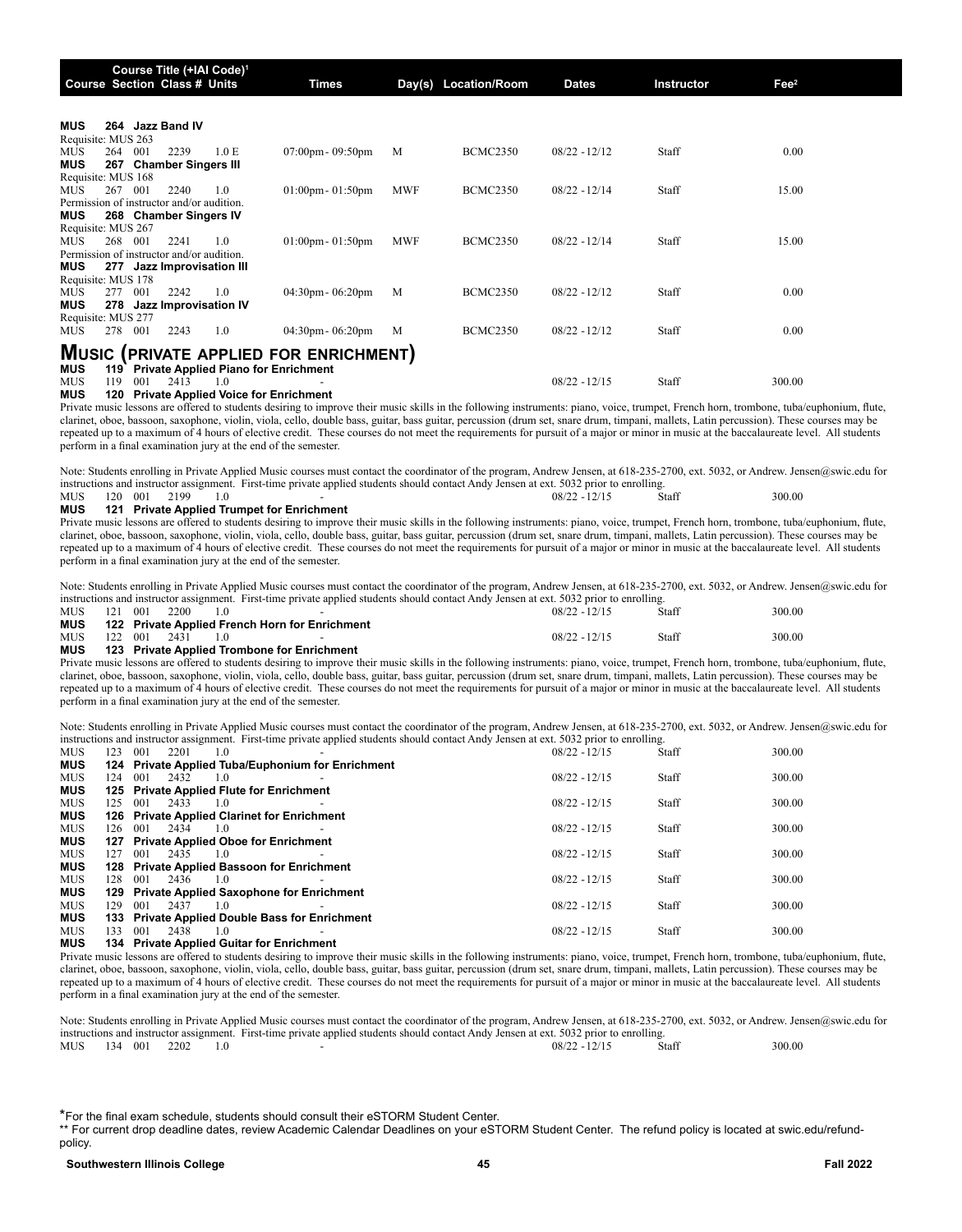|                                                      |                    | Course Title (+IAI Code) <sup>1</sup>                                                                              |                                                                                                                  |                                                                                                                     |        |                                                                                                                                        |                                    |                                                                                                                                                                                                                                                                                                                                                                                                                                                                                                                                                                                                                                                                                                                                                          |                                                                                                                                                                                                                                                                                                                                                                                                                                                                                                                                                                                                                                                                                                                                                                                                                                                                                                                                                                                                                                                                                                                                                                                                                                                                                                                                                                                                                                                                                                                                                                                                                                                                                                                                                                                                                                                                                                                                                                                                                                                                                                                                                                                                                                                                                                                                                                                  |
|------------------------------------------------------|--------------------|--------------------------------------------------------------------------------------------------------------------|------------------------------------------------------------------------------------------------------------------|---------------------------------------------------------------------------------------------------------------------|--------|----------------------------------------------------------------------------------------------------------------------------------------|------------------------------------|----------------------------------------------------------------------------------------------------------------------------------------------------------------------------------------------------------------------------------------------------------------------------------------------------------------------------------------------------------------------------------------------------------------------------------------------------------------------------------------------------------------------------------------------------------------------------------------------------------------------------------------------------------------------------------------------------------------------------------------------------------|----------------------------------------------------------------------------------------------------------------------------------------------------------------------------------------------------------------------------------------------------------------------------------------------------------------------------------------------------------------------------------------------------------------------------------------------------------------------------------------------------------------------------------------------------------------------------------------------------------------------------------------------------------------------------------------------------------------------------------------------------------------------------------------------------------------------------------------------------------------------------------------------------------------------------------------------------------------------------------------------------------------------------------------------------------------------------------------------------------------------------------------------------------------------------------------------------------------------------------------------------------------------------------------------------------------------------------------------------------------------------------------------------------------------------------------------------------------------------------------------------------------------------------------------------------------------------------------------------------------------------------------------------------------------------------------------------------------------------------------------------------------------------------------------------------------------------------------------------------------------------------------------------------------------------------------------------------------------------------------------------------------------------------------------------------------------------------------------------------------------------------------------------------------------------------------------------------------------------------------------------------------------------------------------------------------------------------------------------------------------------------|
|                                                      |                    | <b>Course Section Class # Units</b>                                                                                |                                                                                                                  | <b>Times</b>                                                                                                        |        | Day(s) Location/Room                                                                                                                   | Dates                              | <b>Instructor</b>                                                                                                                                                                                                                                                                                                                                                                                                                                                                                                                                                                                                                                                                                                                                        | $\mathsf{Fe}^2$                                                                                                                                                                                                                                                                                                                                                                                                                                                                                                                                                                                                                                                                                                                                                                                                                                                                                                                                                                                                                                                                                                                                                                                                                                                                                                                                                                                                                                                                                                                                                                                                                                                                                                                                                                                                                                                                                                                                                                                                                                                                                                                                                                                                                                                                                                                                                                  |
|                                                      |                    |                                                                                                                    |                                                                                                                  |                                                                                                                     |        |                                                                                                                                        |                                    |                                                                                                                                                                                                                                                                                                                                                                                                                                                                                                                                                                                                                                                                                                                                                          |                                                                                                                                                                                                                                                                                                                                                                                                                                                                                                                                                                                                                                                                                                                                                                                                                                                                                                                                                                                                                                                                                                                                                                                                                                                                                                                                                                                                                                                                                                                                                                                                                                                                                                                                                                                                                                                                                                                                                                                                                                                                                                                                                                                                                                                                                                                                                                                  |
| MUS                                                  | 135                |                                                                                                                    | <b>Private Applied Bass Guitar for Enrichment</b>                                                                |                                                                                                                     |        |                                                                                                                                        |                                    |                                                                                                                                                                                                                                                                                                                                                                                                                                                                                                                                                                                                                                                                                                                                                          |                                                                                                                                                                                                                                                                                                                                                                                                                                                                                                                                                                                                                                                                                                                                                                                                                                                                                                                                                                                                                                                                                                                                                                                                                                                                                                                                                                                                                                                                                                                                                                                                                                                                                                                                                                                                                                                                                                                                                                                                                                                                                                                                                                                                                                                                                                                                                                                  |
| <b>MUS</b>                                           | 135<br>001         | 2439<br>1.0                                                                                                        |                                                                                                                  |                                                                                                                     |        |                                                                                                                                        | $08/22 - 12/15$                    | Staff                                                                                                                                                                                                                                                                                                                                                                                                                                                                                                                                                                                                                                                                                                                                                    | 300.00                                                                                                                                                                                                                                                                                                                                                                                                                                                                                                                                                                                                                                                                                                                                                                                                                                                                                                                                                                                                                                                                                                                                                                                                                                                                                                                                                                                                                                                                                                                                                                                                                                                                                                                                                                                                                                                                                                                                                                                                                                                                                                                                                                                                                                                                                                                                                                           |
| <b>MUS</b>                                           |                    |                                                                                                                    | 136 Private Applied Percussion for Enrichment<br>perform in a final examination jury at the end of the semester. |                                                                                                                     |        |                                                                                                                                        |                                    | clarinet, oboe, bassoon, saxophone, violin, viola, cello, double bass, guitar, bass guitar, percussion (drum set, snare drum, timpani, mallets, Latin percussion). These courses may be<br>repeated up to a maximum of 4 hours of elective credit. These courses do not meet the requirements for pursuit of a major or minor in music at the baccalaureate level. All students                                                                                                                                                                                                                                                                                                                                                                          | Private music lessons are offered to students desiring to improve their music skills in the following instruments: piano, voice, trumpet, French horn, trombone, tuba/euphonium, flute,                                                                                                                                                                                                                                                                                                                                                                                                                                                                                                                                                                                                                                                                                                                                                                                                                                                                                                                                                                                                                                                                                                                                                                                                                                                                                                                                                                                                                                                                                                                                                                                                                                                                                                                                                                                                                                                                                                                                                                                                                                                                                                                                                                                          |
|                                                      |                    |                                                                                                                    |                                                                                                                  |                                                                                                                     |        |                                                                                                                                        |                                    |                                                                                                                                                                                                                                                                                                                                                                                                                                                                                                                                                                                                                                                                                                                                                          | Note: Students enrolling in Private Applied Music courses must contact the coordinator of the program, Andrew Jensen, at 618-235-2700, ext. 5032, or Andrew. Jensen@swic.edu for                                                                                                                                                                                                                                                                                                                                                                                                                                                                                                                                                                                                                                                                                                                                                                                                                                                                                                                                                                                                                                                                                                                                                                                                                                                                                                                                                                                                                                                                                                                                                                                                                                                                                                                                                                                                                                                                                                                                                                                                                                                                                                                                                                                                 |
|                                                      |                    |                                                                                                                    |                                                                                                                  |                                                                                                                     |        | instructions and instructor assignment. First-time private applied students should contact Andy Jensen at ext. 5032 prior to enrolling |                                    |                                                                                                                                                                                                                                                                                                                                                                                                                                                                                                                                                                                                                                                                                                                                                          |                                                                                                                                                                                                                                                                                                                                                                                                                                                                                                                                                                                                                                                                                                                                                                                                                                                                                                                                                                                                                                                                                                                                                                                                                                                                                                                                                                                                                                                                                                                                                                                                                                                                                                                                                                                                                                                                                                                                                                                                                                                                                                                                                                                                                                                                                                                                                                                  |
| MUS                                                  | 136 001 2203       | 1.0                                                                                                                |                                                                                                                  |                                                                                                                     |        |                                                                                                                                        | $08/22 - 12/15$                    | Staff                                                                                                                                                                                                                                                                                                                                                                                                                                                                                                                                                                                                                                                                                                                                                    | 300.00                                                                                                                                                                                                                                                                                                                                                                                                                                                                                                                                                                                                                                                                                                                                                                                                                                                                                                                                                                                                                                                                                                                                                                                                                                                                                                                                                                                                                                                                                                                                                                                                                                                                                                                                                                                                                                                                                                                                                                                                                                                                                                                                                                                                                                                                                                                                                                           |
| <b>MUS</b><br><b>MUS</b><br><b>MUS</b><br><b>MUS</b> | 219 001<br>220 001 | 2216<br>2.0<br>Successful audition or jury examination.<br>2217<br>2.0<br>Successful audition or jury examination. | 219 Private Music Major or Minor Applied Piano<br>220 Private Music Major or Minor Applied Voice                 | <b>MUSIC (PRIVATE APPLIED FOR MAJOR OR MINOR)</b><br>$03:00$ pm - $05:50$ pm<br>$03:00 \text{pm} - 05:50 \text{pm}$ | W<br>W | <b>BCMC2346</b><br><b>BCMC2346</b>                                                                                                     | $08/22 - 12/14$<br>$08/22 - 12/14$ | Private music lessons are offered to students pursuing a major or minor in music in the following instruments: piano, voice, trumpet, French horn, trombone, tuba/euphonium, flute,<br>the coordinator of the program, Andy Jensen, at 618-235-2700, ext. 5032, or Andrew.Jensen@swic.edu to arrange for an audition, for instructions and instructor assignment.<br>Staff<br>Private music lessons are offered to students pursuing a major or minor in music in the following instruments: piano, voice, trumpet, French horn, trombone, tuba/euphonium, flute,<br>the coordinator of the program, Andy Jensen, at 618-235-2700, ext. 5032, or Andrew.Jensen@swic.edu to arrange for an audition, for instructions and instructor assignment.<br>Staff | clarinet, oboe, bassoon, saxophone, violin, viola, cello, double bass, guitar, bass guitar, percussion (drum set, snare drum, timpani, mallets, Latin percussion). These courses may be re-<br>peated up to a maximum of 8 hours of credit. Each successive semester of major/minor private applied music involves the mastery of progressively more difficult repertoire and the at-<br>tainment of greater musical expertise. First semester students will enroll in section 001; second semester students will enroll in section 002; third semester students will enroll in section<br>003; fourth semester students will enroll in section 004. It is expected that students will achieve satisfactory progress in order to continue to the next course section of their instrument.<br>Students receive a one-hour lesson per week for 15 weeks of the semester. Students will be expected to perform in a minimum of one recital per semester. Recitals are held from 3:00-<br>3:50 on selected Wednesdays. All students perform in a final examination jury at the end of the semester. Note: Students enrolling in these Private Applied Music courses must contact<br>600.00<br>clarinet, oboe, bassoon, saxophone, violin, viola, cello, double bass, guitar, bass guitar, percussion (drum set, snare drum, timpani, mallets, Latin percussion). These courses may be re-<br>peated up to a maximum of 8 hours of credit. Each successive semester of major/minor private applied music involves the mastery of progressively more difficult repertoire and the at-<br>tainment of greater musical expertise. First semester students will enroll in section 001; second semester students will enroll in section 002; third semester students will enroll in section<br>003; fourth semester students will enroll in section 004. It is expected that students will achieve satisfactory progress in order to continue to the next course section of their instrument.<br>Students receive a one-hour lesson per week for 15 weeks of the semester. Students will be expected to perform in a minimum of one recital per semester. Recitals are held from 3:00-<br>3:50 on selected Wednesdays. All students perform in a final examination jury at the end of the semester. Note: Students enrolling in these Private Applied Music courses must contact<br>600.00 |
| <b>MUS</b>                                           |                    |                                                                                                                    | 221 Private Music Major or Minor Applied Trumpet                                                                 |                                                                                                                     |        |                                                                                                                                        |                                    |                                                                                                                                                                                                                                                                                                                                                                                                                                                                                                                                                                                                                                                                                                                                                          |                                                                                                                                                                                                                                                                                                                                                                                                                                                                                                                                                                                                                                                                                                                                                                                                                                                                                                                                                                                                                                                                                                                                                                                                                                                                                                                                                                                                                                                                                                                                                                                                                                                                                                                                                                                                                                                                                                                                                                                                                                                                                                                                                                                                                                                                                                                                                                                  |
|                                                      |                    | Successful audition or jury examination.                                                                           |                                                                                                                  |                                                                                                                     |        |                                                                                                                                        |                                    |                                                                                                                                                                                                                                                                                                                                                                                                                                                                                                                                                                                                                                                                                                                                                          |                                                                                                                                                                                                                                                                                                                                                                                                                                                                                                                                                                                                                                                                                                                                                                                                                                                                                                                                                                                                                                                                                                                                                                                                                                                                                                                                                                                                                                                                                                                                                                                                                                                                                                                                                                                                                                                                                                                                                                                                                                                                                                                                                                                                                                                                                                                                                                                  |
| <b>MUS</b><br>MUS                                    | 221 001            | 2.0<br>2218                                                                                                        |                                                                                                                  | $03:00 \text{pm} - 05:50 \text{pm}$<br>222 Private Music Major or Minor Applied French Horn                         | W      | <b>BCMC2346</b>                                                                                                                        | $08/22 - 12/14$                    | Private music lessons are offered to students pursuing a major or minor in music in the following instruments: piano, voice, trumpet, French horn, trombone, tuba/euphonium, flute,<br>the coordinator of the program, Andy Jensen, at 618-235-2700, ext. 5032, or Andrew Jensen@swic.edu to arrange for an audition, for instructions and instructor assignment.<br>Staff                                                                                                                                                                                                                                                                                                                                                                               | clarinet, oboe, bassoon, saxophone, violin, viola, cello, double bass, guitar, bass guitar, percussion (drum set, snare drum, timpani, mallets, Latin percussion). These courses may be re-<br>peated up to a maximum of 8 hours of credit. Each successive semester of major/minor private applied music involves the mastery of progressively more difficult repertoire and the at-<br>tainment of greater musical expertise. First semester students will enroll in section 001; second semester students will enroll in section 002; third semester students will enroll in section<br>003; fourth semester students will enroll in section 004. It is expected that students will achieve satisfactory progress in order to continue to the next course section of their instrument.<br>Students receive a one-hour lesson per week for 15 weeks of the semester. Students will be expected to perform in a minimum of one recital per semester. Recitals are held from 3:00-<br>3:50 on selected Wednesdays. All students perform in a final examination jury at the end of the semester. Note: Students enrolling in these Private Applied Music courses must contact<br>600.00                                                                                                                                                                                                                                                                                                                                                                                                                                                                                                                                                                                                                                                                                                                                                                                                                                                                                                                                                                                                                                                                                                                                                                                           |
|                                                      |                    |                                                                                                                    |                                                                                                                  |                                                                                                                     |        |                                                                                                                                        |                                    | Private music lessons are offered to students pursuing a major or minor in music in the following instruments: piano, voice, trumpet, French horn, trombone, tuba/euphonium, flute,                                                                                                                                                                                                                                                                                                                                                                                                                                                                                                                                                                      |                                                                                                                                                                                                                                                                                                                                                                                                                                                                                                                                                                                                                                                                                                                                                                                                                                                                                                                                                                                                                                                                                                                                                                                                                                                                                                                                                                                                                                                                                                                                                                                                                                                                                                                                                                                                                                                                                                                                                                                                                                                                                                                                                                                                                                                                                                                                                                                  |
| MUS<br>MUS                                           | 222 001            | 2219<br>2.0<br>Successful audition or jury examination.                                                            |                                                                                                                  | $03:00 \text{pm} - 05:50 \text{pm}$<br>223 Private Music Major or Minor Applied Trombone                            | W      | <b>BCMC2346</b>                                                                                                                        | $08/22 - 12/14$                    | the coordinator of the program, Andy Jensen, at 618-235-2700, ext. 5032, or Andrew.Jensen@swic.edu to arrange for an audition, for instructions and instructor assignment.<br>Staff                                                                                                                                                                                                                                                                                                                                                                                                                                                                                                                                                                      | clarinet, oboe, bassoon, saxophone, violin, viola, cello, double bass, guitar, bass guitar, percussion (drum set, snare drum, timpani, mallets, Latin percussion). These courses may be re-<br>peated up to a maximum of 8 hours of credit. Each successive semester of major/minor private applied music involves the mastery of progressively more difficult repertoire and the at-<br>tainment of greater musical expertise. First semester students will enroll in section 001; second semester students will enroll in section 002; third semester students will enroll in section<br>003; fourth semester students will enroll in section 004. It is expected that students will achieve satisfactory progress in order to continue to the next course section of their instrument.<br>Students receive a one-hour lesson per week for 15 weeks of the semester. Students will be expected to perform in a minimum of one recital per semester. Recitals are held from 3:00-<br>3:50 on selected Wednesdays. All students perform in a final examination jury at the end of the semester. Note: Students enrolling in these Private Applied Music courses must contact<br>600.00                                                                                                                                                                                                                                                                                                                                                                                                                                                                                                                                                                                                                                                                                                                                                                                                                                                                                                                                                                                                                                                                                                                                                                                           |
|                                                      |                    |                                                                                                                    |                                                                                                                  |                                                                                                                     |        |                                                                                                                                        |                                    | Private music lessons are offered to students pursuing a major or minor in music in the following instruments: piano, voice, trumpet, French horn, trombone, tuba/euphonium, flute,                                                                                                                                                                                                                                                                                                                                                                                                                                                                                                                                                                      |                                                                                                                                                                                                                                                                                                                                                                                                                                                                                                                                                                                                                                                                                                                                                                                                                                                                                                                                                                                                                                                                                                                                                                                                                                                                                                                                                                                                                                                                                                                                                                                                                                                                                                                                                                                                                                                                                                                                                                                                                                                                                                                                                                                                                                                                                                                                                                                  |
|                                                      |                    |                                                                                                                    |                                                                                                                  |                                                                                                                     |        |                                                                                                                                        |                                    |                                                                                                                                                                                                                                                                                                                                                                                                                                                                                                                                                                                                                                                                                                                                                          | clarinet, oboe, bassoon, saxophone, violin, viola, cello, double bass, guitar, bass guitar, percussion (drum set, snare drum, timpani, mallets, Latin percussion). These courses may be re-<br>peated up to a maximum of 8 hours of credit. Each successive semester of major/minor private applied music involves the mastery of progressively more difficult repertoire and the at-<br>tainment of greater musical expertise. First semester students will enroll in section 001: second semester students will enroll in section 002; third semester students will enroll in section                                                                                                                                                                                                                                                                                                                                                                                                                                                                                                                                                                                                                                                                                                                                                                                                                                                                                                                                                                                                                                                                                                                                                                                                                                                                                                                                                                                                                                                                                                                                                                                                                                                                                                                                                                                          |

tainment of greater musical expertise. First semester students will enroll in section 001; second semester students will enroll in section 002; third semester students will enroll in section<br>003; fourth semester students w Students receive a one-hour lesson per week for 15 weeks of the semester. Students will be expected to perform in a minimum of one recital per semester. Recitals are held from 3:00- 3:50 on selected Wednesdays. All students perform in a final examination jury at the end of the semester. Note: Students enrolling in these Private Applied Music courses must contact the coordinator of the program, Andy Jensen, at 618-235-2700, ext. 5032, or Andrew.Jensen@swic.edu to arrange for an audition, for instructions and instructor assignment.<br>MUS 223 001 2220 2.0 03:00pm - 05:50pm W BCMC2346 0

**1 IAI Code: Illinois Articulation Initiative transfer credit identification code, refer to the catalog for details. 2 Fee amounts are in addition to normal tuition.**

| <b>Online Instruction</b> | SL Synchronous Learning            |
|---------------------------|------------------------------------|
| HY Hybrid course          | <b>BN</b> Barnes & Noble First Day |
| Evenina                   | @ Saturday/Weekend Class           |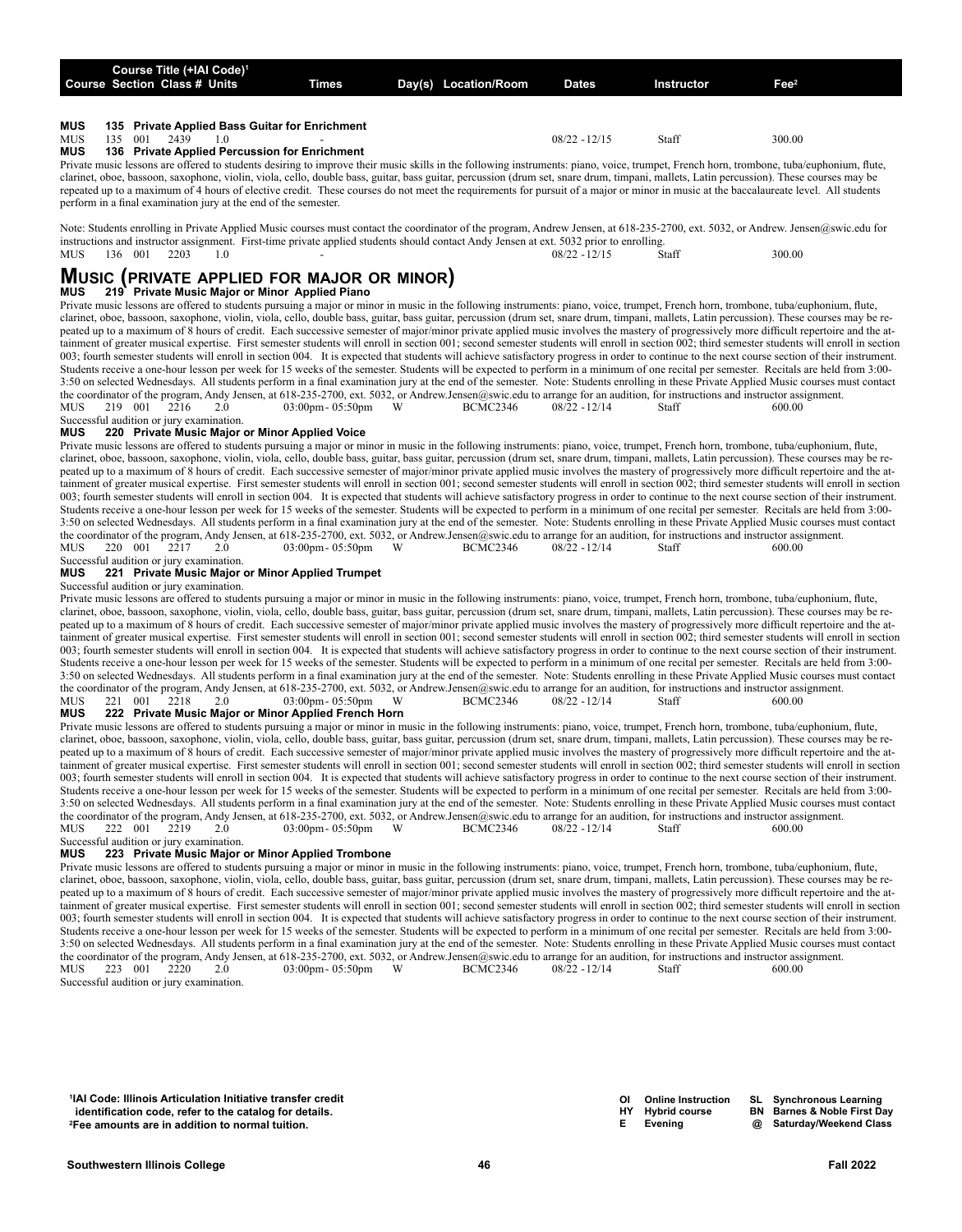|--|

#### **MUS 224 Private Music Major or Minor Applied Tuba/Euphonium**

Private music lessons are offered to students pursuing a major or minor in music in the following instruments: piano, voice, trumpet, French horn, trombone, tuba/euphonium, flute, clarinet, oboe, bassoon, saxophone, violin, viola, cello, double bass, guitar, bass guitar, percussion (drum set, snare drum, timpani, mallets, Latin percussion). These courses may be repeated up to a maximum of 8 hours of credit. Each successive semester of major/minor private applied music involves the mastery of progressively more difficult repertoire and the attainment of greater musical expertise. First semester students will enroll in section 001; second semester students will enroll in section 002; third semester students will enroll in section 003; fourth semester students will enroll in section 004. It is expected that students will achieve satisfactory progress in order to continue to the next course section of their instrument. Students receive a one-hour lesson per week for 15 weeks of the semester. Students will be expected to perform in a minimum of one recital per semester. Recitals are held from 3:00-3:50 on selected Wednesdays. All students perform in a final examination jury at the end of the semester. Note: Students enrolling in these Private Applied Music courses must contact the coordinator of the program, Andy Jensen, at 618-235-2700, ext. 5032, or Andrew.Jensen@swic.edu to arrange for an audition, for instructions and instructor assignment.<br>MUS 224 001 2221 2.0 03:00pm - 05:50pm W BCMC2346 0 MUS 224 001 2221 2.0 03:00pm- 05:50pm W BCMC2346 08/22 -12/14 Staff 600.00

#### Successful audition or jury examination.<br>MUS 225 Private Music Maior **MUS 225 Private Music Major or Minor Applied Flute**

Private music lessons are offered to students pursuing a major or minor in music in the following instruments: piano, voice, trumpet, French horn, trombone, tuba/euphonium, flute, clarinet, oboe, bassoon, saxophone, violin, viola, cello, double bass, guitar, bass guitar, percussion (drum set, snare drum, timpani, mallets, Latin percussion). These courses may be repeated up to a maximum of 8 hours of credit. Each successive semester of major/minor private applied music involves the mastery of progressively more difficult repertoire and the attainment of greater musical expertise. First semester students will enroll in section 001; second semester students will enroll in section 002; third semester students will enroll in section 003; fourth semester students will enroll in section 004. It is expected that students will achieve satisfactory progress in order to continue to the next course section of their instrument. Students receive a one-hour lesson per week for 15 weeks of the semester. Students will be expected to perform in a minimum of one recital per semester. Recitals are held from 3:00- 3:50 on selected Wednesdays. All students perform in a final examination jury at the end of the semester. Note: Students enrolling in these Private Applied Music courses must contact the coordinator of the program, Andy Jensen, at 618-235-2700, ext. 5032, or Andrew Jensen@swic.edu to arrange for an audition, for instructions and instructor assignment.<br>MUS 225 001 2222 2.0 03:00pm - 05:50pm W BCMC2346 0

#### Successful audition or jury examination.<br>MIJS 226 Private Music Major **MUS 226 Private Music Major or Minor Applied Clarinet**

Private music lessons are offered to students pursuing a major or minor in music in the following instruments: piano, voice, trumpet, French horn, trombone, tuba/euphonium, flute, clarinet, oboe, bassoon, saxophone, violin, viola, cello, double bass, guitar, bass guitar, percussion (drum set, snare drum, timpani, mallets, Latin percussion). These courses may be repeated up to a maximum of 8 hours of credit. Each successive semester of major/minor private applied music involves the mastery of progressively more difficult repertoire and the attainment of greater musical expertise. First semester students will enroll in section 001; second semester students will enroll in section 002; third semester students will enroll in section and the semester students will enroll in section 004. It is expected that students will achieve satisfactory progress in order to continue to the next course section of their instrument. Students receive a one-hour lesson per week for 15 weeks of the semester. Students will be expected to perform in a minimum of one recital per semester. Recitals are held from 3:00- 3:50 on selected Wednesdays. All students perform in a final examination jury at the end of the semester. Note: Students enrolling in these Private Applied Music courses must contact the coordinator of the program, Andy Jensen, at 618-235-2700, ext. 5032, or Andrew.Jensen@swic.edu to arrange for an audition, for instructions and instructor assignment.<br>MUS 226 001 2223 2.0 03:00pm - 05:50pm W BCMC2346 0  $03:00 \text{pm} - 05:50 \text{pm}$ 

#### Successful audition or jury examination.<br>**MUS** 227 Private Music Maior **MUS 227 Private Music Major or Minor Applied Oboe**

Private music lessons are offered to students pursuing a major or minor in music in the following instruments: piano, voice, trumpet, French horn, trombone, tuba/euphonium, flute, clarinet, oboe, bassoon, saxophone, violin, viola, cello, double bass, guitar, bass guitar, percussion (drum set, snare drum, timpani, mallets, Latin percussion). These courses may be repeated up to a maximum of 8 hours of credit. Each successive semester of major/minor private applied music involves the mastery of progressively more difficult repertoire and the attainment of greater musical expertise. First semester students will enroll in section 001; second semester students will enroll in section 002; third semester students will enroll in section to section of greater musical e 003; fourth semester students will enroll in section 004. It is expected that students will achieve satisfactory progress in order to continue to the next course section of their instrument. Students receive a one-hour lesson per week for 15 weeks of the semester. Students will be expected to perform in a minimum of one recital per semester. Recitals are held from 3:00-3:50 on selected Wednesdays. All students perform in a final examination jury at the end of the semester. Note: Students enrolling in these Private Applied Music courses must contact the coordinator of the program, Andy Jensen, at 618-235-2700, ext. 5032, or Andrew.Jensen@swic.edu to arrange for an audition, for instructions and instructor assignment.<br>MUS 227 001 2224 2.0 03:00pm - 05:50pm W BCMC2346 0  $03:00 \text{pm} - 05:50 \text{pm}$ 

#### Successful audition or jury examination.<br>MUS 228 Private Music Major **MUS 228 Private Music Major or Minor Applied Bassoon**

Private music lessons are offered to students pursuing a major or minor in music in the following instruments: piano, voice, trumpet, French horn, trombone, tuba/euphonium, flute, clarinet, oboe, bassoon, saxophone, violin, viola, cello, double bass, guitar, bass guitar, percussion (drum set, snare drum, timpani, mallets, Latin percussion). These courses may be repeated up to a maximum of 8 hours of credit. Each successive semester of major/minor private applied music involves the mastery of progressively more difficult repertoire and the attainment of greater musical expertise. First semester students will enroll in section 001; second semester students will enroll in section 002; third semester students will enroll in section 003; fourth semester students will enroll in section 004. It is expected that students will achieve satisfactory progress in order to continue to the next course section of their instrument. Students receive a one-hour lesson per week for 15 weeks of the semester. Students will be expected to perform in a minimum of one recital per semester. Recitals are held from 3:00- 3:50 on selected Wednesdays. All students perform in a final examination jury at the end of the semester. Note: Students enrolling in these Private Applied Music courses must contact the coordinator of the program, Andy Jensen, at 618-235-2700, ext. 5032, or Andrew.Jensen@swic.edu to arrange for an audition, for instructions and instructor assignment.<br>MUS 228 001 2225 2.0 03:00pm - 05:50pm W BCMC2346 0  $228001$   $2225$ Successful audition or jury examination.

#### **MUS 229 Private Music Major or Minor Applied Saxophone**

Private music lessons are offered to students pursuing a major or minor in music in the following instruments: piano, voice, trumpet, French horn, trombone, tuba/euphonium, flute, clarinet, oboe, bassoon, saxophone, violin, viola, cello, double bass, guitar, bass guitar, percussion (drum set, snare drum, timpani, mallets, Latin percussion). These courses may be repeated up to a maximum of 8 hours of credit. Each successive semester of major/minor private applied music involves the mastery of progressively more difficult repertoire and the attainment of greater musical expertise. First semester students will enroll in section 001; second semester students will enroll in section 002; third semester students will enroll in section 003; fourth semester students will enroll in section 004. It is expected that students will achieve satisfactory progress in order to continue to the next course section of their instrument. Students receive a one-hour lesson per week for 15 weeks of the semester. Students will be expected to perform in a minimum of one recital per semester. Recitals are held from 3:00-3:50 on selected Wednesdays. All students perform in a final examination jury at the end of the semester. Note: Students enrolling in these Private Applied Music courses must contact the coordinator of the program, Andy Jensen, at 618-235-2700, ext. 5032, or Andrew.Jensen@swic.edu to arrange for an audition, for instructions and instructor assignment.<br>MUS 229 001 2226 2.0 03:00pm - 05:50pm W BCMC2346 0 MUS 229 001 2226 2.0 03:00pm- 05:50pm W BCMC2346 08/22 - 12/14 Staff Successful audition or jury examination.

**1 IAI Code: Illinois Articulation Initiative transfer credit identification code, refer to the catalog for details. 2 Fee amounts are in addition to normal tuition.**

| <b>Online Instruction</b> | SL Synchronous Learning            |
|---------------------------|------------------------------------|
| <b>HY</b> Hybrid course   | <b>BN</b> Barnes & Noble First Day |
| Evenina                   | @ Saturday/Weekend Class           |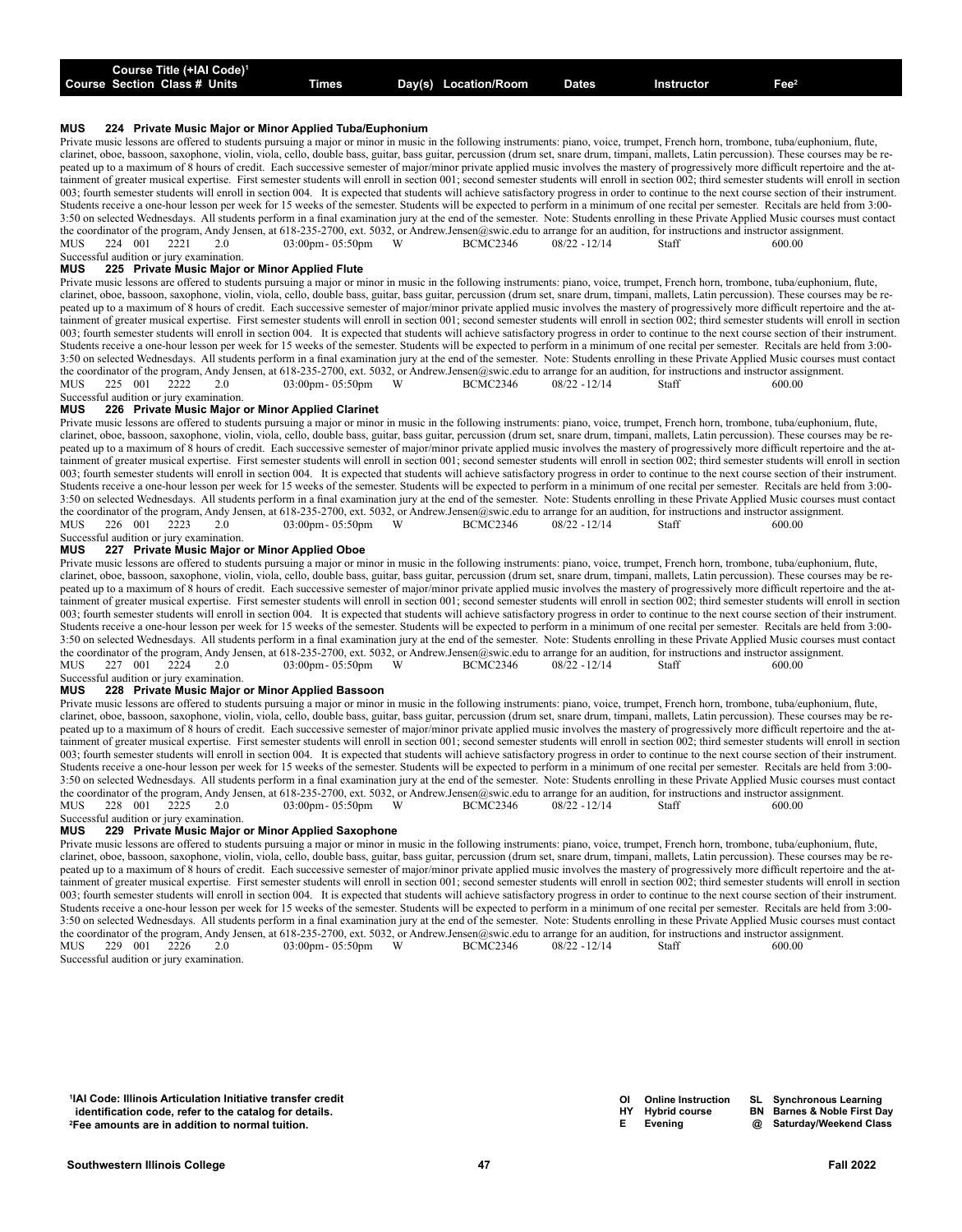| Course Title (+IAI Code) <sup>1</sup><br><b>Course Section Class # Units</b> | <b>Times</b> | Day(s) Location/Room | Dates | Instructor | Fe <sup>2</sup> |  |
|------------------------------------------------------------------------------|--------------|----------------------|-------|------------|-----------------|--|
|                                                                              |              |                      |       |            |                 |  |

#### **MUS 233 Private Music Major or Minor Applied Double Bass**

Private music lessons are offered to students pursuing a major or minor in music in the following instruments: piano, voice, trumpet, French horn, trombone, tuba/euphonium, flute, clarinet, oboe, bassoon, saxophone, violin, viola, cello, double bass, guitar, bass guitar, percussion (drum set, snare drum, timpani, mallets, Latin percussion). These courses may be repeated up to a maximum of 8 hours of credit. Each successive semester of major/minor private applied music involves the mastery of progressively more difficult repertoire and the attainment of greater musical expertise. First semester students will enroll in section 001; second semester students will enroll in section 002; third semester students will enroll in section 003; fourth semester students will enroll in section 004. It is expected that students will achieve satisfactory progress in order to continue to the next course section of their instrument. Students receive a one-hour lesson per week for 15 weeks of the semester. Students will be expected to perform in a minimum of one recital per semester. Recitals are held from 3:00-3:50 on selected Wednesdays. All students perform in a final examination jury at the end of the semester. Note: Students enrolling in these Private Applied Music courses must contact the coordinator of the program, Andy Jensen, at 618-235-2700, ext. 5032, or Andrew.Jensen@swic.edu to arrange for an audition, for instructions and instructor assignment.<br>MUS 233 001 2227 2.0 03:00pm - 05:50pm W BCMC2346 0 MUS 233 001 2227 2.0 03:00pm- 05:50pm W BCMC2346 08/22 -12/14 Staff 600.00 Successful audition or jury examination.

#### **MUS 234 Private Music Major or Minor Applied Guitar**

Private music lessons are offered to students pursuing a major or minor in music in the following instruments: piano, voice, trumpet, French horn, trombone, tuba/euphonium, flute, clarinet, oboe, bassoon, saxophone, violin, viola, cello, double bass, guitar, bass guitar, percussion (drum set, snare drum, timpani, mallets, Latin percussion). These courses may be repeated up to a maximum of 8 hours of credit. Each successive semester of major/minor private applied music involves the mastery of progressively more difficult repertoire and the attainment of greater musical expertise. First semester students will enroll in section 001; second semester students will enroll in section 002; third semester students will enroll in section 003; fourth semester students will enroll in section 004. It is expected that students will achieve satisfactory progress in order to continue to the next course section of their instrument. Students receive a one-hour lesson per week for 15 weeks of the semester. Students will be expected to perform in a minimum of one recital per semester. Recitals are held from 3:00- 3:50 on selected Wednesdays. All students perform in a final examination jury at the end of the semester. Note: Students enrolling in these Private Applied Music courses must contact the coordinator of the program, Andy Jensen, at 618-235-2700, ext. 5032, or Andrew.Jensen@swic.edu to arrange for an audition, for instructions and instructor assignment.<br>MUS 234 001 2228 2.0 03:00pm - 05:50pm W BCMC2346 0 03:00pm - 05:50pm W BCMC2346 08/22 - 12/14 Staff 600.00 Successful audition or jury examination.

#### **MUS 235 Private Music Major or Minor Applied Bass Guitar**

Private music lessons are offered to students pursuing a major or minor in music in the following instruments: piano, voice, trumpet, French horn, trombone, tuba/euphonium, flute, clarinet, oboe, bassoon, saxophone, violin, viola, cello, double bass, guitar, bass guitar, percussion (drum set, snare drum, timpani, mallets, Latin percussion). These courses may be repeated up to a maximum of 8 hours of credit. Each successive semester of major/minor private applied music involves the mastery of progressively more difficult repertoire and the attainment of greater musical expertise. First semester students will enroll in section 001; second semester students will enroll in section 002; third semester students will enroll in section 003; fourth semester students will enroll in section 004. It is expected that students will achieve satisfactory progress in order to continue to the next course section of their instrument. Students receive a one-hour lesson per week for 15 weeks of the semester. Students will be expected to perform in a minimum of one recital per semester. Recitals are held from 3:00- 3:50 on selected Wednesdays. All students perform in a final examination jury at the end of the semester. Note: Students enrolling in these Private Applied Music courses must contact the coordinator of the program, Andy Jensen, at 618-235-2700, ext. 5032, or Andrew.Jensen@swic.edu to arrange for an audition, for instructions and instructor assignment.<br>MUS 235 001 2229 2.0 03:00pm - 05:50pm W BCMC2346 0 MUS 235 001 2229 2.0 03:00pm- 05:50pm W BCMC2346 08/22 -12/14 Staff 600.00

#### Successful audition or jury examination.<br>**MUS** 236 Private Music Maior **MUS 236 Private Music Major or Minor Applied Percussion**

Private music lessons are offered to students pursuing a major or minor in music in the following instruments: piano, voice, trumpet, French horn, trombone, tuba/euphonium, flute, clarinet, oboe, bassoon, saxophone, violin, viola, cello, double bass, guitar, bass guitar, percussion (drum set, snare drum, timpani, mallets, Latin percussion). These courses may be repeated up to a maximum of 8 hours of credit. Each successive semester of major/minor private applied music involves the mastery of progressively more difficult repertoire and the attainment of greater musical expertise. First semester students will enroll in section 001; second semester students will enroll in section 002; third semester students will enroll in section 003; fourth semester students will enroll in section 004. It is expected that students will achieve satisfactory progress in order to continue to the next course section of their instrument. Students receive a one-hour lesson per week for 15 weeks of the semester. Students will be expected to perform in a minimum of one recital per semester. Recitals are held from 3:00- 3:50 on selected Wednesdays. All students perform in a final examination jury at the end of the semester. Note: Students enrolling in these Private Applied Music courses must contact the coordinator of the program, Andy Jensen, at 618-235-2700, ext. 5032, or Andrew.Jensen@swic.edu to arrange for an audition, for instructions and instructor assignment.<br>MUS 236 001 2230 2.0 03:00pm- 05:50pm W BCMC2346 08 03:00pm- 05:50pm Successful audition or jury examination.

#### **Networking**

#### **For other computer classes, also see Computer Information Systems (CIS), Cisco Networking Academy (CISC), and Office Administration & Technology (OAT).**

#### **101 Introduction to Networking**

(Successful students will possess basic computer skills prior to enrolling.)

|             |         |     |                                 |                                        | (The online section of this course requires access to a reliable Internet connection. Students must be competent computer and Internet users.) |              |                 |                 |                                                                                                                                                             |        |
|-------------|---------|-----|---------------------------------|----------------------------------------|------------------------------------------------------------------------------------------------------------------------------------------------|--------------|-----------------|-----------------|-------------------------------------------------------------------------------------------------------------------------------------------------------------|--------|
| <b>NETW</b> | 101     | 001 | 1570                            | 3.0                                    | $11:00$ am - $12:15$ pm                                                                                                                        | TTh          | <b>BCIS2140</b> | $08/23 - 12/15$ | Ragen, D                                                                                                                                                    | 40.00  |
| <b>NETW</b> | 101     | 002 | 1571                            | 3.0 E                                  | $06:00 \text{pm} - 08:50 \text{pm}$                                                                                                            | M            | <b>BCIS2140</b> | $08/22 - 12/12$ | Ragen, D                                                                                                                                                    | 40.00  |
| <b>NETW</b> | 101     | IN1 | 1593                            | 3.0 OI                                 |                                                                                                                                                |              | <b>INETN/R</b>  | $08/22 - 12/15$ | Bushong, S                                                                                                                                                  | 65.00  |
| <b>NETW</b> | 188     |     | <b>Windows Server I</b>         |                                        |                                                                                                                                                |              |                 |                 |                                                                                                                                                             |        |
|             |         |     | Requisite: NETW 101 or CISC 161 |                                        |                                                                                                                                                |              |                 |                 |                                                                                                                                                             |        |
|             |         |     |                                 |                                        | (Students who meet the requisite through professional certification or work experience should contact the program coordinator.)                |              |                 |                 |                                                                                                                                                             |        |
| <b>NETW</b> | 188     | 001 | 1517                            | 3.0 E                                  | $06:00 \text{pm} - 08:50 \text{pm}$                                                                                                            | W            | <b>BCIS2140</b> | $08/24 - 12/14$ | Link, B                                                                                                                                                     | 40.00  |
| <b>NETW</b> | 211     |     | <b>Digital Forensics</b>        |                                        |                                                                                                                                                |              |                 |                 |                                                                                                                                                             |        |
|             |         |     |                                 |                                        | (Intermediate computer skills, including file management skills and knowledge of various operating systems required.)                          |              |                 |                 |                                                                                                                                                             |        |
| <b>NETW</b> | 211     | 060 | 1604                            | 3.0 E                                  | $06:00 \text{pm} - 08:50 \text{pm}$                                                                                                            | M            | SWGCC323        | $08/22 - 12/12$ | Brewer, C                                                                                                                                                   | 40.00  |
| <b>NETW</b> |         |     | 271 Network Security            |                                        |                                                                                                                                                |              |                 |                 |                                                                                                                                                             |        |
|             |         |     | Requisite: NETW 101 or CISC 161 |                                        |                                                                                                                                                |              |                 |                 |                                                                                                                                                             |        |
|             |         |     |                                 |                                        | (Students who meet the requisite through professional certification or work experience should contact the program coordinator.)                |              |                 |                 |                                                                                                                                                             |        |
| <b>NETW</b> | 271     | 001 | 1625                            | 3.0 E                                  | $06:00 \text{pm} - 08:50 \text{pm}$                                                                                                            | T            | <b>BCIS2140</b> | $08/23 - 12/13$ | Link, B                                                                                                                                                     | 40.00  |
| NETW        |         |     |                                 | 295 Networking Internship              |                                                                                                                                                |              |                 |                 |                                                                                                                                                             |        |
|             |         |     | Requisite: Minimum GPA of 2.5   |                                        |                                                                                                                                                |              |                 |                 |                                                                                                                                                             |        |
|             |         |     |                                 |                                        | (Minimum GPA of 2.5. Students should be enrolled in the last semester of study prior to graduation. Coordinator approval required.)            |              |                 |                 |                                                                                                                                                             |        |
| NETW        | 295 060 |     | 1561                            | 3.0                                    |                                                                                                                                                |              | SWGCC333A       | $08/22 - 12/15$ | Swinford,M                                                                                                                                                  | 0.00   |
|             |         |     |                                 |                                        |                                                                                                                                                |              |                 |                 |                                                                                                                                                             |        |
|             |         |     | <b>NURSING EDUCATION</b>        |                                        |                                                                                                                                                |              |                 |                 |                                                                                                                                                             |        |
| NE.         |         |     |                                 | 102 Introduction to Nursing Procedures |                                                                                                                                                |              |                 |                 |                                                                                                                                                             |        |
|             |         |     |                                 |                                        |                                                                                                                                                |              |                 |                 | Requisite: HRO 100, HRO 120 with a grade of "C" or better and completion of or concurrent enrollment in BIOL 155/157, HRO 150 with a grade of "C" or better |        |
| <b>NE</b>   | 102     | 001 | 1266                            | 2.0                                    | $08:00am - 08:50am$                                                                                                                            | MTWTh        | <b>BCMC2444</b> | $08/22 - 09/15$ | Staff                                                                                                                                                       | 125.00 |
|             |         |     |                                 |                                        | 09:00am - 11:50am                                                                                                                              | <b>MTWTh</b> | <b>BCMC2444</b> |                 |                                                                                                                                                             |        |

NE 102 002 1267 2.0 12:00pm- 12:50pm MTWTh BCMC2444 08/22 -09/15 Staff 125.00<br>01:00pm- 03:50pm MTWTh BCMC2444

\*For the final exam schedule, students should consult their eSTORM Student Center.

 $01:00$ pm -  $03:50$ pm

\*\* For current drop deadline dates, review Academic Calendar Deadlines on your eSTORM Student Center. The refund policy is located at swic.edu/refundpolicy.

#### **Southwestern Illinois College 48 Fall 2022**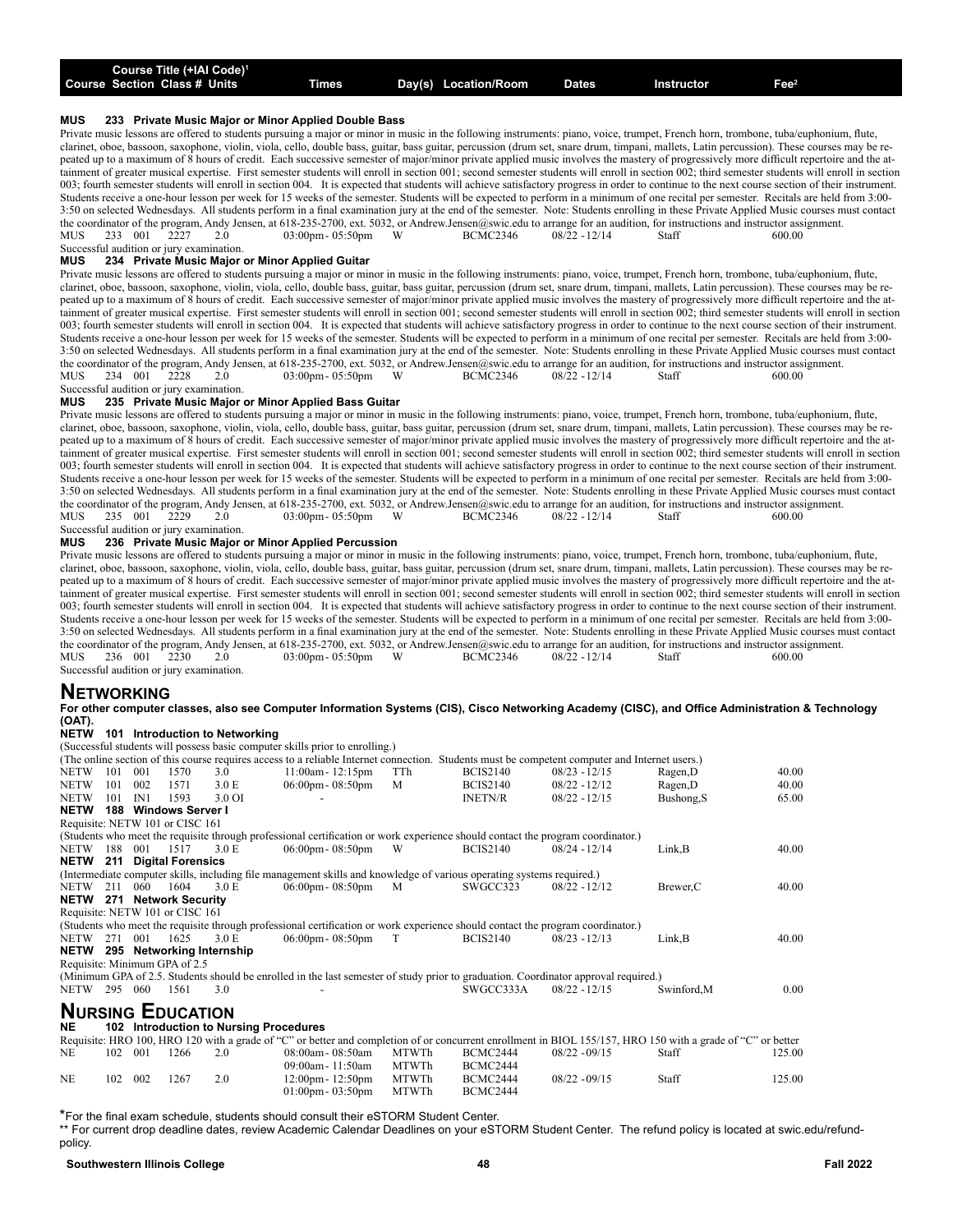|                            |                    |            | Course Title (+IAI Code) <sup>1</sup><br><b>Course Section Class # Units</b> |                                                              | <b>Times</b>                                                                                                                                                                                                                        |                | Day(s) Location/Room               | <b>Dates</b>                       | <b>Instructor</b> | $\mathsf{Fe}^{2}$                                                                                                                                                                 |
|----------------------------|--------------------|------------|------------------------------------------------------------------------------|--------------------------------------------------------------|-------------------------------------------------------------------------------------------------------------------------------------------------------------------------------------------------------------------------------------|----------------|------------------------------------|------------------------------------|-------------------|-----------------------------------------------------------------------------------------------------------------------------------------------------------------------------------|
|                            |                    |            |                                                                              |                                                              |                                                                                                                                                                                                                                     |                |                                    |                                    |                   |                                                                                                                                                                                   |
|                            |                    |            |                                                                              |                                                              |                                                                                                                                                                                                                                     |                |                                    |                                    |                   |                                                                                                                                                                                   |
| NE                         | 102                | 003        | 1268                                                                         | 2.0                                                          | $04:00 \text{pm} - 04:50 \text{pm}$<br>05:00pm - 07:50pm                                                                                                                                                                            | MTWTh<br>MTWTh | <b>BCMC2444</b><br><b>BCMC2444</b> | 08/22 - 09/15                      | Staff             | 125.00                                                                                                                                                                            |
| NΕ                         | 102                | 004        | 1395                                                                         | 2.0                                                          | 08:00am - 08:50am<br>09:00am - 11:50am                                                                                                                                                                                              | MTWTh<br>MTWTh | <b>BCLA1339</b><br><b>BCLA1339</b> | 08/22 - 09/15                      | Staff             | 125.00                                                                                                                                                                            |
| NΕ                         |                    |            |                                                                              | 103 Fundamentals of Nursing Care                             |                                                                                                                                                                                                                                     |                |                                    |                                    |                   |                                                                                                                                                                                   |
|                            |                    |            |                                                                              |                                                              |                                                                                                                                                                                                                                     |                |                                    |                                    |                   | Requisite: HRO 100, HRO 120 with a grade of "C" or better, concurrent enrollment or completion of NE 102 with a grade of "C" or better or escrowed credits for CNA/LPN, comple-   |
| NE                         | 103 001            |            | 1269                                                                         | 4.5                                                          | tion of or concurrent enrollment BIOL 155/157, HRO 150 each with a grade of "C" or better<br>08:00am-09:50am                                                                                                                        | MF             | <b>BCLA1200</b>                    | 09/19 - 12/12                      | Staff             | 225.00                                                                                                                                                                            |
| NE                         | 103                | 002        | 1270                                                                         | 4.5                                                          | 08:00am - 09:50am                                                                                                                                                                                                                   | MF             | <b>BCMC1040</b>                    | 09/19 - 12/12                      | Staff             | 225.00                                                                                                                                                                            |
| NΕ                         | 103                | 003        | 1271                                                                         | 4.5                                                          | 08:00am - 09:50am                                                                                                                                                                                                                   | MF             |                                    | 09/19 - 12/12                      | Staff             | 225.00                                                                                                                                                                            |
| NΕ                         | 103                | 004        | 1272                                                                         | 4.5                                                          | 08:00am - 09:50am                                                                                                                                                                                                                   | MF             | <b>BCMC2364</b>                    | $09/19 - 12/12$                    | Staff             | 225.00                                                                                                                                                                            |
| NΕ                         |                    |            |                                                                              | 104 Fundamentals of Nursing Lab                              |                                                                                                                                                                                                                                     |                |                                    |                                    |                   | Requisite: HRO 100, HRO 120 each with a "C" or better, concurrent enrollment in or completion of NE 102 with a grade of "C" or better or escrowed credits for CNA/LPN, concurrent |
|                            |                    |            |                                                                              |                                                              | enrollment in or completion of NE 103, BIOL 155/157, HRO 150 each with a "C" or better                                                                                                                                              |                |                                    |                                    |                   |                                                                                                                                                                                   |
| NΕ                         | 104                | 001        | 1273                                                                         | 2.0                                                          | 08:00am - 10:30am                                                                                                                                                                                                                   | Th             | <b>BCMC2444</b>                    | $08/25 - 12/15$                    | Staff             | 55.00                                                                                                                                                                             |
| NΕ                         | 104                | 002        | 1274                                                                         | 2.0                                                          | 11:00am - 01:30pm                                                                                                                                                                                                                   | Th             | <b>BCMC2444</b>                    | $08/25 - 12/15$                    | Staff             | 55.00                                                                                                                                                                             |
| NE<br>NE                   | 104<br>104         | 003<br>004 | 1275<br>1276                                                                 | 2.0<br>2.0                                                   | 08:00am - 10:30am<br>11:00am - 01:30pm                                                                                                                                                                                              | Th<br>Th       | <b>BCMC2444</b><br><b>BCMC2444</b> | $08/25 - 12/15$<br>$08/25 - 12/15$ | Staff<br>Staff    | 55.00<br>55.00                                                                                                                                                                    |
| NE                         | 104                | 005        | 3142                                                                         | 2.0                                                          | 08:00am - 10:30am                                                                                                                                                                                                                   | T              | <b>BCMC2444</b>                    | $08/23 - 12/13$                    | Staff             | 55.00                                                                                                                                                                             |
| NE                         | 104                | 006        | 3143                                                                         | 2.0                                                          | $11:00am - 01:30pm$                                                                                                                                                                                                                 | T              | <b>BCMC2444</b>                    | $08/23 - 12/13$                    | Staff             | 55.00                                                                                                                                                                             |
| NE                         | 104                | 007        | 3144                                                                         | 2.0                                                          | 08:00am - 10:30am                                                                                                                                                                                                                   | W              | <b>BCMC2444</b>                    | $08/24 - 12/14$                    | Staff             | 55.00                                                                                                                                                                             |
| NΕ                         | 104                | 008        | 3145                                                                         | 2.0                                                          | $11:00am - 01:30pm$                                                                                                                                                                                                                 | W              | <b>BCMC2444</b>                    | 08/24 - 12/14                      | Staff             | 55.00                                                                                                                                                                             |
| NE<br>NΕ                   | 104 009            |            | 3146                                                                         | $2.0 \; \textcircled{a}$<br>105 Human Growth and Development | 08:00am - 10:30am                                                                                                                                                                                                                   | S              | <b>BCMC2444</b>                    | $08/20 - 12/10$                    | Staff             | 55.00                                                                                                                                                                             |
|                            |                    |            |                                                                              |                                                              |                                                                                                                                                                                                                                     |                |                                    |                                    |                   | Requisite: (BIOL 155 or BIOL 157), HRO 120, HRO 150, (HRO 100 or HRO 160), NE 102, NE 103, NE 104 each with a grade of "C" or better; concurrent enrollment in or completion      |
|                            |                    |            |                                                                              |                                                              | of NE 106, NE 108, ENG 101, (BIOL 156 or BIOL 158) each with a grade of "C" or better                                                                                                                                               |                |                                    |                                    |                   |                                                                                                                                                                                   |
| NE                         | 105 001            |            | 3147                                                                         | 2.0                                                          | $01:00$ pm - $02:50$ pm                                                                                                                                                                                                             | F              | <b>BCMC2364</b>                    | $08/26 - 12/09$                    | Staff             | 55.00                                                                                                                                                                             |
| NE                         | 105 002            |            | 3148                                                                         | 2.0                                                          | $01:00$ pm - $02:50$ pm                                                                                                                                                                                                             | F              | <b>BCMC2363</b>                    | $08/26 - 12/09$                    | Staff             | 55.00                                                                                                                                                                             |
| NE<br>NE                   | 105<br>105 004     | 003        | 3149<br>3150                                                                 | 2.0<br>2.0                                                   | $01:00$ pm - $02:50$ pm<br>$01:00$ pm - $02:50$ pm                                                                                                                                                                                  | F<br>$\rm F$   | <b>BCLA1200</b><br><b>BCMC1511</b> | 08/26 - 12/09<br>$08/26 - 12/09$   | Staff<br>Staff    | 55.00<br>55.00                                                                                                                                                                    |
| NΕ                         |                    |            |                                                                              | 207 Behavioral Health Nursing                                |                                                                                                                                                                                                                                     |                |                                    |                                    |                   |                                                                                                                                                                                   |
|                            |                    |            |                                                                              |                                                              |                                                                                                                                                                                                                                     |                |                                    |                                    |                   | Requisite: BIOL 158, ENG 101, HRO 120, NE 105, NE 106, NE 108 each with a grade of "C" or better, and concurrent enrollment in or completion with a grade of "C" or better of NE  |
| 209, ENG 102, and PSYC 151 |                    |            |                                                                              |                                                              |                                                                                                                                                                                                                                     |                |                                    |                                    |                   |                                                                                                                                                                                   |
| NE<br>NE                   | 207 001<br>207 002 |            | 1277<br>1278                                                                 | 5.5<br>5.5                                                   | 08:00am - 11:20am<br>$12:00 \text{pm} - 03:20 \text{pm}$                                                                                                                                                                            | MF<br>MF       | <b>BCMC2460</b><br><b>BCMC2460</b> | $08/22 - 10/14$<br>$10/17 - 12/12$ | Staff<br>Staff    | 125.00<br>125.00                                                                                                                                                                  |
| NΕ                         |                    |            |                                                                              | 209 Medical-Surgical Nursing I                               |                                                                                                                                                                                                                                     |                |                                    |                                    |                   |                                                                                                                                                                                   |
|                            |                    |            |                                                                              |                                                              |                                                                                                                                                                                                                                     |                |                                    |                                    |                   | Requisite: BIOL 158, ENG 101, HRO 120, NE 105, NE 106, NE 108 each with a grade of "C" or better, and concurrent enrollment in or completion with a grade of "C" or better of NE  |
| 207, ENG 102, and PSYC 151 |                    |            |                                                                              |                                                              |                                                                                                                                                                                                                                     |                |                                    |                                    |                   |                                                                                                                                                                                   |
| NE<br>NE                   | 209 001<br>209 002 |            | 1279<br>1280                                                                 | 5.5<br>5.5                                                   | $12:00 \text{pm} - 03:20 \text{pm}$<br>08:00am - 11:20am                                                                                                                                                                            | MF<br>MF       | <b>BCMC2460</b><br><b>BCMC2460</b> | $08/22 - 10/14$<br>$10/17 - 12/12$ | Staff<br>Staff    | 225.00<br>225.00                                                                                                                                                                  |
|                            |                    |            |                                                                              |                                                              |                                                                                                                                                                                                                                     |                |                                    |                                    |                   |                                                                                                                                                                                   |
|                            |                    |            |                                                                              |                                                              | <b>OFFICE ADMINISTRATION AND TECHNOLOGY</b>                                                                                                                                                                                         |                |                                    |                                    |                   |                                                                                                                                                                                   |
|                            |                    |            |                                                                              |                                                              | For other computer classes, also see Computer Information Systems (CIS), Cisco Networking Academy (CISC), and Networking (NETW).                                                                                                    |                |                                    |                                    |                   |                                                                                                                                                                                   |
| ОАТ                        |                    |            |                                                                              | 121 Introduction to Office Support                           |                                                                                                                                                                                                                                     |                |                                    |                                    |                   | (CIS 185, Intro to Information Technology, may be substituted for OAT 121. Contact the OAT Program Coordinator to obtain a Course Substitution for your degree or certificate.)   |
| ОАТ                        |                    |            | 128 Microsoft Outlook                                                        |                                                              |                                                                                                                                                                                                                                     |                |                                    |                                    |                   |                                                                                                                                                                                   |
|                            |                    |            |                                                                              | (Keyboarding skill and Windows knowledge required.)          |                                                                                                                                                                                                                                     |                |                                    |                                    |                   |                                                                                                                                                                                   |
|                            |                    |            |                                                                              |                                                              | (The online section of this course requires access to a reliable Internet connection. Students must be competent computer and Internet users.)                                                                                      |                |                                    |                                    |                   |                                                                                                                                                                                   |
|                            | 128 IN1            |            | 1519                                                                         | $1.0$ OI                                                     | (A desktop computer or laptop must be used for this class. Chromebooks and Tablets cannot be used as they do not contain a hard drive.)                                                                                             |                | <b>INETN/R</b>                     | $09/27 - 10/31$                    |                   | 45.00                                                                                                                                                                             |
| OAT<br>ОАТ                 |                    |            |                                                                              |                                                              | 132 Electronic Spreadsheet Basics - MS Excel                                                                                                                                                                                        |                |                                    |                                    | Staff             |                                                                                                                                                                                   |
|                            |                    |            |                                                                              | (Keyboarding skill and Windows knowledge required.)          |                                                                                                                                                                                                                                     |                |                                    |                                    |                   |                                                                                                                                                                                   |
|                            |                    |            |                                                                              |                                                              | (A desktop computer or laptop must be used for this class. Chromebooks and Tablets cannot be used as they do not contain a hard drive.)                                                                                             |                |                                    |                                    |                   |                                                                                                                                                                                   |
|                            |                    |            |                                                                              |                                                              | (The online section of this course requires access to a reliable Internet connection. Students must be competent computer and Internet users.)                                                                                      |                |                                    |                                    |                   |                                                                                                                                                                                   |
| OAT<br>OAT                 | 132 001<br>132 IN1 |            | 1520<br>1586                                                                 | 1.0<br>1.0 OI                                                | $02:30$ pm - $03:45$ pm                                                                                                                                                                                                             | MW             | <b>BCIS2151</b><br><b>INETN/R</b>  | $08/22 - 09/26$<br>$09/27 - 10/31$ | Staff<br>Staff    | 20.00<br>45.00                                                                                                                                                                    |
| ОАТ                        |                    |            |                                                                              | 146 Computer Applications for the Office                     |                                                                                                                                                                                                                                     |                |                                    |                                    |                   |                                                                                                                                                                                   |
|                            |                    |            |                                                                              |                                                              | (A desktop computer or laptop must be used for this class. Chromebooks and Tablets cannot be used as they do not contain a hard drive.)                                                                                             |                |                                    |                                    |                   |                                                                                                                                                                                   |
| OAT                        | 146 001            |            | 1521                                                                         | 3.0                                                          | 09:30am - 10:45am                                                                                                                                                                                                                   | TTh            | <b>BCIS2152</b>                    | $08/23 - 12/15$                    | Staff             | 40.00                                                                                                                                                                             |
| ОАТ                        |                    |            |                                                                              | <b>155 Software Computations</b>                             |                                                                                                                                                                                                                                     |                |                                    |                                    |                   |                                                                                                                                                                                   |
| ОАТ                        |                    |            |                                                                              |                                                              | MGMT 102, Business Mathematics, may be substituted for OAT 155. Contact the OAT Program Coordinator to obtain a Course Substitution for your degree or certificate.)<br>156 Microsoft Office Suite I - Word Excel Access PowerPoint |                |                                    |                                    |                   |                                                                                                                                                                                   |
|                            |                    |            |                                                                              | (Knowledge of document processing and Windows required.)     |                                                                                                                                                                                                                                     |                |                                    |                                    |                   |                                                                                                                                                                                   |
|                            |                    |            |                                                                              |                                                              | (A desktop computer or laptop must be used for this class. Chromebooks and Tablets cannot be used as they do not contain a hard drive.)                                                                                             |                |                                    |                                    |                   |                                                                                                                                                                                   |
|                            |                    |            |                                                                              |                                                              | (The online section of this course requires access to a reliable Internet connection. Students must be competent computer and Internet users.)                                                                                      |                |                                    |                                    |                   |                                                                                                                                                                                   |
| OAT                        | 156 001<br>156 IN1 |            | 1523                                                                         | 3.0                                                          | 09:30am - 10:45am                                                                                                                                                                                                                   | MW             | <b>BCIS2152</b>                    | $08/22 - 12/14$                    | Staff             | 40.00                                                                                                                                                                             |
| OAT                        |                    |            | 1524                                                                         | 3.0 OI                                                       |                                                                                                                                                                                                                                     |                | <b>INETN/R</b>                     | $08/22 - 12/15$                    | Staff             | 65.00                                                                                                                                                                             |
|                            |                    |            |                                                                              |                                                              |                                                                                                                                                                                                                                     |                |                                    |                                    |                   |                                                                                                                                                                                   |

**1 IAI Code: Illinois Articulation Initiative transfer credit identification code, refer to the catalog for details. 2 Fee amounts are in addition to normal tuition. OI Online Instruction SL Synchronous Learning HY Hybrid course BN Barnes & Noble First Day E Evening @ Saturday/Weekend Class**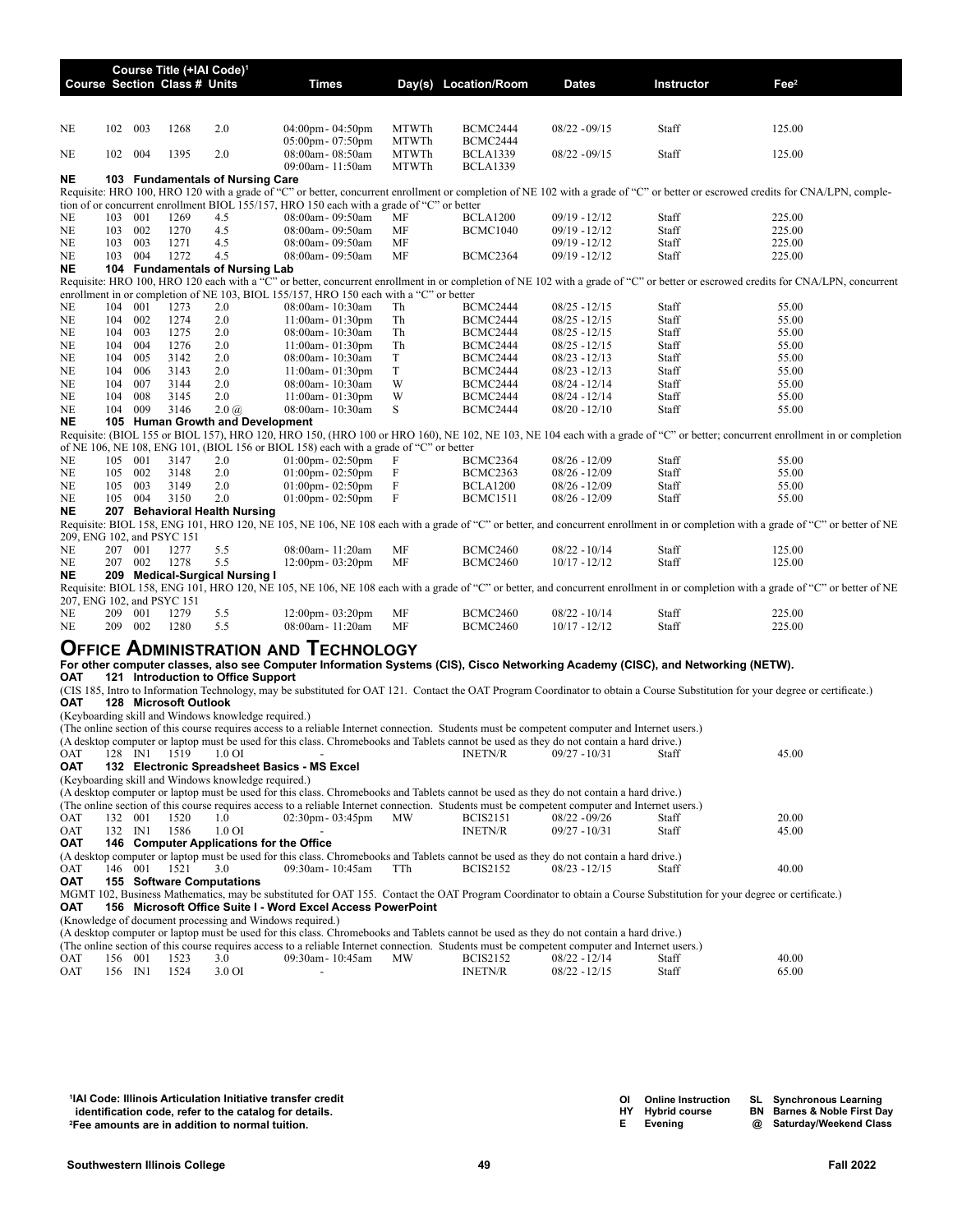|                                      |         |              | Course Title (+IAI Code) <sup>1</sup> |                                                                                               |                                                                                                                                                                                                                                                                                           |     |                      |                 |             |                                                                                                                                                                                       |
|--------------------------------------|---------|--------------|---------------------------------------|-----------------------------------------------------------------------------------------------|-------------------------------------------------------------------------------------------------------------------------------------------------------------------------------------------------------------------------------------------------------------------------------------------|-----|----------------------|-----------------|-------------|---------------------------------------------------------------------------------------------------------------------------------------------------------------------------------------|
| <b>Course Section Class # Units</b>  |         |              |                                       |                                                                                               | <b>Times</b>                                                                                                                                                                                                                                                                              |     | Day(s) Location/Room | Dates           | Instructor  | Fee <sup>2</sup>                                                                                                                                                                      |
|                                      |         |              |                                       |                                                                                               |                                                                                                                                                                                                                                                                                           |     |                      |                 |             |                                                                                                                                                                                       |
| ОАТ                                  |         |              |                                       | 165 Presentation Graphics - MS PowerPoint                                                     |                                                                                                                                                                                                                                                                                           |     |                      |                 |             |                                                                                                                                                                                       |
|                                      |         |              |                                       | (Keyboarding skill and Windows knowledge required.)                                           |                                                                                                                                                                                                                                                                                           |     |                      |                 |             |                                                                                                                                                                                       |
|                                      |         |              |                                       |                                                                                               | (The online section of this course requires access to a reliable Internet connection. Students must be competent computer and Internet users.)<br>(A desktop computer or laptop must be used for this class. Chromebooks and Tablets cannot be used as they do not contain a hard drive.) |     |                      |                 |             |                                                                                                                                                                                       |
| OAT                                  | 165 IN1 |              | 1525                                  | 2.0 OI                                                                                        |                                                                                                                                                                                                                                                                                           |     | <b>INETN/R</b>       | $08/22 - 10/31$ | Staff       | 55.00                                                                                                                                                                                 |
| ОАТ                                  |         |              |                                       |                                                                                               | 171 Document Processing and Input Processing                                                                                                                                                                                                                                              |     |                      |                 |             |                                                                                                                                                                                       |
|                                      | 171 001 |              | 1529                                  | 3.0                                                                                           | (The online section of this course requires access to a reliable Internet connection. Students must be competent computer and Internet users.)                                                                                                                                            | TTh | <b>BCIS2150</b>      | $08/23 - 12/15$ | Staff       | 40.00                                                                                                                                                                                 |
| OAT<br>OAT                           | 171 IN1 |              | 1596                                  | 3.0 OI                                                                                        | $11:00$ am - $12:15$ pm                                                                                                                                                                                                                                                                   |     | <b>INETN/R</b>       | $08/22 - 12/15$ | Staff       | 65.00                                                                                                                                                                                 |
| ОАТ                                  |         |              |                                       | 172 Advanced Information Processing                                                           |                                                                                                                                                                                                                                                                                           |     |                      |                 |             |                                                                                                                                                                                       |
| Requisite: OAT 171                   |         |              |                                       |                                                                                               |                                                                                                                                                                                                                                                                                           |     |                      |                 |             |                                                                                                                                                                                       |
|                                      |         |              |                                       |                                                                                               | (Document processing and keyboarding skill equivalent to OAT 171 required.)<br>(The online section of this course requires access to a reliable Internet connection. Students must be competent computer and Internet users.)                                                             |     |                      |                 |             |                                                                                                                                                                                       |
| OAT                                  | 172 001 |              | 1530                                  | 3.0                                                                                           | $11:00$ am - $12:15$ pm                                                                                                                                                                                                                                                                   | TTh | <b>BCIS2150</b>      | $08/23 - 12/15$ | Thomae, J   | 40.00                                                                                                                                                                                 |
| OAT                                  | 172 IN1 |              | 1608                                  | 3.0 OI                                                                                        |                                                                                                                                                                                                                                                                                           |     | <b>INETN/R</b>       | $08/22 - 12/15$ | Staff       | 65.00                                                                                                                                                                                 |
| ОАТ                                  |         |              |                                       | 175 Electronic Spreadsheets - MS Excel<br>(Keyboarding skill and Windows knowledge required.) |                                                                                                                                                                                                                                                                                           |     |                      |                 |             |                                                                                                                                                                                       |
|                                      |         |              |                                       |                                                                                               | (A desktop computer or laptop must be used for this class. Chromebooks and Tablets cannot be used as they do not contain a hard drive.)                                                                                                                                                   |     |                      |                 |             |                                                                                                                                                                                       |
|                                      |         |              |                                       |                                                                                               | (The online section of this course requires access to a reliable Internet connection. Students must be competent computer and Internet users.)                                                                                                                                            |     |                      |                 |             |                                                                                                                                                                                       |
| OAT                                  | 175 001 |              | 1531                                  | 3.0                                                                                           | $06:00$ pm - $08:50$ pm                                                                                                                                                                                                                                                                   | Th  | <b>BCIS2152</b>      | $08/25 - 12/15$ | Staff       | 40.00                                                                                                                                                                                 |
| OAT<br>ОАТ                           | 175 IN1 |              | 1532                                  | 3.0 OI<br>180 Word Processing - MS Word                                                       |                                                                                                                                                                                                                                                                                           |     | <b>INETN/R</b>       | $08/22 - 12/15$ | Staff       | 65.00                                                                                                                                                                                 |
|                                      |         |              |                                       | (Keyboarding skill and Windows knowledge required.)                                           |                                                                                                                                                                                                                                                                                           |     |                      |                 |             |                                                                                                                                                                                       |
|                                      |         |              |                                       |                                                                                               | (A desktop computer or laptop must be used for this class. Chromebooks and Tablets cannot be used as they do not contain a hard drive.)                                                                                                                                                   |     |                      |                 |             |                                                                                                                                                                                       |
| OAT                                  | 180 001 |              | 1587                                  | 3.0                                                                                           | (The online section of this course requires access to a reliable Internet connection. Students must be competent computer and Internet users.)<br>09:30am - 10:45am                                                                                                                       | TTh | <b>BCIS2151</b>      | $08/23 - 12/15$ | Staff       | 40.00                                                                                                                                                                                 |
| OAT                                  | 180 IN1 |              | 1533                                  | 3.0 OI                                                                                        |                                                                                                                                                                                                                                                                                           |     | <b>INETN/R</b>       | $08/22 - 12/15$ | Staff       | 65.00                                                                                                                                                                                 |
| ОАТ                                  |         |              |                                       | 185 Database Applications - MS Access                                                         |                                                                                                                                                                                                                                                                                           |     |                      |                 |             |                                                                                                                                                                                       |
|                                      |         |              |                                       | (Keyboarding skill and Windows knowledge required.)                                           |                                                                                                                                                                                                                                                                                           |     |                      |                 |             |                                                                                                                                                                                       |
|                                      |         |              |                                       |                                                                                               | (The online section of this course requires access to a reliable Internet connection. Students must be competent computer and Internet users.)<br>(A desktop computer or laptop must be used for this class. Chromebooks and Tablets cannot be used as they do not contain a hard drive.) |     |                      |                 |             |                                                                                                                                                                                       |
| OAT                                  | 185 IN1 |              | 1534                                  | 3.0 OI                                                                                        |                                                                                                                                                                                                                                                                                           |     | <b>INETN/R</b>       | $08/22 - 12/15$ | Staff       | 65.00                                                                                                                                                                                 |
| ОАТ                                  |         |              |                                       | 225 Advanced Word Processing - MS Word                                                        |                                                                                                                                                                                                                                                                                           |     |                      |                 |             |                                                                                                                                                                                       |
| Requisite: OAT 180                   |         |              |                                       |                                                                                               | (The online section of this course requires access to a reliable Internet connection. Students must be competent computer and Internet users.)                                                                                                                                            |     |                      |                 |             |                                                                                                                                                                                       |
|                                      |         |              |                                       | (This course is offered in the Fall semester only.)                                           |                                                                                                                                                                                                                                                                                           |     |                      |                 |             |                                                                                                                                                                                       |
|                                      |         |              |                                       |                                                                                               | (A desktop computer or laptop must be used for this class. Chromebooks and Tablets cannot be used as they do not contain a hard drive.)                                                                                                                                                   |     |                      |                 |             |                                                                                                                                                                                       |
| OAT                                  | 225 IN1 |              | 1597                                  | 3.0 OI                                                                                        |                                                                                                                                                                                                                                                                                           |     | <b>INETN/R</b>       | $08/22 - 12/15$ | Staff       | 65.00                                                                                                                                                                                 |
| ОАТ<br>Requisite: Sophomore standing |         |              |                                       | 260 Administrative Office Procedures                                                          |                                                                                                                                                                                                                                                                                           |     |                      |                 |             |                                                                                                                                                                                       |
| OAT                                  | 260 001 |              | 1576                                  | 3.0                                                                                           | $12:30$ pm - 01:45pm                                                                                                                                                                                                                                                                      | TTh | <b>BCIS2152</b>      | $08/23 - 12/15$ | Staff       | 40.00                                                                                                                                                                                 |
| ОАТ                                  |         |              |                                       | 261 Business Communications                                                                   |                                                                                                                                                                                                                                                                                           |     |                      |                 |             |                                                                                                                                                                                       |
| Requisite: ENG 101                   |         |              |                                       |                                                                                               |                                                                                                                                                                                                                                                                                           |     |                      |                 |             | (Sections denoted as "HY" will be offered as "hybrid" classes. Students will meet one day a week on campus as indicated by the schedule and participate in weekly online assignments. |
|                                      |         |              |                                       |                                                                                               | (The online section of this course requires access to a reliable Internet connection. Students must be competent computer and Internet users.)                                                                                                                                            |     |                      |                 |             |                                                                                                                                                                                       |
|                                      |         |              |                                       |                                                                                               | (This course requires access to a reliable Internet connection. Students must be competent computer and Internet users.)                                                                                                                                                                  |     |                      |                 |             |                                                                                                                                                                                       |
| OAT                                  |         | 261 HY1 1535 |                                       | 3.0 HY                                                                                        | 11:00am - 12:15pm                                                                                                                                                                                                                                                                         | M   | <b>BCIS2141</b>      | $08/22 - 12/14$ | Staff       | 45.00                                                                                                                                                                                 |
| OAT<br>ОАТ                           | 261 IN1 |              | 1647                                  | 3.0 OI<br>275 Law Office Management                                                           |                                                                                                                                                                                                                                                                                           |     | <b>INETN/R</b>       | $08/22 - 12/15$ | Staff       | 65.00                                                                                                                                                                                 |
| Requisite: Sophomore standing        |         |              |                                       |                                                                                               |                                                                                                                                                                                                                                                                                           |     |                      |                 |             |                                                                                                                                                                                       |
| OAT                                  | 275 001 |              | 1536                                  | 3.0                                                                                           | 06:00pm - 08:50pm                                                                                                                                                                                                                                                                         | Th  | <b>BCIS2141</b>      | $08/25 - 12/15$ | Stephens, C | 20.00                                                                                                                                                                                 |
| ОАТ<br>Requisite: Sophomore standing |         |              |                                       | 276 Current Technology for Office Support                                                     |                                                                                                                                                                                                                                                                                           |     |                      |                 |             |                                                                                                                                                                                       |
|                                      |         |              |                                       |                                                                                               | (Knowledge of Windows, computer terminology, and document processing required.)                                                                                                                                                                                                           |     |                      |                 |             |                                                                                                                                                                                       |
|                                      |         |              |                                       |                                                                                               |                                                                                                                                                                                                                                                                                           |     |                      |                 |             | (Sections denoted as "HY" will be offered as "hybrid" classes. Students will meet one day a week on campus as indicated by the schedule and participate in weekly online assignments. |
|                                      |         |              |                                       |                                                                                               | This course requires access to a reliable Internet connection. Students must be competent computer and Internet users.)                                                                                                                                                                   | W   |                      |                 |             | 65.00                                                                                                                                                                                 |
| OAT<br>ОАТ                           |         | 276 HY1 1537 |                                       | 3.0 HY<br>280 Virtual Office Technologies                                                     | $11:00am - 12:15pm$                                                                                                                                                                                                                                                                       |     | <b>BCIS2150</b>      | $08/24 - 12/14$ | Staff       |                                                                                                                                                                                       |
| Requisite: Sophomore standing        |         |              |                                       |                                                                                               |                                                                                                                                                                                                                                                                                           |     |                      |                 |             |                                                                                                                                                                                       |
|                                      |         |              |                                       |                                                                                               | (The online section of this course requires access to a reliable Internet connection. Students must be competent computer and Internet users.)                                                                                                                                            |     |                      |                 |             |                                                                                                                                                                                       |
| OAT                                  | 280 IN1 |              | 1607                                  | (This course is offered in the Fall semester only.)<br>3.0 OI                                 |                                                                                                                                                                                                                                                                                           |     | <b>INETN/R</b>       | $08/22 - 12/15$ | Staff       | 65.00                                                                                                                                                                                 |
| ОАТ                                  |         |              |                                       | 293 Office Admin. & Technology Internship                                                     |                                                                                                                                                                                                                                                                                           |     |                      |                 |             |                                                                                                                                                                                       |
|                                      |         |              |                                       |                                                                                               |                                                                                                                                                                                                                                                                                           |     |                      |                 |             | (Sophomore standing; Minimum GPA 2.0; For Administrative Assistant, Legal, Medical, and Accounting Office Specialist - OAT 260, 261 or concurrent enrollment or coordinator ap-       |
|                                      |         |              |                                       |                                                                                               | proval. For Office Technology Specialist - OAT 180, 256, 260, 261, 276 or concurrent enrollment or coordinator approval.)                                                                                                                                                                 |     |                      |                 |             |                                                                                                                                                                                       |
| OAT                                  | 293 001 |              | 1538                                  | 3.0                                                                                           |                                                                                                                                                                                                                                                                                           |     | <b>BCIS2105</b>      | $08/22 - 12/15$ | Staff       | 5.00                                                                                                                                                                                  |
| <b>ORIENTATION</b>                   |         |              |                                       |                                                                                               |                                                                                                                                                                                                                                                                                           |     |                      |                 |             |                                                                                                                                                                                       |
| ORIE                                 |         |              |                                       | 101 College Orientation Seminar                                                               |                                                                                                                                                                                                                                                                                           |     |                      |                 |             |                                                                                                                                                                                       |
| ORIE                                 | 101 IN1 |              | 3191                                  | 1.0 OI                                                                                        | (The online section of this course requires access to a reliable Internet connection. Students must be competent computer and Internet users.)                                                                                                                                            |     | <b>INETN/R</b>       | $08/20 - 12/15$ | Staff       | 30.00                                                                                                                                                                                 |
|                                      |         |              |                                       |                                                                                               | This course is an asynchronous, online course that does not meet at a specific time or day of the week.                                                                                                                                                                                   |     |                      |                 |             |                                                                                                                                                                                       |
| ORIE                                 | 101 IN2 |              | 3192                                  | $1.0$ OI                                                                                      |                                                                                                                                                                                                                                                                                           |     | <b>INETN/R</b>       | $09/17 - 12/16$ | Staff       | 30.00                                                                                                                                                                                 |
| ORIE<br>ORIE                         | 110 001 |              | 2574                                  | 110 College Success Strategies<br>3.0                                                         | 09:00am - 10:15am                                                                                                                                                                                                                                                                         | TTh | <b>BCLA1216</b>      | $08/23 - 12/15$ | Staff       | 5.00                                                                                                                                                                                  |
|                                      |         |              |                                       |                                                                                               |                                                                                                                                                                                                                                                                                           |     |                      |                 |             |                                                                                                                                                                                       |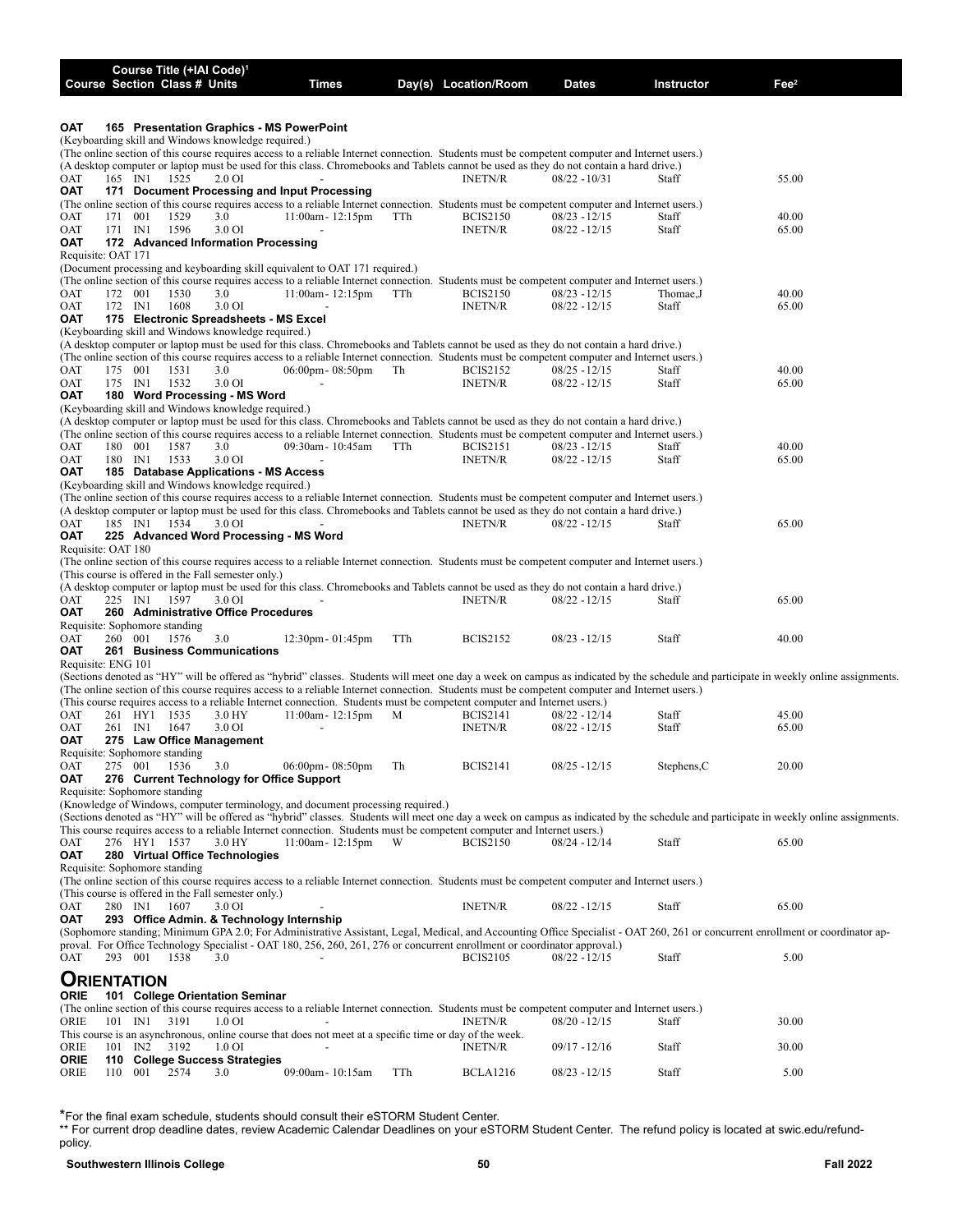|                              |                    |           | Course Title (+IAI Code) <sup>1</sup><br><b>Course Section Class # Units</b> |                                                                                                                       | <b>Times</b>                                                                                                                                                                                                                                                  |               | Day(s) Location/Room               | <b>Dates</b>                       | Instructor                                   | Fee <sup>2</sup> |                                                              |
|------------------------------|--------------------|-----------|------------------------------------------------------------------------------|-----------------------------------------------------------------------------------------------------------------------|---------------------------------------------------------------------------------------------------------------------------------------------------------------------------------------------------------------------------------------------------------------|---------------|------------------------------------|------------------------------------|----------------------------------------------|------------------|--------------------------------------------------------------|
|                              |                    |           |                                                                              |                                                                                                                       |                                                                                                                                                                                                                                                               |               |                                    |                                    |                                              |                  |                                                              |
|                              |                    |           |                                                                              |                                                                                                                       |                                                                                                                                                                                                                                                               |               |                                    |                                    |                                              |                  |                                                              |
|                              |                    |           | <b>PARALEGAL STUDIES</b>                                                     |                                                                                                                       |                                                                                                                                                                                                                                                               |               |                                    |                                    |                                              |                  |                                                              |
| PARL<br>PARL                 | 120                | $0B$ T    | 1539                                                                         | 120 Introduction to Paralegal Studies<br>3.0 VC E                                                                     | $06:00$ pm - $08:50$ pm                                                                                                                                                                                                                                       | М             | <b>BCIS2161</b>                    | $08/22 - 12/12$                    | Staff                                        | 40.00            |                                                              |
| PARL                         | 120                | 0GT       | 1540                                                                         | 3.0 VC E                                                                                                              | 06:00pm - 08:50pm                                                                                                                                                                                                                                             | M             | SWGCC540                           | $08/22 - 12/12$                    | Staff                                        | 40.00            |                                                              |
| PARL                         | 120                | 0T1       | 1572                                                                         | 3.0 VC                                                                                                                | 11:30am - 12:45pm                                                                                                                                                                                                                                             | <b>MW</b>     | SWGCC540                           | $08/22 - 12/14$                    | Schroer, M                                   | 40.00            |                                                              |
| PARL<br>PARL                 | 120                | 0T2       | 1541                                                                         | 3.0 VC<br>220 Legal Research and Writing I                                                                            | $11:30$ am - $12:45$ pm                                                                                                                                                                                                                                       | <b>MW</b>     | <b>BCIS2161</b>                    | $08/22 - 12/14$                    | Schroer,M                                    | 40.00            |                                                              |
| Requisite: ENG 101, PARL 120 |                    |           |                                                                              |                                                                                                                       |                                                                                                                                                                                                                                                               |               |                                    |                                    |                                              |                  |                                                              |
| PARL                         | 220 001            |           | 1542                                                                         | 3.0                                                                                                                   | 09:30am - 10:45am                                                                                                                                                                                                                                             | TTh           | <b>BCIS2163</b>                    | $08/23 - 12/15$                    | Schroer, M                                   | 80.00            |                                                              |
| PARL<br>PARL                 | 220 002            |           | 1543                                                                         | 3.0 <sub>E</sub><br>225 Legal Research and Writing II                                                                 | 06:00pm - 08:50pm                                                                                                                                                                                                                                             | T             | <b>BCIS2144</b>                    | $08/23 - 12/13$                    | Schroer, M                                   | 80.00            |                                                              |
| Requisite: PARL 220          |                    |           |                                                                              |                                                                                                                       |                                                                                                                                                                                                                                                               |               |                                    |                                    |                                              |                  |                                                              |
| PARL                         | 225 001            |           | 1544                                                                         | 3.0                                                                                                                   | $11:00$ am - $12:15$ pm                                                                                                                                                                                                                                       | TTh           | <b>BCIS2151</b>                    | $08/23 - 12/15$                    | Schroer, M                                   | 80.00            |                                                              |
| PARL<br>PARL                 | 225                | 002       | 1545<br>230 Civil Procedure                                                  | 3.0 <sub>E</sub>                                                                                                      | 06:00pm - 08:50pm                                                                                                                                                                                                                                             | Th            | <b>BCIS2151</b>                    | $08/25 - 12/15$                    | Staff                                        | 80.00            |                                                              |
|                              |                    |           |                                                                              | Requisite: PARL 120, PARL 220, PARL 240                                                                               |                                                                                                                                                                                                                                                               |               |                                    |                                    |                                              |                  |                                                              |
| PARL                         | 230 001            |           | 1546                                                                         | 3.0 E                                                                                                                 | $06:00$ pm - $08:50$ pm                                                                                                                                                                                                                                       | T             | <b>BCIS2160</b>                    | $08/23 - 12/13$                    | Staff                                        | 40.00            |                                                              |
| PARL                         |                    |           |                                                                              | 235 E-Discovery/E-Investigation                                                                                       |                                                                                                                                                                                                                                                               |               |                                    |                                    |                                              |                  |                                                              |
| Requisite: PARL 230          |                    |           |                                                                              |                                                                                                                       | (The online section of this course requires access to a reliable Internet connection. Students must be competent computer and Internet users.)                                                                                                                |               |                                    |                                    |                                              |                  |                                                              |
| PARL                         | 235 IN1            |           | 1594                                                                         | 2.0 OI                                                                                                                |                                                                                                                                                                                                                                                               |               | <b>INETN/R</b>                     | $08/22 - 12/15$                    | Staff                                        | 65.00            |                                                              |
| PARL                         |                    | 240 Torts |                                                                              |                                                                                                                       |                                                                                                                                                                                                                                                               |               |                                    |                                    |                                              |                  |                                                              |
| Requisite: PARL 120<br>PARL  | 240 OBT            |           | 1547                                                                         | 3.0 VC E                                                                                                              | $06:00$ pm - $08:50$ pm                                                                                                                                                                                                                                       | W             | <b>BCIS2161</b>                    | $08/24 - 12/14$                    | Staff                                        | 35.00            |                                                              |
| PARL                         | 240 OGT            |           | 1548                                                                         | 3.0 VC E                                                                                                              | $06:00$ pm - $08:50$ pm                                                                                                                                                                                                                                       | W             | SWGCC540                           | $08/24 - 12/14$                    | Staff                                        | 35.00            |                                                              |
| PARL                         |                    |           |                                                                              | 250 Litigation Support for Paralegals                                                                                 |                                                                                                                                                                                                                                                               |               |                                    |                                    |                                              |                  |                                                              |
| PARL                         | 250 001            |           | 1552                                                                         | Requisite: PARL 120, PARL 220, PARL 230, PARL 240<br>3.0 E                                                            | $06:00$ pm - $08:50$ pm                                                                                                                                                                                                                                       | T             | <b>BCIS2163</b>                    | $08/23 - 12/13$                    | Staff                                        | 35.00            |                                                              |
| PARL                         |                    |           | 260 Family Law                                                               |                                                                                                                       |                                                                                                                                                                                                                                                               |               |                                    |                                    |                                              |                  |                                                              |
|                              |                    |           |                                                                              |                                                                                                                       | (The online section of this course requires access to a reliable Internet connection. Students must be competent computer and Internet users.)                                                                                                                |               |                                    |                                    |                                              |                  |                                                              |
| PARL                         | 260 OT1            |           | 1591                                                                         | 3.0 VC                                                                                                                | 08:00am - 09:15am                                                                                                                                                                                                                                             | TTh           | SWGCC540                           | $08/23 - 12/15$                    | Evans, C                                     | 35.00            |                                                              |
| PARL<br>PARL                 | 260 OT2<br>260 IN1 |           | 1590<br>1627                                                                 | 3.0 VC<br>3.0                                                                                                         | 08:00am - 09:15am                                                                                                                                                                                                                                             | TTh           | <b>BCIS2161</b><br><b>INETN/R</b>  | $08/23 - 12/15$<br>$08/22 - 12/15$ | Evans, C<br>Evans, C                         | 35.00<br>60.00   |                                                              |
| PARL                         |                    |           |                                                                              | 265 Wills, Probate, and Estate Planning                                                                               |                                                                                                                                                                                                                                                               |               |                                    |                                    |                                              |                  |                                                              |
|                              |                    |           |                                                                              |                                                                                                                       | (The online section of this course requires access to a reliable Internet connection. Students must be competent computer and Internet users.)                                                                                                                |               |                                    |                                    |                                              |                  |                                                              |
| PARL<br>PARL                 | 265<br>265 0GT     | 0BT       | 1554<br>1553                                                                 | 3.0 VC E<br>3.0 VC E                                                                                                  | $06:00$ pm - $08:50$ pm<br>$06:00 \text{pm} - 08:50 \text{pm}$                                                                                                                                                                                                | Th<br>Th      | <b>BCIS2161</b><br>SWGCC540        | $08/25 - 12/15$<br>$08/25 - 12/15$ | Staff<br>Staff                               | 35.00<br>35.00   |                                                              |
| PARL                         | 265 IN1            |           | 1623                                                                         | 3.0 OI                                                                                                                |                                                                                                                                                                                                                                                               |               | <b>INETN/R</b>                     | $08/22 - 12/15$                    | Staff                                        | 60.00            |                                                              |
| PARL                         |                    |           | 270 Criminal Law                                                             |                                                                                                                       |                                                                                                                                                                                                                                                               |               |                                    |                                    |                                              |                  |                                                              |
| PARL                         | 270                | 001       | 1555                                                                         | 3.0                                                                                                                   | 08:30am - 09:45am                                                                                                                                                                                                                                             | MW            | <b>BCIS2144</b>                    | $08/22 - 12/14$                    | Staff                                        | 35.00            |                                                              |
| PARL<br>Requisite: OAT 180   |                    |           |                                                                              | 274 Law Office Computer Applications                                                                                  |                                                                                                                                                                                                                                                               |               |                                    |                                    |                                              |                  |                                                              |
|                              |                    |           |                                                                              |                                                                                                                       | (The online section of this course requires access to a reliable Internet connection. Students must be competent computer and Internet users.)                                                                                                                |               |                                    |                                    |                                              |                  |                                                              |
| PARL                         | 274 IN1            |           | 1603                                                                         | 3.0 OI                                                                                                                |                                                                                                                                                                                                                                                               |               | <b>INETN/R</b>                     | $08/22 - 12/15$                    | Kindt, K                                     | 70.00            |                                                              |
| PARL<br>PARL                 | 280                | 001       | 1556                                                                         | 280 Copyright/Trademark/Patent Law<br>3.0 E                                                                           | $06:00$ pm - $08:50$ pm                                                                                                                                                                                                                                       | M             | <b>BCIS2163</b>                    | $08/22 - 12/12$                    | Staff                                        | 30.00            |                                                              |
| PARL                         |                    |           | 290 Paralegal Field Project                                                  |                                                                                                                       |                                                                                                                                                                                                                                                               |               |                                    |                                    |                                              |                  |                                                              |
|                              |                    |           |                                                                              |                                                                                                                       | Requisite: Students must have successfully completed at least 18 credit hours in Paralegal classes which include PARL 120, PARL 220, PARL 230 and PARL 240.                                                                                                   |               |                                    |                                    |                                              |                  |                                                              |
|                              |                    |           |                                                                              |                                                                                                                       | (Student must have a 2.75 GPA in PARL coursework and an overall GPA of 2.0. Student must have completed 18 credit hours of PARL courses which include PARL 220, PARL 230,<br>and PARL 240. Enrollment in Paralegal internship requires coordinator approval.) |               |                                    |                                    |                                              |                  |                                                              |
| PARL                         | 290 001            |           | 1557                                                                         | 3.0                                                                                                                   |                                                                                                                                                                                                                                                               |               | <b>BCIS2102</b>                    | $08/22 - 12/15$                    | Schroer,M                                    | 5.00             |                                                              |
|                              |                    |           |                                                                              |                                                                                                                       |                                                                                                                                                                                                                                                               |               |                                    |                                    |                                              |                  |                                                              |
| Pharmacy                     |                    |           | <b>TECHNICIAN</b>                                                            | PHAR 101 Affective Knowledge & Skills                                                                                 |                                                                                                                                                                                                                                                               |               |                                    |                                    |                                              |                  |                                                              |
|                              |                    |           |                                                                              |                                                                                                                       | Requisite: Eligible for ENG 101 and MATH 107 or MATH 111. Concurrent enrollment in or successful completion of PHAR 110, PHAR 120, PHAR 130, PHAR 140 each with a grade                                                                                       |               |                                    |                                    |                                              |                  |                                                              |
| of "C" or better.            |                    |           |                                                                              |                                                                                                                       |                                                                                                                                                                                                                                                               |               |                                    |                                    |                                              |                  |                                                              |
| PHAR 101 HY1 1456            |                    |           |                                                                              | 4.5 HY                                                                                                                | 09:00am-12:00pm                                                                                                                                                                                                                                               | T             | <b>BCMC1040</b>                    | 08/22 - 09/09                      | Staff                                        | 325.00           |                                                              |
|                              |                    |           |                                                                              | PHAR 110 Regulations & Professional Standards                                                                         | 09:00am - 12:00pm                                                                                                                                                                                                                                             | W             | <b>BCMC2364</b>                    |                                    |                                              |                  |                                                              |
|                              |                    |           |                                                                              |                                                                                                                       | Requisite: Eligible for ENG 101 and MATH 107 or MATH 111. Concurrent enrollment in or successful completion of PHAR 101, PHAR 120, PHAR 130, PHAR 140 each with a                                                                                             |               |                                    |                                    |                                              |                  |                                                              |
| grade of "C" or better.      |                    |           |                                                                              |                                                                                                                       |                                                                                                                                                                                                                                                               |               |                                    |                                    |                                              |                  |                                                              |
| PHAR 110 HY1 1457            |                    |           |                                                                              | 4.0 HY                                                                                                                | 09:00am - 02:00pm<br>09:00am - 02:00pm                                                                                                                                                                                                                        | TTh<br>W      | <b>BCMC1040</b><br><b>BCMC2364</b> | $09/12 - 09/30$                    | Staff                                        | 325.00           |                                                              |
|                              |                    |           | PHAR 120 Clinical Practicum I                                                |                                                                                                                       |                                                                                                                                                                                                                                                               |               |                                    |                                    |                                              |                  |                                                              |
|                              |                    |           |                                                                              |                                                                                                                       | Requisite: Eligible for ENG 101 and MATH 107 or MATH 111. Concurrent enrollment in or successful completion of PHAR 101, PHAR 110, PHAR 130, PHAR 140 each with a grade                                                                                       |               |                                    |                                    |                                              |                  |                                                              |
| of "C" or better.            |                    |           |                                                                              |                                                                                                                       |                                                                                                                                                                                                                                                               |               |                                    |                                    |                                              |                  |                                                              |
| PHAR 120 HY1 1458            |                    |           |                                                                              | 2.0 HY<br>PHAR 130 Medication Order Processing                                                                        |                                                                                                                                                                                                                                                               | <b>MTWThF</b> | <b>CLINMISC</b>                    | $10/03 - 10/21$                    | Staff                                        | 325.00           |                                                              |
|                              |                    |           |                                                                              |                                                                                                                       | Requisite: Eligible for ENG 101 and MATH 107 or MATH 111. Concurrent enrollment in or successful completion of PHAR 101, PHAR 110, PHAR 120, PHAR 140 each with a grade                                                                                       |               |                                    |                                    |                                              |                  |                                                              |
| of "C" or better.            |                    |           |                                                                              |                                                                                                                       |                                                                                                                                                                                                                                                               |               |                                    |                                    |                                              |                  |                                                              |
| PHAR 130 HY1 1459            |                    |           |                                                                              | 3.5 HY                                                                                                                | 09:00am - 02:30pm                                                                                                                                                                                                                                             | TTh           | <b>BCMC2020</b>                    | $10/24 - 12/15$                    | Staff                                        | 325.00           |                                                              |
|                              |                    |           |                                                                              |                                                                                                                       | 09:00am - 02:30pm                                                                                                                                                                                                                                             | W             | <b>BCMC2364</b>                    |                                    |                                              |                  |                                                              |
|                              |                    |           |                                                                              |                                                                                                                       |                                                                                                                                                                                                                                                               |               |                                    |                                    |                                              |                  |                                                              |
|                              |                    |           |                                                                              |                                                                                                                       |                                                                                                                                                                                                                                                               |               |                                    |                                    |                                              |                  |                                                              |
|                              |                    |           |                                                                              | <sup>1</sup> IAI Code: Illinois Articulation Initiative transfer credit                                               |                                                                                                                                                                                                                                                               |               |                                    |                                    | ΟI<br><b>Online Instruction</b>              |                  | SL Synchronous Learning                                      |
|                              |                    |           |                                                                              | identification code, refer to the catalog for details.<br><sup>2</sup> Fee amounts are in addition to normal tuition. |                                                                                                                                                                                                                                                               |               |                                    |                                    | <b>Hybrid course</b><br>HY.<br>Evening<br>Е. | @                | <b>BN</b> Barnes & Noble First Day<br>Saturday/Weekend Class |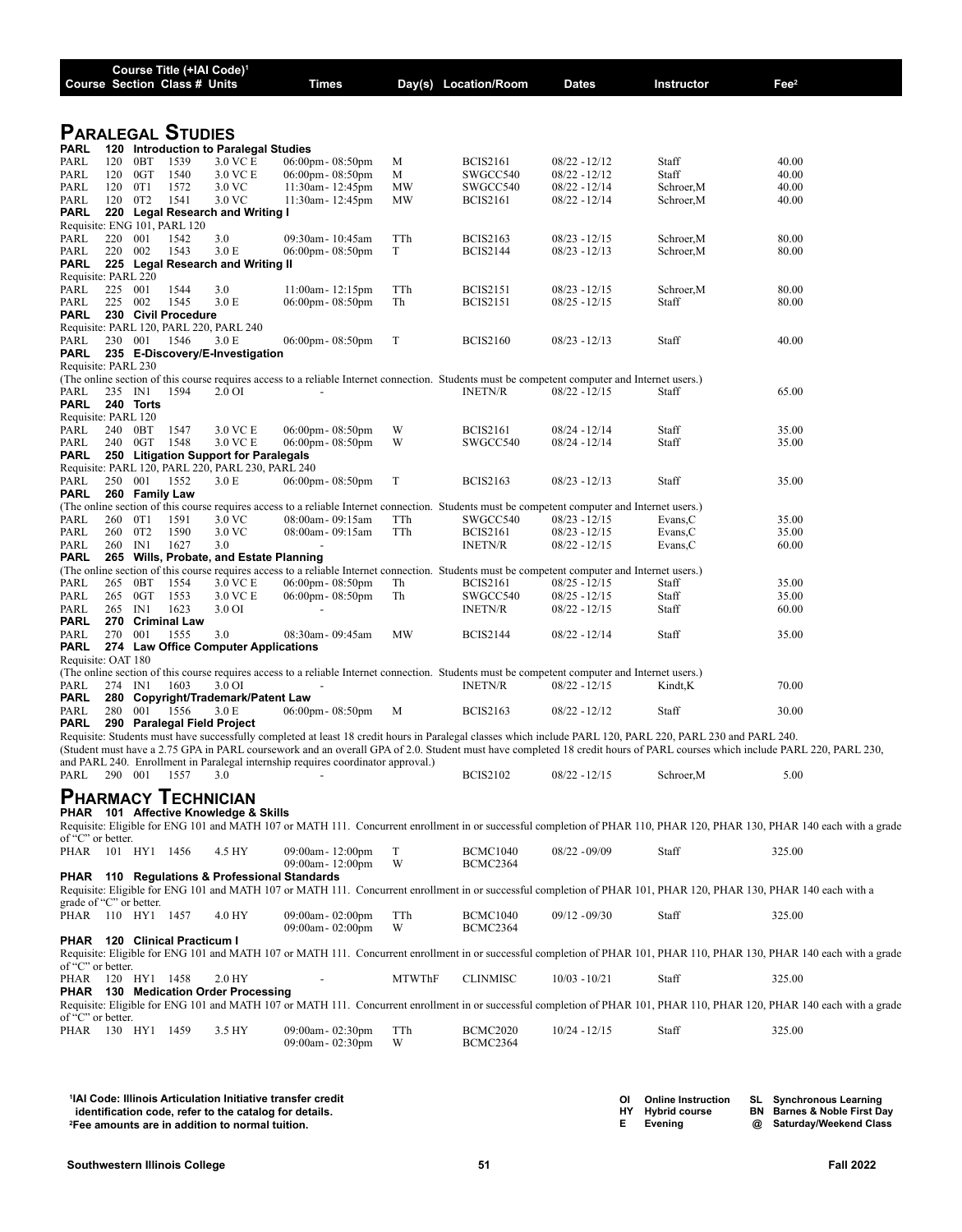|                                         |            |              | Course Title (+IAI Code) <sup>1</sup> |                                                                                                   |                         |                                        |                   |                                                                                                                                                                  |                                    |                                                                                                                                                                   |                                                                                                                                                                         |  |
|-----------------------------------------|------------|--------------|---------------------------------------|---------------------------------------------------------------------------------------------------|-------------------------|----------------------------------------|-------------------|------------------------------------------------------------------------------------------------------------------------------------------------------------------|------------------------------------|-------------------------------------------------------------------------------------------------------------------------------------------------------------------|-------------------------------------------------------------------------------------------------------------------------------------------------------------------------|--|
|                                         |            |              | <b>Course Section Class # Units</b>   |                                                                                                   | <b>Times</b>            |                                        |                   | Day(s) Location/Room                                                                                                                                             | <b>Dates</b>                       | Instructor                                                                                                                                                        | Fee <sup>2</sup>                                                                                                                                                        |  |
|                                         |            |              |                                       |                                                                                                   |                         |                                        |                   |                                                                                                                                                                  |                                    |                                                                                                                                                                   |                                                                                                                                                                         |  |
| PHAR 140 Clinical Practicum II          |            |              |                                       |                                                                                                   |                         |                                        |                   |                                                                                                                                                                  |                                    |                                                                                                                                                                   |                                                                                                                                                                         |  |
|                                         |            |              |                                       |                                                                                                   |                         |                                        |                   |                                                                                                                                                                  |                                    |                                                                                                                                                                   | Requisite: Eligible for ENG 101 and MATH 107 or MATH 111. Concurrent enrollment in or successful completion of PHAR 101, PHAR 110, PHAR 120, PHAR 130 each with a grade |  |
| of "C" or better.<br>PHAR 140 HY1 1460  |            |              |                                       |                                                                                                   |                         |                                        | <b>MTWThF</b>     | <b>CLINMISC</b>                                                                                                                                                  |                                    |                                                                                                                                                                   |                                                                                                                                                                         |  |
|                                         |            |              |                                       | 2.0 HY                                                                                            |                         |                                        |                   |                                                                                                                                                                  | $11/14 - 12/11$                    | Staff                                                                                                                                                             | 325.00                                                                                                                                                                  |  |
| <b>PHILOSOPHY</b>                       |            |              |                                       |                                                                                                   |                         |                                        |                   |                                                                                                                                                                  |                                    |                                                                                                                                                                   |                                                                                                                                                                         |  |
| PHIL                                    |            |              |                                       | 150 Introduction to Philosophy                                                                    |                         | (H4 900)                               |                   |                                                                                                                                                                  |                                    |                                                                                                                                                                   |                                                                                                                                                                         |  |
| Requisite: Eligible for ENG 101<br>PHIL | 150 001    |              | 2482                                  | 3.0                                                                                               | 09:00am - 09:50am       |                                        | <b>MWF</b>        | <b>BCLA3307</b>                                                                                                                                                  | $08/22 - 12/14$                    | Staff                                                                                                                                                             | 5.00                                                                                                                                                                    |  |
| PHIL                                    | 150        | 002          | 2244                                  | 3.0                                                                                               | $11:00$ am - $11:50$ am |                                        | <b>MWF</b>        | <b>BCLA1218</b>                                                                                                                                                  | $08/22 - 12/14$                    | Staff                                                                                                                                                             | 5.00                                                                                                                                                                    |  |
| PHIL                                    | 150 003    |              | 2450                                  | 3.0                                                                                               |                         | 09:30am - 10:45am                      | TTh               | <b>BCLA3309</b>                                                                                                                                                  | $08/23 - 12/15$                    | Staff                                                                                                                                                             | 5.00                                                                                                                                                                    |  |
| PHIL                                    | 150        | 060          | 2628                                  | 3.0                                                                                               |                         |                                        |                   |                                                                                                                                                                  | $08/23 - 12/15$                    | Staff                                                                                                                                                             | 5.00                                                                                                                                                                    |  |
| PHIL                                    | 150 IN1    |              | 2391                                  | 3.0 OI                                                                                            |                         |                                        |                   | (The online section of this course requires access to a reliable Internet connection. Students must be competent computer and Internet users.)<br><b>INETN/R</b> | $08/20 - 12/15$                    | Staff                                                                                                                                                             | 30.00                                                                                                                                                                   |  |
|                                         |            |              |                                       |                                                                                                   |                         |                                        |                   | This course is an asynchronous, online course that does not meet at a specific time or day of the week.                                                          |                                    |                                                                                                                                                                   |                                                                                                                                                                         |  |
| PHIL                                    | 150 IN2    |              | 2473                                  | 3.0 OI                                                                                            |                         |                                        |                   | <b>INETN/R</b>                                                                                                                                                   | $09/17 - 12/15$                    | Staff                                                                                                                                                             | 30.00                                                                                                                                                                   |  |
|                                         |            |              |                                       |                                                                                                   |                         |                                        |                   | This course is an asynchronous, online course that does not meet at a specific time or day of the week.                                                          |                                    |                                                                                                                                                                   |                                                                                                                                                                         |  |
| PHIL                                    | 150 IN3    |              | 2674                                  | 3.0 OI                                                                                            |                         |                                        |                   | <b>INETN/R</b>                                                                                                                                                   | $08/20 - 12/15$                    | Staff                                                                                                                                                             | 30.00                                                                                                                                                                   |  |
| PHIL                                    |            |              | 151 Introductory Logic                |                                                                                                   | (H4 906)                |                                        |                   | This course is an asynchronous, online course that does not meet at a specific time or day of the week.                                                          |                                    |                                                                                                                                                                   |                                                                                                                                                                         |  |
| Requisite: Eligible for ENG 101         |            |              |                                       |                                                                                                   |                         |                                        |                   |                                                                                                                                                                  |                                    |                                                                                                                                                                   |                                                                                                                                                                         |  |
| PHIL                                    | 151 001    |              | 2245                                  | 3.0                                                                                               |                         | 10:00am - 10:50am                      | MWF               | <b>BCLA3309</b>                                                                                                                                                  | $08/22 - 12/14$                    | Staff                                                                                                                                                             | 5.00                                                                                                                                                                    |  |
| PHIL                                    | 151 002    |              | 2445<br>2525                          | 3.0                                                                                               |                         | 12:30pm - 01:45pm                      | TTh               | <b>BCLA3307</b>                                                                                                                                                  | $08/23 - 12/15$<br>$08/20 - 12/15$ | Staff                                                                                                                                                             | 5.00                                                                                                                                                                    |  |
| PHIL                                    | 151 IN1    |              |                                       | 3.0 OI                                                                                            |                         |                                        |                   | <b>INETN/R</b><br>This course is an asynchronous, online course that does not meet at a specific time or day of the week.                                        |                                    | Staff                                                                                                                                                             | 30.00                                                                                                                                                                   |  |
| <b>PHIL</b>                             |            | 152 Ethics   |                                       | (H4 904)                                                                                          |                         |                                        |                   |                                                                                                                                                                  |                                    |                                                                                                                                                                   |                                                                                                                                                                         |  |
| Requisite: Eligible for ENG 101         |            |              |                                       |                                                                                                   |                         |                                        |                   |                                                                                                                                                                  |                                    |                                                                                                                                                                   |                                                                                                                                                                         |  |
| PHIL                                    | 152 001    |              | 2332                                  | 3.0                                                                                               |                         | 10:00am - 10:50am                      | <b>MWF</b>        | <b>BCLA3307</b>                                                                                                                                                  | $08/22 - 12/14$                    | Staff                                                                                                                                                             | 5.00                                                                                                                                                                    |  |
| PHIL<br>PHIL                            | 152<br>152 | 002<br>003   | 2331<br>2418                          | 3.0<br>3.0                                                                                        |                         | 11:00am - 11:50am<br>11:00am - 12:15pm | <b>MWF</b><br>TTh | <b>BCLA3307</b><br><b>BCLA3307</b>                                                                                                                               | $08/22 - 12/14$<br>$08/23 - 12/15$ | Staff<br>Staff                                                                                                                                                    | 5.00<br>5.00                                                                                                                                                            |  |
| PHIL                                    | 152        | 004          | 2333                                  | 3.0                                                                                               | $12:30$ pm - 01:45pm    |                                        | TTh               | <b>BCLA3309</b>                                                                                                                                                  | $08/23 - 12/15$                    | Staff                                                                                                                                                             | 5.00                                                                                                                                                                    |  |
| PHIL                                    | 152 IN1    |              | 2452                                  | 3.0 OI                                                                                            |                         |                                        |                   | <b>INETN/R</b>                                                                                                                                                   | $08/20 - 12/15$                    | Staff                                                                                                                                                             | 30.00                                                                                                                                                                   |  |
|                                         |            |              |                                       |                                                                                                   |                         |                                        |                   | This course is an asynchronous, online course that does not meet at a specific time or day of the week.                                                          |                                    |                                                                                                                                                                   |                                                                                                                                                                         |  |
| PHIL                                    | 152 IN2    |              | 2455                                  | 3.0 OI                                                                                            |                         |                                        |                   | <b>INETN/R</b><br>This course is an asynchronous, online course that does not meet at a specific time or day of the week.                                        | $09/17 - 12/15$                    | Staff                                                                                                                                                             | 30.00                                                                                                                                                                   |  |
| PHIL                                    | 152 IN3    |              | 2675                                  | 3.0 OI                                                                                            |                         |                                        |                   | <b>INETN/R</b>                                                                                                                                                   | $08/20 - 12/15$                    | Staff                                                                                                                                                             | 30.00                                                                                                                                                                   |  |
|                                         |            |              |                                       |                                                                                                   |                         |                                        |                   | This course is an asynchronous, online course that does not meet at a specific time or day of the week.                                                          |                                    |                                                                                                                                                                   |                                                                                                                                                                         |  |
| PHIL                                    |            |              |                                       | 155 Non-Western Philosophy                                                                        |                         | (H4 903N)                              |                   |                                                                                                                                                                  |                                    |                                                                                                                                                                   |                                                                                                                                                                         |  |
| Requisite: Eligible for ENG 101<br>PHIL | 155 001    |              | 2467                                  | 3.0                                                                                               | $01:00$ pm - $01:50$ pm |                                        | MWF               | <b>BCLA3307</b>                                                                                                                                                  | $08/22 - 12/14$                    | Staff                                                                                                                                                             | 5.00                                                                                                                                                                    |  |
| PHIL                                    |            |              | 156 Biomedical Ethics                 |                                                                                                   |                         |                                        |                   |                                                                                                                                                                  |                                    |                                                                                                                                                                   |                                                                                                                                                                         |  |
| Requisite: Eligible for ENG 101         |            |              |                                       |                                                                                                   |                         |                                        |                   |                                                                                                                                                                  |                                    |                                                                                                                                                                   |                                                                                                                                                                         |  |
| PHIL                                    | 156 IN1    |              | 2549                                  | 3.0 OI                                                                                            |                         |                                        |                   | <b>INETN/R</b>                                                                                                                                                   | $08/20 - 12/15$                    | Staff                                                                                                                                                             | 30.00                                                                                                                                                                   |  |
| PHIL                                    |            |              |                                       | 160 Introduction to Philosophy of Religion                                                        |                         |                                        | (H4 905)          | This course is an asynchronous, online course that does not meet at a specific time or day of the week.                                                          |                                    |                                                                                                                                                                   |                                                                                                                                                                         |  |
| Requisite: Eligible for ENG 101         |            |              |                                       |                                                                                                   |                         |                                        |                   |                                                                                                                                                                  |                                    |                                                                                                                                                                   |                                                                                                                                                                         |  |
| PHIL                                    | 160 IN1    |              | 3208                                  | 3.0 OI                                                                                            |                         |                                        |                   | <b>INETN/R</b>                                                                                                                                                   | $08/20 - 12/15$                    | Staff                                                                                                                                                             | 30.00                                                                                                                                                                   |  |
|                                         |            |              |                                       | <b>PHYSICAL THERAPIST ASSISTANT</b>                                                               |                         |                                        |                   |                                                                                                                                                                  |                                    |                                                                                                                                                                   |                                                                                                                                                                         |  |
| PTA                                     |            |              |                                       | 100 Introduction to Physical Therapy                                                              |                         |                                        |                   |                                                                                                                                                                  |                                    |                                                                                                                                                                   |                                                                                                                                                                         |  |
|                                         |            |              |                                       |                                                                                                   |                         |                                        |                   | Requisite: Program admission, concurrent enrollment in or completion of ENG 101, BIOL 105 each a with a grade of "C" or better                                   |                                    |                                                                                                                                                                   |                                                                                                                                                                         |  |
| <b>PTA</b>                              |            | 100 HY1 1360 |                                       | $1.0$ HY                                                                                          |                         | 08:00am - 09:50am                      | T                 | <b>BCMC1512</b>                                                                                                                                                  | $08/23 - 10/11$                    | Staff                                                                                                                                                             | 100.00                                                                                                                                                                  |  |
| PTA                                     |            |              |                                       | 101 Physical Therapy Science & Skills                                                             |                         |                                        |                   |                                                                                                                                                                  |                                    |                                                                                                                                                                   |                                                                                                                                                                         |  |
|                                         |            |              |                                       |                                                                                                   |                         |                                        |                   | Requisite: Program admission, concurrent enrollment in or completion of ENG 101, BIOL 105 each a with a grade of "C" or better                                   |                                    |                                                                                                                                                                   |                                                                                                                                                                         |  |
| PTA                                     | 101 001    |              | 1281                                  | 4.0                                                                                               |                         | 08:00am - 09:20am<br>08:00am - 09:50am | <b>MW</b><br>F    | BCMC1513<br><b>BCMC1513</b>                                                                                                                                      | $08/22 - 12/12$                    | Kujawa,M                                                                                                                                                          | 135.00                                                                                                                                                                  |  |
| PTA                                     |            |              |                                       | 102 Patient Care Skills & Assessment                                                              |                         |                                        |                   |                                                                                                                                                                  |                                    |                                                                                                                                                                   |                                                                                                                                                                         |  |
|                                         |            |              |                                       |                                                                                                   |                         |                                        |                   | Requisite: Program admission, concurrent enrollment in or completion of ENG 101, BIOL 105 each a with a grade of "C" or better                                   |                                    |                                                                                                                                                                   |                                                                                                                                                                         |  |
|                                         | 102 001    |              |                                       |                                                                                                   |                         | 09:30am - 01:20pm                      |                   | <b>BCMC1510</b>                                                                                                                                                  | $08/22 - 12/12$                    | Classes which would have been held on Wednesday, November 24, 2021, are rescheduled to Monday, November 22, 2021, from 1:00 pm - 3:50 pm in BCMC1510.             |                                                                                                                                                                         |  |
| <b>PTA</b>                              |            |              | 1282                                  | 3.0                                                                                               |                         |                                        | M                 |                                                                                                                                                                  |                                    | Kujawa,M<br>Classes which would have been held on Wednesday, November 24, 2021, are rescheduled to Monday, November 22, 2021, from 1:00 pm - 3:50 pm in BCMC1510. | 230.00                                                                                                                                                                  |  |
|                                         |            |              |                                       | Alternate labs will be required in the event of college holidays/class cancellations, etc.        |                         |                                        |                   |                                                                                                                                                                  |                                    |                                                                                                                                                                   |                                                                                                                                                                         |  |
| <b>PTA</b>                              | 102 002    |              | 1283                                  | 3.0                                                                                               |                         | 09:30am - 01:20pm                      | W                 | <b>BCMC1510</b>                                                                                                                                                  | $08/24 - 12/07$                    | Kujawa,M                                                                                                                                                          | 230.00                                                                                                                                                                  |  |
| <b>PTA</b>                              |            |              |                                       | 200 Theory of Physical Agents II                                                                  |                         |                                        |                   |                                                                                                                                                                  |                                    |                                                                                                                                                                   |                                                                                                                                                                         |  |
| PTA                                     | 200 001    |              | 1284                                  | Requisite: PSYC 210, SOC 153, PTA 170 each with a grade of "C" or better<br>3.0                   |                         | 10:00am - 12:50pm                      | M                 | <b>BCMC1513</b>                                                                                                                                                  | $08/22 - 12/12$                    | Snyder, K                                                                                                                                                         | 115.00                                                                                                                                                                  |  |
| PTA                                     |            |              |                                       | 201 Application of Physical Agents II                                                             |                         |                                        |                   |                                                                                                                                                                  |                                    |                                                                                                                                                                   |                                                                                                                                                                         |  |
|                                         |            |              |                                       | Requisite: PSYC 210, SOC 153, PTA 170 each with a grade of "C" or better                          |                         |                                        |                   |                                                                                                                                                                  |                                    |                                                                                                                                                                   |                                                                                                                                                                         |  |
|                                         |            | 001          | 1285                                  | Alternate labs will be required in the event of college holidays/class cancellations, etc.<br>2.0 |                         | $01:30$ pm - $03:20$ pm                |                   | <b>BCMC1510</b>                                                                                                                                                  | $08/22 - 12/05$                    |                                                                                                                                                                   |                                                                                                                                                                         |  |
| PTA                                     | 201        |              |                                       | Alternate labs will be required in the event of college holidays/class cancellations, etc.        |                         |                                        | M                 |                                                                                                                                                                  |                                    | Staff                                                                                                                                                             | 285.00                                                                                                                                                                  |  |
| <b>PTA</b>                              | 201 002    |              | 1332                                  | 2.0                                                                                               | $01:30$ pm - $03:20$ pm |                                        | W                 | <b>BCMC1510</b>                                                                                                                                                  | $08/24 - 12/07$                    | Staff                                                                                                                                                             | 285.00                                                                                                                                                                  |  |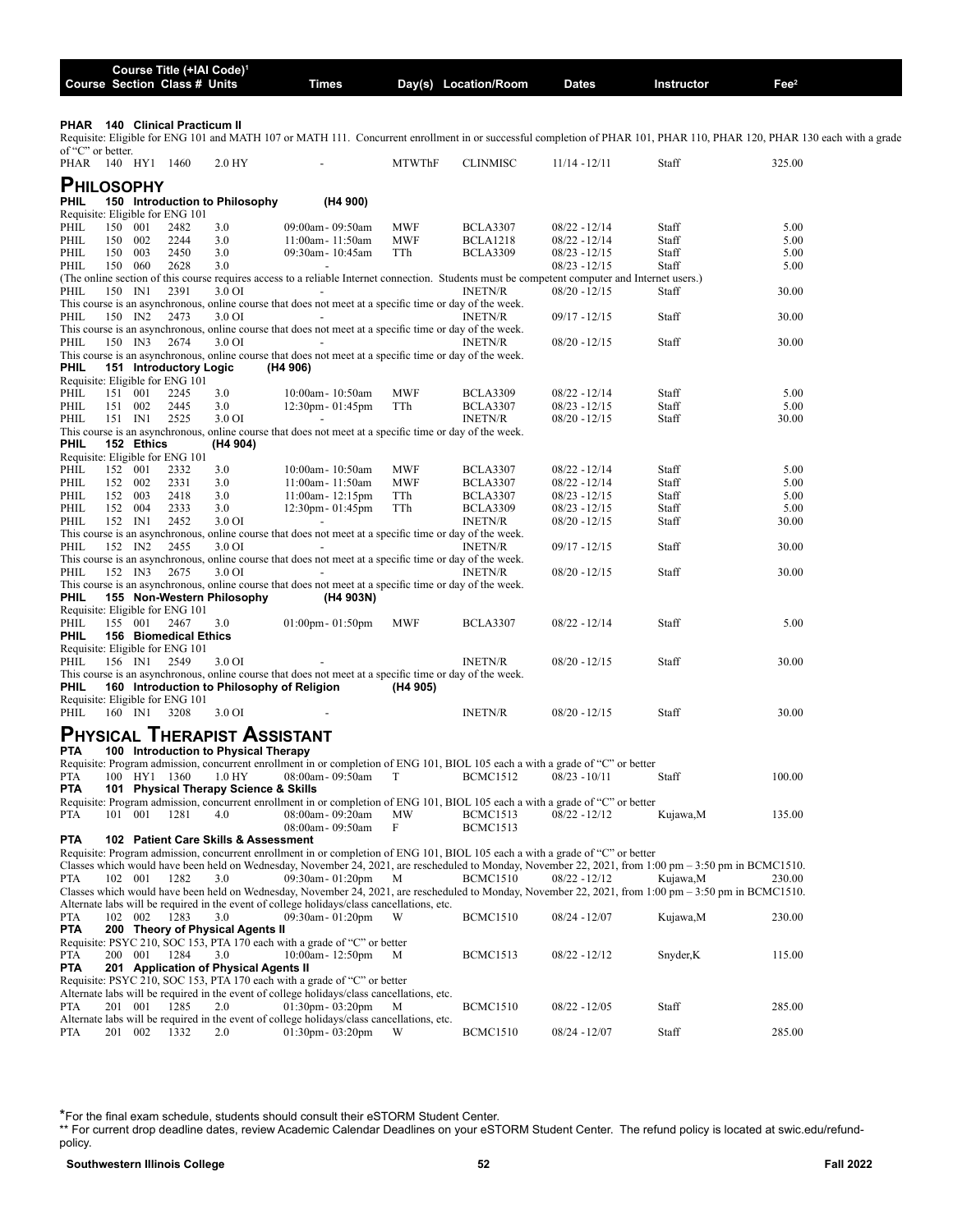| <b>Course Section Class # Units</b>     |                    |            |                       | Course Title (+IAI Code) <sup>1</sup>     | <b>Times</b>                                                                                                                                             |                 | Day(s) Location/Room               | <b>Dates</b>                       | <b>Instructor</b> | Fee <sup>2</sup>                                                                                                                                                                |
|-----------------------------------------|--------------------|------------|-----------------------|-------------------------------------------|----------------------------------------------------------------------------------------------------------------------------------------------------------|-----------------|------------------------------------|------------------------------------|-------------------|---------------------------------------------------------------------------------------------------------------------------------------------------------------------------------|
| ΡΤΑ                                     |                    |            |                       | 210 Therapeutic Exercise & Rehabilitation |                                                                                                                                                          |                 |                                    |                                    |                   |                                                                                                                                                                                 |
|                                         |                    |            |                       |                                           | Requisite: PSYC 210, SOC 153, PTA 170 each with a grade of "C" or better                                                                                 |                 |                                    |                                    |                   |                                                                                                                                                                                 |
| PTA                                     | 210 001            |            | 1286                  | 5.0                                       | 08:00am - 10:20am                                                                                                                                        | TTh             | <b>BCMC1513</b>                    | $08/23 - 12/13$                    | Kujawa,M          | 155.00                                                                                                                                                                          |
| PTA                                     |                    |            |                       | 211 Rehabilitation Techniques             |                                                                                                                                                          |                 |                                    |                                    |                   |                                                                                                                                                                                 |
|                                         |                    |            |                       |                                           | Requisite: PSYC 210, SOC 153, PTA 170 each with a grade of "C" or better                                                                                 |                 |                                    |                                    |                   |                                                                                                                                                                                 |
| PTA                                     | 211 001            |            | 1288                  | 3.0                                       | Alternate labs will be required in the event of college holidays/class cancellations, etc.<br>10:30am - 01:20pm                                          | T               | <b>BCMC1510</b>                    | $08/23 - 12/06$                    |                   | 230.00                                                                                                                                                                          |
|                                         |                    |            |                       |                                           | Alternate labs will be required in the event of college holidays/class cancellations, etc.                                                               |                 |                                    |                                    | Kujawa,M          |                                                                                                                                                                                 |
| PTA                                     | 211 002            |            | 1287                  | 3.0                                       | 10:30am - $01:20$ pm                                                                                                                                     | Th              | <b>BCMC1510</b>                    | $08/25 - 12/15$                    | Kujawa,M          | 230.00                                                                                                                                                                          |
| ΡΤΑ                                     |                    |            | 220 Pathology II      |                                           |                                                                                                                                                          |                 |                                    |                                    |                   |                                                                                                                                                                                 |
|                                         |                    |            |                       |                                           | Requisite: PSYC 210, SOC 153, PTA 170 each with a grade of "C" or better                                                                                 |                 |                                    |                                    |                   |                                                                                                                                                                                 |
|                                         |                    |            |                       |                                           | (This online course requires access to a reliable internet connection. Exams must be taken using Respondus Lock Down and Monitor.)                       |                 |                                    |                                    |                   |                                                                                                                                                                                 |
| <b>PTA</b>                              | 220 IN1            |            | 1381                  | 3.0 OI                                    |                                                                                                                                                          |                 | <b>INETN/R</b>                     | $08/22 - 12/15$                    | Staff             | 130.00                                                                                                                                                                          |
| <b>PHYSICS</b>                          |                    |            |                       |                                           |                                                                                                                                                          |                 |                                    |                                    |                   |                                                                                                                                                                                 |
| PHYS                                    |                    |            |                       | 101 General Physical Science (P9 900L)    |                                                                                                                                                          |                 |                                    |                                    |                   |                                                                                                                                                                                 |
|                                         |                    |            |                       |                                           | Requisite: Eligible for Math 97, Math 107, Math 111 or higher; or completion of or concurrent enrollment in Math 94 or Math 95                           |                 |                                    |                                    |                   |                                                                                                                                                                                 |
| PHYS                                    | 101 001            |            | 1845                  | 4.0                                       | 10:00am - 10:50am                                                                                                                                        | <b>MWF</b>      | <b>BCMC2083</b>                    | $08/22 - 12/14$                    | Staff             | 50.00                                                                                                                                                                           |
|                                         |                    |            | 1999                  |                                           | 10:00am - 11:40am                                                                                                                                        | Th              | <b>BCMC2083</b>                    |                                    |                   |                                                                                                                                                                                 |
| PHYS<br>PHYS                            | 101 080<br>101 IN1 |            | 1979                  | 4.0<br>4.0 OI                             | $01:00$ pm - $03:20$ pm                                                                                                                                  | TTh             | <b>RBC220</b><br><b>INETN/R</b>    | $08/23 - 12/15$<br>$08/20 - 12/15$ | Staff<br>Staff    | 50.00<br>75.00                                                                                                                                                                  |
|                                         |                    |            |                       |                                           | This course is an asynchronous, online course that does not meet at a specific time or day of the week.                                                  |                 |                                    |                                    |                   |                                                                                                                                                                                 |
| <b>PHYS</b>                             |                    |            | 151 College Physics I |                                           | (P1 900L)                                                                                                                                                |                 |                                    |                                    |                   |                                                                                                                                                                                 |
|                                         |                    |            |                       |                                           | Requisite: Math placement above MATH 112 or completion of MATH 112 with a grade of "C" or better; Reading placement above ENG 97 or completion of ENG 97 |                 |                                    |                                    |                   |                                                                                                                                                                                 |
| PHYS                                    | 151 001            |            | 1846                  | 5.0                                       | 09:00am - 09:50am                                                                                                                                        | MWF             | <b>BCMC2083</b>                    | $08/22 - 12/14$                    | Staff             | 50.00                                                                                                                                                                           |
|                                         |                    |            |                       |                                           | 08:00am-09:40am                                                                                                                                          | TTh             | <b>BCMC2083</b>                    |                                    |                   |                                                                                                                                                                                 |
| PHYS                                    | 151                | 002        | 1976                  | 5.0 E                                     | 06:30pm - 07:45pm                                                                                                                                        | <b>MW</b><br>MW | <b>BCMC2083</b><br><b>BCMC2083</b> | $08/22 - 12/14$                    | Staff             | 50.00                                                                                                                                                                           |
| PHYS                                    |                    |            | 204 Physics-Mechanics |                                           | $08:00$ pm - $09:40$ pm<br>(P2 900L, PHY 911)                                                                                                            |                 |                                    |                                    |                   |                                                                                                                                                                                 |
|                                         |                    |            |                       |                                           | Requisite: MATH 203 with a grade of "C" or better; Eligible for ENG 97                                                                                   |                 |                                    |                                    |                   |                                                                                                                                                                                 |
| PHYS                                    | 204 001            |            | 1977                  | 4.0                                       | 11:00am - 11:50am                                                                                                                                        | MWF             | <b>BCMC2083</b>                    | $08/22 - 12/13$                    | Staff             | 50.00                                                                                                                                                                           |
|                                         |                    |            |                       |                                           | 11:00am - 12:40pm                                                                                                                                        | T               | <b>BCMC2083</b>                    |                                    |                   |                                                                                                                                                                                 |
| PHYS                                    | 204                | 002        | 1978                  | 4.0 E                                     | 07:00pm - 09:20pm                                                                                                                                        | TTh             | <b>BCMC2083</b>                    | $08/23 - 12/15$                    | Staff             | 45.00                                                                                                                                                                           |
| PHYS                                    |                    |            |                       |                                           | 205 Physics-Heat, Elec, & Magnetism (PHY 912)                                                                                                            |                 |                                    |                                    |                   |                                                                                                                                                                                 |
| PHYS                                    | 205 001            |            | 1847                  | 4.0                                       | Requisite: PHYS 204, MATH 204 each with a grade of "C" or better<br>$12:00$ pm - $12:50$ pm                                                              | <b>MWF</b>      | <b>BCMC2083</b>                    | $08/22 - 12/14$                    | Staff             | 50.00                                                                                                                                                                           |
|                                         |                    |            |                       |                                           | $12:00 \text{pm} - 01:40 \text{pm}$                                                                                                                      | Th              | <b>BCMC2083</b>                    |                                    |                   |                                                                                                                                                                                 |
|                                         |                    |            |                       |                                           |                                                                                                                                                          |                 |                                    |                                    |                   |                                                                                                                                                                                 |
| <b>POLITICAL SCIENCE</b>                |                    |            |                       |                                           |                                                                                                                                                          |                 |                                    |                                    |                   |                                                                                                                                                                                 |
| POLS                                    |                    |            |                       | 150 Intro to American Government (S5 900) |                                                                                                                                                          |                 |                                    |                                    |                   |                                                                                                                                                                                 |
| Requisite: Eligible for ENG 101<br>POLS | 150 001            |            | 2246                  | 3.0                                       | 09:00am - 09:50am                                                                                                                                        | <b>MWF</b>      | <b>BCLA2222</b>                    | $08/22 - 12/14$                    | Staff             | 5.00                                                                                                                                                                            |
| POLS                                    | 150                | 002        | 2247                  | 3.0                                       | 10:00am - 10:50am                                                                                                                                        | <b>MWF</b>      | <b>BCLA2222</b>                    | $08/22 - 12/14$                    | Staff             | 5.00                                                                                                                                                                            |
| POLS                                    | 150                | 003        | 2248                  | 3.0                                       | $12:00$ pm - $12:50$ pm                                                                                                                                  | <b>MWF</b>      | <b>BCLA2222</b>                    | $08/22 - 12/14$                    | Staff             | 5.00                                                                                                                                                                            |
| POLS                                    | 150                | 004        | 2249                  | 3.0                                       | 09:30am - 10:45am                                                                                                                                        | TTh             | <b>BCLA2222</b>                    | $08/23 - 12/15$                    | Staff             | 5.00                                                                                                                                                                            |
| POLS                                    | 150                | 005        | 2372                  | 3.0                                       | $11:00$ am - $12:15$ pm                                                                                                                                  | TTh             | <b>BCLA2222</b>                    | $08/23 - 12/15$                    | Staff             | 5.00                                                                                                                                                                            |
| POLS                                    | 150                | 006        | 2250                  | 3.0                                       | $12:30$ pm - 01:45pm                                                                                                                                     | TTh             | <b>BCLA2222</b>                    | $08/23 - 12/15$                    | Staff             | 5.00                                                                                                                                                                            |
| POLS<br>POLS                            | 150<br>150         | 007<br>060 | 2251<br>2252          | 3.0 E<br>3.0                              | $06:00 \text{pm} - 08:50 \text{pm}$<br>$11:00$ am - $12:15$ pm                                                                                           | T<br>TTh        | <b>BCLA2222</b><br>SWGCC345        | $08/22 - 12/12$<br>$08/23 - 12/15$ | Staff<br>Staff    | 5.00<br>5.00                                                                                                                                                                    |
| POLS                                    | 150                | 080        | 2253                  | 3.0                                       | 08:00am - 09:15am                                                                                                                                        | MW              | RBC148                             | $08/22 - 12/14$                    | Staff             | 5.00                                                                                                                                                                            |
| POLS                                    | 150 20A            |            | 2354                  | 3.0                                       | 07:15am - 08:35am                                                                                                                                        | TTh             | COLM209                            | $08/23 - 12/15$                    | Staff             | 5.00                                                                                                                                                                            |
|                                         |                    |            |                       |                                           | (The online section of this course requires access to a reliable Internet connection. Students must be competent computer and Internet users.)           |                 |                                    |                                    |                   |                                                                                                                                                                                 |
| POLS                                    | 150 IN1            |            | 2358                  | 3.0 OI                                    |                                                                                                                                                          |                 | <b>INETN/R</b>                     | $08/20 - 12/15$                    | Staff             | 30.00                                                                                                                                                                           |
|                                         |                    |            |                       |                                           | This course is an asynchronous, online course that does not meet at a specific time or day of the week.                                                  |                 |                                    |                                    |                   |                                                                                                                                                                                 |
|                                         |                    |            |                       |                                           | (The online section of this course requires access to a reliable Internet connection. Students must be competent computer and Internet users.)           |                 |                                    |                                    |                   |                                                                                                                                                                                 |
| POLS                                    |                    | 150 IN2    | 2371                  | 3.0 OI                                    | This course is an asynchronous, online course that does not meet at a specific time or day of the week.                                                  |                 | <b>INETN/R</b>                     | $08/20 - 12/15$                    | Staff             | 30.00                                                                                                                                                                           |
| POLS                                    | 150 IN3            |            | 2573                  | 3.0 OI                                    |                                                                                                                                                          |                 | <b>INETN/R</b>                     | $09/17 - 12/15$                    | Staff             | 30.00                                                                                                                                                                           |
|                                         |                    |            |                       |                                           | This course is an asynchronous, online course that does not meet at a specific time or day of the week.                                                  |                 |                                    |                                    |                   |                                                                                                                                                                                 |
|                                         |                    |            |                       |                                           |                                                                                                                                                          |                 |                                    |                                    |                   |                                                                                                                                                                                 |
| <b>PRACTICAL NURSING</b>                |                    |            |                       |                                           |                                                                                                                                                          |                 |                                    |                                    |                   |                                                                                                                                                                                 |
| PN                                      |                    |            |                       | 101 Fundamentals of Nursing II            |                                                                                                                                                          |                 |                                    |                                    |                   | Requisite: Eligible for ENG 97 or completion of ENG 94 with a "C" or better and eligible for MATH 97 or completion of MATH 94 with a "C" or better; Concurrent enrollment in or |
|                                         |                    |            |                       |                                           | completion of PN 100, PN 140, and PN 142 each with a "C" or better                                                                                       |                 |                                    |                                    |                   |                                                                                                                                                                                 |
| PN                                      |                    | 101 101    | 1440                  | 6.0                                       | $12:30$ pm - $02:10$ pm                                                                                                                                  | MW              | <b>ESLC1029</b>                    | $08/22 - 11/14$                    | Staff             | 250.00                                                                                                                                                                          |
|                                         |                    |            |                       |                                           | 06:00am - 06:00pm                                                                                                                                        | TTh             | <b>CLINMISC</b>                    |                                    |                   |                                                                                                                                                                                 |
| ΡN                                      |                    |            |                       | 140 Human Body Structure/Function         |                                                                                                                                                          |                 |                                    |                                    |                   |                                                                                                                                                                                 |
|                                         |                    |            |                       |                                           |                                                                                                                                                          |                 |                                    |                                    |                   | Requisite: Eligible for ENG 97 or completion of ENG 94 with a "C" or better and eligible for MATH 97 or completion of MATH 94 with a "C" or better; Concurrent enrollment in or |
|                                         |                    |            |                       |                                           | completion of PN 100, PN 101, and PN 142 each with a "C" or better                                                                                       |                 |                                    |                                    |                   |                                                                                                                                                                                 |
| PN                                      | 140 101            |            | 1448                  | 4.0                                       | 08:00am - 11:20am                                                                                                                                        | М               | <b>ESLC1029</b>                    | $08/22 - 12/12$                    | Staff             | 40.00                                                                                                                                                                           |
|                                         |                    |            |                       |                                           |                                                                                                                                                          |                 |                                    |                                    |                   |                                                                                                                                                                                 |
|                                         |                    |            |                       |                                           |                                                                                                                                                          |                 |                                    |                                    |                   |                                                                                                                                                                                 |
|                                         |                    |            |                       |                                           |                                                                                                                                                          |                 |                                    |                                    |                   |                                                                                                                                                                                 |
|                                         |                    |            |                       |                                           |                                                                                                                                                          |                 |                                    |                                    |                   |                                                                                                                                                                                 |
|                                         |                    |            |                       |                                           |                                                                                                                                                          |                 |                                    |                                    |                   |                                                                                                                                                                                 |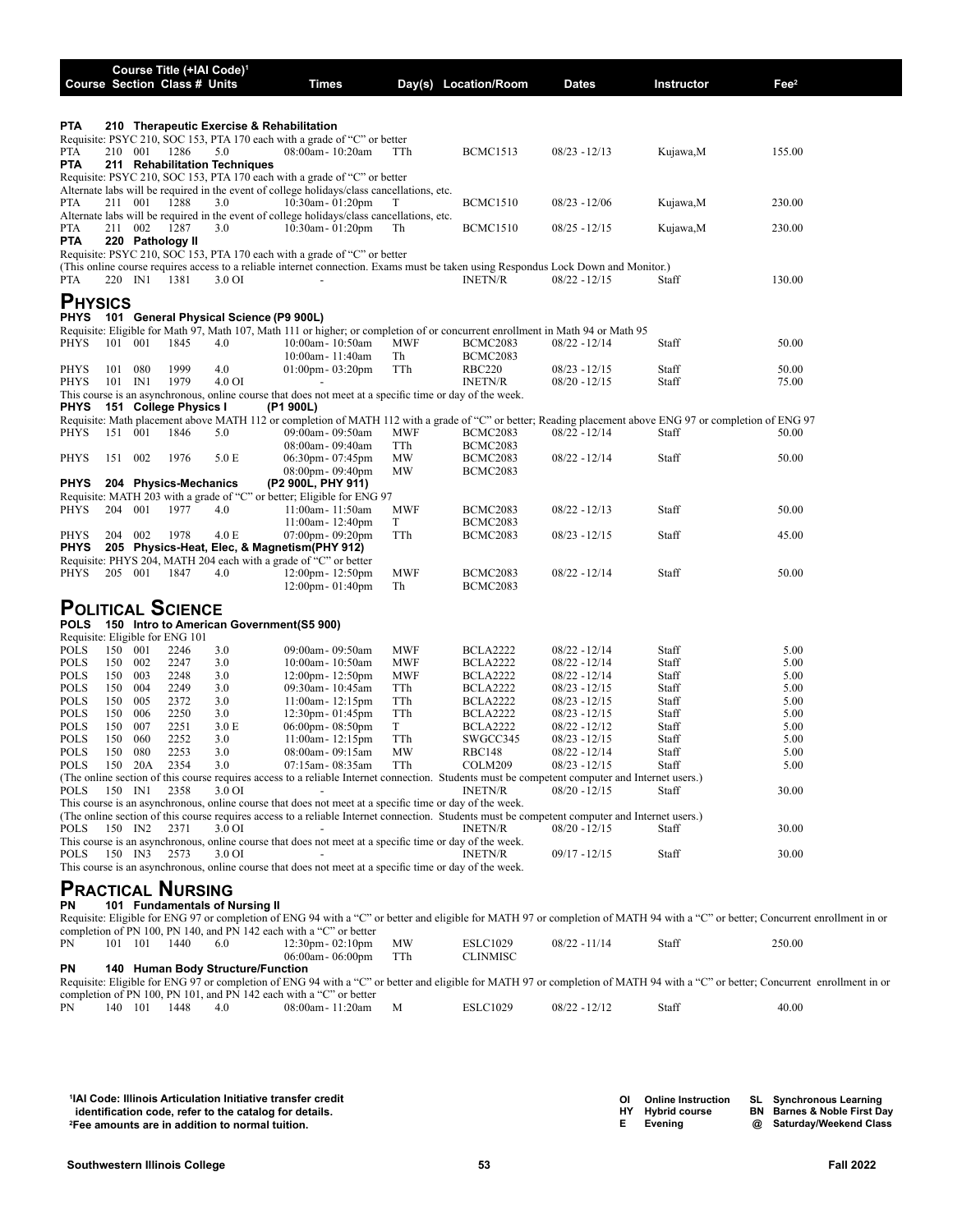|            |                |            | Course Title (+IAI Code) <sup>1</sup> |                                                                                                 |                                                                                                              |                |                                  |                                    |                   |                                                                                                                                                                                 |
|------------|----------------|------------|---------------------------------------|-------------------------------------------------------------------------------------------------|--------------------------------------------------------------------------------------------------------------|----------------|----------------------------------|------------------------------------|-------------------|---------------------------------------------------------------------------------------------------------------------------------------------------------------------------------|
|            |                |            | <b>Course Section Class # Units</b>   |                                                                                                 | <b>Times</b>                                                                                                 |                | Day(s) Location/Room             | Dates                              | <b>Instructor</b> | Fee <sup>2</sup>                                                                                                                                                                |
|            |                |            |                                       |                                                                                                 |                                                                                                              |                |                                  |                                    |                   |                                                                                                                                                                                 |
| ΡN         |                |            | 142 Pharmacology                      |                                                                                                 |                                                                                                              |                |                                  |                                    |                   |                                                                                                                                                                                 |
|            |                |            |                                       |                                                                                                 |                                                                                                              |                |                                  |                                    |                   | Requisite: Eligible for ENG 97 or completion of ENG 94 with a "C" or better and eligible for MATH 97 or completion of MATH 94 with a "C" or better; Concurrent enrollment in or |
| PN         | 142 101        |            | 1449                                  | 3.0                                                                                             | completion of PN 100, PN 101, and PN 140 each with a "C" or better<br>09:00am - 11:30am                      | F              | <b>ESLC1029</b>                  | $08/26 - 12/09$                    | Staff             | 30.00                                                                                                                                                                           |
| PN         |                |            |                                       | 154 Obstetric and Newborn Nursing                                                               |                                                                                                              |                |                                  |                                    |                   |                                                                                                                                                                                 |
|            |                |            |                                       |                                                                                                 |                                                                                                              |                |                                  |                                    |                   | Requisite: Completion of PN 120 and 152 each with a "C" or better; Concurrent enrollment in or completion of PN 155, PN 160, and PN 162 each with a grade of "C" or better      |
| PN         |                | 154 060    | 1441                                  | 3.5                                                                                             | $12:00 \text{pm} - 02:30 \text{pm}$                                                                          | MT             | SWGCC520                         | $08/22 - 10/11$                    | Staff             | 175.00                                                                                                                                                                          |
| PN         |                |            |                                       | 155 Pediatric Practical Nursing                                                                 | 03:00pm - 04:00pm                                                                                            | Th             | SWGCC346                         |                                    |                   |                                                                                                                                                                                 |
|            |                |            |                                       |                                                                                                 |                                                                                                              |                |                                  |                                    |                   | Requisite: Completion of PN 120 and 152 each with a "C" or better; Concurrent enrollment in or completion of PN 154, PN 160, and PN 162 each with a grade of "C" or better      |
| PN         | 155 060        |            | 1442                                  | 2.5                                                                                             | $12:00 \text{pm} - 01:40 \text{pm}$                                                                          | MT             | SWGCC520                         | $10/17 - 12/12$                    | Staff             | 225.00                                                                                                                                                                          |
| PN         |                |            |                                       | 160 Medical Surgical Nursing I                                                                  | $02:30$ pm - $03:10$ pm                                                                                      | MT             | <b>CLINMISC</b>                  |                                    |                   |                                                                                                                                                                                 |
|            |                |            |                                       |                                                                                                 |                                                                                                              |                |                                  |                                    |                   | Requisite: Completion of PN 120 and 152 each with a "C" or better; Concurrent enrollment in or completion of PN 154, PN 155, and PN 162 each with a grade of "C" or better      |
| PN         |                | 160 060    | 1443                                  | 5.5                                                                                             | 08:00am - 10:30am                                                                                            | MW             | SWGCC346                         | $08/22 - 10/17$                    | Staff             | 275.00                                                                                                                                                                          |
|            |                |            |                                       |                                                                                                 |                                                                                                              | TTh            | <b>CLINMISC</b>                  |                                    |                   |                                                                                                                                                                                 |
| ΡN         |                |            |                                       | 162 Medical Surgical Nursing II                                                                 |                                                                                                              |                |                                  |                                    |                   | Requisite: Completion of PN 120 and 152 each with a "C" or better; Concurrent enrollment in or completion of PN 154, PN 155, and PN 160 each with a grade of "C" or better      |
| PN         | 162 060        |            | 1444                                  | 5.5                                                                                             | 08:00am - 10:30am                                                                                            | МT             | SWGCC346                         | $10/24 - 12/12$                    | Staff             | 275.00                                                                                                                                                                          |
|            |                |            |                                       |                                                                                                 |                                                                                                              | WTh            | <b>CLINMISC</b>                  |                                    |                   |                                                                                                                                                                                 |
|            |                |            |                                       |                                                                                                 | <b>PRECISION MACHINING TECHNOLOGY</b>                                                                        |                |                                  |                                    |                   |                                                                                                                                                                                 |
| PMT        |                |            |                                       | 100 Precision Machining Intro                                                                   |                                                                                                              |                |                                  |                                    |                   |                                                                                                                                                                                 |
| PMT        | 100            | 060        | 2873                                  | 0.5                                                                                             | 08:30am - 12:50pm                                                                                            | MT             |                                  | $08/15 - 08/16$                    | Staff             | 500.00                                                                                                                                                                          |
| PMT        | 100            | 070        | 2874                                  | 0.5                                                                                             | 08:30am - 12:50pm                                                                                            | TW             | SWGCCHIST                        | $08/16 - 08/17$                    | Staff             | 500.00                                                                                                                                                                          |
| PMT        |                |            |                                       | 101 Intro to the Machine Trades<br>Requisite: Concurrent enrollment in or completion of PMT 100 |                                                                                                              |                |                                  |                                    |                   |                                                                                                                                                                                 |
| PMT        | 101            | 060        | 2835                                  | 4.0 E                                                                                           | $05:00$ pm - $09:50$ pm                                                                                      | TTh            | SWGCC1611                        | $08/23 - 10/13$                    | Staff             | 160.00                                                                                                                                                                          |
| PMT        | 101            | 061        | 2890                                  | $4.0 E$                                                                                         | 05:00pm - 09:50pm                                                                                            | MW             | SWGCC2653                        | $08/22 - 10/17$                    | Staff             | 160.00                                                                                                                                                                          |
| PMT        | 101            | 070        | 2834                                  | 4.0                                                                                             | 08:00am - 11:50am                                                                                            | MTWTh          | SWGCC2653                        | $08/22 - 09/19$                    | Staff             | 160.00                                                                                                                                                                          |
|            |                |            |                                       | 4.0                                                                                             | 12:30pm - 01:30pm<br>11:00am - 11:50am                                                                       | MTWTh          | SWGCC2653                        |                                    |                   |                                                                                                                                                                                 |
| PMT        | 101 071        |            | 2893                                  |                                                                                                 | $12:00 \text{pm} - 03:50 \text{pm}$                                                                          | MTWTh<br>MTWTh | SWGCC2655<br>SWGCC2655           | $08/22 - 09/19$                    | Staff             | 160.00                                                                                                                                                                          |
| PMT        |                |            |                                       | 102 Intermediate Machining                                                                      |                                                                                                              |                |                                  |                                    |                   |                                                                                                                                                                                 |
|            |                |            |                                       | Requisite: Concurrent enrollment in or completion of PMT 101                                    |                                                                                                              |                |                                  |                                    |                   |                                                                                                                                                                                 |
| PMT<br>PMT | 102<br>102     | 060<br>061 | 2837<br>2891                          | 4.0 E<br>4.0 E                                                                                  | 05:00pm - 09:50pm                                                                                            | TTh<br>MW      | SWGCC1606                        | $10/18 - 12/13$                    | Staff<br>Staff    | 160.00<br>160.00                                                                                                                                                                |
| PMT        | 102 070        |            | 2836                                  | 4.0                                                                                             | 05:00pm - 09:50pm<br>08:00am - 11:50am                                                                       | MTWTh          | SWGCC2653<br>SWGCC2653           | $10/19 - 12/14$<br>$09/20 - 10/17$ | Staff             | 160.00                                                                                                                                                                          |
|            |                |            |                                       |                                                                                                 | 12:30pm - 01:30pm                                                                                            | MTWTh          | SWGCC2653                        |                                    |                   |                                                                                                                                                                                 |
| PMT        | 102 071        |            | 2894                                  | 4.0                                                                                             | 11:00am - 11:50am                                                                                            | MTWTh          | SWGCC2655                        | $09/20 - 10/17$                    | Staff             | 160.00                                                                                                                                                                          |
| PMT        |                |            |                                       | 110 Introduction to CNC Operations                                                              | 12:00pm - 03:50pm                                                                                            | MTWTh          | SWGCC2655                        |                                    |                   |                                                                                                                                                                                 |
|            |                |            |                                       | Requisite: Concurrent enrollment in or completion of PMT 100                                    |                                                                                                              |                |                                  |                                    |                   |                                                                                                                                                                                 |
| PMT        | 110 060        |            | 2879                                  | 2.0 E                                                                                           | 05:00pm - 07:50pm                                                                                            | MW             | SWGCC1611                        | $08/22 - 10/17$                    | Staff             | 110.00                                                                                                                                                                          |
| PMT        | 110 070        |            | 2880                                  | 2.0                                                                                             | $11:00am - 01:50pm$                                                                                          | MTWTh          | SWGCC1611                        | $08/22 - 09/19$                    | Staff             | 110.00                                                                                                                                                                          |
| PMT        |                |            | 111 CNC Milling                       |                                                                                                 | Requisite: Concurrent enrollment in or completion of PMT 100, PMT 110                                        |                |                                  |                                    |                   |                                                                                                                                                                                 |
| PMT        | 111            | 060        | 2899                                  | 3.0 E                                                                                           | 05:00pm - 09:50pm                                                                                            | TTh            | SWGCC1609                        | $08/23 - 10/13$                    | Staff             | 110.00                                                                                                                                                                          |
| PMT        | 111 070        |            | 2900                                  | 3.0                                                                                             | 11:00am - 03:50pm                                                                                            | MTWTh          | SWGCC1611                        | $10/18 - 11/14$                    | Staff             | 110.00                                                                                                                                                                          |
| PMT        |                |            | 112 CNC Turning                       |                                                                                                 |                                                                                                              |                |                                  |                                    |                   |                                                                                                                                                                                 |
| PMT        | 112 060        |            | 2851                                  | 2.0 E                                                                                           | Requisite: Concurrent enrollment in or completion of PMT 100, PMT 110<br>$05:00 \text{pm} - 07:50 \text{pm}$ | MW             | SWGCC1611                        | $10/19 - 12/14$                    | Staff             | 110.00                                                                                                                                                                          |
| PMT        |                | 112 070    | 2867                                  | 2.0                                                                                             | $11:00am - 01:50pm$                                                                                          | MTWTh          | SWGCC1611                        | $09/20 - 10/17$                    | Staff             | 110.00                                                                                                                                                                          |
| PMT        |                |            |                                       | 114 Metallurgy I (Industrial)                                                                   |                                                                                                              |                |                                  |                                    |                   |                                                                                                                                                                                 |
| PMT<br>PMT | 114 IN1<br>114 | IN2        | 2928<br>2953                          | 2.0 OI<br>2.0 OI                                                                                |                                                                                                              |                | <b>INETN/R</b><br><b>INETN/R</b> | $08/22 - 12/15$<br>$08/22 - 12/15$ | Staff<br>Staff    | 55.00<br>55.00                                                                                                                                                                  |
| PMT        | 124            | Metrology  |                                       |                                                                                                 |                                                                                                              |                |                                  |                                    |                   |                                                                                                                                                                                 |
| PMT        | 124            | 060        | 3177                                  | 2.0 E                                                                                           | $05:00 \text{pm} - 07:50 \text{pm}$                                                                          | T              |                                  | $08/23 - 12/06$                    | Staff             | 30.00                                                                                                                                                                           |
| PMT        | 124            | 070        | 3178                                  | 2.0                                                                                             | $01:40$ pm - $03:00$ pm                                                                                      | MW             |                                  | $08/22 - 12/14$                    | Staff             | 30.00                                                                                                                                                                           |
| PMT<br>PMT | 124            | 071        | 3179<br>201 Advanced Machining        | 2.0                                                                                             | $01:40$ pm - $03:00$ pm                                                                                      | MW             |                                  | $08/22 - 12/14$                    | Staff             | 30.00                                                                                                                                                                           |
|            |                |            |                                       | Requisite: Concurrent enrollment in or completion of PMT 102                                    |                                                                                                              |                |                                  |                                    |                   |                                                                                                                                                                                 |
| PMT        | 201            | 060        | 2878                                  | 3.0 E                                                                                           | 05:00pm - 09:50pm                                                                                            | MW             | SWGCC1606                        | $08/22 - 10/17$                    | Staff             | 160.00                                                                                                                                                                          |
| PMT        | 201            | 070        | 2864                                  | 3.0                                                                                             | 08:00am - 11:50am                                                                                            | MTWTh          | SWGCC2653                        | $10/18 - 11/14$                    | Staff             | 160.00                                                                                                                                                                          |
| PMT        | 201            | 071        | 2897                                  | 3.0                                                                                             | 12:30pm - 01:30pm<br>11:00am - 11:50am                                                                       | MTWTh<br>MTWTh | SWGCC2653<br>SWGCC2655           | $10/18 - 11/14$                    | Staff             | 160.00                                                                                                                                                                          |
|            |                |            |                                       |                                                                                                 | $12:00$ pm - 04:00pm                                                                                         | <b>MTWTh</b>   | SWGCC2655                        |                                    |                   |                                                                                                                                                                                 |
| PMT        |                |            | 202 Advanced Metrology                |                                                                                                 |                                                                                                              |                |                                  |                                    |                   |                                                                                                                                                                                 |
| PMT        | 202            | 060        | 2852                                  | 2.0 E                                                                                           | 05:00pm - 07:50pm                                                                                            | Th             | SWGCC2653                        | $08/25 - 12/15$                    | Staff             | 110.00                                                                                                                                                                          |
| PMT<br>PMT | 202<br>202     | 070<br>071 | 2853<br>3176                          | 2.0<br>2.0                                                                                      | $01:40$ pm - $03:00$ pm<br>09:00am - 10:20am                                                                 | TTh<br>TTh     | SWGCC2651                        | $08/23 - 12/13$<br>$08/23 - 12/13$ | Staff<br>Staff    | 110.00<br>110.00                                                                                                                                                                |
| PMT        | 221            |            | <b>Intro to Master Cam</b>            |                                                                                                 |                                                                                                              |                |                                  |                                    |                   |                                                                                                                                                                                 |
| PMT        | 221            | 060        | 2839                                  | 3.0 E                                                                                           | 05:00pm - 09:50pm                                                                                            | MW             | SWGCC1609                        | $08/22 - 10/17$                    | Staff             | 110.00                                                                                                                                                                          |
| PMT        | 221            | 070        | 2838                                  | 3.0                                                                                             | 08:00am - 11:40pm                                                                                            | MTWTh          |                                  | 08/22 - 09/27                      | Staff             | 110.00                                                                                                                                                                          |
| PMT        | 221            | 071        | 2971                                  | 3.0                                                                                             | 08:00am - 11:40am                                                                                            | MTWTh          | SWGCC1609                        | 08/22 - 09/27                      | Staff             | 110.00                                                                                                                                                                          |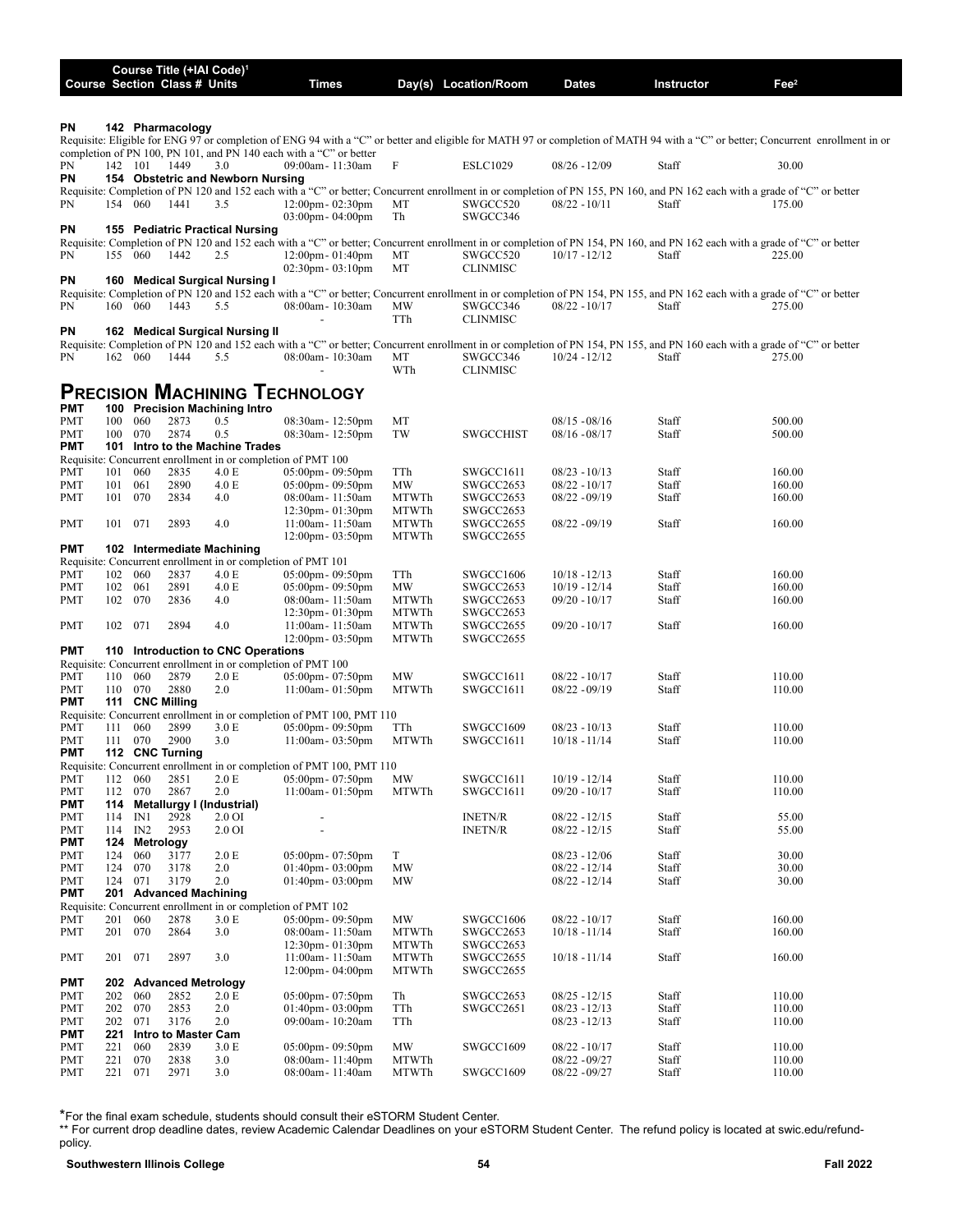|                            |                |            | Course Title (+IAI Code) <sup>1</sup> |                                                           |                                                                                                                                                                                                                      |                              |                                    |                                    |                |                  |
|----------------------------|----------------|------------|---------------------------------------|-----------------------------------------------------------|----------------------------------------------------------------------------------------------------------------------------------------------------------------------------------------------------------------------|------------------------------|------------------------------------|------------------------------------|----------------|------------------|
|                            |                |            | <b>Course Section Class # Units</b>   |                                                           | Times                                                                                                                                                                                                                |                              | Day(s) Location/Room               | Dates                              | Instructor     | Fee <sup>2</sup> |
|                            |                |            |                                       |                                                           |                                                                                                                                                                                                                      |                              |                                    |                                    |                |                  |
| <b>PMT</b>                 |                |            | 222 Advanced Master Cam               |                                                           |                                                                                                                                                                                                                      |                              |                                    |                                    |                |                  |
|                            |                |            |                                       |                                                           | Requisite: Concurrent enrollment in or completion of PMT 221                                                                                                                                                         |                              |                                    |                                    |                |                  |
| PMT                        | 222            | 060        | 2854                                  | 3.0 E                                                     | $05:00$ pm - $09:50$ pm                                                                                                                                                                                              | MW                           | SWGCC1609                          | $10/19 - 12/14$                    | Staff          | 110.00           |
| <b>PMT</b><br>PMT          | 222<br>222     | 070<br>071 | 2855<br>2972                          | 3.0<br>3.0                                                | 08:00am - 11:40am<br>08:00am - 11:40am                                                                                                                                                                               | <b>MTWTh</b><br><b>MTWTh</b> | SWGCC1609                          | $09/28 - 11/02$<br>$09/28 - 11/02$ | Staff<br>Staff | 110.00<br>110.00 |
| PMT                        | 226            |            |                                       | Geom Dim & Tolerancing (GD&T)                             |                                                                                                                                                                                                                      |                              |                                    |                                    |                |                  |
| PMT                        | 226            | IN1        | 2887                                  | 2.0 OI                                                    |                                                                                                                                                                                                                      |                              | <b>INETN/R</b>                     | $08/20 - 12/15$                    | Staff          | 60.00            |
| PMT                        | 226            | IN2        | 2958                                  | $2.0$ OI                                                  |                                                                                                                                                                                                                      |                              | <b>INETN/R</b>                     | $08/20 - 12/15$                    | Staff          | 60.00            |
| PMT<br>PMT                 | 231<br>231     | 060        | <b>Intro to Solid Works</b><br>2856   | 3.0 E                                                     | $05:00$ pm - $09:50$ pm                                                                                                                                                                                              | Th                           |                                    | $08/25 - 12/15$                    | Staff          | 110.00           |
| PMT                        | 231            | 070        | 2857                                  | 3.0                                                       | $01:00$ pm - $03:20$ pm                                                                                                                                                                                              | MW                           | SWGCC1609                          | $08/22 - 12/14$                    | Staff          | 110.00           |
| PMT                        |                |            | 240 NIMS Certification                |                                                           |                                                                                                                                                                                                                      |                              |                                    |                                    |                |                  |
|                            |                |            |                                       |                                                           | Requisite: Concurrent enrollment in or completion of PMT 201                                                                                                                                                         |                              |                                    |                                    |                |                  |
| PMT<br>PMT                 | 240<br>240     | 060<br>070 | 2865<br>2866                          | 3.0 E<br>3.0                                              | $05:00$ pm - $09:50$ pm<br>08:00am - 11:50am                                                                                                                                                                         | MW<br><b>MTWTh</b>           | SWGCC1606<br>SWGCC2653             | $10/19 - 12/14$<br>$11/15 - 12/15$ | Staff<br>Staff | 310.00<br>310.00 |
| PMT                        | 240            | 071        | 2898                                  | 3.0                                                       | 11:00am - 11:50am                                                                                                                                                                                                    | <b>MTWTh</b>                 | SWGCC2655                          | $11/15 - 12/15$                    | Staff          | 310.00           |
|                            |                |            |                                       |                                                           | $12:00 \text{pm} - 04:00 \text{pm}$                                                                                                                                                                                  | <b>MTWTh</b>                 | SWGCC2655                          |                                    |                |                  |
| <b>PMT</b>                 |                |            |                                       | 250 Multi-Axis CNC Programming                            |                                                                                                                                                                                                                      |                              |                                    |                                    |                |                  |
| PMT                        | 250            | 060        | 2881                                  | 3.0 E                                                     | Requisite: Concurrent enrollment in or completion of PMT 110, PMT 111, PMT 112<br>05:00pm - 09:50pm                                                                                                                  | TTh                          |                                    | $10/18 - 12/15$                    | Staff          | 210.00           |
| PMT                        | 250            | 070        | 2882                                  | 3.0                                                       | $11:00am - 03:50pm$                                                                                                                                                                                                  | <b>MTWTh</b>                 | SWGCC1611                          | $11/15 - 12/15$                    | Staff          | 210.00           |
| PMT                        |                |            |                                       | 262 Advanced Mastercam/Multi-Axis                         |                                                                                                                                                                                                                      |                              |                                    |                                    |                |                  |
|                            |                |            |                                       |                                                           | Requisite: Concurrent enrollment in or completion of PMT 221, PMT 222                                                                                                                                                |                              |                                    |                                    |                |                  |
| PMT                        | 262            | 060        | 2883                                  | 3.0 E                                                     | 05:00pm - 09:50pm                                                                                                                                                                                                    | W                            | SWGCC2655                          | $08/24 - 12/14$                    | Staff          | 210.00           |
| PMT<br>PMT                 | 262<br>262 071 | 070        | 2886<br>2973                          | 3.0<br>3.0                                                | 08:00am - 11:40am<br>08:00am - 11:40am                                                                                                                                                                               | MTWTh<br><b>MTWTh</b>        | SWGCC1609                          | $11/03 - 12/15$<br>$11/03 - 12/15$ | Staff<br>Staff | 210.00<br>210.00 |
|                            |                |            |                                       |                                                           |                                                                                                                                                                                                                      |                              |                                    |                                    |                |                  |
| <b>PSYCHOLOGY</b>          |                |            |                                       |                                                           |                                                                                                                                                                                                                      |                              |                                    |                                    |                |                  |
| <b>PSYC</b>                |                |            | 151 General Psychology                | Requisite: Eligible for ENG 101 or concurrent with ENG 97 | (S6 900)                                                                                                                                                                                                             |                              |                                    |                                    |                |                  |
| <b>PSYC</b>                | 151            | 001        | 2254                                  | 3.0                                                       | 08:00am - 08:50am                                                                                                                                                                                                    | <b>MWF</b>                   | <b>BCLA2106</b>                    | $08/22 - 12/14$                    | Staff          | 5.00             |
| PSYC                       | 151            | 002        | 2255                                  | 3.0                                                       | 09:00am - 09:50am                                                                                                                                                                                                    | <b>MWF</b>                   | <b>BCLA1220</b>                    | $08/22 - 12/14$                    | Staff          | 5.00             |
| <b>PSYC</b>                | 151            | 003        | 2256                                  | 3.0                                                       | 09:00am - 09:50am                                                                                                                                                                                                    | <b>MWF</b>                   | <b>BCLA2218</b>                    | $08/22 - 12/14$                    | Staff          | 5.00             |
| PSYC                       | 151            | 004        | 2257                                  | 3.0                                                       | 10:00am - 10:50am                                                                                                                                                                                                    | <b>MWF</b>                   | <b>BCLA1220</b>                    | $08/22 - 12/14$                    | Staff          | 5.00             |
| <b>PSYC</b><br><b>PSYC</b> | 151<br>151     | 005<br>006 | 2258<br>2259                          | 3.0<br>3.0                                                | 10:00am - 10:50am<br>11:00am - 11:50am                                                                                                                                                                               | <b>MWF</b><br><b>MWF</b>     | <b>BCLA2218</b><br><b>BCLA1220</b> | $08/22 - 12/14$<br>$08/22 - 12/14$ | Staff<br>Staff | 5.00<br>5.00     |
| <b>PSYC</b>                | 151            | 007        | 2260                                  | 3.0                                                       | $11:00am - 11:50am$                                                                                                                                                                                                  | <b>MWF</b>                   | <b>BCLA2218</b>                    | $08/22 - 12/14$                    | Staff          | 5.00             |
| <b>PSYC</b>                | 151            | 008        | 2261                                  | 3.0                                                       | $12:00$ pm - $12:50$ pm                                                                                                                                                                                              | <b>MWF</b>                   | <b>BCLA2220</b>                    | $08/22 - 12/14$                    | Staff          | 5.00             |
| <b>PSYC</b>                | 151            | 009        | 2262                                  | 3.0                                                       | $01:00$ pm - $01:50$ pm                                                                                                                                                                                              | <b>MWF</b>                   | <b>BCLA2218</b>                    | $08/22 - 12/14$                    | Staff          | 5.00             |
| <b>PSYC</b>                | 151            | 010        | 2263                                  | 3.0                                                       | $02:00$ pm - $02:50$ pm                                                                                                                                                                                              | <b>MWF</b>                   | <b>BCLA2220</b>                    | $08/22 - 12/14$                    | Staff          | 5.00             |
| PSYC<br>PSYC               | 151<br>151     | 011<br>012 | 2264<br>2265                          | 3.0<br>3.0                                                | 08:00am - 09:15am<br>09:30am - 10:45am                                                                                                                                                                               | TTh<br>TTh                   | <b>BCLA2106</b><br><b>BCLA2106</b> | $08/23 - 12/15$<br>$08/23 - 12/15$ | Staff<br>Staff | 5.00<br>5.00     |
| PSYC                       | 151            | 013        | 2266                                  | 3.0                                                       | 09:30am - 10:45am                                                                                                                                                                                                    | TTh                          | <b>BCLA2218</b>                    | $08/23 - 12/15$                    | Staff          | 5.00             |
| <b>PSYC</b>                | 151            | 014        | 2267                                  | 3.0                                                       | $11:00$ am - $12:15$ pm                                                                                                                                                                                              | TTh                          | <b>BCLA2106</b>                    | $08/23 - 12/15$                    | Staff          | 5.00             |
| PSYC                       | 151            | 015        | 2268                                  | 3.0                                                       | $11:00am - 12:15pm$                                                                                                                                                                                                  | TTh                          | <b>BCLA2218</b>                    | $08/23 - 12/15$                    | Staff          | 5.00             |
| PSYC                       | 151            | 016        | 2269                                  | 3.0                                                       | $12:30$ pm - 01:45pm                                                                                                                                                                                                 | TTh                          | <b>BCLA2220</b>                    | $08/23 - 12/15$                    | Staff          | 5.00             |
| <b>PSYC</b><br><b>PSYC</b> | 151<br>151     | 017<br>018 | 2329<br>2270                          | 3.0<br>3.0                                                | $12:30$ pm - 01:45pm<br>$02:00$ pm - $03:15$ pm                                                                                                                                                                      | TTh<br>TTh                   | <b>BCLA2218</b><br><b>BCLA2106</b> | $08/23 - 12/15$<br>$08/23 - 12/15$ | Staff<br>Staff | 5.00<br>5.00     |
| PSYC                       | 151            | 019        | 2271                                  | 3.0 E                                                     | $06:30$ pm - $09:20$ pm                                                                                                                                                                                              | T                            | <b>BCLA2218</b>                    | $08/23 - 12/13$                    | Staff          | 5.00             |
| <b>PSYC</b>                | 151            | 01S        | 2401                                  | 3.0                                                       | 04:30pm - $07:20$ pm                                                                                                                                                                                                 | MW                           | SAFB <sub>68</sub>                 | $10/17 - 12/14$                    | Staff          | 5.00             |
| PSYC                       | 151            | 060        | 2272                                  | 3.0                                                       | 08:00am - 08:50am                                                                                                                                                                                                    | MWF                          | SWGCC510                           | $08/22 - 12/14$                    | Staff          | 5.00             |
| PSYC                       | 151            | 061        | 2412                                  | 3.0                                                       | $01:00$ pm - $01:50$ pm                                                                                                                                                                                              | <b>MWF</b>                   | SWGCC510                           | $08/22 - 12/14$                    | Staff          | 5.00             |
| PSYC<br>PSYC               | 151<br>151     | 062<br>063 | 2273<br>2274                          | 3.0<br>3.0 E                                              | 09:30am - 10:45am<br>$06:30$ pm - $09:20$ pm                                                                                                                                                                         | TTh<br>Th                    | SWGCC510<br>SWGCC510               | $08/23 - 12/15$<br>$08/22 - 12/15$ | Staff<br>Staff | 5.00<br>5.00     |
| PSYC                       | 151            | 080        | 2275                                  | 3.0                                                       | 08:00am - 09:15am                                                                                                                                                                                                    | MW                           | <b>RBC149</b>                      | $08/22 - 12/14$                    | Staff          | 5.00             |
| <b>PSYC</b>                | 151            | 081        | 2344                                  | 3.0                                                       | $12:30$ pm - 01:45pm                                                                                                                                                                                                 | TTh                          | RBC149                             | $08/23 - 12/15$                    | Staff          | 5.00             |
| <b>PSYC</b>                | 151            | 20Z        | 2469                                  | 3.0                                                       | 06:45am - 07:35am                                                                                                                                                                                                    | MWF                          | WATR215                            | $08/22 - 12/14$                    | Staff          | 5.00             |
| <b>PSYC</b>                | 151 IN1        |            | 2276                                  | 3.0 OI                                                    |                                                                                                                                                                                                                      |                              | <b>INETN/R</b>                     | $08/20 - 12/15$                    | Staff          | 30.00            |
|                            |                |            |                                       |                                                           | (The online section of this course requires access to a reliable Internet connection. Students must be competent computer and Internet users.)<br>Students will be required to come to campus for at least one exam. |                              |                                    |                                    |                |                  |
|                            |                |            |                                       |                                                           | This course is an asynchronous, online course that does not meet at a specific time or day of the week.                                                                                                              |                              |                                    |                                    |                |                  |
| <b>PSYC</b>                | 151 IN2        |            | 2277                                  | 3.0 OI                                                    |                                                                                                                                                                                                                      |                              | <b>INETN/R</b>                     | $08/20 - 12/15$                    | Staff          | 30.00            |
|                            |                |            |                                       |                                                           | (The online section of this course requires access to a reliable Internet connection. Students must be competent computer and Internet users.)                                                                       |                              |                                    |                                    |                |                  |
|                            |                |            |                                       |                                                           | Students will be required to come to campus for at least one exam.<br>This course is an asynchronous, online course that does not meet at a specific time or day of the week.                                        |                              |                                    |                                    |                |                  |
| <b>PSYC</b>                | 151 IN3        |            | 2278                                  | 3.0 OI                                                    |                                                                                                                                                                                                                      |                              | <b>INETN/R</b>                     | $08/20 - 12/15$                    | Staff          | 30.00            |
|                            |                |            |                                       |                                                           | (The online section of this course requires access to a reliable Internet connection. Students must be competent computer and Internet users.)                                                                       |                              |                                    |                                    |                |                  |
|                            |                |            |                                       |                                                           | Students will be required to come to campus for at least one exam.                                                                                                                                                   |                              |                                    |                                    |                |                  |
|                            |                |            |                                       |                                                           | This course is an asynchronous, online course that does not meet at a specific time or day of the week.                                                                                                              |                              |                                    |                                    |                |                  |

**1 IAI Code: Illinois Articulation Initiative transfer credit**

 **identification code, refer to the catalog for details. 2 Fee amounts are in addition to normal tuition.**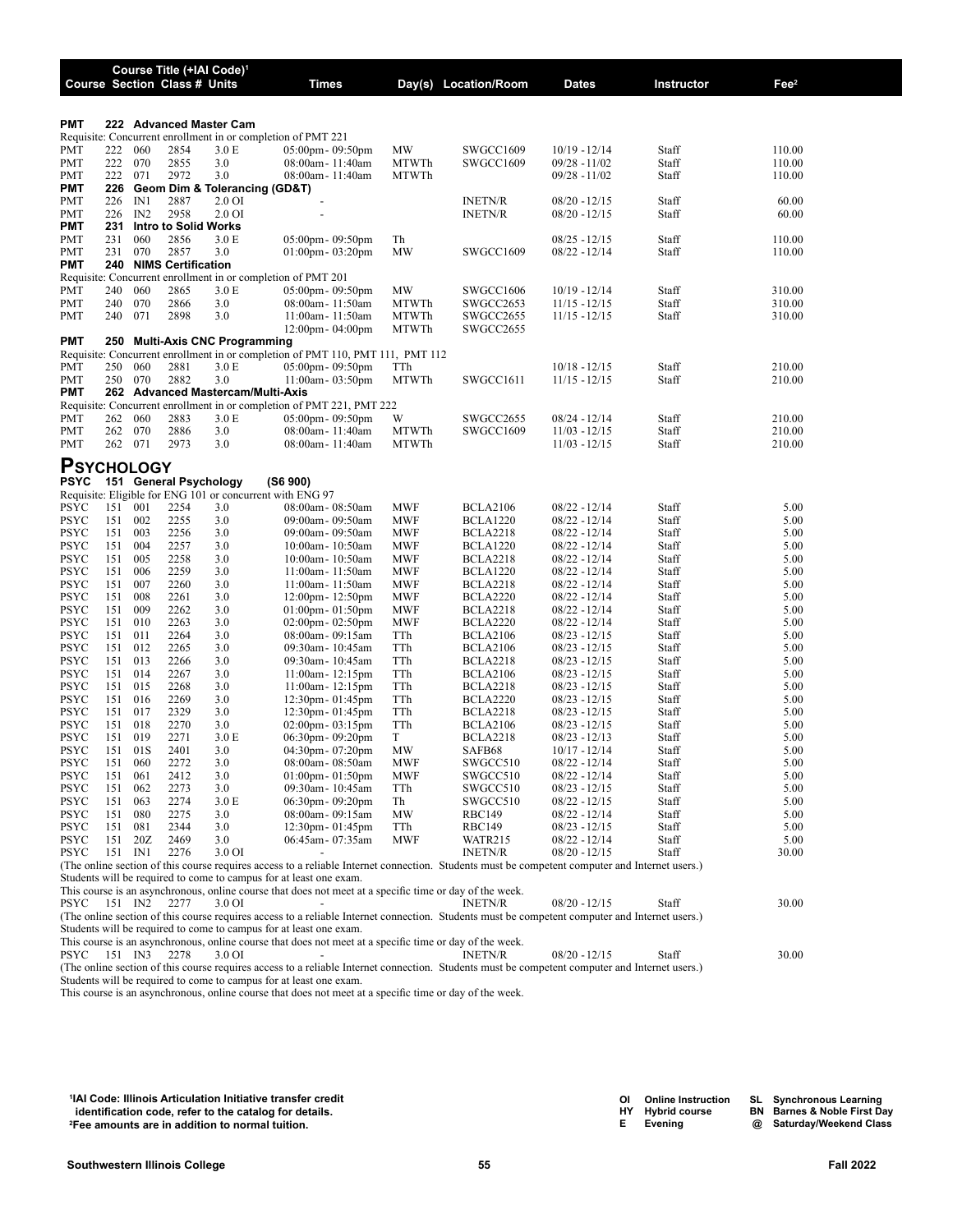|                                    |         |         | Course Title (+IAI Code) <sup>1</sup><br><b>Course Section Class # Units</b> |                                           | Times                                                                                                                                                                                                                                                     |            | Day(s) Location/Room | <b>Dates</b>    | Instructor | $\mathsf{Fe}^2$ |
|------------------------------------|---------|---------|------------------------------------------------------------------------------|-------------------------------------------|-----------------------------------------------------------------------------------------------------------------------------------------------------------------------------------------------------------------------------------------------------------|------------|----------------------|-----------------|------------|-----------------|
| <b>PSYC</b>                        | 151 IN4 |         | 2374                                                                         | 3.0 OI                                    | (The online section of this course requires access to a reliable Internet connection. Students must be competent computer and Internet users.)                                                                                                            |            | <b>INETN/R</b>       | $08/20 - 12/15$ | Staff      | 30.00           |
|                                    |         |         |                                                                              |                                           | Students will be required to come to campus for at least one exam.                                                                                                                                                                                        |            |                      |                 |            |                 |
| PSYC                               | 151 IN5 |         | 2459                                                                         | 3.0 OI                                    | This course is an asynchronous, online course that does not meet at a specific time or day of the week.                                                                                                                                                   |            | INETN/R              | $09/17 - 12/15$ | Staff      | 30.00           |
|                                    |         |         |                                                                              |                                           | Students will be required to come to campus for at least one exam.<br>This course is an asynchronous, online course that does not meet at a specific time or day of the week.                                                                             |            | <b>INETN/R</b>       | $08/20 - 12/15$ |            | 30.00           |
| PSYC                               | 151 IN6 |         | 2474                                                                         | 3.0 OI                                    | (The online section of this course requires access to a reliable Internet connection. Students must be competent computer and Internet users.)<br>This course is an asynchronous, online course that does not meet at a specific time or day of the week. |            |                      |                 | Staff      |                 |
| <b>PSYC</b>                        | 151 IN7 |         | 2671                                                                         | 3.0 OI                                    | This course is an asynchronous, online course that does not meet at a specific time or day of the week.                                                                                                                                                   |            | <b>INETN/R</b>       | $08/20 - 12/15$ | Staff      | 30.00           |
| <b>PSYC</b><br>Requisite: PSYC 151 |         |         | 200 Applied Psychology                                                       |                                           |                                                                                                                                                                                                                                                           |            |                      |                 |            |                 |
| PSYC                               | 200 IN1 |         | 2429                                                                         | 3.0 OI                                    | Students will be required to come to campus for at least one exam.                                                                                                                                                                                        |            | <b>INETN/R</b>       | $08/20 - 12/15$ | Staff      | 30.00           |
| <b>PSYC</b>                        |         |         |                                                                              | 210 Life-Span Development (S6 902)        | This course is an asynchronous, online course that does not meet at a specific time or day of the week.                                                                                                                                                   |            |                      |                 |            |                 |
| Requisite: PSYC 151                | 210     | 001     | 2406                                                                         | 3.0                                       | 09:30am - 10:45am                                                                                                                                                                                                                                         | TTh        | <b>BCLA1220</b>      | $08/23 - 12/15$ | Staff      | 5.00            |
| PSYC<br>PSYC                       | 210     | 002     | 3207                                                                         | 3.0                                       | 10:00am - 10:50am                                                                                                                                                                                                                                         | <b>MWF</b> | <b>BCLA2216</b>      | $08/22 - 12/15$ | Staff      | 5.00            |
| <b>PSYC</b>                        | 210     | 080     | 2411                                                                         | 3.0                                       |                                                                                                                                                                                                                                                           |            |                      | $08/22 - 12/14$ | Staff      | 5.00            |
| <b>PSYC</b>                        | 210 IN1 |         | 2279                                                                         | 3.0 OI                                    |                                                                                                                                                                                                                                                           |            | <b>INETN/R</b>       | $08/20 - 12/15$ | Staff      | 30.00           |
|                                    |         |         |                                                                              |                                           | (The online section of this course requires access to a reliable Internet connection. Students must be competent computer and Internet users.)                                                                                                            |            |                      |                 |            |                 |
|                                    |         |         |                                                                              |                                           | Students will be required to come to campus for at least one exam.<br>This course is an asynchronous, online course that does not meet at a specific time or day of the week.                                                                             |            |                      |                 |            |                 |
| <b>PSYC</b>                        | 210 IN2 |         | 2357                                                                         | 3.0 OI                                    |                                                                                                                                                                                                                                                           |            | <b>INETN/R</b>       | $08/20 - 12/15$ | Staff      | 30.00           |
|                                    |         |         |                                                                              |                                           | (The online section of this course requires access to a reliable Internet connection. Students must be competent computer and Internet users.)                                                                                                            |            |                      |                 |            |                 |
|                                    |         |         |                                                                              |                                           | Students will be required to come to campus for at least one exam.<br>This course is an asynchronous, online course that does not meet at a specific time or day of the week.                                                                             |            |                      |                 |            |                 |
| PSYC                               | 210 IN3 |         | 2395                                                                         | 3.0 OI                                    |                                                                                                                                                                                                                                                           |            | <b>INETN/R</b>       | $09/17 - 12/15$ | Staff      | 30.00           |
|                                    |         |         |                                                                              |                                           | (The online section of this course requires access to a reliable Internet connection. Students must be competent computer and Internet users.)                                                                                                            |            |                      |                 |            |                 |
|                                    |         |         |                                                                              |                                           | Students will be required to come to campus for at least one exam.                                                                                                                                                                                        |            |                      |                 |            |                 |
| PSYC 225 Human Sexuality           |         |         |                                                                              |                                           | This course is an asynchronous, online course that does not meet at a specific time or day of the week.                                                                                                                                                   |            |                      |                 |            |                 |
| Requisite: PSYC 151                |         |         |                                                                              |                                           |                                                                                                                                                                                                                                                           |            |                      |                 |            |                 |
| PSYC                               | 225 001 |         | 2280                                                                         | 3.0                                       | $11:00$ am - $12:15$ pm                                                                                                                                                                                                                                   | TTh        | <b>BCLA1220</b>      | $08/23 - 12/15$ | Staff      | 5.00            |
| <b>PSYC</b>                        | 225 IN1 |         | 2281                                                                         | 3.0 OI                                    | (The online section of this course requires access to a reliable Internet connection. Students must be competent computer and Internet users.)                                                                                                            |            | <b>INETN/R</b>       | $08/20 - 12/15$ | Staff      | 30.00           |
|                                    |         |         |                                                                              |                                           | Students will be required to come to campus for at least one exam.                                                                                                                                                                                        |            |                      |                 |            |                 |
|                                    |         |         |                                                                              |                                           | This course is an asynchronous, online course that does not meet at a specific time or day of the week.                                                                                                                                                   |            |                      |                 |            |                 |
| PSYC 250 Child Development         |         |         |                                                                              |                                           | (S6 903)                                                                                                                                                                                                                                                  |            |                      |                 |            |                 |
| Requisite: PSYC 151<br><b>PSYC</b> | 250 060 |         | 3215                                                                         | 3.0                                       | $11:00$ am - $12:15$ pm                                                                                                                                                                                                                                   | TTh        | SWGCC510             | $08/23 - 12/15$ | Staff      | 5.00            |
| <b>PSYC</b>                        | 250 IN1 |         | 2282                                                                         | 3.0 OI                                    |                                                                                                                                                                                                                                                           |            | <b>INETN/R</b>       | $08/20 - 12/15$ | Staff      | 30.00           |
|                                    |         |         |                                                                              |                                           | (The online section of this course requires access to a reliable Internet connection. Students must be competent computer and Internet users.)                                                                                                            |            |                      |                 |            |                 |
|                                    |         |         |                                                                              |                                           | Students will be required to come to campus for at least one exam.                                                                                                                                                                                        |            |                      |                 |            |                 |
| <b>PSYC</b>                        |         | 250 IN2 | 2533                                                                         | 3.0 OI                                    | This course is an asynchronous, online course that does not meet at a specific time or day of the week.                                                                                                                                                   |            | <b>INETN/R</b>       | $08/20 - 12/15$ | Staff      | 30.00           |
|                                    |         |         |                                                                              |                                           | (The online section of this course requires access to a reliable Internet connection. Students must be competent computer and Internet users.)                                                                                                            |            |                      |                 |            |                 |
|                                    |         |         |                                                                              |                                           | This course is an asynchronous, online course that does not meet at a specific time or day of the week.                                                                                                                                                   |            |                      |                 |            |                 |
| PSYC                               | 250 IN3 |         | 2672                                                                         | 3.0 OI                                    | This course is an asynchronous, online course that does not meet at a specific time or day of the week.                                                                                                                                                   |            | <b>INETN/R</b>       | $09/17 - 12/15$ | Staff      | 30.00           |
|                                    |         |         |                                                                              | PSYC 251 Adolescent Development (S6 904)  |                                                                                                                                                                                                                                                           |            |                      |                 |            |                 |
| Requisite: PSYC 151                |         |         |                                                                              |                                           |                                                                                                                                                                                                                                                           |            |                      |                 |            |                 |
|                                    |         |         |                                                                              |                                           | (The online section of this course requires access to a reliable Internet connection. Students must be competent computer and Internet users.)                                                                                                            |            |                      |                 |            |                 |
| PSYC                               | 251 IN1 |         | 2283                                                                         | 3.0 OI                                    | Students will be required to come to campus for at least one exam.                                                                                                                                                                                        |            | <b>INETN/R</b>       | $08/20 - 12/15$ | Staff      | 30.00           |
|                                    |         |         |                                                                              |                                           | This course is an asynchronous, online course that does not meet at a specific time or day of the week.                                                                                                                                                   |            |                      |                 |            |                 |
|                                    |         |         |                                                                              | PSYC 252 Educational Psychology           |                                                                                                                                                                                                                                                           |            |                      |                 |            |                 |
|                                    |         |         |                                                                              | Requisite: PSYC 151; Eligible for ENG 101 | Students cannot receive credit for both PSYC 252 and ED 252.                                                                                                                                                                                              |            |                      |                 |            |                 |
| PSYC                               | 252 001 |         | 2284                                                                         | 3.0                                       | $12:00$ pm - $12:50$ pm                                                                                                                                                                                                                                   | <b>MWF</b> | <b>BCLA2106</b>      | $08/22 - 12/14$ | Staff      | 5.00            |
|                                    |         |         |                                                                              |                                           | Students cannot receive credit for both PSYC 252 and ED 252.                                                                                                                                                                                              |            |                      |                 |            |                 |
| PSYC                               | 252 IN1 |         | 2375                                                                         | 3.0 OI                                    |                                                                                                                                                                                                                                                           |            | <b>INETN/R</b>       | $08/20 - 12/15$ | Staff      | 30.00           |
|                                    |         |         |                                                                              |                                           | (The online section of this course requires access to a reliable Internet connection. Students must be competent computer and Internet users.)<br>Students will be required to come to campus for at least one exam.                                      |            |                      |                 |            |                 |
|                                    |         |         |                                                                              |                                           | This course is an asynchronous, online course that does not meet at a specific time or day of the week.                                                                                                                                                   |            |                      |                 |            |                 |
| PSYC                               |         |         |                                                                              | 253 Adult Development and Aging           | (S6 905)                                                                                                                                                                                                                                                  |            |                      |                 |            |                 |
| <b>PSYC</b>                        | 253 IN1 |         | 2475                                                                         | 3.0 OI                                    |                                                                                                                                                                                                                                                           |            | <b>INETN/R</b>       | $08/20 - 12/15$ | Staff      | 25.00           |
| <b>PSYC</b>                        |         |         | 254 Death and Dying                                                          |                                           | This course is an asynchronous, online course that does not meet at a specific time or day of the week.                                                                                                                                                   |            |                      |                 |            |                 |
| Requisite: PSYC 151                |         |         |                                                                              |                                           |                                                                                                                                                                                                                                                           |            |                      |                 |            |                 |
| PSYC                               | 254 IN1 |         | 2285                                                                         | 3.0 OI                                    |                                                                                                                                                                                                                                                           |            | <b>INETN/R</b>       | $08/20 - 12/15$ | Staff      | 30.00           |
|                                    |         |         |                                                                              |                                           | (The online section of this course requires access to a reliable Internet connection. Students must be competent computer and Internet users.)<br>Students will be required to come to campus for at least one exam.                                      |            |                      |                 |            |                 |
|                                    |         |         |                                                                              |                                           | This course is an asynchronous, online course that does not meet at a specific time or day of the week.                                                                                                                                                   |            |                      |                 |            |                 |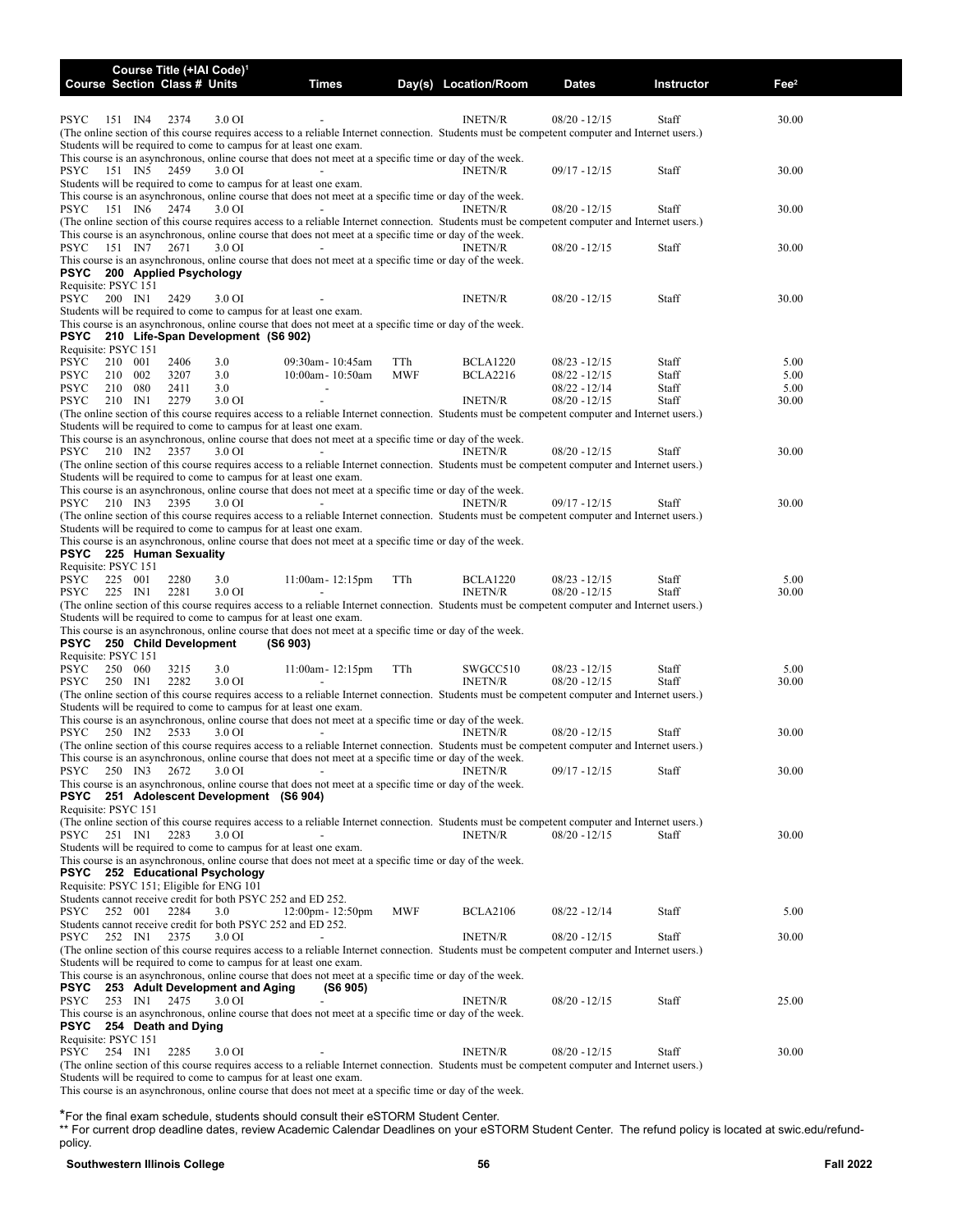|                             |            |            | Course Title (+IAI Code) <sup>1</sup><br><b>Course Section Class # Units</b> |                                                                                    | Times                                                                                                                                                                         |                 | Day(s) Location/Room               | <b>Dates</b>                     | Instructor     | Fee <sup>2</sup> |
|-----------------------------|------------|------------|------------------------------------------------------------------------------|------------------------------------------------------------------------------------|-------------------------------------------------------------------------------------------------------------------------------------------------------------------------------|-----------------|------------------------------------|----------------------------------|----------------|------------------|
| PSYC                        |            |            | 259 Abnormal Psychology                                                      |                                                                                    | (PSY 905)                                                                                                                                                                     |                 |                                    |                                  |                |                  |
| Requisite: PSYC 151<br>PSYC | 259        | 001        | 2286                                                                         | 3.0                                                                                | $11:00$ am - $12:15$ pm                                                                                                                                                       | TTh             | <b>BCLA2220</b>                    | 08/23 - 12/15                    | Staff          | 5.00             |
| PSYC                        | 259        | IN1        | 2287                                                                         | 3.0 OI                                                                             | (The online section of this course requires access to a reliable Internet connection. Students must be competent computer and Internet users.)                                |                 | <b>INETN/R</b>                     | $08/20 - 12/15$                  | Staff          | 30.00            |
|                             |            |            |                                                                              |                                                                                    | Students will be required to come to campus for at least one exam.                                                                                                            |                 |                                    |                                  |                |                  |
|                             |            |            |                                                                              |                                                                                    | This course is an asynchronous, online course that does not meet at a specific time or day of the week.                                                                       |                 |                                    |                                  |                |                  |
| PSYC<br>Requisite: PSYC 151 |            |            | 265 Psychology of Women                                                      |                                                                                    |                                                                                                                                                                               |                 |                                    |                                  |                |                  |
| PSYC                        | 265 IN1    |            | 2414                                                                         | 3.0 OI                                                                             |                                                                                                                                                                               |                 | <b>INETN/R</b>                     | $08/20 - 12/15$                  | Staff          | 30.00            |
|                             |            |            |                                                                              |                                                                                    | Students will be required to come to campus for at least one exam.                                                                                                            |                 |                                    |                                  |                |                  |
| PSYC                        |            |            | 266 Cognitive Psychology                                                     |                                                                                    | This course is an asynchronous, online course that does not meet at a specific time or day of the week.                                                                       |                 |                                    |                                  |                |                  |
| Requisite: PSYC 151         |            |            |                                                                              |                                                                                    |                                                                                                                                                                               |                 |                                    |                                  |                |                  |
| PSYC                        | 266 IN1    |            | 2415                                                                         | 3.0 OI                                                                             |                                                                                                                                                                               |                 | <b>INETN/R</b>                     | $08/20 - 12/15$                  | Staff          | 30.00            |
|                             |            |            |                                                                              |                                                                                    | Students will be required to come to campus for at least one exam.<br>This course is an asynchronous, online course that does not meet at a specific time or day of the week. |                 |                                    |                                  |                |                  |
| PSYC                        |            |            | 270 Health Psychology                                                        |                                                                                    |                                                                                                                                                                               |                 |                                    |                                  |                |                  |
| Requisite: PSYC 151         |            |            |                                                                              |                                                                                    |                                                                                                                                                                               |                 |                                    |                                  |                |                  |
| PSYC<br>PSYC                | 270        | 080        | 3210                                                                         | 3.0                                                                                | 09:30am - 10:45am                                                                                                                                                             | <b>MW</b>       | <b>RBC229</b>                      | $08/22 - 12/15$                  | Staff          | 5.00             |
| Requisite: PSYC 151         |            |            | 295 Social Psychology                                                        |                                                                                    | (S8 900, PSY 908)                                                                                                                                                             |                 |                                    |                                  |                |                  |
| PSYC                        | 295        | 001        | 2288                                                                         | 3.0                                                                                | 11:00am - 11:50am                                                                                                                                                             | <b>MWF</b>      | <b>BCLA2220</b>                    | $08/22 - 12/14$                  | Staff          | 5.00             |
| PSYC                        | 295        | 080        | 2619                                                                         | 3.0                                                                                | 09:30am - 10:45am                                                                                                                                                             | TTh             | <b>RBC148</b>                      | $08/23 - 12/15$                  | Staff          | 5.00             |
| PSYC                        | 295 IN1    |            | 2289                                                                         | 3.0 OI                                                                             | (The online section of this course requires access to a reliable Internet connection. Students must be competent computer and Internet users.)                                |                 | <b>INETN/R</b>                     | $08/20 - 12/15$                  | Staff          | 30.00            |
|                             |            |            |                                                                              |                                                                                    | This course is an asynchronous, online course that does not meet at a specific time or day of the week.                                                                       |                 |                                    |                                  |                |                  |
| PSYC                        | 295 IN2    |            | 2673                                                                         | 3.0                                                                                |                                                                                                                                                                               |                 | <b>INETN/R</b>                     | 09/17 - 12/15                    | Staff          | 30.00            |
|                             |            |            |                                                                              |                                                                                    | This course is an asynchronous, online course that does not meet at a specific time or day of the week.                                                                       |                 |                                    |                                  |                |                  |
|                             |            |            |                                                                              | <b>RADIOLOGIC TECHNOLOGY</b>                                                       |                                                                                                                                                                               |                 |                                    |                                  |                |                  |
| RT                          |            |            |                                                                              | 110 Radiologic Technology II                                                       |                                                                                                                                                                               |                 |                                    |                                  |                |                  |
| RT                          | 110        | 001        | 1291                                                                         | 3.0                                                                                | Requisite: RT 100, RT 101 each with a grade of "C" or better<br>$01:30$ pm - $02:55$ pm                                                                                       | <b>MW</b>       | <b>BCMC2363</b>                    | $08/22 - 12/12$                  | Staff          | 25.00            |
| RT                          | 110        | 002        | 1292                                                                         | 3.0                                                                                | $01:30$ pm - $02:55$ pm                                                                                                                                                       | TTh             | <b>BCMC2363</b>                    | 08/23 - 12/13                    | Staff          | 25.00            |
| RT                          | 111        |            |                                                                              | <b>Radiographic Positioning II</b>                                                 |                                                                                                                                                                               |                 |                                    |                                  |                |                  |
|                             |            |            |                                                                              |                                                                                    | Requisite: RT 100, RT 101 each with a grade of "C" or better                                                                                                                  |                 |                                    |                                  |                |                  |
| RT<br>RT                    | 111<br>111 | 001<br>002 | 3151<br>1293                                                                 | 4.0<br>4.0                                                                         | $11:45$ am - 01:25pm<br>10:00am - 11:40am                                                                                                                                     | MW<br>MW        | <b>BCMC2386</b><br><b>BCMC2386</b> | $08/22 - 12/12$<br>08/22 - 12/12 | Staff<br>Staff | 150.00<br>150.00 |
| RT                          | 111        | 003        | 1294                                                                         | 4.0                                                                                | 10:00am - 11:40am                                                                                                                                                             | TTh             | <b>BCMC2386</b>                    | $08/23 - 12/13$                  | Staff          | 150.00           |
| RT                          | 111        | 004        | 1295                                                                         | 4.0                                                                                | $11:45$ am - 01:25pm                                                                                                                                                          | TTh             | <b>BCMC2386</b>                    | 08/23 - 12/13                    | Staff          | 150.00           |
| RT<br>RT                    | 111<br>111 | 005<br>006 | 1296<br>1297                                                                 | 4.0<br>4.0                                                                         | 03:00pm - 04:40pm<br>$04:45$ pm - $06:25$ pm                                                                                                                                  | MW<br><b>MW</b> | <b>BCMC2386</b><br><b>BCMC2386</b> | 08/22 - 12/12<br>$08/22 - 12/12$ | Staff<br>Staff | 150.00<br>150.00 |
| RT                          | 111        | 007        | 1298                                                                         | 4.0                                                                                | $03:00 \text{pm} - 04:40 \text{pm}$                                                                                                                                           | TTh             | BCMC2386                           | 08/23 - 12/13                    | Staff          | 150.00           |
| RT                          | 111        | 008        | 3124                                                                         | 4.0                                                                                | 04:45pm - 06:25pm                                                                                                                                                             | TTh             | <b>BCMC2386</b>                    | 08/23 - 12/13                    | Staff          | 150.00           |
| RT                          | 112        |            | <b>Clinical Experience I</b>                                                 |                                                                                    | Requisite: RT 100, RT 101 each with a grade of "C" or better                                                                                                                  |                 |                                    |                                  |                |                  |
| RT                          | 112        | 001        | 1329                                                                         | 3.0                                                                                |                                                                                                                                                                               |                 | HOSPMISC                           | $08/23 - 12/08$                  | Staff          | 75.00            |
| RT                          | 112        | 002        | 1330                                                                         | 3.0                                                                                |                                                                                                                                                                               |                 | <b>HOSPMISC</b>                    | 08/22 - 12/07                    | Staff          | 75.00            |
| RT                          |            |            | 131 X-Ray Physics I                                                          |                                                                                    | Requisite: RT 100, RT 101 each with a grade of "C" or better                                                                                                                  |                 |                                    |                                  |                |                  |
| RT                          | 131        | 001        | 1299                                                                         | 4.0                                                                                | 08:00am - 09:50am                                                                                                                                                             | MW              | <b>BCMC2363</b>                    | 08/22 - 12/12                    | Staff          | 20.00            |
| RT                          | 131        | 002        | 1300                                                                         | 4.0                                                                                | 08:00am - 09:50am                                                                                                                                                             | TTh             | <b>BCMC2363</b>                    | 08/23 - 12/13                    | Staff          | 20.00            |
| RT                          |            |            |                                                                              | 230 Pathology for Radiographers<br>Requisite: RT 160 with a grade of "C" or better |                                                                                                                                                                               |                 |                                    |                                  |                |                  |
|                             |            |            |                                                                              |                                                                                    | Class attendance is required on the scheduled day and time via MS Teams format.                                                                                               |                 |                                    |                                  |                |                  |
| RT                          | 230 IN1    |            | 1301                                                                         | 1.0 OI                                                                             |                                                                                                                                                                               |                 | <b>INETN/R</b>                     | $08/22 - 12/12$                  | Staff          | 45.00            |
|                             |            |            |                                                                              |                                                                                    | Class attendance is required on the scheduled day and time via MS Teams format.                                                                                               |                 |                                    |                                  |                |                  |
| RT<br>RT                    | 230 IN2    |            | 1302<br>241 Clinical Experience IV                                           | 1.0 OI                                                                             |                                                                                                                                                                               |                 | <b>INETN/R</b>                     | $08/22 - 12/13$                  | Staff          | 45.00            |
|                             |            |            |                                                                              | Requisite: RT 160 with a grade of "C" or better                                    |                                                                                                                                                                               |                 |                                    |                                  |                |                  |
| RT                          | 241        | 001        | 1303                                                                         | 3.0                                                                                |                                                                                                                                                                               |                 | <b>HOSPMISC</b>                    | 08/23 - 12/09                    | Staff          | 75.00            |
| RT<br>RT                    | 241        | 002        | 1304<br>242 Clinical Modalities I                                            | 3.0                                                                                |                                                                                                                                                                               |                 | <b>HOSPMISC</b>                    | $08/22 - 12/09$                  | Staff          | 75.00            |
|                             |            |            |                                                                              | Requisite: RT 160 with a grade of "C" or better                                    |                                                                                                                                                                               |                 |                                    |                                  |                |                  |
| RT                          | 242        | 001        | 1305                                                                         | 1.0                                                                                |                                                                                                                                                                               |                 | <b>HOSPMISC</b>                    | $08/23 - 12/09$                  | Staff          | 15.00            |
| RT<br>RT                    | 242        | 002        | 1306<br>244 Radiobiology                                                     | 1.0                                                                                |                                                                                                                                                                               |                 | <b>HOSPMISC</b>                    | 08/22 - 12/09                    | Staff          | 15.00            |
|                             |            |            |                                                                              | Requisite: RT 160 with a grade of "C" or better                                    |                                                                                                                                                                               |                 |                                    |                                  |                |                  |
| RT                          | 244        | 001        | 1307                                                                         | 4.0                                                                                | 10:00am - 11:50am                                                                                                                                                             | MW              | <b>BCMC2363</b>                    | $08/22 - 12/12$                  | Staff          | 25.00            |
| <b>RT</b>                   | 244 002    |            | 1308                                                                         | 4.0                                                                                | 10:00am - 11:50am                                                                                                                                                             | TTh             | <b>BCMC2363</b>                    | $08/23 - 12/13$                  | Staff          | 25.00            |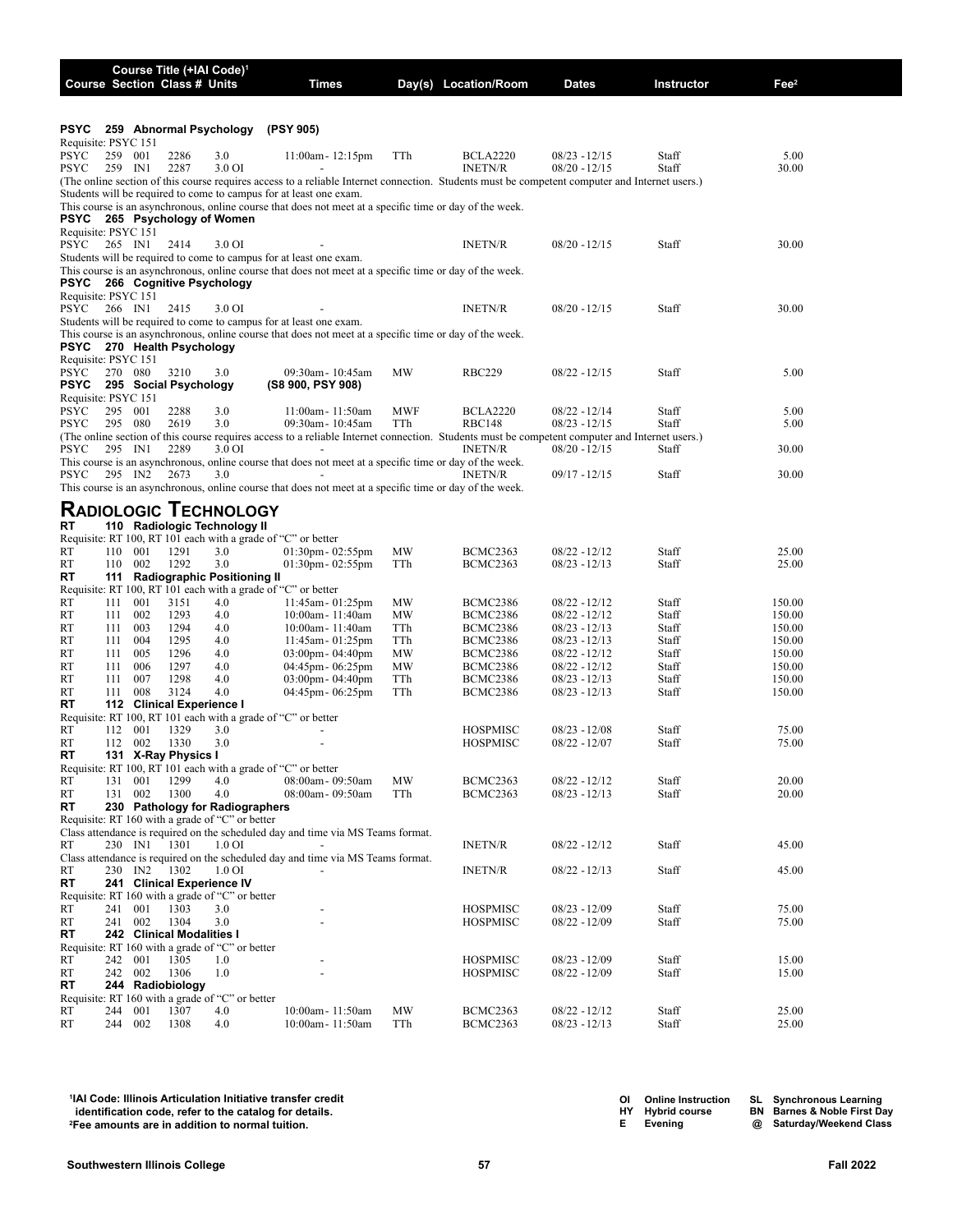|                                                                                                                                                                                                                                                                                                                                                                                                                                                                                                                                                                                                                                                                                                                                                                                                                                                                                                                                                                                                                                                                                                                                                                                                                                                                                                                                                                                                                                                                                                                                                                                                                                                                                                                                                                                                                                                                   |  |                    |                             | Course Title (+IAI Code) <sup>1</sup><br><b>Course Section Class # Units</b>                               | <b>Times</b>                                                                                                                                                                                                      |                   | Day(s) Location/Room                                  | <b>Dates</b>                       | <b>Instructor</b>                                                                                                                                                                 | Fee <sup>2</sup>                                                                                                                                                                  |  |
|-------------------------------------------------------------------------------------------------------------------------------------------------------------------------------------------------------------------------------------------------------------------------------------------------------------------------------------------------------------------------------------------------------------------------------------------------------------------------------------------------------------------------------------------------------------------------------------------------------------------------------------------------------------------------------------------------------------------------------------------------------------------------------------------------------------------------------------------------------------------------------------------------------------------------------------------------------------------------------------------------------------------------------------------------------------------------------------------------------------------------------------------------------------------------------------------------------------------------------------------------------------------------------------------------------------------------------------------------------------------------------------------------------------------------------------------------------------------------------------------------------------------------------------------------------------------------------------------------------------------------------------------------------------------------------------------------------------------------------------------------------------------------------------------------------------------------------------------------------------------|--|--------------------|-----------------------------|------------------------------------------------------------------------------------------------------------|-------------------------------------------------------------------------------------------------------------------------------------------------------------------------------------------------------------------|-------------------|-------------------------------------------------------|------------------------------------|-----------------------------------------------------------------------------------------------------------------------------------------------------------------------------------|-----------------------------------------------------------------------------------------------------------------------------------------------------------------------------------|--|
| RT                                                                                                                                                                                                                                                                                                                                                                                                                                                                                                                                                                                                                                                                                                                                                                                                                                                                                                                                                                                                                                                                                                                                                                                                                                                                                                                                                                                                                                                                                                                                                                                                                                                                                                                                                                                                                                                                |  |                    |                             | 261 CT Anatomy & Patient Care                                                                              | Requisite: RT (R) Registered, Concurrent enrollment in RT 262 or proof of ARRT clinical exams completed.                                                                                                          |                   |                                                       |                                    | Please send Casie.Dugan@swic.edu your name as it appears on your ARRT card. She will email permission and directions to enroll in this course online.                             |                                                                                                                                                                                   |  |
|                                                                                                                                                                                                                                                                                                                                                                                                                                                                                                                                                                                                                                                                                                                                                                                                                                                                                                                                                                                                                                                                                                                                                                                                                                                                                                                                                                                                                                                                                                                                                                                                                                                                                                                                                                                                                                                                   |  |                    |                             |                                                                                                            |                                                                                                                                                                                                                   |                   |                                                       |                                    | tory attendance at class meetings as indicated by the schedule in the Syllabus will be for the introduction of new material, review of homework, pre-exam reviews and discussion. | Sections denoted as "HY" will be offered as "hybrid" classes. Because hybrid classes have fewer class hours, the majority of the materials and assignments will be online. Manda- |  |
| RT<br>RT                                                                                                                                                                                                                                                                                                                                                                                                                                                                                                                                                                                                                                                                                                                                                                                                                                                                                                                                                                                                                                                                                                                                                                                                                                                                                                                                                                                                                                                                                                                                                                                                                                                                                                                                                                                                                                                          |  |                    | 261 HY1 1404                | This course requires access to a reliable Internet connection.<br>2.5 HY E<br>262 CT Experience Internship | $06:00$ pm - $08:30$ pm                                                                                                                                                                                           | T                 | <b>BCMC2460</b>                                       | $08/23 - 10/11$                    | Staff                                                                                                                                                                             | 55.00                                                                                                                                                                             |  |
| RT<br>RT                                                                                                                                                                                                                                                                                                                                                                                                                                                                                                                                                                                                                                                                                                                                                                                                                                                                                                                                                                                                                                                                                                                                                                                                                                                                                                                                                                                                                                                                                                                                                                                                                                                                                                                                                                                                                                                          |  | 262 001            | 1405                        | Requisite: Concurrent enrollment in or completion of RT 261.<br>1.5<br>263 CT Physics & Procedures         |                                                                                                                                                                                                                   |                   | <b>HOSPMISC</b>                                       | 09/06 - 12/13                      | Staff                                                                                                                                                                             | 45.00                                                                                                                                                                             |  |
| Requisite: Completion of RT 261 with a "C" or better.<br>Please send Casie.Dugan@swic.edu your name as it appears on your ARRT card. She will email permission and directions to enroll in this course online.                                                                                                                                                                                                                                                                                                                                                                                                                                                                                                                                                                                                                                                                                                                                                                                                                                                                                                                                                                                                                                                                                                                                                                                                                                                                                                                                                                                                                                                                                                                                                                                                                                                    |  |                    |                             |                                                                                                            |                                                                                                                                                                                                                   |                   |                                                       |                                    |                                                                                                                                                                                   |                                                                                                                                                                                   |  |
|                                                                                                                                                                                                                                                                                                                                                                                                                                                                                                                                                                                                                                                                                                                                                                                                                                                                                                                                                                                                                                                                                                                                                                                                                                                                                                                                                                                                                                                                                                                                                                                                                                                                                                                                                                                                                                                                   |  |                    |                             | This course requires access to a reliable Internet connection.                                             |                                                                                                                                                                                                                   |                   |                                                       |                                    | tory attendance at class meetings as indicated by the schedule in the Syllabus will be for the introduction of new material, review of homework, pre-exam reviews and discussion. | Sections denoted as "HY" will be offered as "hybrid" classes. Because hybrid classes have fewer class hours, the majority of the materials and assignments will be online. Manda- |  |
| RT                                                                                                                                                                                                                                                                                                                                                                                                                                                                                                                                                                                                                                                                                                                                                                                                                                                                                                                                                                                                                                                                                                                                                                                                                                                                                                                                                                                                                                                                                                                                                                                                                                                                                                                                                                                                                                                                |  |                    | 263 HY1 1406                | 2.5 HY E                                                                                                   | 06:00pm - 08:30pm                                                                                                                                                                                                 | T                 | <b>BCMC2460</b>                                       | $10/18 - 12/06$                    | Staff                                                                                                                                                                             | 55.00                                                                                                                                                                             |  |
| <b>RESPIRATORY CARE</b><br>RC                                                                                                                                                                                                                                                                                                                                                                                                                                                                                                                                                                                                                                                                                                                                                                                                                                                                                                                                                                                                                                                                                                                                                                                                                                                                                                                                                                                                                                                                                                                                                                                                                                                                                                                                                                                                                                     |  |                    |                             |                                                                                                            | 102 Cardiopulmonary Anatomy and Physiology<br>Requisite: Program admission or Program Coordinator Permission                                                                                                      |                   |                                                       |                                    |                                                                                                                                                                                   |                                                                                                                                                                                   |  |
| RC<br>RC                                                                                                                                                                                                                                                                                                                                                                                                                                                                                                                                                                                                                                                                                                                                                                                                                                                                                                                                                                                                                                                                                                                                                                                                                                                                                                                                                                                                                                                                                                                                                                                                                                                                                                                                                                                                                                                          |  | 102 001            | 1289<br>103 Applied Science | 3.0                                                                                                        | 08:00am - 09:30am                                                                                                                                                                                                 | MTh               | <b>BCLA1337</b>                                       | 08/22 - 12/12                      | Staff                                                                                                                                                                             | 150.00                                                                                                                                                                            |  |
| RC<br>RC                                                                                                                                                                                                                                                                                                                                                                                                                                                                                                                                                                                                                                                                                                                                                                                                                                                                                                                                                                                                                                                                                                                                                                                                                                                                                                                                                                                                                                                                                                                                                                                                                                                                                                                                                                                                                                                          |  | 103 001            | 1290                        | 3.0<br>104 Practices and Procedures                                                                        | Requisite: Program admission or Program Coordinator Permission<br>09:30am - 11:00am                                                                                                                               | MTh               | <b>BCLA1337</b>                                       | 08/22 - 12/12                      | Staff                                                                                                                                                                             | 150.00                                                                                                                                                                            |  |
| RC                                                                                                                                                                                                                                                                                                                                                                                                                                                                                                                                                                                                                                                                                                                                                                                                                                                                                                                                                                                                                                                                                                                                                                                                                                                                                                                                                                                                                                                                                                                                                                                                                                                                                                                                                                                                                                                                |  | 104 001            | 1346                        | 5.0                                                                                                        | $11:00$ am - $12:30$ pm<br>$01:15$ pm - $03:15$ pm<br>$01:15$ pm - $03:15$ pm                                                                                                                                     | MTh<br>MTh<br>MTh | <b>BCLA1337</b><br><b>BCLA1343</b><br><b>BCLA1345</b> | 08/22 - 12/12                      | Requisite: Program admission, HRO 100, BIOL 105 each with a grade of "C" or better, concurrent enrollment in or completion of RC 105 with a grade of "C" or better<br>Staff       | 250.00                                                                                                                                                                            |  |
| RC                                                                                                                                                                                                                                                                                                                                                                                                                                                                                                                                                                                                                                                                                                                                                                                                                                                                                                                                                                                                                                                                                                                                                                                                                                                                                                                                                                                                                                                                                                                                                                                                                                                                                                                                                                                                                                                                |  |                    |                             | 105 Patient Assessment                                                                                     |                                                                                                                                                                                                                   |                   |                                                       |                                    |                                                                                                                                                                                   |                                                                                                                                                                                   |  |
| RC                                                                                                                                                                                                                                                                                                                                                                                                                                                                                                                                                                                                                                                                                                                                                                                                                                                                                                                                                                                                                                                                                                                                                                                                                                                                                                                                                                                                                                                                                                                                                                                                                                                                                                                                                                                                                                                                |  | 105 001            | 1368                        | 3.0                                                                                                        | Requisite: HRO 100, BIOL 105 each with a grade of "C" or better, concurrent enrollment in or completion of RC 104 with a grade of "C" or better<br>08:00am - 10:00am<br>10:00am - 12:00pm<br>10:00am - 12:00pm    | W<br>W<br>W       | <b>BCLA1337</b><br><b>BCLA1345</b><br><b>BCLA1343</b> | $08/24 - 12/14$                    | Staff                                                                                                                                                                             | 175.00                                                                                                                                                                            |  |
| RC                                                                                                                                                                                                                                                                                                                                                                                                                                                                                                                                                                                                                                                                                                                                                                                                                                                                                                                                                                                                                                                                                                                                                                                                                                                                                                                                                                                                                                                                                                                                                                                                                                                                                                                                                                                                                                                                |  |                    |                             | 203 Adult Critical Care and NEO                                                                            | Requisite: RC 114, RC 115 each with a grade of "C" or better, concurrent enrollment in or completion of RC 204 with a grade of "C" or better                                                                      |                   |                                                       |                                    |                                                                                                                                                                                   |                                                                                                                                                                                   |  |
| RC                                                                                                                                                                                                                                                                                                                                                                                                                                                                                                                                                                                                                                                                                                                                                                                                                                                                                                                                                                                                                                                                                                                                                                                                                                                                                                                                                                                                                                                                                                                                                                                                                                                                                                                                                                                                                                                                |  | 203 001            | 1347                        | 5.0                                                                                                        | 08:00am - 09:30am<br>09:30am - 11:30am<br>09:30am - 11:30am                                                                                                                                                       | TF<br>TF<br>TF    | <b>BCLA1337</b><br><b>BCLA1345</b><br><b>BCLA1343</b> | 08/23 - 12/13                      | Staff                                                                                                                                                                             | 250.00                                                                                                                                                                            |  |
| RC<br>204 Clinical Practice III<br>Requisite: RC 114, RC 115 each with a grade of "C" or better, concurrent enrollment in or completion of RC 203 with a grade of "C" or better<br>MANDATORY ORIENTATION: There will be a mandatory orientation prior to the start of class with the date, time, location TBD. This course requires clinical practice each week.<br>Dates, times and locations will be announced. A criminal background check, drug testing, medical manager account, and name search on government registries are conducted for this<br>program of study before clinical experience. The fee for this is \$117.75 with an additional fee for each state the student has resided or worked other than Illinois or Missouri. Details<br>are provided to accepted students. See program FAQ page on the college website for more information or call 618-235-2700, ext. 5355. Costs are the responsibility of the student.<br>204 001<br>RC<br>1378<br>4.0<br><b>HOSPMISC</b><br>250.00<br>MW<br>08/22 - 12/15<br>Staff<br>MANDATORY ORIENTATION: There will be a mandatory orientation prior to the start of class with the date, time, location TBD. This course requires clinical practice each week.<br>Dates, times and locations will be announced. A criminal background check, drug testing, medical manager account, and name search on government registries are conducted for this<br>program of study before clinical experience. The fee for this is \$117.75 with an additional fee for each state the student has resided or worked other than Illinois or Missouri. Details<br>are provided to accepted students. See program FAQ page on the college website for more information or call 618-235-2700, ext. 5355. Costs are the responsibility of the student.<br>- MW HOSPMISC 08/22 - 12/15 Staff 250.00<br>RC 204 002 1389 4.0 |  |                    |                             |                                                                                                            |                                                                                                                                                                                                                   |                   |                                                       |                                    |                                                                                                                                                                                   |                                                                                                                                                                                   |  |
|                                                                                                                                                                                                                                                                                                                                                                                                                                                                                                                                                                                                                                                                                                                                                                                                                                                                                                                                                                                                                                                                                                                                                                                                                                                                                                                                                                                                                                                                                                                                                                                                                                                                                                                                                                                                                                                                   |  |                    |                             |                                                                                                            | <b>SIGN LANGUAGE STUDIES INTERPRETER</b>                                                                                                                                                                          |                   |                                                       |                                    |                                                                                                                                                                                   |                                                                                                                                                                                   |  |
| SLS                                                                                                                                                                                                                                                                                                                                                                                                                                                                                                                                                                                                                                                                                                                                                                                                                                                                                                                                                                                                                                                                                                                                                                                                                                                                                                                                                                                                                                                                                                                                                                                                                                                                                                                                                                                                                                                               |  |                    |                             | 100 Non-Verbal Communication<br>Requisite: Eligible for ENG 101 or concurrent with ENG 97                  |                                                                                                                                                                                                                   |                   |                                                       |                                    |                                                                                                                                                                                   |                                                                                                                                                                                   |  |
| SLS<br><b>SLS</b>                                                                                                                                                                                                                                                                                                                                                                                                                                                                                                                                                                                                                                                                                                                                                                                                                                                                                                                                                                                                                                                                                                                                                                                                                                                                                                                                                                                                                                                                                                                                                                                                                                                                                                                                                                                                                                                 |  | 100 001<br>100 002 | 1309<br>1310                | 2.0<br>2.0 E                                                                                               | 12:30pm - 02:20pm<br>$05:00$ pm - $06:50$ pm                                                                                                                                                                      | T<br>T            | <b>BCMC1464</b><br><b>BCMC1464</b>                    | $08/23 - 12/13$<br>$08/23 - 12/13$ | Staff<br>Staff                                                                                                                                                                    | 35.00<br>35.00                                                                                                                                                                    |  |
| <b>SLS</b>                                                                                                                                                                                                                                                                                                                                                                                                                                                                                                                                                                                                                                                                                                                                                                                                                                                                                                                                                                                                                                                                                                                                                                                                                                                                                                                                                                                                                                                                                                                                                                                                                                                                                                                                                                                                                                                        |  |                    |                             | 101 American Sign Language I<br>Requisite: Eligible for ENG 101 or concurrent with ENG 97                  |                                                                                                                                                                                                                   |                   |                                                       |                                    |                                                                                                                                                                                   |                                                                                                                                                                                   |  |
| SLS                                                                                                                                                                                                                                                                                                                                                                                                                                                                                                                                                                                                                                                                                                                                                                                                                                                                                                                                                                                                                                                                                                                                                                                                                                                                                                                                                                                                                                                                                                                                                                                                                                                                                                                                                                                                                                                               |  | 101 001            | 1312                        | 5.0                                                                                                        | (Class Attendance may be a mix of face-to-face in the classroom and virtually via MS Teams.)<br>09:30am - 11:50am                                                                                                 | MW                | <b>BCMC1464</b>                                       | $08/22 - 12/12$                    | Staff                                                                                                                                                                             | 40.00                                                                                                                                                                             |  |
| SLS                                                                                                                                                                                                                                                                                                                                                                                                                                                                                                                                                                                                                                                                                                                                                                                                                                                                                                                                                                                                                                                                                                                                                                                                                                                                                                                                                                                                                                                                                                                                                                                                                                                                                                                                                                                                                                                               |  | 101 002            | 1311                        | 5.0                                                                                                        | (Class Attendance may be a mix of face-to-face in the classroom and virtually via MS Teams.)<br>$12:30$ pm - $02:50$ pm                                                                                           | MW                | <b>BCMC1464</b>                                       | $08/22 - 12/12$                    | Staff                                                                                                                                                                             | 40.00                                                                                                                                                                             |  |
| SLS.                                                                                                                                                                                                                                                                                                                                                                                                                                                                                                                                                                                                                                                                                                                                                                                                                                                                                                                                                                                                                                                                                                                                                                                                                                                                                                                                                                                                                                                                                                                                                                                                                                                                                                                                                                                                                                                              |  | 101 003            | 1447                        | 5.0                                                                                                        | (Class Attendance may be a mix of face-to-face in the classroom and virtually via MS Teams.)<br>09:30am - 11:50am<br>(Class Attendance may be a mix of face-to-face in the classroom and virtually via MS Teams.) | TTh               | <b>BCMC1464</b>                                       | $08/23 - 12/13$                    | Staff                                                                                                                                                                             | 40.00                                                                                                                                                                             |  |
| SLS<br>SLS                                                                                                                                                                                                                                                                                                                                                                                                                                                                                                                                                                                                                                                                                                                                                                                                                                                                                                                                                                                                                                                                                                                                                                                                                                                                                                                                                                                                                                                                                                                                                                                                                                                                                                                                                                                                                                                        |  | 101 004            | 1331                        | 5.0 E<br>110 Deaf Studies/Culture                                                                          | $05:00$ pm - $07:20$ pm                                                                                                                                                                                           | МW                | <b>BCMC1464</b>                                       | $08/22 - 12/12$                    | Staff                                                                                                                                                                             | 40.00                                                                                                                                                                             |  |
| <b>SLS</b>                                                                                                                                                                                                                                                                                                                                                                                                                                                                                                                                                                                                                                                                                                                                                                                                                                                                                                                                                                                                                                                                                                                                                                                                                                                                                                                                                                                                                                                                                                                                                                                                                                                                                                                                                                                                                                                        |  |                    | 110 001 1313                | Requisite: Eligible for ENG 101 or concurrent with ENG 97<br>3.0                                           | (Class Attendance may be a mix of face-to-face in the classroom and virtually via MS Teams.)<br>$12:30$ pm - $03:20$ pm                                                                                           | Th                | <b>BCMC1464</b>                                       | $08/25 - 12/15$                    | Staff                                                                                                                                                                             | 35.00                                                                                                                                                                             |  |
| SLS                                                                                                                                                                                                                                                                                                                                                                                                                                                                                                                                                                                                                                                                                                                                                                                                                                                                                                                                                                                                                                                                                                                                                                                                                                                                                                                                                                                                                                                                                                                                                                                                                                                                                                                                                                                                                                                               |  | 110 002            | 1314                        | 3.0 E                                                                                                      | (Class Attendance may be a mix of face-to-face in the classroom and virtually via MS Teams.)<br>$05:00 \text{pm} - 07:50 \text{pm}$                                                                               | Th                | <b>BCMC1464</b>                                       | $08/25 - 12/15$                    | Staff                                                                                                                                                                             | 35.00                                                                                                                                                                             |  |
|                                                                                                                                                                                                                                                                                                                                                                                                                                                                                                                                                                                                                                                                                                                                                                                                                                                                                                                                                                                                                                                                                                                                                                                                                                                                                                                                                                                                                                                                                                                                                                                                                                                                                                                                                                                                                                                                   |  |                    |                             |                                                                                                            | *For the final exam schedule, students should consult their eSTORM Student Center.                                                                                                                                |                   |                                                       |                                    | ** For current drop deadline dates review Academic Calendar Deadlines on your eSTORM Student Center. The refund policy is located at swic edu/refund-                             |                                                                                                                                                                                   |  |

\*\* For current drop deadline dates, review Academic Calendar Deadlines on your eSTORM Student Center. The refund policy is located at swic.edu/refundpolicy.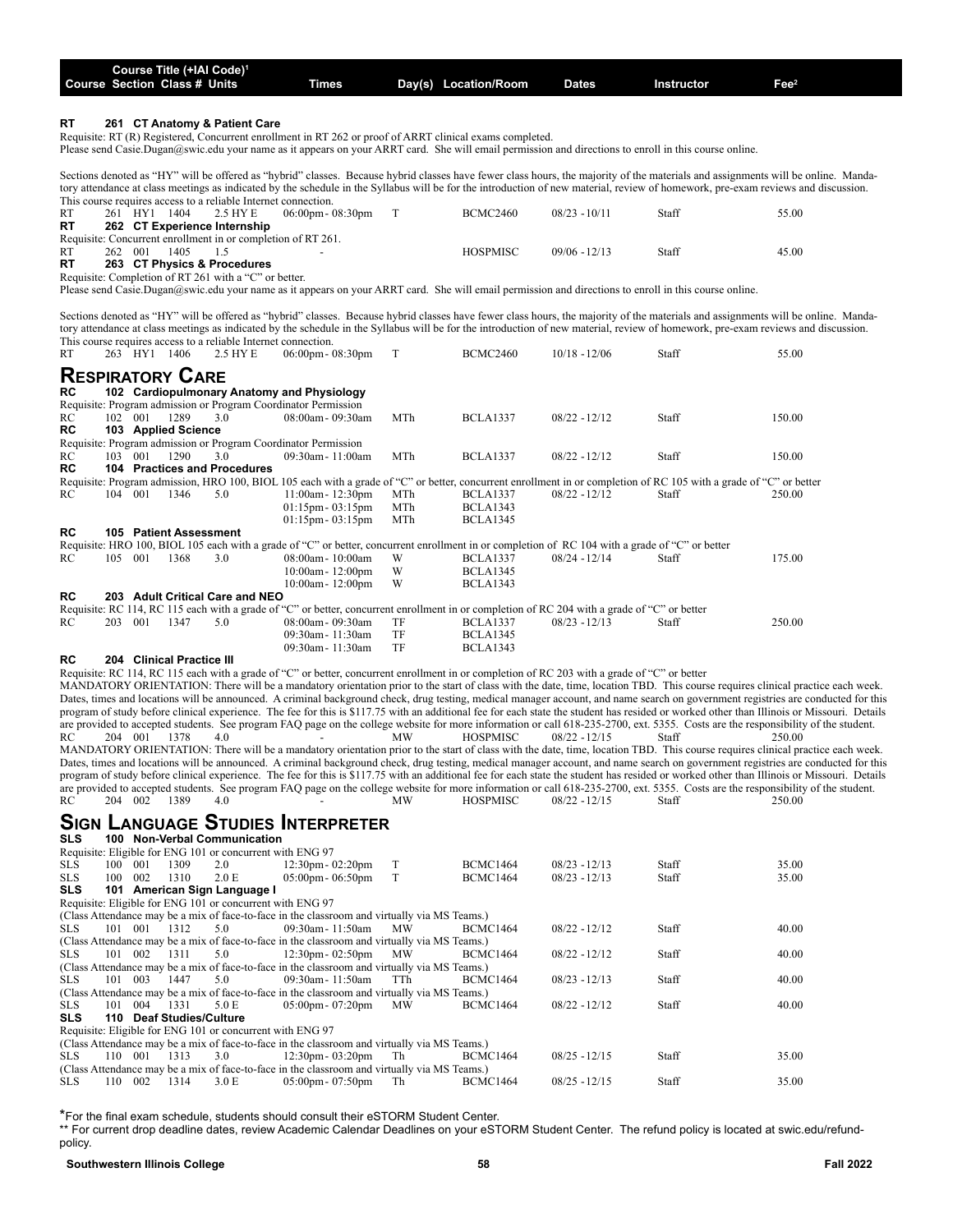|            |                    |            | Course Title (+IAI Code) <sup>1</sup> |                                                                                                  |                                                                                                                         |            |                                                                                                                   |                                                                                                                                                 |                |                                                                                                                                                                                            |  |
|------------|--------------------|------------|---------------------------------------|--------------------------------------------------------------------------------------------------|-------------------------------------------------------------------------------------------------------------------------|------------|-------------------------------------------------------------------------------------------------------------------|-------------------------------------------------------------------------------------------------------------------------------------------------|----------------|--------------------------------------------------------------------------------------------------------------------------------------------------------------------------------------------|--|
|            |                    |            | <b>Course Section Class # Units</b>   |                                                                                                  | <b>Times</b>                                                                                                            |            | Day(s) Location/Room                                                                                              | Dates                                                                                                                                           | Instructor     | Fee <sup>2</sup>                                                                                                                                                                           |  |
|            |                    |            |                                       |                                                                                                  |                                                                                                                         |            |                                                                                                                   |                                                                                                                                                 |                |                                                                                                                                                                                            |  |
| SLS        |                    |            |                                       | 125 ASL Fingerspelling and Numbers                                                               |                                                                                                                         |            |                                                                                                                   |                                                                                                                                                 |                |                                                                                                                                                                                            |  |
| SLS        | 125 001            |            | 1315                                  | 1.0                                                                                              | (Class Attendance may be a mix of face-to-face in the classroom and virtually via MS Teams.)<br>$02:30$ pm - $04:20$ pm | T          | <b>BCMC1464</b>                                                                                                   | $08/22 - 10/17$                                                                                                                                 | Staff          | 25.00                                                                                                                                                                                      |  |
|            |                    |            |                                       |                                                                                                  | (Class Attendance may be a mix of face-to-face in the classroom and virtually via MS Teams.)                            |            |                                                                                                                   |                                                                                                                                                 |                |                                                                                                                                                                                            |  |
| SLS        | 125 002            |            | 1316                                  | 1.0 E                                                                                            | $07:00$ pm - $08:50$ pm                                                                                                 | T          | <b>BCMC1464</b>                                                                                                   | $08/22 - 10/17$                                                                                                                                 | Staff          | 25.00                                                                                                                                                                                      |  |
| SLS        |                    |            |                                       | 203 American Sign Language III<br>Requisite: SLS 102 with a grade of "C" or better               |                                                                                                                         |            |                                                                                                                   |                                                                                                                                                 |                |                                                                                                                                                                                            |  |
|            |                    |            |                                       |                                                                                                  | (Class Attendance may be a mix of face-to-face in the classroom and virtually via MS Teams.)                            |            |                                                                                                                   |                                                                                                                                                 |                |                                                                                                                                                                                            |  |
| SLS        | 203 001            |            | 1317                                  | 4.0                                                                                              | 10:00am - 11:50am                                                                                                       | TTh        | <b>BCMC1463</b>                                                                                                   | 08/23 - 12/13                                                                                                                                   | Staff          | 40.00                                                                                                                                                                                      |  |
| SLS        | 203 002            |            | 1318                                  | 4.0 E                                                                                            | (Class Attendance may be a mix of face-to-face in the classroom and virtually via MS Teams.)<br>$08:00$ pm - $09:50$ pm | TTh        | <b>BCMC1463</b>                                                                                                   | $08/23 - 12/13$                                                                                                                                 | Staff          | 40.00                                                                                                                                                                                      |  |
| SLS        |                    |            | 205 Interpreting I                    |                                                                                                  |                                                                                                                         |            |                                                                                                                   |                                                                                                                                                 |                |                                                                                                                                                                                            |  |
|            |                    |            |                                       |                                                                                                  |                                                                                                                         |            |                                                                                                                   | Requisite: SLS 105 with a grade of "C" or better; concurrent enrollment in or completion of SLS 203, SLS 210 each with a grade of "C" or better |                |                                                                                                                                                                                            |  |
| SLS<br>SLS | 205 001<br>205 002 |            | 1319<br>1320                          | 3.0<br>3.0 E                                                                                     | $12:30$ pm - 03:20pm<br>$05:00$ pm - $07:50$ pm                                                                         | Th<br>Th   | <b>BCMC1463</b><br><b>BCMC1463</b>                                                                                | $08/25 - 12/15$<br>$08/25 - 12/15$                                                                                                              | Staff<br>Staff | 35.00<br>35.00                                                                                                                                                                             |  |
| SLS        |                    |            |                                       | 206 Interpreter Principles & Practices                                                           |                                                                                                                         |            |                                                                                                                   |                                                                                                                                                 |                |                                                                                                                                                                                            |  |
|            |                    |            |                                       |                                                                                                  |                                                                                                                         |            |                                                                                                                   | Requisite: SLS 105, SLS 120 each with a grade of "C" or better; concurrent enrollment in or completion of SLS 203 with a grade of "C" or better |                |                                                                                                                                                                                            |  |
| SLS        | 206 001            |            | 1321                                  | 3.0                                                                                              | (Class Attendance may be a mix of face-to-face in the classroom and virtually via MS Teams.)<br>12:30pm - 03:20pm       | M          | <b>BCMC1463</b>                                                                                                   | $08/22 - 12/12$                                                                                                                                 | Staff          | 45.00                                                                                                                                                                                      |  |
|            |                    |            |                                       |                                                                                                  | (Class Attendance may be a mix of face-to-face in the classroom and virtually via MS Teams.)                            |            |                                                                                                                   |                                                                                                                                                 |                |                                                                                                                                                                                            |  |
| SLS        | 206 002            |            | 1322                                  | 3.0 E                                                                                            | 05:00pm - 07:50pm                                                                                                       | М          | <b>BCMC1463</b>                                                                                                   | $08/22 - 12/12$                                                                                                                                 | Staff          | 45.00                                                                                                                                                                                      |  |
| SLS        |                    |            | 210 ASL Linguistics II                |                                                                                                  |                                                                                                                         |            |                                                                                                                   | Requisite: SLS 120 with a grade of "C" or better, concurrent enrollment in or completion of SLS 203 with a grade of "C" or better               |                |                                                                                                                                                                                            |  |
| SLS        | 210 001            |            | 1323                                  | 3.0                                                                                              | 12:30pm - 03:20pm                                                                                                       | T          | <b>BCMC1463</b>                                                                                                   | $08/23 - 12/06$                                                                                                                                 | Staff          | 25.00                                                                                                                                                                                      |  |
| SLS        | 210 002            |            | 1324                                  | 3.0 E                                                                                            | $05:00$ pm - $07:50$ pm                                                                                                 | T          | <b>BCMC1463</b>                                                                                                   | 08/23 - 12/06                                                                                                                                   | Staff          | 25.00                                                                                                                                                                                      |  |
| SLS        |                    |            | 255 Transliterating                   |                                                                                                  |                                                                                                                         |            | Requisite: Concurrent enrollment in or completion of SLS 203, SLS 205, SLS 210 each with a grade of "C" or better |                                                                                                                                                 |                |                                                                                                                                                                                            |  |
| SLS        | 255 001            |            | 1326                                  | 3.0                                                                                              | $12:30$ pm - $03:20$ pm                                                                                                 | W          | <b>BCMC1463</b>                                                                                                   | 08/24 - 12/14                                                                                                                                   | Staff          | 35.00                                                                                                                                                                                      |  |
| SLS        | 255 002            |            | 1325                                  | 3.0 <sub>E</sub>                                                                                 | $05:00$ pm - $07:50$ pm                                                                                                 | W          | <b>BCMC1463</b>                                                                                                   | 08/24 - 12/14                                                                                                                                   | Staff          | 35.00                                                                                                                                                                                      |  |
| SLS        |                    |            |                                       | 290 Interpreter Certification Prep                                                               | Requisite: Graduation from an Interpreter Training program or instructor approval.                                      |            |                                                                                                                   |                                                                                                                                                 |                |                                                                                                                                                                                            |  |
|            |                    |            |                                       |                                                                                                  |                                                                                                                         |            |                                                                                                                   |                                                                                                                                                 |                | (Students are required to attend at least one on-campus class session at a time agreed upon between the student and instructor. This course requires access to a reliable Internet connec- |  |
|            |                    |            |                                       |                                                                                                  | tion. Students must be competent computer and Internet users.)                                                          |            |                                                                                                                   | $08/22 - 12/15$                                                                                                                                 | Staff          |                                                                                                                                                                                            |  |
| SLS        | 290 IN1            |            | 1450                                  | 1.0 OI                                                                                           |                                                                                                                         |            | <b>INETN/R</b>                                                                                                    |                                                                                                                                                 |                | 25.00                                                                                                                                                                                      |  |
| Sociology  |                    |            |                                       |                                                                                                  |                                                                                                                         |            |                                                                                                                   |                                                                                                                                                 |                |                                                                                                                                                                                            |  |
| soc        |                    |            |                                       | 153 Introductory Sociology (S7 900)<br>Requisite: Eligible for ENG 101 or concurrent with ENG 97 |                                                                                                                         |            |                                                                                                                   |                                                                                                                                                 |                |                                                                                                                                                                                            |  |
| SOC        | 153 001            |            | 2290                                  | 3.0                                                                                              | 09:00am - 09:50am                                                                                                       | MWF        | <b>BCLA2120</b>                                                                                                   | $08/22 - 12/14$                                                                                                                                 | Staff          | 5.00                                                                                                                                                                                       |  |
| SOC        | 153                | 002        | 2328                                  | 3.0                                                                                              | 10:00am - 10:50am                                                                                                       | MWF        | <b>BCLA2120</b>                                                                                                   | $08/22 - 12/14$                                                                                                                                 | Staff          | 5.00                                                                                                                                                                                       |  |
| SOC<br>SOC | 153<br>153         | 003<br>004 | 2291<br>2292                          | 3.0<br>3.0                                                                                       | 10:00am - 10:50am<br>11:00am - 11:50am                                                                                  | MWF<br>MWF | <b>BCLA2224</b><br><b>BCLA2120</b>                                                                                | $08/22 - 12/14$<br>$08/22 - 12/14$                                                                                                              | Staff<br>Staff | 5.00<br>5.00                                                                                                                                                                               |  |
| SOC        | 153                | 005        | 2293                                  | 3.0                                                                                              | 12:00pm - 12:50pm                                                                                                       | MWF        | <b>BCLA2120</b>                                                                                                   | $08/22 - 12/14$                                                                                                                                 | Staff          | 5.00                                                                                                                                                                                       |  |
| SOC        | 153                | 006        | 2294                                  | 3.0                                                                                              | $01:00$ pm - $01:50$ pm                                                                                                 | MWF        | <b>BCLA2120</b>                                                                                                   | $08/22 - 12/14$                                                                                                                                 | Staff          | 5.00                                                                                                                                                                                       |  |
| SOC        | 153                | 007        | 2295                                  | 3.0                                                                                              | 08:00am - 09:15am                                                                                                       | TTh        | <b>BCLA2216</b>                                                                                                   | $08/23 - 12/15$                                                                                                                                 | Staff          | 5.00                                                                                                                                                                                       |  |
| SOC<br>SOC | 153<br>153         | 008<br>009 | 2384<br>2296                          | 3.0<br>3.0                                                                                       | 09:30am - 10:45am<br>12:30pm - 01:45pm                                                                                  | TTh<br>TTh | <b>BCLA2118</b><br><b>BCLA2120</b>                                                                                | $08/23 - 12/15$<br>$08/23 - 12/15$                                                                                                              | Staff<br>Staff | 5.00<br>5.00                                                                                                                                                                               |  |
| SOC        | 153                | 010        | 2377                                  | 3.0                                                                                              | $02:00$ pm - $03:15$ pm                                                                                                 | TTh        | <b>BCLA1106</b>                                                                                                   | $08/23 - 12/15$                                                                                                                                 | Staff          | 5.00                                                                                                                                                                                       |  |
| SOC        | 153                | 011        | 2297                                  | 3.0 E                                                                                            | 06:00pm - 08:50pm                                                                                                       | М          | <b>BCLA2120</b>                                                                                                   | $08/22 - 12/12$                                                                                                                                 | Staff          | 5.00                                                                                                                                                                                       |  |
| SOC<br>SOC | 153<br>153         | 01S<br>060 | 2402<br>2298                          | 3.0<br>3.0                                                                                       | 04:30pm - 07:20pm<br>12:30pm - 01:45pm                                                                                  | TTh<br>TTh | SAFB75<br>SWGCC322                                                                                                | $10/18 - 12/15$<br>$08/23 - 12/15$                                                                                                              | Staff<br>Staff | 5.00<br>5.00                                                                                                                                                                               |  |
| SOC        | 153                | 061        | 2552                                  | 3.0                                                                                              | 09:00am - 09:50am                                                                                                       | MWF        | SWGCC322                                                                                                          | $08/22 - 12/14$                                                                                                                                 | Staff          | 5.00                                                                                                                                                                                       |  |
| SOC        | 153 080            |            | 2299                                  | 3.0                                                                                              | $03:30$ pm - $04:45$ pm                                                                                                 | TTh        | <b>RBC229</b>                                                                                                     | $08/23 - 12/15$                                                                                                                                 | Staff          | 5.00                                                                                                                                                                                       |  |
|            |                    |            |                                       |                                                                                                  |                                                                                                                         |            |                                                                                                                   | (The online section of this course requires access to a reliable Internet connection. Students must be competent computer and Internet users.)  |                |                                                                                                                                                                                            |  |
| SOC        | 153 IN1            |            | 2300                                  | 3.0 OI                                                                                           | This course is an asynchronous, online course that does not meet at a specific time or day of the week.                 |            | <b>INETN/R</b>                                                                                                    | $08/20 - 12/15$                                                                                                                                 | Staff          | 30.00                                                                                                                                                                                      |  |
|            |                    |            |                                       |                                                                                                  |                                                                                                                         |            |                                                                                                                   | (The online section of this course requires access to a reliable Internet connection. Students must be competent computer and Internet users.)  |                |                                                                                                                                                                                            |  |
| SOC        | 153 IN2            |            | 2365                                  | 3.0 OI                                                                                           |                                                                                                                         |            | <b>INETN/R</b>                                                                                                    | $08/20 - 12/15$                                                                                                                                 | Staff          | 30.00                                                                                                                                                                                      |  |
|            |                    |            |                                       |                                                                                                  | This course is an asynchronous, online course that does not meet at a specific time or day of the week.                 |            |                                                                                                                   | (The online section of this course requires access to a reliable Internet connection. Students must be competent computer and Internet users.)  |                |                                                                                                                                                                                            |  |
| SOC        | 153 IN3            |            | 2366                                  | 3.0 OI                                                                                           |                                                                                                                         |            | <b>INETN/R</b>                                                                                                    | $08/20 - 12/15$                                                                                                                                 | Staff          | 30.00                                                                                                                                                                                      |  |
|            |                    |            |                                       |                                                                                                  | This course is an asynchronous, online course that does not meet at a specific time or day of the week.                 |            |                                                                                                                   |                                                                                                                                                 |                |                                                                                                                                                                                            |  |
| SOC        | 153 IN4            |            | 2494                                  | 3.0 OI                                                                                           | This course is an asynchronous, online course that does not meet at a specific time or day of the week.                 |            | <b>INETN/R</b>                                                                                                    | $08/20 - 12/15$                                                                                                                                 | Staff          | 30.00                                                                                                                                                                                      |  |
| SOC        | 153 IN5            |            | 2526                                  | 3.0 OI                                                                                           |                                                                                                                         |            | <b>INETN/R</b>                                                                                                    | $08/20 - 12/15$                                                                                                                                 | Staff          | 30.00                                                                                                                                                                                      |  |
|            |                    |            |                                       |                                                                                                  | This course is an asynchronous, online course that does not meet at a specific time or day of the week.                 |            |                                                                                                                   |                                                                                                                                                 |                |                                                                                                                                                                                            |  |
| SOC        | 153 IN6            |            | 2667                                  | 3.0 OI                                                                                           |                                                                                                                         |            | <b>INETN/R</b>                                                                                                    | $08/20 - 12/15$                                                                                                                                 | Staff          | 30.00                                                                                                                                                                                      |  |
| SOC        | 153 IN7            |            | 2668                                  | 3.0 OI                                                                                           | This course is an asynchronous, online course that does not meet at a specific time or day of the week.                 |            | <b>INETN/R</b>                                                                                                    | $09/17 - 12/15$                                                                                                                                 | Staff          | 30.00                                                                                                                                                                                      |  |
|            |                    |            |                                       |                                                                                                  | This course is an asynchronous, online course that does not meet at a specific time or day of the week.                 |            |                                                                                                                   |                                                                                                                                                 |                |                                                                                                                                                                                            |  |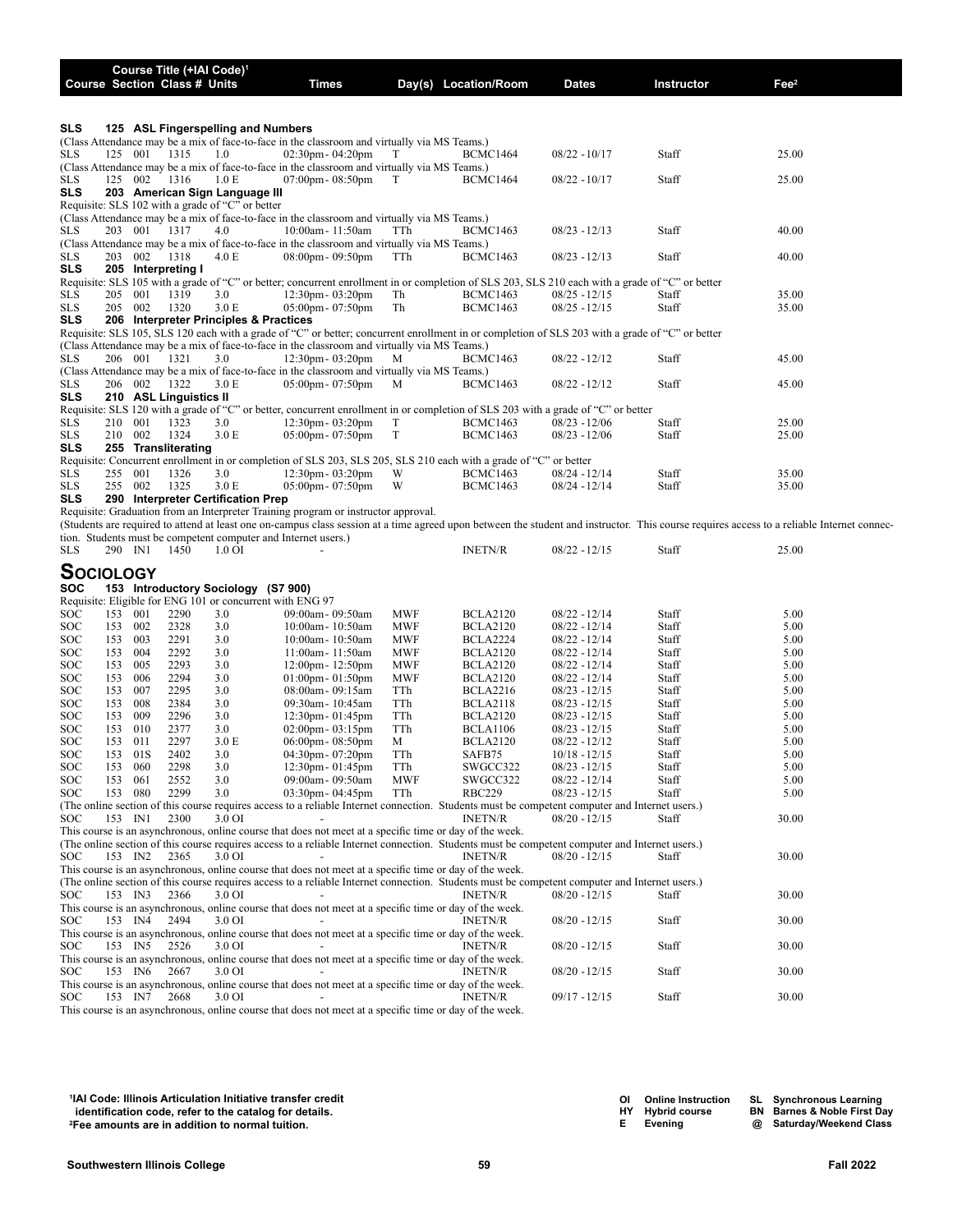|                                          |         |                | Course Title (+IAI Code) <sup>1</sup><br><b>Course Section Class # Units</b> |                                           | Times                                                                                                                                                               |            | Day(s) Location/Room | Dates           | Instructor | Fe <sup>2</sup> |
|------------------------------------------|---------|----------------|------------------------------------------------------------------------------|-------------------------------------------|---------------------------------------------------------------------------------------------------------------------------------------------------------------------|------------|----------------------|-----------------|------------|-----------------|
|                                          |         |                |                                                                              |                                           |                                                                                                                                                                     |            |                      |                 |            |                 |
| soc<br>Requisite: Eligible for ENG 101   |         |                | 203 Social Problems                                                          |                                           | (S7901)                                                                                                                                                             |            |                      |                 |            |                 |
| SOC                                      | 203 001 |                | 2301                                                                         | 3.0                                       | 09:30am - 10:45am                                                                                                                                                   | TTh        | <b>BCLA2120</b>      | 08/23 - 12/15   | Staff      | 5.00            |
| SOC                                      | 203     | 002            | 3214                                                                         | 3.0                                       | $12:00 \text{pm} - 12:50 \text{pm}$                                                                                                                                 | MWF        | <b>BCLA2216</b>      | $08/22 - 12/15$ | Staff      | 5.00            |
|                                          |         |                |                                                                              |                                           | (The online section of this course requires access to a reliable Internet connection. Students must be competent computer and Internet users.)                      |            |                      |                 |            |                 |
| SOC                                      | 203 IN1 |                | 2399                                                                         | 3.0 OI                                    |                                                                                                                                                                     |            | <b>INETN/R</b>       | $08/20 - 12/15$ | Staff      | 30.00           |
| SOC                                      | 203 IN2 |                | 2531                                                                         |                                           | This course is an asynchronous, online course that does not meet at a specific time or day of the week.                                                             |            |                      |                 |            | 30.00           |
|                                          |         |                |                                                                              | 3.0 OI                                    | This course is an asynchronous, online course that does not meet at a specific time or day of the week.                                                             |            | <b>INETN/R</b>       | $08/20 - 12/15$ | Staff      |                 |
| soc<br>Requisite: SOC 153 or ANTH 150    |         |                |                                                                              | 210 Deviance, Crime and Society           |                                                                                                                                                                     |            |                      |                 |            |                 |
| SOC                                      | 210 001 |                | 2302                                                                         | 3.0                                       | $11:00$ am - $12:15$ pm                                                                                                                                             | TTh        | <b>BCLA2120</b>      | $08/23 - 12/15$ | Staff      | 5.00            |
| soc                                      |         | 255 The Family |                                                                              | (S7 902)                                  |                                                                                                                                                                     |            |                      |                 |            |                 |
| Requisite: Eligible for ENG 101          |         |                |                                                                              |                                           |                                                                                                                                                                     | <b>MWF</b> |                      |                 |            |                 |
| SOC                                      | 255 001 |                | 3213                                                                         | 3.0                                       | 11:00am - 11:50am<br>(The online section of this course requires access to a reliable Internet connection. Students must be competent computer and Internet users.) |            | <b>BCLA2118</b>      | 08/22 - 12/15   | Staff      | 5.00            |
| SOC                                      | 255 IN1 |                | 2303                                                                         | 3.0 OI                                    |                                                                                                                                                                     |            | <b>INETN/R</b>       | $08/20 - 12/15$ | Staff      | 30.00           |
|                                          |         |                |                                                                              |                                           | This course is an asynchronous, online course that does not meet at a specific time or day of the week.                                                             |            |                      |                 |            |                 |
| soc                                      |         |                | 265 Aging and Society                                                        |                                           |                                                                                                                                                                     |            |                      |                 |            |                 |
| Requisite: SOC 153                       |         |                |                                                                              |                                           |                                                                                                                                                                     |            |                      |                 |            |                 |
| SOC                                      | 265 IN1 |                | 3206                                                                         | 3.0 OI                                    |                                                                                                                                                                     |            | <b>INETN/R</b>       | $08/20 - 12/15$ | Staff      | 30.00           |
| Spanish                                  |         |                |                                                                              |                                           |                                                                                                                                                                     |            |                      |                 |            |                 |
| SPAN                                     |         |                | 101 Elementary Spanish I                                                     |                                           |                                                                                                                                                                     |            |                      |                 |            |                 |
| Requisite: Eligible for ENG 97 or higher |         |                |                                                                              |                                           |                                                                                                                                                                     |            |                      |                 |            |                 |
| SPAN                                     | 101     | 001            | 2304                                                                         | 4.0                                       | 09:00am - 10:50am                                                                                                                                                   | MW         | <b>BCLA3313</b>      | $08/22 - 12/14$ | Staff      | 5.00            |
| SPAN                                     | 101     | 002            | 2305                                                                         | 4.0                                       | $02:00 \text{pm} - 03:50 \text{pm}$                                                                                                                                 | MW         | <b>BCLA3313</b>      | $08/22 - 12/14$ | Staff      | 5.00            |
| SPAN                                     | 101     | 003            | 2360                                                                         | 4.0                                       | 09:00am - 10:50am                                                                                                                                                   | TTh        | <b>BCLA3313</b>      | $08/23 - 12/15$ | Staff      | 5.00            |
| <b>SPAN</b><br>Requisite: SPAN 101       |         |                |                                                                              | 102 Elementary Spanish II                 |                                                                                                                                                                     |            |                      |                 |            |                 |
| <b>SPAN</b>                              | 102 IN1 |                | 2610                                                                         | 4.0 OI                                    |                                                                                                                                                                     |            | <b>INETN/R</b>       | 08/20 - 12/15   | Staff      | 30.00           |
|                                          |         |                |                                                                              |                                           | This course is an asynchronous, online course that does not meet at a specific time or day of the week.                                                             |            |                      |                 |            |                 |
| SPAN                                     |         |                |                                                                              | 201 Intermediate Spanish I                |                                                                                                                                                                     |            |                      |                 |            |                 |
| Requisite: SPAN 102                      |         |                |                                                                              |                                           |                                                                                                                                                                     |            |                      |                 |            |                 |
| SPAN                                     | 201 001 |                | 2306                                                                         | 4.0                                       | $11:00$ am - $12:50$ pm                                                                                                                                             | TTh        | <b>BCLA3313</b>      | 08/23 - 12/15   | Staff      | 5.00            |
| SPAN<br>Requisite: SPAN 102              |         |                |                                                                              | 211 Conversational Spanish I              |                                                                                                                                                                     |            |                      |                 |            |                 |
| <b>SPAN</b>                              | 211 001 |                | 2543                                                                         | 3.0                                       | $03:30$ pm - $04:45$ pm                                                                                                                                             | TTh        | <b>BCLA3313</b>      | $08/23 - 12/15$ | Staff      | 5.00            |
|                                          |         |                |                                                                              |                                           |                                                                                                                                                                     |            |                      |                 |            |                 |
| <b>I HEATRE</b>                          |         |                |                                                                              |                                           |                                                                                                                                                                     |            |                      |                 |            |                 |
| THEA                                     |         |                | 120 Theatre Appreciation                                                     |                                           | (F1 907)                                                                                                                                                            |            |                      |                 |            |                 |
| THEA                                     | 120     | 001            | 2420                                                                         | 3.0                                       | $11:00$ am - $12:15$ pm                                                                                                                                             | TTh        | <b>BCLA1216</b>      | 08/23 - 12/15   | Staff      | 5.00            |
| THEA                                     | 120 IN1 |                | 2421                                                                         | 3.0 OI                                    | This course is an asynchronous, online course that does not meet at a specific time or day of the week.                                                             |            | <b>INETN/R</b>       | $08/20 - 10/14$ | Staff      | 30.00           |
| THEA                                     | 120 IN2 |                | 2550                                                                         | 3.0 OI                                    |                                                                                                                                                                     |            | <b>INETN/R</b>       | $10/15 - 12/15$ | Staff      | 30.00           |
|                                          |         |                |                                                                              |                                           | This course is an asynchronous, online course that does not meet at a specific time or day of the week.                                                             |            |                      |                 |            |                 |
| THEA                                     |         |                | 161 Production Lab                                                           |                                           |                                                                                                                                                                     |            |                      |                 |            |                 |
| THEA                                     | 161     | 001            | 2423                                                                         | 1.0                                       | $02:00 \text{pm} - 04:50 \text{pm}$                                                                                                                                 | М          | <b>BCMC2320</b>      | $08/22 - 12/12$ | Staff      | 0.00            |
| THEA                                     |         |                | 162 Production Lab                                                           |                                           |                                                                                                                                                                     |            |                      |                 |            |                 |
| Requisite: THEA 161<br>THEA              | 162 001 |                | 2424                                                                         | 1.0                                       | $02:00$ pm - $04:50$ pm                                                                                                                                             | М          | <b>BCMC2320</b>      | 08/22 - 12/12   | Staff      | 0.00            |
| THEA                                     |         |                | 256 Theatre Acting                                                           |                                           | (TA 914)                                                                                                                                                            |            |                      |                 |            |                 |
| Requisite: Eligible for ENG 97 or higher |         |                |                                                                              |                                           |                                                                                                                                                                     |            |                      |                 |            |                 |
| THEA                                     | 256 001 |                | 2422                                                                         | 3.0                                       | $02:00 \text{pm} - 04:50 \text{pm}$                                                                                                                                 | T          | <b>BCMC2320</b>      | 08/23 - 12/13   | Staff      | 5.00            |
| THEA 261 Production Lab                  |         |                |                                                                              |                                           |                                                                                                                                                                     |            |                      |                 |            |                 |
| Requisite: THEA 162                      |         |                |                                                                              |                                           |                                                                                                                                                                     |            |                      |                 |            | 0.00            |
| THEA<br>THEA                             | 261     | 001            | 2425<br>262 Production Lab                                                   | 1.0                                       | $02:00$ pm - $04:50$ pm                                                                                                                                             | М          | <b>BCMC2320</b>      | 08/22 - 12/12   | Staff      |                 |
| Requisite: THEA 261                      |         |                |                                                                              |                                           |                                                                                                                                                                     |            |                      |                 |            |                 |
| THEA                                     | 262 001 |                | 2426                                                                         | 1.0                                       | $02:00$ pm - $04:50$ pm                                                                                                                                             | M          | <b>BCMC2320</b>      | 08/22 - 12/12   | Staff      | 0.00            |
|                                          |         |                |                                                                              |                                           |                                                                                                                                                                     |            |                      |                 |            |                 |
| <b>WAREHOUSING</b>                       |         |                |                                                                              |                                           |                                                                                                                                                                     |            |                      |                 |            |                 |
| <b>WRH</b>                               |         |                |                                                                              | 120 Warehousing Environment               | 05:30pm - 09:20pm                                                                                                                                                   | TWTh       |                      |                 | Staff      | 0.00            |
| WRH<br>WRH                               | 120     | 060            | 2774                                                                         | 1.5 E<br>121 Warehousing Workforce Skills |                                                                                                                                                                     |            | SWGCC542             | 09/06 - 09/15   |            |                 |
| WRH                                      | 121     | 060            | 2775                                                                         | 1.5 E                                     | 05:30pm - 09:20pm                                                                                                                                                   | TWTh       | SWGCC542             | $09/20 - 09/29$ | Staff      | 0.00            |
| WRH                                      |         |                |                                                                              | 122 Warehousing & Distribution Process    |                                                                                                                                                                     |            |                      |                 |            |                 |
| WRH                                      | 122     | 060            | 2776                                                                         | 2.5 E                                     | 05:30pm - 09:20pm                                                                                                                                                   | TWTh       | SWGCC542             | $10/04 - 10/25$ | Staff      | 0.00            |
| WRH                                      |         |                |                                                                              | 123 Warehousing Technology Skills         |                                                                                                                                                                     |            |                      |                 |            |                 |
| WRH                                      | 123     | 060            | 2777                                                                         | 2.0 E                                     | 05:30pm - 09:20pm                                                                                                                                                   | TWTh       | SWGCC542             | $10/26 - 11/15$ | Staff      | 0.00            |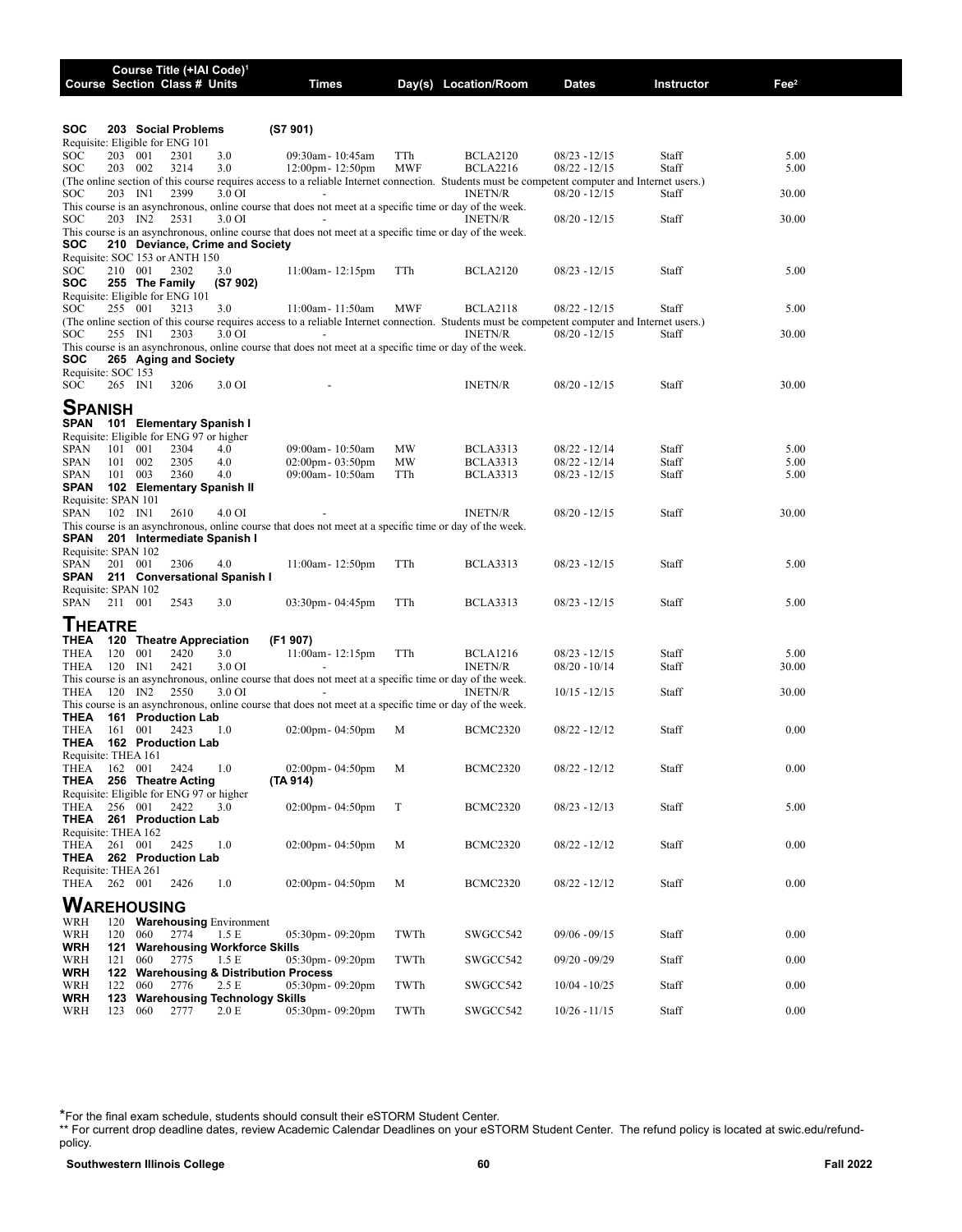|                                     |            |            |                                     | Course Title (+IAI Code) <sup>1</sup>     |                                                                      |                  |                                    |                                    |                   |                  |
|-------------------------------------|------------|------------|-------------------------------------|-------------------------------------------|----------------------------------------------------------------------|------------------|------------------------------------|------------------------------------|-------------------|------------------|
|                                     |            |            | <b>Course Section Class # Units</b> |                                           | <b>Times</b>                                                         |                  | Day(s) Location/Room               | <b>Dates</b>                       | <b>Instructor</b> | Fee <sup>2</sup> |
|                                     |            |            |                                     |                                           |                                                                      |                  |                                    |                                    |                   |                  |
|                                     |            |            |                                     | <b>WELDING TECHNOLOGY</b>                 |                                                                      |                  |                                    |                                    |                   |                  |
| <b>WLDT</b>                         |            |            |                                     | 101 Introduction to Welding               |                                                                      |                  |                                    |                                    |                   |                  |
| WLDT                                | 101        | 001        | 2809                                | 6.0                                       | 08:00am - 01:25pm                                                    | <b>MTW</b>       | <b>BCMC1520</b>                    | $08/22 - 10/19$                    | Staff             | 150.00           |
| WLDT                                | 101        | 002        | 2811                                | 6.0 E                                     | 05:30pm - 09:50pm                                                    | MW               | <b>BCMC1520</b>                    | $08/22 - 12/14$                    | Staff             | 150.00           |
| <b>WLDT</b><br><b>WLDT</b>          | 101<br>101 | 003<br>004 | 2985<br>2895                        | 6.0<br>6.0 E                              | 08:00am - 01:25pm<br>05:30pm - 09:50pm                               | <b>MTW</b><br>MW | <b>BCMC1520</b><br><b>BCMC1520</b> | $08/22 - 10/19$<br>$08/22 - 12/14$ | Staff<br>Staff    | 150.00<br>150.00 |
| <b>WLDT</b>                         | 101        | 060        | 2812                                | 6.0 E                                     | 05:30pm - 09:50pm                                                    | TTh              | SWGCC1612                          | $08/23 - 12/15$                    | Staff             | 150.00           |
| <b>WLDT</b>                         | 101        | 070        | 2813                                | 6.0                                       | 08:30am - 01:20pm                                                    | MTWTh            | SWGCC1612                          | $08/24 - 10/13$                    | Staff             | 150.00           |
| <b>WLDT</b>                         | 101        | 101        | 2814                                | 6.0                                       | 12:00pm - 04:00pm                                                    | <b>MTWTh</b>     | ESLCBLDGC                          | $08/22 - 10/20$                    | Staff             | 150.00           |
| <b>WLDT</b>                         | 101        | 102        | 2921                                | 6.0 E                                     | 05:30pm - 09:50pm                                                    | TTh              | ESLCBLDGC                          | 08/23 - 12/15                      | Staff             | 150.00           |
| <b>WLDT</b>                         | 101        | 103<br>104 | 2862<br>2850                        | 6.0                                       | 08:00am - 02:45pm                                                    | TWTh             | ESLCBLDGC                          | $10/26 - 12/15$                    | Staff             | 150.00           |
| WLDT<br>WLDT                        | 101<br>106 |            |                                     | 6.0 E                                     | $04:00$ pm - $09:50$ pm<br><b>Weld Fabrication Blueprint Reading</b> | MTTh             | <b>ESLCBLDGC</b>                   | $10/20 - 12/15$                    | Staff             | 150.00           |
| WLDT                                | 106        | 001        | 2779                                | 3.0                                       | 08:30am - 11:35am                                                    | Th               | <b>BCMC1410</b>                    | $08/25 - 12/15$                    | Staff             | 65.00            |
| <b>WLDT</b>                         | 106        | 002        | 2780                                | 3.0 E                                     | 06:30pm - 09:35pm                                                    | Th               | <b>BCMC1519</b>                    | $08/25 - 12/15$                    | Staff             | 65.00            |
| <b>WLDT</b>                         | 106        | 003        | 2984                                | 3.0                                       | 08:30am - 11:35am                                                    | Th               | <b>BCMC1519</b>                    | $08/25 - 12/15$                    | Staff             | 65.00            |
| <b>WLDT</b>                         | 106        | 004        | 2986                                | 3.0 E                                     | 06:30pm - 09:35pm                                                    | Th               | <b>BCMC1520</b>                    | $08/25 - 12/15$                    | Staff             | 65.00            |
| <b>WLDT</b>                         | 106        | 060        | 2781                                | 3.0 E                                     | $06:00$ pm - $08:50$ pm                                              | М                | SWGCC1612                          | $08/22 - 12/12$                    | Staff             | 65.00            |
| WLDT<br><b>WLDT</b>                 | 106<br>106 | 070<br>101 | 2782<br>2783                        | 3.0<br>3.0                                | $02:00$ pm - $04:15$ pm                                              | <b>MW</b><br>F   | SWGCC1612                          | $08/22 - 10/31$                    | Staff             | 65.00            |
| WLDT                                | 106        | 102        | 2922                                | 3.0 <sub>E</sub>                          | 12:45pm - 04:00pm<br>$06:00 \text{pm} - 09:05 \text{pm}$             | W                | ESLCBLDGC<br>ESLCBLDGC             | 08/26 - 12/09<br>$08/31 - 12/14$   | Staff<br>Staff    | 65.00<br>65.00   |
| WLDT                                | 107        |            |                                     | <b>Advanced Blueprint Reading</b>         |                                                                      |                  |                                    |                                    |                   |                  |
| Requisite: WLDT 106                 |            |            |                                     |                                           |                                                                      |                  |                                    |                                    |                   |                  |
| WLDT                                | 107 070    |            | 2790                                | 2.0                                       | $02:00$ pm - $04:30$ pm                                              | MW               | SWGCC1612                          | $11/02 - 12/14$                    | Staff             | 65.00            |
| <b>WLDT</b>                         | 107        | 101        | 2923                                | 2.0 E                                     | 05:00pm - 09:25pm                                                    | W                | <b>ESLCBLDGC</b>                   | $08/24 - 10/05$                    | Staff             | 65.00            |
| WLDT<br>WLDT                        | 152        | 001        | 2815                                | 152 All Position Arc Welding<br>5.0       | 08:00am - 02:00pm                                                    | MTW              | <b>BCMC1520</b>                    | $10/26 - 12/14$                    | Staff             | 155.00           |
| <b>WLDT</b>                         | 152        | 002        | 2816                                | 5.0 E                                     | 05:30pm - 09:30pm                                                    | TTh              | <b>BCMC1520</b>                    | $08/23 - 12/15$                    | Staff             | 155.00           |
| <b>WLDT</b>                         | 152        | 003        | 3007                                | 5.0                                       | 08:00am - 02:00pm                                                    | <b>MTW</b>       | <b>BCMC1520</b>                    | $10/26 - 12/14$                    | Staff             | 155.00           |
| WLDT                                | 152        | 060        | 2817                                | 5.0 E                                     | $06:00$ pm - $09:50$ pm                                              | MW               | SWGCC1620                          | 08/22 - 12/14                      | Staff             | 155.00           |
| <b>WLDT</b>                         | 152        | 070        | 2818                                | 5.0                                       | 08:30am-12:40pm                                                      | MTWTh            | SWGCC1612                          | $10/20 - 12/15$                    | Staff             | 155.00           |
| WLDT                                | 152        | 101        | 2819                                | 5.0                                       | 08:30am - 12:55pm                                                    | МT               | ESLCBLDGC                          | $08/30 - 12/06$                    | Staff             | 155.00           |
| <b>WLDT</b>                         | 152<br>152 | 102<br>103 | 2820                                | 5.0 E                                     | $06:00$ pm - $09:50$ pm                                              | MW               | <b>ESLCBLDGC</b>                   | $08/22 - 12/14$                    | Staff             | 155.00           |
| WLDT<br><b>WLDT</b>                 | 152        | 104        | 2821<br>2822                        | 5.0<br>5.0                                | $12:00$ pm - 04:05pm<br>$04:10$ pm - $09:20$ pm                      | MTWTh<br>MTTh    | ESLCBLDGC<br><b>ESLCBLDGC</b>      | $10/24 - 12/15$<br>$10/20 - 12/15$ | Staff<br>Staff    | 155.00<br>155.00 |
| WLDT                                |            |            |                                     | 201 Advanced Arc Welding                  |                                                                      |                  |                                    |                                    |                   |                  |
| WLDT                                | 201        | 001        | 2823                                | 6.0 E                                     | $05:00$ pm - $09:50$ pm                                              | TTh              | <b>BCMC1520</b>                    | $08/23 - 12/15$                    | Staff             | 150.00           |
| <b>WLDT</b>                         | 201        | 060        | 2824                                | 6.0 E                                     | $05:00$ pm - $09:50$ pm                                              | MW               | SWGCC1620                          | $08/22 - 12/14$                    | Staff             | 150.00           |
| <b>WLDT</b>                         | 201        | 070        | 2936                                | 6.0                                       | 08:30am - 01:55pm                                                    | MTWTh            | SWGCC1620                          | $08/24 - 10/13$                    | Staff             | 150.00           |
| <b>WLDT</b>                         | 201        | 101<br>102 | 2825<br>2826                        | 6.0                                       | $08:00am - 01:10pm$                                                  | MT               | ESLCBLDGC                          | $08/30 - 12/13$                    | Staff             | 150.00           |
| WLDT<br>WLDT                        | 201<br>252 |            | <b>Pipe Welding</b>                 | 6.0 E                                     | $05:00$ pm - $09:50$ pm                                              | MW               | ESLCBLDGC                          | $08/22 - 12/14$                    | Staff             | 150.00           |
| WLDT                                | 252        | 001        | 2827                                | $4.0 \; \omega$                           | 08:00am - 01:50pm                                                    | S                | BCMC1517C                          | $08/20 - 12/10$                    | Staff             | 160.00           |
| WLDT                                | 252        | 060        | 2828                                | 4.0 E                                     | 06:00pm-09:05pm                                                      | MW               | SWGCC1620                          | $08/29 - 12/14$                    | Staff             | 160.00           |
| WLDT                                | 252        | 070        | 2829                                | 4.0                                       | 08:00am - 01:50pm                                                    | TTh              | SWGCC1620                          | $10/18 - 12/15$                    | Staff             | 160.00           |
| <b>WLDT</b>                         | 252        | 101        | 2924                                | 4.0                                       | 09:00am - 03:15pm                                                    | F                | <b>ESLCBLDGC</b>                   | $08/26 - 12/09$                    | Staff             | 160.00           |
| WLDT                                | 252        | 102        | 2830                                | $4.0 \; \omega$                           | 08:00am - 01:50pm                                                    | S                | <b>ESLCBLDGC</b>                   | $08/20 - 12/10$                    | Staff             | 160.00           |
| <b>WLDT</b><br>WLDT                 | 252<br>253 | 103        | 2871                                | 4.0 E<br>GTAW/GMAW/FCAW/PAC               | $06:00$ pm - $09:05$ pm                                              | MW               | ESLCBLDGC                          | 08/29 - 12/14                      | Staff             | 160.00           |
| WLDT                                | 253        | 001        | 2831                                | $4.0 \; \omega$                           | 08:00am - 01:50pm                                                    | S                | <b>BCMC1520</b>                    | $08/20 - 12/10$                    | Staff             | 160.00           |
| WLDT                                | 253        | 060        | 2870                                | 4.0 E                                     | $05:30$ pm - $08:35$ pm                                              | TTh              | SWGCC1620                          | 08/30 - 12/15                      | Staff             | 160.00           |
| WLDT                                | 253        | 070        | 2832                                | 4.0                                       | $08:00am - 01:50pm$                                                  | TTh              | SWGCC1620                          | $10/18 - 12/15$                    | Staff             | 160.00           |
| WLDT 253                            |            | 101        | 2833                                | $4.0 \; \omega$                           | 08:00am - 01:50pm                                                    | S                | ESLCBLDGC                          | 08/20 - 12/10                      | Staff             | 160.00           |
| WLDT                                | 253        | 102        | 2885                                | 4.0 E                                     | 06:00pm-09:05pm                                                      | TTh              | <b>ESLCBLDGC</b>                   | $08/30 - 12/15$                    | Staff             | 160.00           |
| <b>WLDT</b><br>WLDT                 | 253<br>254 | 103        | 2948                                | 4.0                                       | 09:00am - 03:15pm<br><b>Testing and Inspection of Welds</b>          | F                | <b>ESLCBLDGC</b>                   | $08/26 - 12/09$                    | Staff             | 160.00           |
| WLDT                                | 254        | 001        | 2784                                | 3.0 E                                     | 06:30pm - 09:20pm                                                    | М                | <b>BCMC1410</b>                    | $08/22 - 12/12$                    | Staff             | 65.00            |
| WLDT                                | 254        | 060        | 2785                                | 3.0 E                                     | 06:30pm - 09:20pm                                                    | М                | SWGCC1612                          | $08/22 - 12/12$                    | Staff             | 65.00            |
| WLDT                                | 254        | 070        | 2937                                | 3.0                                       | 08:30am - 11:45am                                                    | F                | SWGCC1612                          | 08/26 - 12/09                      | Staff             | 65.00            |
| <b>WLDT</b>                         | 254        | 101        | 2925                                | 3.0                                       | $11:30$ am - 03:00pm                                                 | Th               | <b>ESLCBLDGC</b>                   | $08/25 - 12/15$                    | Staff             | 65.00            |
| WLDT                                | 254        | 102        | 2911                                | 3.0 E                                     | $06:00$ pm - $08:50$ pm                                              | T                | ESLCBLDGC                          | 08/30 - 12/13                      | Staff             | 65.00            |
| WLDT<br>WLDT                        | 255        | 001        | 2786                                | 255 Layout and Fitup for Welders<br>3.0 E | 05:30pm - 08:20pm                                                    | W                | SWGCC1612                          | 08/24 - 12/14                      | Staff             | 65.00            |
| WLDT                                | 255        | 060        | 2938                                | 3.0 E                                     | 05:30pm - 08:45pm                                                    | W                | SWGCC1612                          | 08/24 - 12/14                      | Staff             | 65.00            |
| <b>WLDT</b>                         | 255        | 070        | 2939                                | 3.0                                       | $02:00 \text{pm} - 04:10 \text{pm}$                                  | TTh              | SWGCC1612                          | $09/29 - 12/15$                    | Staff             | 65.00            |
| WLDT                                | 255        | 101        | 2787                                | 3.0 E                                     | 05:00pm - 09:40pm                                                    | W                | <b>ESLCBLDGC</b>                   | $10/05 - 12/14$                    | Staff             | 65.00            |
| WLDT                                | 256        |            |                                     |                                           | Qual & Cert Procedures - Welding Insps                               |                  |                                    |                                    |                   |                  |
| WLDT                                | 256        | 070        | 2788                                | $3.0 \, \omega$                           | 09:00am - 12:20pm                                                    | S                | SWGCC1612                          | $08/20 - 11/19$                    | Staff             | 65.00            |
| WLDT                                | 270        |            |                                     |                                           | <b>Robotic Welding &amp; CNC Cutting</b>                             |                  |                                    |                                    |                   |                  |
| Requisite: WLDT 253<br>WLDT 270 060 |            |            | 2979                                | 5.0 E                                     | $05:20$ pm - $09:10$ pm                                              | MW               | SWGCC1612                          | 08/22 - 11/30                      | Staff             | 200.00           |
|                                     |            |            |                                     |                                           |                                                                      |                  |                                    |                                    |                   |                  |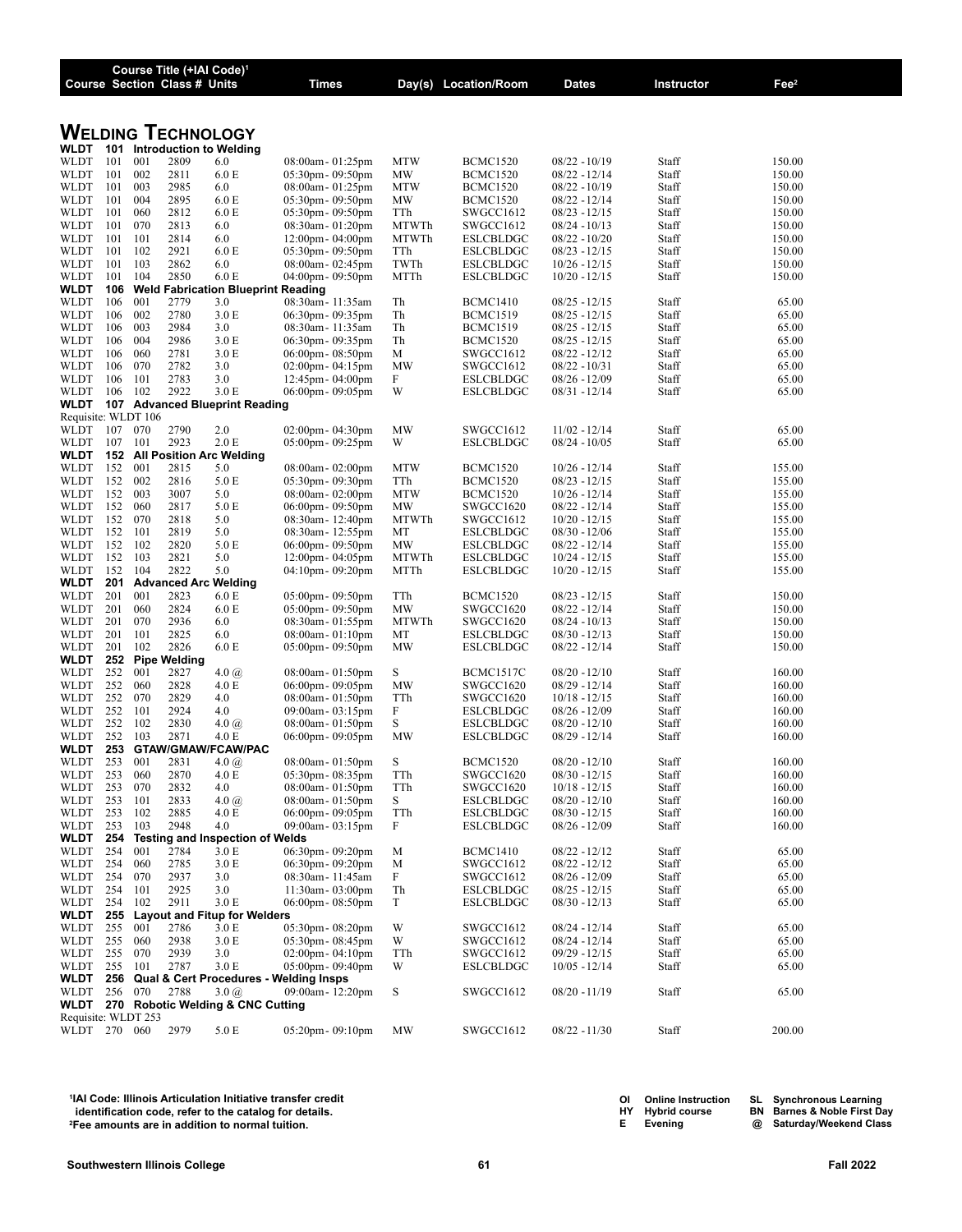|             |     |     | Course Title (+IAI Code) <sup>1</sup><br><b>Course Section Class # Units</b> |                 | Times                                                  |           | Day(s) Location/Room | <b>Dates</b>    | Instructor | Fee <sup>2</sup> |
|-------------|-----|-----|------------------------------------------------------------------------------|-----------------|--------------------------------------------------------|-----------|----------------------|-----------------|------------|------------------|
| <b>WLDT</b> | 299 |     |                                                                              |                 | Special Problems in Welding - Welding                  |           |                      |                 |            |                  |
| <b>WLDT</b> | 299 | 001 | 2983                                                                         | $3.0 \, \omega$ | $08:00am - 01:50dm$                                    | S         | <b>BCMC1520</b>      | $08/20 - 12/10$ | Staff      | 75.00            |
| <b>WLDT</b> | 299 | 201 | 3059                                                                         | 2.5             | $07:30$ am - 11:20pm                                   | TWThF     | <b>ESLCBLDGC</b>     | $11/22 - 12/08$ | Staff      | 0.00             |
|             |     |     |                                                                              |                 | $12:00$ pm - 03:50pm                                   | TWThF     | <b>ESLCBLDGC</b>     |                 |            |                  |
| <b>WLDT</b> | 299 |     |                                                                              |                 | Special Problems in Welding - Upgrading Welding Skills |           |                      |                 |            |                  |
| <b>WLDT</b> | 299 | 060 | 2940                                                                         | 3.0 E           | $06:00 \text{pm} - 08:20 \text{pm}$                    | MW        | SWGCC1620            | $09/07 - 11/21$ | Staff      | 50.00            |
| <b>WLDT</b> | 299 | 070 | 2941                                                                         | 3.0             | $08:30$ am - 11:15am                                   | <b>MW</b> | SWGCC1620            | $08/29 - 10/12$ | Staff      | 75.00            |
| <b>WLDT</b> | 299 |     |                                                                              |                 | Special Problems in Welding - 1F-2F-3F                 |           |                      |                 |            |                  |
| <b>WLDT</b> | 299 | 101 | 2868                                                                         | $3.0 \, \omega$ | $08:00am - 01:50pm$                                    | -S        | <b>ESLCBLDGC</b>     | $08/20 - 12/10$ | Staff      | 60.00            |
| <b>WLDT</b> | 299 |     |                                                                              |                 | Special Problems in Welding - SMAW-1G-4G-7018          |           |                      |                 |            |                  |
| WLDT        | 299 | 105 | 2914                                                                         | 3.0             | 08:00am - 12:50pm                                      |           | <b>ESLCBLDGC</b>     | $08/30 - 12/13$ | Staff      | 75.00            |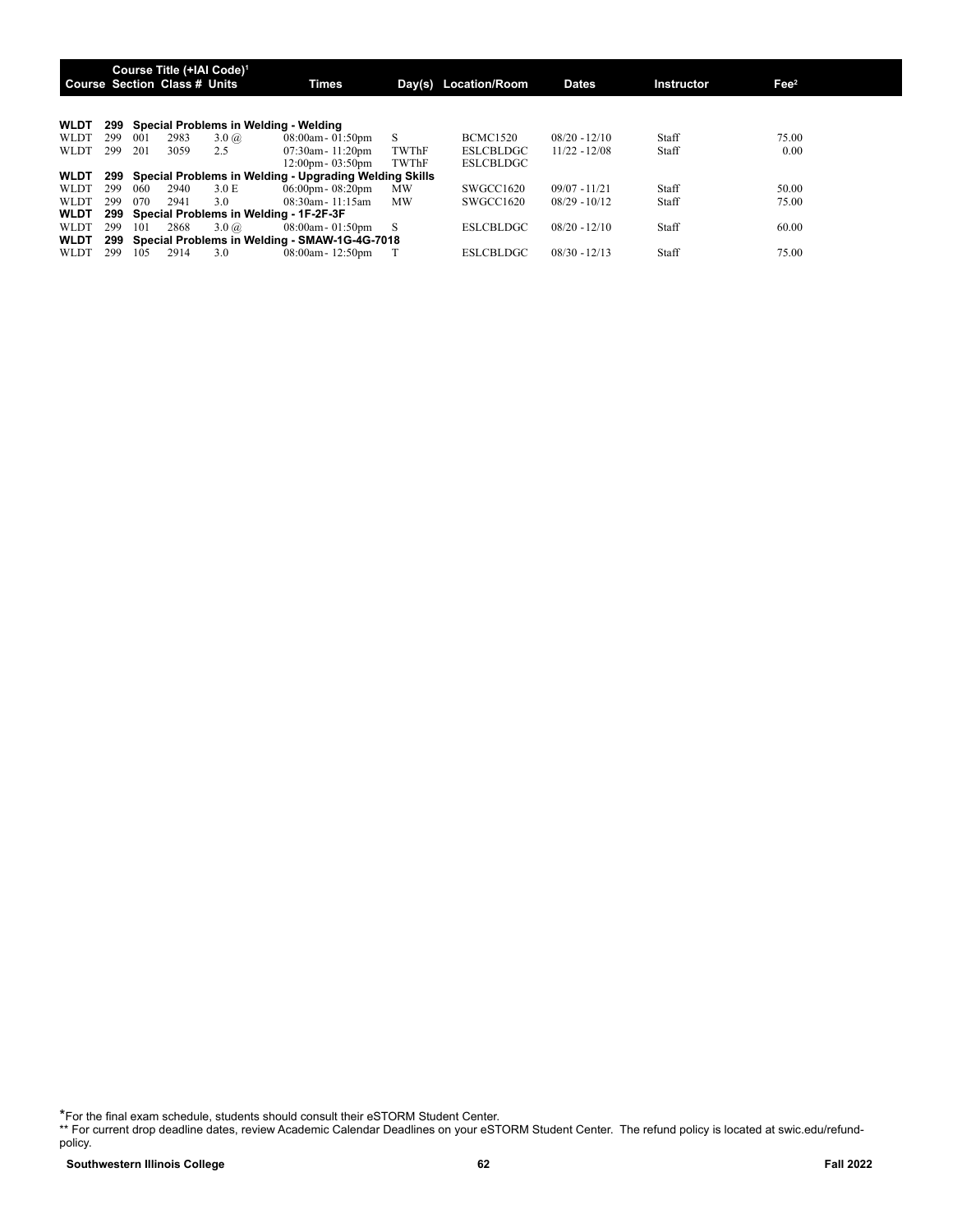### Consumer, Textbook and Gainful Employment Information

■ SWIC provides specific consumer, textbook and gainful employment information to current and prospective students through the college website and printed materials. For consumer information, visit swic.edu/consumerinformation. For student and academic information, refer to swic.edu/catalog or visit the Enrollment Services at any SWIC campus for a copy of the catalog. To view the Student Handbook, refer to swic.edu/student-handbook. For textbook information, go to swic.edu/bookstore or visit the Barnes & Noble bookstores at the Belleville or Sam Wolf Granite City campuses.

#### Southwestern Illinois College Board of Trustees:

Chair Nick Raftopoulos, Granite City Vice Chair Steve Campo, Belleville John S. Blomenkamp, Freeburg Charles Hannon, Swansea Robert G. Morton, O'Fallon Richard E. Roehrkasse, Red Bud Sara Soehlke, Collinsville Student Trustee Mya Gill, Granite City

Southwestern Illinois College President: Nick J. Mance

Foundation Board of Directors: Board Chair Norma L. Bellcoff Board Vice Chair Mary Buettner Finance Chair Matthew Gomric Finance Vice Chair Samuel Hanger Barbara Cempura Jeanne Dalman Stan Hatfield Sue Hoffmann Bob Novack Christopher C. Schroeder

#### *Ex-Officio Members:*

**SWIC Board of Trustees Chair** Nick Raftopoulos

SWIC President Nick J. Mance

Chief Administrative Services Officer Bernie Ysursa

Foundation Board Treasurer Margot Middleton-Holt

Foundation Board Secretary Jamie Wheeler

Foundation Executive Director Rena Thoele

# **How to contact SWIC**

### **BELLEVILLE CAMPUS**

2500 Carlyle Ave., Belleville, IL 62221 Campus Telephone Number 618-235-2700

| <b>Enrollment Services/Registration</b><br>or swic.edu/enrollment-services                  | ext. 5455 |
|---------------------------------------------------------------------------------------------|-----------|
| <b>Bookstore</b><br>or swic.edu/bookstore                                                   | ext. 5334 |
| <b>Business Office</b><br>or swic.edu/business-office                                       | ext. 5367 |
| <b>Academic Advising</b><br>or swic.edu/advising                                            | ext. 5206 |
| <b>Disability &amp; Access Center</b><br>or swic.edu/disability                             | ext. 5368 |
| <b>Financial Aid, Veteran Services</b><br>& Student Employment<br>or swic.edu/financial-aid | ext. 5288 |
| <b>Tuition, Payment Plans and Fees</b><br>or swic.edu/tuition-fees                          | ext. 5367 |

### **RED BUD CAMPUS**

500 W. South Fourth St., Red Bud, IL 62278 Campus Telephone Number 618-282-6682

| <b>Enrollment Services/Registration</b> | ext. 8114 |
|-----------------------------------------|-----------|
| <b>Academic Advising</b>                | ext. 8114 |
| <b>Financial Aid, Veteran Services</b>  |           |
| & Student Employment                    | ext. 8114 |

### **SAM WOLF GRANITE CITY CAMPUS**

4950 Maryville Road, Granite City, IL 62040 Campus Telephone Number 618-931-0600

| <b>Enrollment Services/Registration</b> | ext. 6615 |
|-----------------------------------------|-----------|
| <b>Bookstore</b>                        | ext. 7379 |
| <b>Business Office</b>                  | ext. 6640 |
| <b>Academic Advising</b>                | ext. 7333 |
| <b>Financial Aid, Veteran Services</b>  |           |
| & Student Employment                    | ext. 5288 |